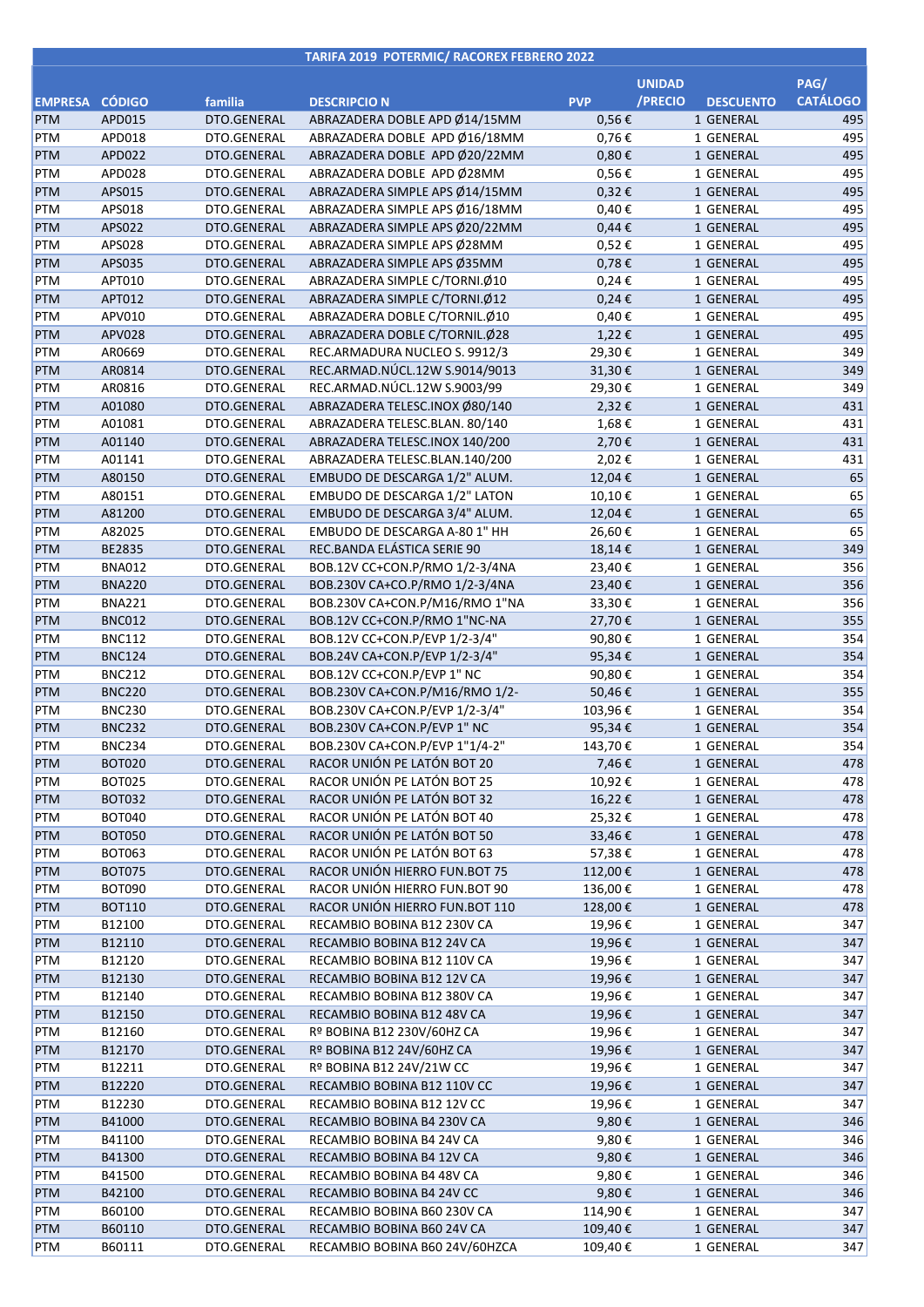| <b>PTM</b> | B60120         | DTO.GENERAL | RECAMBIO BOBINA B60 110V CA                                    | 109,40€ | 1 GENERAL | 347 |
|------------|----------------|-------------|----------------------------------------------------------------|---------|-----------|-----|
| PTM        | B60210         | DTO.GENERAL | RECAMBIO BOBINA B60 24V CC                                     | 109,40€ | 1 GENERAL | 347 |
| <b>PTM</b> | B61000         | DTO.GENERAL | RECAMBIO BOBINA B6 230V CA                                     | 13,80€  | 1 GENERAL | 346 |
| PTM        | B61100         | DTO.GENERAL | RECAMBIO BOBINA B6 24V CA                                      | 13,80€  | 1 GENERAL | 346 |
| <b>PTM</b> | B61200         | DTO.GENERAL | RECAMBIO BOBINA B6 110V CA                                     | 13,80€  | 1 GENERAL | 346 |
| PTM        | B61300         | DTO.GENERAL | RECAMBIO BOBINA B6 12V CA                                      | 13,80€  | 1 GENERAL | 346 |
| <b>PTM</b> | B61400         | DTO.GENERAL | RECAMBIO BOBINA B6 380V CA                                     | 13,80€  | 1 GENERAL | 346 |
| PTM        | B61500         | DTO.GENERAL | RECAMBIO BOBINA B6 48V CA                                      | 13,80€  | 1 GENERAL | 346 |
| <b>PTM</b> | B61700         | DTO.GENERAL | RECAMBIO BOBINA B6 230V CA                                     | 13,80€  | 1 GENERAL | 346 |
| PTM        | B62100         | DTO.GENERAL | RECAMBIO BOBINA B6 24V CC                                      | 13,80€  | 1 GENERAL | 346 |
| <b>PTM</b> | B62300         | DTO.GENERAL | RECAMBIO BOBINA B6 12V CC                                      | 13,80€  | 1 GENERAL | 346 |
| PTM        | B62500         | DTO.GENERAL | RECAMBIO BOBINA B6 48V CC                                      | 13,80€  | 1 GENERAL | 346 |
| <b>PTM</b> | B68710         | DTO.GENERAL | RECAMBIO BOBINA B6 NA 230V CA                                  | 13,80€  | 1 GENERAL | 346 |
| PTM        | B68711         | DTO.GENERAL | RECAMBIO BOBINA B6 NA 24V CA                                   | 13,80€  | 1 GENERAL | 346 |
| <b>PTM</b> | B68712         | DTO.GENERAL | RECAMBIO BOBINA B6 NA 110V CA                                  | 13,80€  | 1 GENERAL | 346 |
| PTM        | B68713         | DTO.GENERAL | RECAMBIO BOBINA B6 NA 12V CA                                   | 13,80€  | 1 GENERAL | 346 |
| <b>PTM</b> | B68714         | DTO.GENERAL | RECAMBIO BOBINA B6 NA 380V CA                                  | 13,80€  | 1 GENERAL | 346 |
| PTM        | B68715         | DTO.GENERAL | RECAMBIO BOBINA B6 NA 48V CA                                   | 13,80€  |           | 346 |
| <b>PTM</b> | B68717         |             |                                                                |         | 1 GENERAL | 346 |
|            |                | DTO.GENERAL | RºBOBINA B6 NA 230V/50-60HZ CA<br>RECAMBIO BOBINA B6 NA 24V CC | 13,80€  | 1 GENERAL |     |
| PTM        | B68721         | DTO.GENERAL |                                                                | 13,80€  | 1 GENERAL | 346 |
| <b>PTM</b> | B68723         | DTO.GENERAL | RECAMBIO BOBINA B6 NA 12V CC                                   | 13,80€  | 1 GENERAL | 346 |
| PTM        | B68725         | DTO.GENERAL | RECAMBIO BOBINA B6 NA 48V CC                                   | 13,80€  | 1 GENERAL | 346 |
| <b>PTM</b> | B68728         | DTO.GENERAL | RECAMBIO BOBINA B6 NA 12V/8WCC                                 | 13,80€  | 1 GENERAL | 346 |
| PTM        | CT3220         | DTO.GENERAL | COLLARÍN LATÓN CNT/OT Ø32X3/4"                                 | 5,40€   | 1 GENERAL | 478 |
| <b>PTM</b> | C1005931B0     | DTO.GENERAL | VASO PLANO CALDERA C1 385 5L                                   | 57,96€  | 1 GENERAL | 118 |
| PTM        | C100623100     | DTO.GENERAL | VASO PLANO CALDERA C1 385 6L                                   | 53,58€  | 1 GENERAL | 118 |
| <b>PTM</b> | C100723100     | DTO.GENERAL | VASO PLANO CALDERA C1 385 7L                                   | 55,12€  | 1 GENERAL | 118 |
| PTM        | C100793100     | DTO.GENERAL | VASO PLANO CALDERA C1 385 7L                                   | 55,12€  | 1 GENERAL | 118 |
| <b>PTM</b> | C100823100     | DTO.GENERAL | VASO PLANO CALDERA C1 385 8L                                   | 56,82€  | 1 GENERAL | 118 |
| PTM        | C100893100     | DTO.GENERAL | VASO PLANO CALDERA 385 8L 3/8"                                 | 56,82€  | 1 GENERAL | 118 |
| <b>PTM</b> | C101023100     | DTO.GENERAL | VASO PLANO CALDERA C1 385 10L                                  | 59,50€  | 1 GENERAL | 118 |
| PTM        | C101223100     | DTO.GENERAL | VASO PLANO CALDERA C1 385 12L                                  | 66,00€  | 1 GENERAL | 118 |
| <b>PTM</b> | C101423100     | DTO.GENERAL | VASO PLANO CALDERA C1 385 14L                                  | 70,42€  | 1 GENERAL | 118 |
| PTM        | C101823100     | DTO.GENERAL | VASO PLANO CALDERA C1 385 18L                                  | 77,00 € | 1 GENERAL | 118 |
| <b>PTM</b> | C200623100     | DTO.GENERAL | VASO PLANO CALDERA C2 325 6L                                   | 48,62€  | 1 GENERAL | 118 |
| PTM        | C200823100     | DTO.GENERAL | VASO PLANO CALDERA C2 325 8L                                   | 50,32€  | 1 GENERAL | 118 |
| <b>PTM</b> | C200883100     | DTO.GENERAL | VASO PLANO CALDERA C2 325 8L                                   | 51,36€  | 1 GENERAL | 118 |
| PTM        | C201023100     | DTO.GENERAL | VASO PLANO CALDERA C2 325 10L                                  | 54,96€  | 1 GENERAL | 118 |
| <b>PTM</b> | C201223100     | DTO.GENERAL | VASO PLANO CALDERA C2 325 12L                                  | 57,86€  | 1 GENERAL | 118 |
| PTM        | C4003823S4     | DTO.GENERAL | VASO EXP A.C.S. 3L MF 1/2"10B                                  | 60,70€  | 1 GENERAL | 121 |
| <b>PTM</b> | C4004823S4     | DTO.GENERAL | VASO EXP A.C.S. 4L MF 1/2"10B                                  | 61,78€  | 1 GENERAL | 121 |
| PTM        | C4004823S4G    | DTO.GENERAL | VASO EXP A.C.S.4L MF1/2"10B CS                                 | 66,74€  | 1 GENERAL | 121 |
| <b>PTM</b> | C6007931K0     | DTO.GENERAL | VASO PLANO CALDERA C6 7 LTS                                    | 67,04€  | 1 GENERAL | 119 |
| PTM        | C600793100     | DTO.GENERAL | VASO PLANO CALDERA C6 7 LTS                                    | 67,92€  | 1 GENERAL | 119 |
| <b>PTM</b> | C6008231T0     | DTO.GENERAL | VASO RECT. CALDERA C6 8 LTS                                    | 67,04€  | 1 GENERAL | 119 |
| PTM        | C600823100     | DTO.GENERAL | VASO PLANO CALDERA C6 8 LTS                                    | 67,04€  | 1 GENERAL | 119 |
| <b>PTM</b> | C6008931K0     | DTO.GENERAL | VASO RECT. CALDERA C6 8 LTS                                    | 67,04€  | 1 GENERAL | 119 |
| PTM        | C600893100     | DTO.GENERAL | VASO RECT. CALDERA C6 8 LTS                                    | 67,04€  | 1 GENERAL | 119 |
| <b>PTM</b> | C6010231T0     | DTO.GENERAL | VASO RECT. CALDERA C6 10 LTS                                   | 75,20€  | 1 GENERAL | 119 |
| PTM        | C601023100     | DTO.GENERAL | VASO PLANO CALDERA C6 10 LTS                                   | 75,20€  | 1 GENERAL | 119 |
| <b>PTM</b> | C6010931K0     | DTO.GENERAL | VASO PLANO CALDERA C6 10 LTS                                   | 75,20€  | 1 GENERAL | 119 |
| PTM        | C601093100     | DTO.GENERAL | VASO PLANO CALDERA C6 10 LTS                                   | 75,20€  | 1 GENERAL | 119 |
| <b>PTM</b> | C6012231T0     | DTO.GENERAL | VASO RECT. CALDERA C6 12 LTS                                   | 85,58€  | 1 GENERAL | 119 |
| PTM        | C601223100     | DTO.GENERAL | VASO PLANO CALDERA C6 12 LTS                                   | 85,58€  | 1 GENERAL | 119 |
| <b>PTM</b> | C601423100     | DTO.GENERAL | VASO PLANO CALDERA C6 14 LTS                                   | 100,42€ | 1 GENERAL | 119 |
| PTM        | C7002823S4     | DTO.GENERAL | VASO EXP.SANITAR. OVALADO 2LTS                                 | 83,78€  | 1 GENERAL | 121 |
| PTM        | C7003823S4     | DTO.GENERAL | VASO EXP.SANITAR. OVALADO 3LTS                                 | 87,04 € | 1 GENERAL | 121 |
| PTM        | C7004823S4G    | DTO.GENERAL | VASO EXP.SANITAR. OVALADO 4LTS                                 | 93,88€  | 1 GENERAL | 121 |
| <b>PTM</b> | C7007231CSG    | DTO.GENERAL | VASO EXP.CALDERA OVALADO 7,5LT                                 | 93,96€  | 1 GENERAL | 118 |
| PTM        | C7010231CS     | DTO.GENERAL | VASO EXP.CALDERA OVALADO 10LTS                                 | 95,08€  | 1 GENERAL | 118 |
| <b>PTM</b> | <b>DECAPAN</b> | DTO.GENERAL | GEL DECAPANTE BOTE 100 GRS.                                    | 6,12€   | 1 GENERAL | 483 |
| PTM        | EJP400         | DTO.GENERAL | ESTUCHE JUNTAS PLANAS TEFLON                                   | 60,30€  | 1 GENERAL | 492 |
| PTM        | EJP401         | DTO.GENERAL | ESTUCHE JUNTAS PLANAS GOMA                                     | 44,58€  | 1 GENERAL | 494 |
| PTM        | EJP402         | DTO.GENERAL | ESTUCHE JUNTAS GOMA P/GAS 185U                                 | 40,90€  | 1 GENERAL | 493 |
| PTM        | EJP404         | DTO.GENERAL | ESTUCHE JUNTAS SOLAR 275 UNID.                                 | 52,40€  | 1 GENERAL | 492 |
| PTM        | ET3009         | DTO.GENERAL | BOMBA ET3009 3/8"H 230V                                        | 208,90€ | 1 GENERAL | 352 |
| <b>PTM</b> | FA25962        | DTO.GENERAL | FIJADOR ANTI-ARIETE 3/4"-1"                                    | 1,90€   | 1 GENERAL | 349 |
| PTM        | FA25963        | DTO.GENERAL | FIJADOR ANTI-ARIETE 1 1/4"-2"                                  | 1,90€   | 1 GENERAL | 349 |
|            |                |             |                                                                |         |           |     |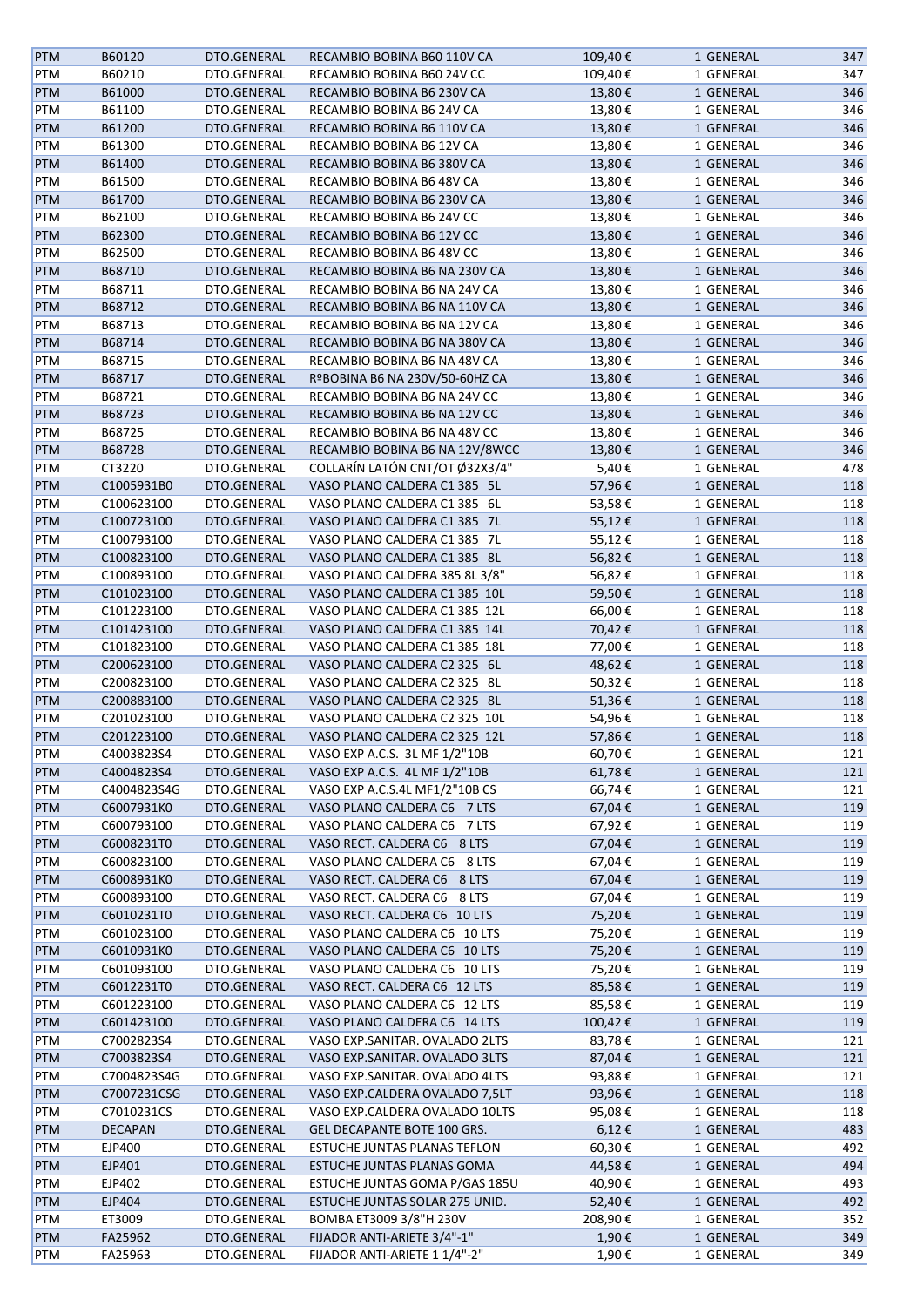| <b>PTM</b> | FA25980         | DTO.GENERAL | FIJADOR+ANTI-ARIETE 2 1/2"-3"  | 18,50€     | 1 GENERAL | 349 |
|------------|-----------------|-------------|--------------------------------|------------|-----------|-----|
| PTM        | <b>FOT020</b>   | DTO.GENERAL | RACOR H. PE LATÓN FOT 20X1/2"  | 4,34€      | 1 GENERAL | 478 |
| PTM        | <b>FOT025</b>   | DTO.GENERAL | RACOR H. PE LATÓN FOT 25X3/4"  | $6,62$ €   | 1 GENERAL | 478 |
| PTM        | <b>FOT032</b>   | DTO.GENERAL | RACOR H. PE LATÓN FOT 32X1"    | 9,36€      | 1 GENERAL | 478 |
| <b>PTM</b> | <b>FOT040</b>   | DTO.GENERAL | RACOR H. PE LAT.FOT 40X1"1/4   | 15,80€     | 1 GENERAL | 478 |
| PTM        | <b>FOT050</b>   | DTO.GENERAL | RACOR H. PE LAT.FOT 50X1"1/2   | 24,64€     | 1 GENERAL | 478 |
| PTM        | FOT063          | DTO.GENERAL | RACOR H. PE LATÓN FOT 63X2"    | 21,96€     | 1 GENERAL | 478 |
| PTM        | FOT075          | DTO.GENERAL | RACOR H. FUND. FOT 75X2 1/2"   | 57,00€     | 1 GENERAL | 478 |
| <b>PTM</b> | <b>FOT090</b>   | DTO.GENERAL | RACOR H. FUND. FOT 90X3"       | 92,00€     | 1 GENERAL | 478 |
| PTM        | <b>FSG200</b>   | DTO.GENERAL | PRESOSTATO SQUARE-D MOD.FSG2   | 20,40€     | 1 GENERAL | 139 |
|            |                 | DTO.GENERAL |                                | 50,30€     |           | 139 |
| PTM        | <b>FSG204</b>   |             | PRESOSTATO SQUARE-D FSG2/M4    |            | 1 GENERAL |     |
| PTM        | <b>FSG205</b>   | DTO.GENERAL | PRESOT.FSG-2M4 P/GASOLEO C/R.M | 50,30€     | 1 GENERAL | 139 |
| PTM        | F05012          | DTO.GENERAL | VÁLVULA ESC.HEMBRA RS 102 3/8" | 8,80€      | 1 GENERAL | 156 |
| PTM        | F05015          | DTO.GENERAL | VÁLVULA ESC.HEMBRA RS 102 1/2" | 9,98€      | 1 GENERAL | 156 |
| PTM        | F06012          | DTO.GENERAL | VÁLVULA REC.HEMBRA RD101 3/8"  | 11,42€     | 1 GENERAL | 156 |
| PTM        | F06015          | DTO.GENERAL | VÁLVULA REC.HEMBRA RD101 1/2"  | 12,88€     | 1 GENERAL | 156 |
| PTM        | F20012          | DTO.GENERAL | DETENTOR ESC.HEMBRA DS122 3/8" | 7,60€      | 1 GENERAL | 156 |
| PTM        | F20015          | DTO.GENERAL | DETENTOR ESC.HEMBRA DS122 1/2" | 7,90€      | 1 GENERAL | 156 |
| <b>PTM</b> | F21012          | DTO.GENERAL | DETENTOR REC.HEMBRA DD121 3/8" | 8,94€      | 1 GENERAL | 156 |
| PTM        | F21015          | DTO.GENERAL | DETENTOR REC.HEMBRA DD121 1/2" | 11,60€     | 1 GENERAL | 156 |
| <b>PTM</b> | F27012          | DTO.GENERAL | DETENTOR ESC.MACHO DS132 3/8"  | 8,04€      | 1 GENERAL | 157 |
| PTM        | F27015          | DTO.GENERAL | DETENTOR ESC.MACHO DS132 1/2"  | 7,90€      | 1 GENERAL | 157 |
| <b>PTM</b> | F28012          | DTO.GENERAL | DETENTOR REC.MACHO DD131 3/8"  | 8,88€      | 1 GENERAL | 157 |
| PTM        | F28015          | DTO.GENERAL | DETENTOR REC.MACHO DD131 1/2"  | 9,86€      | 1 GENERAL | 157 |
| PTM        | F313015         | DTO.GENERAL | VÁL.ESC.MACH.RS119 1/2"C/CR498 | 10,52€     | 1 GENERAL | 157 |
| PTM        | F314015         | DTO.GENERAL | VALV.ESC.MAC.RS19 1/2" C/CR498 | 14,22€     | 1 GENERAL | 159 |
| PTM        | F323015         | DTO.GENERAL | DET.ESC.MACH.DS139 1/2"C/CR498 | 9,18€      | 1 GENERAL | 157 |
| PTM        | F324015         | DTO.GENERAL | DET.ESC.MAC.DS 39 1/2" C/CR498 | 14,02€     | 1 GENERAL | 159 |
| PTM        | F35012          | DTO.GENERAL | VÁLVULA ESC.MACHO RS112 3/8"   | 9,28€      | 1 GENERAL | 157 |
| PTM        | F35015          | DTO.GENERAL | VÁLVULA ESC.MACHO RS112 1/2"   | 9,14€      | 1 GENERAL | 157 |
| PTM        | F36012          | DTO.GENERAL | VÁLVULA REC.MACHO RD111 3/8"   | 12,14€     | 1 GENERAL | 157 |
|            |                 |             |                                |            |           |     |
| PTM        | F36015          | DTO.GENERAL | VÁLVULA REC.MACHO RD111 1/2"   | 12,70€     | 1 GENERAL | 157 |
| PTM        | GFOT20          | DTO.GENERAL | CODO H.PE LAT.90° GFO 20X1/2"  | 5,56€      | 1 GENERAL | 479 |
| PTM        | GFOT25          | DTO.GENERAL | CODO H.PE LAT.90° GFO 25X3/4"  | 8,00€      | 1 GENERAL | 479 |
| <b>PTM</b> | GFOT32          | DTO.GENERAL | CODO H.PE LAT.90° GFO 32X1"    | 11,02€     | 1 GENERAL | 479 |
| PTM        | GFOT40          | DTO.GENERAL | CODO H.PE LT.90° GFO 40X1"1/4  | 15,80€     | 1 GENERAL | 479 |
| PTM        | GFOT50          | DTO.GENERAL | CODO H.PE LT.90° GFO 50X1"1/2  | 26,30€     | 1 GENERAL | 479 |
| PTM        | GFOT63          | DTO.GENERAL | CODO H.PE LAT.90° GFO 63X2"    | 46,98€     | 1 GENERAL | 479 |
| <b>PTM</b> | GMOT20          | DTO.GENERAL | CODO M.PE LAT.90° GMO 20X1/2"  | 5,60€      | 1 GENERAL | 479 |
| PTM        | GMOT25          | DTO.GENERAL | CODO M.PE LAT.90° GMO 25X3/4"  | 7,80€      | 1 GENERAL | 479 |
| <b>PTM</b> | GMOT32          | DTO.GENERAL | CODO M.PE LAT.90° GMO 32X1"    | 12,26€     | 1 GENERAL | 479 |
| PTM        | GMOT40          | DTO.GENERAL | CODO M.PE LT.90° GMO 40X1"1/4  | 15,80€     | 1 GENERAL | 479 |
| <b>PTM</b> | GMOT50          | DTO.GENERAL | CODO M.PE LT.90° GMO 50X1"1/2  | 29,30€     | 1 GENERAL | 479 |
| PTM        | GMOT63          | DTO.GENERAL | CODO M.PE LAT.90° GMO 63X2"    | 34,62€     | 1 GENERAL | 479 |
| <b>PTM</b> | GPOT20          | DTO.GENERAL | CODO PE LATÓN 90° GPO 20       | 7,12€      | 1 GENERAL | 479 |
| PTM        | GPOT25          | DTO.GENERAL | CODO PE LATÓN 90° GPO 25       | 13,84€     | 1 GENERAL | 479 |
| <b>PTM</b> | GPOT32          | DTO.GENERAL | CODO PE LATÓN 90° GPO 32       | 21,84 €    | 1 GENERAL | 479 |
| PTM        | GPOT40          | DTO.GENERAL | CODO PE LATÓN 90° GPO 40       | 27,50€     | 1 GENERAL | 479 |
| <b>PTM</b> | GPOT50          | DTO.GENERAL | CODO PE LATÓN 90° GPO 50       | 48,82€     | 1 GENERAL | 479 |
| PTM        | GPOT63          | DTO.GENERAL | CODO PE LATÓN 90° GPO 63       | 74,50€     | 1 GENERAL | 479 |
| <b>PTM</b> | GPOT90          | DTO.GENERAL | CODO HIERRO FUN. 90° GPO 90    | 56,00 €    | 1 GENERAL | 479 |
| PTM        | GPS070          | DTO.GENERAL | GRUPO P.GASOLEO PTM-OIL 60LT/H | 910,00€    | 1 GENERAL | 366 |
| <b>PTM</b> | GPS100          | DTO.GENERAL | GRUPO P.GASOLEO PTM-OIL 100L/H | 956,00€    | 1 GENERAL | 366 |
| PTM        | GPS150          | DTO.GENERAL | GRUPO P.GASOLEO PTM-OIL 150L/H | 793,30€    | 1 GENERAL | 366 |
| <b>PTM</b> | ITAL00          | DTO.GENERAL | SOPORTE ALICAT.ITAL 1 UÑA 95MM | $0,50 \in$ | 1 GENERAL | 185 |
|            |                 |             |                                |            |           |     |
| PTM        | KS8786          | DTO.GENERAL | KIT P/CONVERTIR SERIE 87 EN 86 | 32,90€     | 1 GENERAL | 349 |
| <b>PTM</b> | L31256          | DTO.GENERAL | FILTRO DE NYLON BOMBA TOBY     | 13,76€     | 1 GENERAL | 364 |
| PTM        | MA2030          | DTO.GENERAL | KIT C/MICRO AUXILIAR PARA SF   | 13,18€     | 1 GENERAL | 300 |
| <b>PTM</b> | MBN10F2P        | DTO.GENERAL | MEMBRANA VASO CALEF.LR 1000LTS | 1.091,74€  | 1 GENERAL | 129 |
| PTM        | MB008S2P        | DTO.GENERAL | MEMBRANA VASO MULTIF.LS 5-8LTS | 12,16€     | 1 GENERAL | 129 |
| <b>PTM</b> | <b>MB008S6S</b> | DTO.GENERAL | MEMBRANA VASO SOLAR LRS 5-8LTS | 18,50€     | 1 GENERAL | 129 |
| PTM        | MB012S2P        | DTO.GENERAL | MEMBRANA VASO MULTIF.LS 12LTS  | 18,84€     | 1 GENERAL | 129 |
| <b>PTM</b> | MB012S6S        | DTO.GENERAL | MEMBRANA VASO SOLAR LRS 12LTS  | 26,90€     | 1 GENERAL | 129 |
| PTM        | MB019S2P        | DTO.GENERAL | MEMBRANA VASO MULTIF.LS 19-25L | 22,70€     | 1 GENERAL | 129 |
| <b>PTM</b> | MB019S6S        | DTO.GENERAL | MEMBRANA VASO SOLAR LRS 19-25L | 34,16€     | 1 GENERAL | 129 |
| PTM        | MB019S7P        | DTO.GENERAL | MEMBRANA VASO ULTRAVAREM LS 24 | 24,24 €    | 1 GENERAL | 129 |
| <b>PTM</b> | MB020S2P        | DTO.GENERAL | MEMBRANA VASO MULTIF.LS 20LTS  | 28,50€     | 1 GENERAL | 129 |
| PTM        | MB024S8P        | DTO.GENERAL | MEMBRANA VASO IDROVAR.LS 19-24 | 16,90€     | 1 GENERAL | 129 |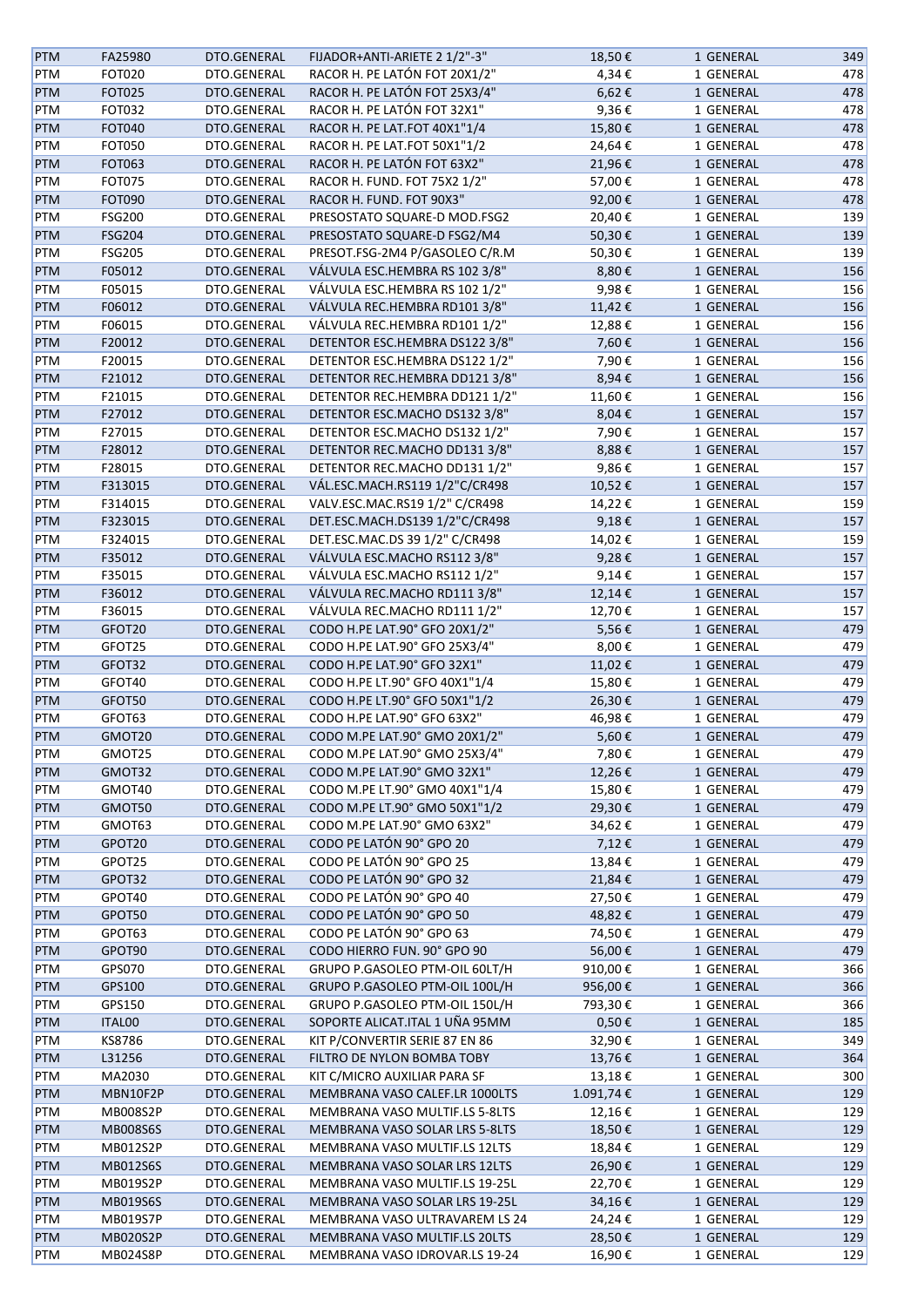| <b>PTM</b> | MB040S2P        | DTO.GENERAL | MEMBRANA VASO MULTIF.LS 40LTS         | 46,70€  | 1 GENERAL | 129 |
|------------|-----------------|-------------|---------------------------------------|---------|-----------|-----|
| PTM        | MB040S6S        | DTO.GENERAL | MEMBRANA VASO SOLAR LRS 40LTS         | 47,74€  | 1 GENERAL | 129 |
| <b>PTM</b> | <b>MB050S4H</b> | DTO.GENERAL | MEMBRANA VASO CALEF.LR 50LTS          | 46,70€  | 1 GENERAL | 129 |
| PTM        | MB060S2P        | DTO.GENERAL | MEMBRANA VASO MULTIF.LS 50-60L        | 63,96€  | 1 GENERAL | 129 |
| <b>PTM</b> | MB060S4H        | DTO.GENERAL | MEMBRANA VASO CALEF.LR 60-80LT        | 56,70€  | 1 GENERAL | 129 |
| PTM        | MB060S6S        | DTO.GENERAL | MEMBRANA VASO SOLAR LRS 50-60L        | 76,24€  | 1 GENERAL | 129 |
| <b>PTM</b> | <b>MB060S8P</b> | DTO.GENERAL | MEMBRANA VASO MAXIVAREM LC 60L        | 63,96€  | 1 GENERAL | 129 |
| PTM        | MB080F2P        | DTO.GENERAL | MEMBRANA VASO MULTIF.LS 100LTS        | 130,24€ | 1 GENERAL | 129 |
| PTM        | MB080S2P        | DTO.GENERAL | MEMBRANA VASO MULTIF.LS 80-100        | 126,66€ | 1 GENERAL | 129 |
| PTM        | <b>MB080S4H</b> | DTO.GENERAL | MEMBRANA 100 LTS. MAXI LR             | 103,38€ | 1 GENERAL | 129 |
| <b>PTM</b> | <b>MB080S6S</b> | DTO.GENERAL | MEMBRANA VASO SOLAR LRS 80-100        | 141,32€ | 1 GENERAL | 129 |
|            |                 |             |                                       |         |           |     |
| PTM        | <b>MB080S8P</b> | DTO.GENERAL | MEMBR.VASO MAXIVAREM LC 80-100        | 126,66€ | 1 GENERAL | 129 |
| <b>PTM</b> | MB150F2P        | DTO.GENERAL | MEMBRANA VASO MULTIF.LS 150LTS        | 168,28€ | 1 GENERAL | 129 |
| PTM        | <b>MB150S4H</b> | DTO.GENERAL | MEMBRANA VASO CALEF.LR 150-200        | 141,32€ | 1 GENERAL | 129 |
| <b>PTM</b> | <b>MB150S6S</b> | DTO.GENERAL | MEMBRANA VASO SOLAR LRS 150LTS        | 166,14€ | 1 GENERAL | 129 |
| PTM        | <b>MB150S8P</b> | DTO.GENERAL | MEMBRANA VASO MAXIVAREM 150LTS        | 163,66€ | 1 GENERAL | 129 |
| <b>PTM</b> | MB200F2P        | DTO.GENERAL | MEMBRAN. VASO ULTRAVAREM LS 200       | 225,24€ | 1 GENERAL | 129 |
| PTM        | <b>MB200S4H</b> | DTO.GENERAL | MEMBRANA VASO CALEF.LR 250-300        | 197,92€ | 1 GENERAL | 129 |
| <b>PTM</b> | <b>MB200S6S</b> | DTO.GENERAL | MEMBRANA VASO SOLAR LRS 200LTS        | 250,08€ | 1 GENERAL | 129 |
| PTM        | <b>MB200S8P</b> | DTO.GENERAL | MEMBRANA VASO MAXIVAREM LC 200        | 216,08€ | 1 GENERAL | 129 |
| <b>PTM</b> | MB300F2P        | DTO.GENERAL | MEMBRANA VASO MULTIF.LS 300LTS        | 329,74€ | 1 GENERAL | 129 |
| PTM        | MB300S4H        | DTO.GENERAL | MEMBRANA VASO CALEF.LR 400LTS         | 307,00€ | 1 GENERAL | 129 |
| <b>PTM</b> | <b>MB300S6S</b> | DTO.GENERAL | <b>MEMBRANA VASO SOLAR LRS 300LTS</b> | 332,26€ | 1 GENERAL | 129 |
| <b>PTM</b> | MB300S8P        | DTO.GENERAL | MEMBRANA VASO MAXIVAREM LC 300        | 318,46€ | 1 GENERAL | 129 |
| <b>PTM</b> | <b>MB500F2P</b> | DTO.GENERAL | MEMBRANA VASO MULTIF.LS 500LTS        | 614,04€ | 1 GENERAL | 129 |
| PTM        | <b>MB500S4H</b> | DTO.GENERAL | MEMBRANA VASO CALEF.LR 500LTS         | 511,66€ | 1 GENERAL | 129 |
| <b>PTM</b> | <b>MB500S6S</b> | DTO.GENERAL | MEMBRANA VASO SOLAR LRS 500LTS        | 636,10€ | 1 GENERAL | 129 |
| PTM        | <b>ME0005E</b>  | DTO.GENERAL | MEMBRANA ESM CEME 1" EPDM             | 22,80€  | 1 GENERAL | 345 |
| <b>PTM</b> | <b>ME0005N</b>  | DTO.GENERAL | MEMBRANA ESM CEME 1" NBR              | 14,74€  | 1 GENERAL | 345 |
| PTM        | <b>ME0005V</b>  | DTO.GENERAL | MEMBRANA ESM CEME 1" VITÓN            | 46,40€  | 1 GENERAL | 345 |
| <b>PTM</b> | ME0031E         | DTO.GENERAL | MEMBRANA ESM CEME 3/8-1/2"EPDM        | 7,80€   | 1 GENERAL | 345 |
| PTM        | ME0031N         | DTO.GENERAL | MEMBRANA ESM CEME 3/8"-1/2"NBR        | 8,32€   | 1 GENERAL | 345 |
| PTM        | ME0031V         | DTO.GENERAL | MEMBRANA ESM CEME 3/8"-1/2" VI        | 26,52€  | 1 GENERAL | 345 |
| PTM        | ME0193E         | DTO.GENERAL | MEMBRANA ESM CEME 1"1/2 EPDM          | 44,20€  | 1 GENERAL | 345 |
| <b>PTM</b> | <b>ME0193N</b>  | DTO.GENERAL | MEMBRANA ESM CEME 1"1/2 NBR           | 24,12€  | 1 GENERAL | 345 |
| PTM        | ME0193V         | DTO.GENERAL | MEMBRANA ESM CEME 1"1/2 VITÓN         | 89,40€  | 1 GENERAL | 345 |
| <b>PTM</b> | <b>ME0227E</b>  | DTO.GENERAL | MEMBRANA ESM CEME 2" EPDM             | 58,70€  | 1 GENERAL | 345 |
| PTM        | <b>ME0227N</b>  | DTO.GENERAL | MEMBRANA ESM CEME 2" NBR              | 40,20€  | 1 GENERAL | 345 |
| <b>PTM</b> | <b>ME0227V</b>  | DTO.GENERAL | MEMBRANA ESM CEME 2" VITÓN            | 119,90€ | 1 GENERAL | 345 |
| PTM        | ME2649N         | DTO.GENERAL | MEMBRANA ESM CEME 2"1/2-3"NBRT        | 129,10€ | 1 GENERAL | 345 |
| <b>PTM</b> | <b>ME3565N</b>  | DTO.GENERAL | MEMBRANA ESM CEME 1"1/4 NBR           | 22,76€  | 1 GENERAL | 345 |
|            | ME3565V         | DTO.GENERAL | MEMBRANA ESM CEME 1"1/4 VITÓN         |         |           | 345 |
| PTM        |                 |             | MEMBRANA ESM CEME 3/4" EPDM           | 74,70€  | 1 GENERAL |     |
| PTM        | <b>ME3595E</b>  | DTO.GENERAL |                                       | 21,20€  | 1 GENERAL | 345 |
| PTM        | ME3595N         | DTO.GENERAL | MEMBRANA ESM CEME 3/4" NBR            | 12,30€  | 1 GENERAL | 345 |
| <b>PTM</b> | ME3595V         | DTO.GENERAL | MEMBRANA ESM CEME 3/4" VITÓN          | 41,80€  | 1 GENERAL | 345 |
| PTM        | <b>MN2553E</b>  | DTO.GENERAL | CJTO.MEMB+NUC.MOV.3/4"-1"EPDM         | 39,80€  | 1 GENERAL | 345 |
| PTM        | <b>MN2553N</b>  | DTO.GENERAL | CJTO.MEMB+NUC.MOV.3/4"-1" NBR         | 40,40€  | 1 GENERAL | 345 |
| PTM        | MN2553V         | DTO.GENERAL | CJTO.MEMB+NUC.MOV.3/4"-1"VITÓN        | 63,80€  | 1 GENERAL | 345 |
| <b>PTM</b> | MN2679N         | DTO.GENERAL | CJTO.MEMB+NUC.MOV.3/8-1/2" NBR        | 22,40€  | 1 GENERAL | 345 |
| PTM        | MN2679V         | DTO.GENERAL | CJTO.MEMB+NUC.MOV.3/8-1/2" VIT        | 40,10€  | 1 GENERAL | 345 |
| <b>PTM</b> | MN3049E         | DTO.GENERAL | MEMB+NUC.MOV.1"1/4-1"1/2 EPDM         | 145,90€ | 1 GENERAL | 345 |
| PTM        | MN3049N         | DTO.GENERAL | MEMB+NUC.MOV.1"1/4-1"1/2 NBR          | 132,50€ | 1 GENERAL | 345 |
| <b>PTM</b> | MN3049V         | DTO.GENERAL | MEMB+NUC.MOV.1"1/4-1"1/2 VIT.         | 208,80€ | 1 GENERAL | 345 |
| PTM        | <b>MN3050N</b>  | DTO.GENERAL | CJTO.MEMB+NUC.MOV.2" NBR              | 126,00€ | 1 GENERAL | 345 |
| <b>PTM</b> | <b>MOT020</b>   | DTO.GENERAL | RACOR M. PE LATÓN MOT 20X1/2"         | 4,26€   | 1 GENERAL | 478 |
| PTM        | <b>MOT025</b>   | DTO.GENERAL | RACOR M. PE LATÓN MOT 25X3/4"         | 6,68€   | 1 GENERAL | 478 |
| <b>PTM</b> | <b>MOT032</b>   | DTO.GENERAL | RACOR M. PE LATÓN MOT 32X1"           | 9,58€   | 1 GENERAL | 478 |
| PTM        | <b>MOT040</b>   | DTO.GENERAL | RACOR M. PE LAT.MOT 40X1"1/4          | 15,80€  | 1 GENERAL | 478 |
| <b>PTM</b> | <b>MOT050</b>   | DTO.GENERAL | RACOR M. PE LAT.MOT 50X1"1/2          | 22,52€  | 1 GENERAL | 478 |
| PTM        | <b>MOT063</b>   | DTO.GENERAL | RACOR M. PE LATÓN MOT 63X2"           | 32,66€  | 1 GENERAL | 478 |
| <b>PTM</b> | <b>MOT075</b>   | DTO.GENERAL | RACOR M. PE LAT.MOT 75X2"1/2          | 53,00€  | 1 GENERAL | 478 |
| PTM        | MOT090          | DTO.GENERAL | RACOR M. PE LATÓN MOT 90X3"           | 77,00€  | 1 GENERAL | 478 |
| <b>PTM</b> | <b>MOT110</b>   | DTO.GENERAL | RACOR M.HIERRO FUN.MOT 110X4"         | 140,90€ | 1 GENERAL | 478 |
| PTM        | MTP600          | DTO.GENERAL | BOMBA PERIFÉRICA MTP600HP 230V        | 260,90€ | 1 GENERAL | 351 |
| <b>PTM</b> | MTP601          | DTO.GENERAL | BOMBA PERIFERICA MTP600 400V          | 299,60€ | 1 GENERAL | 351 |
| PTM        | MT2815          | DTO.GENERAL | VÁL.MONOT.4V.TERMOS.MT2582 1/2        | 42,62€  | 1 GENERAL | 163 |
| <b>PTM</b> | MT2820          | DTO.GENERAL | VÁL.MONOT.4V.TERMOS.MT2582 3/4        | 41,06€  | 1 GENERAL | 163 |
| PTM        | MU0099          | DTO.GENERAL | REC.MUELLE CILIND. ESV 3/8-1/2        | 0,94€   | 1 GENERAL | 349 |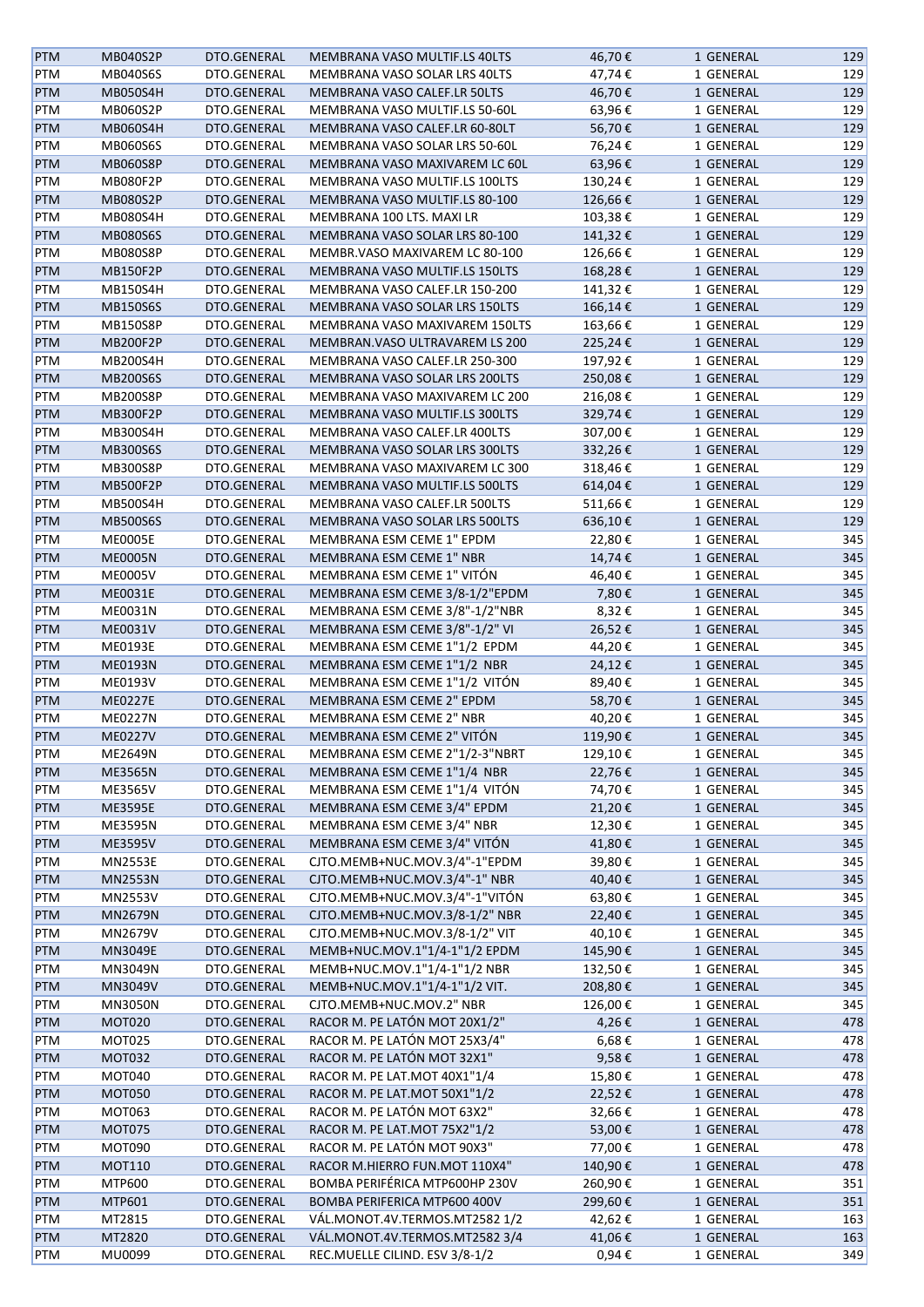| <b>PTM</b> | MU0186         | DTO.GENERAL | REC.MUELLE ESM 3/8"-1/2" S-86  | 1,26€      | 1 GENERAL  | 349 |
|------------|----------------|-------------|--------------------------------|------------|------------|-----|
| PTM        | MU0684         | DTO.GENERAL | REC.MUELLE ESM 1"1/4-2" S.84   | 1,70€      | 1 GENERAL  | 345 |
| <b>PTM</b> | MU0786         | DTO.GENERAL | REC.MUELLE ESM 2"1/2-3" S-86   | 1,60€      | 1 GENERAL  | 349 |
| PTM        | MU0814         | DTO.GENERAL | REC.MUELLE VSO 3/8"-1/2"       | 0,70€      | 1 GENERAL  | 345 |
| PTM        | MU2435         | DTO.GENERAL | REC.MUELLE CILIND. ESV 1/8"    | $0,46 \in$ | 1 GENERAL  | 349 |
|            | MU2697         | DTO.GENERAL | REC.MUELLE CILIND. ESV 3/4"    | 1,20€      | 1 GENERAL  | 349 |
| PTM        |                |             |                                |            |            |     |
| <b>PTM</b> | MU2731         | DTO.GENERAL | REC.MUELLE CILIND. 1" S-90     | $0,46 \in$ | 1 GENERAL  | 349 |
| PTM        | MU3488         | DTO.GENERAL | REC.MUELLE CILIND. ESM 3/4"    | 1,30€      | 1 GENERAL  | 345 |
| <b>PTM</b> | M10012         | DTO.GENERAL | VÁLV.MONOTUBO M87 1/2" S/SONDA | 28,72€     | 1 GENERAL  | 163 |
| PTM        | M10020         | DTO.GENERAL | VÁLV.MONOTUBO M87 3/4" S/SONDA | 28,72€     | 1 GENERAL  | 163 |
| <b>PTM</b> | M36015         | DTO.GENERAL | DISTRIBUIDOR PANEL M 361 1/2"  | 25,86€     | 1 GENERAL  | 164 |
| PTM        | M52015         | DTO.GENERAL | TUERCA VAL.MON.M520 1/2"-3/4"  | 2,48€      | 1 GENERAL  | 167 |
| <b>PTM</b> | M52115         | DTO.GENERAL | RACOR VALVULA MON. M521 1/2"   | $3,34 \in$ | 1 GENERAL  | 167 |
| PTM        | M52120         | DTO.GENERAL | RACOR VALVULA MON. M521 3/4"   | 3,30€      | 1 GENERAL  | 167 |
| <b>PTM</b> | M52400         | DTO.GENERAL | JUNTA M524 PARA MONOTUBO 4VIAS | $0,44 \in$ | 1 GENERAL  | 167 |
| PTM        | M81015         | DTO.GENERAL | VÁLV.MONOTUBO M81 1/2" S/SONDA | 34,62€     | 1 GENERAL  | 163 |
| <b>PTM</b> | M88015         | DTO.GENERAL | VÁLV.MONOTUBO M88 1/2" S/SONDA | 28,80€     | 1 GENERAL  | 163 |
|            |                |             |                                |            |            |     |
| PTM        | <b>NM0377E</b> | DTO.GENERAL | REC.NUCL.MOV.S/FRES. S.9922 E  | 7,60€      | 1 GENERAL  | 349 |
| <b>PTM</b> | <b>NM0505E</b> | DTO.GENERAL | REC.NÚCLEO MOV.2V 6W S.86 EPDM | 7,10€      | 1 GENERAL  | 349 |
| PTM        | NM0505N        | DTO.GENERAL | REC.NUCLEO MV.52/67/86/9003/99 | 7,10€      | 1 GENERAL  | 349 |
| PTM        | <b>NM0505V</b> | DTO.GENERAL | REC.NÚCLEO MOV.2V 6W S.67/86 V | 7,10€      | 1 GENERAL  | 349 |
| PTM        | NM0674V        | DTO.GENERAL | REC.NUC.MOV.2V 12W 9912/3/4 V. | 10,30€     | 1 GENERAL  | 349 |
| <b>PTM</b> | <b>NM0683E</b> | DTO.GENERAL | REC.NUCL.MOV.C/FRES. S.9912 E  | 9,20€      | 1 GENERAL  | 349 |
| PTM        | NM0683V        | DTO.GENERAL | REC.NUCL.MOV.C/FRES. S.9912 V  | 8,50€      | 1 GENERAL  | 349 |
| <b>PTM</b> | <b>NM0684E</b> | DTO.GENERAL | REC.NUCL.MOVIL. EPDM S/9314    | 15,86€     | 1 GENERAL  | 349 |
| PTM        | NM0684V        | DTO.GENERAL | REC.NUCL.MOVIL. VITON S/9314   | 14,80€     | 1 GENERAL  | 349 |
| <b>PTM</b> | NM0790         | DTO.GENERAL | REC.NUC.MOV.ESV 1/2"-3/8" S.90 | 7,00€      | 1 GENERAL  | 349 |
| PTM        | NM0966V        | DTO.GENERAL | REC.NÚCLEO MOV. 2V 12W S.99 V  | 13,70€     | 1 GENERAL  | 349 |
| <b>PTM</b> | NM2436         | DTO.GENERAL | REC.NUC.MOV.3V 6W NA/61/69 NBR | 10,30€     | 1 GENERAL  | 337 |
| PTM        | NM9019         | DTO.GENERAL | REC.NÚCLEO MOV.2V 12W S.90-99T | 12,30€     | 1 GENERAL  | 349 |
| <b>PTM</b> | NM9934         | DTO.GENERAL | REC.NUCLEO M.220W CA S-9934 R  | 13,70€     | 1 GENERAL  | 349 |
| PTM        | PG0015         | DTO.GENERAL | PURGADOR MANUAL GAS MOD.PG *15 | $0,60 \in$ | 1 GENERAL  | 180 |
|            |                |             |                                | 7,98€      |            |     |
| PTM        | PLAT38         | DTO.GENERAL | PURG.BOYA VS.250 T.MINI 3/8"   |            | 1 GENERAL  | 83  |
| PTM        | PLAT39         | DTO.GENERAL | PURG.BOYA VS.250 T.MIMI 1/2"   | 8,20€      | 1 GENERAL  | 83  |
| <b>PTM</b> | PMDA00         | <b>TOBY</b> | GRUPO PRES.GASÓLEO TOBY PMD-22 | 726,00€    | 1 REDUCIDO | 364 |
| <b>PTM</b> | PMDS00         | <b>TOBY</b> | GRUPO PRES.GASÓLEO TOBY PMD-20 | 698,00€    | 1 REDUCIDO | 364 |
| <b>PTM</b> | PTMD52         | DTO.GENERAL | DET.SOLDAR DS1134 15X1/2" NIQ  | 7,78€      | 1 GENERAL  | 162 |
| PTM        | PTMV52         | DTO.GENERAL | VÁLV.SOLDAR RS1114 15X1/2" NIQ | 8,34€      | 1 GENERAL  | 162 |
| <b>PTM</b> | <b>RAY000</b>  | DTO.GENERAL | SOPORTE ALICAT.RAY 3 UÑAS 95MM | 0,58€      | 1 GENERAL  | 185 |
| PTM        | RA1015         | DTO.GENERAL | RACOR ADAPT.TUBO COBRE TR92 15 | 1,76€      | 1 GENERAL  | 165 |
| <b>PTM</b> | RC2012         | DTO.GENERAL | RACOR TUBO COBRE TR90 12X1/2"  | 2,04€      | 1 GENERAL  | 197 |
| PTM        | RC2014         | DTO.GENERAL | RACOR TUBO COBRE TR90 14X1/2"  | 1,60€      | 1 GENERAL  | 197 |
| <b>PTM</b> | RC3012         | DTO.GENERAL | RACOR TUBO COBRE TR91 12X1/2"  | 3,00€      | 1 GENERAL  | 165 |
| PTM        | RC3014         | DTO.GENERAL | RACOR TUBO COBRE TR91 14X1/2"  | 3,08€      | 1 GENERAL  | 165 |
| <b>PTM</b> | RC3015         | DTO.GENERAL | RACOR TUBO COBRE TR91 15X24X19 | 2,72€      | 1 GENERAL  | 165 |
| PTM        | RC3016         | DTO.GENERAL | RACOR TUBO COBRE TR91 16X1/2"  | 2,84€      | 1 GENERAL  | 165 |
| <b>PTM</b> | RC3018         | DTO.GENERAL | RACOR TUBO COBRE TR91 18X1/2"  | 4,12€      | 1 GENERAL  | 165 |
| PTM        | RE2705         | DTO.GENERAL | REC.OBTURADOR ESV 3/8"-1/2"    | 12,10€     | 1 GENERAL  | 349 |
| <b>PTM</b> | RE2706         | DTO.GENERAL | REC.OBTURADOR ESV 3/4"-1"      | 59,50€     | 1 GENERAL  | 349 |
| PTM        | RE2829         | DTO.GENERAL | RECAMBIO JUNTA ESV 1"1/4       | 18,40€     | 1 GENERAL  | 349 |
|            |                |             |                                |            |            | 349 |
| <b>PTM</b> | RE2830         | DTO.GENERAL | RECAMBIO JUNTA ESV 2" VITON    | 33,60€     | 1 GENERAL  |     |
| PTM        | RE2833         | DTO.GENERAL | REC.OBTURADOR ESV 1"1/4-1"1/2  | 234,98€    | 1 GENERAL  | 349 |
| <b>PTM</b> | RE2834         | DTO.GENERAL | REC.OBTURADOR ESV 2" S-9019    | 420,10€    | 1 GENERAL  | 349 |
| PTM        | RGB087         | DTO.GENERAL | KIT P/CONVERTIR SERIE 86 EN 87 | 34,50€     | 1 GENERAL  | 349 |
| <b>PTM</b> | RL2102         | DTO.GENERAL | REGUL.NIVEL CEME RL2102 1"INOX | 106,90€    | 1 GENERAL  | 353 |
| PTM        | RS0838         | DTO.GENERAL | REC.BOYA REGULADOR NIVEL RL21  | 16,90€     | 1 GENERAL  | 353 |
| <b>PTM</b> | <b>RTL000</b>  | DTO.GENERAL | KIT ACCESORIOS TIGER LOOP M.   | $6,38 \in$ | 1 GENERAL  | 369 |
| PTM        | RTL100         | DTO.GENERAL | FLEXO TIG.LOOP 3/8HX1/4MX300MM | $6,00 \in$ | 1 GENERAL  | 383 |
| PTM        | RT9987         | DTO.GENERAL | REC.TUERCA BOBINA SERIE 87     | 0,54€      | 1 GENERAL  | 347 |
| PTM        | RT9998         | DTO.GENERAL | REC.ARANDELA BOBINA SERIE 86   | 0,54€      | 1 GENERAL  | 347 |
| PTM        | RX0120         | DTO.GENERAL | PREVASO SOLAR 12 LTS 3/4"M-H   | 53,36€     | 1 GENERAL  | 120 |
| PTM        | RX0180         | DTO.GENERAL | PREVASO SOLAR 18 LTS 3/4"M-H   | 56,32€     | 1 GENERAL  | 120 |
| <b>PTM</b> | R1002823S4     | DTO.GENERAL | VASO EXP A.C.S. 2L MF 1/2"10B  | 44,40€     | 1 GENERAL  | 122 |
| PTM        | R1005223S4     | DTO.GENERAL | VASO EXP A.C.S. 5L MF 3/4" 8B  | 45,92€     | 1 GENERAL  | 122 |
| <b>PTM</b> | R1005231CS     | DTO.GENERAL | VASO EXP.CALEF. 5 LTS MF 3/4"  | 41,82€     | 1 GENERAL  | 116 |
| PTM        | R1008223S4     | DTO.GENERAL | VASO EXP A.C.S. 8L MF 3/4" 8B  | 49,78€     | 1 GENERAL  | 122 |
| <b>PTM</b> | R1008231CS     | DTO.GENERAL | VASO EXP.CALEF. 8 LTS.MF 3/4"  | 43,70€     | 1 GENERAL  | 116 |
| PTM        | R1012223S4     | DTO.GENERAL | VASO EXP A.C.S. 12L MF 3/4" 8B | 53,00€     | 1 GENERAL  | 122 |
|            |                |             |                                |            |            |     |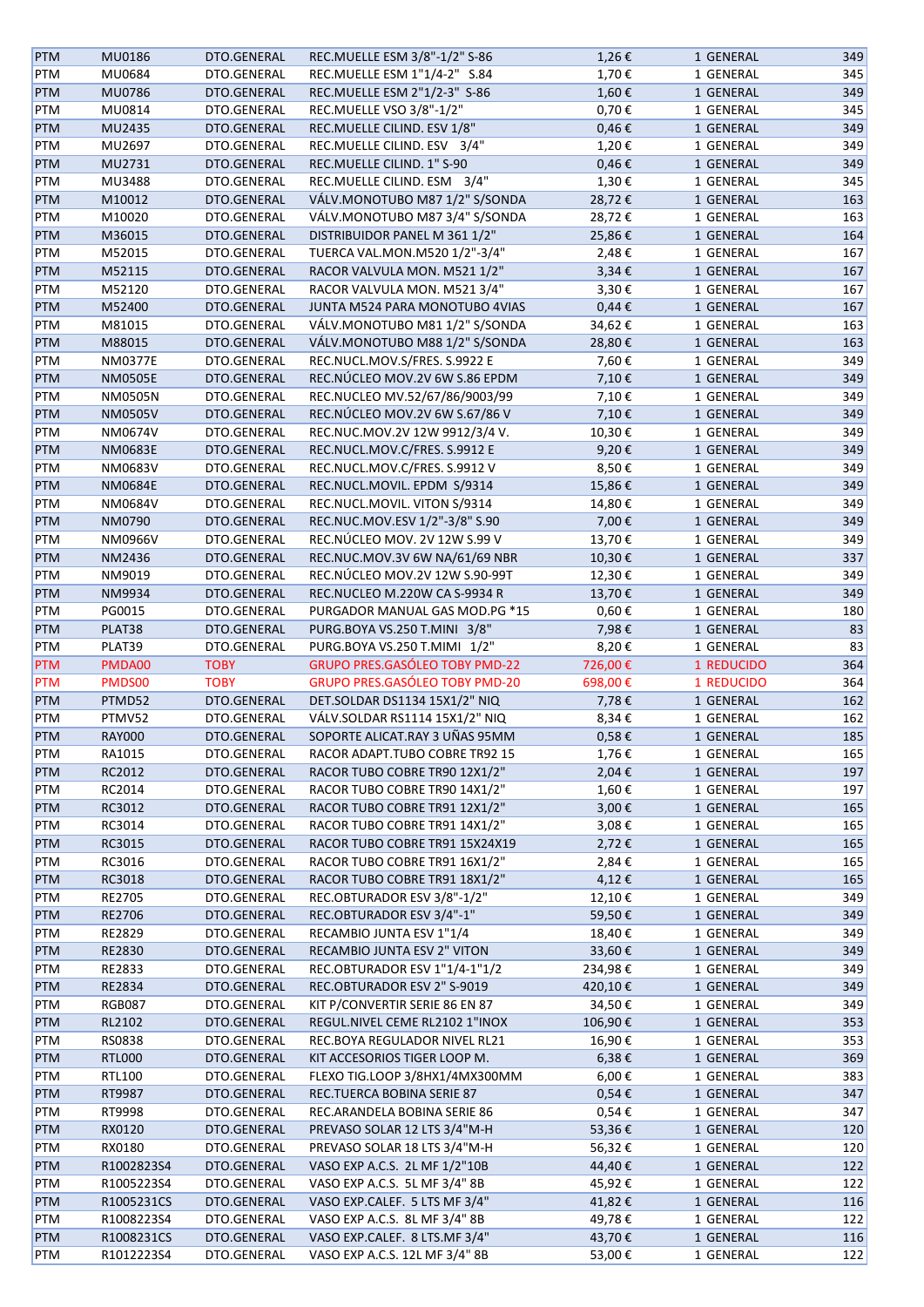| <b>PTM</b> | R1016823S4               | DTO.GENERAL                | ANTIGOLPE DE ARIETE 0.16 LTS   | 32,50€             | 1 GENERAL | 78         |
|------------|--------------------------|----------------------------|--------------------------------|--------------------|-----------|------------|
| <b>PTM</b> | R1018223S4               | DTO.GENERAL                | VASO EXP A.C.S. 18L MF 3/4" 8B | 59,50€             | 1 GENERAL | 122        |
| <b>PTM</b> | R1025223S4               | DTO.GENERAL                | VASO EXP A.C.S. 25L MF 3/4" 8B | 70,28€             | 1 GENERAL | 122        |
| <b>PTM</b> | R8005241S4               | DTO.GENERAL                | VASO EXP SOLAR 5L MF 3/4" 8B   | 53,00€             | 1 GENERAL | 120        |
| <b>PTM</b> | R8005241S4019            | DTO.GENERAL                | VASO EXP.GASÓLEO 5L MF 3/4" 8B | 53,00€             | 1 GENERAL | 117        |
| <b>PTM</b> | R8008241S4               | DTO.GENERAL                | VASO EXP SOLAR 8L MF 3/4" 8B   | 55,46€             | 1 GENERAL | 120        |
| <b>PTM</b> | R8008241S4019            | DTO.GENERAL                | VASO EXP.GASOLEO 8L MF 3/4" 8B | 55,46€             | 1 GENERAL | 117        |
| <b>PTM</b> | R8012241S4               | DTO.GENERAL                | VASO EXP SOLAR 12L MF 3/4" 8B  | 66,86€             | 1 GENERAL | 120        |
| <b>PTM</b> | R8012241S4019            | DTO.GENERAL                | VASO EXP.GASOLEO 12LMF 3/4" 8B | 66,86€             | 1 GENERAL | 117        |
|            | R8012281S4               | DTO.GENERAL                | VASO EXP SOLAR 12L MR 3/4"10B  | 82,62€             | 1 GENERAL | 120        |
| PTM        | R8018241S4               | DTO.GENERAL                | VASO EXP SOLAR 18L MF 3/4" 8B  | 73,46€             |           | 120        |
| PTM        |                          |                            |                                |                    | 1 GENERAL |            |
| PTM        | R8018241S4019            | DTO.GENERAL                | VASO EXP.GASOLEO 18LMF 3/4" 8B | 73,46€             | 1 GENERAL | 117        |
| PTM        | R8019281S4               | DTO.GENERAL                | VASO EXP SOLAR 19L MR 3/4"10B  | 91,58€             | 1 GENERAL | 120        |
| PTM        | R8025241S4               | DTO.GENERAL                | VASO EXP SOLAR 25L MF 3/4" 8B  | 83,46€             | 1 GENERAL | 120        |
| <b>PTM</b> | R8025241S4019            | DTO.GENERAL                | VASO EXP.GASOLEO 25LMF 3/4" 8B | 83,46€             | 1 GENERAL | 117        |
| <b>PTM</b> | R8025281S4               | DTO.GENERAL                | VASO EXP SOLAR 25L MR 3/4"10B  | 102,00€            | 1 GENERAL | 120        |
| <b>PTM</b> | R8040281S4               | DTO.GENERAL                | VASO EXP SOLAR 40L MR 3/4"10B  | 149,62€            | 1 GENERAL | 120        |
| <b>PTM</b> | R8050281S4               | DTO.GENERAL                | VASO EXP SOLAR 50L MR 3/4"10B  | 187,92€            | 1 GENERAL | 120        |
| PTM        | R8060281S4               | DTO.GENERAL                | VASO EXP SOLAR 60L MR 3/4"10B  | 192,82€            | 1 GENERAL | 120        |
| PTM        | R8080281S4               | DTO.GENERAL                | VASO EXP SOLAR 80L MR 3/4"10B  | 260,96€            | 1 GENERAL | 120        |
| <b>PTM</b> | R8100381S4               | DTO.GENERAL                | VASO EXP SOLAR 100L MR 1"10B   | 362,50€            | 1 GENERAL | 120        |
| <b>PTM</b> | R8150481S4               | DTO.GENERAL                | VASO EXP SOLAR 150L MR 1"10B   | 515,46€            | 1 GENERAL | 120        |
| <b>PTM</b> | R8200481S4               | DTO.GENERAL                | VASO EXP SOLAR 200L MR 1"1/2   | 609,82€            | 1 GENERAL | 120        |
| PTM        | R8300481S4               | DTO.GENERAL                | VASO EXP SOLAR 300L MR 1"1/2   | 897,82€            | 1 GENERAL | 120        |
| PTM        | R8500481S4               | DTO.GENERAL                | VASO EXP SOLAR 500L MR 1"1/2   | 1.388,24€          | 1 GENERAL | 120        |
| PTM        | SD1000                   | DTO.GENERAL                | SONDA MONOTUBO LONG. 400MM PA6 | $0,66 \in$         | 1 GENERAL | 167        |
| <b>PTM</b> | SD1002                   | DTO.GENERAL                | SONDA MONOTUBO LONG.1000MM PA6 | 1,66€              | 1 GENERAL | 167        |
| <b>PTM</b> | SFP115                   | DTO.GENERAL                | FLUSOSTATO SFP M1 1/2"M-M 1MIC | 109,54€            | 1 GENERAL | 267        |
| <b>PTM</b> | SFP215                   | DTO.GENERAL                | FLUSOSTATO SFP M2 1/2"M-M 2MIC | 114,64€            | 1 GENERAL | 267        |
| <b>PTM</b> | SFS110                   | DTO.GENERAL                | PRESOSTATO SFS M1 1/4"M-M 1MIC | 97,78€             | 1 GENERAL | 267        |
| <b>PTM</b> | SFS111                   | DTO.GENERAL                | PRESOSTATO SFS M1 1/4"M-M IP54 | 137,06€            | 1 GENERAL | 267        |
| <b>PTM</b> | SF2015                   | DTO.GENERAL                | VÁLVULA ZONA SF 2 VÍAS 1/2" NC | 110,60€            | 1 GENERAL | 299        |
| <b>PTM</b> | SF2020                   | DTO.GENERAL                | VÁLVULA ZONA SF 2 VÍAS 3/4" NC | 111,86€            | 1 GENERAL | 299        |
| PTM        | SF2021                   | DTO.GENERAL                | VÁLVULA ZONA SF 2 V.3/4"NC 24V | 137,34€            | 1 GENERAL | 299        |
| <b>PTM</b> | SF2025                   | DTO.GENERAL                | VÁLVULA ZONA SF 2 VÍAS 1" NC   | 116,58€            | 1 GENERAL | 299        |
| PTM        | SF2027                   | DTO.GENERAL                | VÁLVULA ZONA SF 2VIAS 1"NC 24V | 142,06€            | 1 GENERAL | 299        |
|            |                          | DTO.GENERAL                | VÁLVULA ZONA SF 2 VÍAS 3/4"NA  |                    |           | 299        |
| <b>PTM</b> | SF2120                   | DTO.GENERAL                |                                | 123,94€<br>125,68€ | 1 GENERAL |            |
| PTM        | SF2125                   |                            | VÁLVULA ZONA SF 2 VÍAS 1" NA   |                    | 1 GENERAL | 299        |
| <b>PTM</b> | SF3015                   | DTO.GENERAL                | VÁLVULA ZONA SF 3 VÍAS 1/2"    | 112,00€            | 1 GENERAL | 299        |
| <b>PTM</b> | SF3020                   | DTO.GENERAL                | VÁLVULA ZONA SF 3 VÍAS 3/4"    | 113,26€            | 1 GENERAL | 299        |
| <b>PTM</b> | SF3022                   | DTO.GENERAL                | VÁLVULA ZONA SF 3V.24V 3/4"M-M | 124,50€            | 1 GENERAL | 299        |
| <b>PTM</b> | SF3025                   | DTO.GENERAL                | VÁLVULA ZONA SF 3 VÍAS 1"      | 117,98€            | 1 GENERAL | 299        |
| <b>PTM</b> | SF3027                   | DTO.GENERAL                | VÁLVULA ZONA SF 3 VÍAS 1"H 24V | 143,48€            | 1 GENERAL | 299        |
| <b>PTM</b> | SM0050                   | DTO.GENERAL                | SERVOMOTOR EXCELSIOR SM-50 S/M | 330,80€            | 1 GENERAL | 315        |
| <b>PTM</b> | SM0051                   | DTO.GENERAL                | SERVOMOTOR EXCELSIOR SM-50 C/M | 398,90€            | 1 GENERAL | 315        |
| <b>PTM</b> | SM0100                   | DTO.GENERAL                | SERVOMOTOR EXCELSIOR SM100 S/M | 525,30€            | 1 GENERAL | 315        |
| <b>PTM</b> | SM0101                   | DTO.GENERAL                | SERVOMOTOR EXCELSIOR SM100 C/M | 539,40€            | 1 GENERAL | 315        |
| PTM        | SM0102                   | DTO.GENERAL                | SERVOMOT.EXCELSIOR SM100 0-10V | 1.107,40€          | 1 GENERAL | 315        |
| <b>PTM</b> | SM0108                   | DTO.GENERAL                | SERVOM.EXCELSIOR SM100 S/M 24V | 564,20€            | 1 GENERAL | 315        |
| PTM        | SM0200                   | DTO.GENERAL                | SERVOMOTOR EXCELSIOR SM200     | 1.419,20€          | 1 GENERAL | 315        |
| <b>PTM</b> | SU0025                   | DTO.GENERAL                | RACOR AISL.SU 3/4"M-H C/V.VAC  | 30,20€             | 1 GENERAL | 131        |
| PTM        | S2H19361CS0BP            | DTO.GENERAL                | VASO EXP A.C/F.S. 19L 1" HOR   | 44,10€             | 1 GENERAL | 123        |
| <b>PTM</b> | S2H20261CS0BP            | DTO.GENERAL                | VASO EXP A.C/F.S. 20L 1" HO    | 64,96€             | 1 GENERAL | 123        |
| <b>PTM</b> | S2H2036CS40BP            | DTO.GENERAL                | VASO EXP.MULT. 20L. 1"MR 10B   | 72,46€             | 1 GENERAL | 124        |
| <b>PTM</b> | S2005261CS               | DTO.GENERAL                | VASO EXP.MULTIFUNCIÓN 5LT.MR   | 31,90€             | 1 GENERAL | 123        |
| <b>PTM</b> | S2005361CS               | DTO.GENERAL                | VASO EXP.MULTIFUNCIÓN 5LT.MR   | 30,90€             | 1 GENERAL | 123        |
| <b>PTM</b> | S2024261CS               | DTO.GENERAL                | HIDROSFERA P/GPO.PRES.24L.3/4" | 44,34€             | 1 GENERAL | 124        |
| <b>PTM</b> | S2024361CS               | DTO.GENERAL                | HIDROSFERA P/GPO.PRES.24L. 1"  | 44,34€             | 1 GENERAL | 124        |
| <b>PTM</b> | S2025361CS               | DTO.GENERAL                | VASO EXP.MULTIFUNCIÓN 25LT.MR  | 69,96€             | 1 GENERAL | 123        |
| <b>PTM</b> | S2040263S4               | DTO.GENERAL                | VASO EXP A.C/F.S. 40L MR 3/4"  | 147,50€            | 1 GENERAL | 123        |
| <b>PTM</b> | S2040361CS               | DTO.GENERAL                | VASO EXP.MULTIFUNCIÓN 40LT.MR  | 114,96€            | 1 GENERAL | 123        |
| PTM        | S3N15H61CS               | DTO.GENERAL                | VASO EXP A.C/F.S.1500L MR 2"   | 5.273,92€          | 1 GENERAL | 126        |
| PTM        | S5008361CS               | DTO.GENERAL                | ACUM.HIDRON.ALTA PRESIÓN 8LTS  | 109,78€            | 1 GENERAL | 127        |
|            | S5020361CS               |                            | ACUM.HIDRON.ALTA PRESIÓN 20LTS |                    |           |            |
| PTM        |                          | DTO.GENERAL                | ACUM.HIDRON.ALTA PRESIÓN 50LTS | 147,16€            | 1 GENERAL | 127<br>127 |
| <b>PTM</b> | S5050361CS<br>S5080361CS | DTO.GENERAL<br>DTO.GENERAL | ACUM.HIDRON.ALTA PRESIÓN 80LTS | 367,58€            | 1 GENERAL | 127        |
| PTM        |                          |                            |                                | 441,40€            | 1 GENERAL |            |
| <b>PTM</b> | S5100361CS               | DTO.GENERAL                | ACUM.HIDRON.ALTA PRESIÓN 100LT | 718,62€            | 1 GENERAL | 127        |
| PTM        | S5200461CS               | DTO.GENERAL                | ACUM.HIDRON.ALTA PRESIÓN 200LT | 1.047,32€          | 1 GENERAL | 127        |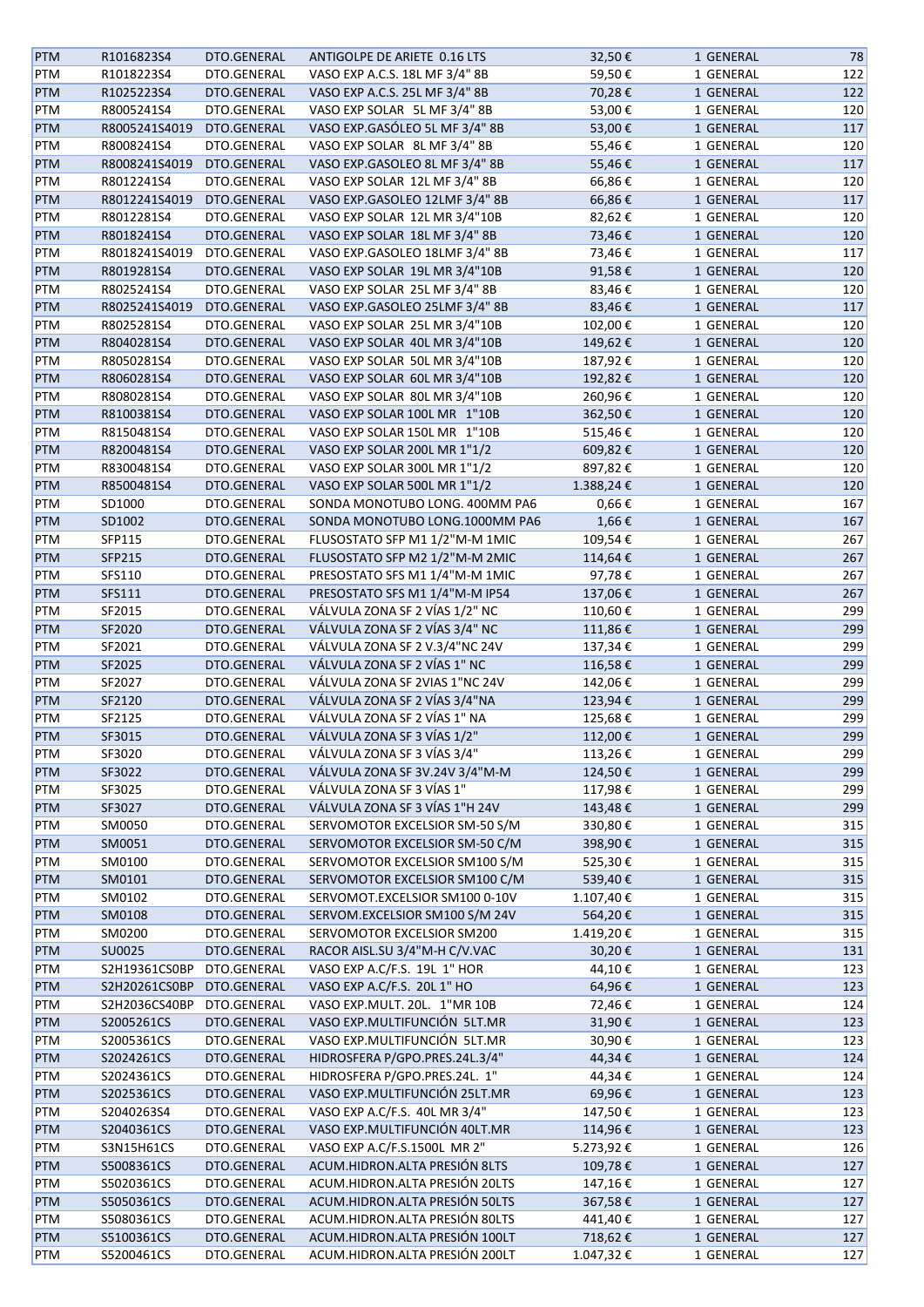| <b>PTM</b> | S5300461CS                | DTO.GENERAL | ACUM.HIDRON.ALTA PRESIÓN 300LT | 1.166,96€       | 1 GENERAL | 127 |
|------------|---------------------------|-------------|--------------------------------|-----------------|-----------|-----|
| <b>PTM</b> | S5500461CS                | DTO.GENERAL | ACUM.HIDRON.ALTA PRESIÓN 500LT | 1.728,60€       | 1 GENERAL | 127 |
| <b>PTM</b> | <b>TAD110</b>             | DTO.GENERAL | TERMOSTATO ELECT.DIG.CALEFACC. | 62,50€          | 1 GENERAL | 262 |
| PTM        | <b>TAD120</b>             | DTO.GENERAL | TERMOSTATO ELECT.DIG.INV./VER. | 63,40€          | 1 GENERAL | 262 |
| <b>PTM</b> | <b>TOT020</b>             | DTO.GENERAL | T HEMBRA PE LATÓN TOT 20X1/2"  | 7,98€           | 1 GENERAL | 479 |
| <b>PTM</b> | <b>TOT025</b>             | DTO.GENERAL | T HEMBRA PE LATÓN TOT 25X3/4"  | 14,54€          | 1 GENERAL | 479 |
| <b>PTM</b> | <b>TOT032</b>             | DTO.GENERAL | T HEMBRA PE LATÓN TOT 32X1"    | 18,76€          | 1 GENERAL | 479 |
| <b>PTM</b> | <b>TOT040</b>             | DTO.GENERAL | T HEMBRA PE LAT.TOT 40X1"1/4   | 35,70€          | 1 GENERAL | 479 |
| <b>PTM</b> | <b>TOT050</b>             | DTO.GENERAL | T HEMBRA PE LAT.TOT 50X1"1/2   | 42,40€          | 1 GENERAL | 479 |
| PTM        | <b>TOT063</b>             | DTO.GENERAL | T HEMBRA PE LATON TOT 63X2"    | 59,10€          | 1 GENERAL | 479 |
| PTM        | <b>TOT075</b>             | DTO.GENERAL | T HEMBRA HIERRO TOT 75X2"1/2   | 169,00€         | 1 GENERAL | 479 |
| PTM        | <b>TOT090</b>             | DTO.GENERAL | T HEMBRA HIERRO TOT 90X3"      | 227,00€         | 1 GENERAL | 479 |
| <b>PTM</b> | TOT110                    | DTO.GENERAL | T HEMBRA HIERRO TOT 110X4"     | 223,00€         | 1 GENERAL | 479 |
| PTM        | TPOT20                    | DTO.GENERAL | T IGUAL PE LATÓN TPO 20        | 9,30€           | 1 GENERAL | 479 |
| <b>PTM</b> | TPOT25                    | DTO.GENERAL | T IGUAL PE LATÓN TPO 25        | 18,60€          | 1 GENERAL | 479 |
| PTM        | TPOT32                    | DTO.GENERAL | T IGUAL PE LATÓN TPO 32        | 24,72€          | 1 GENERAL | 479 |
| <b>PTM</b> | TPOT40                    | DTO.GENERAL | T IGUAL PE LATÓN TPO 40        | 42,42€          | 1 GENERAL | 479 |
| <b>PTM</b> | TPOT50                    | DTO.GENERAL | T IGUAL PE LATÓN TPO 50        | 43,60€          | 1 GENERAL | 479 |
| <b>PTM</b> | TPOT63                    | DTO.GENERAL | T IGUAL PE LATÓN TPO 63        | 39,50€          | 1 GENERAL | 479 |
| PTM        | TPOT75                    | DTO.GENERAL | T IGUAL HIERRO FUN. TPO 75     | 55,20€          | 1 GENERAL | 479 |
| <b>PTM</b> | TPOT90                    | DTO.GENERAL | T IGUAL HIERRO FUN. TPO 90     | 70,40€          | 1 GENERAL | 479 |
| <b>PTM</b> | TT3000                    | DTO.GENERAL | CABEZAL TERMOSTÁTICO TT 3000   | 13,94€          | 1 GENERAL | 161 |
| PTM        | TT3061                    | DTO.GENERAL | CABEZAL TERMOSTÁTICO TT 3061   | 63,50€          | 1 GENERAL | 229 |
| PTM        | T00008                    | DTO.GENERAL | TUERCA ESP.Y BICONO 8MM TOBY   | 4,14€           | 1 GENERAL | 364 |
| <b>PTM</b> | T10150A1                  | DTO.GENERAL | PLATEVAREM SM T1 15P.1/2"H 10B | 706,82€         | 1 GENERAL | 145 |
| PTM        | T10170A1                  | DTO.GENERAL | PLATEVAREM SM T1 17P.1/2"H 10B | 661,00€         | 1 GENERAL | 145 |
| <b>PTM</b> | T10190A1                  | DTO.GENERAL | PLATEVAREM SM T1 19P.1/2"H 10B | 730,90€         | 1 GENERAL | 145 |
| PTM        | T10210A1                  | DTO.GENERAL | PLATEVAREM SM T1 21P.1/2"H 10B | 740,00€         | 1 GENERAL | 145 |
| <b>PTM</b> | T10230A1                  | DTO.GENERAL | PLATEVAREM SM T1 23P.1/2"H 10B | 982,00€         | 1 GENERAL | 145 |
| PTM        | T10250A1                  | DTO.GENERAL | PLATEVAREM SM T1 25P.1/2"H 10B | 1.041,20€       | 1 GENERAL | 145 |
| <b>PTM</b> | T10270A1                  | DTO.GENERAL | PLATEVAREM SM T1 27P.1/2"H 10B | 906,00€         | 1 GENERAL | 145 |
| PTM        | T15012                    | DTO.GENERAL | VÁLVULA ESC.HEMBRA RS 02 3/8"  | 9,08€           | 1 GENERAL | 158 |
| <b>PTM</b> | T15015                    | DTO.GENERAL | VÁLVULA ESC.HEMBRA RS 02 1/2"  | 10,04€          | 1 GENERAL | 158 |
| PTM        | T15020                    | DTO.GENERAL | VÁLVULA ESC.HEMBRA RS 02 3/4"  | 14,86€          | 1 GENERAL | 158 |
| <b>PTM</b> | T16012                    | DTO.GENERAL | VÁLVULA REC.HEMBRA RD 01 3/8"  | 12,86€          | 1 GENERAL | 158 |
| PTM        | T16015                    | DTO.GENERAL | VÁLVULA REC.HEMBRA RD 01 1/2"  | 13,86€          | 1 GENERAL | 158 |
| <b>PTM</b> | T16020                    | DTO.GENERAL | VÁLVULA REC.HEMBRA RD 01 3/4"  | 20,08€          | 1 GENERAL | 158 |
| PTM        | T20012                    | DTO.GENERAL | DETENTOR ESC.HEMBRA DS 22 3/8" | 9,70€           | 1 GENERAL | 158 |
| <b>PTM</b> | T20015                    | DTO.GENERAL | DETENTOR ESC.HEMBRA DS 22 1/2" | 10,22€          | 1 GENERAL | 158 |
| PTM        | T20020                    | DTO.GENERAL | DETENTOR ESC.HEMBRA DS 22 3/4" | 14,56€          | 1 GENERAL | 158 |
| <b>PTM</b> | T20133A1                  | DTO.GENERAL | PLATEVAR.MD T2 13P.1"1/4 M 10B | 1.072,40€       | 1 GENERAL | 145 |
| PTM        | T20153A1                  | DTO.GENERAL | PLATEVAR.MD T2 15P.1"1/4 M 10B | 1.170,50€       | 1 GENERAL | 145 |
| <b>PTM</b> | T20173A1                  | DTO.GENERAL | PLATEVAR.MD T2 17P.1"1/4 M 10B | 1.268,60€       | 1 GENERAL | 145 |
| PTM        | T20193A1                  | DTO.GENERAL | PLATEVAR.MD T2 19P.1"1/4 M 10B | 1.247,80€       | 1 GENERAL | 145 |
| <b>PTM</b> | T20213A1                  | DTO.GENERAL | PLATEVAR.MD T2 21P.1"1/4 M 10B | 1.198,00€       | 1 GENERAL | 145 |
| PTM        | T20233A1                  | DTO.GENERAL | PLATEVAR.MD T2 23P.1"1/4 M 10B | 1.426,90€       | 1 GENERAL | 145 |
| <b>PTM</b> | T20253A1                  | DTO.GENERAL | PLATEVAR.MD T2 25P.1"1/4 M 10B | 1.370,00€       | 1 GENERAL | 145 |
| PTM        | T20273A1                  | DTO.GENERAL | PLATEVAR.MD T2 27P.1"1/4 M 10B | 1.759,00€       | 1 GENERAL | 145 |
| <b>PTM</b> | T21012                    | DTO.GENERAL | DETENTOR REC.HEMBRA DD21 3/8"  | 10,04€          | 1 GENERAL | 158 |
| PTM        | T21015                    | DTO.GENERAL | DETENTOR REC.HEMBRA DD 21 1/2" | 11,80€          | 1 GENERAL | 158 |
| PTM        | T25012                    | DTO.GENERAL | VÁLVULA ESC.MACHO RS 12 3/8"   | 9,60 $\epsilon$ | 1 GENERAL | 159 |
| PTM        | T25015                    | DTO.GENERAL | VÁLVULA ESC.MACHO RS 12 1/2"   | 9,14€           | 1 GENERAL | 159 |
| <b>PTM</b> | T27012                    | DTO.GENERAL | DETENTOR ESC.MACHO DS 32 3/8"  | 9,98€           | 1 GENERAL | 159 |
| PTM        | T27015                    | DTO.GENERAL | DETENTOR ESC.MACHO DS 32 1/2"  | 8,94€           | 1 GENERAL | 159 |
| <b>PTM</b> | UC050362S4                | DTO.GENERAL | 1"<br>VASO EXP A.C/F.S. 50L    | 185,46€         | 1 GENERAL | 122 |
| PTM        | UC060362S4                | DTO.GENERAL | VASO EXP A.C/F.S. 60L<br>1"    | 211,00€         | 1 GENERAL | 122 |
| <b>PTM</b> | UC080362S4                | DTO.GENERAL | $1"$<br>VASO EXP A.C/F.S. 80L  | 270,92€         | 1 GENERAL | 122 |
| PTM        | UC100362S4                | DTO.GENERAL | VASO EXP A.C/F.S. 100L<br>1"   | 348,86€         | 1 GENERAL | 122 |
| <b>PTM</b> | UC150462S4                | DTO.GENERAL | VASO EXP A.C/F.S. 150L 1"1/2   | 486,54€         | 1 GENERAL | 122 |
| PTM        | UC200462S4                | DTO.GENERAL | VASO EXP A.C/F.S. 200L 1"1/2   | 602,12€         | 1 GENERAL | 122 |
| <b>PTM</b> | UC250462S4                | DTO.GENERAL | VASO EXP A.C/F.S. 250L 1"1/2   | 719,92€         | 1 GENERAL | 122 |
| PTM        | UC300462S4                | DTO.GENERAL | VASO EXP A.C/F.S. 300L 1"1/2   | 789,16€         | 1 GENERAL | 122 |
| PTM        | UC400462S4                | DTO.GENERAL | VASO EXP A.C/F.S. 400L 1"1/2   | 1.128,92€       | 1 GENERAL | 122 |
| PTM        | UD0193FUS4                | DTO.GENERAL | VASO EXP.MULTIF.19L 1" 10B PP  | 85,00€          | 1 GENERAL | 125 |
| <b>PTM</b> | UD0203FUS40BP DTO.GENERAL |             | VASO EXP.MULTIF.20L 1" 10B HOR | 91,10€          | 1 GENERAL | 125 |
| PTM        | UD0403FUS4                | DTO.GENERAL | VASO EXP.MULTIF.40L 1" 10B PP  | 140,00€         | 1 GENERAL | 125 |
| <b>PTM</b> | <b>UD0603FUS4</b>         | DTO.GENERAL | VASO EXP.MULTIF.60L 1" 10B PP  | 239,92€         | 1 GENERAL | 125 |
| PTM        | UD0613FUS4                | DTO.GENERAL | VASO EXP.MULTIF.60L 1" 10B HOR | 244,96€         | 1 GENERAL | 125 |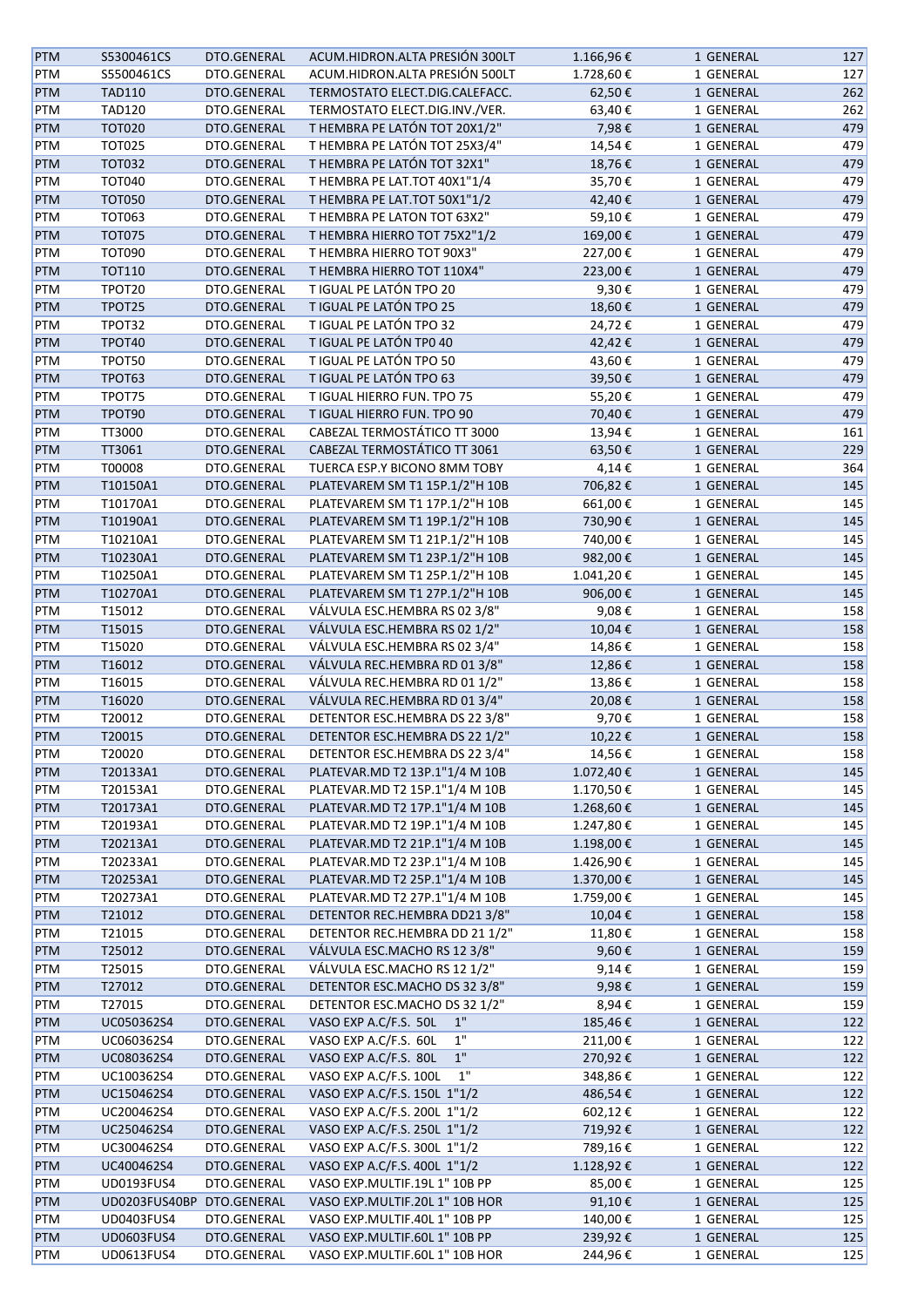| <b>PTM</b> | UD1003FUS4        | DTO.GENERAL | VASO EXP.MULTIF.100L 1" 10B PP | 389,88€   | 1 GENERAL | 125 |
|------------|-------------------|-------------|--------------------------------|-----------|-----------|-----|
| PTM        | UD1013FUS4        | DTO.GENERAL | VASO EXP.MULTIF.100L 1"10B HOR | 432,66€   | 1 GENERAL | 125 |
| <b>PTM</b> | <b>UD1403FUS4</b> | DTO.GENERAL | VASO EXP.MULTIF.140L 1" 10B PP | 594,78€   | 1 GENERAL | 125 |
|            | UD2003FUS4        |             | VASO EXP.MULTIF.200L 1" 10B PP |           |           |     |
| PTM        |                   | DTO.GENERAL |                                | 724,78€   | 1 GENERAL | 125 |
| <b>PTM</b> | <b>UD2803FUS4</b> | DTO.GENERAL | VASO EXP.MULTIF.280L 1" 10B PP | 874,70€   | 1 GENERAL | 125 |
| PTM        | URN10H61CS        | DTO.GENERAL | VASO EXP.CALEF.1000 LTS.MR 2"M | 4.395,32€ | 1 GENERAL | 116 |
| <b>PTM</b> | UR012231CS        | DTO.GENERAL | VASO EXP.CALEF. 12 LTS.MF 3/4" | 47,28€    | 1 GENERAL | 116 |
| PTM        | UR0182EBS4        | DTO.GENERAL | VASO EXP.CALEF.18 LTS.DG 1"M A | 24,00€    | 1 GENERAL | 117 |
| PTM        | UR018231CS        | DTO.GENERAL | VASO EXP.CALEF. 18 LTS.MF 3/4" | 50,20€    | 1 GENERAL | 116 |
| PTM        | UR025231S4        | DTO.GENERAL | VASO EXP.CALEF.25 LTS.MFI 3/4" | 72,28€    | 1 GENERAL | 116 |
| <b>PTM</b> | <b>UR0352E1CS</b> | DTO.GENERAL | VASO EXP.CALEF.35 LTS.DG 3/4"M | 97,50€    | 1 GENERAL | 117 |
| PTM        | UR035231S4        | DTO.GENERAL | VASO EXP.CALEF.35 LTS.MFI 3/4" | 112,82€   | 1 GENERAL | 116 |
|            |                   |             |                                |           |           |     |
| <b>PTM</b> | UR040231S4        | DTO.GENERAL | VASO EXP.CALEF.40 LTS.MFI 3/4" | 127,08€   | 1 GENERAL | 116 |
| PTM        | <b>UR0502E1CS</b> | DTO.GENERAL | VASO EXP.CALEF.50 LTS.DG 3/4"M | 116,46€   | 1 GENERAL | 117 |
| <b>PTM</b> | UR050271S4        | DTO.GENERAL | VASO EXP.CALEF.50 LTS.MRI 3/4" | 139,36€   | 1 GENERAL | 116 |
| PTM        | UR060371CS        | DTO.GENERAL | VASO EXP.CALEF. 60 LTS.MR 1"   | 160,88€   | 1 GENERAL | 116 |
| <b>PTM</b> | <b>UR0803E1CS</b> | DTO.GENERAL | VASO EXP.CALEF.80 LTS.DG 1"M   | 178,24€   | 1 GENERAL | 117 |
| PTM        | UR080371CS        | DTO.GENERAL | VASO EXP.CALEF. 80 LTS.MR 1"   | 215,92€   | 1 GENERAL | 116 |
| <b>PTM</b> | <b>UR1003E1CS</b> | DTO.GENERAL | VASO EXP.CALEF.100 LTS.DG 1"M  | 225,92€   | 1 GENERAL | 117 |
| PTM        | UR100371CS        | DTO.GENERAL | VASO EXP.CALEF.100 LTS.MR 1"   | 278,12€   | 1 GENERAL | 116 |
| <b>PTM</b> | <b>UR1503E1CS</b> | DTO.GENERAL | VASO EXP.CALEF.150 LTS.DG 1"M  | 299,88€   | 1 GENERAL | 117 |
|            |                   |             |                                |           |           |     |
| PTM        | UR150471CS        | DTO.GENERAL | VASO EXP.CALEF.150LTS.MR1"1/2  | 371,82€   | 1 GENERAL | 116 |
| PTM        | <b>UR2003E1CS</b> | DTO.GENERAL | VASO EXP.CALEF.200 LTS.DG 1"M  | 329,10€   | 1 GENERAL | 117 |
| PTM        | UR200471CS        | DTO.GENERAL | VASO EXP.CALEF.200LTS.MR1"1/2  | 460,38€   | 1 GENERAL | 116 |
| <b>PTM</b> | UR250471CS        | DTO.GENERAL | VASO EXP.CALEF.250LTS.MR1"1/2  | 535,20€   | 1 GENERAL | 116 |
| PTM        | <b>UR3003E1CS</b> | DTO.GENERAL | VASO EXP.CALEF.300 LTS.DG 1"M  | 481,14€   | 1 GENERAL | 117 |
| <b>PTM</b> | UR300471CS        | DTO.GENERAL | VASO EXP.CALEF.300LTS.MR1"1/2  | 679,08€   | 1 GENERAL | 116 |
| PTM        | UR400471CS        | DTO.GENERAL | VASO EXP.CALEF.400LTS.MR1"1/2  | 911,42€   | 1 GENERAL | 116 |
| <b>PTM</b> | UR500471CS        | DTO.GENERAL | VASO EXP.CALEF.500LTS.MR1"1/2  | 1.115,54€ | 1 GENERAL | 116 |
|            |                   |             |                                |           |           |     |
| PTM        | UR600471CS        | DTO.GENERAL | VASO EXP.CALEF.600LTS.MR1"1/2  | 1.270,66€ | 1 GENERAL | 116 |
| <b>PTM</b> | UR700471CS        | DTO.GENERAL | VASO EXP.CALEF.700LTS.MR1"1/2  | 1.593,70€ | 1 GENERAL | 116 |
| PTM        | USN10H61CS        | DTO.GENERAL | VASO EXP A.C/F.S.1000L MR 2"   | 4.056,70€ | 1 GENERAL | 126 |
| PTM        | US050361CS        | DTO.GENERAL | VASO EXP A.C/F.S. 50L MR 1"    | 183,46€   | 1 GENERAL | 126 |
| PTM        | US051361CS        | DTO.GENERAL | VASO EXP A.C/F.S. 50L 1" HRZ   | 183,46€   | 1 GENERAL | 126 |
| PTM        | US060361CS        | DTO.GENERAL | VASO EXP A.C/F.S. 60L MR 1"    | 209,92€   | 1 GENERAL | 126 |
| PTM        | US061361CS        | DTO.GENERAL | VASO EXP A.C/F.S. 60L 1" HRZ   | 209,92€   | 1 GENERAL | 126 |
| <b>PTM</b> | US080361CS        | DTO.GENERAL | VASO EXP A.C/F.S. 80L MR 1"    | 259,96€   | 1 GENERAL | 126 |
| PTM        | US081361CS        | DTO.GENERAL | VASO EXP A.C/F.S.80L 1" HRZ    | 259,96€   | 1 GENERAL | 126 |
|            |                   |             | VASO EXP.MULTIF.100L.1" MR 10B | 355,42€   |           |     |
| <b>PTM</b> | US10036CS4        | DTO.GENERAL |                                |           | 1 GENERAL | 124 |
| PTM        | US100361CS        | DTO.GENERAL | VASO EXP A.C/F.S. 100L MR 1"   | 344,88€   | 1 GENERAL | 126 |
| <b>PTM</b> | US101361CS        | DTO.GENERAL | VASO EXP A.C/F.S. 100L 1" HRZ  | 344,88€   | 1 GENERAL | 126 |
| PTM        | US150461CS        | DTO.GENERAL | VASO EXP A.C/F.S. 150L 1"1/2   | 521,62€   | 1 GENERAL | 126 |
| <b>PTM</b> | US20046CS4        | DTO.GENERAL | VASO EXP.MULT.200L.1"1/2MR 10B | 616,42€   | 1 GENERAL | 124 |
| PTM        | US200461CS        | DTO.GENERAL | VASO EXP A.C/F.S. 200L 1"1/2   | 574,82€   | 1 GENERAL | 126 |
| <b>PTM</b> | US201461CS        | DTO.GENERAL | VASO EXP A.C/F.S. 200L 1"1/2 H | 589,82€   | 1 GENERAL | 126 |
| PTM        | US300461CS        | DTO.GENERAL | VASO EXP A.C/F.S. 300L 1"1/2   | 724,78€   | 1 GENERAL | 126 |
| PTM        | US301461CS        | DTO.GENERAL | VASO EXP A.C/F.S. 300L 1"1/2 H | 761,04€   | 1 GENERAL | 126 |
| PTM        | US500461CS        | DTO.GENERAL | VASO EXP A.C/F.S. 500L 1"1/2   |           |           |     |
|            |                   |             |                                | 1.349,58€ | 1 GENERAL | 126 |
| <b>PTM</b> | US750461CS        | DTO.GENERAL | VASO EXP A.C/F.S. 750L 1"1/2   | 2.824,04€ | 1 GENERAL | 126 |
| PTM        | <b>VAC064</b>     | DTO.GENERAL | VACUÓMETRO Ø63 -1 A 0 B.RADIAL | 5,70€     | 1 GENERAL | 277 |
| <b>PTM</b> | <b>VAC079</b>     | DTO.GENERAL | VACUÓMETRO Ø50 - 76-0 CM. HG   | 5,80€     | 1 GENERAL | 277 |
| PTM        | <b>VAC082</b>     | DTO.GENERAL | VACUÓMETRO Ø63 -1 A OBAR       | 5,80€     | 1 GENERAL | 277 |
| <b>PTM</b> | <b>VAI055</b>     | DTO.GENERAL | VAINA L.NIQ.1/2"M Ø8,5/7,5 50  | 6,30€     | 1 GENERAL | 260 |
| PTM        | <b>VAI105</b>     | DTO.GENERAL | VAINA L.NIQ.1/2"M Ø8,5/7,5 100 | 7,20€     | 1 GENERAL | 260 |
| <b>PTM</b> | <b>VAI210</b>     | DTO.GENERAL | VAINA L.NIQ.1/2"M Ø8,5/7,5 240 | 9,20€     | 1 GENERAL | 260 |
| PTM        | <b>VAI555</b>     | DTO.GENERAL | VAINA INOX 1/2"M 50MM Ø10/8MM  | 18,70€    | 1 GENERAL | 260 |
| <b>PTM</b> |                   | DTO.GENERAL | VAINA INOX 1/2"M 100MM Ø10/8MM |           |           | 260 |
|            | <b>VAI565</b>     |             |                                | 19,60€    | 1 GENERAL |     |
| PTM        | <b>VAI575</b>     | DTO.GENERAL | VAINA INOX 1/2"M 150MM Ø10/8MM | 20,50€    | 1 GENERAL | 260 |
| <b>PTM</b> | <b>VAI585</b>     | DTO.GENERAL | VAINA INOX 1/2"M 240MM Ø10/8MM | 22,20€    | 1 GENERAL | 260 |
| PTM        | V2H20360S40BP     | DTO.GENERAL | VASO EXP.INOX.MUL.20LT H MR 8B | 301,32€   | 1 GENERAL | 128 |
| <b>PTM</b> | V2008260S4        | DTO.GENERAL | VASO EXP.INOX.MULT. 8LT MR 8B  | 193,46€   | 1 GENERAL | 128 |
| PTM        | V2020360S4        | DTO.GENERAL | VASO EXP.INOX.MULT. 20LT MR 8B | 248,78€   | 1 GENERAL | 128 |
| <b>PTM</b> | V2050360S4        | DTO.GENERAL | VASO EXP.INOX.MULT. 50LT MR 8B | 797,92€   | 1 GENERAL | 128 |
| PTM        | V2051360S4        | DTO.GENERAL | VASO EXP.INOX.MUL.50LT H MR 8B | 802,88€   | 1 GENERAL | 128 |
| <b>PTM</b> | V2100360S4        | DTO.GENERAL | VASO EXP.INOX.MULT.100LT MR 8B | 1.313,74€ | 1 GENERAL | 128 |
| PTM        | V2200460S4        | DTO.GENERAL | VASO EXP.INOX.MULT.200LT MR 8B | 2.341,66€ | 1 GENERAL | 128 |
|            |                   |             |                                |           |           |     |
| <b>PTM</b> | V82BF1WADE        | DTO.GENERAL | VÁLV.ZONA MOT.V82 2PM 2V.1/2"H | 128,90€   | 1 GENERAL | 294 |
| PTM        | V82BF1WBDE        | DTO.GENERAL | VÁLV.ZONA MOT.V 82 ARPM 1/2"H  | 116,18€   | 1 GENERAL | 290 |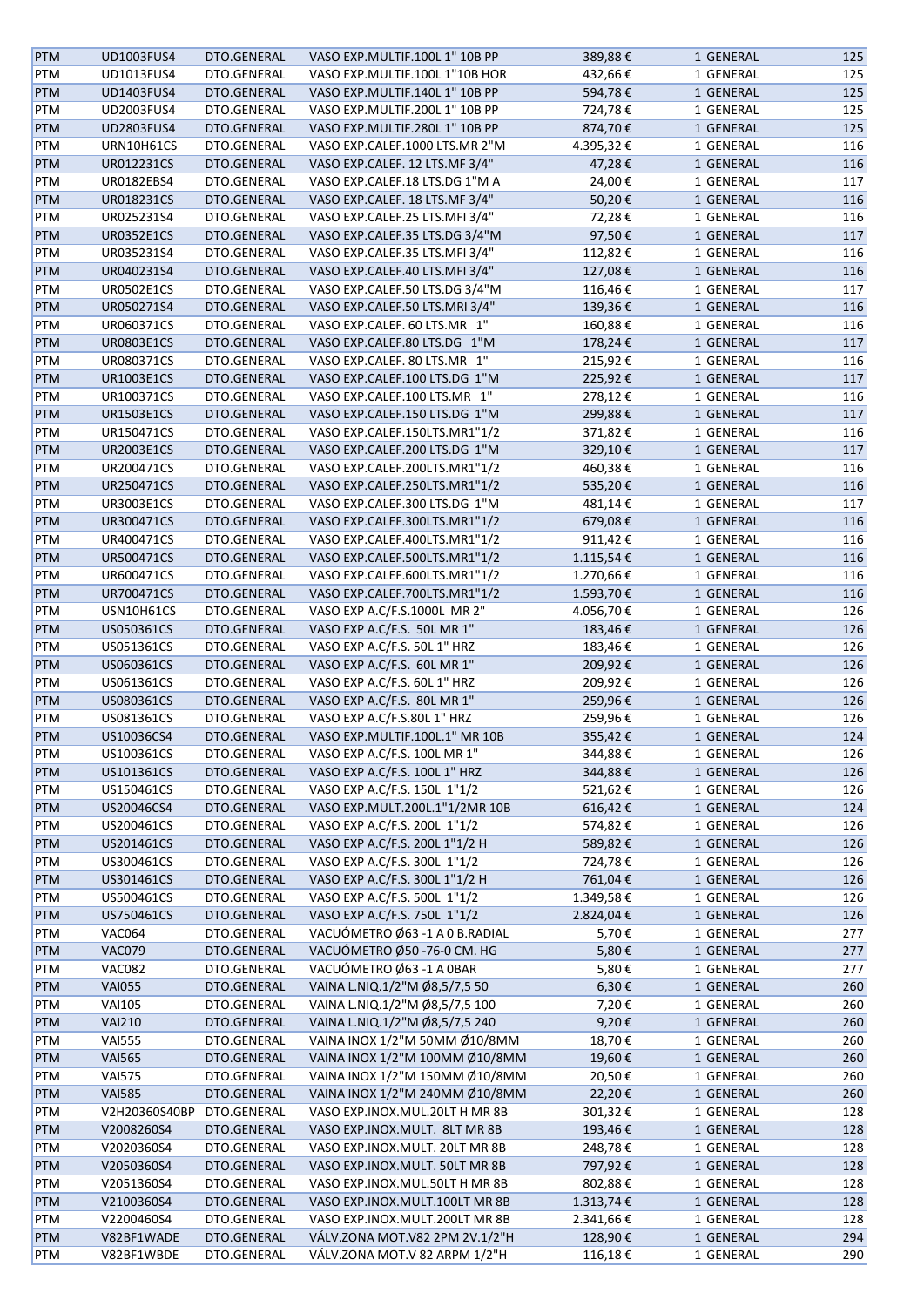| <b>PTM</b> | V82BF2WADE | DTO.GENERAL | VÁLV.ZONA MOT.V82 2PM 2V.3/4"H | 131,40€    | 1 GENERAL | 294 |
|------------|------------|-------------|--------------------------------|------------|-----------|-----|
| PTM        | V82BF2WBDE | DTO.GENERAL | VÁLV.ZONA MOT.V 82 ARPM 3/4"H  | 121,20€    | 1 GENERAL | 290 |
| PTM        | V82BF3WADE | DTO.GENERAL | VÁLV.ZONA MOT.V 82 2PM 2V.1"H  | 131,90€    | 1 GENERAL | 294 |
| PTM        | V82BF3WBDE | DTO.GENERAL | VÁLV.ZONA MOT.V 82 ARPM 1"H    | 122,70€    | 1 GENERAL | 290 |
| <b>PTM</b> | V82BM4WADE | DTO.GENERAL | VÁL.ZONA MOT.V82 2PM 2V.1"1/4M | 131,90€    | 1 GENERAL | 294 |
| PTM        | V82BM4WBDE | DTO.GENERAL | VÁLV.ZONA MOT.V 82 ARPM 1"1/4M | 122,70€    | 1 GENERAL | 290 |
|            |            |             | VÁLV.ZONA V 83 2PM 3V.1/2"H    |            |           |     |
| <b>PTM</b> | V83AF1WADC | DTO.GENERAL |                                | 131,30€    | 1 GENERAL | 296 |
| PTM        | V83AF1WBDD | DTO.GENERAL | VÁLV.ZONA V 83 ARPM 3V.1/2"H   | 118,40€    | 1 GENERAL | 292 |
| <b>PTM</b> | V83AF2WADC | DTO.GENERAL | VÁLV.ZONA V 83 2PM 3V.3/4"H    | 132,90€    | 1 GENERAL | 296 |
| PTM        | V83AF2WBDD | DTO.GENERAL | VÁLV.ZONA V 83 ARPM 3V.3/4"H   | 123,54€    | 1 GENERAL | 292 |
| <b>PTM</b> | V83AF3WADC | DTO.GENERAL | VÁLV.ZONA V 83 2PM 3V.1"H      | 134,60€    | 1 GENERAL | 296 |
| PTM        | V83AF3WBDD | DTO.GENERAL | VÁLV.ZONA V 83 ARPM 3V.1"H     | 125,40€    | 1 GENERAL | 292 |
| <b>PTM</b> | V83AM4WADC | DTO.GENERAL | VÁLV.ZONA V 83 2PM 3V.1"1/4M   | 134,60€    | 1 GENERAL | 296 |
| PTM        | V83AM4WBDD | DTO.GENERAL | VÁL.ZONA V 83 ARPM 3V.1"1/4 M  | 125,40€    | 1 GENERAL | 292 |
| PTM        | 0P4304     | DTO.GENERAL | MANÓMETRO Ø40 0-4B.POST.C/A+ZV | 5,06€      | 1 GENERAL | 274 |
| PTM        | 0P5004     | DTO.GENERAL | MANÓMETRO Ø50 0-4 POST.C/A+ZV  | 5,36€      | 1 GENERAL | 274 |
| PTM        | 0P5005     | DTO.GENERAL | MANÓMETRO Ø50 0-4 BAR. POST.   | 5,36€      | 1 GENERAL | 274 |
| PTM        | 0P5006     | DTO.GENERAL | MANÓMETRO Ø50 0-6 BAR. POST.   | 5,36€      | 1 GENERAL | 75  |
| <b>PTM</b> | 0P5010     | DTO.GENERAL | MANÓMETRO Ø50 0-10 BAR. POST.  | 5,36€      | 1 GENERAL | 75  |
| PTM        | 0P5016     | DTO.GENERAL | MANÓMETRO Ø50 0-16 BAR. POST.  | 5,36€      | 1 GENERAL | 274 |
| <b>PTM</b> | 0P5025     | DTO.GENERAL | MANÓMETRO Ø50 0-25 BAR. POST.  | 5,36€      | 1 GENERAL | 274 |
| PTM        | 0P5040     | DTO.GENERAL | MANÓMETRO Ø50 0-40 BAR. POST.  | 3,20€      | 1 GENERAL | 274 |
|            | 0P6304     | DTO.GENERAL | MANÓMETRO Ø63 0-4 BAR. POST.   | $6,08 \in$ |           | 274 |
| <b>PTM</b> |            |             |                                |            | 1 GENERAL |     |
| PTM        | 0P6306     | DTO.GENERAL | MANÓMETRO Ø63 0-6 BAR. POST.   | 6,08€      | 1 GENERAL | 274 |
| PTM        | 0P6310     | DTO.GENERAL | MANÓMETRO Ø63 0-10 BAR. POST.  | $6,08 \in$ | 1 GENERAL | 274 |
| PTM        | 0P6325     | DTO.GENERAL | MANOMETRO Ø63 0-25 BAR. POST.  | 6,08€      | 1 GENERAL | 274 |
| PTM        | 0R5000     | DTO.GENERAL | MANÓMETRO Ø50 0-4B.RADI.C/A+ZV | $5,14 \in$ | 1 GENERAL | 275 |
| PTM        | 0R5003     | DTO.GENERAL | MANÓMETRO Ø50 0-6B.RADI.C/A+ZV | 5,14€      | 1 GENERAL | 275 |
| <b>PTM</b> | 0R5004     | DTO.GENERAL | MANÓMETRO Ø50 0-4 BAR RADIAL   | 5,66€      | 1 GENERAL | 275 |
| PTM        | 0R5006     | DTO.GENERAL | MANÓMETRO Ø50 0-6 BAR RADIAL   | 5,66€      | 1 GENERAL | 276 |
| PTM        | 0R5010     | DTO.GENERAL | MANÓMETRO Ø50 0-10 BAR RADIAL  | 5,66€      | 1 GENERAL | 75  |
| PTM        | 0R5016     | DTO.GENERAL | MANÓMETRO Ø50 0-16 BAR RADIAL  | 5,66€      | 1 GENERAL | 275 |
| PTM        | 0R5025     | DTO.GENERAL | MANÓMETRO Ø50 0-25 BAR RADIAL  | 5,66€      | 1 GENERAL | 275 |
| PTM        | 0R5040     | DTO.GENERAL | MANÓMETRO Ø50 0-40 BAR RADIAL  | 5,66€      | 1 GENERAL | 275 |
| <b>PTM</b> | 0R6304     | DTO.GENERAL | MANÓMETRO Ø63 0-4B.RAD.C/A+ZV  | 5,66€      | 1 GENERAL | 275 |
| PTM        | 0R6306     | DTO.GENERAL | MANÓMETRO Ø63 0-6 BAR RADIAL   | 6,08€      | 1 GENERAL | 275 |
| <b>PTM</b> | 0R6310     | DTO.GENERAL | MANÓMETRO Ø63 0-10 BAR RADIAL  | $6,08 \in$ | 1 GENERAL | 275 |
|            |            |             |                                |            |           |     |
| PTM        | 0R6311     | DTO.GENERAL | MANÓMETRO Ø63 0-10B.RAD.C/A+ZV | 5,66€      | 1 GENERAL | 275 |
| <b>PTM</b> | 0R6316     | DTO.GENERAL | MANÓMETRO Ø63 0-16 BAR RADIAL  | 6,08€      | 1 GENERAL | 275 |
| PTM        | 0R6325     | DTO.GENERAL | MANÓMETRO Ø63 0-25 BAR RADIAL  | $6,08 \in$ | 1 GENERAL | 275 |
| <b>PTM</b> | 0R6340     | DTO.GENERAL | MANÓMETRO Ø63 0-40 BAR RADIAL  | $6,08 \in$ | 1 GENERAL | 275 |
| PTM        | 0R8010     | DTO.GENERAL | MANÓMETRO Ø80 0-10 BAR R.1/2"  | 10,08€     | 1 GENERAL | 275 |
| <b>PTM</b> | 0R8016     | DTO.GENERAL | MANÓMETRO Ø80 0-16 BAR R.1/2"  | 10,08€     | 1 GENERAL | 275 |
| PTM        | 0R8040     | DTO.GENERAL | MANÓMETRO Ø80 0-40 BAR. R.1/2" | 10,08€     | 1 GENERAL | 275 |
| <b>PTM</b> | 0R9906     | DTO.GENERAL | MANÓMETRO Ø100 0-6 BAR R.1/2"  | 11,50€     | 1 GENERAL | 275 |
| PTM        | 0R9910     | DTO.GENERAL | MANOMETRO*100 0-10 BAR R.1/2"  | 11,50€     | 1 GENERAL | 275 |
| <b>PTM</b> | 0T7800     | DTO.GENERAL | TERMOM. ESF.T/78 50-350°C 1M   | 12,84€     | 1 GENERAL | 264 |
| PTM        | 00MHZ5     | DTO.GENERAL | MEMBRANA P/CONTADOR BRAUN HZ-5 | 23,50€     | 1 GENERAL | 386 |
| PTM        | 00VZ08     | DTO.GENERAL | CONTADOR GAS-ÓLEO VZ-08 1/4"H  | 814,00€    | 1 GENERAL | 387 |
| PTM        | 00VZ15     | DTO.GENERAL | CONTADOR GAS-OLEO VZ-15 3/4"M  | 1.863,40€  | 1 GENERAL | 387 |
| PTM        | 000HZ3     | DTO.GENERAL | CONTADOR GAS-ÓLEO BRAUN HZ-3   | 661,80€    | 1 GENERAL | 386 |
| PTM        | 000HZ5     | DTO.GENERAL | CONTADOR GAS-ÓLEO BRAUN HZ-5   | 344,40€    | 1 GENERAL | 386 |
| <b>PTM</b> | 000035     | DTO.GENERAL | ADAPTADOR ADPT-H LONG.35MM     |            | 1 GENERAL | 304 |
|            |            |             |                                | 29,30€     |           |     |
| PTM        | 000097     | DTO.GENERAL | BARRA MONTAJE EXTRALARGA 1"1/4 | 42,98€     | 1 GENERAL | 178 |
| PTM        | 000098     | DTO.GENERAL | BARRA MONTAJE P/RADIADORES 1"  | 31,00€     | 1 GENERAL | 178 |
| PTM        | 000099     | DTO.GENERAL | BARRA MONTAJE EXTRALARGA 1"    | 35,40€     | 1 GENERAL | 178 |
| PTM        | 000102     | DTO.GENERAL | SPRAY BLANCO RAL9010 400 ML    | 9,60€      | 1 GENERAL | 497 |
| PTM        | 000104     | DTO.GENERAL | TUBO 16 M. INDICAD. NEUMATICO  | 7,82€      | 1 GENERAL | 394 |
| <b>PTM</b> | 000105     | DTO.GENERAL | TUBO 50M.INDICAD.NEUMATICO 4X6 | 23,44€     | 1 GENERAL | 394 |
| PTM        | 000106     | DTO.GENERAL | TUBO 25 M INDICAD. NEUMATICO   | 11,72€     | 1 GENERAL | 394 |
| PTM        | 000107     | DTO.GENERAL | ROLLO 5MTS TUBO TRANSP.Ø5X8MM  | 10,00€     | 1 GENERAL | 103 |
| PTM        | 000108     | DTO.GENERAL | ROLLO 10MTS TUBO TRANS.Ø7X10MM | 19,00€     | 1 GENERAL | 103 |
| PTM        | 000109     | DTO.GENERAL | ROLLO 20MTS TUBO TRANS.Ø7X10MM | 36,10€     | 1 GENERAL | 103 |
| PTM        | 000204     | DTO.GENERAL | SONDA INDICADOR NEUMAT.2,2M 1" | 9,04€      | 1 GENERAL | 394 |
| PTM        | 000208     | DTO.GENERAL | INDICADOR BOYA MEC.ORIEN.TANDY | 28,78€     | 1 GENERAL | 395 |
| PTM        | 000209     | DTO.GENERAL | INDICADOR BOYA MEC.MEDIBLUE    | 28,78€     | 1 GENERAL | 395 |
| <b>PTM</b> | 000350     | DTO.GENERAL | TERMÓM.DIG.C/ALARMA-50+300°C   | 67,60€     | 1 GENERAL | 285 |
| PTM        | 000362     | DTO.GENERAL | SERV.PROMATIC ACC 3PTOS C/SON. | 351,70€    | 1 GENERAL | 241 |
|            |            |             |                                |            |           |     |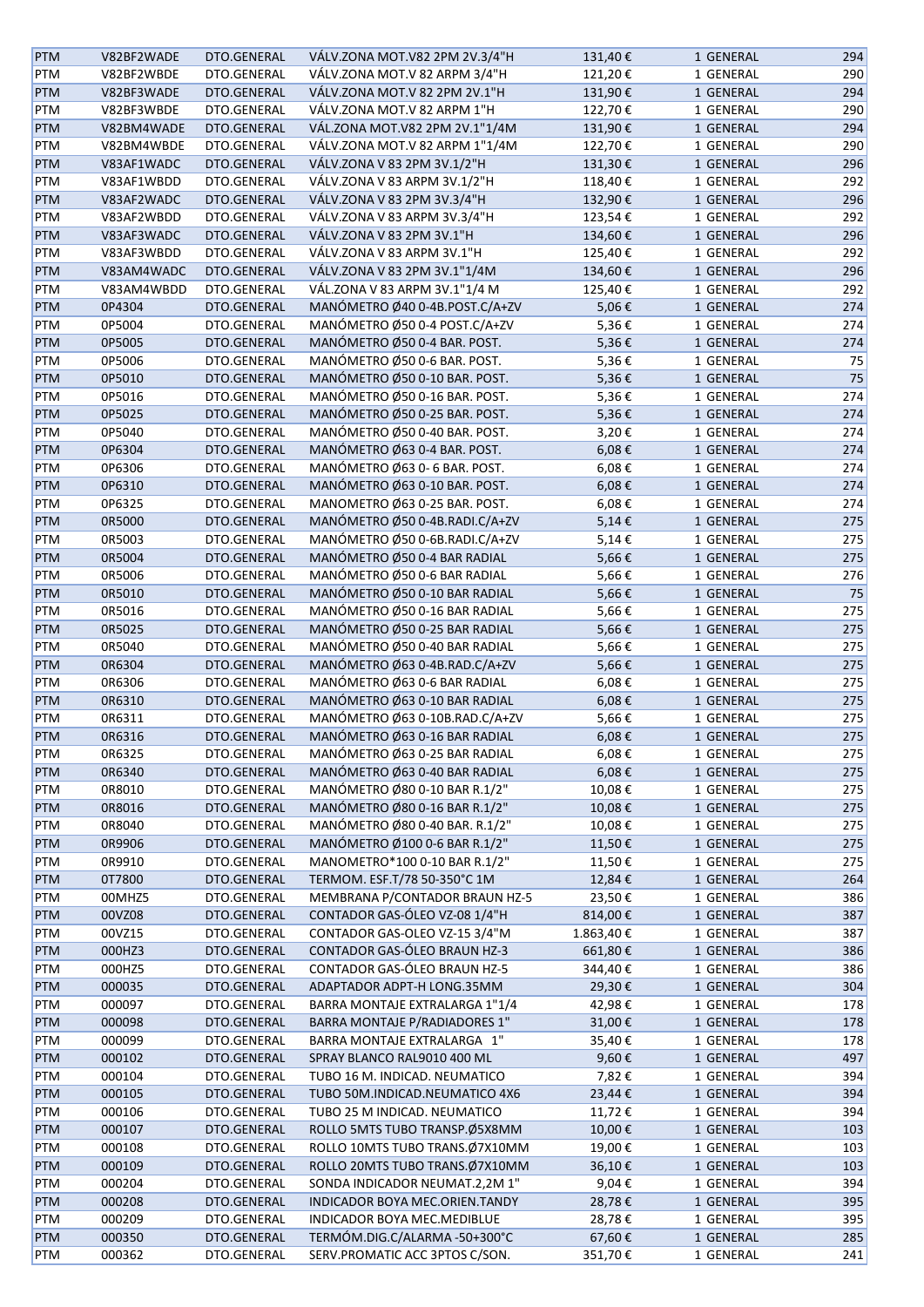| <b>PTM</b>        | 000363           | DTO.GENERAL                | SERV.PROMATIC ACC 3PTOS C/S.R                                | 379,50€    | 1 GENERAL              | 241        |
|-------------------|------------------|----------------------------|--------------------------------------------------------------|------------|------------------------|------------|
| PTM               | 000372           | DTO.GENERAL                | SONDA TEMPERATURA PT 1000 3MT                                | 30,60€     | 1 GENERAL              | 271        |
| PTM               | 000373           | DTO.GENERAL                | CENTRALITA REGULACIÓN WDC 10                                 | 369,50€    | 1 GENERAL              | 313        |
| PTM               | 000375           | DTO.GENERAL                | CENTRALITA REGULACIÓN WDC 20                                 | 798,40€    | 1 GENERAL              | 313        |
| <b>PTM</b>        | 000377           | DTO.GENERAL                | CENTRALITA REG.CLIM.COMP.CMP25                               | 690,10€    | 1 GENERAL              | 312        |
| PTM               | 000390           | DTO.GENERAL                | SONDA TEMPERATURA VF2 PT 1000                                | 35,60€     | 1 GENERAL              | 271        |
| <b>PTM</b>        | 000391           | DTO.GENERAL                | SONDA TEMPERATURA VF PT 1000                                 | 35,60€     | 1 GENERAL              | 271        |
| PTM               | 000392           | DTO.GENERAL                | SONDA TEMPERATURA TF/PT1000                                  | 28,70€     | 1 GENERAL              | 271        |
| <b>PTM</b>        | 000562           | DTO.GENERAL                | REC.POMO P/EV.CEME 6727-9922                                 | $0,56 \in$ | 1 GENERAL              | 344        |
| <b>PTM</b>        | 001003           | DTO.GENERAL                | TERMOSTATO KLIXON TB100 CV                                   | 4,30€      | 1 GENERAL              | 269        |
| PTM               | 001396           | DTO.GENERAL                | CENTRALITA DIFERENCIAL SGC26H                                | 353,10€    | 1 GENERAL              | 416        |
| PTM               | 001398           | DTO.GENERAL                | CENTRALITA DIFERENCIAL SGC36HV                               | 481,98€    | 1 GENERAL              | 416        |
| PTM               | 001399           | DTO.GENERAL                | CENTRALITA DIFERENCIAL SGC16H                                | 285,20€    | 1 GENERAL              | 416        |
| PTM               | 001700           | DTO.GENERAL                | RACOR 508 B C/ASTO.ESF. 3/8"                                 | 2,90€      | 1 GENERAL              | 166        |
| PTM               | 001860           | DTO.GENERAL                | SONDA INMERSIÓN OC0186                                       | 6,40€      | 1 GENERAL              | 269        |
| PTM               | 002020           | DTO.GENERAL                | BOBINA TOBY PARA TOBY PMD                                    | 81,38€     | 1 GENERAL              | 364        |
| PTM               | 002951           | DTO.GENERAL                | SENSOR TEMPERATURA BRIGON2002                                | 41,60€     | 1 GENERAL              | 380        |
|                   |                  |                            |                                                              |            |                        |            |
| PTM<br><b>PTM</b> | 002996<br>003030 | DTO.GENERAL<br>DTO.GENERAL | BOMBA PARA BRIGON 2002 F.P<br>SONDA DE TOMA PARA BRIGOVISION | 90,50€     | 1 GENERAL<br>1 GENERAL | 380<br>380 |
|                   |                  |                            |                                                              | 222,60€    |                        |            |
| PTM               | 003410           | DTO.GENERAL                | VÁLVULA COMPROBACIÓN GAS 1/4"                                | 11,40€     | 1 GENERAL              | 278        |
| <b>PTM</b>        | 003412           | DTO.GENERAL                | VÁLVULA COMPROBACIÓN GAS 3/8"                                | 10,90€     | 1 GENERAL              | 278        |
| PTM               | 003415           | DTO.GENERAL                | VÁLVULA COMPROBACION GAS 1/2"                                | 12,90€     | 1 GENERAL              | 278        |
| <b>PTM</b>        | 004095           | DTO.GENERAL                | <b>BASE SUPERFICIE PARA TERM.TA3</b>                         | 1,60€      | 1 GENERAL              | 261        |
| PTM               | 004150           | DTO.GENERAL                | BOMBA SUCCIÓN PARA TESTORYT                                  | 98,80€     | 1 GENERAL              | 380        |
| PTM               | 004191           | DTO.GENERAL                | FRASCO LÍQUIDO ROJO CO2                                      | 12,60€     | 1 GENERAL              | 380        |
| PTM               | 004211           | DTO.GENERAL                | MEDIDOR HOLLÍN NAW+SET ACCES.                                | 297,80€    | 1 GENERAL              | 380        |
| PTM               | 004291           | DTO.GENERAL                | PAQUETE 40 UNIDS. PAPEL FILTRO                               | 9,94€      | 1 GENERAL              | 380        |
| PTM               | 004295           | DTO.GENERAL                | FRASCO ACEITE BOMBA BRIGON                                   | 3,20€      | 1 GENERAL              | 380        |
| PTM               | 004410           | DTO.GENERAL                | TERMÓMETRO BRIGON 0-500 150 MM                               | 67,10€     | 1 GENERAL              | 283        |
| PTM               | 004418           | DTO.GENERAL                | TERMÓMETRO PREC.0-500 100MM CR                               | 30,80€     | 1 GENERAL              | 283        |
| PTM               | 004419           | DTO.GENERAL                | TERMÓMETRO PREC.0-500 300MM CR                               | 36,30€     | 1 GENERAL              | 283        |
| PTM               | 004420           | DTO.GENERAL                | TERMÓMETRO BRIGON 0-500 300 MM                               | 77,40€     | 1 GENERAL              | 283        |
| PTM               | 004510           | DTO.GENERAL                | AMPOLLA MEDICION BRIGON CO                                   | 17,50€     | 1 GENERAL              | 380        |
| PTM               | 005070           | DTO.GENERAL                | KIT DE CONEX.P/SONDA ART.5070                                | 84,80€     | 1 GENERAL              | 380        |
| <b>PTM</b>        | 005082           | DTO.GENERAL                | CARGADOR P/BRIGOTRONIC/BVISION                               | 55,10€     | 1 GENERAL              | 380        |
| PTM               | 005300           | DTO.GENERAL                | SONDA INMERSIÓN OC0053 VERDE                                 | 5,20€      | 1 GENERAL              | 268        |
| PTM               | 005600           | DTO.GENERAL                | SONDA INMERSIÓN OC0056 NEGRA                                 | 4,38€      | 1 GENERAL              | 268        |
| PTM               | 005601           | DTO.GENERAL                | SONDA INMERSIÓN OC0056B AZUL                                 | 5,70€      | 1 GENERAL              | 268        |
| <b>PTM</b>        | 005602           | DTO.GENERAL                | SONDA INMERSIÓN OC0056R ROJA                                 | 5,70€      | 1 GENERAL              | 268        |
| PTM               | 005700           | DTO.GENERAL                | SONDA INMERSIÓN OC0057M VERDE                                | 6,46€      | 1 GENERAL              | 269        |
| <b>PTM</b>        | 006111           | DTO.GENERAL                | <b>ESTUCHE LIMPIAPILOTOS P/GAS</b>                           | 24,30€     | 1 GENERAL              | 455        |
| PTM               | 006127           | DTO.GENERAL                | TERMO-ANEMÓMETRO DIGITAL                                     | 99,90€     | 1 GENERAL              | 285        |
| <b>PTM</b>        | 006190           | DTO.GENERAL                | TERMÓMETRO INFARROJ.-33°+250°C                               | 140,80€    | 1 GENERAL              | 285        |
| PTM               | 006191           | DTO.GENERAL                | TERMÓMETRO INFARROJO -50+850°C                               | 84,90€     | 1 GENERAL              | 285        |
| PTM               | 007442           | DTO.GENERAL                | TUERCA UNIÓN 3 PIEZAS 1"1/2 MH                               | 19,98€     | 1 GENERAL              | 94         |
| PTM               | 007444           | DTO.GENERAL                | TUERCA UNIÓN 3 PIEZAS 2"M-H                                  | 31,30€     | 1 GENERAL              | 94         |
| PTM               | 007580           | DTO.GENERAL                | SONDA "CLIP"DE CONTACTO 000757                               | 7,98€      | 1 GENERAL              | 269        |
| PTM               | 007585           | DTO.GENERAL                | TERMÓMETRO DIGIT.-20°C+1000°C                                | 74,10€     | 1 GENERAL              | 285        |
| PTM               | 007900           | DTO.GENERAL                | REGULADOR TIRO RT-P 3/4"C/PAL.                               | 32,90€     | 1 GENERAL              | 424        |
| PTM               | 008034           | DTO.GENERAL                | REGULADOR TIRO 3/4" C/PALANCA                                | 48,74€     | 1 GENERAL              | 424        |
| PTM               | 008035           | DTO.GENERAL                | REGULADOR TIRO 3/4" C/DISP.REG                               | 78,30€     | 1 GENERAL              | 424        |
| PTM               | 010000           | DTO.GENERAL                | CABEZAL TERMOST.CROMADO TA1200                               | 22,34€     | 1 GENERAL              | 169        |
| <b>PTM</b>        | 010010           | DTO.GENERAL                | CASETA COLEC.MINI C/SO.335X280                               | 13,80€     | 1 GENERAL              | 222        |
| PTM               | 010013           | DTO.GENERAL                | CASETA COLEC.MAXI C/SO.475X280                               | 15,98€     | 1 GENERAL              | 222        |
| PTM               | 010015           | DTO.GENERAL                | SOP. CASETA COLECTOR MAXI/MINI                               | 6,20€      | 1 GENERAL              | 222        |
| PTM               | 010018           | DTO.GENERAL                | CASETA COLEC.PLAST.555X285 C/S                               | 36,80€     | 1 GENERAL              | 222        |
| PTM               | 010104           | DTO.GENERAL                | VOLANTE MANDO VALV.TERM.VT2600                               | 1,90€      | 1 GENERAL              | 159        |
| PTM               | 010105           | DTO.GENERAL                | VOLANTE MANDO VALV.TEKNA 570                                 | 0,70€      | 1 GENERAL              | 159        |
| <b>PTM</b>        | 010127           | DTO.GENERAL                | VÁLVULA ESFERA F 10127 1"                                    | 14,90€     | 1 GENERAL              | 244        |
| PTM               | 010128           | DTO.GENERAL                | VÁLVULA ESFERA F 10128 1"1/4                                 | 20,70€     | 1 GENERAL              | 244        |
| <b>PTM</b>        | 010130           | DTO.GENERAL                | VÁLVULA ESFERA F 10130 1"1/4                                 | 29,90€     | 1 GENERAL              | 244        |
| PTM               | 010132           | DTO.GENERAL                | VÁLVULA ESFERA S 10132 1"1/4                                 | 37,80€     | 1 GENERAL              | 244        |
| PTM               | 010135           | DTO.GENERAL                | VÁLVULA ESFERA S 10135 1"                                    | 29,60€     | 1 GENERAL              | 244        |
| PTM               | 010197           | DTO.GENERAL                | MANETA PARA VÁLVULAS 1-1"1/4                                 | 1,90€      | 1 GENERAL              | 244        |
| PTM               | 010241           | DTO.GENERAL                | PURGADOR AUT.BOYA ST LAT.1/2"H                               | 72,70€     | 1 GENERAL              | 81         |
| PTM               | 010242           | DTO.GENERAL                | PURGADOR AUT.BOYA SS SOL.1/2"H                               | 80,30€     | 1 GENERAL              | 86         |
| <b>PTM</b>        | 010250           | DTO.GENERAL                | DESAIREADOR SV-D-Y 3/4"H HOR.                                | 108,98€    | 1 GENERAL              | 89         |
| PTM               | 010251           | DTO.GENERAL                | DESAIREADOR SV-D-Y 1"H                                       | 112,96€    | 1 GENERAL              | 89         |
|                   |                  |                            |                                                              |            |                        |            |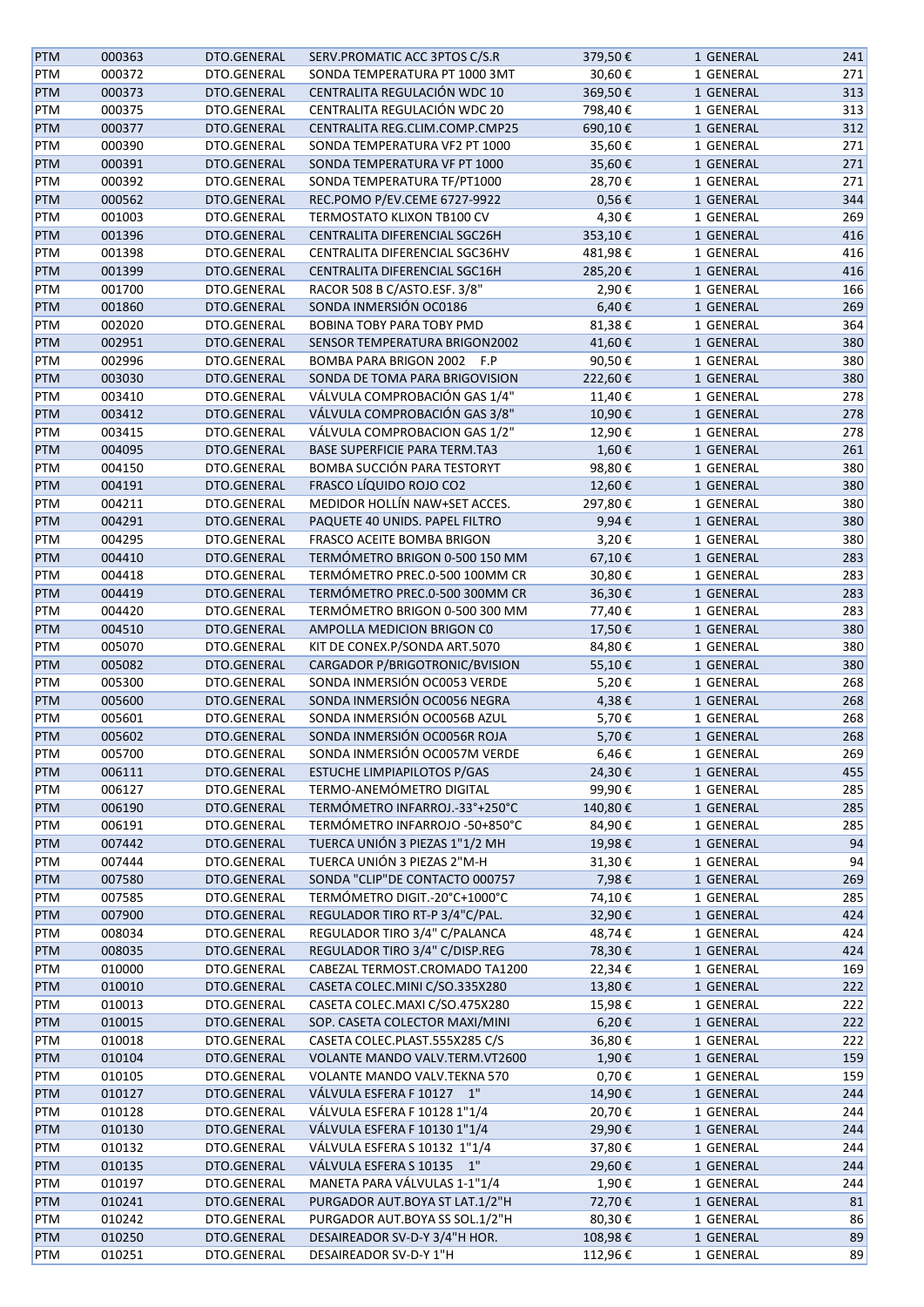| <b>PTM</b> | 010252 | DTO.GENERAL | DESAIREADOR SV-D-Y 1" 1/4 H          | 120,90€    | 1 GENERAL | 89  |
|------------|--------|-------------|--------------------------------------|------------|-----------|-----|
| PTM        | 010253 | DTO.GENERAL | DESAIREADOR SV-D-Y 1 1/2"H           | 152,60€    | 1 GENERAL | 89  |
| <b>PTM</b> | 010254 | DTO.GENERAL | DESAIREADOR SV-D-Y 2"H               | 194,20€    | 1 GENERAL | 89  |
| PTM        | 010256 | DTO.GENERAL | SEP/DESFANG.MAG SD-D-Y-M 1"          | 134,80€    | 1 GENERAL | 92  |
| PTM        | 010257 | DTO.GENERAL | SEP/DESFANG.MAG SD-D-Y-M 1"1/4       | 141,40€    | 1 GENERAL | 92  |
| PTM        | 010258 | DTO.GENERAL | SEP/DESFANG.MAG SD-D-Y-M 1"1/2       | 174,40€    | 1 GENERAL | 92  |
| PTM        | 010259 | DTO.GENERAL | SEP/DESFANG.MAG SD-D-Y-M 2"          | 217,98€    | 1 GENERAL | 92  |
| PTM        | 010260 | DTO.GENERAL | DESAIREADOR SV-D-D 3/4"H VERT.       | 210,20€    | 1 GENERAL | 89  |
| <b>PTM</b> | 010262 | DTO.GENERAL | <b>DESAIREADOR SV-F DN50</b>         | 760,50€    | 1 GENERAL | 90  |
|            | 010263 | DTO.GENERAL | <b>DESAIREADOR SV-F DN65</b>         | 779,60€    |           | 90  |
| PTM        | 010264 | DTO.GENERAL | <b>DESAIREADOR SV-F DN80</b>         | 1.008,90€  | 1 GENERAL | 90  |
| <b>PTM</b> |        |             |                                      |            | 1 GENERAL |     |
| PTM        | 010265 | DTO.GENERAL | <b>DESAIREADOR SV-F DN100</b>        | 1.075,80€  | 1 GENERAL | 90  |
| PTM        | 010274 | DTO.GENERAL | SEPARADOR/DESF.MAG.C/BRID.DN65       | 947,80€    | 1 GENERAL | 93  |
| PTM        | 010275 | DTO.GENERAL | SEPARADOR/DESF.MAG.C/BRID.DN80       | 1.050,90€  | 1 GENERAL | 93  |
| <b>PTM</b> | 010276 | DTO.GENERAL | SEPARADOR/DES.MAG.C/BRID.DN100       | 1.134,98€  | 1 GENERAL | 93  |
| PTM        | 010283 | DTO.GENERAL | SEPARADOR/DESF/DESAIR.DN50           | 1.165,60€  | 1 GENERAL | 96  |
| PTM        | 010284 | DTO.GENERAL | SEPARADOR/DESF/DESAIR.DN65           | 1.207,60€  | 1 GENERAL | 96  |
| PTM        | 010285 | DTO.GENERAL | SEPARADOR/DESF/DESAIR.DN80           | 1.364,30€  | 1 GENERAL | 96  |
| <b>PTM</b> | 010286 | DTO.GENERAL | SEPARADOR/DESF/DESAIR.DN100          | 1.471,30€  | 1 GENERAL | 96  |
| PTM        | 010292 | DTO.GENERAL | SEPAR.HID.MAGN.SCX-F-M DN50          | 1.326,10€  | 1 GENERAL | 97  |
| <b>PTM</b> | 010293 | DTO.GENERAL | SEPAR.HID.MAGN.SCX-F-M DN65          | 1.387,20€  | 1 GENERAL | 97  |
| PTM        | 010294 | DTO.GENERAL | SEPAR.HID.MAGN.SCX-F-M DN80          | 1.765,60€  | 1 GENERAL | 97  |
| <b>PTM</b> | 010295 | DTO.GENERAL | SEPAR.HID.MAGN.SCX-F-M DN100         | 1.834,30€  | 1 GENERAL | 97  |
| PTM        | 010402 | DTO.GENERAL | DISPOS.PROTEC.ANTIHURTO BT242        | 2,82€      | 1 GENERAL | 161 |
| <b>PTM</b> | 010512 | DTO.GENERAL | KIT UNIVERSAL Ø42 1"X3/8"            | 7,10€      | 1 GENERAL | 175 |
| PTM        | 010515 | DTO.GENERAL | KIT UNIVERSAL Ø42 1"X1/2"            | 7,10€      | 1 GENERAL | 175 |
| <b>PTM</b> | 010622 | DTO.GENERAL | VÁLVULA DE VACIADO I 1/2"            | 8,80€      | 1 GENERAL | 100 |
| PTM        | 010638 | DTO.GENERAL | VÁLV.VACIADO Y LLENADO 1/2"M         | 22,94€     | 1 GENERAL | 100 |
| <b>PTM</b> | 010910 | DTO.GENERAL | TAPÓN PURGADOR 10910 1"1/4 DCH       | 3,10€      | 1 GENERAL | 177 |
|            |        |             |                                      |            |           |     |
| PTM        | 010911 | DTO.GENERAL | TAPÓN VACIADO 10911 1"1/4 IZD        | 5,10€      | 1 GENERAL | 177 |
| <b>PTM</b> | 010912 | DTO.GENERAL | TAPÓN VACIADO 10912 1"1/4 DCH        | 5,10€      | 1 GENERAL | 177 |
| PTM        | 011012 | DTO.GENERAL | MARCO/TAPA P/CONT.DE AGUA ZINC       | 28,54€     | 1 GENERAL | 329 |
| PTM        | 011021 | DTO.GENERAL | CABEZAL ELECTROT.TE 3010 230V.       | 41,30€     | 1 GENERAL | 202 |
| PTM        | 011022 | DTO.GENERAL | CABEZAL ELECTROT.TE 3011 24V.        | 42,10€     | 1 GENERAL | 202 |
| PTM        | 011024 | DTO.GENERAL | CABEZAL ELECTROT.TE 3012 230V.       | 48,50€     | 1 GENERAL | 202 |
| PTM        | 011027 | DTO.GENERAL | CABEZAL ELECTROT.TE 3013 24V.        | 39,80€     | 1 GENERAL | 202 |
| <b>PTM</b> | 011090 | DTO.GENERAL | SELLANTE LÍQUID.SEAL-90A 100ML       | 18,00€     | 1 GENERAL | 496 |
| PTM        | 011091 | DTO.GENERAL | SELLANTE LÍQUIDO SEAL-90C 50ML       | 8,10€      | 1 GENERAL | 496 |
| <b>PTM</b> | 011095 | DTO.GENERAL | <b>BLISTER PASTA VIKY-SUB37 50GR</b> | 9,90€      | 1 GENERAL | 497 |
| PTM        | 011098 | DTO.GENERAL | MADEJA DE FIBRAS CÁÑAMO 200GR        | 5,14€      | 1 GENERAL | 496 |
| <b>PTM</b> | 011099 | DTO.GENERAL | TUBO PASTA VERDE 400 GR              | 4,50€      | 1 GENERAL | 496 |
| PTM        | 011100 | DTO.GENERAL | <b>TUBO SELLA-100 500 GR</b>         | 6,50€      | 1 GENERAL | 496 |
| <b>PTM</b> | 011137 | DTO.GENERAL | BARRA COMPACT 137 60GR               | 8,30€      | 1 GENERAL | 497 |
| PTM        | 011138 | DTO.GENERAL | CAJA 10 BARRITAS DE STEA-SALD        | 12,80€     | 1 GENERAL | 497 |
| <b>PTM</b> | 011201 | DTO.GENERAL | LLAVIN PURGADOR PLASTICO 11201       | $0,20 \in$ | 1 GENERAL | 180 |
| PTM        | 011202 | DTO.GENERAL | LLAVÍN PURGA CUADRAD.METALICO        | 0,24€      | 1 GENERAL | 180 |
| <b>PTM</b> | 011503 | DTO.GENERAL | PURG.BOYA ANGULAR ART.800 3/8"       | 10,40€     | 1 GENERAL | 84  |
| PTM        | 011504 | DTO.GENERAL | PURG.BOYA ANGULAR ART.800 1/2"       | 10,40€     | 1 GENERAL | 84  |
| <b>PTM</b> | 012209 | DTO.GENERAL | CONECTOR TRIPOLAR NEGRO P/B4         | 2,90€      | 1 GENERAL | 348 |
| PTM        | 013105 | DTO.GENERAL | KIT DISTANC.BRIDA DN65/80            | 63,50€     | 1 GENERAL | 314 |
| <b>PTM</b> | 013106 | DTO.GENERAL | KIT DISTANC.BRIDA DN100              | 255,30€    | 1 GENERAL | 314 |
| PTM        | 013701 | DTO.GENERAL | KIT PALANCA MANUAL V.ESF EXCEL       | 318,60€    | 1 GENERAL | 315 |
| <b>PTM</b> | 014251 | DTO.GENERAL | CONECTOR C/LED ROJO B6230V           | 13,02€     | 1 GENERAL | 348 |
| PTM        | 014252 | DTO.GENERAL | CONECTOR C/LED ROJO B624 V           | 13,02€     | 1 GENERAL | 348 |
|            |        | DTO.GENERAL | TEMPORIZADOR TA-01                   |            |           | 348 |
| <b>PTM</b> | 014299 |             |                                      | 83,96€     | 1 GENERAL |     |
| PTM        | 014352 | DTO.GENERAL | Rº REGULADOR P/VALV.HVTC-MKTC        | 76,10€     | 1 GENERAL | 231 |
| <b>PTM</b> | 014562 | DTO.GENERAL | CONECTOR C/LED ROJO B4 12/24V        | 12,30€     | 1 GENERAL | 348 |
| PTM        | 014563 | DTO.GENERAL | CONECTOR C/LED ROJO B4 230V          | 12,30€     | 1 GENERAL | 348 |
| <b>PTM</b> | 016014 | DTO.GENERAL | MUELLE ONDULADO 100MM P/V.TRIP       | $0,44 \in$ | 1 GENERAL | 260 |
| PTM        | 017051 | DTO.GENERAL | SEPARADOR HIDRA.CP70 1"1/2 C/D       | 296,80€    | 1 GENERAL | 250 |
| <b>PTM</b> | 017057 | DTO.GENERAL | SEPARADOR HIDRA.CP90 1"1/2 C/D       | 600,80€    | 1 GENERAL | 250 |
| PTM        | 017060 | DTO.GENERAL | SEPARADOR HIDRÁULIC.CP160 DN65       | 1.339,40€  | 1 GENERAL | 251 |
| <b>PTM</b> | 018071 | DTO.GENERAL | JUEGO SOPORTE MURAL DELTA DN25       | 58,30€     | 1 GENERAL | 245 |
| PTM        | 018105 | DTO.GENERAL | CON.MINOL A.FRÍA/CAL.3/4"130MM       | 32,40€     | 1 GENERAL | 323 |
| <b>PTM</b> | 018209 | DTO.GENERAL | CONECTOR TRIPOLAR GRANDE P/B6.       | 3,18€      | 1 GENERAL | 348 |
| PTM        | 020016 | DTO.GENERAL | INTERCAMBIADOR 2 A14 20 PLACAS       | 222,40€    | 1 GENERAL | 143 |
| <b>PTM</b> | 020017 | DTO.GENERAL | INTERCAMBIADOR 2 A14 30 PLACAS       | 254,00€    | 1 GENERAL | 143 |
| PTM        | 020101 | DTO.GENERAL | SERV.BID.M02 230V-50HZ 90°40S.       | 132,20€    | 1 GENERAL | 301 |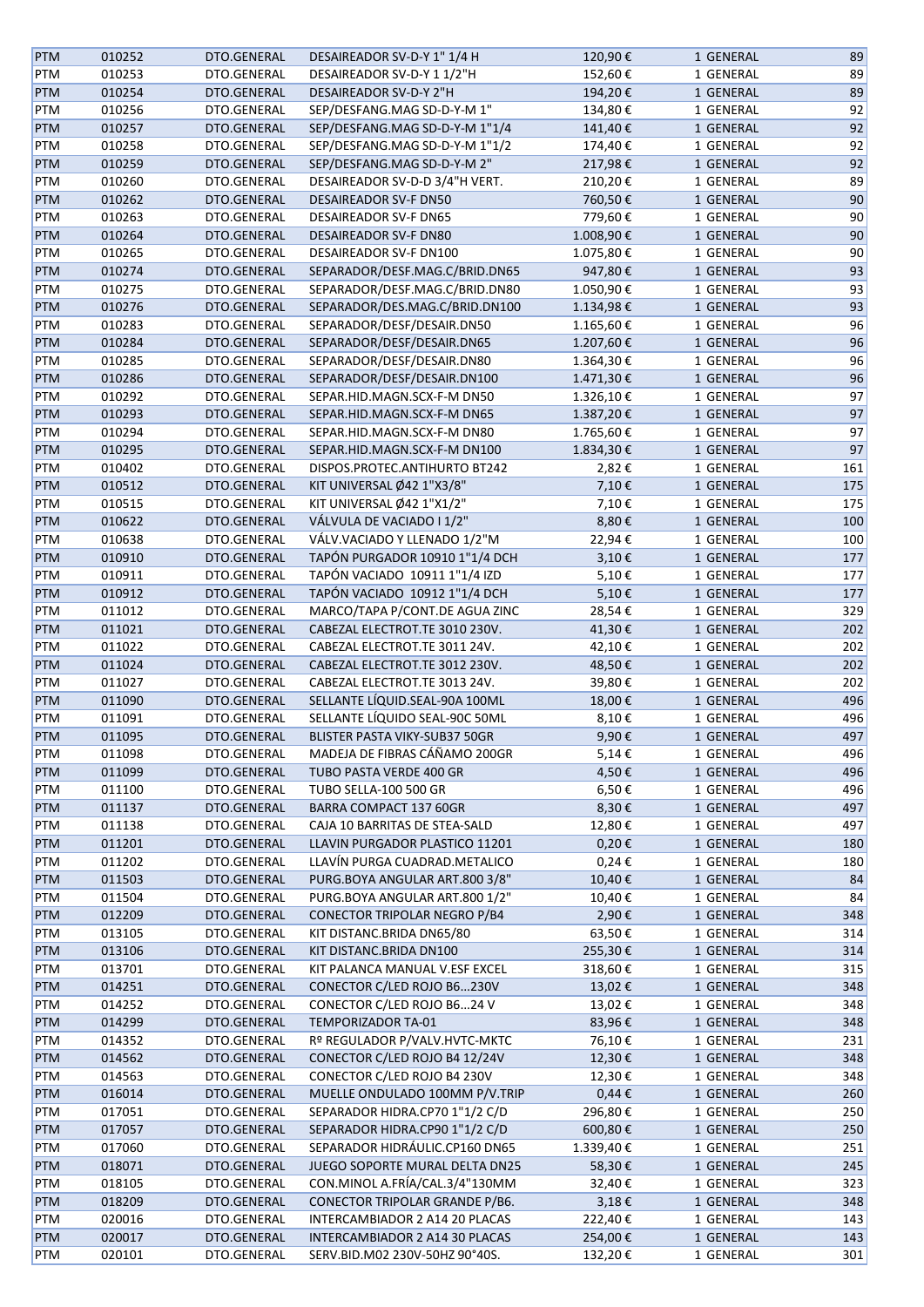| <b>PTM</b>        | 020102    | DTO.GENERAL                | SERV.BID.M02 24V-50HZ 90°40SEG                                  | 145,04€   | 1 GENERAL | 301      |
|-------------------|-----------|----------------------------|-----------------------------------------------------------------|-----------|-----------|----------|
| PTM               | 020250    | DTO.GENERAL                | GRUPO RE.GPF/B DN25 S/BOMBA 1"                                  | 453,16€   | 1 GENERAL | 239      |
| <b>PTM</b>        | 020512    | DTO.GENERAL                | KIT UNIVERSAL Ø42 1"X3/8"                                       | 12,30€    | 1 GENERAL | 175      |
| PTM               | 020515    | DTO.GENERAL                | KIT UNIVERSAL Ø42 1"X1/2"                                       | 12,30€    | 1 GENERAL | 175      |
| PTM               | 020808    | DTO.GENERAL                | CODO DOBLE IGUAL 260 Ø8MM                                       | 5,98€     | 1 GENERAL | 476      |
| PTM               | 020812    | DTO.GENERAL                | VÁLV.PIE GASÓLEO DOB.BOLA 1/2"                                  | 9,60€     | 1 GENERAL | 393      |
| <b>PTM</b>        | 020838    | DTO.GENERAL                | VÁLV.PIE GASÓLEO DOB.BOLA 3/8"                                  | 9,26€     | 1 GENERAL | 393      |
| PTM               | 021010    | DTO.GENERAL                | CODO DOBLE IGUAL 260 Ø10MM                                      | 6,46€     | 1 GENERAL | 476      |
| PTM               | 021012    | DTO.GENERAL                | CASETA P.CONT.AGUA 500X350X190                                  | 29,70€    | 1 GENERAL | 329      |
|                   | 021014    | DTO.GENERAL                | CASETA P.CONT.AGUA 600X350X200                                  | 30,40€    | 1 GENERAL | 329      |
| PTM               | 021025    | DTO.GENERAL                | SOP.ZINC.PTM "L" 3/4"H P/VASOS                                  | 8,18€     | 1 GENERAL | 138      |
| <b>PTM</b>        |           |                            |                                                                 |           |           |          |
| PTM               | 021026    | DTO.GENERAL                | SOP.ZINC.PTM/2 "L" 3/4"H P/V.                                   | 22,16€    | 1 GENERAL | 138      |
| <b>PTM</b>        | 021027    | DTO.GENERAL                | SOPORTE PTM/2 3/4"H P/V.SOLAR                                   | 21,60€    | 1 GENERAL | 138      |
| PTM               | 021028    | DTO.GENERAL                | SOP.ZINC.PTM "L" 1"H P/VASOS                                    | 8,90€     | 1 GENERAL | 138      |
| <b>PTM</b>        | 021030    | DTO.GENERAL                | SOP.TELESC.PTM/5 3/4"H L.250MM                                  | 21,62€    | 1 GENERAL | 137      |
| PTM               | 021031    | DTO.GENERAL                | SOP.TELESC.PTM/5 3/4"H L.270MM                                  | 26,58€    | 1 GENERAL | 137      |
| PTM               | 021033    | DTO.GENERAL                | SOPORTE TIPO Y P/VASO 25-40 LT                                  | 16,16€    | 1 GENERAL | 138      |
| PTM               | 021034    | DTO.GENERAL                | KIT SOPORTE BRIDA P/VASO.2-40L                                  | 13,08€    | 1 GENERAL | 138      |
| <b>PTM</b>        | 021100    | DTO.GENERAL                | JUNTA CUERPO BOCA DE CARGA 3"                                   | 2,62€     | 1 GENERAL | 401      |
| PTM               | 021101    | DTO.GENERAL                | JUNTA TAPA BOCA DE CARGA 3"                                     | 6,82€     | 1 GENERAL | 401      |
| <b>PTM</b>        | 021103    | DTO.GENERAL                | BOCA DE CARGA 3" GAS-ÓLEO                                       | 113,60€   | 1 GENERAL | 401      |
| PTM               | 021104    | DTO.GENERAL                | BOCA DE CARGA 4" FUEL-OIL                                       | 217,00€   | 1 GENERAL | 401      |
| PTM               | 021106    | DTO.GENERAL                | CADENA P/BOCA DE CARGA 3"-4"                                    | 4,64€     | 1 GENERAL | 401      |
| PTM               | 021212    | DTO.GENERAL                | CODO DOBLE IGUAL 260 Ø12MM                                      | 4,40€     | 1 GENERAL | 476      |
| <b>PTM</b>        | 021414    | DTO.GENERAL                | CODO DOBLE IGUAL 260 Ø14MM                                      | 5,34€     | 1 GENERAL | 476      |
| PTM               | 021515    | DTO.GENERAL                | CODO DOBLE IGUAL 260 Ø15MM                                      | 4,88€     | 1 GENERAL | 476      |
| <b>PTM</b>        | 021616    | DTO.GENERAL                | CODO DOBLE IGUAL 260 Ø16MM                                      | 6,56€     | 1 GENERAL | 476      |
| PTM               | 021818    | DTO.GENERAL                | CODO DOBLE IGUAL 260 Ø18MM                                      | 7,82€     | 1 GENERAL | 476      |
| <b>PTM</b>        | 021984    | DTO.GENERAL                | TERMOM.RECTAN.T/71 10-105°C 3M                                  | 10,36€    | 1 GENERAL | 264      |
| PTM               | 022001    | DTO.GENERAL                | TERMOM.RECTAN.T/71 10-105°C 1M                                  | 8,28€     | 1 GENERAL | 264      |
|                   | 022015    | DTO.GENERAL                | INTERCAMBIADOR 2 A22 10 PLACAS                                  |           |           | 143      |
| <b>PTM</b>        |           |                            |                                                                 | 187,70€   | 1 GENERAL |          |
| PTM               | 022016    | DTO.GENERAL                | INTERCAMBIADOR 2 A22 20 PLACAS                                  | 238,10€   | 1 GENERAL | 143      |
| PTM               | 022017    | DTO.GENERAL                | INTERCAMBIADOR 2 A22 30 PLACAS                                  | 309,70€   | 1 GENERAL | 143      |
| PTM               | 022018    | DTO.GENERAL                | INTERCAMBIADOR 2 A22 40 PLACAS                                  | 324,70€   | 1 GENERAL | 143      |
| PTM               | 022222    | DTO.GENERAL                | CODO DOBLE IGUAL 260 Ø22MM                                      | 8,02€     | 1 GENERAL | 476      |
| PTM               | 022292    | DTO.GENERAL                | TERMOM.RECTAN.TS/72 0-120°C 1M                                  | 7,00€     | 1 GENERAL | 264      |
| <b>PTM</b>        | 022828    | DTO.GENERAL                | CODO DOBLE IGUAL 260 Ø28MM                                      | 11,70€    | 1 GENERAL | 476      |
| PTM               | 023063    | DTO.GENERAL                | INTERCAMBIADOR 2 B31 30 PLACAS                                  | 563,40€   | 1 GENERAL | 143      |
| <b>PTM</b>        | 023064    | DTO.GENERAL                | INTERCAMBIADOR 2 B31 40 PLACAS                                  | 655,50€   | 1 GENERAL | 143      |
| PTM               | 023115    | DTO.GENERAL                | REDUCTOR JUNIOR 231 1/2" PN16                                   | 10,90€    | 1 GENERAL | 75       |
| <b>PTM</b>        | 023215    | DTO.GENERAL                | REDUCTOR PTM-MIGNON 232 1/2"CT                                  | 25,52€    | 1 GENERAL | 75       |
| PTM               | 023220    | DTO.GENERAL                | REDUCTOR PTM-MIGNON 232 3/4"CT                                  | 27,80€    | 1 GENERAL | 75       |
| <b>PTM</b>        | 023323    | DTO.GENERAL                | VAL.ESF.SOL.PALOMILLA 133M 3/8                                  | 13,90€    | 1 GENERAL | 422      |
| PTM               | 023325    | DTO.GENERAL                | VAL.ESF.SOL.PALANCA 133P 1/2"                                   | 15,32€    | 1 GENERAL | 422      |
| <b>PTM</b>        | 023326    | DTO.GENERAL                | VAL.ESF.SOL.PALANCA 133P 3/4"                                   | 24,14€    | 1 GENERAL | 422      |
| PTM               | 023327    | DTO.GENERAL                | VAL.ESF.SOL.PALANCA 133P 1"MH                                   | 29,36€    | 1 GENERAL | 422      |
| <b>PTM</b>        | 023328    | DTO.GENERAL                | VAL.ES.SOL.PALANCA 133P 1/2"HH                                  | 13,70€    | 1 GENERAL | 422      |
| PTM               | 025000    | DTO.GENERAL                | SOPORTE DN20 P/SUJECIÓN GRUPOS                                  | 18,56€    | 1 GENERAL | 237      |
| <b>PTM</b>        | 025001    | DTO.GENERAL                | SOPORTE DN25 P/SUJECIÓN GRUPOS                                  | 18,56€    | 1 GENERAL | 237      |
| PTM               | 025012    | DTO.GENERAL                | PURG.BOYA SOLAR 25 MINI 3/8"                                    | 8,70€     | 1 GENERAL | 85       |
| <b>PTM</b>        | 025013    | DTO.GENERAL                | PURG.BOYA SOLAR 25 MINI 1/2"                                    | 8,80€     | 1 GENERAL | 85       |
| PTM               | 026210    | DTO.GENERAL                | TERMOHIGRÓMETRO PARED ESF.DOR                                   | 21,86€    | 1 GENERAL | 283      |
| <b>PTM</b>        | 027350    | DTO.GENERAL                | EMBUDO DESCARGA ACOD.1/2"M-H                                    | 18,60€    | 1 GENERAL | 65       |
| PTM               | 027351    | DTO.GENERAL                | EMBUDO DESCARGA ACOD.3/4"MX1"H                                  | 25,20€    | 1 GENERAL | 65       |
| <b>PTM</b>        | 027352    | DTO.GENERAL                | EMBUDO DESCARGA ACO.1"MX1"1/2H                                  | 45,60€    | 1 GENERAL | 65       |
|                   |           |                            |                                                                 |           |           |          |
| PTM<br><b>PTM</b> | 027353    | DTO.GENERAL<br>DTO.GENERAL | EMBUD.DESC.ACOD.1"1/4MX1"1/2H<br>EMBUD.DESC.ACOD.1"1/2MX1"1/2 H | 61,20€    | 1 GENERAL | 65<br>65 |
|                   | 027354    |                            |                                                                 | 67,20€    | 1 GENERAL |          |
| PTM               | 028103    | DTO.GENERAL                | CON.MINOMESS A.F/CAL.1/2"110MM                                  | 41,20€    | 1 GENERAL | 323      |
| PTM               | 028105    | DTO.GENERAL                | CON.MINOMESS A.F/CAL.3/4"115MM                                  | 56,90€    | 1 GENERAL | 323      |
| PTM               | 029334    | DTO.GENERAL                | CONT.CALOR 6M3/H DN25 1"1/4M                                    | 777,80€   | 1 GENERAL | 321      |
| <b>PTM</b>        | 029339    | DTO.GENERAL                | CONT.CALOR 6M3/H DN32 1"1/2M                                    | 860,00€   | 1 GENERAL | 321      |
| PTM               | 029340    | DTO.GENERAL                | CONT.CALOR 10M3/H DN40 2"M                                      | 1.112,00€ | 1 GENERAL | 321      |
| <b>PTM</b>        | 03-023-00 | DTO.GENERAL                | KIT REGUL.PRES.GOK PN6 8X8MM                                    | 114,70€   | 1 GENERAL | 375      |
| PTM               | 030101    | DTO.GENERAL                | SERV.M03.3 230V ON-OFF S/MICRO                                  | 129,30€   | 1 GENERAL | 241      |
| <b>PTM</b>        | 030102    | DTO.GENERAL                | SERV.M03.3 24V ON-OFF S/MICRO                                   | 157,34€   | 1 GENERAL | 241      |
| PTM               | 030103    | DTO.GENERAL                | SERV.M03.3 230V ON-OFF C/MICRO                                  | 163,54€   | 1 GENERAL | 241      |
| <b>PTM</b>        | 030104    | DTO.GENERAL                | SERV.M03.3 24V ON-OFF C/MICRO                                   | 173,50€   | 1 GENERAL | 241      |
| PTM               | 030200    | DTO.GENERAL                | PAR SOPORTE ISOF.TRIANG REG.1"                                  | 2,80€     | 1 GENERAL | 187      |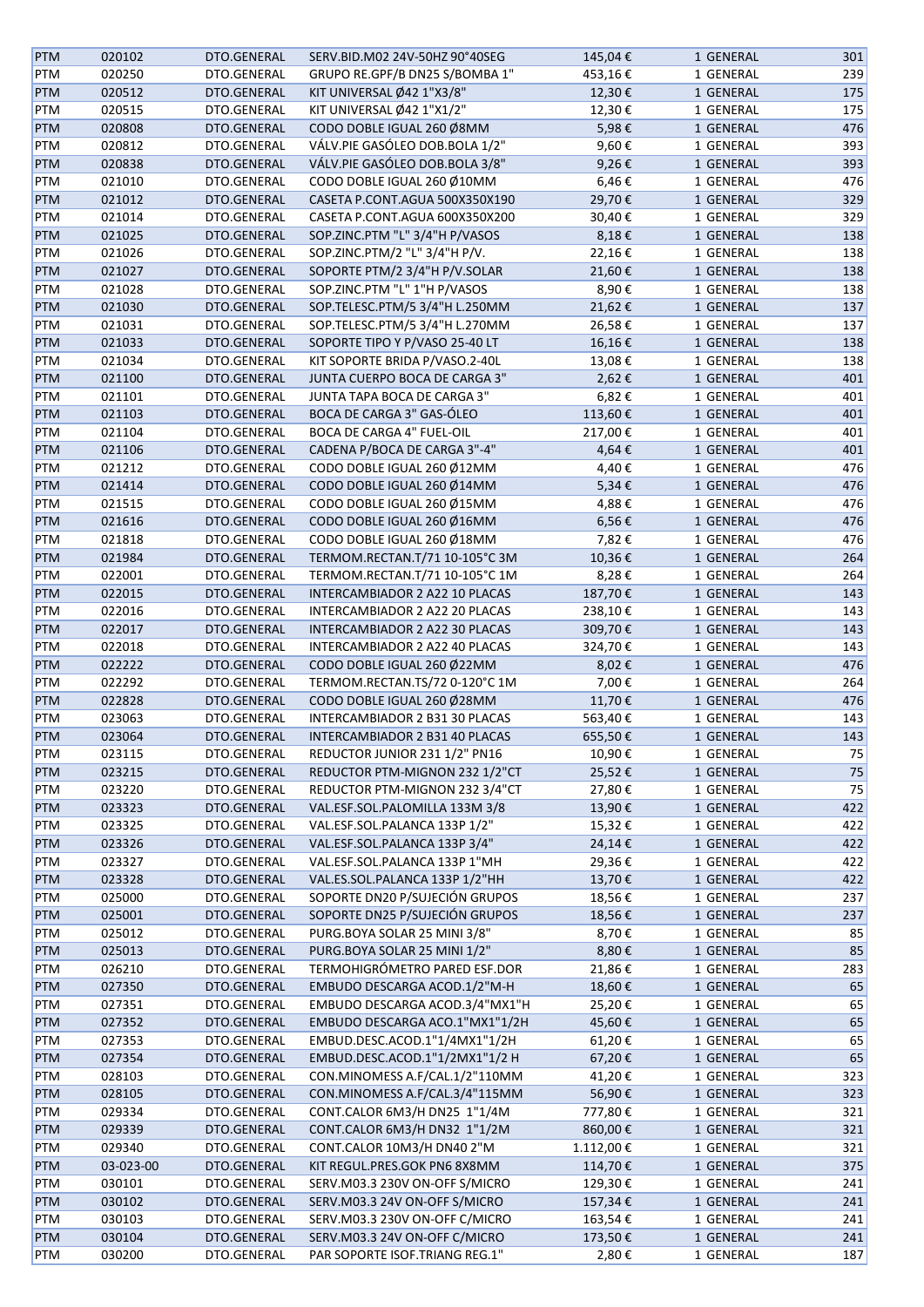| <b>PTM</b> | 030201 | DTO.GENERAL        | SOPORTE ALICATAR REC.1"LT.95MM | 1,02€      | 1 GENERAL         | 184 |
|------------|--------|--------------------|--------------------------------|------------|-------------------|-----|
| <b>PTM</b> | 030512 | DTO.GENERAL        | KIT UNIVERSAL Ø42 1"X3/8"      | 12,30€     | 1 GENERAL         | 175 |
| <b>PTM</b> | 030515 | DTO.GENERAL        | KIT UNIVERSAL Ø42 1"X1/2"      | 12,30€     | 1 GENERAL         | 175 |
| <b>PTM</b> | 031012 | DTO.GENERAL        | VALV.PIE GASOLEO PLAST.3/8"H   | 18,50€     | 1 GENERAL         | 393 |
| <b>PTM</b> | 032002 | DTO.GENERAL        | SOP.ALIC.REVERS.ISOF.1"LT.95MM | 1,44€      | 1 GENERAL         | 184 |
| <b>PTM</b> | 032003 | DTO.GENERAL        | BLISTER JUEGO SOP.REG.ESCUADRA | 7,12€      | 1 GENERAL         | 187 |
| <b>PTM</b> | 032004 | DTO.GENERAL        | BLISTER JUEGO SOP.REG.BARNIZ.  | 7,60€      | 1 GENERAL         | 187 |
| <b>PTM</b> | 032012 | <b>DTO.GENERAL</b> | JUNTA FIBRA AZ.3/8"14,8X9X2MM  | $0,84 \in$ | 10 GENERAL        | 492 |
| <b>PTM</b> | 032015 | DTO.GENERAL        | JUNTA FIBRA AZ.1/2"18,5X11X2MM | 1,36€      | <b>10 GENERAL</b> | 423 |
| <b>PTM</b> | 032020 | DTO.GENERAL        | JUNTA FIBRA AZ.3/4"24X18X2MM   | 1,94€      | <b>10 GENERAL</b> | 423 |
| <b>PTM</b> | 032025 | DTO.GENERAL        | JUNTA FIBRA AZ.1"30X24X2MM     | 2,18€      | 10 GENERAL        | 423 |
| <b>PTM</b> | 032032 | DTO.GENERAL        | JUNTA FIBRA AZ.1"1/4 39X30X2MM | 2,96€      | <b>10 GENERAL</b> | 423 |
| <b>PTM</b> | 032040 | DTO.GENERAL        | JUNTA FIBRA AZ.1"1/2 44,5X36X2 | 4,06€      | 10 GENERAL        | 423 |
| <b>PTM</b> | 032050 | DTO.GENERAL        | JUNTA FIBRA AZ.2"56X44X2MM     | 8,52€      | 10 GENERAL        | 492 |
| <b>PTM</b> | 036610 | DTO.GENERAL        | GRIFO PORTAMAN.1/4"S/PLET.PN10 | 9,30€      | 1 GENERAL         | 286 |
| PTM        | 036612 | DTO.GENERAL        | GRIFO PORTAMAN.3/8"S/PLET.PN10 | 8,70€      | 1 GENERAL         | 286 |
| <b>PTM</b> | 036615 | DTO.GENERAL        | GRIFO PORTAMAN.1/2"S/PLET.PN10 | 10,52€     | 1 GENERAL         | 286 |
| PTM        | 036710 | DTO.GENERAL        | GRIFO PORTAMAN.1/4"C/PLET.PN10 | 11,34€     | 1 GENERAL         | 286 |
| <b>PTM</b> | 036715 | DTO.GENERAL        | GRIFO PORTAMAN.1/2"C/PLET.PN10 | 15,64€     | 1 GENERAL         | 286 |
| PTM        | 036813 | DTO.GENERAL        | LLAVE PORTAMANÓMETRO 3/8"M-H   | 13,20€     | 1 GENERAL         | 286 |
| <b>PTM</b> | 036910 | DTO.GENERAL        | LIRA AMORTIGUACIÓN CROMADA 1/4 | 10,90€     | 1 GENERAL         | 286 |
| PTM        | 036915 | DTO.GENERAL        | LIRA AMORTIGUACIÓN CROMADA 1/2 | 12,80€     | 1 GENERAL         | 286 |
| <b>PTM</b> | 039324 | DTO.GENERAL        | CONT.ZELSIUS 1,5M3H 110MM 1/2" | 277,60€    | 1 GENERAL         | 320 |
| PTM        | 039344 | DTO.GENERAL        | CONT.ZELSIUS 2,5M3H 130MM 3/4" | 306,70€    | 1 GENERAL         | 320 |
| <b>PTM</b> | 040T78 | DTO.GENERAL        | TERMÓMETRO ESF.T/78 -40+40 1,5 | $6,64 \in$ | 1 GENERAL         | 264 |
| PTM        | 040103 | DTO.GENERAL        | SERVOMOTOR M04 24V 0-10V S/MI. | 250,10€    | 1 GENERAL         | 230 |
| <b>PTM</b> | 04040N | DTO.GENERAL        | JUEGO RGTO.FUND.DUCTIL 40X40   | 55,80€     | 1 GENERAL         | 400 |
| PTM        | 040512 | DTO.GENERAL        | KIT UNIVERSAL Ø42 1"X3/8"      | 6,10€      | 1 GENERAL         | 175 |
| <b>PTM</b> | 040515 | DTO.GENERAL        | KIT UNIVERSAL Ø42 1"X1/2"      | 6,10€      | 1 GENERAL         | 175 |
| PTM        | 044912 | DTO.GENERAL        | KIT CONEX.ROSC.1"1/4HX1"M C/V  | 136,82€    | 1 GENERAL         | 53  |
| <b>PTM</b> | 044913 | DTO.GENERAL        | KIT CON.ROS.1"1/2HX1 1/4"M CV  | 157,66€    | 1 GENERAL         | 53  |
| PTM        | 044914 | DTO.GENERAL        | KIT CONEX.ROSC.2"HX1"1/2M C/V  | 244,42€    | 1 GENERAL         | 53  |
| PTM        | 044915 | DTO.GENERAL        | KIT CONEX.ROSC.2"1/2HX2"M C/V  | 363,30€    | 1 GENERAL         | 53  |
| PTM        | 050012 | DTO.GENERAL        | PURG.BOYA ART.50 T.MEDIO 3/8"  | 6,72€      | 1 GENERAL         | 82  |
| <b>PTM</b> | 050013 | DTO.GENERAL        | PURG.BOYA ART.50 T.MEDIO 1/2"  | 6,72€      | 1 GENERAL         | 82  |
| PTM        | 050032 | DTO.GENERAL        | REDUCTOR PRESION EURO 1"1/4    | 148,00€    | 1 GENERAL         | 74  |
| <b>PTM</b> | 050200 | DTO.GENERAL        | VÁL.MEZ.TER.P05.L2 SOLAR 3/4"M | 89,90€     | 1 GENERAL         | 48  |
| PTM        | 050201 | DTO.GENERAL        | SET RACORES 3/4HX3/4"M T-SUNNY | 19,24€     | 1 GENERAL         | 414 |
| <b>PTM</b> | 050202 | DTO.GENERAL        | VÁL.MEZ.TER.P05.L2 SOLAR 1"M   | 98,50€     | 1 GENERAL         | 48  |
| PTM        | 050204 | DTO.GENERAL        | KIT 3 RAC.C/JTA.3/4"HX3/4"M    | 28,70€     | 1 GENERAL         | 48  |
| <b>PTM</b> | 050205 | DTO.GENERAL        | KIT 3 RAC.C/JTA.1"HX1"M        | 50,74€     | 1 GENERAL         | 48  |
| PTM        | 050212 | DTO.GENERAL        | PURG.AUT.BOYA 502 3/8"S/O-RING | 7,30€      | 1 GENERAL         | 80  |
| <b>PTM</b> | 050213 | DTO.GENERAL        | PURG.AUT.BOYA 501 3/8"C/O-RING | 7,66€      | 1 GENERAL         | 80  |
| PTM        | 050215 | DTO.GENERAL        | PURG.AUT.BOYA 502 1/2"S/O-RING | 7,38€      | 1 GENERAL         | 80  |
| <b>PTM</b> | 050216 | DTO.GENERAL        | PURG.AUT.BOYA 501 1/2"C/O-RING | 7,88€      | 1 GENERAL         | 80  |
| PTM        | 050500 | DTO.GENERAL        | TIGERLOOP ORIGINAL TON 110A    | 87,58€     | 1 GENERAL         | 369 |
| <b>PTM</b> | 050501 | DTO.GENERAL        | TIGERLOOP COMBI TCN 110A MACHO | 132,30€    | 1 GENERAL         | 369 |
| PTM        | 050503 | DTO.GENERAL        | TIGERLOOP PLUS TPN 1/4"HX1/4"H | 170,80€    | 1 GENERAL         | 369 |
| <b>PTM</b> | 050512 | DTO.GENERAL        | KIT UNIVERSAL Ø42 1"X3/8"      | 11,42€     | 1 GENERAL         | 175 |
| PTM        | 050515 | DTO.GENERAL        | KIT UNIVERSAL Ø42 1"X1/2"      | 11,42€     | 1 GENERAL         | 175 |
| PTM        | 050808 | DTO.GENERAL        | RACOR T IGUAL 250 Ø8MM         | 3,76€      | 1 GENERAL         | 476 |
| PTM        | 051010 | DTO.GENERAL        | RACOR T IGUAL 250 Ø10MM        | 3,60€      | 1 GENERAL         | 476 |
| <b>PTM</b> | 051212 | DTO.GENERAL        | RACOR T IGUAL 250 Ø12MM        | 5,80€      | 1 GENERAL         | 476 |
| PTM        | 051414 | DTO.GENERAL        | RACOR T IGUAL 250 Ø14MM        | 6,84€      | 1 GENERAL         | 476 |
| <b>PTM</b> | 051515 | DTO.GENERAL        | RACOR T IGUAL 250 Ø15MM        | 6,48€      | 1 GENERAL         | 476 |
| PTM        | 051616 | DTO.GENERAL        | RACOR T IGUAL 250 Ø16MM        | 7,78€      | 1 GENERAL         | 476 |
| <b>PTM</b> | 051818 | DTO.GENERAL        | RACOR T IGUAL 250 Ø18MM        | 10,18€     | 1 GENERAL         | 476 |
| PTM        | 051832 | DTO.GENERAL        | VÁLV.MEZCLA.TERM.M-PLUS 1"1/4  | 336,40€    | 1 GENERAL         | 53  |
| <b>PTM</b> | 051840 | DTO.GENERAL        | VALV.MEZCLA.TERM.M-PLUS 1"1/2  | 397,56€    | 1 GENERAL         | 53  |
| PTM        | 051850 | DTO.GENERAL        | VALV.MEZCLA.TERM.M-PLUS 2"     | 1.370,78€  | 1 GENERAL         | 53  |
| <b>PTM</b> | 051865 | DTO.GENERAL        | VALV.MEZCLA.TERM.M-PLUS 2"1/2  | 1.605,62€  | 1 GENERAL         | 53  |
| PTM        | 052015 | DTO.GENERAL        | VÁLV.ZONASOL 2 V.1/2" 230V C/M | 134,98€    | 1 GENERAL         | 306 |
| PTM        | 052020 | DTO.GENERAL        | VÁLV.ZONASOL 2 V.3/4" 230V C/M | 129,36€    | 1 GENERAL         | 306 |
| PTM        | 052025 | DTO.GENERAL        | VÁLV.ZONASOL 2 V.1" 230V C/M   | 130,71€    | 1 GENERAL         | 306 |
| <b>PTM</b> | 052032 | DTO.GENERAL        | VÁL.ZONASOL 2V.1 1/4"M 230V CM | 171,80€    | 1 GENERAL         | 306 |
| PTM        | 052222 | DTO.GENERAL        | RACOR T IGUAL 250 Ø22MM        | 10,56€     | 1 GENERAL         | 476 |
| <b>PTM</b> | 052515 | DTO.GENERAL        | VÁLV.LLENADO 1/2" LLENATERMIC  | 45,26€     | 1 GENERAL         | 71  |
| PTM        | 052516 | DTO.GENERAL        | VÁL.LLEN.1/2" LLENATERMIC C/M  | 50,62€     | 1 GENERAL         | 71  |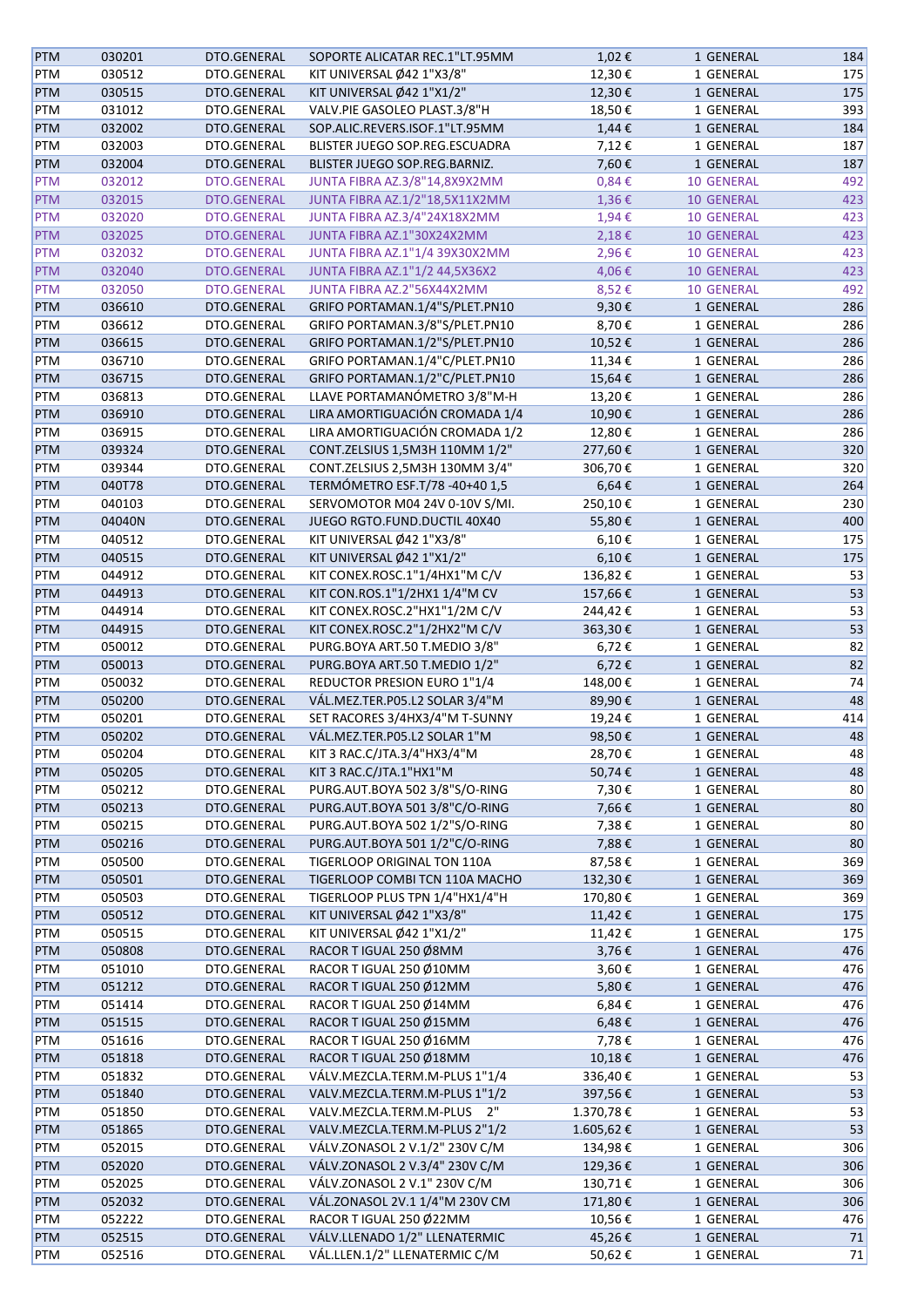| <b>PTM</b> | 052828 | DTO.GENERAL | RACOR T IGUAL 250 Ø28MM              | 17,40€    | 1 GENERAL | 476 |
|------------|--------|-------------|--------------------------------------|-----------|-----------|-----|
| PTM        | 053014 | DTO.GENERAL | SOP.ROJO CALEF.C/V.3/4"HX1/2"M       | 28,70€    | 1 GENERAL | 137 |
| PTM        | 053015 | DTO.GENERAL | VÁLV.ZONASOL 3 V.1/2" 230V C/M       | 141,58€   | 1 GENERAL | 306 |
| PTM        | 053017 | DTO.GENERAL | SOP.KIT VASO EXP.P/CAL.3/4"7B        | 76,70€    | 1 GENERAL | 134 |
| PTM        | 053018 | DTO.GENERAL | SOPORTE ROJO CALEF.3/4"HX1/2"H       | 14,60€    | 1 GENERAL | 137 |
| PTM        | 053019 | DTO.GENERAL | SOPORTE BLANCO ACS 3/4"HX1/2"H       | 14,60€    | 1 GENERAL | 137 |
| PTM        | 053021 | DTO.GENERAL | SOP.KIT VASO EXP.P/CAL.3/4"3B        | 76,70€    | 1 GENERAL | 134 |
| PTM        | 053023 | DTO.GENERAL | SOP.KIT VASO EXP.P/ACS.3/4"7B        | 78,90€    | 1 GENERAL | 134 |
| PTM        | 053024 | DTO.GENERAL | SOP.KIT VASO EXP.P/SOL.3/4"3B        | 87,90€    | 1 GENERAL | 134 |
|            |        | DTO.GENERAL | VÁLV.ZONASOL 3 V.3/4" 230V C/M       | 143,00€   |           | 306 |
| PTM        | 053025 | DTO.GENERAL | VÁLV.ZONASOL 3 V.1" 230V C/M         | 150,04€   | 1 GENERAL | 306 |
| <b>PTM</b> | 053026 |             |                                      |           | 1 GENERAL |     |
| PTM        | 053028 | DTO.GENERAL | SOP.KIT VASO EXP.P/ACS.3/4"6B        | 78,90€    | 1 GENERAL | 134 |
| PTM        | 053029 | DTO.GENERAL | SOP.KIT VASO EXP.P/ACS.3/4"8B        | 78,90€    | 1 GENERAL | 134 |
| PTM        | 053030 | DTO.GENERAL | SOP.KIT VASO EXP.P/SOL.3/4"7B        | 87,90€    | 1 GENERAL | 134 |
| PTM        | 053031 | DTO.GENERAL | SOP.KIT VASO EXP.P/SOL.3/4"8B        | 87,90€    | 1 GENERAL | 134 |
| PTM        | 053032 | DTO.GENERAL | VÁL.ZONASOL 3V.1"1/4 M 230V CM       | 190,90€   | 1 GENERAL | 306 |
| PTM        | 053115 | DTO.GENERAL | FLUSOSTATO VK315 NC 1/2"M DN15       | 108,40€   | 1 GENERAL | 288 |
| PTM        | 053116 | DTO.GENERAL | FLUSOSTATO VK315 NA 1/2"M DN15       | 108,40€   | 1 GENERAL | 288 |
| PTM        | 053117 | DTO.GENERAL | ACTUADOR ELECT.CONTROL NC 1/2"       | 84,40€    | 1 GENERAL | 288 |
| PTM        | 053118 | DTO.GENERAL | ACTUADOR ELECT.CONTROL NC 3/4"       | 84,40€    | 1 GENERAL | 288 |
| <b>PTM</b> | 053120 | DTO.GENERAL | FLUSOSTATO VK315 NC 3/4"M DN15       | 109,10€   | 1 GENERAL | 288 |
| PTM        | 053121 | DTO.GENERAL | FLUSOSTATO VK315 NA 3/4"H DN15       | 109,10€   | 1 GENERAL | 288 |
| <b>PTM</b> | 053122 | DTO.GENERAL | ACTUADOR ELECT.CONTROL NA 1/2"       | 84,40€    | 1 GENERAL | 288 |
| PTM        | 053123 | DTO.GENERAL | ACTUADOR ELECT.CONTROL NA 3/4"       | 84,40€    | 1 GENERAL | 288 |
| PTM        | 053124 | DTO.GENERAL | ACTUADOR ELECT.CONTROL NA 1"         | 86,30€    | 1 GENERAL | 288 |
| PTM        | 053125 | DTO.GENERAL | FLUSOSTATO VK325 NA 1"H DN25         | 109,90€   | 1 GENERAL | 288 |
| PTM        | 054110 | DTO.GENERAL | PIROSTATO PLH 1M VAINA 195MM         | 116,70€   | 1 GENERAL | 266 |
| PTM        | 054111 | DTO.GENERAL | PIROSTATO PLH 3MT VAINA 195MM        | 137,70€   | 1 GENERAL | 266 |
| PTM        | 054112 | DTO.GENERAL | PIROSTATO PLH 1MT VAINA 150MM        | 115,60€   | 1 GENERAL | 266 |
| PTM        | 054113 | DTO.GENERAL | PIROSTATO PLH 3MT VAINA 150MM        | 136,50€   | 1 GENERAL | 266 |
| <b>PTM</b> | 055006 | DTO.GENERAL | PORTAETIQUETAS ATORNILLA.55006       | 4,78€     | 1 GENERAL | 495 |
| PTM        | 055103 | DTO.GENERAL | ETIQUETA MARCAJE 55103 100X50A       | 1,76€     | 1 GENERAL | 495 |
|            |        |             |                                      |           |           | 495 |
| PTM        | 055104 | DTO.GENERAL | ETIQUETA MARCAJE 55103 100X50R       | 1,76€     | 1 GENERAL |     |
| PTM        | 055120 | DTO.GENERAL | CONT.AGUA CALNTE MTW-HWX 3/4"M       | 194,64€   | 1 GENERAL | 326 |
| PTM        | 055125 | DTO.GENERAL | CONT.AGUA CALIENTE MTW-HWX 1"M       | 283,30€   | 1 GENERAL | 326 |
| PTM        | 055132 | DTO.GENERAL | CONT.AG.CALIENTE MTW-HWX 1"1/4       | 299,80€   | 1 GENERAL | 326 |
| <b>PTM</b> | 057010 | DTO.GENERAL | PAR SONDAS TEMP.PT 500 LONG.3M       | 106,30€   | 1 GENERAL | 322 |
| PTM        | 057012 | DTO.GENERAL | VAINA PORTASONDA 100MM SHARKY        | 41,60€    | 1 GENERAL | 322 |
| <b>PTM</b> | 057065 | DTO.GENERAL | <b>CONT.MODULAR SHARKY DN65</b>      | 1.051,00€ | 1 GENERAL | 322 |
| PTM        | 057066 | DTO.GENERAL | CONTADOR MODULAR SHARKY DN80         | 1.111,70€ | 1 GENERAL | 322 |
| <b>PTM</b> | 057067 | DTO.GENERAL | <b>CONTADOR MODULAR SHARKY DN100</b> | 1.513,50€ | 1 GENERAL | 322 |
| PTM        | 058003 | DTO.GENERAL | CONT.AGUA FRÍA ALFA SDC 1/2"         | 42,14€    | 1 GENERAL | 323 |
| PTM        | 058005 | DTO.GENERAL | CONT.AGUA FRÍA ALFA SDC 3/4"         | 47,30€    | 1 GENERAL | 323 |
| PTM        | 058080 | DTO.GENERAL | CONTADOR AG.FRÍA WPSDC DN80 VF       | 479,00€   | 1 GENERAL | 327 |
| PTM        | 058082 | DTO.GENERAL | CON.AGUA TANG.DELTA SDC DN80         | 471,00€   | 1 GENERAL | 328 |
| PTM        | 058100 | DTO.GENERAL | CONTADOR AG.FRÍA WPSDC DN100VF       | 510,00€   | 1 GENERAL | 327 |
| PTM        | 058102 | DTO.GENERAL | CON.AGUA TANG.DELTA SDC DN100        | 502,00€   | 1 GENERAL | 328 |
| PTM        | 058115 | DTO.GENERAL | CONT.AGUA F.BETA SDC 1/2" VF         | 68,20€    | 1 GENERAL | 325 |
| <b>PTM</b> | 058120 | DTO.GENERAL | CONT.AGUA F.BETA SDC 3/4" VF         | 77,20€    | 1 GENERAL | 325 |
| PTM        | 058125 | DTO.GENERAL | CONT.AGUA F.BETA SDC 1" VF           | 126,40€   | 1 GENERAL | 325 |
| <b>PTM</b> | 058127 | DTO.GENERAL | CON.AGUA TANG.DELTA SDC DN125        | 578,00€   | 1 GENERAL | 328 |
| PTM        | 058132 | DTO.GENERAL | CONT.AGUA F.BETA SDC 1"1/4 VF        | 142,60€   | 1 GENERAL | 325 |
| <b>PTM</b> | 058140 | DTO.GENERAL | CONT.AGUA F.BETA SDC 1"1/2 VF        | 241,60€   | 1 GENERAL | 325 |
| PTM        | 058150 | DTO.GENERAL | CONT.AGUA F.BETA SDC 2" VF           | 246,60€   | 1 GENERAL | 325 |
| <b>PTM</b> | 058165 | DTO.GENERAL | CONTADOR AG.FRÍA WPSDC DN65 VF       | 419,00€   | 1 GENERAL | 327 |
| PTM        |        | DTO.GENERAL | CONT.AG.F.BETA COMPOSI. 1/2"VF       | 48,30€    |           | 324 |
|            | 058315 |             |                                      |           | 1 GENERAL |     |
| <b>PTM</b> | 058320 | DTO.GENERAL | CONT.AG.F.BETA COMPOSI. 3/4"VF       | 52,90€    | 1 GENERAL | 324 |
| PTM        | 058325 | DTO.GENERAL | CONT.AG.F.BETA COMPOSI. 1"VF         | 105,80€   | 1 GENERAL | 324 |
| PTM        | 058332 | DTO.GENERAL | CONT.AG.F.BETA COMPOS.1"1/4 VF       | 115,60€   | 1 GENERAL | 324 |
| PTM        | 058340 | DTO.GENERAL | CONT.AG.F.BETA COMPOS.1"1/2 VF       | 171,40€   | 1 GENERAL | 324 |
| <b>PTM</b> | 058365 | DTO.GENERAL | CON.AGUA TANG.DELTA SDC DN65         | 418,00€   | 1 GENERAL | 328 |
| PTM        | 058550 | DTO.GENERAL | CONTADOR AG.FRÍA WPSDC DN50 VF       | 415,00€   | 1 GENERAL | 327 |
| <b>PTM</b> | 058734 | DTO.GENERAL | CONT.AGUA FRÍA ALFA 7/8"X3/4"        | 39,30€    | 1 GENERAL | 323 |
| PTM        | 058750 | DTO.GENERAL | CON.AGUA TANG.DELTA SDC DN50         | 390,00€   | 1 GENERAL | 328 |
| <b>PTM</b> | 058996 | DTO.GENERAL | CABLE IMPULSOS P/CONTADOR BETA       | 22,26€    | 1 GENERAL | 324 |
| PTM        | 058999 | DTO.GENERAL | CABLE IMPULSOS P/OMEGA Y TANG.       | 48,30€    | 1 GENERAL | 327 |
| <b>PTM</b> | 059080 | DTO.GENERAL | CONT.AG.FRÍA WPSDC DN80 C/E.VF       | 527,30€   | 1 GENERAL | 327 |
| PTM        | 059100 | DTO.GENERAL | CONT.A.FRÍA WPSDC DN100 C/E.VF       | 558,30€   | 1 GENERAL | 327 |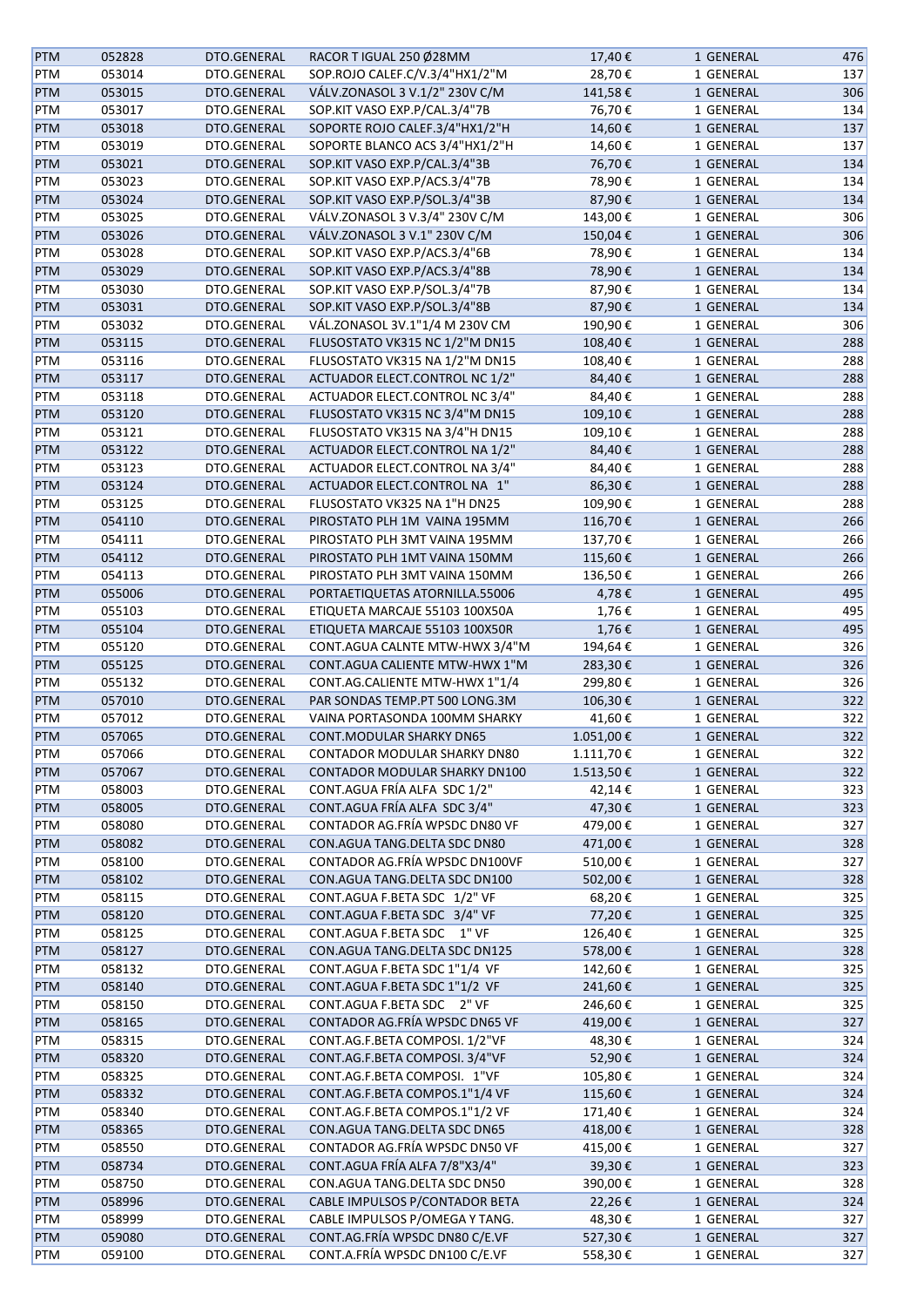| <b>PTM</b> | 059115    | DTO.GENERAL | CONT.AG. F.BETA SDC 1/2"VF C/I | 90,46€     | 1 GENERAL | 325 |
|------------|-----------|-------------|--------------------------------|------------|-----------|-----|
| PTM        | 059120    | DTO.GENERAL | CONT.AG. F.BETA SDC 3/4"VF C/I | 99,46€     | 1 GENERAL | 325 |
| <b>PTM</b> | 059125    | DTO.GENERAL | CONT.AG. F.BETA SDC 1" VF C/I  | 148,66€    | 1 GENERAL | 325 |
| PTM        | 059127    | DTO.GENERAL | CON.AGUA TANG.DELTA SDC DN125I | 626,30€    | 1 GENERAL | 328 |
| <b>PTM</b> | 059132    | DTO.GENERAL | CONT.AG. BETA SDC 1"1/4 VF C/I | 164,86€    | 1 GENERAL | 325 |
| PTM        | 059140    | DTO.GENERAL | CONT.AG. BETA SDC 1"1/2 VF C/I | 263,86€    | 1 GENERAL | 325 |
|            |           |             | CONT.AG. F.BETA SDC 2" VF C/I  |            |           |     |
| PTM        | 059150    | DTO.GENERAL |                                | 268,86€    | 1 GENERAL | 325 |
| PTM        | 059165    | DTO.GENERAL | CONT.AG.FRÍA WPSDC DN65 C/E.VF | 467,30€    | 1 GENERAL | 327 |
| PTM        | 059315    | DTO.GENERAL | CONT.AG.F.BETA SDC-C 1/2"VF CI | 70,56€     | 1 GENERAL | 324 |
| PTM        | 059320    | DTO.GENERAL | CONT.AG.F.BETA SDC-C 3/4"VF CI | 75,16€     | 1 GENERAL | 324 |
| <b>PTM</b> | 059325    | DTO.GENERAL | CONT.AG. F.BETA SDC-C 1"VF C/I | 128,06€    | 1 GENERAL | 324 |
| PTM        | 059332    | DTO.GENERAL | CON.AG.F.BETA SDC-C 11/4"VF CI | 137,86€    | 1 GENERAL | 324 |
| <b>PTM</b> | 059340    | DTO.GENERAL | CON.AG.F.BETA SDC-C 11/2"VF CI | 193,66€    | 1 GENERAL | 324 |
| PTM        | 059550    | DTO.GENERAL | CONT.AG.FRÍA WPSDC DN50 C/E.VF | 463,30€    | 1 GENERAL | 327 |
| <b>PTM</b> | 059750    | DTO.GENERAL | CON.AGUA TANG.DELTA SDC DN50 I | 438,30€    | 1 GENERAL | 328 |
| PTM        | 060107    | DTO.GENERAL | TERMOMETRO ESFERA Ø37 0-120°C  | 10,94€     | 1 GENERAL | 264 |
| PTM        | 060500    | DTO.GENERAL | TIGERLOOP BIO ORIGINAL HEMBRA  | 87,58€     | 1 GENERAL | 369 |
| PTM        | 060501    | DTO.GENERAL | TIGERLOOP COMBI BIO HEMBRA     | 142,90€    | 1 GENERAL | 369 |
| <b>PTM</b> | 060502    | DTO.GENERAL | TIGERLOOP COMBI 3 MACHO        | 166,40€    | 1 GENERAL | 369 |
| PTM        | 060512    | DTO.GENERAL | KIT UNIVERSAL Ø42 1"X3/8"      | 11,42€     | 1 GENERAL | 175 |
| <b>PTM</b> | 060515    | DTO.GENERAL | KIT UNIVERSAL Ø42 1"X1/2"      | 11,42€     | 1 GENERAL | 175 |
| PTM        | 062102    | DTO.GENERAL | VÁLV.EQUILIB.ESTÁTICO 3/4"H-H  | 63,22€     | 1 GENERAL | 36  |
| <b>PTM</b> | 062210    | DTO.GENERAL | SONDA TEMPERATURA PT100 2MT.   | 21,30€     | 1 GENERAL | 270 |
|            | 062215    | DTO.GENERAL | SONDA TEMPERATURA PT1000 2MT.  |            | 1 GENERAL | 271 |
| PTM        |           |             |                                | 20,98€     |           |     |
| <b>PTM</b> | 062220    | DTO.GENERAL | SONDA TEMPERATURA NTC10K 2 MT  | 5,40€      | 1 GENERAL | 270 |
| PTM        | 062230    | DTO.GENERAL | JERINGA DE PASTA TÉRMICA 4,5GR | 4,10€      | 1 GENERAL | 260 |
| <b>PTM</b> | 062232    | DTO.GENERAL | RACOR CONEXIÓN 1/2"MACHO       | 9,98€      | 1 GENERAL | 273 |
| PTM        | 062423    | DTO.GENERAL | COMPENS. INOX ROSCAR 3/4"      | 149,70€    | 1 GENERAL | 460 |
| PTM        | 062429    | DTO.GENERAL | COMPENS. INOX ROSCAR 1"        | 182,94€    | 1 GENERAL | 460 |
| PTM        | 062440    | DTO.GENERAL | COMPENS. INOX ROSCAR 1"1/4     | 235,50€    | 1 GENERAL | 460 |
| <b>PTM</b> | 062444    | DTO.GENERAL | COMPENS. INOX ROSCAR 1"1/2     | 324,30€    | 1 GENERAL | 460 |
| PTM        | 062455    | DTO.GENERAL | COMPENS. INOX ROSCAR 2"        | 512,96€    | 1 GENERAL | 460 |
| PTM        | 063021    | DTO.GENERAL | KIT SOPOR.CALEF.LATÓN 3/4"H 3B | 104,80€    | 1 GENERAL | 135 |
| PTM        | 063023    | DTO.GENERAL | KIT SOPORTE ACS LATÓN 3/4"H 7B | 106,90€    | 1 GENERAL | 135 |
| <b>PTM</b> | 063024    | DTO.GENERAL | KIT SOPOR.SOLAR LATÓN 3/4"H 3B | 114,80€    | 1 GENERAL | 135 |
| PTM        | 063025    | DTO.GENERAL | KIT SOPOR.SOLAR LATÓN 3/4"H 7B | 114,80€    | 1 GENERAL | 135 |
| <b>PTM</b> | 063026    | DTO.GENERAL | KIT SOPOR.SOLAR LATÓN 3/4"H 8B | 114,80€    | 1 GENERAL | 135 |
| PTM        | 066061    | DTO.GENERAL | SERV.EMV 110-K SPST 230VAC 1MT | 96,10€     | 1 GENERAL | 307 |
| <b>PTM</b> | 066064    | DTO.GENERAL | SERV.EMV 110-M 24VAC C/CAB.1MT | 151,20€    | 1 GENERAL | 307 |
| PTM        | 066108    | DTO.GENERAL | CPO.VAL.S.VZ525 3V.1"1/4 M C/A | 70,30€     |           | 307 |
|            |           |             |                                |            | 1 GENERAL |     |
| <b>PTM</b> | 066109    | DTO.GENERAL | VÁLV.ZONA VZ 573 3V. 1"1/4 M   | 146,90€    | 1 GENERAL | 300 |
| <b>PTM</b> | 07-702-00 | DTO.GENERAL | RACOR RECTO DOBLE Ø8MM/Ø8MM    | 3,60€      | 1 GENERAL | 384 |
| <b>PTM</b> | 07-727-00 | DTO.GENERAL | RACOR DOBLE REDUCIDO 10X8MM    | 4,50€      | 1 GENERAL | 384 |
| PTM        | 07-795-06 | DTO.GENERAL | RACOR MACHO AC.GALVAN. 1/4"X10 | 3,36€      | 1 GENERAL | 384 |
| PTM        | 07-796-00 | DTO.GENERAL | RACOR RECTO MACHO 3/8"XØ10MM   | 5,36€      | 1 GENERAL | 384 |
| PTM        | 07-951-06 | DTO.GENERAL | JUNTAS COBRE P/TIGERLOOP 1/4"M | $0,44 \in$ | 1 GENERAL | 384 |
| <b>PTM</b> | 070512    | DTO.GENERAL | VÁLV. LLENADO 1/2" LARGAFILL   | 34,94€     | 1 GENERAL | 71  |
| PTM        | 070514    | DTO.GENERAL | VÁLV.LLENADO 1/2"LARGAFILL C/M | 40,20€     | 1 GENERAL | 71  |
| <b>PTM</b> | 07070N    | DTO.GENERAL | JUEGO RGTO.FUND.DUC.70X70 NORM | 182,80€    | 1 GENERAL | 400 |
| PTM        | 07070R    | DTO.GENERAL | JUEGO RGTO.FUND.DUC.70X70 REF. | 222,94€    | 1 GENERAL | 400 |
| <b>PTM</b> | 071008    | DTO.GENERAL | RACOR RECTO MACHO 271 1/4"XØ8  | 2,88€      | 1 GENERAL | 384 |
| PTM        | 071010    | DTO.GENERAL | RACOR RECTO MACHO 271 1/4"XØ10 | 3,24€      | 1 GENERAL | 384 |
| <b>PTM</b> | 071208    | DTO.GENERAL | RACOR RECTO MACHO 271 3/8"XØ8  | 3,46€      | 1 GENERAL | 264 |
| PTM        | 071210    | DTO.GENERAL | RACOR RECTO MACHO 271 3/8"XØ10 | 2,64€      | 1 GENERAL | 384 |
| <b>PTM</b> | 071212    | DTO.GENERAL | RACOR RECTO MACHO 271 3/8"XØ12 | 2,92€      | 1 GENERAL | 475 |
| PTM        | 071214    | DTO.GENERAL | RACOR RECTO MACHO 271 3/8"XØ14 | 4,30€      | 1 GENERAL | 475 |
| <b>PTM</b> | 071215    | DTO.GENERAL | RACOR RECTO MACHO 271 3/8"XØ15 | 3,72€      | 1 GENERAL | 475 |
| PTM        | 071510    | DTO.GENERAL | RACOR RECTO MACHO 271 1/2"XØ10 | 3,20€      | 1 GENERAL | 475 |
| <b>PTM</b> |           |             |                                |            |           | 475 |
|            | 071512    | DTO.GENERAL | RACOR RECTO MACHO 271 1/2"XØ12 | 3,32€      | 1 GENERAL |     |
| PTM        | 071514    | DTO.GENERAL | RACOR RECTO MACHO 271 1/2"XØ14 | 3,94€      | 1 GENERAL | 475 |
| <b>PTM</b> | 071515    | DTO.GENERAL | RACOR RECTO MACHO 271 1/2"XØ15 | 3,36€      | 1 GENERAL | 475 |
| PTM        | 071516    | DTO.GENERAL | RACOR RECTO MACHO 271 1/2"XØ16 | 4,04€      | 1 GENERAL | 475 |
| <b>PTM</b> | 071518    | DTO.GENERAL | RACOR RECTO MACHO 271 1/2"XØ18 | 5,16€      | 1 GENERAL | 475 |
| PTM        | 071520    | DTO.GENERAL | KIT CON BY-PASS P/G.3/4"HX1"M  | 88,06€     | 1 GENERAL | 233 |
| <b>PTM</b> | 072015    | DTO.GENERAL | RACOR RECTO MACHO 271 3/4"XØ15 | 5,64€      | 1 GENERAL | 475 |
| PTM        | 072018    | DTO.GENERAL | RACOR RECTO MACHO 271 3/4"XØ18 | 5,96€      | 1 GENERAL | 475 |
| <b>PTM</b> | 072022    | DTO.GENERAL | RACOR RECTO MACHO 271 3/4"XØ22 | 5,24€      | 1 GENERAL | 475 |
| PTM        | 072522    | DTO.GENERAL | RACOR RECTO MACHO 271 1"XØ22MM | 7,24€      | 1 GENERAL | 475 |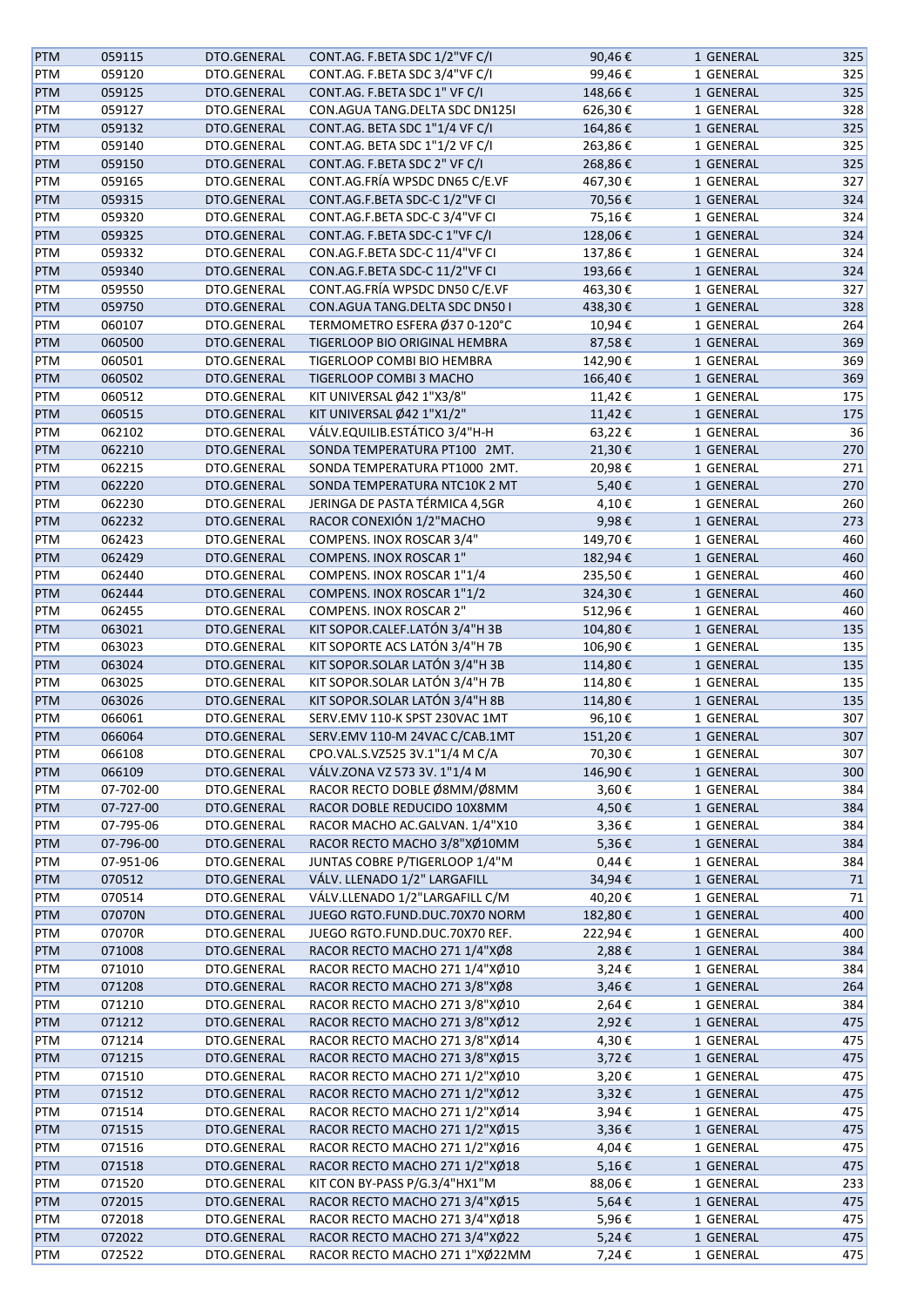| <b>PTM</b> | 072528 | DTO.GENERAL  | RACOR RECTO MACHO 271 1"XØ28MM  | 9,04€         | 1 GENERAL  | 475 |
|------------|--------|--------------|---------------------------------|---------------|------------|-----|
| <b>PTM</b> | 075524 | DTO.GENERAL  | RECAMBIO SONDA PARA TERM.SUNNY  | 23,24€        | 1 GENERAL  | 417 |
| <b>PTM</b> | 0800RC | DTO.GENERAL  | RESISTENCIA CANDELA INOX 800W   | 12,50€        | 1 GENERAL  | 110 |
| <b>PTM</b> | 0800RP | DTO.GENERAL  | RESISTENCIA EN COBRE 800 WS     | 15,80€        | 1 GENERAL  | 110 |
| <b>PTM</b> | 080300 | <b>INTER</b> | INTERACUM.VITRIFICADO 300 LTS   | 893,00€       | 1 REDUCIDO | 141 |
| <b>PTM</b> | 080750 | <b>INTER</b> | INTERACUM.VITRIFICADO 750 LTS   | 1.862,00€     | 1 REDUCIDO | 141 |
| <b>PTM</b> | 081001 | <b>INTER</b> | INTERA.VITRIFICADO 1000 LTS BH  | 2.554,00€     | 1 REDUCIDO | 141 |
| PTM        | 081005 | DTO.GENERAL  | GRUPO PRESIÓN PICCOLO GAS-OLEO  | 252,00€       | 1 GENERAL  | 365 |
|            |        |              |                                 |               |            |     |
| <b>PTM</b> | 081324 | DTO.GENERAL  | REFRACTOMETRO COMPROBADOR       | 140,30€       | 1 GENERAL  | 421 |
| <b>PTM</b> | 082106 | DTO.GENERAL  | ÁNODO MG. 340 1"1/4 32X320MM    | 33,56€        | 1 GENERAL  | 106 |
| PTM        | 082107 | DTO.GENERAL  | ÁNODO MG. 340 1"1/4 32X520MM    | 48,72€        | 1 GENERAL  | 106 |
| PTM        | 082108 | DTO.GENERAL  | ÁNODO MG. 340 1"1/4 32X700MM    | 62,68€        | 1 GENERAL  | 106 |
| <b>PTM</b> | 082200 | DTO.GENERAL  | ÁNODO MG.ART.342 3/4"3E 21X520  | 27,00€        | 1 GENERAL  | 107 |
| <b>PTM</b> | 082202 | DTO.GENERAL  | ÁNODO MG.ART.342 3/4"4E 21X680  | 35,52€        | 1 GENERAL  | 107 |
| <b>PTM</b> | 082239 | DTO.GENERAL  | PURG.AUT.822 MINIFLOAT 3/8"     | 4,98€         | 1 GENERAL  | 82  |
| PTM        | 082240 | DTO.GENERAL  | PURG.AUT.822 MINIFLOAT CV 3/8"  | 6,20€         | 1 GENERAL  | 82  |
| <b>PTM</b> | 082241 | DTO.GENERAL  | PURG.AUT.HT203 MINIFLO.CV 1/2"  | 7,46€         | 1 GENERAL  | 82  |
| <b>PTM</b> | 082300 | DTO.GENERAL  | ÁNODO MAGNESIO 344 3/4" TESTER  | 23,48€        | 1 GENERAL  | 106 |
| <b>PTM</b> | 082302 | DTO.GENERAL  | ÁNODO MAGNESIO 344 1" TESTER    | 29,40€        | 1 GENERAL  | 106 |
| <b>PTM</b> | 082304 | DTO.GENERAL  | ÁNODO MG. 344 1"1/4 TESTER      | 44,40€        | 1 GENERAL  | 106 |
| <b>PTM</b> | 082306 | DTO.GENERAL  | ÁNODO MG. 344 1"1/4 TESTER      | 50,32€        | 1 GENERAL  | 106 |
| <b>PTM</b> | 082308 | DTO.GENERAL  | ÁNODO MG. 344 1"1/4 TESTER      | 67,84€        | 1 GENERAL  | 106 |
| <b>PTM</b> | 083252 | DTO.GENERAL  | PURG.BOYA SOLAR 325 MINI 3/8"   | 10,30€        | 1 GENERAL  | 86  |
| PTM        | 083255 | DTO.GENERAL  | PURG.BOYA SOLAR 325 MINI 1/2"   | 10,50€        | 1 GENERAL  | 86  |
|            |        |              |                                 |               |            |     |
| <b>PTM</b> | 084252 | DTO.GENERAL  | VALVULA RETEN.CHECK-V 425 3/8"  | 2,60€         | 1 GENERAL  | 85  |
| PTM        | 084255 | DTO.GENERAL  | VALVULA RETEN.CHECK-V 425 1/2"  | 2,90€         | 1 GENERAL  | 85  |
| <b>PTM</b> | 088252 | DTO.GENERAL  | PURG.BOYA ANGUL.SOLAR 825 3/8"  | 12,80€        | 1 GENERAL  | 86  |
| <b>PTM</b> | 088255 | DTO.GENERAL  | PURG.BOYA ANGUL.SOLAR 825 1/2"  | 12,80€        | 1 GENERAL  | 86  |
| <b>PTM</b> | 090050 | DTO.GENERAL  | PAR DE JUNTAS P/VALV.RET. DN50  | 4,50€         | 1 GENERAL  | 462 |
| <b>PTM</b> | 090065 | DTO.GENERAL  | PAR DE JUNTAS P/VALV.RET. DN65  | 6,20€         | 1 GENERAL  | 462 |
| PTM        | 090080 | DTO.GENERAL  | PAR DE JUNTAS P/VALV.RET. DN80  | 6,20€         | 1 GENERAL  | 462 |
| <b>PTM</b> | 090100 | DTO.GENERAL  | PAR DE JUNTAS P/VALV.RET.DN100  | 8,70€         | 1 GENERAL  | 462 |
| <b>PTM</b> | 090125 | DTO.GENERAL  | PAR DE JUNTAS P/VALV.RET.DN125  | 9,30€         | 1 GENERAL  | 462 |
| PTM        | 090808 | DTO.GENERAL  | RACOR DOBLE RECTO 270 Ø8X8MM    | 3,98€         | 1 GENERAL  | 476 |
| <b>PTM</b> | 091010 | DTO.GENERAL  | RACOR DOBLE RECTO 270 Ø10X10MM  | $3,22 \notin$ | 1 GENERAL  | 476 |
| PTM        | 091212 | DTO.GENERAL  | RACOR DOBLE RECTO 270 Ø12X12MM  | 3,54€         | 1 GENERAL  | 476 |
| <b>PTM</b> | 091414 | DTO.GENERAL  | RACOR DOBLE RECTO 270 Ø14X14MM  | 4,98€         | 1 GENERAL  | 476 |
| PTM        | 091515 | DTO.GENERAL  | RACOR DOBLE RECTO 270 Ø15X15MM  | 4,02€         | 1 GENERAL  | 476 |
| <b>PTM</b> | 091616 | DTO.GENERAL  | RACOR DOBLE RECTO 270 Ø16X16MM  | 5,66€         | 1 GENERAL  | 476 |
| <b>PTM</b> | 091818 | DTO.GENERAL  | RACOR DOBLE RECTO 270 Ø18X18MM  |               |            |     |
|            |        |              |                                 | 6,58€         | 1 GENERAL  | 476 |
| <b>PTM</b> | 092222 | DTO.GENERAL  | RACOR DOBLE RECTO 270 Ø22X22MM  | 6,72€         | 1 GENERAL  | 476 |
| <b>PTM</b> | 092828 | DTO.GENERAL  | RACOR DOBLE RECTO 270 Ø28X28MM  | 9,94€         | 1 GENERAL  | 476 |
| <b>PTM</b> | 099055 | DTO.GENERAL  | PURGADOR MANUAL SOLAR 905 1/2"  | 3,40€         | 1 GENERAL  | 85  |
| PTM        | 1ET221 | DTO.GENERAL  | BOMBA ET201 12V 50HZ C/CON.MAN  | 16,70€        | 1 GENERAL  | 352 |
| <b>PTM</b> | 1ET503 | DTO.GENERAL  | BOMBA E503 1/8"H 230V 50HZ      | 32,10€        | 1 GENERAL  | 352 |
| PTM        | 1ET505 | DTO.GENERAL  | BOMBA E505 1/8"H 230V 50HZ      | 30,60€        | 1 GENERAL  | 352 |
| <b>PTM</b> | 1ET512 | DTO.GENERAL  | BOMBA CEME E512 1/8"H 230V      | 33,70€        | 1 GENERAL  | 352 |
| PTM        | 1ET514 | DTO.GENERAL  | BOMBA CEME E512 1/8"H 230V      | 39,20€        | 1 GENERAL  | 352 |
| <b>PTM</b> | 1P6301 | DTO.GENERAL  | MANÓMETRO GLICER. Ø63 0-1,6 POS | 12,60€        | 1 GENERAL  | 276 |
| PTM        | 1P6304 | DTO.GENERAL  | MANÓMETRO GLICER.Ø63 0-4B POS.  | 12,60€        | 1 GENERAL  | 276 |
| <b>PTM</b> | 1P6306 | DTO.GENERAL  | MANÓMETRO GLICER.Ø63 0-6B POS.  | 12,60€        | 1 GENERAL  | 276 |
| PTM        | 1P6310 | DTO.GENERAL  | MANÓMETRO GLICER. Ø63 0-10B POS | 12,60€        | 1 GENERAL  | 276 |
| <b>PTM</b> | 1P6316 | DTO.GENERAL  | MANÓMETRO GLICER. Ø63 0-16B POS | 12,60€        | 1 GENERAL  | 276 |
| PTM        | 1P6325 | DTO.GENERAL  | MANÓMETRO GLICER.Ø63 0-25B POS  | 12,60€        | 1 GENERAL  | 276 |
| <b>PTM</b> | 1P6340 | DTO.GENERAL  | MANÓMETRO GLICER.Ø63 0-40B POS  | 12,60€        | 1 GENERAL  | 276 |
| PTM        | 1R6301 | DTO.GENERAL  | MANÓMETRO GLICER.Ø63 0-1B RAD.  | 12,20€        | 1 GENERAL  | 276 |
|            |        |              | MANÓMETRO GLICE.Ø63 0-2,5B RAD  |               |            | 276 |
| <b>PTM</b> | 1R6302 | DTO.GENERAL  |                                 | 12,20€        | 1 GENERAL  |     |
| PTM        | 1R6304 | DTO.GENERAL  | MANÓMETRO GLICER.Ø63 0-4B RAD.  | 12,20€        | 1 GENERAL  | 276 |
| <b>PTM</b> | 1R6306 | DTO.GENERAL  | MANÓMETRO GLICER.Ø63 0-6B RAD.  | 12,20€        | 1 GENERAL  | 276 |
| PTM        | 1R6310 | DTO.GENERAL  | MANÓMETRO GLICER. Ø63 0-10B RAD | 12,20€        | 1 GENERAL  | 276 |
| <b>PTM</b> | 1R6316 | DTO.GENERAL  | MANÓMETRO GLICER. Ø63 0-16B RAD | 12,20€        | 1 GENERAL  | 276 |
| PTM        | 1R6325 | DTO.GENERAL  | MANÓMETRO GLICER.Ø63 0-25B RAD  | 12,20€        | 1 GENERAL  | 276 |
| PTM        | 1R6340 | DTO.GENERAL  | MANÓMETRO GLICER.Ø63 0-40B RAD  | 12,20€        | 1 GENERAL  | 276 |
| PTM        | 1R6360 | DTO.GENERAL  | MANÓMETRO GLICER. Ø63 0-60B RAD | 12,20€        | 1 GENERAL  | 276 |
| <b>PTM</b> | 1R6390 | DTO.GENERAL  | MANÓMETRO GLICER.Ø63 0-100 RAD  | 12,98€        | 1 GENERAL  | 276 |
| PTM        | 1R7160 | DTO.GENERAL  | MANÓMETRO GLICER. Ø63 0-160 RAD | 12,98€        | 1 GENERAL  | 276 |
| PTM        | 1R7250 | DTO.GENERAL  | MANÓMETRO GLICER Ø63 0-250 RAD  | 12,98€        | 1 GENERAL  | 276 |
| PTM        | 1R7251 | DTO.GENERAL  | MANÓMETRO GLIC.Ø63 0-40 R.1/8"  | 12,42€        | 1 GENERAL  | 276 |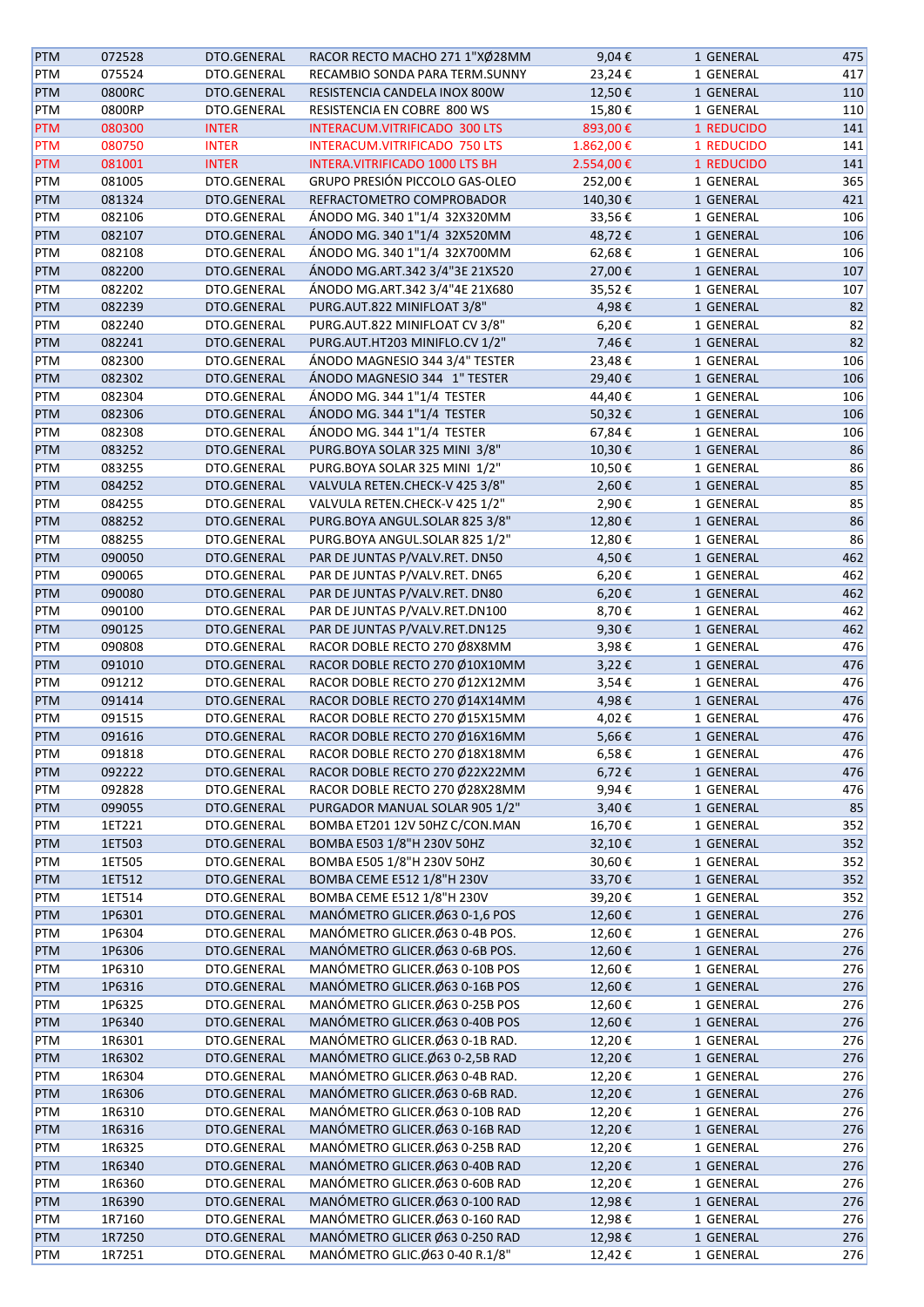| <b>PTM</b> | 1R7600    | DTO.GENERAL | MANÓMETRO GLICER Ø63 0-600 RAD  | 12,98€     | 1 GENERAL | 276 |
|------------|-----------|-------------|---------------------------------|------------|-----------|-----|
| PTM        | 1SE514    | DTO.GENERAL | BOMBA CEME E514 1/8"H 230V      | 30,60€     | 1 GENERAL | 352 |
| PTM        | 10EP12    | DTO.GENERAL | VASO EXP.ABIERTO PINTADO 10LTS  | 154,72€    | 1 GENERAL | 133 |
| PTM        | 10T080    | DTO.GENERAL | REDUCTOR 10TER C/BRIDAS DN80    | 2.360,00€  | 1 GENERAL | 74  |
| PTM        | 1000-0-16 | DTO.GENERAL | VAL.DUCO 10030 1/2"HH 3B.STM    | 7,30€      | 1 GENERAL | 58  |
| PTM        | 1000-0-18 | DTO.GENERAL | VAL.DUCO 10037 1/2"HH 4B.STM    | 8,20€      | 1 GENERAL | 58  |
| PTM        | 1000-0-20 | DTO.GENERAL | VAL.DUCO<br>1/2"HH 5B.STM       | 8,20€      | 1 GENERAL | 58  |
| PTM        | 1000-0-26 | DTO.GENERAL | VAL.DUCO<br>1/2"HH 6B.STM       | 8,20€      | 1 GENERAL | 58  |
| PTM        | 1000-0-27 | DTO.GENERAL | VAL.DUCO<br>1/2"HH 7B.STM       | 8,20€      | 1 GENERAL | 58  |
|            |           |             | 1/2"HH 8B.STM                   |            |           |     |
| PTM        | 1000-0-28 | DTO.GENERAL | VAL.DUCO                        | 8,20€      | 1 GENERAL | 58  |
| <b>PTM</b> | 1000-0-30 | DTO.GENERAL | VAL.DUCO<br>1/2"HH 10B.STM      | 8,20€      | 1 GENERAL | 58  |
| PTM        | 1000RC    | DTO.GENERAL | RESISTENCIA CANDELA INOX 1000W  | 12,72€     | 1 GENERAL | 110 |
| PTM        | 100000    | DTO.GENERAL | BOT.1L ADITIVO DESINCRUSTANTE   | 35,70€     | 1 GENERAL | 444 |
| PTM        | 100001    | DTO.GENERAL | BOT.1L AQUA FLOW ACONDICIONAD.  | 18,20€     | 1 GENERAL | 444 |
| PTM        | 100120    | DTO.GENERAL | CONEX.PORTAMAN. M-H 3/4"X3/4"   | 30,60€     | 1 GENERAL | 286 |
| PTM        | 100121    | DTO.GENERAL | DISPOSITIVO ANTICALCAREO 1/2"   | 28,10€     | 1 GENERAL | 147 |
| PTM        | 100125    | DTO.GENERAL | CONEX.PORTAMAN. M-H 1"X1"       | 27,50€     | 1 GENERAL | 286 |
| PTM        | 100127    | DTO.GENERAL | DISPOSITIVO ANTICALCAREO 3/4"   | 44,00€     | 1 GENERAL | 147 |
| PTM        | 100132    | DTO.GENERAL | CONEX.PORTAMAN.M-H 1"1/4X1"1/4  | 30,90€     | 1 GENERAL | 286 |
| PTM        | 1005-0-36 | DTO.GENERAL | VAL.DUCO 1/2"X1/2" HH 3B.CTM    | 8,60€      | 1 GENERAL | 57  |
| <b>PTM</b> | 100703    | DTO.GENERAL | RECAMBIO MOTOR SYNCHRON 230V.   | 59,50€     | 1 GENERAL | 300 |
| PTM        | 100704    | DTO.GENERAL | RECAMBIO MOTOR SYNCHRON 24V.    | 69,84€     | 1 GENERAL | 300 |
| <b>PTM</b> | 101008    | DTO.GENERAL | RACOR RECTO HEMBRA 280 1/4"XØ8  | 3,64€      | 1 GENERAL | 475 |
| PTM        | 101015    | DTO.GENERAL | RACOR RECTO HEMBRA 280 1/4"X15  | 2,70€      | 1 GENERAL | 475 |
|            |           |             |                                 |            |           |     |
| <b>PTM</b> | 101120    | DTO.GENERAL | TAPÓN CIEGO C/CAPUCH.BCO 1/2"   | $0,84 \in$ | 1 GENERAL | 171 |
| PTM        | 101208    | DTO.GENERAL | RACOR RECTO HEMBRA 280 3/8"XØ8  | 1,12€      | 1 GENERAL | 475 |
| <b>PTM</b> | 101210    | DTO.GENERAL | RACOR RECTO HEMBRA 280 3/8"X10  | 3,32€      | 1 GENERAL | 475 |
| PTM        | 101212    | DTO.GENERAL | RACOR RECTO HEMBRA 280 3/8"X12  | 2,98€      | 1 GENERAL | 475 |
| PTM        | 101214    | DTO.GENERAL | RACOR RECTO HEMBRA 280 3/8"X14  | 4,54€      | 1 GENERAL | 475 |
| PTM        | 101215    | DTO.GENERAL | RACOR RECTO HEMBRA 280 3/8"X15  | 5,14€      | 1 GENERAL | 475 |
| PTM        | 101231    | DTO.GENERAL | VÁLVULA DE PIE RETENCIÓN 1"H    | 2,96€      | 1 GENERAL | 466 |
| PTM        | 101331    | DTO.GENERAL | CONTEN.FILT 5" 1/2" 174MM       | 21,60€     | 1 GENERAL | 146 |
| <b>PTM</b> | 101332    | DTO.GENERAL | CONTEN.FILT 10" 1/2" 299MM      | 20,92€     | 1 GENERAL | 146 |
| PTM        | 101334    | DTO.GENERAL | CONTEN FILT 10" 1"              | 25,98€     | 1 GENERAL | 146 |
| PTM        | 101336    | DTO.GENERAL | CONTEN.FILT 10" 3/4" 294MM      | 21,60€     | 1 GENERAL | 146 |
| PTM        | 101341    | DTO.GENERAL | SOPORTE FILTRO P/AGUA POTABLE   | 1,54€      | 1 GENERAL | 146 |
| <b>PTM</b> | 101380    | DTO.GENERAL | TAPÓN CIEGO C/CAPUCH.BCO 3/8"   | 1,04€      | 1 GENERAL | 171 |
| PTM        | 101481    | DTO.GENERAL | TERMO-PROTECTOR ELECTROBOMBAS   | 4,70€      | 1 GENERAL | 352 |
| <b>PTM</b> | 1015-0-16 | DTO.GENERAL | VAL.DUCO 01631 1/2"MH 3B.STM    | 7,30€      | 1 GENERAL | 58  |
| PTM        | 1015-0-17 | DTO.GENERAL | VAL.DUCO 1711 1/2"MH 3,5B.STM   | 7,60€      | 1 GENERAL | 58  |
| <b>PTM</b> | 1015-0-18 | DTO.GENERAL | 1/2"MH 4B.STM<br>VAL.DUCO       | 7,60€      |           | 58  |
|            |           |             |                                 |            | 1 GENERAL |     |
| PTM        | 1015-0-20 | DTO.GENERAL | 1/2"MH 5B.STM<br>VAL.DUCO       | 7,60€      | 1 GENERAL | 58  |
| PTM        | 1015-0-26 | DTO.GENERAL | 1/2"MH 6B.STM<br>VAL.DUCO       | 7,60€      | 1 GENERAL | 58  |
| PTM        | 1015-0-27 | DTO.GENERAL | 1/2"MH 7B.STM<br>VAL.DUCO       | 7,60€      | 1 GENERAL | 58  |
| <b>PTM</b> | 1015-0-28 | DTO.GENERAL | 1/2"MH 8B.STM<br>VAL.DUCO       | 7,60€      | 1 GENERAL | 58  |
| PTM        | 1015-0-30 | DTO.GENERAL | 1/2"MH 10B.STM<br>VAL.DUCO      | 7,60€      | 1 GENERAL | 58  |
| PTM        | 101510    | DTO.GENERAL | RACOR RECTO HEMBRA 280 1/2"X20  | 4,62€      | 1 GENERAL | 475 |
| PTM        | 101512    | DTO.GENERAL | RACOR RECTO HEMBRA 280 1/2"X12  | 4,82€      | 1 GENERAL | 475 |
| <b>PTM</b> | 101514    | DTO.GENERAL | RACOR RECTO HEMBRA 280 1/2"X14  | 4,20€      | 1 GENERAL | 475 |
| PTM        | 101515    | DTO.GENERAL | RACOR RECTO HEMBRA 280 1/2"X15  | 3,78€      | 1 GENERAL | 475 |
| PTM        | 101516    | DTO.GENERAL | RACOR RECTO HEMBRA 280 1/2"X16  | 4,20€      | 1 GENERAL | 475 |
| PTM        | 101518    | DTO.GENERAL | RACOR RECTO HEMBRA 280 1/2"X18  | 5,04€      | 1 GENERAL | 475 |
| <b>PTM</b> | 101540N   | DTO.GENERAL | DUCOMANO(VÁL.SEG.3B+MANOM.0-4)  | 14,40€     | 1 GENERAL | 57  |
| PTM        | 101541N   | DTO.GENERAL | DUCOMANO(VÁL.SEG.3,5B+MAN.0-6)  | 14,40€     | 1 GENERAL | 57  |
| PTM        | 101601    | DTO.GENERAL | POLIFOSFATO EN CRISTAL 1 KG.    | 26,00€     | 1 GENERAL | 147 |
| PTM        | 101710    | DTO.GENERAL | <b>CARTUCHO POLIFOSFATO 10"</b> | 32,04€     | 1 GENERAL | 147 |
|            |           |             |                                 |            |           |     |
| <b>PTM</b> | 101711    | DTO.GENERAL | CARTUCHO CARBÓN ACTIVADO 10"    | 19,58€     | 1 GENERAL | 147 |
| PTM        | 101813    | DTO.GENERAL | LLAVE PARA CONTENEDOR Ø115 MM   | 2,64€      | 1 GENERAL | 146 |
| PTM        | 1020-0-16 | DTO.GENERAL | VAL.SEG.DUCO 1/2"MH 3B.CTM      | 9,30€      | 1 GENERAL | 57  |
| PTM        | 1020-0-17 | DTO.GENERAL | VAL.SEG.DUCO 1/2"MH 3,5B.CTM    | 9,30€      | 1 GENERAL | 57  |
| PTM        | 1020-0-26 | DTO.GENERAL | VAL.SEG.DUCO 1/2"MH 6B.CTM      | 9,30€      | 1 GENERAL | 57  |
| PTM        | 1020-0-27 | DTO.GENERAL | VAL.SEG.DUCO 1/2"MH 7B.CTM      | 9,30€      | 1 GENERAL | 57  |
| PTM        | 102015    | DTO.GENERAL | RACOR RECTO HEMBRA 280 3/4"X15  | 5,92€      | 1 GENERAL | 475 |
| PTM        | 102018    | DTO.GENERAL | RACOR RECTO HEMBRA 280 3/4"X18  | 6,34€      | 1 GENERAL | 475 |
| <b>PTM</b> | 102022    | DTO.GENERAL | RACOR RECTO HEMBRA 280 3/4"X22  | 6,34€      | 1 GENERAL | 475 |
| PTM        | 102501    | DTO.GENERAL | BIDON BCG 24 CALEFACC. 2,5 LTS  | 183,50€    | 1 GENERAL | 449 |
| <b>PTM</b> | 102522    | DTO.GENERAL | RACOR RECTO HEMBRA 280 1"XØ22   | 8,12€      | 1 GENERAL | 475 |
| PTM        | 102528    | DTO.GENERAL | RACOR RECTO HEMBRA 280 1"XØ28   | 9,80€      | 1 GENERAL | 475 |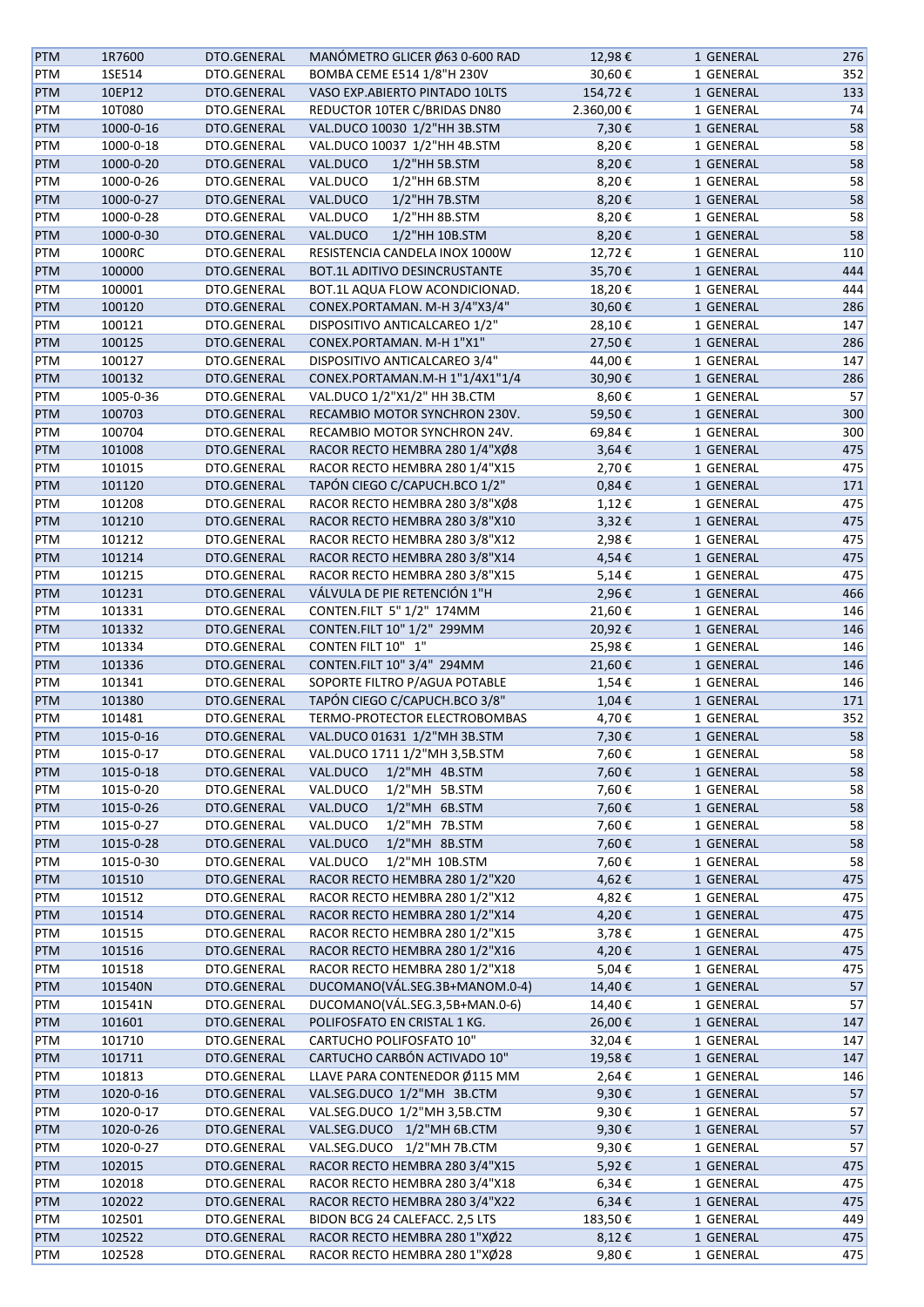| <b>PTM</b> | 103032    | DTO.GENERAL | RACOR UNION 1003 *32 X 1"M       | 1,60€      | 1 GENERAL | 435 |
|------------|-----------|-------------|----------------------------------|------------|-----------|-----|
| PTM        | 103040    | DTO.GENERAL | RACOR UNION 1003 *40 X 1"M       | 2,98€      | 1 GENERAL | 435 |
| <b>PTM</b> | 103420    | DTO.GENERAL | GRUPO SEG.4SERV.GRUMIX 3/4"MH    | 52,40€     | 1 GENERAL | 104 |
| PTM        | 104014    | DTO.GENERAL | PURGADOR CPS 1/4 PLAST-CUAD.     | 1,20€      | 1 GENERAL | 181 |
| <b>PTM</b> | 104018    | DTO.GENERAL | PURGADOR CPS 1/8" PLAST-CUAD.    | 0,92€      | 1 GENERAL | 181 |
| PTM        | 104040    | DTO.GENERAL | RACOR UNION 1004 *40 X 1"H       | 2,70€      | 1 GENERAL | 435 |
| PTM        | 105012    | DTO.GENERAL | PURGADOR MPS 1/2" METAL-CUAD.    | 3,20€      | 1 GENERAL | 181 |
| PTM        | 105014    | DTO.GENERAL | PURGADOR MPS 1/4" METAL-CUAD.    | 1,56€      | 1 GENERAL | 181 |
|            |           |             |                                  |            |           |     |
| <b>PTM</b> | 105018    | DTO.GENERAL | PURGADOR MPS 1/8" METAL-CUAD.    | 1,32€      | 1 GENERAL | 181 |
| PTM        | 105038    | DTO.GENERAL | PURGADOR MPS 3/8" METAL-CUAD.    | 2,60€      | 1 GENERAL | 181 |
| <b>PTM</b> | 105112    | DTO.GENERAL | VÁLV. VACIADO LAT. 10 3/8"H PN16 | 4,40€      | 1 GENERAL | 101 |
| PTM        | 105115    | DTO.GENERAL | VÁLV. VACIADO LAT. 10 1/2"H PN16 | 7,16€      | 1 GENERAL | 101 |
| PTM        | 105120    | DTO.GENERAL | VÁLV. VACIADO LAT. 10 3/4"H PN16 | 12,10€     | 1 GENERAL | 101 |
| PTM        | 105249    | DTO.GENERAL | MUELLE REGUL.P/RED.10BIS 1 1/2   | 36,70€     | 1 GENERAL | 74  |
| PTM        | 1055-0-06 | DTO.GENERAL | VAL.DUCO K 1/2X3/4"HH 3B.STM     | 8,30€      | 1 GENERAL | 58  |
| PTM        | 1055-0-07 | DTO.GENERAL | VAL.DUCO K 1/2X3/4"HH 3,5 STM    | 8,70€      | 1 GENERAL | 58  |
| PTM        | 1055-0-08 | DTO.GENERAL | VAL.DUCO K 1/2X3/4"HH 4B.STM     | 8,70€      | 1 GENERAL | 58  |
| PTM        | 1055-0-10 | DTO.GENERAL | VAL.DUCO K 1/2X3/4"HH 5B.STM     | 8,70€      | 1 GENERAL | 58  |
| PTM        | 1055-0-36 | DTO.GENERAL | VAL.DUCO KE 1/2X3/4"MH 3B.STM    | 9,96€      | 1 GENERAL | 58  |
| PTM        | 1055-0-38 | DTO.GENERAL | VAL.DUCO KE 1/2X3/4"MH 4B.STM    | 8,40€      | 1 GENERAL | 58  |
| <b>PTM</b> | 1055-0-40 | DTO.GENERAL | VAL.DUCO KE 1/2X3/4"MH 5B.STM    | 8,40€      | 1 GENERAL | 58  |
| PTM        | 1055-0-56 | DTO.GENERAL | VAL.DUCO KM 1/2X3/4"HH 3B.CTM    |            | 1 GENERAL | 57  |
|            |           |             |                                  | 9,30€      |           |     |
| PTM        | 1055-0-57 | DTO.GENERAL | VAL.DUCO KM 1/2X3/4"HH 3,5 CTM   | 9,70€      | 1 GENERAL | 57  |
| PTM        | 1055-0-58 | DTO.GENERAL | VAL.DUCO KM 1/2X3/4"HH 4B.CTM    | 9,70€      | 1 GENERAL | 57  |
| PTM        | 1055-0-60 | DTO.GENERAL | VAL.DUCO KM 1/2X3/4"HH 5B.CTM    | 9,70€      | 1 GENERAL | 57  |
| PTM        | 1056-0-06 | DTO.GENERAL | VAL.DUCO K 1/2X3/4"HH 6B.STM     | 8,70€      | 1 GENERAL | 58  |
| <b>PTM</b> | 1056-0-07 | DTO.GENERAL | VAL.DUCO K 1/2X3/4"HH 7B.STM     | 8,70€      | 1 GENERAL | 58  |
| PTM        | 1056-0-08 | DTO.GENERAL | VAL.DUCO K 1/2X3/4"HH 8B.STM     | 8,70€      | 1 GENERAL | 58  |
| PTM        | 1056-0-10 | DTO.GENERAL | VAL.DUCO K 1/2X3/4"HH 10B.STM    | 8,70€      | 1 GENERAL | 58  |
| PTM        | 1056-0-26 | DTO.GENERAL | VAL.DUCO KE 1/2X3/4"MH 6B.STM    | 8,40€      | 1 GENERAL | 58  |
| <b>PTM</b> | 1056-0-27 | DTO.GENERAL | VAL.DUCO KE 1/2X3/4"MH 7B.STM    | 8,40€      | 1 GENERAL | 58  |
| PTM        | 1056-0-28 | DTO.GENERAL | VAL.DUCO KE 1/2X3/4"MH 8B.STM    | 9,96€      | 1 GENERAL | 58  |
| PTM        | 1056-0-30 | DTO.GENERAL | VAL.DUCO KE 1/2X3/4"MH 10B.STM   | 8,40€      | 1 GENERAL | 58  |
| PTM        | 1056-0-36 | DTO.GENERAL | VAL.DUCO KM 1/2X3/4"HH 6B.CTM    | 9,70€      | 1 GENERAL | 57  |
| PTM        | 1056-0-37 | DTO.GENERAL | VAL.DUCO KM 1/2X3/4"HH 7B.CTM    | 9,70€      | 1 GENERAL | 57  |
|            |           | DTO.GENERAL | VAL.SEG.DUCO 1/2"MH 6B.STM       |            | 1 GENERAL | 62  |
| PTM        | 1060-0-16 |             |                                  | 8,10€      |           |     |
| <b>PTM</b> | 1060-0-17 | DTO.GENERAL | VAL.DUCO 50068 1/2"MH 7B.STM     | 8,10€      | 1 GENERAL | 62  |
| PTM        | 1060-0-18 | DTO.GENERAL | VAL.DUCO<br>$1/2$ "MH 8B.STM     | 8,10€      | 1 GENERAL | 62  |
| <b>PTM</b> | 1060-0-20 | DTO.GENERAL | 1/2"MH 10B.STM<br>VAL.DUCO       | 8,10€      | 1 GENERAL | 62  |
| PTM        | 106012    | DTO.GENERAL | PURGADOR MPS 1/2" METAL-C/VOL.   | 2,64€      | 1 GENERAL | 181 |
| <b>PTM</b> | 106014    | DTO.GENERAL | PURGADOR MPS 1/4" METAL-C/VOL.   | 1,72€      | 1 GENERAL | 181 |
| PTM        | 106018    | DTO.GENERAL | PURGADOR MPS 1/8" METAL-C/VOL.   | 1,60€      | 1 GENERAL | 181 |
| PTM        | 106038    | DTO.GENERAL | PURGADOR MPS 3/8" METAL-C/VOL.   | 1,96€      | 1 GENERAL | 181 |
| PTM        | 106257    | DTO.GENERAL | MEMBRANA P/REDUCT.10BIS 1"1/2    | 71,80€     | 1 GENERAL | 74  |
| PTM        | 106301    | DTO.GENERAL | SOPORTE ELECTROBOMBA SERIE ET    | 3,38€      | 1 GENERAL | 352 |
| PTM        | 106420    | DTO.GENERAL | MEMBRANA P/REDUCT.11BIS 3/4"     | 7,10€      | 1 GENERAL | 74  |
| PTM        | 1065-0-16 | DTO.GENERAL | VAL.DUCO 50010 1/2"HH 6B.STM     | 8,20€      | 1 GENERAL | 62  |
| PTM        | 1065-0-17 | DTO.GENERAL | VAL.DUCO 50018 1/2"HH 7B.STM     | 8,20€      | 1 GENERAL | 62  |
| <b>PTM</b> | 1065-0-18 | DTO.GENERAL | VAL.DUCO 50030 1/2"HH 8B.STM     | 8,20€      | 1 GENERAL | 62  |
|            |           |             |                                  |            |           |     |
| PTM        | 1065-0-20 | DTO.GENERAL | VAL.DUCO 50048 1/2"HH10B.STM     | 8,20€      | 1 GENERAL | 62  |
| PTM        | 107010    | DTO.GENERAL | TAPÓN CIEGO LATÓN C/JUNTA 1/4"   | $0,56 \in$ | 1 GENERAL | 171 |
| PTM        | 107012    | DTO.GENERAL | TAPÓN CIEGO LATÓN C/JUNTA 1/2"   | 0,82€      | 1 GENERAL | 171 |
| <b>PTM</b> | 107013    | DTO.GENERAL | TAPÓN CIEGO LATÓN C/JUNTA 3/8"   | 1,12€      | 1 GENERAL | 171 |
| PTM        | 107014    | DTO.GENERAL | REDUCCIÓN CR.1/2X1/4 CON JUNTA   | 1,20€      | 1 GENERAL | 171 |
| PTM        | 107018    | DTO.GENERAL | REDUCCIÓN CR.1/2X1/8 CON JUNTA   | 1,60€      | 1 GENERAL | 171 |
| PTM        | 107038    | DTO.GENERAL | REDUCCIÓN CR.1/2X3/8 CON JUNTA   | 1,60€      | 1 GENERAL | 171 |
| <b>PTM</b> | 107240    | DTO.GENERAL | KIT COMPLETO P/RED.10B 1"1/2     | 180,80€    | 1 GENERAL | 74  |
| PTM        | 1090-0-03 | DTO.GENERAL | VAL.DUCO SO.1/2X1/2HH 3B STM     | 9,30€      | 1 GENERAL | 64  |
| <b>PTM</b> | 1090-0-04 | DTO.GENERAL | VAL.DUCO SO.1/2X1/2HH 4B STM     | 9,30€      | 1 GENERAL | 64  |
| PTM        | 1090-0-06 | DTO.GENERAL | VAL.DUCO SO.1/2X1/2HH 6B STM     | 9,30€      | 1 GENERAL | 64  |
| <b>PTM</b> | 1090-0-08 | DTO.GENERAL | VAL.DUCO SO.1/2X1/2HH 8B STM     | 9,30€      | 1 GENERAL | 64  |
| PTM        | 1090-0-10 | DTO.GENERAL | VAL.DUCO SO.1/2X1/2HH 10B STM    | 9,30€      | 1 GENERAL | 64  |
|            |           |             | VÁLVULA ZONA SFE-20 3VÍAS 3/4"   |            |           |     |
| PTM        | 109013    | DTO.GENERAL |                                  | 114,14€    | 1 GENERAL | 300 |
| PTM        | 109014    | DTO.GENERAL | VÁLVULA ZONA SFE-20 3VÍAS 1"M    | 117,98€    | 1 GENERAL | 300 |
| <b>PTM</b> | 1095-0-06 | DTO.GENERAL | VAL.DUCO KB 1/2X3/4"HH 6B.STM    | 9,70€      | 1 GENERAL | 62  |
| PTM        | 1095-0-07 | DTO.GENERAL | VAL.DUCO KB 1/2X3/4"HH 7B.STM    | 9,70€      | 1 GENERAL | 62  |
| <b>PTM</b> | 1095-0-08 | DTO.GENERAL | VAL.DUCO KB 1/2X3/4"HH 8B.STM    | 9,70€      | 1 GENERAL | 62  |
| PTM        | 1095-0-10 | DTO.GENERAL | VAL.DUCO KB 1/2X3/4"HH 10B STM   | 9,70€      | 1 GENERAL | 62  |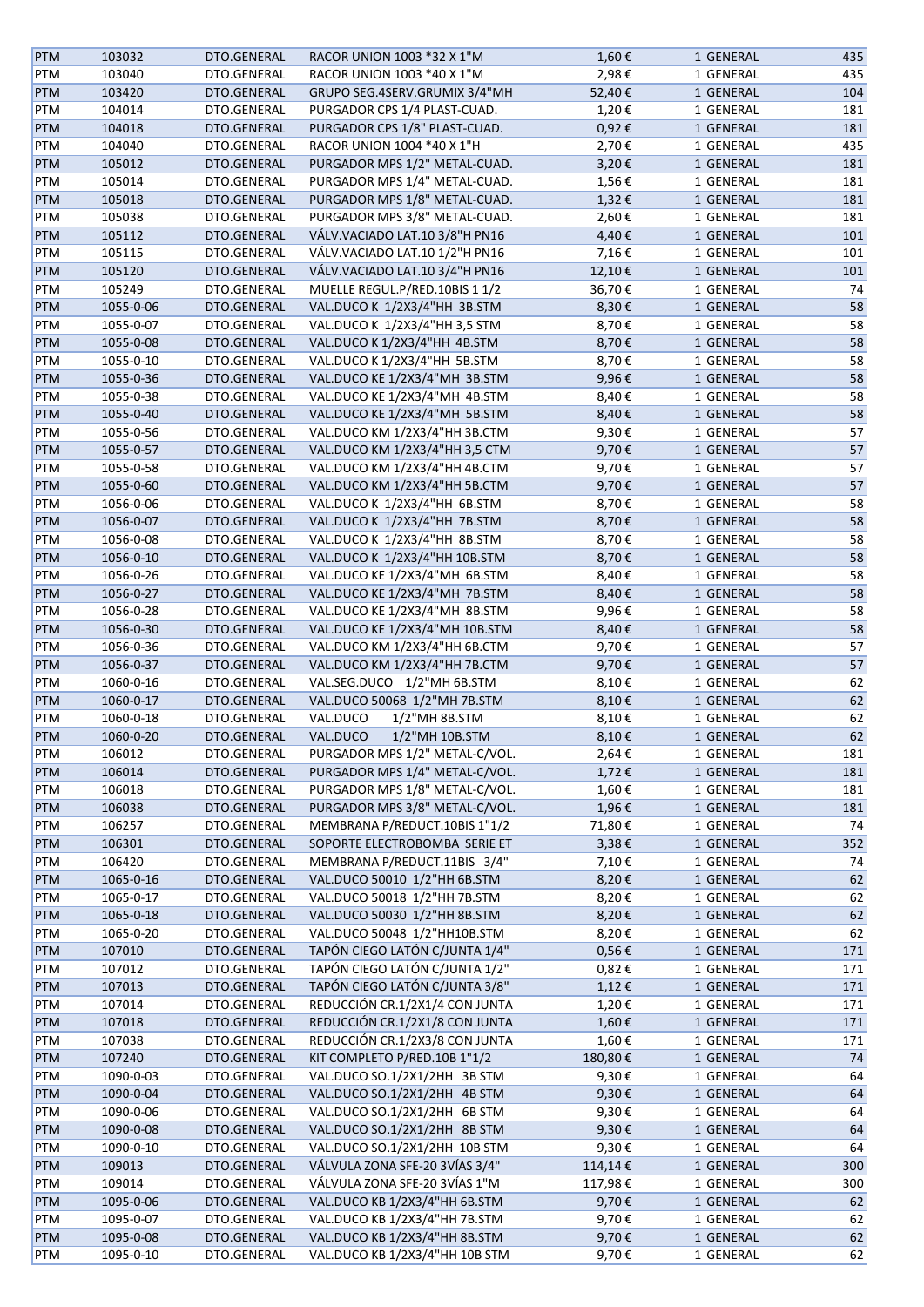| <b>PTM</b> | 1095-0-22 | DTO.GENERAL | VAL.DUCO SO.1/2X3/4HH 2B STM   | 11,80€  | 1 GENERAL | 64  |
|------------|-----------|-------------|--------------------------------|---------|-----------|-----|
| PTM        | 1095-0-23 | DTO.GENERAL | VAL.DUCO SOL.1/2X3/4HH 3B STM  | 11,80€  | 1 GENERAL | 64  |
| <b>PTM</b> | 1095-0-24 | DTO.GENERAL | VAL.DUCO SOL.1/2X3/4HH 4B STM  | 11,80€  | 1 GENERAL | 64  |
|            |           |             |                                |         |           |     |
| PTM        | 1095-0-25 | DTO.GENERAL | VAL.DUCO SOL.1/2X3/4HH 5B STM  | 11,80€  | 1 GENERAL | 64  |
| PTM        | 1095-0-26 | DTO.GENERAL | VAL.DUCO SOL.1/2X3/4HH 6B STM  | 11,80€  | 1 GENERAL | 64  |
| PTM        | 1095-0-27 | DTO.GENERAL | VAL.DUCO SOL.1/2X3/4HH 7B STM  | 11,80€  | 1 GENERAL | 64  |
| PTM        | 1095-0-28 | DTO.GENERAL | VAL.DUCO SOL.1/2X3/4HH 8B STM  | 11,80€  | 1 GENERAL | 64  |
| PTM        | 1095-0-30 | DTO.GENERAL | VAL.DUCO SOL.1/2X3/4HH 10B STM | 11,80€  | 1 GENERAL | 64  |
| PTM        | 1095-0-56 | DTO.GENERAL | VAL.DUCO KEB 1/2X3/4"MH 6B.STM | 9,98€   | 1 GENERAL | 62  |
| PTM        | 1095-0-57 | DTO.GENERAL | VAL.DUCO KD 1/2X3/4"MH 7B.STM  | 9,98€   | 1 GENERAL | 62  |
| <b>PTM</b> | 1095-0-58 | DTO.GENERAL | VAL.DUCO KEB 1/2X3/4"MH 8B.STM | 9,98€   | 1 GENERAL | 62  |
| PTM        | 1095-0-73 | DTO.GENERAL | VAL.DUCO SOL.1/2"X3/4"HH3B.CTM | 14,90€  | 1 GENERAL | 64  |
| PTM        | 1095-0-74 | DTO.GENERAL | VAL.DUCO SOL.1/2"X3/4"HH4B.CTM | 14,90€  | 1 GENERAL | 64  |
|            |           |             |                                |         |           |     |
| PTM        | 1095-0-76 | DTO.GENERAL | VAL.DUCO SOL.1/2"X3/4"HH6B.CTM | 14,90€  | 1 GENERAL | 64  |
| PTM        | 1095-0-78 | DTO.GENERAL | VAL.DUCO SOL.1/2"X3/4"HH8B.CTM | 14,90€  | 1 GENERAL | 64  |
| PTM        | 1095-0-80 | DTO.GENERAL | VAL.DUCO SO.1/2"X3/4"HH10B.CTM | 14,90€  | 1 GENERAL | 64  |
| PTM        | 1100-0-06 | DTO.GENERAL | VAL.DUCO K 15026 3/4"HH 3B.STM | 15,70€  | 1 GENERAL | 59  |
| PTM        | 1100-0-08 | DTO.GENERAL | VAL.DUCO K 15036 3/4"HH 4B.STM | 15,70€  | 1 GENERAL | 59  |
| PTM        | 1100-0-10 | DTO.GENERAL | VAL.DUCO K 15046 3/4"HH 5B.STM | 15,70€  | 1 GENERAL | 59  |
| PTM        | 1100-0-16 | DTO.GENERAL | VAL.DUCO K 3/4"HH 6 B.STM      | 15,70€  | 1 GENERAL | 59  |
| <b>PTM</b> | 1100-0-17 | DTO.GENERAL | VAL.DUCO K 3/4"HH 7 B.STM      | 15,70€  | 1 GENERAL | 59  |
| PTM        | 1100-0-18 | DTO.GENERAL | VAL.DUCO K 3/4"HH 8 B.STM      | 15,70€  | 1 GENERAL | 59  |
|            |           |             |                                |         |           |     |
| PTM        | 1100-0-20 | DTO.GENERAL | VAL.DUCO K 3/4"HH 10B.STM      | 15,70€  | 1 GENERAL | 59  |
| PTM        | 11004R    | DTO.GENERAL | MANÓMETRO GLIØ100 INOX.0-4B R. | 27,14€  | 1 GENERAL | 276 |
| PTM        | 11006R    | DTO.GENERAL | MANÓMETRO GLIØ100 INOX 0-6B R. | 27,14€  | 1 GENERAL | 276 |
| PTM        | 11010R    | DTO.GENERAL | MANÓMETRO GLIØ100 INOX.0-10BR  | 27,14€  | 1 GENERAL | 276 |
| <b>PTM</b> | 110134    | DTO.GENERAL | VASO EXP.PLÁSTICO 1"M Ø25 3OL. | 70,98€  | 1 GENERAL | 132 |
| PTM        | 110135    | DTO.GENERAL | VASO EXP.PLAST.1"M Ø25 3OL.C/B | 79,50€  | 1 GENERAL | 132 |
| PTM        | 110136    | DTO.GENERAL | VASO EXP.INOX.3/4"H 18L.S/B    | 138,00€ | 1 GENERAL | 132 |
| PTM        | 110137    | DTO.GENERAL | VASO EXP.INOX.3/4"H 26L.S/B    | 166,00€ | 1 GENERAL | 132 |
| <b>PTM</b> | 110138    | DTO.GENERAL | VASO EXP.INOX.3/4"H 18L.C/B    | 167,64€ | 1 GENERAL | 132 |
|            |           |             |                                |         |           |     |
| PTM        | 110139    | DTO.GENERAL | VASO EXP.INOX.3/4"H 26L.C/B    | 197,98€ | 1 GENERAL | 132 |
| PTM        | 11016R    | DTO.GENERAL | MANÓMETRO GLIØ100 INOX.0-16B R | 27,14€  | 1 GENERAL | 276 |
| PTM        | 110221    | DTO.GENERAL | ANTIARIETE DE COLUMNA 3/4" H   | 37,94€  | 1 GENERAL | 78  |
| PTM        | 111012    | DTO.GENERAL | VALV.ESC.MACHO.COMP.RS212 3/8" | 9,36€   | 1 GENERAL | 160 |
| PTM        | 1115-0-06 | DTO.GENERAL | VAL.DUCO 55001 3/4X1"HH 3B.STM | 15,98€  | 1 GENERAL | 59  |
| <b>PTM</b> | 1115-0-08 | DTO.GENERAL | VAL.DUCO 55001 3/4X1"HH 4B.STM | 15,98€  | 1 GENERAL | 59  |
| PTM        | 1115-0-10 | DTO.GENERAL | VAL.DUCO 55001 3/4X1"HH 5B.STM | 15,98€  | 1 GENERAL | 59  |
| <b>PTM</b> | 1115-0-16 | DTO.GENERAL | 3/4X1"HH 6B.STM<br>VAL.DUCO    | 15,98€  | 1 GENERAL | 59  |
| PTM        | 1115-0-17 | DTO.GENERAL | VAL.DUCO<br>3/4X1"HH 7B.STM    | 15,98€  | 1 GENERAL | 59  |
| <b>PTM</b> | 1115-0-18 | DTO.GENERAL | 3/4X1"HH 8B.STM<br>VAL.DUCO    | 15,98€  | 1 GENERAL | 59  |
|            |           |             | 3/4X1"HH 10B.STM               |         |           | 59  |
| PTM        | 1115-0-20 | DTO.GENERAL | VAL.DUCO                       | 15,98€  | 1 GENERAL |     |
| PTM        | 1120-0-03 | DTO.GENERAL | VAL.SEG. SOLAR 3/4"H 3 B STM   | 16,70€  | 1 GENERAL | 65  |
| PTM        | 1120-0-04 | DTO.GENERAL | VAL.SEG. SOLAR 3/4"H 4 B STM   | 16,70€  | 1 GENERAL | 65  |
| <b>PTM</b> | 1120-0-06 | DTO.GENERAL | VAL.SEG. SOLAR 3/4"H 6 B STM   | 16,70€  | 1 GENERAL | 65  |
| PTM        | 1120-0-08 | DTO.GENERAL | VAL.SEG. SOLAR 3/4"H 8 B STM   | 16,70€  | 1 GENERAL | 65  |
| PTM        | 1120-0-10 | DTO.GENERAL | VAL.SEG. SOLAR 3/4"H 10 B STM  | 16,70€  | 1 GENERAL | 65  |
| PTM        | 1120-0-33 | DTO.GENERAL | VAL.SEG.SOL.3/4"HX1"H 3B.STM   | 18,10€  | 1 GENERAL | 65  |
| <b>PTM</b> | 1120-0-34 | DTO.GENERAL | VAL.SEG.SOL.3/4"HX1"H 4B.STM   | 18,10€  | 1 GENERAL | 65  |
| PTM        | 1120-0-36 | DTO.GENERAL | VAL.SEG.SOL.3/4"HX1"H 6B.STM   | 18,10€  | 1 GENERAL | 65  |
| PTM        | 1120-0-38 | DTO.GENERAL | VAL.SEG.SOL.3/4"HX1"H 8B.STM   | 18,10€  | 1 GENERAL | 65  |
|            |           |             |                                |         |           |     |
| PTM        | 1120-0-40 | DTO.GENERAL | VAL.SEG.SOL.3/4"HX1"H 10B.STM  | 18,10€  | 1 GENERAL | 65  |
| <b>PTM</b> | 1135-0-06 | DTO.GENERAL | VAL.DUCO 55001 3/4"HH 6B.STM   | 18,40€  | 1 GENERAL | 63  |
| PTM        | 1135-0-07 | DTO.GENERAL | VAL.DUCO 55011 3/4"HH 7B.STM   | 18,40€  | 1 GENERAL | 63  |
| PTM        | 1135-0-08 | DTO.GENERAL | VAL.DUCO 55011 3/4"HH 8B.STM   | 18,40€  | 1 GENERAL | 63  |
| PTM        | 1135-0-10 | DTO.GENERAL | VAL.DUCO 55011 3/4"HH10B.STM   | 18,40€  | 1 GENERAL | 63  |
| <b>PTM</b> | 1135-0-56 | DTO.GENERAL | VAL.DUCO 55001 3/4X1"HH 6B.STM | 20,20€  | 1 GENERAL | 63  |
| PTM        | 1135-0-57 | DTO.GENERAL | VAL.DUCO 55001 3/4X1"HH 7B.STM | 20,20€  | 1 GENERAL | 63  |
| <b>PTM</b> | 1135-0-58 | DTO.GENERAL | VAL.DUCO 55001 3/4X1"HH 8B.STM | 20,20€  | 1 GENERAL | 63  |
| PTM        | 1135-0-60 | DTO.GENERAL | VAL.DUCO 55001 3/4X1"HH10B.STM | 20,20€  | 1 GENERAL | 63  |
| <b>PTM</b> |           | DTO.GENERAL | VAL.DUCO 20526 1"X1"1/4 3B.STM |         |           |     |
|            | 1140-0-30 |             |                                | 47,20€  | 1 GENERAL | 59  |
| PTM        | 1140-0-40 | DTO.GENERAL | VAL.DUCO 20536 1"X1"1/4 4B.STM | 47,20€  | 1 GENERAL | 59  |
| PTM        | 1140-0-50 | DTO.GENERAL | VAL.DUCO 20546 1"X1"1/4 5B.STM | 47,20€  | 1 GENERAL | 59  |
| PTM        | 1140-0-60 | DTO.GENERAL | 1"X1"1/4 6B.STM<br>VAL.DUCO    | 47,20€  | 1 GENERAL | 59  |
| <b>PTM</b> | 1140-0-70 | DTO.GENERAL | VAL.DUCO<br>1"X1"1/4 7B.STM    | 47,20€  | 1 GENERAL | 59  |
| PTM        | 1140-0-80 | DTO.GENERAL | 1"X1"1/4 8B.STM<br>VAL.DUCO    | 47,20€  | 1 GENERAL | 59  |
| <b>PTM</b> | 1140-0-99 | DTO.GENERAL | 1"X1"1/4 10B.STM<br>VAL.DUCO   | 47,20€  | 1 GENERAL | 59  |
| PTM        | 1141-0-06 | DTO.GENERAL | VAL.DUCO 60301 1"X1"1/4 6B.STM | 48,10€  | 1 GENERAL | 63  |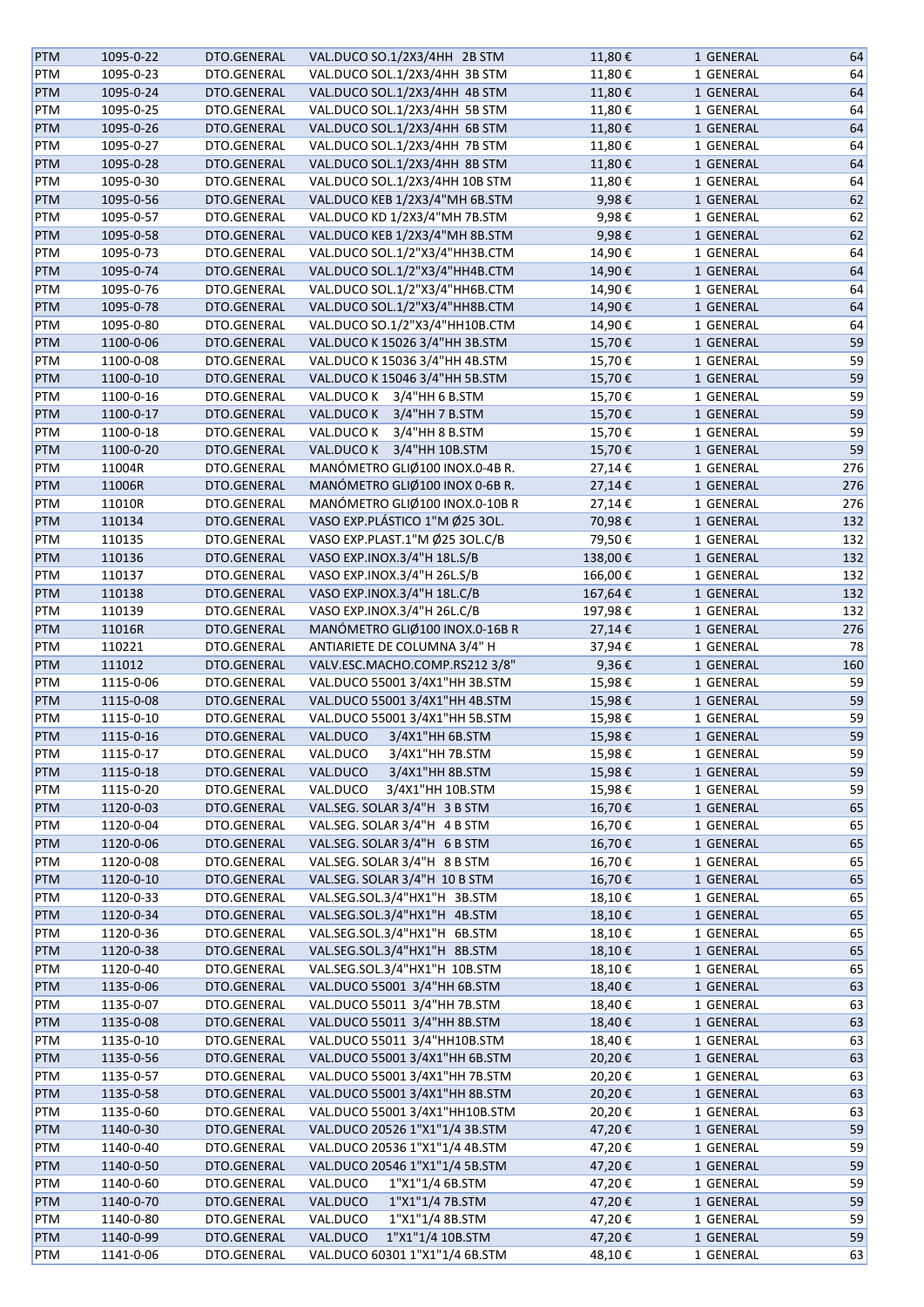| <b>PTM</b> | 1141-0-07 | DTO.GENERAL | VAL.DUCO 60311 1"X1"1/4 7B.STM | 48,10€  | 1 GENERAL | 63     |
|------------|-----------|-------------|--------------------------------|---------|-----------|--------|
| PTM        | 1141-0-08 | DTO.GENERAL | VAL.DUCO 60321 1"X1"1/4 8B.STM | 48,10€  | 1 GENERAL | 63     |
| <b>PTM</b> | 1141-0-10 | DTO.GENERAL | VAL.DUCO 60341 1X1"1/4 10B.STM | 48,10€  | 1 GENERAL | 63     |
| PTM        | 114229    | DTO.GENERAL | GRUPO SEG.TERMOS 1/2"10BAR S/P | 4,08€   |           | 103    |
|            |           |             |                                |         | 1 GENERAL |        |
| <b>PTM</b> | 114301    | DTO.GENERAL | RACOR DIELÉCT.ROSCAR M.3/4"X22 | 45,60€  | 1 GENERAL | 109    |
| <b>PTM</b> | 1145-0-30 | DTO.GENERAL | VAL.DUCO 25026 1"1/4 X1"1/2 3B | 127,30€ | 1 GENERAL | 60     |
| <b>PTM</b> | 1145-0-40 | DTO.GENERAL | VAL.DUCO 25036 1"1/4 X1"1/2 4B | 127,30€ | 1 GENERAL | 60     |
| <b>PTM</b> | 1145-0-50 | DTO.GENERAL | VAL.DUCO 25046 1"1/4 X1"1/2 5B | 127,30€ | 1 GENERAL | 60     |
| <b>PTM</b> | 1145-0-60 | DTO.GENERAL | 1"1/4 X1"1/2 6B<br>VAL.DUCO    | 127,30€ | 1 GENERAL | 60     |
| <b>PTM</b> | 1145-0-70 | DTO.GENERAL | 1"1/4 X1"1/2 7B<br>VAL.DUCO    | 127,30€ | 1 GENERAL | 60     |
| <b>PTM</b> | 1145-0-80 | DTO.GENERAL | 1"1/4 X1"1/2 8B<br>VAL.DUCO    | 127,30€ | 1 GENERAL | 60     |
| PTM        | 1145-0-99 | DTO.GENERAL | 1"1/4 X1"1/2 10B<br>VAL.DUCO   | 127,30€ | 1 GENERAL | 60     |
|            |           |             |                                |         |           |        |
| PTM        | 114501    | DTO.GENERAL | RACOR DIELÉCTRICO ROSC.1/2"M-H | 24,28€  | 1 GENERAL | 109    |
| PTM        | 114502    | DTO.GENERAL | RACOR DIELÉCTRICO ROSC.3/4"M-H | 19,46€  | 1 GENERAL | 109    |
| <b>PTM</b> | 114510    | DTO.GENERAL | RACOR DIELÉCTRICO 3/4"MX1/2"H  | 27,80€  | 1 GENERAL | 109    |
| <b>PTM</b> | 1146-0-06 | DTO.GENERAL | VAL.DUCO 65301 1"1/4 X1"1/2 6B | 130,20€ | 1 GENERAL | 63     |
| <b>PTM</b> | 1146-0-07 | DTO.GENERAL | VAL.DUCO 65311 1"1/4 X1"1/2 7B | 130,20€ | 1 GENERAL | 63     |
| PTM        | 1146-0-08 | DTO.GENERAL | VAL.DUCO 65321 1"1/4 X1"1/2 8B | 130,20€ | 1 GENERAL | 63     |
| <b>PTM</b> | 1146-0-09 | DTO.GENERAL | VAL.DUCO 65331 1"1/4 X1"1/2 9B | 130,20€ | 1 GENERAL | 63     |
| <b>PTM</b> | 1146-0-10 | DTO.GENERAL | VAL.DUCO65341 1"1/4"X1"1/2 10B | 130,20€ | 1 GENERAL | 63     |
| PTM        | 1150-0-30 | DTO.GENERAL | VAL.DUCO 30026 1"1/2 X2"3B.STM | 264,00€ | 1 GENERAL | 60     |
|            |           |             |                                |         |           |        |
| PTM        | 1150-0-40 | DTO.GENERAL | VAL.DUCO 30036 1"1/2 X2"4B.STM | 264,00€ | 1 GENERAL | 60     |
| <b>PTM</b> | 1150-0-50 | DTO.GENERAL | VAL.DUCO 30046 1"1/2 X2"5B.STM | 264,00€ | 1 GENERAL | 60     |
| PTM        | 1150-0-60 | DTO.GENERAL | VAL.DUCO 70001 1"1/2 X2"6B.STM | 264,00€ | 1 GENERAL | 60     |
| <b>PTM</b> | 1150-0-70 | DTO.GENERAL | VAL.DUCO 70011 1"1/2 X2"7B.STM | 264,00€ | 1 GENERAL | 60     |
| PTM        | 1150-0-80 | DTO.GENERAL | VAL.DUCO 70021 1"1/2 X2"8B.STM | 264,00€ | 1 GENERAL | 60     |
| <b>PTM</b> | 1150-0-99 | DTO.GENERAL | VAL.DUCO 70041 1"1/2X2 10B.STM | 264,00€ | 1 GENERAL | 60     |
| <b>PTM</b> | 115012    | DTO.GENERAL | VAL.SEG.ESC.COND.2M MET. 3/8"  | 24,30€  | 1 GENERAL | 70     |
| <b>PTM</b> | 115015    | DTO.GENERAL | VAL.SEG.ESC.COND.2M MET. 1/2"  | 29,20€  | 1 GENERAL | 70     |
| PTM        | 115020    | DTO.GENERAL | VAL.SEG.ESC.COND.2M MET. 3/4"  | 40,60€  | 1 GENERAL | 70     |
| <b>PTM</b> | 115025    |             | VAL.SEG.ESC.COND.2M MET. 1"    | 56,20€  |           | $70\,$ |
|            |           | DTO.GENERAL |                                |         | 1 GENERAL |        |
| <b>PTM</b> | 115032    | DTO.GENERAL | VAL.SEG.ESC.COND.2M MET.1"1/4  | 89,96€  | 1 GENERAL | 70     |
| <b>PTM</b> | 115040    | DTO.GENERAL | VAL.SEG.ESC.COND.2M MET.1"1/2  | 114,40€ | 1 GENERAL | 70     |
| <b>PTM</b> | 115050    | DTO.GENERAL | VAL.SEG.ESC.COND.2M MET. 2"    | 163,70€ | 1 GENERAL | 70     |
| <b>PTM</b> | 1151-0-06 | DTO.GENERAL | 1"1/2 X 2"6B<br>VAL.DUCO       | 247,40€ | 1 GENERAL | 63     |
| <b>PTM</b> | 1151-0-07 | DTO.GENERAL | 1"1/2 X 2"7B<br>VAL.DUCO       | 247,40€ | 1 GENERAL | 63     |
| PTM        | 1151-0-08 | DTO.GENERAL | 1"1/2 X 2"8B<br>VAL.DUCO       | 247,40€ | 1 GENERAL | 63     |
| PTM        | 1151-0-10 | DTO.GENERAL | 1"1/2 X 2"10B<br>VAL.DUCO      | 247,40€ | 1 GENERAL | 63     |
| <b>PTM</b> | 1155-0-30 | DTO.GENERAL | VAL.DUCO 35026 2"X2"1/2 3B.STM | 296,00€ | 1 GENERAL | 60     |
| <b>PTM</b> | 1155-0-40 | DTO.GENERAL | VAL.DUCO 35036 2"X2"1/2 4B.STM | 296,00€ | 1 GENERAL | 60     |
|            |           |             |                                |         |           |        |
| <b>PTM</b> | 1155-0-50 | DTO.GENERAL | VAL.DUCO 35046 2"X2"1/2 5B.STM | 296,00€ | 1 GENERAL | 60     |
| PTM        | 1155-0-60 | DTO.GENERAL | VAL.DUCO 75001 2"X2"1/2 6B.STM | 296,00€ | 1 GENERAL | 60     |
| <b>PTM</b> | 1155-0-70 | DTO.GENERAL | VAL.DUCO 75011 2"X2"1/2 7B.STM | 296,00€ | 1 GENERAL | 60     |
| PTM        | 1155-0-80 | DTO.GENERAL | VAL.DUCO 75021 2"X2"1/2 8B.STM | 296,00€ | 1 GENERAL | 60     |
| <b>PTM</b> | 1155-0-99 | DTO.GENERAL | VAL.DUCO 75041 2"X2"1/2 1OB.ST | 296,00€ | 1 GENERAL | 60     |
| PTM        | 1156-0-06 | DTO.GENERAL | VAL.DUCO KB 2"X2"1/2 6B.STM    | 296,00€ | 1 GENERAL | 63     |
| <b>PTM</b> | 116012    | DTO.GENERAL | VAL.SEG.ESC.COND.2T TEF. 3/8"  | 27,80€  | 1 GENERAL | 70     |
| PTM        | 116015    | DTO.GENERAL | VAL.SEG.ESC.COND.2T TEF. 1/2"  | 30,98€  | 1 GENERAL | 70     |
| <b>PTM</b> | 116020    | DTO.GENERAL | VAL.SEG.ESC.COND.2T TEF. 3/4"  | 44,80€  | 1 GENERAL | 70     |
| PTM        | 116025    | DTO.GENERAL | VAL.SEG.ESC.COND.2T TEF. 1"    | 57,50€  | 1 GENERAL | 70     |
|            |           |             |                                |         |           |        |
| PTM        | 116032    | DTO.GENERAL | VAL.SEG.ESC.COND.2T TEF.1"1/4  | 94,20€  | 1 GENERAL | 70     |
| PTM        | 116040    | DTO.GENERAL | VAL.SEG.ESC.COND.2T TEF.1"1/2  | 119,60€ | 1 GENERAL | 70     |
| <b>PTM</b> | 116050    | DTO.GENERAL | VAL.SEG.ESC.COND.2T TEF. 2"    | 166,40€ | 1 GENERAL | 70     |
| PTM        | 1170-0-06 | DTO.GENERAL | VAL.DUCO C/BRIDAS 3B DN50XDN65 | 515,10€ | 1 GENERAL | 61     |
| <b>PTM</b> | 1170-0-08 | DTO.GENERAL | VAL.DUCO C/BRIDAS 4B DN50XDN65 | 515,10€ | 1 GENERAL | 61     |
| PTM        | 1170-0-10 | DTO.GENERAL | VAL.DUCO C/BRIDAS 5B DN50XDN65 | 515,10€ | 1 GENERAL | 61     |
| <b>PTM</b> | 1170-0-16 | DTO.GENERAL | VAL.DUCO C/BRIDAS 6B DN50XDN65 | 515,10€ | 1 GENERAL | 61     |
| PTM        | 117101    | DTO.GENERAL | VAL.SEG.DUCO KE 3/4"MH 3B.STM  | 15,98€  | 1 GENERAL | 59     |
| <b>PTM</b> | 117115    | DTO.GENERAL | VALV.SEG. 1/2"PN16 0-10B A.TEF | 21,12€  | 1 GENERAL | 70     |
|            |           |             |                                |         |           |        |
| PTM        | 117120    | DTO.GENERAL | VALV.SEG. 3/4"PN16 0-10B A.TEF | 36,30€  | 1 GENERAL | 70     |
| <b>PTM</b> | 117125    | DTO.GENERAL | VALV.SEG. 1"PN16 0-10B A.TEF   | 44,10€  | 1 GENERAL | 70     |
| PTM        | 117132    | DTO.GENERAL | VAL.SEG.1 1/4"PN16 0-10B A.TEF | 80,40€  | 1 GENERAL | 70     |
| PTM        | 1180-0-06 | DTO.GENERAL | VAL.DUCO C/BRIDAS 3B DN65XDN80 | 738,70€ | 1 GENERAL | 61     |
| PTM        | 1180-0-08 | DTO.GENERAL | VAL.DUCO C/BRIDAS 4B DN65XDN80 | 738,70€ | 1 GENERAL | 61     |
| PTM        | 1180-0-10 | DTO.GENERAL | VAL.DUCO C/BRIDAS 5B DN65XDN80 | 738,70€ | 1 GENERAL | 61     |
| PTM        | 1180-0-16 | DTO.GENERAL | VAL.DUCO C/BRIDAS 6B DN65XDN80 | 738,70€ | 1 GENERAL | 61     |
| <b>PTM</b> | 119134    | DTO.GENERAL | PAR SOPORTES VASO EXPAN.PLÁST. | 7,70€   | 1 GENERAL | 132    |
| PTM        | 12-008-00 | DTO.GENERAL | LAT.FLEX.ASPIR.LGO.500MMXØ8MM  | 9,90€   | 1 GENERAL | 382    |
|            |           |             |                                |         |           |        |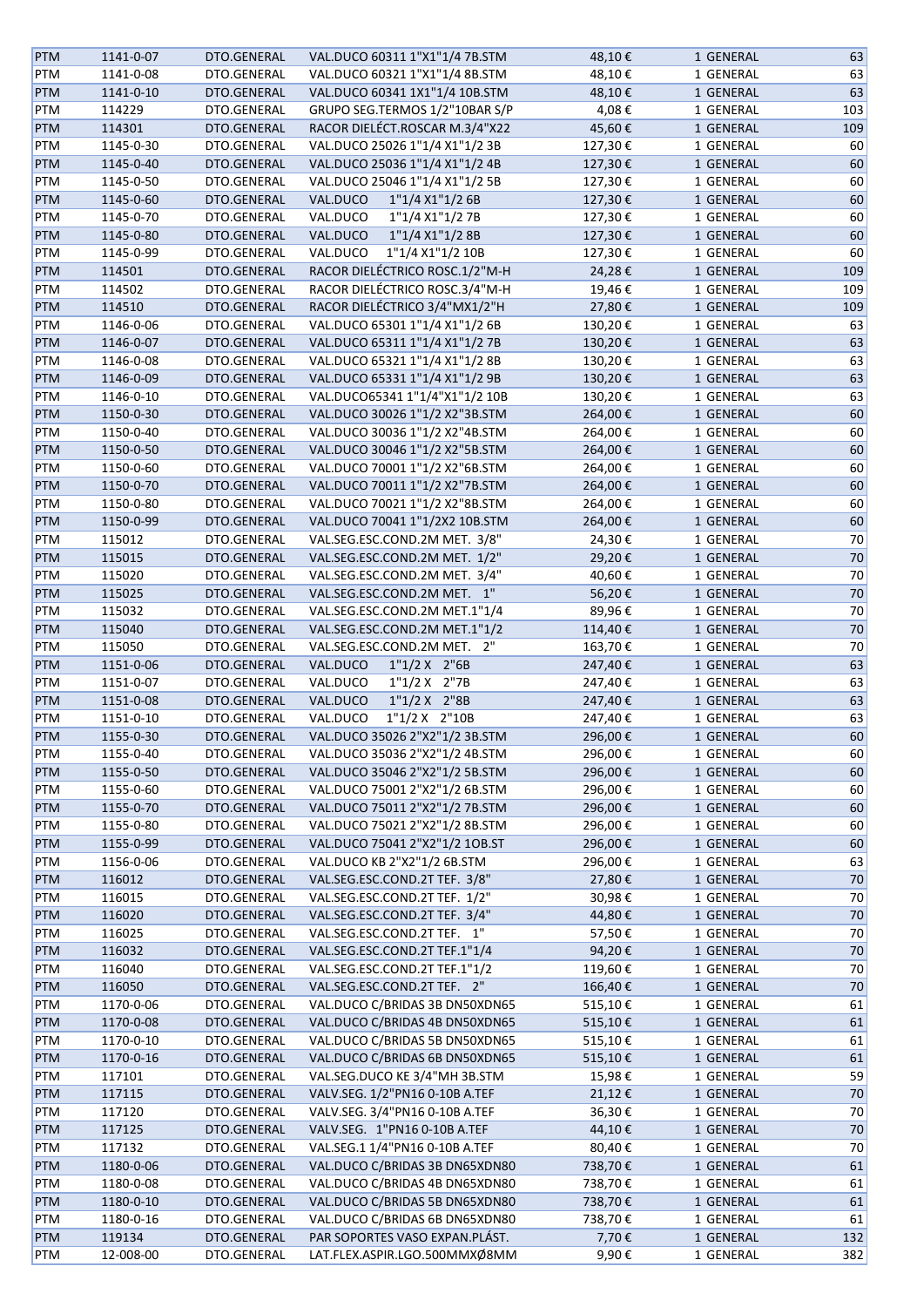| <b>PTM</b>        | 12-010-00 | DTO.GENERAL | LATIGUIL.GOKØ8-10MM 8X 8X 1000 | 11,30€     | 1 GENERAL | 382 |
|-------------------|-----------|-------------|--------------------------------|------------|-----------|-----|
| PTM               | 12-015-00 | DTO.GENERAL | LATIGUIL.GOKØ8-10MM 10X10X1000 | 15,20€     | 1 GENERAL | 382 |
| <b>PTM</b>        | 12-064-00 | DTO.GENERAL | LATIGUIL.GOK 3/8"HX3/8"HX750MM | 16,10€     | 1 GENERAL | 383 |
| PTM               | 12-065-00 | DTO.GENERAL | LATIGUIL.GOK3/8"HX3/8"HX1000MM | 18,34€     | 1 GENERAL | 383 |
| <b>PTM</b>        | 12-068-00 | DTO.GENERAL | LATIGUIL.GOK 3/8"HX3/8"MX500MM | 16,50€     | 1 GENERAL | 383 |
| PTM               | 12-069-00 | DTO.GENERAL | LATIGUIL.GOK 3/8"HX3/8"MX750MM | 19,34€     | 1 GENERAL | 383 |
| <b>PTM</b>        | 12-070-00 | DTO.GENERAL | LATIGUIL.GOK3/8"HX3/8"MX1000MM | 23,54€     | 1 GENERAL | 383 |
| PTM               | 12-070-01 | DTO.GENERAL | LAT.GOK 3/8"HX3/8"MX1000MM CIL | 25,60€     | 1 GENERAL | 383 |
| <b>PTM</b>        | 12-074-00 | DTO.GENERAL | LATIGUIL.GOK 3/8"HX1/4"MX750MM | 19,08€     | 1 GENERAL | 383 |
| PTM               | 12-075-00 | DTO.GENERAL | LATIGUIL.GOK3/8"HX1/4"MX1000MM | 21,22€     | 1 GENERAL | 383 |
| <b>PTM</b>        | 12-080-00 | DTO.GENERAL | LATIGUIL.GOK 3/8"HX1/8"MX750MM | 17,12€     | 1 GENERAL | 383 |
| PTM               | 12-080-01 | DTO.GENERAL | LATIGUIL.GOK 3/8"HX1/8"MX1000M | 22,78€     | 1 GENERAL | 383 |
| <b>PTM</b>        | 12-094-00 | DTO.GENERAL | LATIGUIL.GOKØ8MM CURVO8X8X1000 | 14,60€     | 1 GENERAL | 382 |
| PTM               | 12-099-00 | DTO.GENERAL | LAT.GOK 3/8"HX3/8"HX1000MM 90° | 21,42€     | 1 GENERAL | 383 |
| <b>PTM</b>        | 12-146-00 | DTO.GENERAL | LATIG.GOKØ8MM 90°8X14,5X800 M  | 18,90€     | 1 GENERAL | 382 |
| PTM               | 12-148-00 | DTO.GENERAL | LATIG.GOKØ8MM 90°8X14,5X800 H. | 18,90€     | 1 GENERAL | 382 |
| <b>PTM</b>        | 12-167-00 | DTO.GENERAL | LAT.GOK 3/8"HX1/4"HX1000MM 90° | 23,34€     | 1 GENERAL | 383 |
| <b>PTM</b>        | 12-169-00 | DTO.GENERAL | LAT.GOK 3/8"HX1/4"MX1000MM 45° | 21,20€     | 1 GENERAL | 383 |
| <b>PTM</b>        | 120T78    | DTO.GENERAL | TERMOMETRO ESF.T/78 0-120°C 1M | 11,48€     | 1 GENERAL | 264 |
| PTM               | 1200RC    | DTO.GENERAL | RESISTENCIA CANDELA INOX 1200W | 12,82€     | 1 GENERAL | 110 |
| <b>PTM</b>        | 1200RP    | DTO.GENERAL | RESISTENCIA EN COBRE 1200 WS   | 16,68€     | 1 GENERAL | 110 |
| PTM               | 1200RS    | DTO.GENERAL | RESISTENCIA RB-CU 1200WS C/PLE | 17,40€     | 1 GENERAL | 111 |
| <b>PTM</b>        | 122703    | DTO.GENERAL | VÁLV.CROMADA ESC.RS 59/A 1/2"  | 34,52€     | 1 GENERAL | 169 |
| PTM               | 123T78    | DTO.GENERAL | TERMOMETRO ESF.T/78 0-120°C 3M | 11,90€     | 1 GENERAL | 264 |
| <b>PTM</b>        | 125012    | DTO.GENERAL | VÁLVULA VACIADO 125 3/8"M      | 9,60€      | 1 GENERAL | 101 |
| PTM               | 125015    | DTO.GENERAL | VÁLVULA VACIADO 1/2"M C/TAPÓN  | 9,50€      | 1 GENERAL | 101 |
| <b>PTM</b>        | 125020    | DTO.GENERAL | VALVULA VACIADO 3/4"M C/TAPÓN  | 15,30€     | 1 GENERAL | 101 |
| PTM               | 127025    | DTO.GENERAL | VALV.VACIADO BRONCE A.1271"    | 29,10€     | 1 GENERAL | 101 |
| <b>PTM</b>        | 127115    | DTO.GENERAL | RACOR RECTO 3PZ.127 AC 1/2"M-M | 6,92€      | 1 GENERAL | 489 |
| PTM               | 127120    | DTO.GENERAL | RACOR RECTO 3PZ.127 AC 3/4"M-M | 9,26€      | 1 GENERAL | 489 |
| <b>PTM</b>        | 127125    | DTO.GENERAL | RACOR RECTO 3PZ.127 AC 1"M-M   | 16,66€     | 1 GENERAL | 489 |
| <b>PTM</b>        | 127132    | DTO.GENERAL | RAC.RECTO 3PZ.127 AC 1"1/4 M-M | 23,14€     | 1 GENERAL | 489 |
|                   | 127300    | DTO.GENERAL | CONE.FLEX.INOX.3/8"HX3/4H 40CM | 7,20€      | 1 GENERAL | 153 |
| <b>PTM</b><br>PTM | 127400    | DTO.GENERAL | CON.FLEX.RECTA ACFZ 3/4"MH 400 | 9,50€      | 1 GENERAL | 153 |
|                   | 127800    | DTO.GENERAL | CON.FLEX.RECTA ACFZ 3/4"MH 800 | 14,22€     |           | 153 |
| <b>PTM</b>        |           |             | REDUCTOR PRESIÓN 225 8X8 GOK   |            | 1 GENERAL |     |
| PTM               | 13-001-02 | DTO.GENERAL |                                | 35,10€     | 1 GENERAL | 375 |
| PTM               | 13-002-02 | DTO.GENERAL | REDUCTOR PRESIÓN 225 10X10 GOK | 45,80€     | 1 GENERAL | 375 |
| PTM               | 13-011-00 | DTO.GENERAL | FILTRO GAS-ÓLEO 8X8 C/VALVULA  | 29,90€     | 1 GENERAL | 370 |
| <b>PTM</b>        | 13-025-00 | DTO.GENERAL | FILTRO LÍNEA GOK 8X8MM 85EPN16 | 45,70€     | 1 GENERAL | 371 |
| <b>PTM</b>        | 13-049-00 | DTO.GENERAL | FILTRO LÍNEA GOK 3/8"HH 500EZ  | 37,50€     | 1 GENERAL | 370 |
| <b>PTM</b>        | 13-050-00 | DTO.GENERAL | FILTRO LÍNEA GOK 1/2"HH 500EZ  | 40,98€     | 1 GENERAL | 370 |
| <b>PTM</b>        | 13-051-00 | DTO.GENERAL | FILTRO LÍNEA GOK 3/8"HH 500EAZ | 48,10€     | 1 GENERAL | 370 |
| <b>PTM</b>        | 13-080-01 | DTO.GENERAL | CONECTOR GOK LATIG.1/4"MX1/4"M | 6,20€      | 1 GENERAL | 384 |
| <b>PTM</b>        | 13-082-00 | DTO.GENERAL | CONECTOR GOK LATIG.1/4"MX3/8"M | 5,24€      | 1 GENERAL | 384 |
| <b>PTM</b>        | 13-083-00 | DTO.GENERAL | CONECTOR GOK LATIG.3/8"MX3/8"M | 5,24€      | 1 GENERAL | 384 |
| PTM               | 13-093-00 | DTO.GENERAL | CONECTOR GOK LATIG.1/8"MX3/8"M | 6,20€      | 1 GENERAL | 384 |
| <b>PTM</b>        | 13-110-00 | DTO.GENERAL | VALV. RETENCIÓN GASOLEO 3/8"HH | 18,12€     | 1 GENERAL | 393 |
| <b>PTM</b>        | 13-212-00 | DTO.GENERAL | SET PROTECCIÓN HS MV P/GASÓLEO | 355,00€    | 1 GENERAL | 388 |
| <b>PTM</b>        | 13-504-00 | DTO.GENERAL | REDUCTOR PRES.1/4"HX3/8"H C/M. | 138,54€    | 1 GENERAL | 375 |
| PTM               | 13-504-13 | DTO.GENERAL | REGUL.PRES. GAS-ÓLEO PN10 12MM | 143,44€    | 1 GENERAL | 375 |
| PTM               | 13-504-14 | DTO.GENERAL | REGUL.PRES. GAS-ÓLEO PN10 15MM | 144,96€    | 1 GENERAL | 375 |
| PTM               | 13-514-02 | DTO.GENERAL | PURGADOR GASOLEO GOK GS PRO-FI | 165,52€    | 1 GENERAL | 367 |
| <b>PTM</b>        | 13-606-00 | DTO.GENERAL | MALETÍN PUMP TEST KIT INOX     | 191,50€    | 1 GENERAL | 385 |
| <b>PTM</b>        | 13-610-89 | DTO.GENERAL | BOMBA DE PURGA 3/8"H, 500 MM.  | 130,94€    | 1 GENERAL | 381 |
| <b>PTM</b>        | 13-850-21 | DTO.GENERAL | CARTUCHO FILTRO GOK INOX 300µ  | $6,92 \in$ | 1 GENERAL | 371 |
| <b>PTM</b>        | 13-850-22 | DTO.GENERAL | RECAMBIO VASO FILTRO REC.GOK   | 6,86€      | 1 GENERAL | 371 |
| <b>PTM</b>        | 13-850-24 | DTO.GENERAL | JTA.O-RING GOK FILTRO RECIRC.  | 1,48€      | 1 GENERAL | 371 |
| PTM               | 13-850-88 | DTO.GENERAL | LLAVE MONTAJE/DESMONTAJE       | 14,20€     | 1 GENERAL | 371 |
| <b>PTM</b>        | 13-851-18 | DTO.GENERAL | FILTRO DOBLE LÍNEA GOK 3/8"H-M | 52,62€     | 1 GENERAL | 370 |
| PTM               | 13-851-29 | DTO.GENERAL | CARTUCHO FILTRO GOK FIELTRO 80 | 3,76€      | 1 GENERAL | 371 |
| <b>PTM</b>        | 13-851-34 | DTO.GENERAL | CARTUCHO FILTRO GOK SIKU 35µ   | 5,24€      | 1 GENERAL | 371 |
| PTM               | 13-861-03 | DTO.GENERAL | FILTRO RECIRCULACION GOK 3/8"  | 54,80€     | 1 GENERAL | 370 |
| PTM               | 1300-0-07 | DTO.GENERAL | VAL.PRES.DIFERENC.DUCO-KO 3/4" | 22,90€     | 1 GENERAL | 234 |
| PTM               | 130010    | DTO.GENERAL | PRESOST.TELEMECANIQUE BIP.0-6B | 28,40€     | 1 GENERAL | 139 |
| <b>PTM</b>        | 130011    | DTO.GENERAL | PRES.TELEMECANIQUE BIP.1,3-12B | 29,10€     | 1 GENERAL | 139 |
| PTM               | 130012    | DTO.GENERAL | PRESOSTATO AGUA PM/12 3-12 BAR | 17,10€     | 1 GENERAL | 139 |
| <b>PTM</b>        | 130014    | DTO.GENERAL | PRESOSTATO AGUA PM/5 1-5 BAR   | 13,98€     | 1 GENERAL | 139 |
| PTM               | 130018    | DTO.GENERAL | PRESOST.TELEMECANIQUE TRI.0-6B | 29,50€     | 1 GENERAL | 139 |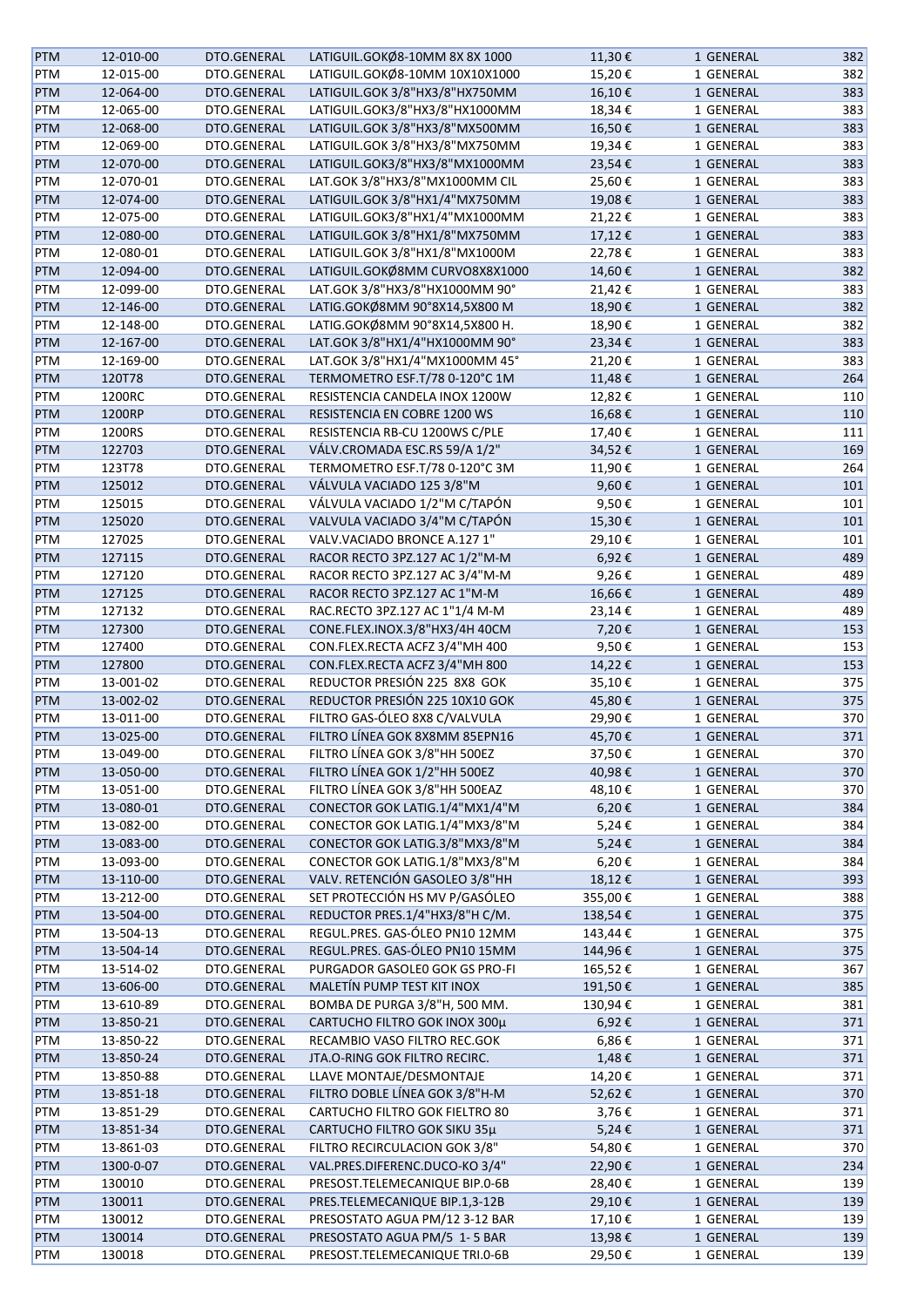| <b>PTM</b> | 130019 | DTO.GENERAL | PRES.TELEMECANIQUE TRI.1,3-12B | 30,30€     | 1 GENERAL         | 139 |
|------------|--------|-------------|--------------------------------|------------|-------------------|-----|
| PTM        | 1310G3 | DTO.GENERAL | SOPORTE EMP.3 COL.1"1/4 165MM  | 1,04€      | 1 GENERAL         | 188 |
| PTM        | 1310G4 | DTO.GENERAL | SOPORTE EMP.4 COL.1"1/4 215MM  | $1,14 \in$ | 1 GENERAL         | 188 |
| PTM        | 132545 | DTO.GENERAL | VÁL.MEZ.TERM.ANT.1"M DN25 45°C | 85,80€     | 1 GENERAL         | 428 |
| PTM        | 132555 | DTO.GENERAL | VÁL.MEZ.TERM.ANT.1"M DN25 55°C | 85,80€     | 1 GENERAL         | 428 |
| PTM        | 132560 | DTO.GENERAL | VÁL.MEZ.TERM.ANT.1"M DN25 60°C | 85,80€     | 1 GENERAL         | 428 |
| PTM        | 132570 | DTO.GENERAL | VÁL.MEZ.TERM.ANT.1"M DN25 70°C | 85,80€     | 1 GENERAL         | 428 |
| PTM        | 133001 | DTO.GENERAL | MACHÓN ENLACE REF.603 3/4"M-M  | 3,90€      | 1 GENERAL         | 423 |
| PTM        | 133002 | DTO.GENERAL | MACHÓN ENLACE REF.603 1"M-M    | 6,24€      | 1 GENERAL         | 423 |
|            | 133003 | DTO.GENERAL | MACHÓN ENLAC.REF.603 1"1/4 M-M | 12,64€     |                   | 423 |
| PTM        |        | DTO.GENERAL | MACHÓN REF.RED.603R 3/4"MX1"M  |            | 1 GENERAL         |     |
| <b>PTM</b> | 133004 |             |                                | 4,54€      | 1 GENERAL         | 423 |
| PTM        | 133005 | DTO.GENERAL | MACHÓN REF.603R 3/4"MX1"1/4"M  | $6,14 \in$ | 1 GENERAL         | 423 |
| PTM        | 133006 | DTO.GENERAL | MACHÓN REF.RED.603R 1"MX1"1/4M | 7,14€      | 1 GENERAL         | 423 |
| PTM        | 133007 | DTO.GENERAL | MARSELLA ENLACE REF.604R 3/4MH | 2,50€      | 1 GENERAL         | 423 |
| PTM        | 133008 | DTO.GENERAL | MARSELLA ENLACE REF.604R 1"M-H | 3,88€      | 1 GENERAL         | 423 |
| PTM        | 133009 | DTO.GENERAL | MARSELLA REF.604R 1/2"MX3/4"H  | 2,08€      | 1 GENERAL         | 423 |
| PTM        | 133010 | DTO.GENERAL | MARSELLA REF.RE.604R 1/2"MX1"H | 3,28€      | 1 GENERAL         | 423 |
| PTM        | 133011 | DTO.GENERAL | MARSELLA REF.604R 3/4"MX1"H    | 3,64€      | 1 GENERAL         | 423 |
| PTM        | 1340P1 | DTO.GENERAL | SOPORTE NYLON 1 UÑA P/RAD.ALUM | 0,82€      | 1 GENERAL         | 186 |
| PTM        | 1340Z2 | DTO.GENERAL | SOP.ALIC.TRIANG.1"1/4 LT.80MM  | 1,22€      | 1 GENERAL         | 185 |
| <b>PTM</b> | 1340Z3 | DTO.GENERAL | SOP.ALIC.TRIANG.1"LONG.T.95MM  | 1,28€      | 1 GENERAL         | 185 |
| PTM        | 1340Z4 | DTO.GENERAL | SOP.ALIC.TRIANG.1"1/4 LT.130MM | 1,46€      | 1 GENERAL         | 185 |
| <b>PTM</b> | 1340Z5 | DTO.GENERAL | SOP.ALIC.TRIANG.1"1/4 LT.95MM  | 1,32€      | 1 GENERAL         | 185 |
| PTM        | 1341Z3 | DTO.GENERAL | SOP.ALIC.TRIANGULAR 1"LT.115MM | 1,40€      | 1 GENERAL         | 185 |
| <b>PTM</b> | 134500 | DTO.GENERAL | SOPORTE ALIC.REVERS.1" LT.85MM | $0,76 \in$ | 1 GENERAL         | 184 |
| PTM        | 135ALU | DTO.GENERAL | SOPORTE ALIC.OCULTO 1"LT.100MM | $0,60 \in$ | 1 GENERAL         | 184 |
| <b>PTM</b> | 135001 | DTO.GENERAL | KIT 3 SOPORTES BLCOS.TOALLERO  | 10,40€     | 1 GENERAL         | 186 |
| PTM        | 135085 | DTO.GENERAL | PAR SOP.P.MULTIFIX BAR.7X170MM | 2,04€      | 1 GENERAL         | 189 |
| <b>PTM</b> | 135495 | DTO.GENERAL | SOPLETE DE GAS PARA SOLDAR CU  | 36,70€     | 1 GENERAL         | 497 |
| PTM        | 135496 | DTO.GENERAL | RECAMBIO CARTUCHO GAS BUTANO   | 6,20€      | 1 GENERAL         | 497 |
| PTM        | 136012 | DTO.GENERAL | PAR SOP.ALI.REG.FERROLI 1"95MM | 2,96€      | 1 GENERAL         | 187 |
| PTM        | 136083 | DTO.GENERAL | PAR SOP.P.MULTIFIX ZIN.7X170MM | 1,66€      | 1 GENERAL         | 189 |
| PTM        | 137012 | DTO.GENERAL | SOPORTE EMPOT.1"FERROLI LT.175 | 1,46€      | 1 GENERAL         | 188 |
|            | 137083 | DTO.GENERAL | PAR SOP.P.ZINC.ALU/HF 9X170MM  |            | 1 GENERAL         | 189 |
| PTM        |        |             |                                | 2,00€      |                   |     |
| PTM        | 137583 | DTO.GENERAL | PAR SOPORTE 107/T ALU ZINCADO  | 1,20€      | 1 GENERAL         | 189 |
| PTM        | 138012 | DTO.GENERAL | ROLLOS TEFLÓN 12MMX12MX0,076MM | 0,78€      | 1 GENERAL         | 496 |
| <b>PTM</b> | 138013 | DTO.GENERAL | ROLLOS TEFLÓN 12MMX15MX0,20MM  | 3,90€      | 1 GENERAL         | 496 |
| PTM        | 138014 | DTO.GENERAL | ROLLOS TEFLÓN 19MMX15MX0,20MM  | 4,10€      | 1 GENERAL         | 496 |
| <b>PTM</b> | 138083 | DTO.GENERAL | PAR SOP.RED.ZINC.12X230MM 2/3C | 3,86€      | 1 GENERAL         | 189 |
| PTM        | 139012 | DTO.GENERAL | SOPORTE EMPOTRAR ZINC 1"LT.180 | 0,88€      | 1 GENERAL         | 188 |
| <b>PTM</b> | 140024 | DTO.GENERAL | SERVO.AS 1400 24V MK DN80-100  | 540,08€    | 1 GENERAL         | 319 |
| PTM        | 140026 | DTO.GENERAL | SERVO.AS 1400 24V MK DN80-100  | 855,50€    | 1 GENERAL         | 319 |
| PTM        | 140030 | DTO.GENERAL | DISIP.CALOR DISICAL 1"1/2 30KW | 1.450,00€  | 1 GENERAL         | 420 |
| PTM        | 140128 | DTO.GENERAL | GRUPO SEG.TERMOS 1/2" 8BAR C/P | 5,10€      | 1 GENERAL         | 103 |
| PTM        | 140129 | DTO.GENERAL | GRUPO SEG.TERMOS 1/2"10BAR C/P | 5,10€      | 1 GENERAL         | 103 |
| PTM        | 140220 | DTO.GENERAL | SERVO.AS 1400 230V MK DN80-100 | 524,14€    | 1 GENERAL         | 319 |
| PTM        | 141011 | DTO.GENERAL | CUADRO ELECT.1 BOMBA-QUEMADOR  | 35,00€     | 1 GENERAL         | 385 |
| <b>PTM</b> | 141043 | DTO.GENERAL | JUNTAS TEFLÓN 1" 42X33X1.5MM.  | 2,10€      | <b>10 GENERAL</b> | 179 |
| <b>PTM</b> | 141050 | DTO.GENERAL | JUNTA C/REBORDE 1" 40X32X1,9MM | 1,46€      | 10 GENERAL        | 179 |
| PTM        | 142014 | DTO.GENERAL | SERV.COMPACT RSF-X 230V 3P.C/M | 106,50€    | 1 GENERAL         | 305 |
| PTM        | 142015 | DTO.GENERAL | SERV.COMPACT RSR-X 230V ON-OFF | 122,70€    | 1 GENERAL         | 305 |
| PTM        | 142019 | DTO.GENERAL | SERV.COMPACT RSF-X 24V 3P.C/M  | 115,00€    | 1 GENERAL         | 305 |
| <b>PTM</b> | 142020 | DTO.GENERAL | SERV.COMPACT RSF-X 12V 3P.C/M  | 123,10€    | 1 GENERAL         | 305 |
| PTM        | 142021 | DTO.GENERAL | SERV.COMPACT RSR-X 24V ON-OFF  | 126,40€    | 1 GENERAL         | 305 |
| PTM        | 142128 | DTO.GENERAL | GRUPO SEG.TERMOS 1/2" 8BAR S/P | 4,08€      | 1 GENERAL         | 103 |
| PTM        | 142400 | DTO.GENERAL | CON.FLEX.RECTA ACFZ 1"1/4MH 40 | 29,50€     | 1 GENERAL         | 153 |
| <b>PTM</b> | 142545 | DTO.GENERAL | VÁL.MEZ.TERM.ANT.1"H DN25 45°C | 139,10€    | 1 GENERAL         | 428 |
| PTM        | 142555 | DTO.GENERAL | VÁL.MEZ.TERM.ANT.1"H DN25 55°C | 139,10€    | 1 GENERAL         | 428 |
|            |        |             | VÁL.MEZ.TERM.ANT.1"H DN25 60°C |            |                   | 428 |
| PTM        | 142560 | DTO.GENERAL |                                | 139,10€    | 1 GENERAL         |     |
| PTM        | 142570 | DTO.GENERAL | VÁL.MEZ.TERM.ANT.1"H DN25 70°C | 139,10€    | 1 GENERAL         | 428 |
| PTM        | 142572 | DTO.GENERAL | VÁL.MEZ.TERM.ANT.1"M DN25 45°C | 173,50€    | 1 GENERAL         | 429 |
| PTM        | 142573 | DTO.GENERAL | VÁL.MEZ.TERM.ANT.1"M DN25 55°C | 162,10€    | 1 GENERAL         | 429 |
| PTM        | 142574 | DTO.GENERAL | VÁL.MEZ.TERM.ANT.1"M DN25 60°C | 173,50€    | 1 GENERAL         | 429 |
| PTM        | 142575 | DTO.GENERAL | VÁL.MEZ.TERM.ANT.1"M DN25 70°C | 173,50€    | 1 GENERAL         | 429 |
| <b>PTM</b> | 142600 | DTO.GENERAL | CON.FLEX.RECTA ACFZ 1"1/4MH 60 | 34,60€     | 1 GENERAL         | 153 |
| PTM        | 142760 | DTO.GENERAL | CONEX.FLEX.CURVA ACFX 60 3/4"  | 15,40€     | 1 GENERAL         | 153 |
| <b>PTM</b> | 142800 | DTO.GENERAL | CON.FLEX.RECTA ACFZ 1"1/4MH 80 | 38,46€     | 1 GENERAL         | 153 |
| <b>PTM</b> | 143044 | DTO.GENERAL | JTAS.FIBRA BLANCA 1" 42X33X1MM | 1,22€      | <b>10 GENERAL</b> | 179 |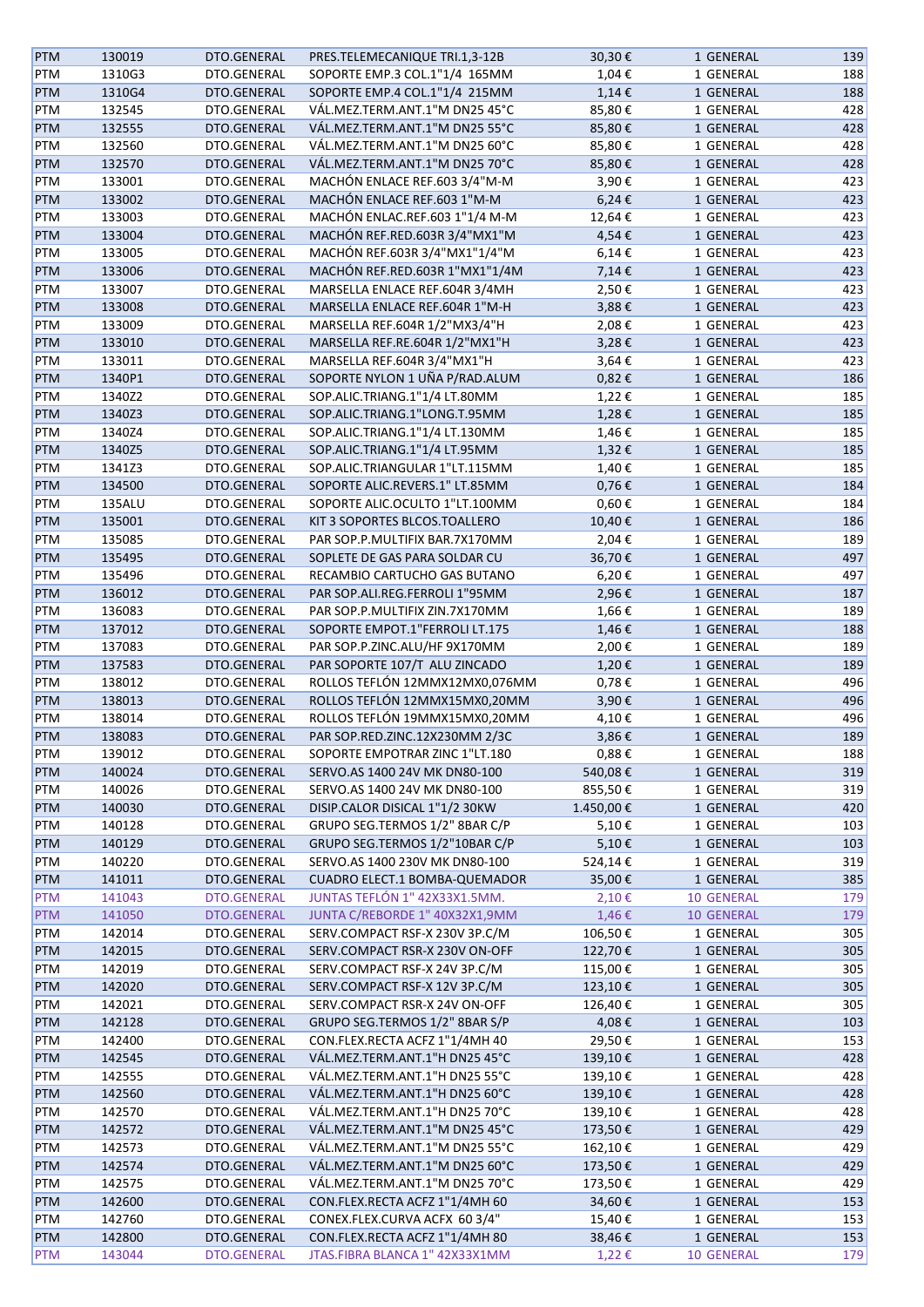| <b>PTM</b> | 144015    | DTO.GENERAL | ANTIARIETE 144 FINAL COLU.1/2" | 18,98€     | 1 GENERAL         | 78  |
|------------|-----------|-------------|--------------------------------|------------|-------------------|-----|
| <b>PTM</b> | 144020    | DTO.GENERAL | ANTIARIETE 144 FINAL COLU.3/4" | 17,10€     | 1 GENERAL         | 78  |
| <b>PTM</b> | 144025    | DTO.GENERAL | ANTIARIETE 144 FINAL COLUM. 1" | 27,10€     | 1 GENERAL         | 78  |
| PTM        | 146112    | DTO.GENERAL | VÁLV.PORTAMANOMETRO 146 1/4"   | 6,98€      | 1 GENERAL         | 286 |
| <b>PTM</b> | 146115    | DTO.GENERAL | VÁLV.PORTAMANÓMETRO 146 1/2"   | 6,98€      | 1 GENERAL         | 286 |
| <b>PTM</b> | 1470-0-07 | DTO.GENERAL | RACOR AISL.SUH 3/4"M-H P/V.CAL | 14,90€     | 1 GENERAL         | 131 |
| <b>PTM</b> | 1470-0-08 | DTO.GENERAL | RACOR AISL.SUH 3/4"M-H P/V.SOL | 18,20€     | 1 GENERAL         | 131 |
| <b>PTM</b> | 1476-6-62 | DTO.GENERAL | SOPORTE CALEF.C/GRUPO-PURG.MAN | 55,40€     | 1 GENERAL         | 136 |
| <b>PTM</b> | 1476-6-63 | DTO.GENERAL | SOPORTE CALEF.C/GRUPO-VÁLV.SEG | 63,20€     | 1 GENERAL         | 136 |
|            | 148400    | DTO.GENERAL | CON.FLEX.RECTA ACFZ 1"1/2MH 40 | 41,90€     | 1 GENERAL         | 153 |
| PTM        | 148600    | DTO.GENERAL | CON.FLEX.RECTA ACFZ 1"1/2MH 60 | 41,90€     |                   | 153 |
| <b>PTM</b> |           |             |                                |            | 1 GENERAL         |     |
| <b>PTM</b> | 149046    | DTO.GENERAL | JTAS.GRAF.NEGRA 1" 42X33X1,5MM | 1,70€      | <b>10 GENERAL</b> | 179 |
| <b>PTM</b> | 14918D    | DTO.GENERAL | REDUCCIÓN Ø27 1/2"X1/8" D.ZINC | $0,54 \in$ | 1 GENERAL         | 178 |
| PTM        | 15-029-00 | DTO.GENERAL | BOCA DE CARGA LATÓN GOK 2" H   | 79,70€     | 1 GENERAL         | 401 |
| <b>PTM</b> | 15-036-00 | DTO.GENERAL | TAPÓN CARGA GOK 2"H X 2"1/2 M  | 18,64€     | 1 GENERAL         | 401 |
| PTM        | 15-043-00 | DTO.GENERAL | SETA METÁLICA GOK 1"1/2 S/REJ. | 10,52€     | 1 GENERAL         | 400 |
| <b>PTM</b> | 15-043-01 | DTO.GENERAL | SETA METÁLICA GOK 1"1/2 C/REJ. | 9,74€      | 1 GENERAL         | 400 |
| <b>PTM</b> | 15-045-01 | DTO.GENERAL | SETA METÁLICA GOK 1"1/4 C/REJ. | 10,42€     | 1 GENERAL         | 400 |
| <b>PTM</b> | 15-046-01 | DTO.GENERAL | SETA METÁLICA GOK 2" C/REJILLA | 12,82€     | 1 GENERAL         | 400 |
| PTM        | 15-050-01 | DTO.GENERAL | SETA PLÁSTICO GOK 1"1/4 C/REJ. | 10,00€     | 1 GENERAL         | 400 |
| <b>PTM</b> | 15-051-00 | DTO.GENERAL | SETA PLÁSTICO GOK 1"1/2 S/REJ. | 8,04€      | 1 GENERAL         | 400 |
| <b>PTM</b> | 15-052-00 | DTO.GENERAL | SETA PLÁSTICO GOK 2"H S/REJ.   | 10,00€     | 1 GENERAL         | 400 |
| PTM        | 15-052-03 | DTO.GENERAL | SETA PLÁSTICO GOK 2"M S/REJ.   | 10,10€     | 1 GENERAL         | 400 |
| PTM        | 15-073-00 | DTO.GENERAL | DISP.SEG.GOK LWG 2000 P/DET.FU | 605,86€    | 1 GENERAL         | 399 |
| <b>PTM</b> | 15-078-05 | DTO.GENERAL | INDICADOR NEUMÁTICO GOK MANUAL | 125,34€    | 1 GENERAL         | 394 |
| PTM        | 15-087-00 | DTO.GENERAL | ALARMA ACUST. 1"1/4H X 1"1/2M  | 30,20€     | 1 GENERAL         | 401 |
| <b>PTM</b> | 15-095-00 | DTO.GENERAL | BOMBA TRASVASE MANUAL MANOPOMP | 103,48€    | 1 GENERAL         | 366 |
| PTM        | 15-142-00 | DTO.GENERAL | RACOR RECTO GOK 1T.2"X6-8-10MM | 10,52€     | 1 GENERAL         | 394 |
| <b>PTM</b> | 15-150-00 | DTO.GENERAL | RACOR RECTO 2T.1"1/2 X6-8-10MM | 10,52€     | 1 GENERAL         | 394 |
|            |           |             |                                |            |                   | 394 |
| PTM        | 15-151-00 | DTO.GENERAL | RACOR RECTO GOK 2T.2"X6-8-10MM | 12,60€     | 1 GENERAL         |     |
| <b>PTM</b> | 15-230-20 | DTO.GENERAL | REDUC.PLÁSTICO GOK 1"1/2 MX1"H | 3,98€      | 1 GENERAL         | 392 |
| PTM        | 15-238-00 | DTO.GENERAL | REDUC PLASTICO GOK 2"M X 1"H   | 4,12€      | 1 GENERAL         | 392 |
| <b>PTM</b> | 15-276-00 | DTO.GENERAL | INDIC.BOYA GOK ANTIOLOR 1"1/2  | 27,50€     | 1 GENERAL         | 395 |
| PTM        | 15-277-09 | DTO.GENERAL | INDICADOR BOYA GOK ANTIOLOR 2" | 20,86€     | 1 GENERAL         | 395 |
| <b>PTM</b> | 15-289-20 | DTO.GENERAL | REDUC PLASTICO 2"M X1"1/2 H    | 3,98€      | 1 GENERAL         | 392 |
| PTM        | 15-513-05 | DTO.GENERAL | VÁLV.SEG.GOK HS-V2 3/8"HH GAS. | 109,60€    | 1 GENERAL         | 389 |
| PTM        | 15-550-00 | DTO.GENERAL | VAL.EQUILIBRADO GASOLEO 3/8"HH | 35,08€     | 1 GENERAL         | 389 |
| PTM        | 15-700-00 | DTO.GENERAL | DISP.SEG.GOK BC-1 P/SOBREL.DEP | 861,72€    | 1 GENERAL         | 398 |
| <b>PTM</b> | 15-900-24 | DTO.GENERAL | Rº INDICADOR MECAN.P/28-900-04 | 41,34€     | 1 GENERAL         | 396 |
| PTM        | 15EP12    | DTO.GENERAL | VASO EXP.ABIERTO PINTADO 15LTS | 179,02€    | 1 GENERAL         | 133 |
| <b>PTM</b> | 1500-0-03 | DTO.GENERAL | GRUPO DE LLENADO/VACIADO 1/2"M | 27,80€     | 1 GENERAL         | 136 |
| PTM        | 1500RP    | DTO.GENERAL | RESISTENCIA EN COBRE 1500 WS   | 17,70€     | 1 GENERAL         | 110 |
| <b>PTM</b> | 1500RS    | DTO.GENERAL | RESISTENCIA RB-CU 1500WS C/PLE | 18,60€     | 1 GENERAL         | 111 |
| <b>PTM</b> | 1500RX    | DTO.GENERAL | RESISTENCIA EN INCOLOY 1500WS  | 29,10€     | 1 GENERAL         | 110 |
| <b>PTM</b> | 150015    | DTO.GENERAL | VÁLVULA ESF.RB-1500 1/2" H-H   | 8,64€      | 1 GENERAL         | 470 |
| <b>PTM</b> | 150020    | DTO.GENERAL | VÁLVULA ESF.RB-1500 3/4" H-H   | 14,10€     | 1 GENERAL         | 470 |
| <b>PTM</b> | 150024    | DTO.GENERAL | SERVOMOTOR AS 800 24V MK DN65  | 355,60€    | 1 GENERAL         | 319 |
| PTM        | 150025    | DTO.GENERAL | VÁLVULA ESF.RB-1500 1" H-H     | 19,68€     | 1 GENERAL         | 470 |
| <b>PTM</b> | 150032    | DTO.GENERAL | VÁLVULA ESF.RB-1500 1"1/4 H-H  | 27,72€     | 1 GENERAL         | 470 |
| PTM        | 150040    | DTO.GENERAL | VÁLVULA ESF.RB-1500 1"1/2 H-H  | 42,10€     | 1 GENERAL         | 470 |
| PTM        | 150050    | DTO.GENERAL | VÁLVULA ESF.RB-1500 2" H-H     | 73,18€     | 1 GENERAL         | 470 |
| PTM        | 150065    | DTO.GENERAL | VALVULA ESF.RB-1500 2"1/2 H-H  | 157,98€    | 1 GENERAL         | 470 |
| <b>PTM</b> | 150115    | DTO.GENERAL | VÁLVULA ESF.RB-1501 1/2" M-H   | 8,98€      | 1 GENERAL         | 470 |
| <b>PTM</b> | 150120    | DTO.GENERAL | VÁLVULA ESF.RB-1501 3/4" M-H   | 13,10€     | 1 GENERAL         | 470 |
|            |           |             | VÁLVULA ESF.RB-1501 1" M-H     |            |                   | 470 |
| <b>PTM</b> | 150125    | DTO.GENERAL |                                | 21,56€     | 1 GENERAL         |     |
| <b>PTM</b> | 150132    | DTO.GENERAL | VÁLVULA ESF.RB-1501 1"1/4 M-H  | 33,10€     | 1 GENERAL         | 470 |
| <b>PTM</b> | 150140    | DTO.GENERAL | VÁLVULA ESF.RB-1501 1"1/2 M-H  | 46,50€     | 1 GENERAL         | 470 |
| <b>PTM</b> | 150220    | DTO.GENERAL | SERVOMOTOR AS 800 230V MK DN65 | 345,80€    | 1 GENERAL         | 319 |
| <b>PTM</b> | 150225    | DTO.GENERAL | SERVOMOTOR AS 800 24V MK DN65  | 486,70€    | 1 GENERAL         | 319 |
| <b>PTM</b> | 152011    | DTO.GENERAL | TAPÓN CIEGO Ø48 1" IZDA. NEGRO | 0,53€      | 1 GENERAL         | 177 |
| <b>PTM</b> | 152010    | DTO.GENERAL | VÁLVULA ESF.RB-1520 1/4" H-H   | 7,30€      | 1 GENERAL         | 470 |
| PTM        | 152015    | DTO.GENERAL | VÁLVULA ESF.RB-1520 1/2" H-H   | 8,64€      | 1 GENERAL         | 470 |
| PTM        | 152020    | DTO.GENERAL | VALVULA ESF.RB-1520 3/4" H-H   | 14,10€     | 1 GENERAL         | 470 |
| PTM        | 152025    | DTO.GENERAL | VÁLVULA ESF.RB-1520 1" H-H     | 19,68€     | 1 GENERAL         | 470 |
| <b>PTM</b> | 152101    | DTO.GENERAL | VAL.DUCO DESC.TERMIC.TSK-R3/4" | 136,90€    | 1 GENERAL         | 69  |
| PTM        | 152102    | DTO.GENERAL | VAL.SEGURID.TERM.JBV1 1V.3/4"M | 128,00€    | 1 GENERAL         | 68  |
| <b>PTM</b> | 152103    | DTO.GENERAL | VAL.SEGURID.TERM.DBV1 2V.3/4"M | 199,80€    | 1 GENERAL         | 68  |
| PTM        | 152105    | DTO.GENERAL | RECAMBIO VAINA LAT.LONG.200MM  | 8,80€      | 1 GENERAL         | 69  |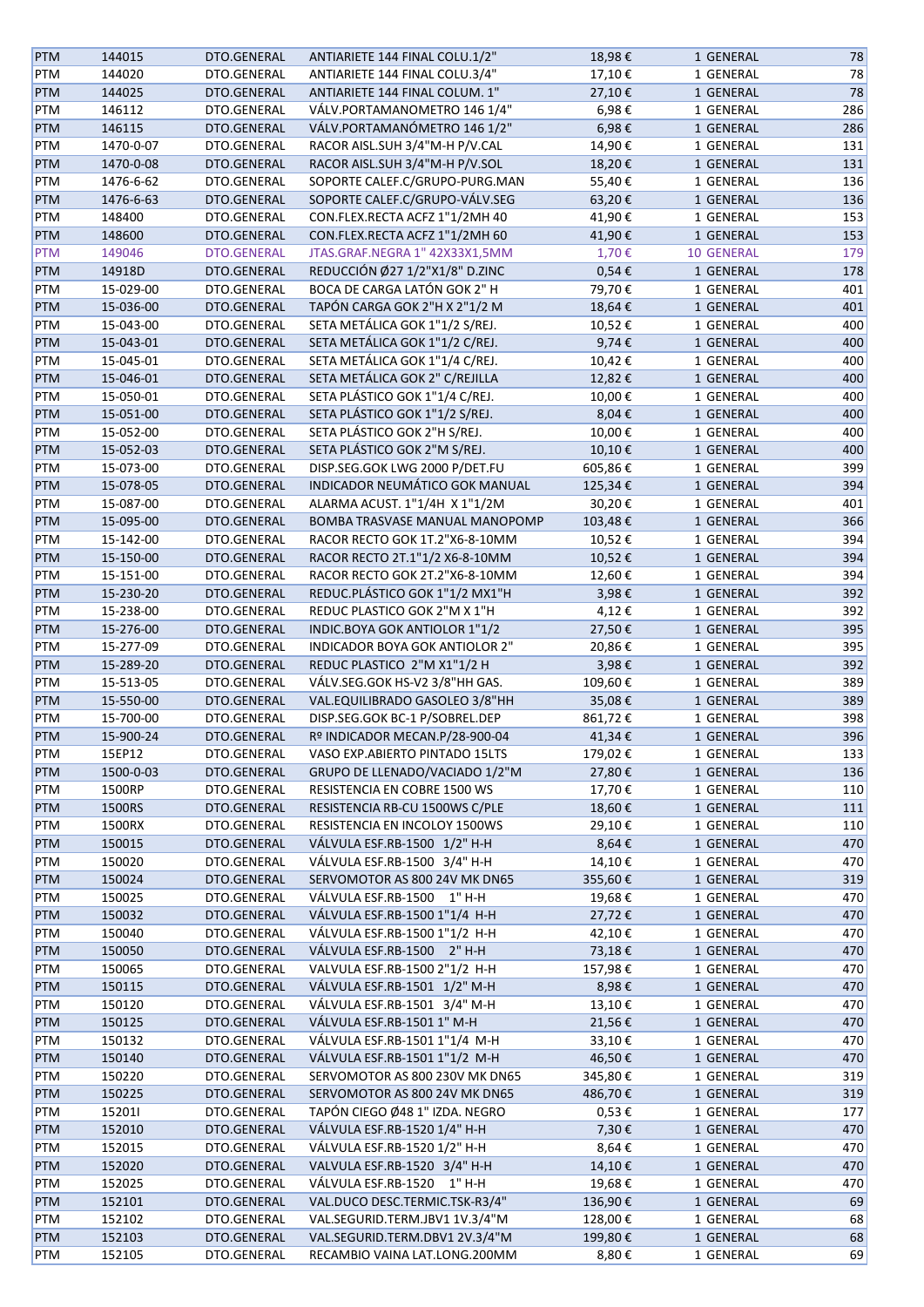| <b>PTM</b> | 152110    | DTO.GENERAL        | VÁLVULA ESF.RB-1521 1/4" M-H                                   | 11,10€        | 1 GENERAL         | 470 |
|------------|-----------|--------------------|----------------------------------------------------------------|---------------|-------------------|-----|
| <b>PTM</b> | 152112    | DTO.GENERAL        | VÁLVULA ESF.RB-1521 3/8" M-H                                   | 11,10€        | 1 GENERAL         | 470 |
| <b>PTM</b> | 152115    | DTO.GENERAL        | VÁLVULA ESF.RB-1521 1/2" M-H                                   | 9,62€         | 1 GENERAL         | 470 |
| <b>PTM</b> | 152120    | DTO.GENERAL        | VÁLVULA ESF.RB-1521 3/4" M-H                                   | 15,34€        | 1 GENERAL         | 470 |
| <b>PTM</b> | 152125    | DTO.GENERAL        | VÁLVULA ESF.RB-1521 1" M-H                                     | 21,56€        | 1 GENERAL         | 470 |
| <b>PTM</b> | 15232D    | DTO.GENERAL        | TAPÓN CIEGO Ø56 1"1/4 D.NEGRO                                  | 1,03€         | 1 GENERAL         | 177 |
| <b>PTM</b> | 152321    | DTO.GENERAL        | TAPÓN CIEGO Ø56 1"1/4 IZ.NEGRO                                 | 1,03€         | 1 GENERAL         | 177 |
| <b>PTM</b> | 152320    | DTO.GENERAL        | VAL.MEZC.TERMO.T-MIX SOL.3/4"H                                 | 58,80€        | 1 GENERAL         | 51  |
|            |           |                    |                                                                |               |                   |     |
| <b>PTM</b> | 152325    | DTO.GENERAL        | VAL.MEZCL.TERMOS.T-MIX SOL.1"M                                 | 77,70€        | 1 GENERAL         | 51  |
| PTM        | 152348    | DTO.GENERAL        | GRUPO SEG.TERMOS 3/4" 8BAR S/P                                 | 9,70€         | 1 GENERAL         | 103 |
| PTM        | 152349    | DTO.GENERAL        | GRUPO SEG.TERMOS 3/4"10BAR S/P                                 | 9,70€         | 1 GENERAL         | 103 |
| PTM        | 154015    | DTO.GENERAL        | FILTRO AST.INCLIN.1/2" C/V.VAC                                 | 13,98€        | 1 GENERAL         | 463 |
| PTM        | 154020    | DTO.GENERAL        | FILTRO AST.INCLIN.3/4" C/V.VAC                                 | 17,70€        | 1 GENERAL         | 463 |
| PTM        | 154025    | DTO.GENERAL        | FILTRO AST.INCLIN. 1" C/V.VAC                                  | 23,20€        | 1 GENERAL         | 463 |
| <b>PTM</b> | 154032    | DTO.GENERAL        | FILTRO AST.INCLI.1"1/4 C/V.VAC                                 | 35,94€        | 1 GENERAL         | 463 |
| PTM        | 154040    | DTO.GENERAL        | FILTRO AST.INCLI.1"1/2 C/V.VAC                                 | 46,28€        | 1 GENERAL         | 463 |
| <b>PTM</b> | 154050    | DTO.GENERAL        | FILTRO AST.INCLIN. 2" C/V.VAC                                  | 71,54€        | 1 GENERAL         | 463 |
| <b>PTM</b> | 15418D    | DTO.GENERAL        | REDUCCIÓN Ø48 1X1/8"DCHA.NEGRA                                 | $0,63 \in$    | 1 GENERAL         | 177 |
| <b>PTM</b> | 154341    | DTO.GENERAL        | REDUCCIÓN Ø48 1X3/4"IZDA.NEGRA                                 | $0,83 \in$    | 1 GENERAL         | 177 |
| PTM        | 15438D    | DTO.GENERAL        | REDUCCIÓN Ø48 1X3/8"DCHA.NEGRA                                 | $0,63 \in$    | 1 GENERAL         | 177 |
| <b>PTM</b> | 154381    | DTO.GENERAL        | REDUCCIÓN Ø48 1X3/8"IZDA.NEGRA                                 | $0,63 \notin$ | 1 GENERAL         | 177 |
| <b>PTM</b> | 154813    | DTO.GENERAL        | VAL.DUCO MEZCL.T.T-MIX 3/4"14B                                 | 42,42€        | 1 GENERAL         | 51  |
| <b>PTM</b> | 154814    | DTO.GENERAL        | VAL.DUCO MEZCL.T.T-MIX 1"14B                                   | 66,50€        | 1 GENERAL         | 51  |
| PTM        | 155121    | DTO.GENERAL        | REDUCCIÓN Ø56 1"1/4X1/2 I.NEG.                                 | 1,12€         | 1 GENERAL         | 177 |
|            | 155120    | DTO.GENERAL        | RACOR ALARGADERA 3/4"M-H LATÓN                                 | 13,40€        |                   | 329 |
| PTM        |           |                    |                                                                |               | 1 GENERAL         |     |
| PTM        | 15534D    | DTO.GENERAL        | REDUCCIÓN Ø56 1"1/4X3/4 D.NEG.                                 | 1,27€         | 1 GENERAL         | 177 |
| <b>PTM</b> | 155341    | DTO.GENERAL        | REDUCCIÓN Ø56 1"1/4X3/4 I.NEG.                                 | 1,27€         | 1 GENERAL         | 177 |
| <b>PTM</b> | 155381    | DTO.GENERAL        | REDUCCIÓN Ø56 1"1/4X3/8 I.NEG.                                 | 1,12€         | 1 GENERAL         | 177 |
| <b>PTM</b> | 155425    | DTO.GENERAL        | SOPORTE ACERO GALVANIZ.240MM                                   | 13,60€        | 1 GENERAL         | 329 |
| <b>PTM</b> | 15634D    | DTO.GENERAL        | REDUCCIÓN Ø56 1"1/4X3/4 D. ZIN                                 | 1,44€         | 1 GENERAL         | 177 |
| <b>PTM</b> | 156341    | DTO.GENERAL        | REDUCCIÓN Ø56 1"1/4X3/4 I. ZIN                                 | $1,44 \in$    | 1 GENERAL         | 177 |
| <b>PTM</b> | 156808    | DTO.GENERAL        | KIT Nº6 JUNTAS INT.P/VALV MKTC                                 | 18,80€        | 1 GENERAL         | 231 |
| <b>PTM</b> | 156809    | DTO.GENERAL        | KIT Nº7 JUNTAS INT.P/VALV HVTC                                 | 18,80€        | 1 GENERAL         | 231 |
| <b>PTM</b> | 159043    | DTO.GENERAL        | JUNTA RAD.ALU.1" 42X33X1,0MM.N                                 | $1,16 \in$    | <b>10 GENERAL</b> | 179 |
| <b>PTM</b> | 159044    | DTO.GENERAL        | JUNTA RAD.ALU.1" 42X33X1MM.V                                   | 1,16€         | <b>10 GENERAL</b> | 179 |
| <b>PTM</b> | 159046    | DTO.GENERAL        | JUNTA RAD.ALU.1" 41X33X1,8MM.V                                 | 1,14€         | <b>10 GENERAL</b> | 179 |
| <b>PTM</b> | 159048    | DTO.GENERAL        | JUNTA RAD.HIE.1" 48X33X1MM.V                                   | 1,72€         | 10 GENERAL        | 179 |
| <b>PTM</b> | 159049    | DTO.GENERAL        | JUNTA RAD.HIE.1" 48X33X1,8MM.V                                 | 1,66€         | 10 GENERAL        | 179 |
| <b>PTM</b> | 159050    | <b>DTO.GENERAL</b> | JUNTA RAD.1"1/4 56X42X1,8MM.V                                  | $2,54 \in$    | <b>10 GENERAL</b> | 179 |
| <b>PTM</b> | 159053    | DTO.GENERAL        | JTA.RAD.H/AC.1"1/4 51,5X1,8MM                                  | 3,38€         | <b>10 GENERAL</b> | 179 |
| <b>PTM</b> | 159056    | DTO.GENERAL        | JTA.RAD.H/AC.1"1/4 56X1MM.V                                    | 2,12€         | <b>10 GENERAL</b> | 179 |
| PTM        | 16-430-06 | DTO.GENERAL        | KIT ASP.GOK USBG VTK-3D-RM 1"                                  | 88,60€        | 1 GENERAL         | 391 |
| <b>PTM</b> |           | DTO.GENERAL        | KIT ASP.GOK US VTK-3-R 1"                                      |               |                   | 390 |
|            | 16-430-30 |                    |                                                                | 43,70€        | 1 GENERAL         |     |
| <b>PTM</b> | 16-430-33 | DTO.GENERAL        | KIT ASP.GOK USG VTK-3D-R 1"                                    | 51,22€        | 1 GENERAL         | 391 |
| <b>PTM</b> | 16-430-34 | DTO.GENERAL        | KIT ASP.GOK DS DOB.S.VTK-3-RM                                  | 52,30€        | 1 GENERAL         | 390 |
| <b>PTM</b> | 16-430-49 | DTO.GENERAL        | RACORES KIT ASP.GOK 3/8"8/10MM                                 | 5,56€         | 1 GENERAL         | 392 |
| <b>PTM</b> | 16-430-71 | DTO.GENERAL        | KIT ASP.GOK USB VTK-3-R-SE 1"M                                 | 81,94€        | 1 GENERAL         | 390 |
| PTM        | 16-430-72 | DTO.GENERAL        | KIT ASP.GOK DSBG D.S.VTK3DRMSE                                 | 122,30€       | 1 GENERAL         | 391 |
| <b>PTM</b> | 160000    | DTO.GENERAL        | CARTUCHO DES.BIOMASS 125GR                                     | 9,10€         | 1 GENERAL         | 442 |
| PTM        | 160003    | DTO.GENERAL        | VÁLV.DESVIADORA V16 DN25 1"M                                   | 96,30€        | 1 GENERAL         | 413 |
| PTM        | 160026    | DTO.GENERAL        | TAPÓN-PURG.AUT.1"DCHA.BARNIZ.                                  | 7,20€         | 1 GENERAL         | 84  |
| PTM        | 160027    | DTO.GENERAL        | TAPÓN-PURG.AUT.1"IZDA.BARNIZ.                                  | 7,20€         | 1 GENERAL         | 84  |
| <b>PTM</b> | 160800    | DTO.GENERAL        | CON.FLEX.RECTA ACFZ 2"MH 800MM                                 | 75,82€        | 1 GENERAL         | 153 |
| PTM        | 162703    | DTO.GENERAL        | DET.CROMADO ESC.DS 79/A 1/2"                                   | 30,62€        | 1 GENERAL         | 169 |
| <b>PTM</b> | 167011    | DTO.GENERAL        | ROSETA DOBLE BLANCA Ø12MM                                      | 0,52€         | 1 GENERAL         | 174 |
| PTM        | 167013    | DTO.GENERAL        | ROSETA DOBLE BLANCA Ø14MM                                      | 0,52€         | 1 GENERAL         | 174 |
| <b>PTM</b> | 17-004-10 | DTO.GENERAL        | KIT CONEXIÓN C/RACOR 1/8"MX6MM                                 | 103,30€       | 1 GENERAL         | 386 |
| PTM        | 170000    | DTO.GENERAL        | CARTUCHO DES.POTERFLOW 48GR                                    | 4,94€         | 1 GENERAL         | 442 |
| <b>PTM</b> | 170021    | DTO.GENERAL        | GRUPO REGUL.17B 3/4"HX1"M S/B                                  | 504,10€       | 1 GENERAL         | 233 |
| PTM        | 172348    | DTO.GENERAL        | GRUPO SEG.TERMOS 3/4" 8BAR C/P                                 | 10,58€        | 1 GENERAL         | 103 |
|            |           |                    |                                                                |               |                   |     |
| <b>PTM</b> | 172349    | DTO.GENERAL        | GRUPO SEG.TERMOS 3/4"10BAR C/P                                 | 10,58€        | 1 GENERAL         | 103 |
| PTM        | 173348    | DTO.GENERAL        | GRUPO SEG.TERM.H-H 1" 8BAR C/P                                 | 21,18€        | 1 GENERAL         | 103 |
| PTM        | 173349    | DTO.GENERAL        | GRUPO SEG.TERM.H-H 1"10BAR C/P                                 | 21,18€        | 1 GENERAL         | 103 |
| PTM        | 175015    | DTO.GENERAL        | PURG.BOYA SOLAR 175 MAXI 1/2"                                  | 13,70€        | 1 GENERAL         | 85  |
| <b>PTM</b> | 175016    | DTO.GENERAL        | PURG.BOYA SOLAR 175 MAXI 3/4"                                  | 13,70€        | 1 GENERAL         | 85  |
| PTM        |           | DTO.GENERAL        | PURG.BOYA SOLAR 175 MAXI 1"                                    | 14,20€        | 1 GENERAL         | 85  |
|            | 175017    |                    |                                                                |               |                   |     |
| <b>PTM</b> | 180105    | DTO.GENERAL        | VÁLV.MEZ.3V.MK3 DN25 CO.1"1/2<br>VÁLVULA ESF.RB-1803 1"1/2 M-M | 224,50€       | 1 GENERAL         | 230 |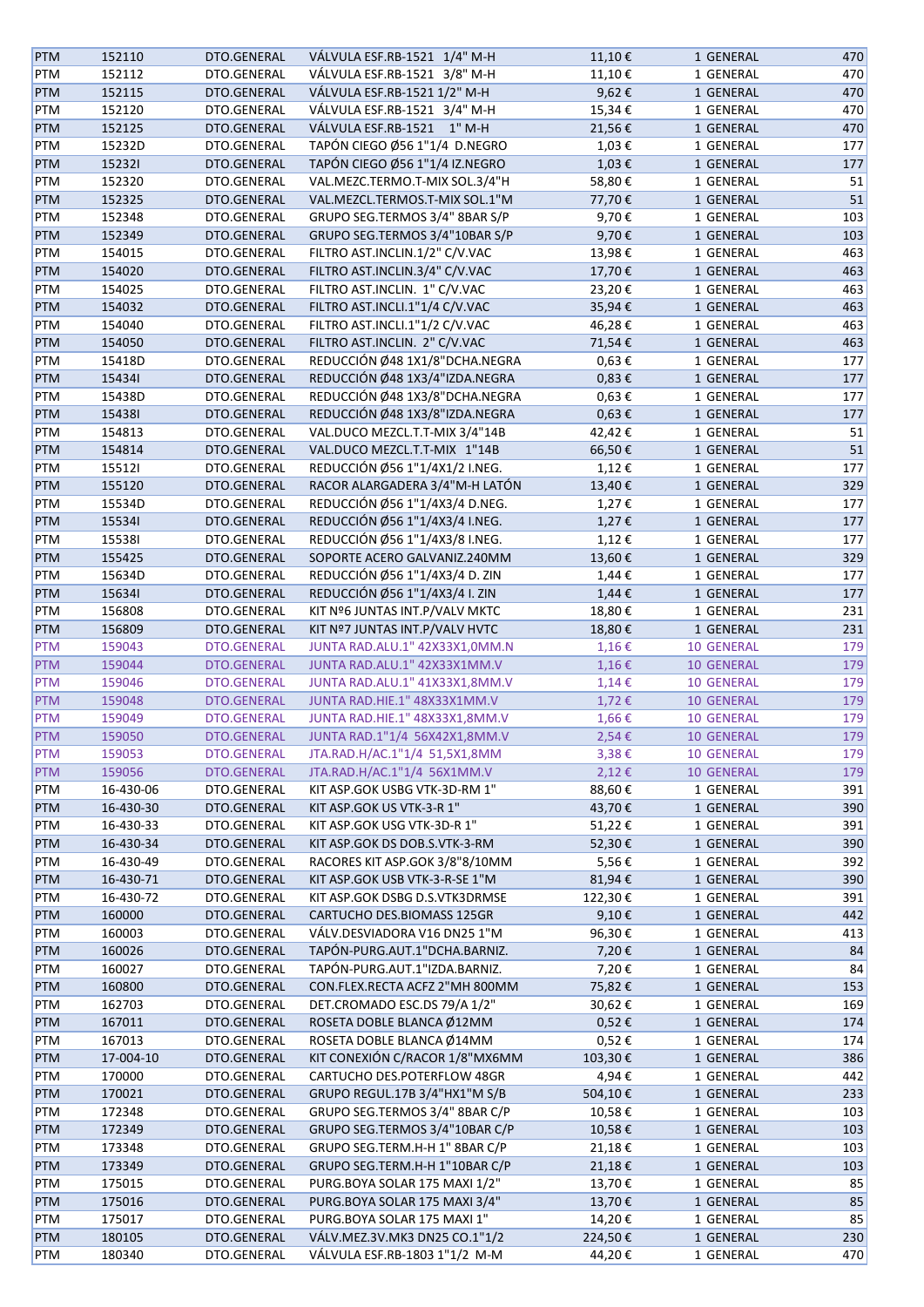| PTM        | 180714 | DTO.GENERAL | JUNTA PLANA NITRILO P/RESIS.RB | $0,40 \in$    | 1 GENERAL | 111 |
|------------|--------|-------------|--------------------------------|---------------|-----------|-----|
| PTM        | 180734 | DTO.GENERAL | RESIST.ELEC.TRIF."U" 1"1/2     | 155,36€       | 1 GENERAL | 112 |
| <b>PTM</b> | 181010 | DTO.GENERAL | VÁLVULA ESF.RB-1810 1/4" H-H   | 6,30€         | 1 GENERAL | 470 |
| PTM        | 181012 | DTO.GENERAL | VÁLVULA ESF.RB-1810 3/8" H-H   | 8,34€         | 1 GENERAL | 470 |
| <b>PTM</b> | 181080 | DTO.GENERAL | VÁLVULA ESF.RB-1810 3" H-H     | 225,80€       | 1 GENERAL | 470 |
| PTM        | 181100 | DTO.GENERAL | VÁLVULA ESF.RB-1810 4" H-H     | 225,80€       | 1 GENERAL | 470 |
| PTM        | 181222 | DTO.GENERAL | TUERCA DE PRESIÓN 181 Ø22MM    | $0,86 \in$    | 1 GENERAL | 477 |
| PTM        | 181243 | DTO.GENERAL | CENTRALITA REG.CL.CONFORT 110  | 652,40€       | 1 GENERAL | 312 |
|            |        |             |                                |               |           |     |
| PTM        | 181336 | DTO.GENERAL | TERMOS.RESIST.TBS C/REARME MAN | 14,30€        | 1 GENERAL | 111 |
| PTM        | 181642 | DTO.GENERAL | GRUPO CIR.ANT.810 2.0 G ECO    | 608,98€       | 1 GENERAL | 430 |
| <b>PTM</b> | 182210 | DTO.GENERAL | BICONO LATÓN 182 Ø10MM         | $0,30 \in$    | 1 GENERAL | 477 |
| PTM        | 182212 | DTO.GENERAL | BICONO LATÓN 182 Ø12MM         | $0,30 \in$    | 1 GENERAL | 477 |
| PTM        | 182214 | DTO.GENERAL | BICONO LATÓN 182 Ø14MM         | $0,54 \in$    | 1 GENERAL | 477 |
| PTM        | 182215 | DTO.GENERAL | BICONO LATÓN 182 Ø15MM         | $0,44 \in$    | 1 GENERAL | 477 |
| <b>PTM</b> | 182216 | DTO.GENERAL | BICONO LATÓN 182 Ø16MM         | $0,54 \in$    | 1 GENERAL | 477 |
| <b>PTM</b> | 182222 | DTO.GENERAL | BICONO LATÓN 182 Ø22MM         | 0,52€         | 1 GENERAL | 477 |
| <b>PTM</b> | 183222 | DTO.GENERAL | BICONO TEFLÓN 183 Ø22          | $0,22 \notin$ | 1 GENERAL | 477 |
| <b>PTM</b> | 187335 | DTO.GENERAL | VAL.MEZ.PF.3V HVTC DN20 CON.1" | 203,60€       | 1 GENERAL | 231 |
| <b>PTM</b> | 187403 | DTO.GENERAL | VAL.MEZ.PF.3V MKTC DN25 1"1/2  | 288,40€       | 1 GENERAL | 231 |
| PTM        | 191101 | DTO.GENERAL | CONEX.FLEX.INOX/EPDM 3/4"H-H   | 11,94€        | 1 GENERAL | 153 |
| <b>PTM</b> | 191102 | DTO.GENERAL | CONEX.FLEX.INOX/EPDM 3/4"H-H   | 12,38€        | 1 GENERAL | 153 |
| PTM        | 20EP12 | DTO.GENERAL | VASO EXP.ABIERTO PINTADO 20LTS | 221,42€       | 1 GENERAL | 133 |
| <b>PTM</b> | 2000RX | DTO.GENERAL | RESISTENCIA EN INCOLOY 2000WS  | 29,60€        | 1 GENERAL | 110 |
| PTM        | 200000 | DTO.GENERAL | CARTUCHO DES.POTERFLOW 25GR    | 4,70€         | 1 GENERAL | 443 |
|            |        |             |                                |               |           |     |
| <b>PTM</b> | 2001RP | DTO.GENERAL | RESISTENCIA EN COBRE 2000 WS   | 18,40€        | 1 GENERAL | 110 |
| PTM        | 20100K | DTO.GENERAL | KIT 3 JTAS.CÓD.20101P/A-20103A | 2,26€         | 1 GENERAL | 374 |
| <b>PTM</b> | 20101A | DTO.GENERAL | CODIGO NULO VER COD.20201A     | 13,26€        | 1 GENERAL | 372 |
| <b>PTM</b> | 20101P | DTO.GENERAL | FILTRO GASÓLEO 3/8" INOX 100µ  | 12,54€        | 1 GENERAL | 372 |
| <b>PTM</b> | 20103A | DTO.GENERAL | FILTRO GASÓLEO 1/4" ALUM. 100µ | 13,96€        | 1 GENERAL | 372 |
| PTM        | 201213 | DTO.GENERAL | CONEXIÓN FLEX.EXTEN.1/2" H-H   | 11,90€        | 1 GENERAL | 357 |
| <b>PTM</b> | 20150K | DTO.GENERAL | JUNTA TÓRICA FILTRO 20151P-E-A | 2,08€         | 1 GENERAL | 374 |
| <b>PTM</b> | 20151A | DTO.GENERAL | FILTRO GASÓLEO 3/8" ALUM. 100µ | 10,62€        | 1 GENERAL | 372 |
| PTM        | 20151C | DTO.GENERAL | CARTUCHO PLAS.3/8" 20151P/E/A  | 5,74€         | 1 GENERAL | 374 |
| PTM        | 20151E | DTO.GENERAL | FILTRO GASÓLEO 3/8" ECON. 100µ | 7,96€         | 1 GENERAL | 372 |
| <b>PTM</b> | 20151P | DTO.GENERAL | FILTRO GASÓLEO 3/8" PLAST.100µ | 9,54€         | 1 GENERAL | 372 |
| PTM        | 20200K | DTO.GENERAL | KIT 3 JTAS.CÓD.20201-02-50P/A  | 2,98€         | 1 GENERAL | 374 |
| <b>PTM</b> | 20201A | DTO.GENERAL | FILTRO GASÓLEO 3/8"AL.GDE.100µ | 25,32€        | 1 GENERAL | 373 |
| PTM        | 20201C | DTO.GENERAL | CARTUCHO INOX 3/8-1/2"20201/2P | 10,78€        | 1 GENERAL | 374 |
| <b>PTM</b> | 20201P | DTO.GENERAL | FILTRO GASÓLEO 3/8"PL.GDE.100µ | 24,08€        | 1 GENERAL | 373 |
| <b>PTM</b> | 20202A | DTO.GENERAL | FILTRO GASÓLEO 1/2" ALUM. 100µ | 25,32€        | 1 GENERAL | 373 |
| <b>PTM</b> | 20202P | DTO.GENERAL | FILTRO GASÓLEO 1/2" PLAS. 100µ | 24,32€        | 1 GENERAL | 373 |
|            |        |             |                                |               |           |     |
| <b>PTM</b> | 20224A | DTO.GENERAL | FILTRO GASÓLEO 3/8" ALUM. 100µ | 29,40€        | 1 GENERAL | 373 |
| <b>PTM</b> | 20225A | DTO.GENERAL | FILTRO GASÓLEO 1/2" ALUM. 100µ | 30,80€        | 1 GENERAL | 373 |
| <b>PTM</b> | 20231P | DTO.GENERAL | FILTRO GASÓLEO 3/8" ALUM. 100µ | 27,98€        | 1 GENERAL | 372 |
| <b>PTM</b> | 20250A | DTO.GENERAL | FILTRO GASÓLEO 3/8" ALUM. 100µ | 37,82€        | 1 GENERAL | 372 |
| PTM        | 20250P | DTO.GENERAL | FILTRO GASÓLEO 3/8" PLAS. 100µ | 33,60€        | 1 GENERAL | 372 |
| <b>PTM</b> | 202501 | DTO.GENERAL | KIT TÉRMICO SOLAR V20 1"M      | 192,00€       | 1 GENERAL | 412 |
| <b>PTM</b> | 202703 | DTO.GENERAL | VÁLV.CROMADA ESC.RS 259/A 1/2" | 34,62€        | 1 GENERAL | 169 |
| <b>PTM</b> | 20300K | DTO.GENERAL | KIT 5 JTAS.CÓD.20304A-20301A/P | 6,96€         | 1 GENERAL | 374 |
| PTM        | 20301A | DTO.GENERAL | FILTRO GASÓLEO 1"ALUMINIO 100µ | 57,16€        | 1 GENERAL | 373 |
| PTM        | 20301B | DTO.GENERAL | FILTRO GASÓLEO 1"ALUMINIO 300µ | 58,88€        | 1 GENERAL | 373 |
| PTM        | 20301C | DTO.GENERAL | CARTUCHO INOX 3/4-1"20301A/04A | 21,92€        | 1 GENERAL | 374 |
| <b>PTM</b> | 20301D | DTO.GENERAL | CARTUCHO INOX 3/4-1"20304/1A/B | 24,68€        | 1 GENERAL | 374 |
| <b>PTM</b> | 20304A | DTO.GENERAL | FILTRO GASÓLEO 3/4" ALUM. 100µ | 57,16€        | 1 GENERAL | 373 |
| <b>PTM</b> | 203434 | DTO.GENERAL | CONEXIÓN FLEX.EXT.3/4"X3/4"H-H | 16,70€        | 1 GENERAL | 357 |
| <b>PTM</b> | 20400K | DTO.GENERAL | KIT 3 JUNTAS CÓD.20401A-20451A | 8,44€         | 1 GENERAL | 374 |
| <b>PTM</b> | 204001 | DTO.GENERAL | CENTRALITA DE REGULACION TC110 | 98,00€        | 1 GENERAL | 433 |
| PTM        | 204002 | DTO.GENERAL | CAJA SUPERFICIE CENTRAL.TC110  | 12,40€        | 1 GENERAL | 433 |
|            |        |             |                                |               |           |     |
| <b>PTM</b> | 204003 | DTO.GENERAL | CAJA SUPERFICIE CENTRAL.TC500  | 18,60€        | 1 GENERAL | 433 |
| PTM        | 20401A | DTO.GENERAL | FILTRO GASÓLEO 1"S/RESIST.300µ | 187,92€       | 1 GENERAL | 373 |
| <b>PTM</b> | 20401C | DTO.GENERAL | CARTUCHO INOX 1"20401A/20451A  | 43,36€        | 1 GENERAL | 374 |
| <b>PTM</b> | 20401D | DTO.GENERAL | CARTUCHO INOX 1"1/4 20402A     | 32,10€        | 1 GENERAL | 374 |
| PTM        | 204012 | DTO.GENERAL | PURGADOR CPS1 1/2" CUADRADILLO | 1,04€         | 1 GENERAL | 181 |
| PTM        | 204018 | DTO.GENERAL | PURGADOR CPS 1/8" PLAST-CUAD.  | 0,72€         | 1 GENERAL | 181 |
| <b>PTM</b> | 20402A | DTO.GENERAL | FILTRO GASÓLEO 1"1/4 G.C.100µ  | 193,40€       | 1 GENERAL | 373 |
| PTM        | 20402B | DTO.GENERAL | FILTRO GASÓLEO 1"1/4 G.C.300µ  | 201,12€       | 1 GENERAL | 373 |
| <b>PTM</b> | 204020 | DTO.GENERAL | GRIFO ESF.JAR.DBLE SAL.1/2X3/4 | 13,90€        | 1 GENERAL | 473 |
| PTM        | 204038 | DTO.GENERAL | PURGADOR CPS1 3/8" CUADRADILLO | 1,42€         | 1 GENERAL | 181 |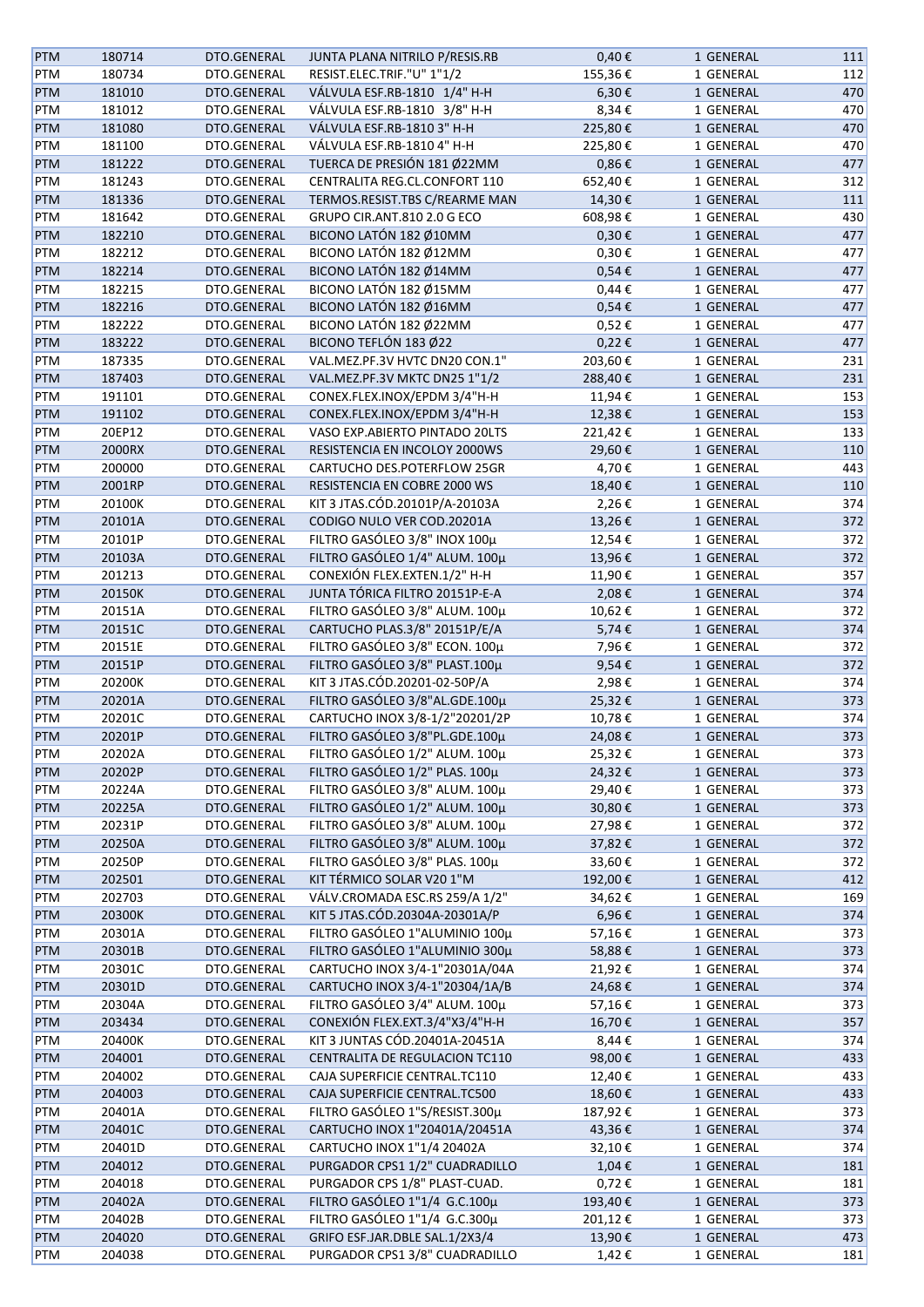| <b>PTM</b> | 204315       | DTO.GENERAL | REDUCTOR PRESIÓN RIO 204 1/2"      | 102,82€    | 1 GENERAL | 73  |
|------------|--------------|-------------|------------------------------------|------------|-----------|-----|
| PTM        | 204320       | DTO.GENERAL | REDUCTOR PRESIÓN RIO 204 3/4"      | 172,04€    | 1 GENERAL | 73  |
| PTM        | 204325       | DTO.GENERAL | REDUCTOR PRESIÓN RIO 204 1"        | 221,08€    | 1 GENERAL | 73  |
| PTM        | 204332       | DTO.GENERAL | REDUCTOR PRESIÓN RIO 204 1"1/4     | 383,40€    | 1 GENERAL | 73  |
| PTM        | 204340       | DTO.GENERAL | REDUCTOR PRESIÓN RIO 204 1"1/2     | 585,48€    | 1 GENERAL | 73  |
| PTM        | 204350       | DTO.GENERAL | REDUCTOR PRESIÓN RIO 204 2"        | 787,94€    | 1 GENERAL |     |
|            |              |             |                                    |            |           | 73  |
| PTM        | 204365       | DTO.GENERAL | REDUCTOR PRESIÓN RIO 204 2"1/2     | 1.722,24€  | 1 GENERAL | 73  |
| PTM        | 20451A       | DTO.GENERAL | FILTRO GASÓLEO 1"+RES+TER.300µ     | 289,50€    | 1 GENERAL | 373 |
| PTM        | 205001       | DTO.GENERAL | BIDON BCG ESP. CALEFACC. 5 LTS     | 371,60€    | 1 GENERAL | 449 |
| PTM        | 205018       | DTO.GENERAL | PURG.MPS EXPORT 1/8"METAL-CUAD     | 1,22€      | 1 GENERAL | 181 |
| <b>PTM</b> | 206032       | DTO.GENERAL | ROLLO 100M SONDA SIMPLE 32X3,0     | 125,00€    | 1 GENERAL | 434 |
| PTM        | 206040       | DTO.GENERAL | ROLLO 100M SONDA SIMPLE 40X3,7     | 187,00€    | 1 GENERAL | 434 |
| PTM        | 208000       | DTO.GENERAL | CENTRALITA DE REGULACION TC500     | 179,00€    | 1 GENERAL | 433 |
| PTM        | 209001       | DTO.GENERAL | SENSOR PRESIÓN DE AGUA 230V        | 45,80€     | 1 GENERAL | 433 |
| PTM        | 209012       | DTO.GENERAL | VALV.ESC.HEMBRA RS2502 3/8"        | 16,62€     | 1 GENERAL | 160 |
| PTM        | 209015       | DTO.GENERAL | VALV.ESC.HEMBRA RS2502 1/2"        | 15,52€     | 1 GENERAL | 160 |
| PTM        | 209020       | DTO.GENERAL | VALV.ESC.HEMBRA RS2502 3/4"        | 19,40€     | 1 GENERAL | 160 |
| PTM        | 210.3222.000 | DTO.GENERAL | RACOR A COMP.P/TUBO CU 1/2"X10     | 3,34€      | 1 GENERAL | 46  |
| PTM        | 210.3225.000 | DTO.GENERAL | RACOR A COMP.P/TUBO CU 1/2"X15     | $3,34 \in$ | 1 GENERAL | 46  |
| PTM        | 210.3325.000 | DTO.GENERAL | RACORES TACO-SETTER 3/4HX15        | 5,40€      | 1 GENERAL | 24  |
| <b>PTM</b> | 210.5330.008 | DTO.GENERAL | KIT RACORES TACO-MIX 1"X 15        | 13,24€     | 1 GENERAL | 45  |
|            | 210.5331.004 | DTO.GENERAL | KIT RACORES TACO-MIX 1" X 18       | 22,00€     | 1 GENERAL | 45  |
| PTM        |              |             |                                    |            |           |     |
| <b>PTM</b> | 210.5333.004 | DTO.GENERAL | KIT RACORES TACO-MIX 1 1/4"X22     | 30,40€     | 1 GENERAL | 45  |
| PTM        | 210.5334.004 | DTO.GENERAL | KIT RACORES TACO-MIX 1"1/4X28      | 30,40€     | 1 GENERAL | 45  |
| PTM        | 210.6221.000 | DTO.GENERAL | RACOR TACO-SETTER 3/4H-1/2"M       | $6,68 \in$ | 1 GENERAL | 24  |
| PTM        | 210.6630.004 | DTO.GENERAL | KIT RACORES TACO-M.3/4"HX1/2"M     | 20,60€     | 1 GENERAL | 33  |
| <b>PTM</b> | 210.6631.004 | DTO.GENERAL | KIT RACORES TACO-MIX 1"HX1/2"M     | 23,86€     | 1 GENERAL | 33  |
| PTM        | 210.6632.000 | DTO.GENERAL | RACOR TACO-SETTER 1"H-3/4"M        | 7,60€      | 1 GENERAL | 24  |
| <b>PTM</b> | 210.6632.004 | DTO.GENERAL | KIT RACORES TACO-MIX 1"HX3/4"M     | 24,00€     | 1 GENERAL | 24  |
| PTM        | 210.6632.121 | DTO.GENERAL | RACOR PARA SETTER 1"H X 3/4"M      | 8,22€      | 1 GENERAL | 24  |
| <b>PTM</b> | 210.6633.000 | DTO.GENERAL | RACOR CONEX.NOVAMIX 1"1/4X1"       | 16,44€     | 1 GENERAL | 45  |
| PTM        | 210.6633.004 | DTO.GENERAL | KIT RACORES TACO-MIX 1"1/4HX1M     | 49,34€     | 1 GENERAL | 24  |
| PTM        | 210004       | DTO.GENERAL | CENTRALITA CONTROLTERM DUE S/I     | 70,40€     | 1 GENERAL | 432 |
| PTM        | 210005       | DTO.GENERAL | CENTRALITA CONTROLTERM C/INT.      | 73,40€     | 1 GENERAL | 432 |
| PTM        | 210015       | DTO.GENERAL | VALV.REC.TERMOST.RD2501 1/2"       | 18,52€     | 1 GENERAL | 160 |
| PTM        | 210021       | DTO.GENERAL | VALV.REC.TERMOST.RD2501 3/4"       | 22,98€     | 1 GENERAL | 160 |
|            | 210040       | DTO.GENERAL | SEPARADOR HID.21M.01 1"1/2 M       |            |           | 248 |
| <b>PTM</b> |              |             | CENTRALITA SOLENERGY C/TERM.DI     | 236,20€    | 1 GENERAL |     |
| PTM        | 211000       | DTO.GENERAL |                                    | 143,80€    | 1 GENERAL | 417 |
| <b>PTM</b> | 211012       | DTO.GENERAL | VALV.ESC.MACHO COM.RS2512 3/8"     | 12,98€     | 1 GENERAL | 160 |
| PTM        | 211015       | DTO.GENERAL | VALV.ESC.MACHO COM.RS2512 1/2"     | 14,24€     | 1 GENERAL | 160 |
| <b>PTM</b> | 212000       | DTO.GENERAL | COMPROBADOR PRESSTERMIC 0-10B.     | 20,84€     | 1 GENERAL | 277 |
| PTM        | 213500       | DTO.GENERAL | ÁNODO MG. 340 3/4" 21,3X320MM      | 16,56€     | 1 GENERAL | 106 |
| PTM        | 213501       | DTO.GENERAL | ÁNODO MG. 340 3/4" 21,3X400MM      | 19,68€     | 1 GENERAL | 106 |
| PTM        | 213502       | DTO.GENERAL | ÁNODO MG. 340 3/4" 21,3X500MM      | 23,08€     | 1 GENERAL | 106 |
| <b>PTM</b> | 213503       | DTO.GENERAL | ÁNODO MG. 340 3/4" 21,3X600MM      | 28,56€     | 1 GENERAL | 106 |
| PTM        | 213504       | DTO.GENERAL | ÁNODO MG. 340 3/4" 21,3X700MM      | 32,48€     | 1 GENERAL | 106 |
| <b>PTM</b> | 213505       | DTO.GENERAL | ÁNODO MG. 340 3/4" 21,3X900MM      | 46,60€     | 1 GENERAL | 106 |
| PTM        | 215032       | DTO.GENERAL | SETA METALICA PTM 1"1/4 S/REJ.     | 8,50€      | 1 GENERAL | 400 |
| <b>PTM</b> | 215152       | DTO.GENERAL | VÁLVULA FANCOIL 2V DN15 1/2"M      | 26,30€     | 1 GENERAL | 289 |
| PTM        | 216040       | DTO.GENERAL | CORTAFUEGOS CORTAMIX "T"1"1/2      | 28,84€     | 1 GENERAL | 400 |
| PTM        | 216050       | DTO.GENERAL | <b>CORTAFUEGOS CORTAMIX "T" 2"</b> | 33,82€     | 1 GENERAL | 400 |
|            |              | DTO.GENERAL | VAL.SEGURID.TEMPRES 1/2"M 3BAR     |            |           | 67  |
| PTM        | 218153       |             |                                    | 35,10€     | 1 GENERAL |     |
| <b>PTM</b> | 218154       | DTO.GENERAL | VAL.SEGURID.TEMPRES 1/2"M 4BAR     | 35,10€     | 1 GENERAL | 67  |
| PTM        | 218156       | DTO.GENERAL | VAL.SEGURID.TEMPRES 1/2"M 6BAR     | 35,10€     | 1 GENERAL | 67  |
| PTM        | 218157       | DTO.GENERAL | VAL.SEGURID.TEMPRES 1/2"M 7BAR     | 35,10€     | 1 GENERAL | 67  |
| PTM        | 218158       | DTO.GENERAL | VAL.SEGURID.TEMPRES 1/2"M 8BAR     | 35,10€     | 1 GENERAL | 67  |
| <b>PTM</b> | 218160       | DTO.GENERAL | VAL.SEGURI.TEMPRES 1/2"M 10BAR     | 35,10€     | 1 GENERAL | 67  |
| PTM        | 218204       | DTO.GENERAL | VAL.SEGURID.TEMPRES 3/4"H 4BAR     | 32,10€     | 1 GENERAL | 67  |
| <b>PTM</b> | 218206       | DTO.GENERAL | VAL.SEGURID.TEMPRES 3/4"H 6BAR     | 32,10€     | 1 GENERAL | 67  |
| PTM        | 218208       | DTO.GENERAL | VAL.SEGURID.TEMPRES 3/4"H 8BAR     | 32,10€     | 1 GENERAL | 67  |
| <b>PTM</b> | 218213       | DTO.GENERAL | VAL.SEGURID.TEMPRES 3/4"M 3BAR     | 35,30€     | 1 GENERAL | 67  |
| PTM        | 218214       | DTO.GENERAL | VAL.SEGURID.TEMPRES 3/4"M 4BAR     | 35,30€     | 1 GENERAL | 67  |
| PTM        | 218216       | DTO.GENERAL | VAL.SEGURID.TEMPRES 3/4"M 6BAR     | 35,30€     | 1 GENERAL | 67  |
| PTM        | 218217       | DTO.GENERAL | VAL.SEGURID.TEMPRES 3/4"M 7BAR     | 35,30€     | 1 GENERAL | 67  |
| <b>PTM</b> | 218218       | DTO.GENERAL | VAL.SEGURID.TEMPRES 3/4"M 8BAR     | 35,30€     | 1 GENERAL | 67  |
| PTM        | 218220       | DTO.GENERAL | VAL.SEGURID.TEMPRES 3/4"M 10B      | 35,30€     | 1 GENERAL | 67  |
| <b>PTM</b> | 220.5235.000 | DTO.GENERAL | VALV.RET.TACO-CHECK 3/8"X3/8"      | 1,70€      | 1 GENERAL | 81  |
| PTM        | 220.5236.000 | DTO.GENERAL | VAL.RET.TACO-CHECK 1/2"MX3/8"H     | 2,90€      | 1 GENERAL | 81  |
|            |              |             |                                    |            |           |     |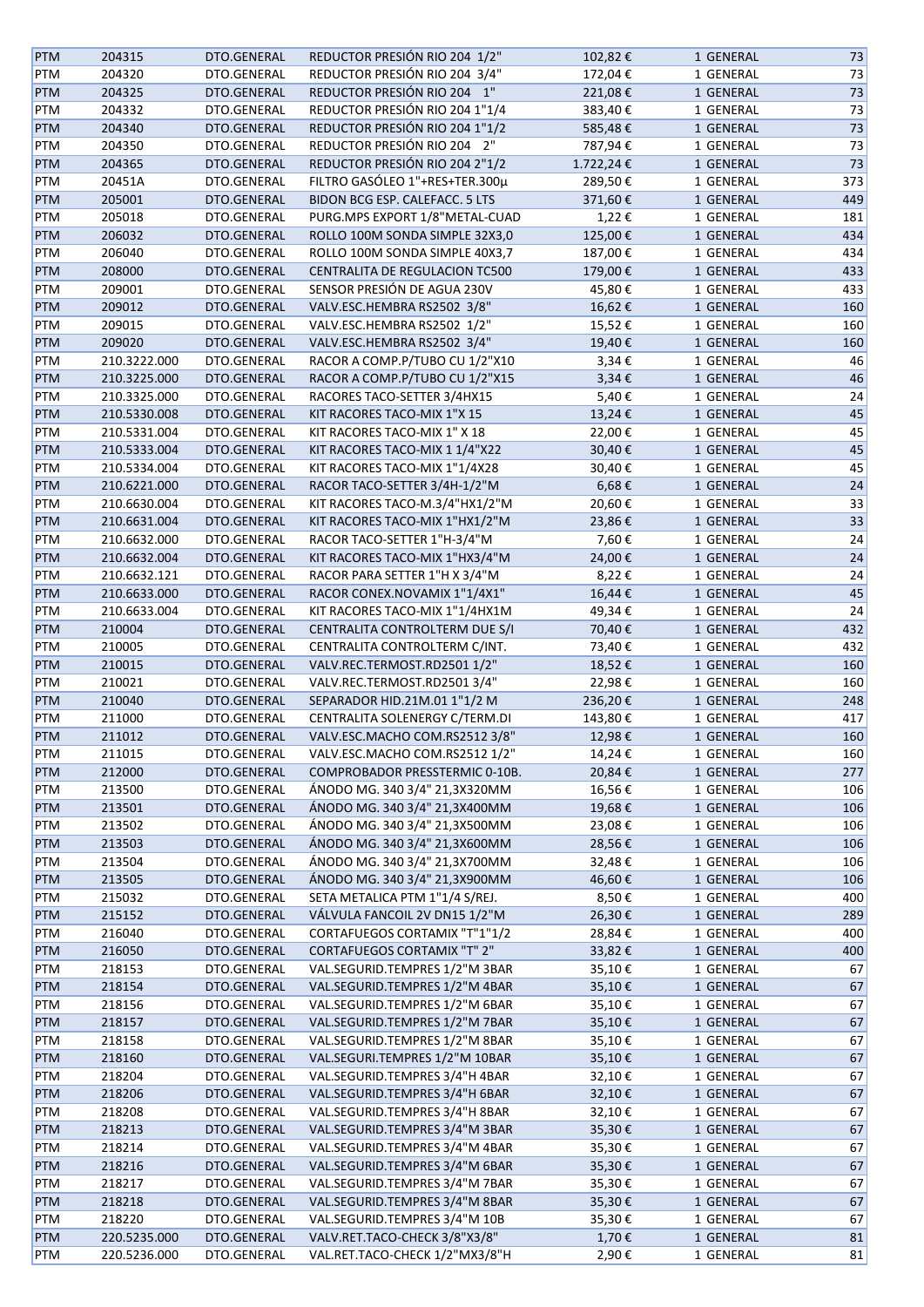| <b>PTM</b> | 220040       | DTO.GENERAL | SEPARADOR HID.22M.01 1"1/2 M       | 281,50€   | 1 GENERAL | 248 |
|------------|--------------|-------------|------------------------------------|-----------|-----------|-----|
| PTM        | 220145       | DTO.GENERAL | CIRCUITO IMPRESO TOBY PMD20        | 159,54€   | 1 GENERAL | 364 |
| PTM        | 220146       | DTO.GENERAL | <b>CIRCUITO IMPRESO TOBY PMD22</b> | 178,30€   | 1 GENERAL | 364 |
| PTM        | 220147       | DTO.GENERAL | TUBO DESV.CON CONTROL SALIDA       | 249,90€   | 1 GENERAL | 364 |
| <b>PTM</b> | 220148       | DTO.GENERAL | TUBO DESV.SIN CONTROL SALIDA       | 156,50€   | 1 GENERAL | 364 |
| PTM        | 220202       | DTO.GENERAL | VÁLVULA FANCOIL 2V DN20 3/4"M      | 29,10€    | 1 GENERAL | 289 |
|            |              |             |                                    |           |           |     |
| <b>PTM</b> | 220452       | DTO.GENERAL | PISTÓN TOBY PARA TOBY PMD          | 87,36€    | 1 GENERAL | 364 |
| PTM        | 222320       | DTO.GENERAL | CPO.VALVULA ZONAVENTIL 2V.3/4"     | 57,90€    | 1 GENERAL | 308 |
| <b>PTM</b> | 222425       | DTO.GENERAL | CPO.VALV.ZONAVENTIL 2V. 1"         | 61,20€    | 1 GENERAL | 308 |
| PTM        | 223.1202.000 | DTO.GENERAL | TACONOVA-SETTER 1202 3/4M-1/2H     | 38,74€    | 1 GENERAL | 23  |
| <b>PTM</b> | 223.1203.000 | DTO.GENERAL | TACONOVA-SETTER 1203 3/4M-1/2H     | 38,74€    | 1 GENERAL | 23  |
| PTM        | 223.1204.000 | DTO.GENERAL | TACONOVA-SETTER 1204 3/4M-1/2H     | 38,74€    | 1 GENERAL | 23  |
| <b>PTM</b> | 223.1208.000 | DTO.GENERAL | TACONOVA-SETTER 1208 3/4M-1/2H     | 38,74€    | 1 GENERAL | 23  |
| PTM        | 223.1208.104 | DTO.GENERAL | TACOSETTER INLINE 3/4M-1/2H D.     | 44,22€    | 1 GENERAL | 23  |
| PTM        | 223.1209.000 | DTO.GENERAL | TACONOVA-SETTER 1209 3/4M-1/2H     | 38,74€    | 1 GENERAL | 23  |
| PTM        | 223.1209.104 | DTO.GENERAL | TACOSE.INLINE 3/4M-1/2H D.3-12     | 46,52€    | 1 GENERAL | 23  |
| PTM        | 223.1233.000 | DTO.GENERAL | TACONOVA-SETTER 1233 3/4"M-M       | 38,74€    | 1 GENERAL | 23  |
| PTM        | 223.1233.104 | DTO.GENERAL | TACONOVA-SETTER 1233 3/4M-3/4M     | 44,22€    | 1 GENERAL |     |
|            |              |             |                                    |           |           | 23  |
| <b>PTM</b> | 223.1234.000 | DTO.GENERAL | TACONOVA-SETTER 1234 3/4"M-M       | 38,74€    | 1 GENERAL | 23  |
| PTM        | 223.1234.104 | DTO.GENERAL | TACONOVA-SETTER 1233 3/4"M-M       | 44,22€    | 1 GENERAL | 23  |
| <b>PTM</b> | 223.1238.000 | DTO.GENERAL | TACONOVA-SETTER 1238 3/4"M-M       | 38,74€    | 1 GENERAL | 23  |
| PTM        | 223.1238.104 | DTO.GENERAL | TACONOVA-SETTER 1238 3/4"M-M       | 46,52€    | 1 GENERAL | 23  |
| <b>PTM</b> | 223.1239.000 | DTO.GENERAL | TACONOVA-SETTER 1239 3/4"M-M       | 38,74€    | 1 GENERAL | 23  |
| PTM        | 223.1300.000 | DTO.GENERAL | TACONOVA-SETTER 1300 1"M-M         | 70,94€    | 1 GENERAL | 23  |
| PTM        | 223.1302.000 | DTO.GENERAL | TACONOVA-SETTER 1302 1"M-M         | 70,94€    | 1 GENERAL | 23  |
| PTM        | 223.1305.000 | DTO.GENERAL | TACONOVA-SETTER 1305 1"M-M         | 70,94€    | 1 GENERAL | 23  |
| PTM        | 223.2151.000 | DTO.GENERAL | SETTER BP 2151 DN65 60-325LM       | 1.042,70€ | 1 GENERAL | 34  |
| PTM        | 223.2251.000 | DTO.GENERAL | SETTER BP 2251 DN80 75-450LM       | 1.218,20€ | 1 GENERAL | 34  |
| <b>PTM</b> | 223.2262.000 | DTO.GENERAL | SETTER BP 2262 1/2"HH 2-8L/MIN     | 212,96€   | 1 GENERAL | 29  |
| PTM        | 223.2351.000 | DTO.GENERAL | SETTER BP 2351 DN100 100-650LM     | 1.756,60€ | 1 GENERAL | 34  |
|            | 223.2360.000 | DTO.GENERAL |                                    |           | 1 GENERAL | 29  |
| PTM        |              |             | SETTER BP 2360 3/4"H-H 4-15        | 212,96€   |           |     |
| PTM        | 223.2361.000 | DTO.GENERAL | SETTER BP 2361 3/4"H-H 2-8         | 212,96€   | 1 GENERAL | 29  |
| <b>PTM</b> | 223.2362.000 | DTO.GENERAL | SETTER BP 2362 3/4"H-H 8-30        | 212,96€   | 1 GENERAL | 29  |
| PTM        | 223.2380.000 | DTO.GENERAL | SETTER BP 3/4"H-H 2-12 L/MIN       | 238,60€   | 1 GENERAL | 31  |
| <b>PTM</b> | 223.2380.350 | DTO.GENERAL | SETTER BP 1" M-M 2-12 L/MIN        | 135,50€   | 1 GENERAL | 31  |
| PTM        | 223.2381.000 | DTO.GENERAL | SETTER BP 3/4"H-H 8-20 L/MIN       | 238,60€   | 1 GENERAL | 31  |
| <b>PTM</b> | 223.2381.350 | DTO.GENERAL | SETTER BP 1381 1"M-M 8-20          | 216,90€   | 1 GENERAL | 31  |
| PTM        | 223.2382.000 | DTO.GENERAL | SETTER BP 2382 3/4"H-H 2-12        | 260,70€   | 1 GENERAL | 31  |
| <b>PTM</b> | 223.2383.000 | DTO.GENERAL | SETTER BP 3/4"H-H 8-30 L/MIN       | 260,70€   | 1 GENERAL | 31  |
| PTM        | 223.2460.000 | DTO.GENERAL | SETTER BP 1460 1"HH 6-20L/MIN      | 224,90€   | 1 GENERAL | 29  |
| <b>PTM</b> | 223.2461.000 | DTO.GENERAL | SETTER BP 2461 1"H-H 10-40         | 224,90€   | 1 GENERAL | 29  |
| PTM        | 223.2470.000 | DTO.GENERAL | SETTER BP 2470 1"1/4 M-M 6-20      | 224,90€   | 1 GENERAL | 29  |
| <b>PTM</b> | 223.2480.000 | DTO.GENERAL | SETTER BP 2480 1"H-H 10-40         | 267,50€   | 1 GENERAL | 31  |
| PTM        | 223.2482.000 | DTO.GENERAL | SETTER BP 1"H-H 10-40 L/MIN        | 247,04€   | 1 GENERAL | 31  |
| <b>PTM</b> | 223.2482.350 | DTO.GENERAL | SETTER BP 1"1/4M-M 10-40 L/MIN     | 247,08€   | 1 GENERAL | 31  |
| PTM        | 223.2561.000 | DTO.GENERAL | SETTER BP 1561 1"1/4H-H 20-70      | 277,70€   | 1 GENERAL | 29  |
|            |              |             |                                    |           |           |     |
| <b>PTM</b> | 223.2571.000 | DTO.GENERAL | SETTER BP 2571 1"1/2 M-M 20-70     | 277,70€   | 1 GENERAL | 29  |
| PTM        | 223.2580.000 | DTO.GENERAL | SETTER BP 2580 1"1/4H-H 20-70      | 335,64€   | 1 GENERAL | 31  |
| <b>PTM</b> | 223.2661.000 | DTO.GENERAL | SETTER BP 1661 1"1/2H-H 30-120     | 368,00€   | 1 GENERAL | 29  |
| PTM        | 223.2861.000 | DTO.GENERAL | SETTER BP 2861 2"H-H 50-200        | 410,60€   | 1 GENERAL | 29  |
| <b>PTM</b> | 223.3206.000 | DTO.GENERAL | TACONOVA-SETTER 3206 1/2"MH        | 42,20€    | 1 GENERAL | 26  |
| PTM        | 223.4213.000 | DTO.GENERAL | TACO FLOMETER23-4213 3/4"M-H       | 28,94€    | 1 GENERAL | 27  |
| <b>PTM</b> | 223.4214.000 | DTO.GENERAL | TACO FLOMETER23-4214 3/4"M-H       | 23,90€    | 1 GENERAL | 27  |
| PTM        | 223.4218.000 | DTO.GENERAL | TACO FLOMETER23-4218 3/4"M-H       | 28,94€    | 1 GENERAL | 27  |
| <b>PTM</b> | 223.5204.304 | DTO.GENERAL | REGULADOR TM4001 1-4 LTS/M.C/J     | 9,00€     | 1 GENERAL | 203 |
| PTM        | 223.6502.116 | DTO.GENERAL | REGULADOR TM4010 0-2,5LT/M.C/J     | 9,00€     | 1 GENERAL | 203 |
| PTM        | 223.6505.116 | DTO.GENERAL | REGULADOR TM4010 0-5 LTS/M.C/J     | 9,00€     | 1 GENERAL | 203 |
| PTM        | 223.7356.334 | DTO.GENERAL | TACONOVA-SETTER PF 1"M-1 1/2"M     | 49,00€    | 1 GENERAL | 23  |
| <b>PTM</b> | 223.7556.334 | DTO.GENERAL | TACONOVA-SETTER 7556 1"M-H         | 86,64€    | 1 GENERAL | 23  |
| PTM        | 223.7566.334 | DTO.GENERAL | TACONOVA-SETTER 7566 1"M-H         | 86,64€    | 1 GENERAL | 23  |
|            |              |             |                                    |           |           |     |
| <b>PTM</b> | 223.7576.334 | DTO.GENERAL | TACONOVA-SETTER 7576 1"M-H         | 86,64€    | 1 GENERAL | 23  |
| PTM        | 223.7586.000 | DTO.GENERAL | TACONOVA-SETTER 7586 1"M-H         | 86,64€    | 1 GENERAL | 23  |
| <b>PTM</b> | 223.7702.000 | DTO.GENERAL | TACONOVASETTER TRONIC 1"M-H        | 211,60€   | 1 GENERAL | 25  |
| PTM        | 223.7704.000 | DTO.GENERAL | TACONOVASETTER TRONIC 1"M-H        | 201,98€   | 1 GENERAL | 25  |
| <b>PTM</b> | 223.8410.000 | DTO.GENERAL | TACOSETTER HYLINE DN25 1"1/2M      | 184,40€   | 1 GENERAL | 35  |
| PTM        | 223.8411.000 | DTO.GENERAL | TACOSETTER HYLINE DN25 1"1/2M      | 184,40€   | 1 GENERAL | 35  |
| <b>PTM</b> | 223.8412.000 | DTO.GENERAL | TACOSETTER HYLINE DN25 1"1/2M      | 184,40€   | 1 GENERAL | 35  |
| PTM        | 223.8523.000 | DTO.GENERAL | TACOSETTER HYLINE DN25 2"M         | 198,90€   | 1 GENERAL | 35  |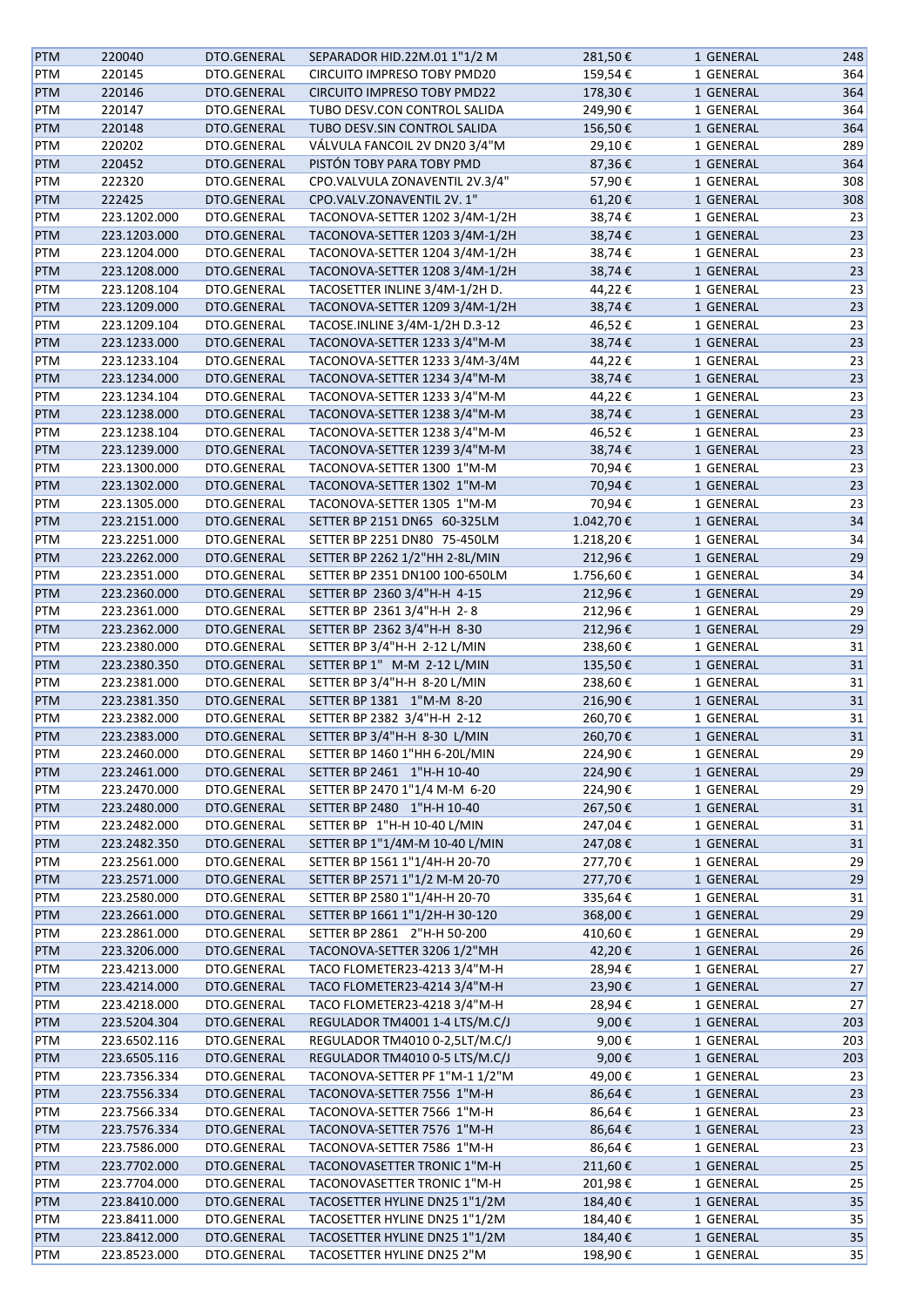| <b>PTM</b> | 223.8524.000 | DTO.GENERAL | TACOSETTER HYLINE DN25 2"M     | 198,90€ | 1 GENERAL | 35     |
|------------|--------------|-------------|--------------------------------|---------|-----------|--------|
| PTM        | 223101       | DTO.GENERAL | CENT.DETEC. G.NATURAL 230V DOM | 131,40€ | 1 GENERAL | 359    |
| <b>PTM</b> | 223102       | DTO.GENERAL | DETECTOR GAS GLP RG1-G 230V    | 84,10€  | 1 GENERAL | 359    |
| PTM        | 223220       | DTO.GENERAL | DETECTOR E INDICADOR CO 230V   | 131,50€ | 1 GENERAL | 358    |
| <b>PTM</b> | 223221       | DTO.GENERAL | DETECTOR E INDICADOR CO 3 BAT. | 140,90€ | 1 GENERAL | 358    |
| PTM        | 224015       | DTO.GENERAL | REDUCTOR PRESION RIO 224 1/2"  | 62,24€  | 1 GENERAL | 73     |
| <b>PTM</b> | 224020       | DTO.GENERAL | REDUCTOR PRESIÓN RIO 224 3/4"  | 80,76€  | 1 GENERAL | 73     |
| PTM        | 224024       | DTO.GENERAL | SERVOMOTOR ELEC.ZONAVENTIL 24V | 120,00€ | 1 GENERAL | 308    |
| <b>PTM</b> | 224025       | DTO.GENERAL | REDUCTOR PRESIÓN RIO 224 1"    | 152,12€ | 1 GENERAL | 73     |
| PTM        | 224032       | DTO.GENERAL | REDUCTOR PRESIÓN RIO 224 1"1/4 | 212,32€ | 1 GENERAL | 73     |
| PTM        | 224040       | DTO.GENERAL | REDUCTOR PRESIÓN RIO 224 1"1/2 | 326,14€ | 1 GENERAL | 73     |
|            |              |             |                                |         |           | 73     |
| PTM        | 224050       | DTO.GENERAL | REDUCTOR PRESIÓN RIO 224 2"    | 512,44€ | 1 GENERAL |        |
| <b>PTM</b> | 226015       | DTO.GENERAL | REDUCTOR PRESIÓN RIO 226 1/2"  | 53,74€  | 1 GENERAL | 73     |
| PTM        | 226020       | DTO.GENERAL | REDUCTOR PRESIÓN RIO 226 3/4"  | 60,68€  | 1 GENERAL | 73     |
| <b>PTM</b> | 226025       | DTO.GENERAL | REDUCTOR PRESIÓN RIO 226 1"    | 133,74€ | 1 GENERAL | $73\,$ |
| PTM        | 226032       | DTO.GENERAL | REDUCTOR PRESIÓN RIO 226 1"1/4 | 195,08€ | 1 GENERAL | 73     |
| <b>PTM</b> | 226040       | DTO.GENERAL | REDUCTOR PRESIÓN RIO 226 1"1/2 | 303,92€ | 1 GENERAL | $73\,$ |
| PTM        | 226050       | DTO.GENERAL | REDUCTOR PRESIÓN RIO 226 2"    | 485,74€ | 1 GENERAL | 73     |
| <b>PTM</b> | 226103       | DTO.GENERAL | MÓDULO ELECT.ELITE INUND.230V  | 98,00€  | 1 GENERAL | 361    |
| PTM        | 226104       | DTO.GENERAL | MÓDULO ELEC.ELITE INUND.12-24V | 84,00€  | 1 GENERAL | 361    |
| <b>PTM</b> | 226105       | DTO.GENERAL | SONDA DETECTORA AGUA           | 14,98€  | 1 GENERAL | 361    |
| PTM        | 227004       | DTO.GENERAL | BOQUILLA PULV.MONARCH 0,65 60° | 8,40€   | 1 GENERAL | 378    |
| <b>PTM</b> | 227006       | DTO.GENERAL | BOQUILLA PULV.MONARCH 0,85 60° | 8,40€   | 1 GENERAL | 378    |
| PTM        | 227007       | DTO.GENERAL | BOQUILLA PULV.MONARCH 1,00 60° | 8,40€   | 1 GENERAL | 378    |
| PTM        | 227009       | DTO.GENERAL | BOQUILLA PULV.MONARCH 1,20 60° | 8,40€   | 1 GENERAL | 378    |
| PTM        | 227012       | DTO.GENERAL | BOQUILLA PULV.MONARCH 1,50 60° | 8,40€   | 1 GENERAL | 378    |
| <b>PTM</b> | 227013       | DTO.GENERAL | BOQUILLA PULV.MONARCH 1,65 60° | 8,40€   | 1 GENERAL | 378    |
| PTM        | 227023       | DTO.GENERAL | BOQUILLA PULV.MONARCH 5,50 60° | 8,40€   | 1 GENERAL | 378    |
| <b>PTM</b> | 227029       | DTO.GENERAL | BOQUILLA PULV.MONARCH 8,50 60º | 8,40€   | 1 GENERAL | 378    |
| PTM        | 227057       | DTO.GENERAL | BOQUILLA PULV.MONARCH 0,85 45° | 8,40€   | 1 GENERAL | 378    |
| <b>PTM</b> | 227058       | DTO.GENERAL | BOQUILLA PULV.MONARCH 1,00 45° | 8,40€   | 1 GENERAL | 378    |
|            |              |             |                                |         |           | 378    |
| PTM        | 227059       | DTO.GENERAL | BOQUILLA PULV.MONARCH 1,10 45° | 8,40€   | 1 GENERAL |        |
| <b>PTM</b> | 227060       | DTO.GENERAL | BOQUILLA PULV.MONARCH 1,20 45° | 8,40€   | 1 GENERAL | 378    |
| PTM        | 227061       | DTO.GENERAL | BOQUILLA PULV.MONARCH 1,25 45° | 8,40€   | 1 GENERAL | 378    |
| <b>PTM</b> | 227062       | DTO.GENERAL | BOQUILLA PULV.MONARCH 1,35 45° | 8,40€   | 1 GENERAL | 378    |
| PTM        | 227063       | DTO.GENERAL | BOQUILLA PULV.MONARCH 1,50 45° | 8,40€   | 1 GENERAL | 378    |
| <b>PTM</b> | 227064       | DTO.GENERAL | BOQUILLA PULV.MONARCH 1,65 45° | 8,40€   | 1 GENERAL | 378    |
| PTM        | 227065       | DTO.GENERAL | BOQUILLA PULV.MONARCH 1,75 45° | 8,40€   | 1 GENERAL | 378    |
| <b>PTM</b> | 227066       | DTO.GENERAL | BOQUILLA PULV.MONARCH 2,00 45° | 8,40€   | 1 GENERAL | 378    |
| PTM        | 227067       | DTO.GENERAL | BOQUILLA PULV.MONARCH 2,25 45° | 8,40€   | 1 GENERAL | 378    |
| <b>PTM</b> | 227068       | DTO.GENERAL | BOQUILLA PULV.MONARCH 2,50 45° | 8,40€   | 1 GENERAL | 378    |
| PTM        | 227069       | DTO.GENERAL | BOQUILLA PULV.MONARCH 3,00 45º | 8,40€   | 1 GENERAL | 378    |
| <b>PTM</b> | 227072       | DTO.GENERAL | BOQUILLA PULV.MONARCH 4,50 45° | 8,40€   | 1 GENERAL | 378    |
| PTM        | 227073       | DTO.GENERAL | BOQUILLA PULV.MONARCH 5,00 45º | 8,40€   | 1 GENERAL | 378    |
| <b>PTM</b> | 227104       | DTO.GENERAL | BOQUILLA PULV.MONARCH 0,50 80° | 8,40€   | 1 GENERAL | 378    |
| PTM        | 227105       | DTO.GENERAL | BOQUILLA PULV.MONARCH 0,60 80° | 8,40€   | 1 GENERAL | 378    |
| <b>PTM</b> | 227106       | DTO.GENERAL | BOQUILLA PULV.MONARCH 0,65 80° | 8,40€   | 1 GENERAL | 378    |
| PTM        | 227107       | DTO.GENERAL | BOQUILLA PULV.MONARCH 0,75 80° | 8,40€   | 1 GENERAL | 378    |
| PTM        | 227114       | DTO.GENERAL | BOQUILLA PULV.MONARCH 1,50 80° | 8,40€   | 1 GENERAL | 378    |
| PTM        | 227120       | DTO.GENERAL | BOQUILLA PULV.MONARCH 3,00 80º | 8,40€   | 1 GENERAL | 378    |
| <b>PTM</b> | 227500       | DTO.GENERAL | RECAMBIO MOTOR SYNCHRON 230V.  | 32,96€  | 1 GENERAL | 298    |
| PTM        | 227510       | DTO.GENERAL | RECAMBIO MOTOR SYNCHRON 24V.   | 28,10€  | 1 GENERAL | 298    |
| <b>PTM</b> | 228001       | DTO.GENERAL | BOQUILLA DELAVAN 0,40 60° W    | 10,60€  | 1 GENERAL | 376    |
| PTM        | 228002       | DTO.GENERAL | BOQUILLA DELAVAN 0,50 60°W     | 10,60€  | 1 GENERAL | 376    |
| <b>PTM</b> | 228004       | DTO.GENERAL | BOQUILLA DELAVAN 0,60 60° W    | 10,60€  | 1 GENERAL | 376    |
| PTM        | 228005       | DTO.GENERAL | BOQUILLA DELAVAN 0,65 60° W    | 10,60€  | 1 GENERAL | 376    |
|            |              |             |                                |         |           |        |
| <b>PTM</b> | 228006       | DTO.GENERAL | BOQUILLA DELAVAN 0,75 60° W    | 10,60€  | 1 GENERAL | 376    |
| PTM        | 228007       | DTO.GENERAL | BOQUILLA DELAVAN 0,85 60° W    | 10,60€  | 1 GENERAL | 376    |
| <b>PTM</b> | 2280071      | DTO.GENERAL | BOQUILLA DELAVAN 0,90 60°W     | 10,60€  | 1 GENERAL | 376    |
| PTM        | 228008       | DTO.GENERAL | BOQUILLA DELAVAN 1 60° W       | 10,60€  | 1 GENERAL | 376    |
| <b>PTM</b> | 228009       | DTO.GENERAL | BOQUILLA DELAVAN 1,10 60°W     | 10,60€  | 1 GENERAL | 376    |
| PTM        | 228010       | DTO.GENERAL | BOQUILLA DELAVAN 1,25 60° W    | 10,60€  | 1 GENERAL | 376    |
| PTM        | 228011       | DTO.GENERAL | BOQUILLA DELAVAN 1,35 60° W    | 10,60€  | 1 GENERAL | 376    |
| PTM        | 228012       | DTO.GENERAL | BOQUILLA DELAVAN 1,50 60° W    | 10,60€  | 1 GENERAL | 376    |
| <b>PTM</b> | 2280121      | DTO.GENERAL | BOQUILLA DELAVAN 1,65 60° W    | 10,60€  | 1 GENERAL | 376    |
| PTM        | 228013       | DTO.GENERAL | BOQUILLA DELAVAN 1,75 60° W    | 10,60€  | 1 GENERAL | 376    |
| PTM        | 228014       | DTO.GENERAL | BOQUILLA DELAVAN 2 60° W       | 10,60€  | 1 GENERAL | 376    |
| PTM        | 228015       | DTO.GENERAL | BOQUILLA DELAVAN 2,25 60° W    | 10,60€  | 1 GENERAL | 376    |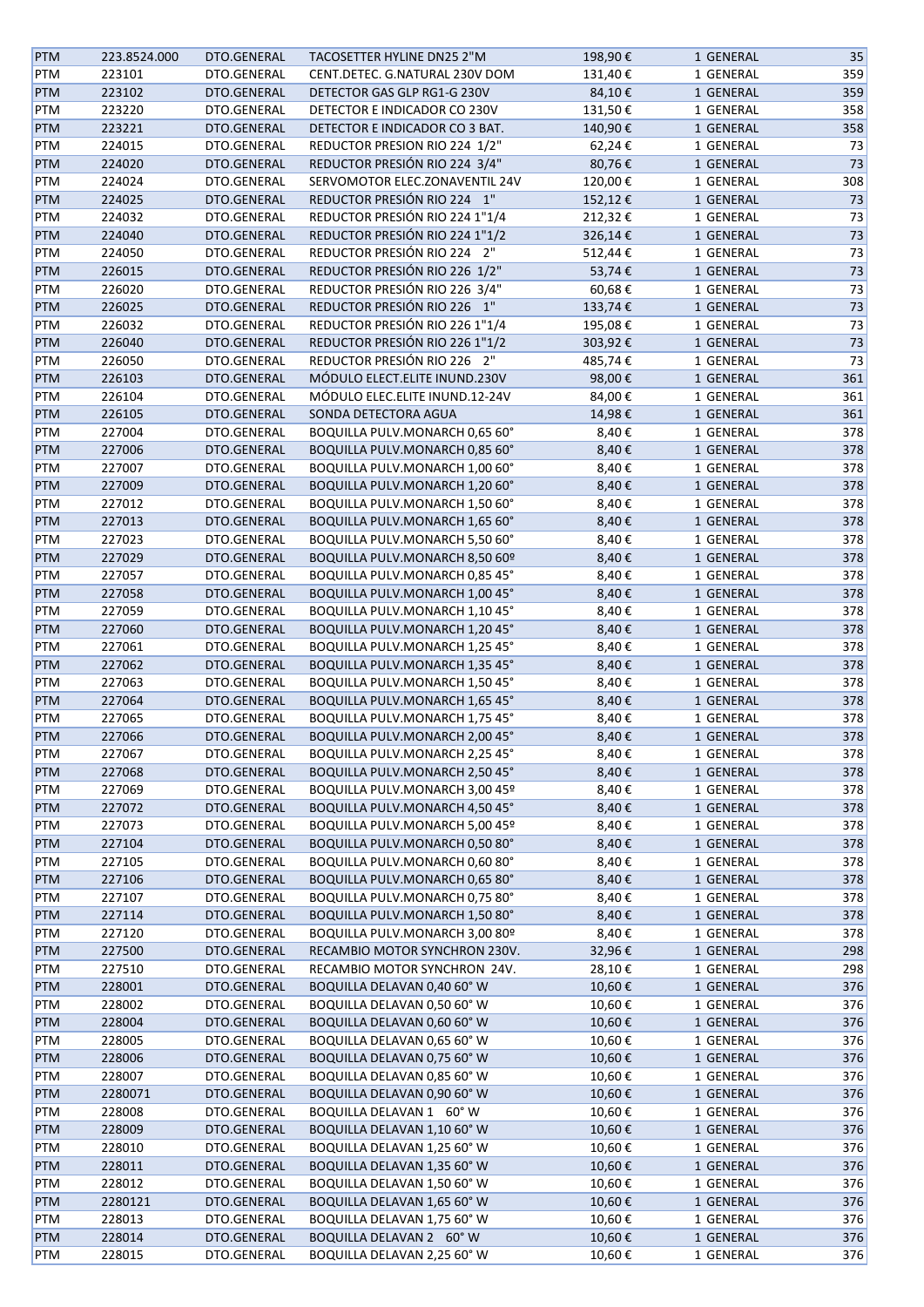| <b>PTM</b> | 228016  | DTO.GENERAL | BOQUILLA DELAVAN 2,50 60° W          | 10,60€ | 1 GENERAL | 376 |
|------------|---------|-------------|--------------------------------------|--------|-----------|-----|
| PTM        | 228017  | DTO.GENERAL | BOQUILLA DELAVAN 2,75 60° W          | 10,60€ | 1 GENERAL | 376 |
| <b>PTM</b> | 228018  | DTO.GENERAL | BOQUILLA DELAVAN 3 60° W             | 10,60€ | 1 GENERAL | 376 |
| PTM        | 228019  | DTO.GENERAL | BOQUILLA DELAVAN 3,25 60° W          | 16,04€ | 1 GENERAL | 376 |
| <b>PTM</b> | 228020  | DTO.GENERAL | BOQUILLA DELAVAN 3,50 60°W           | 16,04€ | 1 GENERAL | 376 |
| PTM        | 228022  | DTO.GENERAL | BOQUILLA DELAVAN 4 60° W             | 16,04€ | 1 GENERAL | 376 |
| <b>PTM</b> | 228023  | DTO.GENERAL | BOQUILLA DELAVAN 4,50 60°W           | 16,04€ | 1 GENERAL | 376 |
| PTM        | 228024  | DTO.GENERAL | BOQUILLA DELAVAN 5 60° W             | 16,04€ | 1 GENERAL | 376 |
|            |         |             |                                      |        |           |     |
| <b>PTM</b> | 228025  | DTO.GENERAL | BOQUILLA DELAVAN 5,50 60°W           | 16,04€ | 1 GENERAL | 376 |
| PTM        | 228026  | DTO.GENERAL | BOQUILLA DELAVAN 6,00 60°W           | 16,04€ | 1 GENERAL | 376 |
| <b>PTM</b> | 228027  | DTO.GENERAL | BOQUILLA DELAVAN 6,50 60°W           | 16,04€ | 1 GENERAL | 376 |
| PTM        | 228028  | DTO.GENERAL | BOQUILLA DELAVAN 7,00 60° W          | 16,04€ | 1 GENERAL | 376 |
| PTM        | 228029  | DTO.GENERAL | BOQUILLA DELAVAN 7,50 60° W          | 16,04€ | 1 GENERAL | 376 |
| PTM        | 228030  | DTO.GENERAL | BOQUILLA DELAVAN 8 60°B              | 16,04€ | 1 GENERAL | 376 |
| <b>PTM</b> | 228032  | DTO.GENERAL | BOQUILLA DELAVAN 10,00 60° B         | 16,04€ | 1 GENERAL | 376 |
| PTM        | 228033  | DTO.GENERAL | BOQUILLA DELAVAN 11 60°B             | 16,04€ | 1 GENERAL | 376 |
| <b>PTM</b> | 228034  | DTO.GENERAL | BOQUILLA DELAVAN 12 60°B             | 16,04€ | 1 GENERAL | 376 |
| PTM        | 228041  | DTO.GENERAL | BOQUILLA DELAVAN 0,40 45° W          | 10,60€ | 1 GENERAL | 376 |
| <b>PTM</b> | 228042  | DTO.GENERAL | BOQUILLA DELAVAN 0,50 45° W          | 10,60€ | 1 GENERAL | 376 |
| PTM        | 228043  | DTO.GENERAL | BOQUILLA DELAVAN 0,60 45° W          | 10,60€ | 1 GENERAL | 376 |
| <b>PTM</b> | 228044  | DTO.GENERAL | BOQUILLA DELAVAN 0,65 45° W          | 10,60€ | 1 GENERAL | 376 |
| PTM        | 228045  | DTO.GENERAL | BOQUILLA DELAVAN 0,75 45º W          | 10,60€ | 1 GENERAL | 376 |
| <b>PTM</b> | 228046  | DTO.GENERAL | BOQUILLA DELAVAN 0,85 45° W          | 10,60€ | 1 GENERAL | 376 |
| PTM        | 2280461 | DTO.GENERAL | BOQUILLA DELAVAN 0,90 45° W          | 10,60€ | 1 GENERAL | 376 |
|            |         | DTO.GENERAL | BOQUILLA DELAVAN 1 45° W             |        |           |     |
| <b>PTM</b> | 228047  |             |                                      | 10,60€ | 1 GENERAL | 376 |
| PTM        | 228048  | DTO.GENERAL | BOQUILLA DELAVAN 1,10 45° W          | 10,60€ | 1 GENERAL | 376 |
| <b>PTM</b> | 228049  | DTO.GENERAL | BOQUILLA DELAVAN 1,25 45° W          | 10,60€ | 1 GENERAL | 376 |
| PTM        | 228050  | DTO.GENERAL | BOQUILLA DELAVAN 1,35 45° W          | 10,60€ | 1 GENERAL | 376 |
| <b>PTM</b> | 228051  | DTO.GENERAL | BOQUILLA DELAVAN 1,50 45° W          | 10,60€ | 1 GENERAL | 376 |
| PTM        | 228052  | DTO.GENERAL | BOQUILLA DELAVAN 1,75 45° W          | 10,60€ | 1 GENERAL | 376 |
| <b>PTM</b> | 228053  | DTO.GENERAL | BOQUILLA DELAVAN 2 45° W             | 10,60€ | 1 GENERAL | 376 |
| PTM        | 228054  | DTO.GENERAL | BOQUILLA DELAVAN 2,25 45° W          | 10,60€ | 1 GENERAL | 376 |
| <b>PTM</b> | 228055  | DTO.GENERAL | BOQUILLA DELAVAN 2,50 45° W          | 10,60€ | 1 GENERAL | 376 |
| PTM        | 228056  | DTO.GENERAL | BOQUILLA DELAVAN 2,75 45° W          | 10,60€ | 1 GENERAL | 376 |
| <b>PTM</b> | 228057  | DTO.GENERAL | BOQUILLA DELAVAN 3 45° W             | 10,60€ | 1 GENERAL | 376 |
| PTM        | 228058  | DTO.GENERAL | BOQUILLA DELAVAN 3,25 45° W          | 16,04€ | 1 GENERAL | 376 |
| <b>PTM</b> | 228059  | DTO.GENERAL | BOQUILLA DELAVAN 3,50 45° W          | 16,04€ | 1 GENERAL | 376 |
| PTM        | 228061  | DTO.GENERAL | BOQUILLA DELAVAN 4 45° W             | 16,04€ | 1 GENERAL | 376 |
| <b>PTM</b> | 228062  | DTO.GENERAL | BOQUILLA DELAVAN 4,50 45° W          | 16,04€ | 1 GENERAL | 376 |
| PTM        | 228063  | DTO.GENERAL | BOQUILLA DELAVAN 5 45° W             | 16,04€ | 1 GENERAL | 376 |
| <b>PTM</b> | 228064  | DTO.GENERAL | BOQUILLA DELAVAN 5,50 45° W          | 16,04€ | 1 GENERAL | 376 |
| PTM        | 228065  | DTO.GENERAL | BOQUILLA DELAVAN 6 45°B              | 16,04€ | 1 GENERAL | 376 |
|            | 228066  |             |                                      |        |           |     |
| <b>PTM</b> |         | DTO.GENERAL | BOQUILLA DELAVAN 6,50 45° W          | 16,04€ | 1 GENERAL | 376 |
| PTM        | 228067  | DTO.GENERAL | BOQUILLA DELAVAN 7,00 45° W          | 16,04€ | 1 GENERAL | 376 |
| <b>PTM</b> | 228068  | DTO.GENERAL | BOQUILLA PULV.DELAVAN 7,50 45°       | 16,04€ | 1 GENERAL | 376 |
| PTM        | 228069  | DTO.GENERAL | BOQUILLA DELAVAN 8 45° W             | 16,04€ | 1 GENERAL | 376 |
| <b>PTM</b> | 228070  | DTO.GENERAL | BOQUILLA DELAVAN 9 45° W             | 16,04€ | 1 GENERAL | 376 |
| PTM        | 228071  | DTO.GENERAL | BOQUILLA PULV.DELAVAN 10 45° B       | 16,04€ | 1 GENERAL | 376 |
| <b>PTM</b> | 228072  | DTO.GENERAL | <b>BOQUILLA PULV.DELAVAN 11 45°B</b> | 16,04€ | 1 GENERAL | 376 |
| PTM        | 228073  | DTO.GENERAL | BOQUILLA PULV.DELAVAN 12 45°B        | 16,04€ | 1 GENERAL | 376 |
| PTM        | 228078  | DTO.GENERAL | BOQUILLA DELAVAN 0,40 80° W          | 10,60€ | 1 GENERAL | 376 |
| PTM        | 228079  | DTO.GENERAL | BOQUILLA DELAVAN 0,50 80°W           | 10,60€ | 1 GENERAL | 376 |
| <b>PTM</b> | 228080  | DTO.GENERAL | BOQUILLA DELAVAN 0,60 80° W          | 10,60€ | 1 GENERAL | 376 |
| PTM        | 228081  | DTO.GENERAL | BOQUILLA DELAVAN 0,65 80° W          | 10,60€ | 1 GENERAL | 376 |
| <b>PTM</b> | 228082  | DTO.GENERAL | BOQUILLA DELAVAN 0,75 80° W          | 10,60€ | 1 GENERAL | 376 |
| PTM        | 228083  | DTO.GENERAL | BOQUILLA DELAVAN 0,85 80° W          | 10,60€ | 1 GENERAL | 376 |
| <b>PTM</b> | 2280831 | DTO.GENERAL | BOQUILLA DELAVAN 0,90 80° W          | 10,60€ | 1 GENERAL | 376 |
| PTM        | 228084  | DTO.GENERAL | BOQUILLA DELAVAN 1,00 80° W          | 10,60€ | 1 GENERAL | 376 |
| <b>PTM</b> | 228085  | DTO.GENERAL | BOQUILLA DELAVAN 1,10 80° W          | 10,60€ | 1 GENERAL | 376 |
|            |         |             |                                      |        |           |     |
| PTM        | 228086  | DTO.GENERAL | BOQUILLA DELAVAN 1,25 80º W          | 10,60€ | 1 GENERAL | 376 |
| <b>PTM</b> | 228087  | DTO.GENERAL | BOQUILLA DELAVAN 1,35 80º W          | 10,60€ | 1 GENERAL | 376 |
| PTM        | 228088  | DTO.GENERAL | BOQUILLA DELAVAN 1,50 80º W          | 10,60€ | 1 GENERAL | 376 |
| PTM        | 228089  | DTO.GENERAL | BOQUILLA DELAVAN 1,75 80º W          | 10,60€ | 1 GENERAL | 376 |
| PTM        | 228090  | DTO.GENERAL | BOQUILLA DELAVAN 2 80º W             | 10,60€ | 1 GENERAL | 376 |
| PTM        | 228091  | DTO.GENERAL | BOQUILLA DELAVAN 2,50 80º W          | 10,60€ | 1 GENERAL | 376 |
| PTM        | 228092  | DTO.GENERAL | BOQUILLA DELAVAN 2,75 80º W          | 10,60€ | 1 GENERAL | 376 |
| <b>PTM</b> | 228093  | DTO.GENERAL | BOQUILLA DELAVAN 3,00 80º W          | 10,60€ | 1 GENERAL | 376 |
| PTM        | 228106  | DTO.GENERAL | BOQUILLA DELAVAN 9,00 80º B          | 16,04€ | 1 GENERAL | 376 |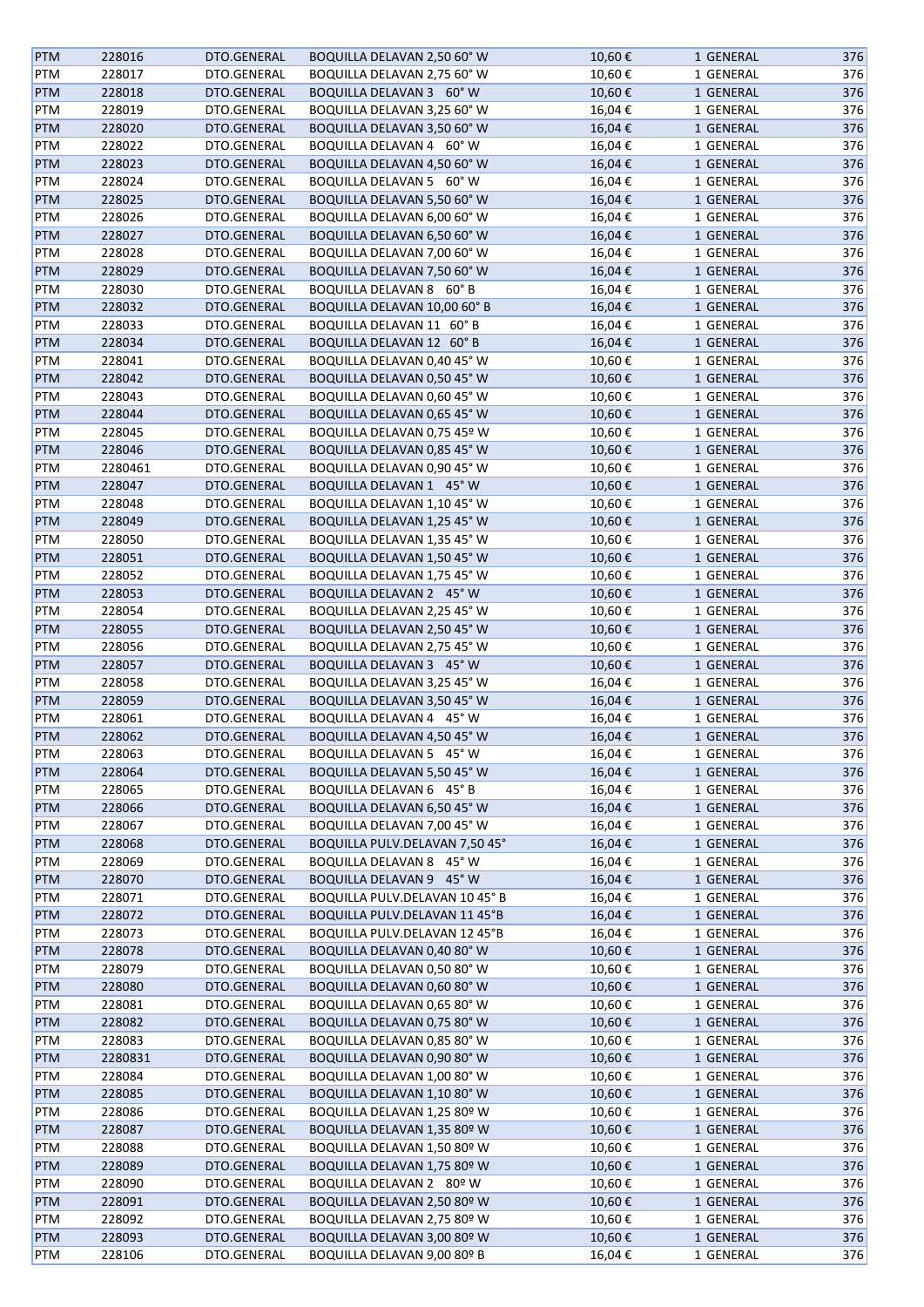| <b>PTM</b> | 228110  | DTO.GENERAL | BOQUILLA DELAVAN 12,00 80º B       | 16,04€ | 1 GENERAL | 376 |
|------------|---------|-------------|------------------------------------|--------|-----------|-----|
| <b>PTM</b> | 229000  | DTO.GENERAL | BOQUILLA DANFOSS 0,40 60° S        | 12,60€ | 1 GENERAL | 377 |
| <b>PTM</b> | 2290001 | DTO.GENERAL | <b>BOQUILLA DANFOSS 0,45 60° S</b> | 12,60€ | 1 GENERAL | 377 |
| <b>PTM</b> | 229001  | DTO.GENERAL | BOQUILLA DANFOSS 0,50 60° S        | 12,60€ | 1 GENERAL | 377 |
| <b>PTM</b> | 229002  | DTO.GENERAL | <b>BOQUILLA DANFOSS 0,55 60° S</b> | 12,60€ | 1 GENERAL | 377 |
| PTM        | 229003  | DTO.GENERAL | BOQUILLA DANFOSS 0,60 60° S        | 12,60€ | 1 GENERAL | 377 |
|            |         | DTO.GENERAL | <b>BOQUILLA DANFOSS 0,65 60° S</b> |        |           |     |
| <b>PTM</b> | 229004  |             |                                    | 12,60€ | 1 GENERAL | 377 |
| <b>PTM</b> | 229005  | DTO.GENERAL | BOQUILLA DANFOSS 0,75 60° S        | 12,60€ | 1 GENERAL | 377 |
| <b>PTM</b> | 229006  | DTO.GENERAL | <b>BOQUILLA DANFOSS 0,85 60° S</b> | 12,60€ | 1 GENERAL | 377 |
| <b>PTM</b> | 229007  | DTO.GENERAL | BOQUILLA DANFOSS 1 60° S           | 12,60€ | 1 GENERAL | 377 |
| PTM        | 229008  | DTO.GENERAL | BOQUILLA DANFOSS 1,10 60° S        | 12,60€ | 1 GENERAL | 377 |
| PTM        | 2290081 | DTO.GENERAL | BOQUILLA DANFOSS 1,20 60° S        | 12,60€ | 1 GENERAL | 377 |
| <b>PTM</b> | 229009  | DTO.GENERAL | <b>BOQUILLA DANFOSS 1,25 60° S</b> | 12,60€ | 1 GENERAL | 377 |
| <b>PTM</b> | 229010  | DTO.GENERAL | BOQUILLA DANFOSS 1,35 60° S        | 12,60€ | 1 GENERAL | 377 |
| <b>PTM</b> | 229011  | DTO.GENERAL | <b>BOQUILLA DANFOSS 1,50 60° S</b> | 12,60€ | 1 GENERAL | 377 |
| <b>PTM</b> | 2290111 | DTO.GENERAL | <b>BOQUILLA DANFOSS 1,65 60° S</b> | 12,60€ | 1 GENERAL | 377 |
| <b>PTM</b> | 229012  | DTO.GENERAL | <b>BOQUILLA DANFOSS 1,75 60° S</b> | 12,60€ | 1 GENERAL | 377 |
| <b>PTM</b> | 229013  | DTO.GENERAL | BOQUILLA DANFOSS 2 60° S           | 12,60€ | 1 GENERAL | 377 |
| <b>PTM</b> | 229014  | DTO.GENERAL | <b>BOQUILLA DANFOSS 2,25 60° S</b> | 12,60€ | 1 GENERAL | 377 |
| PTM        | 229015  | DTO.GENERAL | BOQUILLA DANFOSS 2,50 60° S        | 12,60€ | 1 GENERAL | 377 |
| <b>PTM</b> | 229016  | DTO.GENERAL | <b>BOQUILLA DANFOSS 2,75 60° S</b> | 12,60€ | 1 GENERAL | 377 |
| <b>PTM</b> | 229017  | DTO.GENERAL | BOQUILLA DANFOSS 3 60° S           | 12,60€ | 1 GENERAL | 377 |
| PTM        | 229018  | DTO.GENERAL | <b>BOQUILLA DANFOSS 3,50 60° S</b> | 12,60€ | 1 GENERAL | 377 |
| PTM        | 2290181 | DTO.GENERAL | <b>BOQUILLA DANFOSS 3,75 60° B</b> | 12,60€ | 1 GENERAL | 377 |
| PTM        | 229019  | DTO.GENERAL | <b>BOQUILLA DANFOSS 4 60° S</b>    | 12,60€ | 1 GENERAL | 377 |
|            |         |             |                                    |        |           |     |
| PTM        | 229020  | DTO.GENERAL | BOQUILLA DANFOSS 5 60° S           | 12,60€ | 1 GENERAL | 377 |
| <b>PTM</b> | 229021  | DTO.GENERAL | <b>BOQUILLA DANFOSS 5,50 60° S</b> | 12,60€ | 1 GENERAL | 377 |
| PTM        | 229022  | DTO.GENERAL | BOQUILLA DANFOSS 6 60° S           | 12,60€ | 1 GENERAL | 377 |
| <b>PTM</b> | 229023  | DTO.GENERAL | <b>BOQUILLA DANFOSS 6,50 60° B</b> | 12,60€ | 1 GENERAL | 377 |
| <b>PTM</b> | 229024  | DTO.GENERAL | BOQUILLA DANFOSS 7,50 60° B        | 12,60€ | 1 GENERAL | 377 |
| PTM        | 229025  | DTO.GENERAL | BOQUILLA DANFOSS 8,50 60° B        | 12,60€ | 1 GENERAL | 377 |
| PTM        | 229026  | DTO.GENERAL | BOQUILLA DANFOSS 10 60°B           | 12,60€ | 1 GENERAL | 377 |
| <b>PTM</b> | 229027  | DTO.GENERAL | BOQUILLA DANFOSS 11 60° B          | 12,60€ | 1 GENERAL | 377 |
| PTM        | 229028  | DTO.GENERAL | BOQUILLA DANFOSS 12 60°B           | 12,60€ | 1 GENERAL | 377 |
| <b>PTM</b> | 229029  | DTO.GENERAL | <b>BOQUILLA DANFOSS 13,5 60° B</b> | 12,60€ | 1 GENERAL | 377 |
| PTM        | 229036  | DTO.GENERAL | BOQUILLA DANFOSS 4,50 60° S        | 12,60€ | 1 GENERAL | 377 |
| PTM        | 229051  | DTO.GENERAL | <b>BOQUILLA DANFOSS 0,50 45° S</b> | 12,60€ | 1 GENERAL | 377 |
| PTM        | 229052  | DTO.GENERAL | <b>BOQUILLA DANFOSS 0,55 45° S</b> | 12,60€ | 1 GENERAL | 377 |
| <b>PTM</b> | 229053  | DTO.GENERAL | <b>BOQUILLA DANFOSS 0,60 45° S</b> | 12,60€ | 1 GENERAL | 377 |
| PTM        | 229054  | DTO.GENERAL | <b>BOQUILLA DANFOSS 0,65 45° S</b> | 12,60€ | 1 GENERAL | 377 |
| <b>PTM</b> | 229055  | DTO.GENERAL | <b>BOQUILLA DANFOSS 0,75 45° S</b> | 12,60€ | 1 GENERAL | 377 |
| <b>PTM</b> | 229056  | DTO.GENERAL | <b>BOQUILLA DANFOSS 0,85 45° S</b> | 12,60€ | 1 GENERAL | 377 |
| <b>PTM</b> | 229057  | DTO.GENERAL | <b>BOQUILLA DANFOSS 1 45° S</b>    | 12,60€ | 1 GENERAL | 377 |
| PTM        | 229058  | DTO.GENERAL | <b>BOQUILLA DANFOSS 1,10 45° S</b> | 12,60€ | 1 GENERAL | 377 |
| <b>PTM</b> | 2290581 | DTO.GENERAL | <b>BOQUILLA DANFOSS 1,20 45° S</b> | 12,60€ | 1 GENERAL | 377 |
| <b>PTM</b> | 229059  | DTO.GENERAL | BOQUILLA DANFOSS 1,25 45° S        | 12,60€ | 1 GENERAL | 377 |
|            | 229060  |             |                                    |        |           | 377 |
| <b>PTM</b> |         | DTO.GENERAL | BOQUILLA DANFOSS 1,35 45° S        | 12,60€ | 1 GENERAL |     |
| <b>PTM</b> | 229061  | DTO.GENERAL | BOQUILLA DANFOSS 1,50 45° S        | 12,60€ | 1 GENERAL | 377 |
| PTM        | 229062  | DTO.GENERAL | <b>BOQUILLA DANFOSS 1,75 45° S</b> | 12,60€ | 1 GENERAL | 377 |
| PTM        | 229063  | DTO.GENERAL | BOQUILLA DANFOSS 2 45° S           | 12,60€ | 1 GENERAL | 377 |
| PTM        | 229064  | DTO.GENERAL | BOQUILLA DANFOSS 2,25 45° S        | 12,60€ | 1 GENERAL | 377 |
| <b>PTM</b> | 229065  | DTO.GENERAL | <b>BOQUILLA DANFOSS 2,50 45° S</b> | 12,60€ | 1 GENERAL | 377 |
| <b>PTM</b> | 229066  | DTO.GENERAL | <b>BOQUILLA DANFOSS 2,75 45° S</b> | 12,60€ | 1 GENERAL | 377 |
| PTM        | 229067  | DTO.GENERAL | BOQUILLA DANFOSS 3 45° S           | 12,60€ | 1 GENERAL | 377 |
| <b>PTM</b> | 229068  | DTO.GENERAL | <b>BOQUILLA DANFOSS 3,5 45° S</b>  | 12,60€ | 1 GENERAL | 377 |
| <b>PTM</b> | 2290681 | DTO.GENERAL | BOQUILLA DANFOSS 3,75 45° B        | 12,60€ | 1 GENERAL | 377 |
| <b>PTM</b> | 229069  | DTO.GENERAL | <b>BOQUILLA DANFOSS 4 45° S</b>    | 12,60€ | 1 GENERAL | 377 |
| <b>PTM</b> | 2290691 | DTO.GENERAL | BOQUILLA DANFOSS 4,50 45° S        | 12,60€ | 1 GENERAL | 377 |
| <b>PTM</b> | 229070  | DTO.GENERAL | BOQUILLA DANFOSS 5 45° S           | 12,60€ | 1 GENERAL | 377 |
| <b>PTM</b> | 229071  | DTO.GENERAL | BOQUILLA DANFOSS 5,50 45° S        | 12,60€ | 1 GENERAL | 377 |
| <b>PTM</b> | 229072  | DTO.GENERAL | <b>BOQUILLA DANFOSS 6 45° S</b>    | 12,60€ | 1 GENERAL | 377 |
| PTM        | 229073  | DTO.GENERAL | <b>BOQUILLA DANFOSS 6,50 45° B</b> | 12,60€ | 1 GENERAL | 377 |
| PTM        | 229074  | DTO.GENERAL | <b>BOQUILLA DANFOSS 7,50 45° B</b> | 12,60€ | 1 GENERAL | 377 |
| PTM        | 229075  | DTO.GENERAL | <b>BOQUILLA DANFOSS 8,50 45° B</b> | 12,60€ | 1 GENERAL | 377 |
| <b>PTM</b> | 229076  | DTO.GENERAL | BOQUILLA DANFOSS 10 45°B           | 12,60€ | 1 GENERAL | 377 |
| PTM        | 229077  | DTO.GENERAL | BOQUILLA DANFOSS 11 45°B           | 12,60€ | 1 GENERAL | 377 |
| PTM        | 229078  | DTO.GENERAL | <b>BOQUILLA DANFOSS 12 45° B</b>   | 12,60€ | 1 GENERAL | 377 |
| <b>PTM</b> | 229079  | DTO.GENERAL | <b>BOQUILLA DANFOSS 13,5 45° B</b> | 12,60€ | 1 GENERAL | 377 |
|            |         |             |                                    |        |           |     |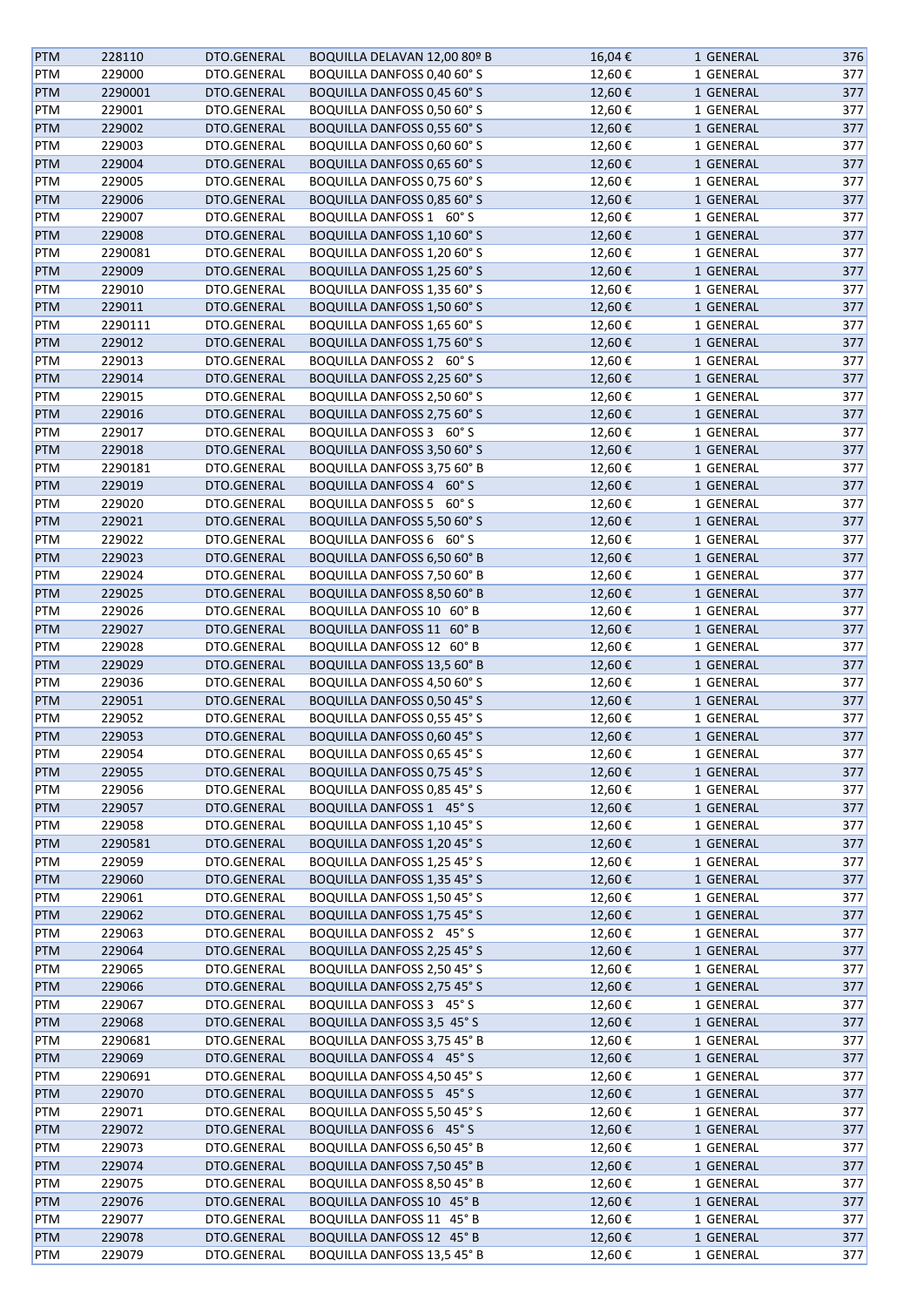| <b>PTM</b> | 229090  | DTO.GENERAL                | <b>BOQUILLA DANFOSS 0,40 80° S</b> | 12,60€     | 1 GENERAL         | 377 |
|------------|---------|----------------------------|------------------------------------|------------|-------------------|-----|
| PTM        | 2290901 | DTO.GENERAL                | BOQUILLA DANFOSS 0,45 80° S        | 12,60€     | 1 GENERAL         | 377 |
| <b>PTM</b> | 229091  | DTO.GENERAL                | BOQUILLA DANFOSS 0,50 80° S        | 12,60€     | 1 GENERAL         | 377 |
| PTM        | 229092  | DTO.GENERAL                | <b>BOQUILLA DANFOSS 0,55 80° S</b> | 12,60€     | 1 GENERAL         | 377 |
| PTM        | 229093  | DTO.GENERAL                | <b>BOQUILLA DANFOSS 0,60 80° S</b> | 12,60€     | 1 GENERAL         | 377 |
| PTM        | 229094  | DTO.GENERAL                | BOQUILLA DANFOSS 0,65 80° S        | 12,60€     | 1 GENERAL         | 377 |
| <b>PTM</b> | 229095  | DTO.GENERAL                | <b>BOQUILLA DANFOSS 0,75 80° S</b> | 12,60€     | 1 GENERAL         | 377 |
| PTM        | 229096  | DTO.GENERAL                | BOQUILLA DANFOSS 0,85 80° S        | 12,60€     | 1 GENERAL         | 377 |
|            |         |                            |                                    |            |                   |     |
| <b>PTM</b> | 229097  | DTO.GENERAL                | BOQUILLA DANFOSS 1 80° S           | 12,60€     | 1 GENERAL         | 377 |
| PTM        | 229098  | DTO.GENERAL                | <b>BOQUILLA DANFOSS 1,10 80° S</b> | 12,60€     | 1 GENERAL         | 377 |
| <b>PTM</b> | 2290981 | DTO.GENERAL                | BOQUILLA DANFOSS 1,20 80° S        | 12,60€     | 1 GENERAL         | 377 |
| PTM        | 229099  | DTO.GENERAL                | <b>BOQUILLA DANFOSS 1,25 80° S</b> | 12,60€     | 1 GENERAL         | 377 |
| <b>PTM</b> | 2290991 | DTO.GENERAL                | <b>BOQUILLA DANFOSS 1,35 80° S</b> | 12,60€     | 1 GENERAL         | 377 |
| PTM        | 229100  | DTO.GENERAL                | BOQUILLA DANFOSS 1,50 80° S        | 12,60€     | 1 GENERAL         | 377 |
| <b>PTM</b> | 229102  | DTO.GENERAL                | <b>BOQUILLA DANFOSS 1,75 80° S</b> | 12,60€     | 1 GENERAL         | 377 |
| PTM        | 229103  | DTO.GENERAL                | BOQUILLA DANFOSS 2,00 80° S        | 12,60€     | 1 GENERAL         | 377 |
| <b>PTM</b> | 229104  | DTO.GENERAL                | BOQUILLA DANFOSS 2,25 80° S        | 12,60€     | 1 GENERAL         | 377 |
| PTM        | 229107  | DTO.GENERAL                | BOQUILLA DANFOSS 3,00 80° S        | 12,60€     | 1 GENERAL         | 377 |
| <b>PTM</b> | 229110  | DTO.GENERAL                | BOQUILLA DANFOSS 4 80° S           | 12,60€     | 1 GENERAL         | 377 |
| PTM        | 229112  | DTO.GENERAL                | BOQUILLA DANFOSS 5,00 80° S        | 12,60€     | 1 GENERAL         | 377 |
| <b>PTM</b> | 229113  | DTO.GENERAL                | <b>BOQUILLA DANFOSS 5,50 80° S</b> | 12,60€     | 1 GENERAL         | 377 |
| PTM        | 229117  | DTO.GENERAL                | BOQUILLA DANFOSS 8,50 80° B        | 12,60€     | 1 GENERAL         | 377 |
| <b>PTM</b> | 229119  | DTO.GENERAL                | <b>BOQUILLA DANFOSS 11,0 80° B</b> | 12,60€     | 1 GENERAL         | 377 |
| PTM        | 229120  | DTO.GENERAL                | BOQUILLA DANFOSS 12 80°B           | 12,60€     | 1 GENERAL         | 377 |
|            | 230020  | DTO.GENERAL                | RACOR CONEXIÓN 3/4"HX1/2"M C/J     | 3,60€      |                   | 290 |
| <b>PTM</b> |         |                            |                                    |            | 1 GENERAL         |     |
| PTM        | 230025  | DTO.GENERAL                | RACOR CONEXIÓN 1"HX3/4"M C/JT      | 5,60€      | 1 GENERAL         | 290 |
| <b>PTM</b> | 230030  | DTO.GENERAL                | RACOR CONEXIÓN 1"1/4HX1"M C/JT     | 14,10€     | 1 GENERAL         | 243 |
| <b>PTM</b> | 230031  | <b>DTO.GENERAL</b>         | JUNTA PARA RACOR 1"1/4HX1"M        | 2,60€      | <b>10 GENERAL</b> | 329 |
| <b>PTM</b> | 230032  | DTO.GENERAL                | RACOR CONEXIÓN 1"1/2HX1"1/4M       | 20,98€     | 1 GENERAL         | 329 |
| <b>PTM</b> | 230033  | <b>DTO.GENERAL</b>         | JUNTA PARA RAC.1"1/2HX1"1/4M       | 4,64€      | <b>10 GENERAL</b> | 329 |
| <b>PTM</b> | 230034  | DTO.GENERAL                | JUNTA PARA RACOR 2"HX1"1/2M        | 4,94€      | <b>10 GENERAL</b> | 329 |
| <b>PTM</b> | 230035  | <b>DTO.GENERAL</b>         | JUNTA PARA RACOR 2"1/2HX2"M        | 16,46€     | <b>10 GENERAL</b> | 329 |
| <b>PTM</b> | 230040  | DTO.GENERAL                | RACOR CONEXIÓN 2"HX1"1/2M C/JT     | 28,30€     | 1 GENERAL         | 329 |
| PTM        | 230050  | DTO.GENERAL                | RACOR CONEXIÓN 2"1/2HX2"M C/JT     | 62,64€     | 1 GENERAL         | 329 |
| <b>PTM</b> | 230212  | DTO.GENERAL                | JUNTA GOMA 3/8"14X10X2MM P/RAC     | $0,68 \in$ | <b>10 GENERAL</b> | 329 |
| <b>PTM</b> | 230215  | DTO.GENERAL                | JUNTA GOMA 1/2"18X14X2MM P/RAC     | $0,78 \in$ | <b>10 GENERAL</b> | 329 |
| <b>PTM</b> | 230220  | DTO.GENERAL                | JTA.GOMA 3/4"23X18X2MM P/RAC       | 1,06€      | 10 GENERAL        | 484 |
| <b>PTM</b> | 230225  | <b>DTO.GENERAL</b>         | JUNTA GOMA 1"30X24X2MM P/RACOR     | 1,80€      | <b>10 GENERAL</b> | 484 |
| <b>PTM</b> | 230232  | <b>DTO.GENERAL</b>         | JTA.GOMA 1"1/4 37X29X2,5MM P/R     | 2,60€      | <b>10 GENERAL</b> | 484 |
| <b>PTM</b> | 230240  | <b>DTO.GENERAL</b>         | JTA.GOMA 1"1/2 43X37X2,5MM P/R     | 3,02€      | <b>10 GENERAL</b> | 484 |
| <b>PTM</b> | 230250  | DTO.GENERAL                | JTA.GOMA 2" 54X45X2,5MM P/RAC      | 3,41€      | <b>10 GENERAL</b> | 484 |
| PTM        | 230604  | DTO.GENERAL                | BOQUILLA HAGO 0,40 60° ES          | 6,50€      | 1 GENERAL         | 379 |
|            |         |                            | BOQUILLA HAGO 0,85 60° B           |            |                   | 379 |
| PTM        | 230609  | DTO.GENERAL<br>DTO.GENERAL |                                    | 6,50€      | 1 GENERAL         |     |
| PTM        | 230610  |                            | BOQUILLA HAGO 1 60° B              | 8,60€      | 1 GENERAL         | 379 |
| <b>PTM</b> | 230611  | DTO.GENERAL                | BOQUILLA HAGO 1,10 60° ES          | 6,50€      | 1 GENERAL         | 379 |
| PTM        | 2306111 | DTO.GENERAL                | BOQUILLA HAGO 1,20 60° ES          | 6,50€      | 1 GENERAL         | 379 |
| PTM        | 230612  | DTO.GENERAL                | BOQUILLA HAGO 1,25 60° B           | 6,50€      | 1 GENERAL         | 379 |
| PTM        | 230615  | DTO.GENERAL                | BOQUILLA HAGO 1,75 60° ES          | 6,50€      | 1 GENERAL         | 379 |
| <b>PTM</b> | 230617  | DTO.GENERAL                | BOQUILLA HAGO 2,25 60° P           | $6,50 \in$ | 1 GENERAL         | 379 |
| PTM        | 230619  | DTO.GENERAL                | BOQUILLA HAGO 2,75 60° P           | 6,50€      | 1 GENERAL         | 379 |
| PTM        | 230629  | DTO.GENERAL                | BOQUILLA HAGO 6,50 60° P           | 6,50€      | 1 GENERAL         | 379 |
| PTM        | 230632  | DTO.GENERAL                | BOQUILLA HAGO 8 60° P              | 8,60€      | 1 GENERAL         | 379 |
| <b>PTM</b> | 230636  | DTO.GENERAL                | BOQUILLA HAGO 12 60° P             | 8,60€      | 1 GENERAL         | 379 |
| PTM        | 230644  | DTO.GENERAL                | BOQUILLA HAGO 22 60° P             | 8,60€      | 1 GENERAL         | 379 |
| PTM        | 230645  | DTO.GENERAL                | BOQUILLA HAGO 1,65 60° B           | 6,50€      | 1 GENERAL         | 379 |
| PTM        | 230650  | DTO.GENERAL                | BOQUILLA HAGO 0,40 45° ES          | 6,50€      | 1 GENERAL         | 379 |
| <b>PTM</b> | 230651  | DTO.GENERAL                | BOQUILLA HAGO 0,50 45° B           | 6,50€      | 1 GENERAL         | 379 |
| PTM        | 230654  | DTO.GENERAL                | BOQUILLA HAGO 0,75 45° B           | 6,50€      | 1 GENERAL         | 379 |
| <b>PTM</b> | 230655  | DTO.GENERAL                | BOQUILLA HAGO 0,85 45° B           | 6,50€      | 1 GENERAL         | 379 |
|            |         |                            |                                    |            |                   |     |
| PTM        | 230656  | DTO.GENERAL                | BOQUILLA HAGO 1 45° B              | 6,50€      | 1 GENERAL         | 379 |
| <b>PTM</b> | 230658  | DTO.GENERAL                | BOQUILLA HAGO 1,25 45° ES          | $6,50 \in$ | 1 GENERAL         | 379 |
| PTM        | 230659  | DTO.GENERAL                | BOQUILLA HAGO 1,35 45° ES          | 6,50€      | 1 GENERAL         | 379 |
| PTM        | 230660  | DTO.GENERAL                | BOQUILLA HAGO 1,50 45° B           | 6,50€      | 1 GENERAL         | 379 |
| PTM        | 2306601 | DTO.GENERAL                | BOQUILLA HAGO 1,65 45° S           | 6,50€      | 1 GENERAL         | 379 |
| <b>PTM</b> | 230661  | DTO.GENERAL                | BOQUILLA HAGO 1,75 45° ES          | 6,50€      | 1 GENERAL         | 379 |
| PTM        | 230662  | DTO.GENERAL                | BOQUILLA HAGO 2 45° B              | 6,50€      | 1 GENERAL         | 379 |
| <b>PTM</b> | 230663  | DTO.GENERAL                | BOQUILLA HAGO 2,25 45° P           | 6,50€      | 1 GENERAL         | 379 |
| PTM        | 230664  | DTO.GENERAL                | BOQUILLA HAGO 2,50 45° P           | 6,50€      | 1 GENERAL         | 379 |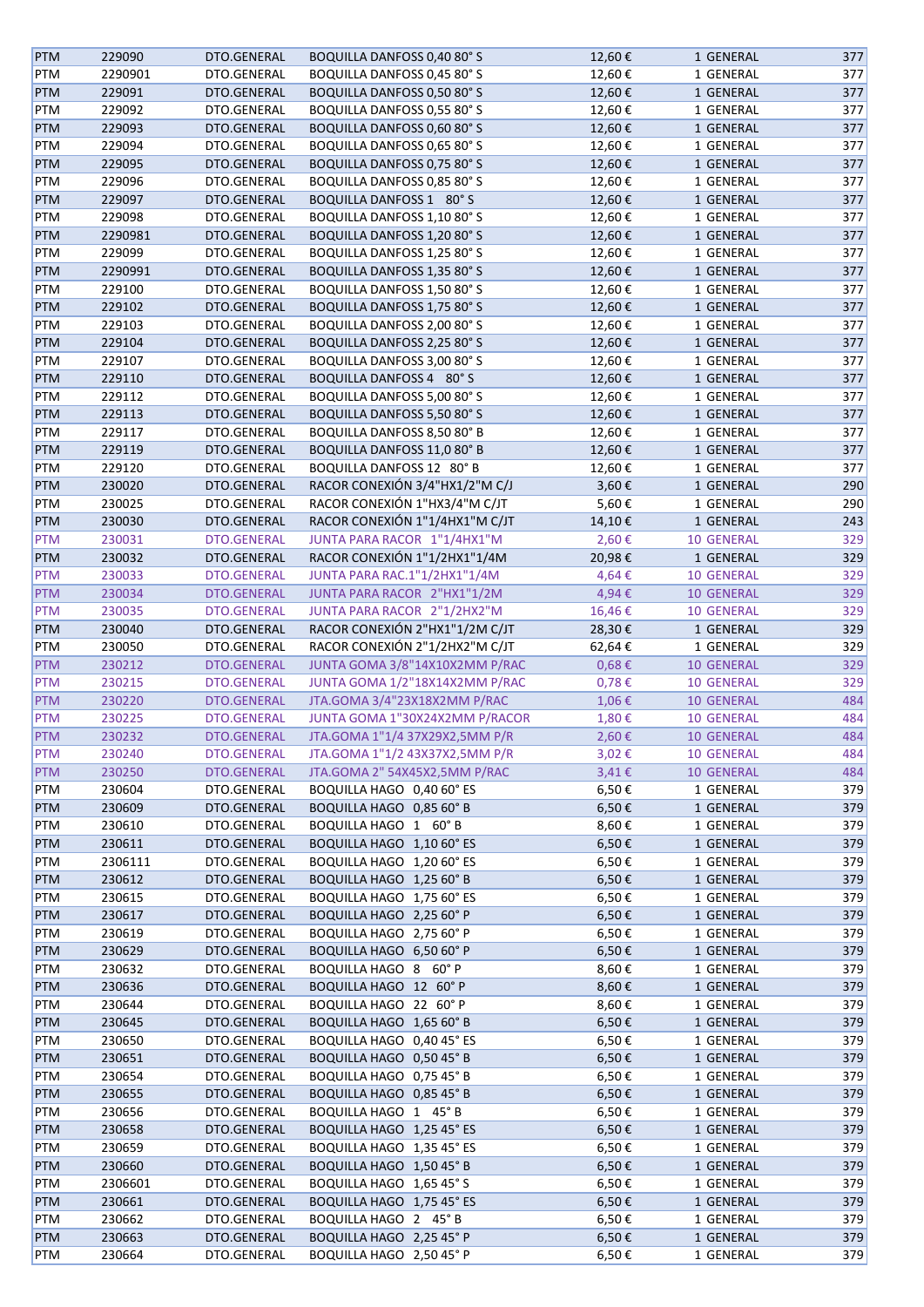| <b>PTM</b> | 230666       | DTO.GENERAL | BOQUILLA HAGO 3 45° P                 | 6,50€      | 1 GENERAL | 379 |
|------------|--------------|-------------|---------------------------------------|------------|-----------|-----|
| PTM        | 230667       | DTO.GENERAL | BOQUILLA HAGO 3,25 45° P              | 6,50€      | 1 GENERAL | 379 |
| <b>PTM</b> | 230668       | DTO.GENERAL | BOQUILLA HAGO 3,50 45° P              | 6,50€      | 1 GENERAL | 379 |
| PTM        | 230671       | DTO.GENERAL | BOQUILLA HAGO 4,50 45° P              | 6,50€      | 1 GENERAL | 379 |
| <b>PTM</b> | 230672       | DTO.GENERAL | BOQUILLA HAGO 5 45° P                 | 6,50€      | 1 GENERAL | 379 |
| <b>PTM</b> | 230673       | DTO.GENERAL | BOQUILLA HAGO 5,50 45° P              | 6,50€      | 1 GENERAL | 379 |
| <b>PTM</b> | 230674       | DTO.GENERAL | BOQUILLA HAGO 6 45° P                 | 6,50€      | 1 GENERAL | 379 |
| <b>PTM</b> | 230675       | DTO.GENERAL | BOQUILLA HAGO 6,50 45° P              | 6,50€      | 1 GENERAL | 379 |
| <b>PTM</b> | 230676       | DTO.GENERAL | BOQUILLA HAGO 7 45° P                 | $6,50 \in$ | 1 GENERAL | 379 |
|            |              |             |                                       |            |           |     |
| PTM        | 230677       | DTO.GENERAL | BOQUILLA HAGO 7,50 45° P              | 6,50€      | 1 GENERAL | 379 |
| PTM        | 230680       | DTO.GENERAL | BOQUILLA HAGO 10 45° P                | 6,50€      | 1 GENERAL | 379 |
| PTM        | 230700       | DTO.GENERAL | BOQUILLA HAGO 0,40 80° ES             | 6,50€      | 1 GENERAL | 379 |
| PTM        | 230701       | DTO.GENERAL | BOQUILLA HAGO 0,50 80° ES             | 6,50€      | 1 GENERAL | 379 |
| PTM        | 230704       | DTO.GENERAL | BOQUILLA HAGO 0,75 80° ES             | 6,50€      | 1 GENERAL | 379 |
| <b>PTM</b> | 230705       | DTO.GENERAL | BOQUILLA HAGO 0,85 80° ES             | 6,50€      | 1 GENERAL | 379 |
| PTM        | 230706       | DTO.GENERAL | BOQUILLA HAGO 1 80° ES                | 6,50€      | 1 GENERAL | 379 |
| <b>PTM</b> | 230707       | DTO.GENERAL | BOQUILLA HAGO 1,10 80° ES             | 6,50€      | 1 GENERAL | 379 |
| <b>PTM</b> | 230709       | DTO.GENERAL | BOQUILLA HAGO 1,35 80° ES             | 6,50€      | 1 GENERAL | 379 |
| PTM        | 230710       | DTO.GENERAL | BOQUILLA HAGO 1,50 80° ES             | 6,50€      | 1 GENERAL | 379 |
| <b>PTM</b> | 230711       | DTO.GENERAL | BOQUILLA HAGO 1,75 80° ES             | 6,50€      | 1 GENERAL | 379 |
| <b>PTM</b> | 232040       | DTO.GENERAL | VÁLVULA CAP 3/4" P/VASO EXP.          | 25,30€     | 1 GENERAL | 131 |
| <b>PTM</b> | 232050       | DTO.GENERAL | VÁLVULA CAP 1" P/VASO EXP.            | 32,50€     | 1 GENERAL | 131 |
| <b>PTM</b> | 234400       | DTO.GENERAL | CON.FLEX.CURVA ACFZL 1"MH 40CM        | 16,90€     | 1 GENERAL | 153 |
|            | 234600       |             | CON.FLEX.CURVA ACFZL 1"MH 60CM        |            | 1 GENERAL | 153 |
| PTM        |              | DTO.GENERAL |                                       | 19,80€     |           |     |
| PTM        | 234800       | DTO.GENERAL | CON.FLEX.CURVA ACFZL 1"MH 80CM        | 23,94€     | 1 GENERAL | 153 |
| PTM        | 236101       | DTO.GENERAL | DESAIREADOR AIR-TOP DN25 1"H          | 114,00€    | 1 GENERAL | 87  |
| <b>PTM</b> | 239019       | DTO.GENERAL | BOQUILLA DANFOSS 4,5 60° B            | 12,60€     | 1 GENERAL | 377 |
| <b>PTM</b> | 239021       | DTO.GENERAL | <b>BOQUILLA DANFOSS 5,50 60° B</b>    | 12,60€     | 1 GENERAL | 377 |
| <b>PTM</b> | 239022       | DTO.GENERAL | <b>BOQUILLA DANFOSS 6 60° B</b>       | 12,60€     | 1 GENERAL | 377 |
| <b>PTM</b> | 240.5417.000 | DTO.GENERAL | PURG.AUT.TACO-VENT 1/8"               | 2,98€      | 1 GENERAL | 84  |
| <b>PTM</b> | 240.5418.000 | DTO.GENERAL | PURG.AUT.TACO-VENT 1/4"               | 5,30€      | 1 GENERAL | 84  |
| <b>PTM</b> | 240.5419.000 | DTO.GENERAL | PURG.AUT.TACO-VENT 3/8"               | 5,90€      | 1 GENERAL | 84  |
| <b>PTM</b> | 240.5420.000 | DTO.GENERAL | PURG.AUT.TACO-VENT 1/2"               | 8,20€      | 1 GENERAL | 84  |
| <b>PTM</b> | 240121       | DTO.GENERAL | COMPROBADOR PRESIÓN ANALÓGICO         | 11,96€     | 1 GENERAL | 130 |
| PTM        | 240502       | DTO.GENERAL | GRUP.SEGURIDAD COMBINADO UNI-X        | 65,60€     | 1 GENERAL | 66  |
| <b>PTM</b> | 242.5072.000 | DTO.GENERAL | PURG.AUT.TACO HY-VENT 3/8"M           | 7,90€      | 1 GENERAL | 81  |
| PTM        | 242.5072.021 | DTO.GENERAL | PURG.AUT.TACO HY-VENT 1/2" C/V        | 9,10€      | 1 GENERAL | 81  |
| <b>PTM</b> | 242.5073.000 | DTO.GENERAL | VALV.RET.TACO-CHECK 1/2"M-H           | 24,90€     | 1 GENERAL | 81  |
| <b>PTM</b> | 243.5001.000 | DTO.GENERAL | SEPARADOR AIRE AIRSCOOP H.3/4"        | 53,80€     | 1 GENERAL | 87  |
|            |              |             |                                       |            |           |     |
| <b>PTM</b> | 243.5002.000 | DTO.GENERAL | SEPARADOR AIRE AIRSCOOP H. 1"         | 58,22€     | 1 GENERAL | 87  |
| <b>PTM</b> | 243.5003.000 | DTO.GENERAL | SEPARAD.AIRE AIRSCOOP H 1"1/4         | 66,90€     | 1 GENERAL | 87  |
| PTM        | 243.5004.000 | DTO.GENERAL | SEPARAD.AIRE AIRSCOOP H 1"1/2         | 113,34€    | 1 GENERAL | 87  |
| <b>PTM</b> | 243.5005.000 | DTO.GENERAL | SEPARADOR AIRE AIRSCOOP H. 2"         | 132,22€    | 1 GENERAL | 87  |
| <b>PTM</b> | 243.5006.000 | DTO.GENERAL | SEPARAD.AIRE TACONOVA H 2"1/2         | 323,60€    | 1 GENERAL | 87  |
| <b>PTM</b> | 243.5008.000 | DTO.GENERAL | SEPARADOR AIRE AIRSCOOP HOR.4"        | 861,60€    | 1 GENERAL | 87  |
| <b>PTM</b> | 243.6002.000 | DTO.GENERAL | SEP.AIRE AIRSCOOP RH DN20 3/4"        | 104,50€    | 1 GENERAL | 88  |
| <b>PTM</b> | 243.6003.000 | DTO.GENERAL | SEPAR.AIRE AIRSCOOP RH DN25 1"        | 106,92€    | 1 GENERAL | 88  |
| <b>PTM</b> | 243.7001.380 | DTO.GENERAL | SEP.AIRE AIRSCOOP RH DN20-22MM        | 159,90€    | 1 GENERAL | 88  |
| <b>PTM</b> | 243.7002.380 | DTO.GENERAL | SEP.AIRE AIRSCOOP RH DN20 3/4H        | 174,70€    | 1 GENERAL | 88  |
| <b>PTM</b> | 244.4002.000 | DTO.GENERAL | SEP.TACOVENT PURE MAG RH DN20         | 122,10€    | 1 GENERAL | 91  |
| <b>PTM</b> | 244.4003.000 | DTO.GENERAL | SEP.TACOVENT PURE MAG RH DN25         | 135,00€    | 1 GENERAL | 91  |
| PTM        | 244.4102.000 | DTO.GENERAL | SEP.TACOVENT PURE MAG RV DN20         | 153,40€    | 1 GENERAL | 91  |
| <b>PTM</b> | 244.4111.000 | DTO.GENERAL | SEP.TACOVENT TWIN MAG R.22MM          | 147,80€    | 1 GENERAL | 95  |
| <b>PTM</b> | 247003       | DTO.GENERAL | <b>BOQUILLA STEINEN 0,50 45° ST-S</b> | 5,10€      | 1 GENERAL | 378 |
| <b>PTM</b> | 247040       | DTO.GENERAL | <b>BOQUILLA STEINEN 0,65 60° ST-S</b> | 5,10€      | 1 GENERAL | 378 |
|            |              |             |                                       |            |           |     |
| <b>PTM</b> | 247043       | DTO.GENERAL | <b>BOQUILLA STEINEN 1,00 60° ST-S</b> | 5,10€      | 1 GENERAL | 378 |
| <b>PTM</b> | 247049       | DTO.GENERAL | <b>BOQUILLA STEINEN 1,75 60° ST-S</b> | 5,10€      | 1 GENERAL | 378 |
| <b>PTM</b> | 247074       | DTO.GENERAL | BOQUILLA STEINEN 0,65 80° ST-S        | 5,10€      | 1 GENERAL | 378 |
| <b>PTM</b> | 25EP12       | DTO.GENERAL | VASO EXP.ABIERTO PINTADO 25LTS        | 266,98€    | 1 GENERAL | 133 |
| <b>PTM</b> | 2500RP       | DTO.GENERAL | RESISTENCIA EN COBRE 2500 WS          | 22,80€     | 1 GENERAL | 110 |
| <b>PTM</b> | 2500RX       | DTO.GENERAL | RESISTENCIA EN INCOLOY 2500WS         | 33,30€     | 1 GENERAL | 110 |
| PTM        | 250025       | DTO.GENERAL | VÁLVULA ASIENTO MK 3V.1"H             | 189,40€    | 1 GENERAL | 318 |
| PTM        | 250032       | DTO.GENERAL | VÁLVULA ASIENTO MK 3V.1"1/4 H         | 209,10€    | 1 GENERAL | 318 |
| PTM        | 250040       | DTO.GENERAL | VÁLVULA ASIENTO MK 3V.1"1/2 H         | 241,80€    | 1 GENERAL | 318 |
| <b>PTM</b> | 250050       | DTO.GENERAL | VÁLVULA ASIENTO MK 3V.2"H             | 382,04€    | 1 GENERAL | 318 |
| PTM        | 250051       | DTO.GENERAL | VÁLVULA ASIENTO MK 3V.DN50 C/B        | 528,30€    | 1 GENERAL | 318 |
| <b>PTM</b> | 250065       | DTO.GENERAL | VÁLVULA ASIENTO MK 3V.DN65            | 894,92€    | 1 GENERAL | 318 |
| PTM        | 250080       | DTO.GENERAL | VÁLVULA ASIENTO MK 3V.DN80            | 1.097,32€  | 1 GENERAL | 318 |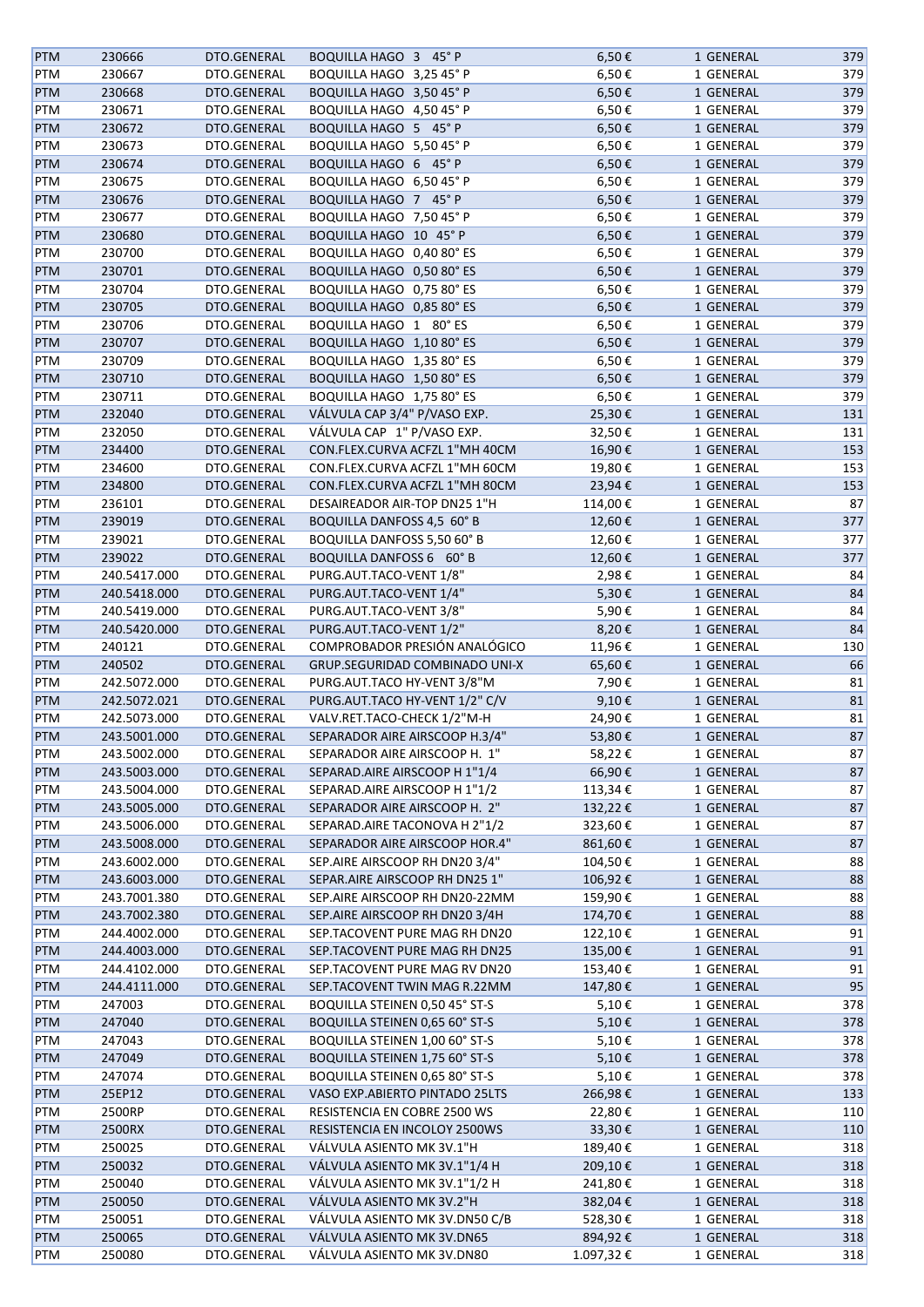| <b>PTM</b> | 250140       | DTO.GENERAL | VÁLVULA ASIENTO MK 3V.DN100    | 1.928,70€  | 1 GENERAL | 318 |
|------------|--------------|-------------|--------------------------------|------------|-----------|-----|
| PTM        | 250220       | DTO.GENERAL | SERVOMOTOR AS 250 230V MK 1-2" | 293,13€    | 1 GENERAL | 319 |
| <b>PTM</b> | 250224       | DTO.GENERAL | SERVOMOTOR AS 250 24V MK 1"-2" | 323,42€    | 1 GENERAL | 319 |
| PTM        | 250225       | DTO.GENERAL | SERVOMOTOR AS 250 24V MK 1"-2" | 468,38€    | 1 GENERAL | 319 |
| <b>PTM</b> | 250915       | DTO.GENERAL | VALV.ESC.MACHO.COM.RS2509 1/2" | 16,62€     | 1 GENERAL | 160 |
| PTM        | 252.6003.104 | DTO.GENERAL | TACO-NOVAMIX STD. 1"30-70°C    | 94,70€     | 1 GENERAL | 41  |
| <b>PTM</b> | 252.6004.104 | DTO.GENERAL | TACO-NOVAMIX STD.1"1/4 30-70°C | 106,12€    | 1 GENERAL | 41  |
| PTM        | 252.6023.104 | DTO.GENERAL | TACO-NOVAMIX STD. 1"20-40°C    | 104,16€    | 1 GENERAL | 41  |
| <b>PTM</b> | 252.6024.104 | DTO.GENERAL | TACO-NOVAMIX STD.1"1/4 20-40°C | 104,16€    | 1 GENERAL | 41  |
| PTM        | 252.6034.107 | DTO.GENERAL | TACO-NOVAMIX G/CAUD.1"1/4 DN25 | 198,82€    | 1 GENERAL | 41  |
| <b>PTM</b> | 252.6043.104 | DTO.GENERAL | TACO-NOVAMIX STD.1"30-70°C ACS | 104,16€    | 1 GENERAL | 41  |
| PTM        | 252.6072.104 | DTO.GENERAL | MEZCLADOR T.MC52/TMV15S 1/2"M. | 126,36€    | 1 GENERAL | 46  |
| <b>PTM</b> | 252.6073.107 | DTO.GENERAL | VÁL.MEZ.COMPACT 70 1/2"30-50ºC | 119,50€    | 1 GENERAL | 46  |
| PTM        | 253.2002.000 | DTO.GENERAL | TACO-NOVAMIX 70 3/4" 35-70°C   | 97,28€     | 1 GENERAL | 43  |
| <b>PTM</b> | 253.2003.000 | DTO.GENERAL | TACO-NOVAMIX 70 1" 35-70°C     | 101,78€    | 1 GENERAL | 43  |
| PTM        | 253.2004.000 | DTO.GENERAL | TAC0-NOVAMIX 70 1"1/4 35-70°C  | 104,16€    | 1 GENERAL | 43  |
| PTM        | 253.2102.000 | DTO.GENERAL | TACO-NOVAMIX 70 FS 3/4"35-70°C | 112,78€    | 1 GENERAL | 43  |
| PTM        | 253.2103.000 | DTO.GENERAL | TACO-NOVAMIX 70 FS 1"35-70°C   | 123,70€    | 1 GENERAL | 43  |
| <b>PTM</b> | 253.2104.000 | DTO.GENERAL | TACO-NOVAMIX 70FS 1"1/4 35-70º | 128,20€    | 1 GENERAL | 43  |
| PTM        | 253025       | DTO.GENERAL | GRUPO SEG.COMBINADO SGC 1"H 3B |            | 1 GENERAL | 66  |
|            |              |             | RACOR T REDUCIDO 253 22-22-15  | 41,44€     | 1 GENERAL |     |
| <b>PTM</b> | 253215       | DTO.GENERAL |                                | 5,94€      |           | 477 |
| PTM        | 253225       | DTO.GENERAL | RACOR T REDUCIDO 253 22-15-15  | 4,50€      | 1 GENERAL | 477 |
| <b>PTM</b> | 253322       | DTO.GENERAL | FLUSOSTATO P/LIQUIDOS 1"M INOX | 331,70€    | 1 GENERAL | 287 |
| PTM        | 255000       | DTO.GENERAL | ÁNODO MG. 340 1" 25,5X320MM    | 24,56€     | 1 GENERAL | 106 |
| <b>PTM</b> | 255001       | DTO.GENERAL | ÁNODO MG. 340 1" 25,5X400MM    | 26,60€     | 1 GENERAL | 106 |
| PTM        | 255002       | DTO.GENERAL | ÁNODO MG. 340 1" 25,5X500MM    | 32,24€     | 1 GENERAL | 106 |
| <b>PTM</b> | 255003       | DTO.GENERAL | ÁNODO MG. 340 1" 25,5X650MM    | 39,60€     | 1 GENERAL | 106 |
| PTM        | 255004       | DTO.GENERAL | ÁNODO MG. 340 1" 25,5X700MM    | 42,64€     | 1 GENERAL | 106 |
| PTM        | 255005       | DTO.GENERAL | ÁNODO MG. 340 1" 25,5X750MM    | 45,60€     | 1 GENERAL | 106 |
| PTM        | 257.1055.000 | DTO.GENERAL | CABEZAL TOPDRIVE NC 24V 50HZ   | 33,02€     | 1 GENERAL | 212 |
| <b>PTM</b> | 257.2055.000 | DTO.GENERAL | CABEZAL TOPDRIVE NC 230V 50HZ  | 32,20€     | 1 GENERAL | 212 |
| PTM        | 257120       | DTO.GENERAL | BOMBA WILO STAR-Z 20-4 150 MM  | 461,50€    | 1 GENERAL | 243 |
| <b>PTM</b> | 258.9311.638 | DTO.GENERAL | MODULO CONEXION NOVAMASTER EL  | 74,84€     | 1 GENERAL | 212 |
| PTM        | 258465       | DTO.GENERAL | SEPARADOR/DESFANGADOR DN 65 5B | 1.182,00 € | 1 GENERAL | 94  |
| <b>PTM</b> | 258480       | DTO.GENERAL | SEPARADOR/DESFANGADOR DN80 5B  | 1.899,00€  | 1 GENERAL | 94  |
| PTM        | 258490       | DTO.GENERAL | SEPARADOR/DESFANGADOR DN100 5B | 2.386,00€  | 1 GENERAL | 94  |
| <b>PTM</b> | 260005       | DTO.GENERAL | JGO.RAC.HIE.C/JTA.P/B.1"1/2X1H | 8,90€      | 1 GENERAL | 243 |
| PTM        | 261401       | DTO.GENERAL | FLUSOSTATO REGULABLE PARA AIRE | 152,96€    | 1 GENERAL | 287 |
| <b>PTM</b> | 263112       | DTO.GENERAL | RACOR CODO PLACA 263 1/2"XØ12  | 1,80€      | 1 GENERAL | 477 |
| PTM        | 263114       | DTO.GENERAL | RACOR CODO PLACA 263 1/2"XØ14  | 4,72€      | 1 GENERAL | 477 |
| <b>PTM</b> | 263115       | DTO.GENERAL | RACOR CODO PLACA 263 1/2"XØ15  | 6,40€      | 1 GENERAL | 477 |
| PTM        | 263116       | DTO.GENERAL | RACOR CODO PLACA 263 1/2"XØ16  | 2,70€      | 1 GENERAL | 477 |
| <b>PTM</b> | 270.2528.000 | DTO.GENERAL | EST.SOL.TACOSOL ZR 8-28L/M UP  | 555,90€    | 1 GENERAL | 415 |
| PTM        | 270.9006.000 | DTO.GENERAL | EST.SOL.TACOSOL ER 1,5-6L/M UP | 443,10€    | 1 GENERAL | 415 |
| <b>PTM</b> | 270.9016.000 | DTO.GENERAL | EST.SOL.TACOSOL ER 4-16L/M UP  | 443,10€    | 1 GENERAL | 415 |
| PTM        | 270.9028.000 | DTO.GENERAL | EST.SOL.TACOSOL ER 8-28L/M UP  | 443,10€    | 1 GENERAL | 415 |
| <b>PTM</b> | 270.9506.000 | DTO.GENERAL | EST.SOL.TACOSOL ZR 1,5-6L/M UP | 555,90€    | 1 GENERAL | 415 |
| PTM        | 270.9516.000 | DTO.GENERAL | EST.SOL.TACOSOL ZR 4-16L/M UP  | 555,90€    | 1 GENERAL | 415 |
| <b>PTM</b> | 271008       | DTO.GENERAL | RACOR RECTO REDUCIDO 270R 10X8 | 5,32€      | 1 GENERAL | 476 |
| PTM        | 271210       | DTO.GENERAL | RACOR RECTO REDUC.270R 12X10   | 1,98€      | 1 GENERAL | 476 |
| <b>PTM</b> | 271510       | DTO.GENERAL | RACOR RECTO REDUC.270R 15X10   | 3,94€      | 1 GENERAL | 476 |
| PTM        | 271512       | DTO.GENERAL | RACOR RECTO REDUC.270R 15X12   | 4,80€      | 1 GENERAL | 476 |
| <b>PTM</b> | 271614       | DTO.GENERAL | RACOR RECTO REDUC.270R 16X14   | 2,50€      | 1 GENERAL | 476 |
| PTM        | 271615       | DTO.GENERAL | RACOR RECTO REDUC.270R 16X15   | 6,16€      | 1 GENERAL | 476 |
| PTM        | 272215       | DTO.GENERAL | RACOR RECTO REDUC.270R 22X15   | 7,08€      | 1 GENERAL | 476 |
| PTM        | 272822       | DTO.GENERAL | RACOR RECTO REDUC.270R 28X22   | 9,78€      | 1 GENERAL | 476 |
| PTM        | 274000       | DTO.GENERAL | GRUPO REG.TKM VT 3/4"M C/BOMBA | 590,00€    | 1 GENERAL | 238 |
| PTM        | 278.1002.000 | DTO.GENERAL | TERMOMETRO PRECISION Ø63 0-80° | 69,70€     | 1 GENERAL | 44  |
| <b>PTM</b> | 28-321-00    | DTO.GENERAL | INDICADOR ELECTRONICO SMART B. | 622,46€    | 1 GENERAL | 397 |
| PTM        | 28-801-00    | DTO.GENERAL | SONDA HIDROSTÁTICA P/SMARTBOX  | 639,86€    | 1 GENERAL | 397 |
| PTM        | 28-900-04    | DTO.GENERAL | INDICADOR ELECT.SMART BOX MINI | 327,34€    | 1 GENERAL | 396 |
| PTM        | 280150       | DTO.GENERAL | RACOR PORTASONDA C/VAINA 1/2"M | 9,56€      | 1 GENERAL | 273 |
| PTM        | 281015       | DTO.GENERAL | TAPÓN A COMPRESIÓN 281 Ø15MM   | 2,40€      | 1 GENERAL | 477 |
| PTM        | 281022       | DTO.GENERAL | TAPÓN A COMPRESIÓN 281 Ø22MM   | 3,18€      | 1 GENERAL | 477 |
| PTM        | 282.4203.000 | DTO.GENERAL | CASETA METÁLICA EMP.455X730MM  | 158,20€    | 1 GENERAL | 228 |
| PTM        | 282.4204.000 | DTO.GENERAL | CASETA METÁLICA EMP.510X730MM  | 176,10€    | 1 GENERAL | 228 |
| <b>PTM</b> | 282.4206.000 | DTO.GENERAL | CASETA METÁLICA EMP.595X730MM  | 182,98€    | 1 GENERAL | 228 |
| PTM        | 282.4207.000 | DTO.GENERAL | CASETA METÁLICA EMP.745X730MM  | 208,60€    | 1 GENERAL | 228 |
|            |              |             |                                |            |           |     |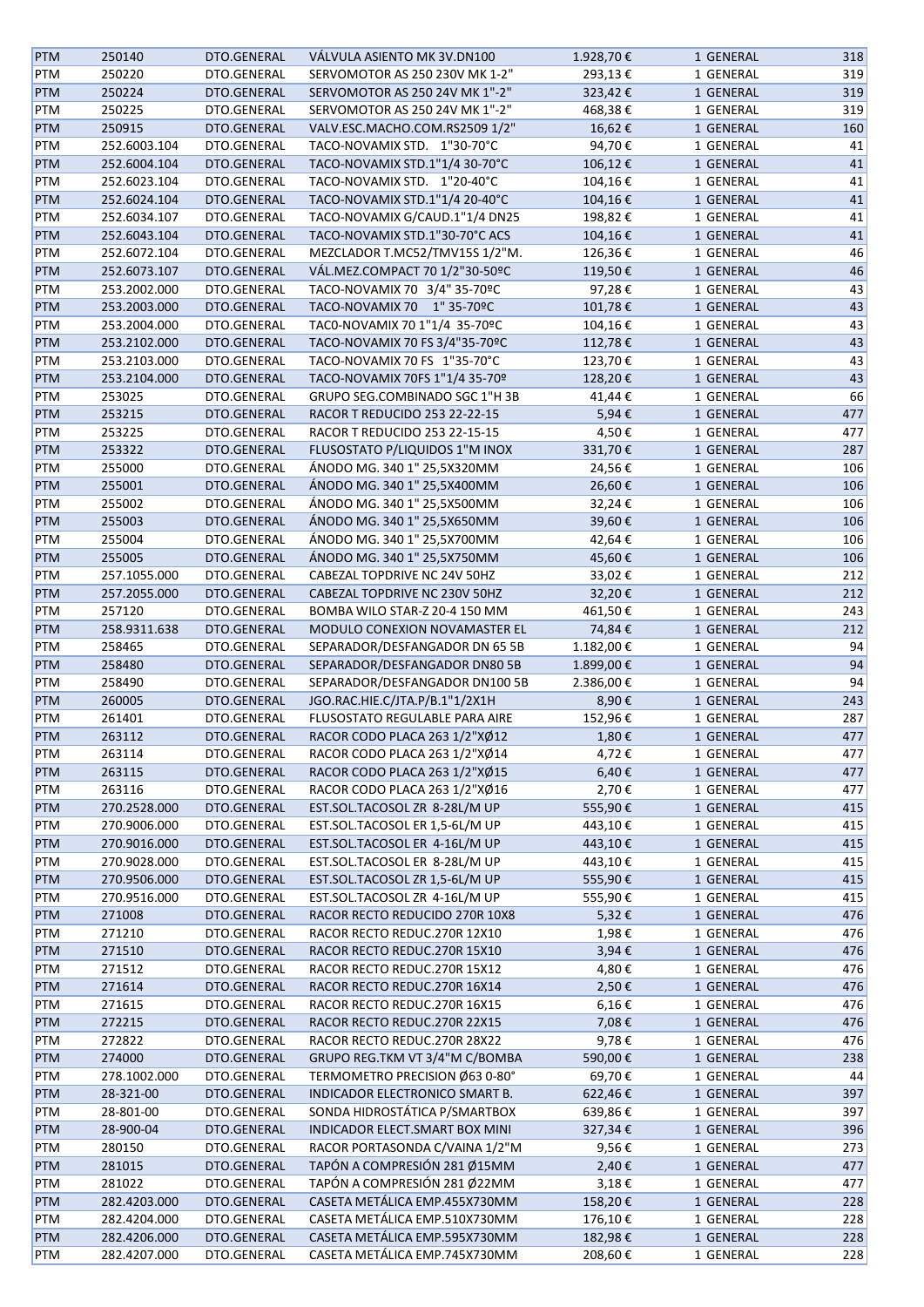| <b>PTM</b> | 282.4209.000 | DTO.GENERAL | CASETA METÁLICA EMP.895X730MM  | 230,90€ | 1 GENERAL | 228 |
|------------|--------------|-------------|--------------------------------|---------|-----------|-----|
| PTM        | 282.4211.000 | DTO.GENERAL | CASETA METÁLICA EMP.1045X730MM | 247,90€ | 1 GENERAL | 228 |
| <b>PTM</b> | 282.6204.000 | DTO.GENERAL | CASETA METAL.DE SUP.495X625MM  | 218,90€ | 1 GENERAL | 228 |
| PTM        | 282.6207.000 | DTO.GENERAL | CASETA METAL.DE SUP.730X625MM  | 263,30€ | 1 GENERAL | 228 |
| PTM        | 282.6209.000 | DTO.GENERAL | CASETA METAL.DE SUP.880X625MM  | 285,60€ | 1 GENERAL | 228 |
| PTM        | 282.6212.000 | DTO.GENERAL | CASETA METAL.DE SUP.1030X625MM | 324,90€ | 1 GENERAL | 228 |
| PTM        | 286.4302.000 | DTO.GENERAL | COLECTOR 286.4302.000 1"HH 2T. | 151,88€ | 1 GENERAL | 211 |
| PTM        | 286.4303.000 | DTO.GENERAL | COLECTOR 286.4303.000 1"HH 3T. | 185,32€ | 1 GENERAL | 211 |
| <b>PTM</b> | 286.4304.000 | DTO.GENERAL | COLECTOR 286.4304.000 1"HH 4T. | 220,16€ | 1 GENERAL | 211 |
| PTM        | 286.4305.000 | DTO.GENERAL | COLECTOR 286.4305.000 1"HH 5T. | 249,42€ | 1 GENERAL | 211 |
| <b>PTM</b> | 286.4306.000 | DTO.GENERAL | COLECTOR 286.4306.000 1"HH 6T. | 258,10€ | 1 GENERAL | 211 |
| PTM        | 286.4307.000 | DTO.GENERAL | COLECTOR 286.4307.000 1"HH 7T. | 309,70€ | 1 GENERAL | 211 |
| <b>PTM</b> | 286.4308.000 | DTO.GENERAL | COLECTOR 286.4308.000 1"HH 8T. | 373,42€ | 1 GENERAL | 211 |
| PTM        | 286.4309.000 | DTO.GENERAL | COLECTOR 286.4309.000 1"HH 9T. | 401,28€ | 1 GENERAL | 211 |
| <b>PTM</b> | 286.4310.000 | DTO.GENERAL | COLECTOR 286.4310.000 1"HH 10T | 436,12€ | 1 GENERAL | 211 |
| PTM        | 286.4311.000 | DTO.GENERAL | COLECTOR 286.4311.000 1"HH 11T | 477,92€ | 1 GENERAL | 211 |
| PTM        | 286.4312.000 | DTO.GENERAL | COLECTOR 286.4312.000 1"HH 12T | 500,22€ | 1 GENERAL | 211 |
| PTM        | 287915       | DTO.GENERAL | VÁLVULA VACIADO 1/2"           | 13,80€  | 1 GENERAL | 101 |
| <b>PTM</b> | 289012       | DTO.GENERAL | SET DE REDUCCIÓN 289 22X15     | 1,00€   | 1 GENERAL | 477 |
| PTM        | 296.2301.000 | DTO.GENERAL | CEPILLO P/LIMPIEZA REG.SETTER  | 2,88€   | 1 GENERAL | 24  |
| <b>PTM</b> | 296.2302.000 | DTO.GENERAL | CEPILLO P/LIMPIEZA REG.SETTER  | 2,88€   | 1 GENERAL | 24  |
| PTM        | 296.2321.004 | DTO.GENERAL | CAJA AISLANTE P/SETTER DN15-20 | 11,40€  | 1 GENERAL | 29  |
| <b>PTM</b> | 296.2322.004 | DTO.GENERAL | CAJA AISLANTE P/SETTER DN25    | 12,50€  | 1 GENERAL | 29  |
| PTM        | 296.2323.004 | DTO.GENERAL | CAJA AISLANTE P/SETTER DN32    | 14,50€  | 1 GENERAL | 29  |
| <b>PTM</b> | 296.2324.004 | DTO.GENERAL | CAJA AISLANTE P/SETTER DN40    | 16,10€  | 1 GENERAL | 29  |
| PTM        | 296.2325.004 | DTO.GENERAL | CAJA AISLANTE P/SETTER DN50    | 18,74€  | 1 GENERAL | 29  |
| <b>PTM</b> | 296.2326.000 | DTO.GENERAL | CAJA AISLANTE P/NOVAMIX DN20   | 12,90€  | 1 GENERAL | 41  |
| PTM        | 296.2328.000 | DTO.GENERAL | CAJA AISLANTE P/NOVAMIX DN25   | 12,90€  | 1 GENERAL | 41  |
| <b>PTM</b> | 296.2329.000 | DTO.GENERAL | CAJA AISLANTE P/NOVAMIX DN15   | 12,90€  | 1 GENERAL | 44  |
| PTM        | 296.2330.000 | DTO.GENERAL | CAJA AISLANTE P/NOVAMIX DN20   | 12,90€  | 1 GENERAL | 44  |
| <b>PTM</b> | 296.2331.000 | DTO.GENERAL | CAJA AISLANTE P/NOVAMIX DN25   | 12,90€  | 1 GENERAL | 44  |
| PTM        | 296.2334.000 | DTO.GENERAL | SET 10 JTAS P/RACOR CON.SET.1" | 7,20€   | 1 GENERAL | 24  |
| <b>PTM</b> | 296.2340.003 | DTO.GENERAL | SET CIERRE SETTER BY-PASS SD/H | 27,16€  | 1 GENERAL | 33  |
| PTM        | 296.5203.003 | DTO.GENERAL | SET 2 UND.VAL.RET.NOVAMIX 1"   | 21,52€  | 1 GENERAL | 41  |
| <b>PTM</b> | 296.5204.003 | DTO.GENERAL | SET 2 U.VAL.RET.NOVAMIX 1"1/4  | 32,12€  | 1 GENERAL | 41  |
| PTM        | 296.5205.003 | DTO.GENERAL | SET CONEX.NOVAMIX 1"1/4X1"C/V  | 74,30€  | 1 GENERAL | 45  |
| <b>PTM</b> | 296.5210.003 | DTO.GENERAL | SET 2 UN.VAL.RET.NOVAMIX 3/4"  | 18,42€  | 1 GENERAL | 44  |
| PTM        | 296.5211.003 | DTO.GENERAL | SET 2 UN.VAL.RET.NOVAMIX 1"    | 20,70€  | 1 GENERAL | 44  |
| <b>PTM</b> | 296.5212.003 | DTO.GENERAL | SET 2 U.VAL.RET.NOVAMIX 1"1/4  | 25,30€  | 1 GENERAL | 44  |
| PTM        | 296.7001.354 | DTO.GENERAL | LLAVE ESF.DE LLENADO Y VACIADO | 38,98€  | 1 GENERAL | 415 |
| <b>PTM</b> | 296.7043.000 | DTO.GENERAL | SEPARADOR AIRE AIRSCOOP V. 1"  | 64,40€  | 1 GENERAL | 87  |
| PTM        | 298.2336.020 | DTO.GENERAL | CUERPO MEDICION C/JTA.2-12L/M  | 76,50€  | 1 GENERAL | 33  |
| <b>PTM</b> | 298.2344.020 | DTO.GENERAL | CUERPO MEDICION C/JTA.10-40L/M | 84,00€  | 1 GENERAL | 33  |
| PTM        | 298.2353.020 | DTO.GENERAL | CUERPO MEDICION C/JTA.20-70L/M | 84,00€  | 1 GENERAL | 33  |
| <b>PTM</b> | 298.2362.020 | DTO.GENERAL | CUERPO MEDICION C/JT.30-120L/M | 79,42€  | 1 GENERAL | 29  |
| PTM        | 298.2382.020 | DTO.GENERAL | CPO.MEDICIÓN C/JTA.50-200L/M   | 79,42€  | 1 GENERAL | 29  |
| <b>PTM</b> | 298.5262.000 | DTO.GENERAL | ÉMBOLO REG.30-70°C NOVAMIX STD | 61,26€  | 1 GENERAL | 45  |
| PTM        | 298.5268.000 | DTO.GENERAL | ÉMBOLO REG.20-70°C NOVAMIX HIG | 87,52€  | 1 GENERAL | 45  |
| <b>PTM</b> | 298.5280.000 | DTO.GENERAL | ÉMBOLO REGULADOR C/EL.TERMOST. | 51,62€  | 1 GENERAL | 44  |
| PTM        | 298.5285.000 | DTO.GENERAL | VOLANTE P/VALV.TACOL.TERMOST.  | 34,22€  | 1 GENERAL | 44  |
| <b>PTM</b> | 3A2030       | DTO.GENERAL | TERMOST.BLINDADO A/2000 -35+35 | 15,60€  | 1 GENERAL | 259 |
| PTM        | 3A2040       | DTO.GENERAL | TERMOST.BLINDADO A/2000 0+50   | 24,20€  | 1 GENERAL | 259 |
| <b>PTM</b> | 3B2000       | DTO.GENERAL | TERMOST.CONT.B/2000 30+90°C    | 17,50€  | 1 GENERAL | 259 |
| PTM        | 3C2000       | DTO.GENERAL | TERMOS.INMER.C/2000 30+90°C 50 | 26,60€  | 1 GENERAL | 256 |
| PTM        | 3C2001       | DTO.GENERAL | TERMOS.INMER.C/2000 30+90°C100 | 26,60€  | 1 GENERAL | 256 |
| PTM        | 3C2002       | DTO.GENERAL | TERMOS.INMER.C/2000 30+90°C240 | 26,60€  | 1 GENERAL | 256 |
| <b>PTM</b> | 3F2000       | DTO.GENERAL | TERMOST.BLINDADO F-2000 30-90  | 24,20€  | 1 GENERAL | 257 |
| PTM        | 3STB83       | DTO.GENERAL | TERMOSTATO STB/83 100° CAP.900 | 12,40€  | 1 GENERAL | 258 |
| <b>PTM</b> | 30TR84       | DTO.GENERAL | TERMOS. RESIST. TR 94 20-80ºC  | 10,50€  | 1 GENERAL | 111 |
| PTM        | 300015       | DTO.GENERAL | VÁLV.MONOTUBO PANEL M-300 1/2" | 11,86€  | 1 GENERAL | 164 |
| <b>PTM</b> | 300022       | DTO.GENERAL | PURG.BOYA ART.200 T.MEDIO 3/4" | 8,90€   | 1 GENERAL | 82  |
| PTM        | 300030       | DTO.GENERAL | PURG.BOYA ART.150 MAXI 1/2"    | 11,60€  | 1 GENERAL | 82  |
| <b>PTM</b> | 300031       | DTO.GENERAL | PURG.BOYA ART.150 MAXI 3/4"    | 11,70€  | 1 GENERAL | 82  |
| PTM        | 300032       | DTO.GENERAL | PURG.BOYA ART.150 MAXI 1"      | 12,10€  | 1 GENERAL | 82  |
| <b>PTM</b> | 300038       | DTO.GENERAL | REDUCTOR PTM LGP. 300 3/8" EXT | 40,90€  | 1 GENERAL | 75  |
| PTM        | 300132       | DTO.GENERAL | MANG.ELECTRO-SOLDAB.3001 *32MM | 4,70€   | 1 GENERAL | 435 |
| <b>PTM</b> | 300140       | DTO.GENERAL | MANG.ELECTRO-SOLDAB.3001 *40MM | 5,40€   | 1 GENERAL | 435 |
| PTM        | 300322       | DTO.GENERAL | REDUCTOR PRESIÓN 3003 3/4"M-H  | 47,10€  | 1 GENERAL | 76  |
|            |              |             |                                |         |           |     |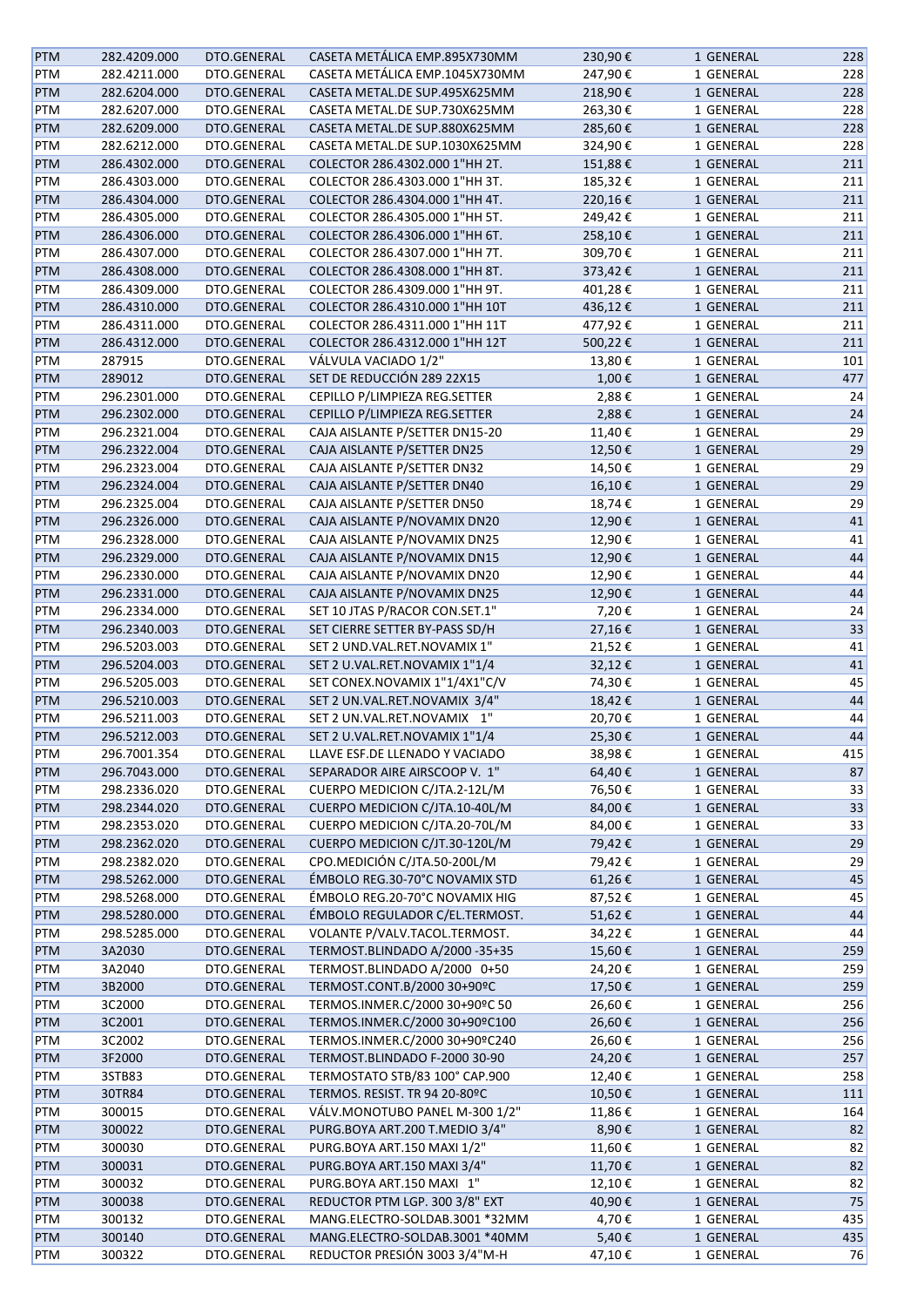| <b>PTM</b> | 300323 | DTO.GENERAL | REDUCTOR PRES.3003 3/4"M-H SOL  | 59,20€     | 1 GENERAL              | 76  |
|------------|--------|-------------|---------------------------------|------------|------------------------|-----|
| PTM        | 301212 | DTO.GENERAL | RACOR T HEMBRA 252 3/8"XØ12MM   | 2,08€      | 1 GENERAL              | 477 |
| PTM        | 301213 | DTO.GENERAL | CONEXIÓN FLEX.EXTEN.1/2" H-H    | 14,86€     | 1 GENERAL              | 357 |
| PTM        | 301214 | DTO.GENERAL | RACOR T HEMBRA 252 3/8"XØ14MM   | 2,68€      | 1 GENERAL              | 477 |
| <b>PTM</b> | 301234 | DTO.GENERAL | CONEXIÓN FLEX.EXT.1/2"X3/4"H-H  | 17,14€     | 1 GENERAL              | 357 |
| PTM        | 301332 | DTO.GENERAL | VÁLV.MEZCL.MIX G3/DS 3V 1"1/4   | 153,60€    | 1 GENERAL              | 314 |
| <b>PTM</b> | 301512 | DTO.GENERAL | RACOR T HEMBRA 252 1/2"XØ12MM   | 7,90€      | 1 GENERAL              | 477 |
| PTM        | 301514 | DTO.GENERAL | RACOR T HEMBRA 252 1/2"XØ14MM   | 8,48€      | 1 GENERAL              | 477 |
| PTM        | 301515 | DTO.GENERAL | RACOR T HEMBRA 252 1/2"XØ15MM   | 7,66€      | 1 GENERAL              | 477 |
| PTM        | 301516 | DTO.GENERAL | RACOR T HEMBRA 252 1/2"XØ16MM   | 9,60€      | 1 GENERAL              | 477 |
| PTM        | 301523 | DTO.GENERAL | RACOR T HEMBRA 252 1/2"XØ22MM   | 11,10€     | 1 GENERAL              | 477 |
| PTM        | 301606 | DTO.GENERAL | TERMOSTATO AMBIENTE ELECT.ST    | 60,00€     | 1 GENERAL              | 262 |
| PTM        | 301740 | DTO.GENERAL | VÁLV.MEZCL.MIX G3/DS 3V 1"1/2   | 204,80€    | 1 GENERAL              | 314 |
| PTM        | 302150 | DTO.GENERAL | VÁLV.MEZCL.MIX G3/DS 3V 2"      | 291,90€    | 1 GENERAL              | 314 |
| PTM        | 303434 | DTO.GENERAL | CONEXIÓN FLEX.EXT.3/4"X3/4"H-H  | 18,20€     | 1 GENERAL              | 357 |
| PTM        | 310776 | DTO.GENERAL | MALETÍN PUMP TEST KIT ABS       | 131,20€    | 1 GENERAL              | 385 |
| PTM        | 311012 | DTO.GENERAL | REDUCTOR PTM-SUPER 311 1/2"     | 53,08€     | 1 GENERAL              | 75  |
| PTM        | 311620 | DTO.GENERAL | TERMÓMETRO DIGITAL -40+240°C    | 18,82€     | 1 GENERAL              | 285 |
| <b>PTM</b> | 311776 | DTO.GENERAL | LLAVE PARA BOQUILLAS            | 59,90€     |                        | 385 |
|            |        |             |                                 |            | 1 GENERAL<br>1 GENERAL |     |
| PTM        | 311777 | DTO.GENERAL | MALETÍN PORTABOQUILLAS 40 UNI.  | 19,10€     |                        | 385 |
| <b>PTM</b> | 311779 | DTO.GENERAL | RECAMBIO BOTELLA GAS 400 ML     | 53,10€     | 1 GENERAL              | 130 |
| PTM        | 311780 | DTO.GENERAL | KIT COMPLETO + BOTELLA 400 ML.  | 132,20€    | 1 GENERAL              | 130 |
| <b>PTM</b> | 311781 | DTO.GENERAL | MALETÍN KIT DE MANTENIMIENTO    | 185,80€    | 1 GENERAL              | 130 |
| PTM        | 311901 | DTO.GENERAL | PORTAFUSIBLES PARA GRUPO PRES.  | 9,42€      | 1 GENERAL              | 364 |
| PTM        | 312034 | DTO.GENERAL | REDUCTOR PTM-SUPER 312 3/4"     | 79,82€     | 1 GENERAL              | 75  |
| PTM        | 312165 | DTO.GENERAL | VÁLVULA MEZCL.MIX F3DS 3V DN65  | 486,50€    | 1 GENERAL              | 314 |
| PTM        | 312498 | DTO.GENERAL | GRPO.TEMP.GAT.DN20 1"MX3/4"H    | 161,16€    | 1 GENERAL              | 237 |
| PTM        | 312499 | DTO.GENERAL | GRPO.TEMP.GAT.DN20 1"MX3/4"H    | 414,54€    | 1 GENERAL              | 237 |
| PTM        | 312500 | DTO.GENERAL | GRPO.TEMP.GAT.DN25 1"1/2 M S/B  | 196,56€    | 1 GENERAL              | 237 |
| PTM        | 312501 | DTO.GENERAL | GRPO TEMP.GAT.DN25 1"1/2 M C/B  | 438,00€    | 1 GENERAL              | 237 |
| PTM        | 312502 | DTO.GENERAL | GRUPO A.TEMP.GAT.DN32 2"M S/B   | 344,88€    | 1 GENERAL              | 237 |
| PTM        | 312503 | DTO.GENERAL | GRUPO A.TEMP.GAT.DN32 2"M C/B.  | 748,40€    | 1 GENERAL              | 237 |
| PTM        | 312580 | DTO.GENERAL | VÁLVULA MEZCL.MIX F3DS 3V.DN80  | 530,60€    | 1 GENERAL              | 314 |
| PTM        | 312900 | DTO.GENERAL | VÁLVULA MEZCL.MIX F3DS 3VDN100  | 906,20€    | 1 GENERAL              | 314 |
| <b>PTM</b> | 313001 | DTO.GENERAL | REDUCTOR PTM-SUPER 313 1"       | 102,22€    | 1 GENERAL              | 75  |
| PTM        | 313015 | DTO.GENERAL | MANG.ANTIELECTROLISIS 1/2"HH    | 2,90€      | 1 GENERAL              | 108 |
| <b>PTM</b> | 313020 | DTO.GENERAL | MANG.ANTIELECTROLISIS 3/4"HH    | 3,98€      | 1 GENERAL              | 108 |
| PTM        | 313025 | DTO.GENERAL | MANG.ANTIELECTROLISIS<br>1"HH   | $6,16 \in$ | 1 GENERAL              | 108 |
| <b>PTM</b> | 313032 | DTO.GENERAL | MANG.ANTIELECTROLISIS 1"1/4 HH  | 19,00€     | 1 GENERAL              | 108 |
| PTM        | 313040 | DTO.GENERAL | MANG.ANTIELECTROLISIS 1"1/2 HH  | 31,34€     | 1 GENERAL              | 108 |
| <b>PTM</b> | 313050 | DTO.GENERAL | MANG.ANTIELECTROLISIS<br>2"HH   | 47,20€     | 1 GENERAL              | 108 |
| PTM        | 314015 | DTO.GENERAL | RACOR 3 PIEZAS ANTIEL.1/2"H-H   | 26,38€     | 1 GENERAL              | 109 |
| <b>PTM</b> | 314016 | DTO.GENERAL | RACOR 3 PIEZAS ANTIEL.3/4"H-H   | 35,40€     | 1 GENERAL              | 109 |
| PTM        | 314025 | DTO.GENERAL | RACOR 3 PIEZAS ANTIEL.1"H-H     | 55,30€     | 1 GENERAL              | 109 |
| <b>PTM</b> | 314032 | DTO.GENERAL | RACOR 3 PIEZAS ANTIEL.1"1/4 HH  | 65,60€     | 1 GENERAL              | 109 |
| PTM        | 314040 | DTO.GENERAL | RACOR 3 PIEZAS ANTIEL.1"1/2 HH  | 108,20€    | 1 GENERAL              | 109 |
| <b>PTM</b> | 314050 | DTO.GENERAL | RACOR 3 PIEZAS ANTIEL.2"H-H     | 190,90€    | 1 GENERAL              | 109 |
| PTM        | 314114 | DTO.GENERAL | REDUCTOR PTM-SUPER 314 1 1/4"   | 183,44€    | 1 GENERAL              | 75  |
| PTM        | 314604 | DTO.GENERAL | <b>UNION EN Y 3146 *32MM</b>    | 20,90€     | 1 GENERAL              | 434 |
| PTM        | 314605 | DTO.GENERAL | UNION EN Y 3146 *40MM           | 24,30€     | 1 GENERAL              | 434 |
| PTM        | 315112 | DTO.GENERAL | REDUCTOR PTM-SUPER 315 1 1/2"   | 259,90€    | 1 GENERAL              | 75  |
| PTM        | 315153 | DTO.GENERAL | VÁLVULA FANCOIL 3V DN15 1/2"M   | 28,80€     | 1 GENERAL              | 289 |
| <b>PTM</b> | 315154 | DTO.GENERAL | VÁLVULA FANCOIL 4V DN15 1/2"M   | 34,80€     | 1 GENERAL              | 289 |
| PTM        | 316002 | DTO.GENERAL | REDUCTOR PTM-SUPER 316 2"       | 344,76€    | 1 GENERAL              | 75  |
| PTM        | 317015 | DTO.GENERAL | MANG.ANTIELECTROLISIS 1/2"MH    | $3,36 \in$ | 1 GENERAL              | 108 |
| PTM        | 317020 | DTO.GENERAL | MANG.ANTIELECTROLISIS 3/4"MH    | 4,56€      | 1 GENERAL              | 108 |
| PTM        | 317050 | DTO.GENERAL | VAINA INOX 1/2"M 50MM Ø12/10MM  | 22,30€     | 1 GENERAL              | 282 |
| PTM        | 317100 | DTO.GENERAL | VAINA INOX 1/2"M 100MMØ12/10MM  | 25,10€     | 1 GENERAL              | 282 |
| <b>PTM</b> | 317150 | DTO.GENERAL | VAINA INOX 1/2"M 150MMØ12/10MM  | 27,90€     | 1 GENERAL              | 282 |
| PTM        | 317200 | DTO.GENERAL | VAINA INOX 1/2"M 200MMØ12/10MM  | 30,80€     | 1 GENERAL              | 282 |
| PTM        | 317292 | DTO.GENERAL | SERVOMOTOR NR230-00S P/V.MEZC.  | 206,14€    | 1 GENERAL              | 230 |
| PTM        | 317301 | DTO.GENERAL | SERVOMOTOR NR230 P/VALV. HV/MK  | 181,10€    | 1 GENERAL              | 230 |
| PTM        | 317502 | DTO.GENERAL | TERMOSTATO SEGURIDAD IP67 45Cº  | 56,90€     | 1 GENERAL              | 239 |
| PTM        | 318151 | DTO.GENERAL | CABEZAL TERMO.P/VALV.HVTC-MKTC  | 138,70€    | 1 GENERAL              | 231 |
| PTM        | 318152 | DTO.GENERAL | CAB.TERM.P/VAL.HVTC, MKTC 40+70 | 132,10€    | 1 GENERAL              | 231 |
| PTM        | 320150 | DTO.GENERAL | VÁLV.ESFERA SOLAR P32 1/2"M     | 14,00 €    | 1 GENERAL              | 100 |
| <b>PTM</b> | 320203 | DTO.GENERAL | VÁLVULA FANCOIL 3V DN20 3/4"M   | 30,30€     | 1 GENERAL              | 289 |
| PTM        | 320204 | DTO.GENERAL | VÁLVULA FANCOIL 4V DN20 3/4"M   | 37,60€     | 1 GENERAL              | 289 |
|            |        |             |                                 |            |                        |     |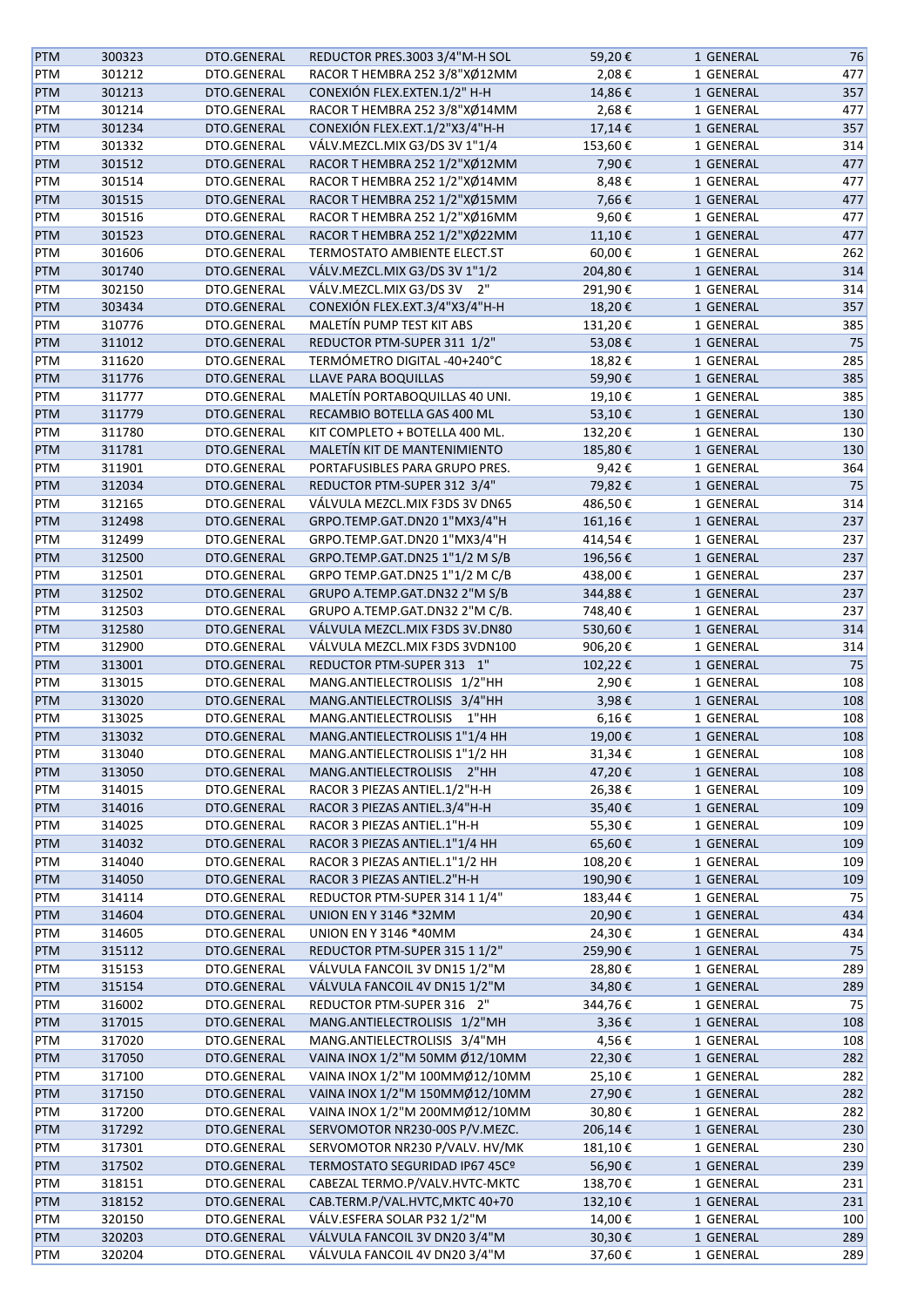| <b>PTM</b> | 321050 | DTO.GENERAL | VAINA INOX 1/2"M 50MM Ø10/8MM      | 20,60€     | 1 GENERAL  | 260 |
|------------|--------|-------------|------------------------------------|------------|------------|-----|
| PTM        | 321100 | DTO.GENERAL | VAINA INOX 1/2" 100MM Ø 10/8MM     | 22,50€     | 1 GENERAL  | 260 |
| PTM        | 321150 | DTO.GENERAL | VAINA INOX 1/2" 150MM Ø 10/8MM     | 24,40€     | 1 GENERAL  | 260 |
| PTM        | 321200 | DTO.GENERAL | VAINA INOX 1/2" 200MM Ø 10/8MM     | 26,30€     | 1 GENERAL  | 260 |
| PTM        | 321250 | DTO.GENERAL | VAINA INOX 1/2" 250MM Ø 10/8MM     | 27,40€     | 1 GENERAL  | 260 |
|            |        |             | VÁLVULA MEZCL.MIX G4 4V.1"1/4      |            | 1 GENERAL  |     |
| PTM        | 321332 | DTO.GENERAL |                                    | 174,20€    |            | 314 |
| <b>PTM</b> | 321740 | DTO.GENERAL | VÁLVULA MEZCL.MIX G4 4V.1"1/2      | 209,50€    | 1 GENERAL  | 314 |
| PTM        | 322150 | DTO.GENERAL | VÁLVULA MEZCL.MIX G4 4 V.2"        | 261,20€    | 1 GENERAL  | 314 |
| PTM        | 322498 | DTO.GENERAL | GRUPO RE.GPF.DN20 1"M S/BOMBA      | 324,60€    | 1 GENERAL  | 239 |
| PTM        | 322499 | DTO.GENERAL | GRUPO RE.GPF.DN20 1"M C/BOMBA      | 577,96€    | 1 GENERAL  | 239 |
| PTM        | 322500 | DTO.GENERAL | GRUPO RE.GPF.DN25 1"H S/BOMBA      | 383,40€    | 1 GENERAL  | 239 |
| PTM        | 322501 | DTO.GENERAL | GRUPO REG.32G DN25 1"H C/BOMBA     | 617,80€    | 1 GENERAL  | 239 |
| <b>PTM</b> | 322502 | DTO.GENERAL | GRUPO MEZCLA GMS.DN32 2"M S/B      | 950,20€    | 1 GENERAL  | 240 |
| PTM        | 324002 | DTO.GENERAL | RESIST.RECTA PORTA ÁNOD.1500WS     | 21,50€     | 1 GENERAL  | 111 |
| <b>PTM</b> | 325300 | DTO.GENERAL | DESHOLLIN. CALDERA BISTRE A9       | 12,80€     | 1 GENERAL  | 442 |
| PTM        | 325303 | DTO.GENERAL | BOT.1LT PROTECTOR AL P/INS.CAL     | 6,60€      | 1 GENERAL  | 447 |
| <b>PTM</b> | 328002 | DTO.GENERAL | RESIST.CURVA PORTA ÁNOD.1200WS     | 20,50€     | 1 GENERAL  | 111 |
| PTM        | 330015 | DTO.GENERAL | VÁLVULA ESF.3300T 3V 1/2"          | 73,60€     | 1 GENERAL  | 469 |
| <b>PTM</b> | 330020 | DTO.GENERAL | VÁLVULA ESF.3300T 3V 3/4"          | 115,60€    | 1 GENERAL  | 469 |
| PTM        | 330025 | DTO.GENERAL | VÁLVULA ESF.3300T 3V 1"            | 185,20€    | 1 GENERAL  | 469 |
| PTM        | 330032 | DTO.GENERAL | VÁLVULA ESF.3300T 3V 1"1/4         | 206,30€    | 1 GENERAL  | 469 |
|            |        |             | VÁLV.MONOTUBO PANEL M-330 1/2"     |            | 1 GENERAL  |     |
| PTM        | 331015 | DTO.GENERAL |                                    | 21,66€     |            | 164 |
| PTM        | 332032 | DTO.GENERAL | VÁL.ESF.2V.MOT.SM100 1"1/4 24V     | 1.567,10€  | 1 GENERAL  | 309 |
| PTM        | 332100 | DTO.GENERAL | VÁL.REC.TERMOST.RD208 1/2"C/J      | 20,32€     | 1 GENERAL  | 210 |
| PTM        | 332103 | DTO.GENERAL | VÁLV.REC.COMP.RD118 1/2"C/JTA      | 13,32€     | 1 GENERAL  | 210 |
| PTM        | 332165 | DTO.GENERAL | VÁLVULA MEZCL.MIX F4 4 V.DN65      | 455,70€    | 1 GENERAL  | 314 |
| <b>PTM</b> | 332580 | DTO.GENERAL | VÁLVULA MEZCL.MIX F4 4V.DN80       | 492,60€    | 1 GENERAL  | 314 |
| PTM        | 332900 | DTO.GENERAL | VÁLVULA MEZCL.MIX F4 4 V.DN100     | 763,30€    | 1 GENERAL  | 314 |
| <b>PTM</b> | 334190 | DTO.GENERAL | BIDÓN 1 L.INHIBIDOR X100           | 64,90€     | 1 GENERAL  | 446 |
| PTM        | 334192 | DTO.GENERAL | KIT-TEST VERIFICADOR X100          | 67,50€     | 1 GENERAL  | 446 |
| PTM        | 334193 | DTO.GENERAL | BIDÓN 1 L.RESTAURADOR X400         | 68,30€     | 1 GENERAL  | 447 |
| PTM        | 334194 | DTO.GENERAL | BIDÓN 1 L.BIOCIDA X700             | 80,96€     | 1 GENERAL  | 446 |
| PTM        | 334195 | DTO.GENERAL | BIDÓN 1 L.LIMPIAD.JETFLO X800      | 63,20€     | 1 GENERAL  | 447 |
| PTM        | 334196 | DTO.GENERAL | BOTELLA 300ML INHIBIDOR X100RD     | 65,00€     | 1 GENERAL  | 446 |
| <b>PTM</b> | 340012 | DTO.GENERAL | VÁLVULA ESF.3400 L 3V 3/8"         | 71,40€     | 1 GENERAL  | 469 |
| PTM        | 340015 | DTO.GENERAL | VÁLVULA ESF.3400 L 3V 1/2"         | 73,60€     | 1 GENERAL  | 469 |
|            | 340020 | DTO.GENERAL | VÁLVULA ESF.3400 L 3V 3/4"         | 115,60€    | 1 GENERAL  | 469 |
| PTM        |        |             | 1"                                 |            |            |     |
| PTM        | 340025 | DTO.GENERAL | VÁLVULA ESF.3400L 3V               | 153,50€    | 1 GENERAL  | 469 |
| <b>PTM</b> | 340050 | DTO.GENERAL | VÁLVULA ESF.3400 L 3V 2"           | 388,90€    | 1 GENERAL  | 469 |
| PTM        | 340112 | DTO.GENERAL | VÁLVULA ESF.3210 LPT 3V 3/8"       | 47,28€     | 1 GENERAL  | 468 |
| <b>PTM</b> | 340115 | DTO.GENERAL | VÁLVULA ESF.3210 LPT 3V 1/2"       | 55,34€     | 1 GENERAL  | 468 |
| PTM        | 340120 | DTO.GENERAL | VÁLVULA ESF.3210 LPT 3V 3/4"       | 75,56€     | 1 GENERAL  | 468 |
| <b>PTM</b> | 340125 | DTO.GENERAL | VÁLVULA ESF.3210 LPT 3V 1"         | 98,26€     | 1 GENERAL  | 468 |
| PTM        | 340132 | DTO.GENERAL | VÁLVULA ESF.3210 LPT 3V 1"1/4      | 152,10€    | 1 GENERAL  | 468 |
| <b>PTM</b> | 340140 | DTO.GENERAL | VÁLVULA ESF.3210 LPT 3V 1"1/2      | 202,54€    | 1 GENERAL  | 468 |
| PTM        | 340150 | DTO.GENERAL | VÁLVULA ESF.3210 LPT 3V 2"         | 315,66€    | 1 GENERAL  | 468 |
| <b>PTM</b> | 341F12 | DTO.GENERAL | RACOR RECTO 3PZ.126 AC 3/8"MH      | 6,10€      | 1 GENERAL  | 489 |
| PTM        | 341F15 | DTO.GENERAL | RACOR RECTO 3P. 126 AC 1/2"MH      | 6,08€      | 1 GENERAL  | 489 |
| <b>PTM</b> | 341F20 | DTO.GENERAL | RACOR RECTO 3PZ.126 AC 3/4"MH      | 8,48€      | 1 GENERAL  | 489 |
| PTM        | 341F25 | DTO.GENERAL | RACOR RECTO 3PZ.126 AC 1"MH        | 14,38€     | 1 GENERAL  | 489 |
| <b>PTM</b> | 341F32 | DTO.GENERAL | RACOR RECTO 3P.126 AC 1"1/4 MH     | 19,70€     | 1 GENERAL  | 489 |
| PTM        | 341F40 | DTO.GENERAL | RACOR RECTO 3P.126 AC 1"1/2 MH     | 42,28€     | 1 GENERAL  | 489 |
| <b>PTM</b> | 341509 | DTO.GENERAL | <b>FUSIBLES PARA GRUPO PRESION</b> | $0,32 \in$ | 1 GENERAL  | 364 |
| PTM        | 342B52 | DTO.GENERAL | COLECTOR VITÓN AP 1"X1/2" 2D       | 22,96€     | 1 GENERAL  | 195 |
|            |        |             |                                    |            |            |     |
| <b>PTM</b> | 342016 | DTO.GENERAL | VÁLVULA ESF.COMPACT 2 V. 1/2"      | 34,20€     | 1 GENERAL  | 304 |
| PTM        | 342021 | DTO.GENERAL | VÁLVULA ESF.COMPACT 2 V. 3/4"      | 49,70€     | 1 GENERAL  | 304 |
| <b>PTM</b> | 342025 | DTO.GENERAL | VÁLV.ESFER.2V.MOT.SM 50 1"         | 317,60€    | 1 GENERAL  | 309 |
| PTM        | 342026 | DTO.GENERAL | VÁLVULA ESF.COMPACT 2 V. 1"        | 69,30€     | 1 GENERAL  | 304 |
| <b>PTM</b> | 342032 | DTO.GENERAL | VÁLV.ESFER.2V.MOT.SM100 1"1/4      | 570,20€    | 1 GENERAL  | 309 |
| PTM        | 342040 | DTO.GENERAL | VÁLV.ESFER.2V.MOT.SM100 1"1/2      | 663,80€    | 1 GENERAL  | 309 |
| <b>PTM</b> | 342050 | DTO.GENERAL | VÁLV.ESFER.2V.MOT.SM100 2"         | 707,20€    | 1 GENERAL  | 309 |
| PTM        | 342051 | DTO.GENERAL | VÁLV.ESFER.2V.MOT.SM100 CM 2"      | 762,90€    | 1 GENERAL  | 309 |
| <b>PTM</b> | 342065 | DTO.GENERAL | VÁLV.ESFER.2V.MOT.SM200 2"1/2      | 1.828,60€  | 1 GENERAL  | 309 |
| PTM        | 342080 | DTO.GENERAL | VÁLV.ESFER.2V.MOT.SM200<br>- 3"    | 2.416,60€  | 1 GENERAL  | 309 |
| <b>PTM</b> | 342462 | DTO.GENERAL | JUNTA O-RING TOP-METER 4001        | $0,80 \in$ | 10 GENERAL | 494 |
| PTM        | 343B53 | DTO.GENERAL | COLECTOR VITÓN AP 1"X1/2" 3D       | 34,06€     | 1 GENERAL  | 195 |
| <b>PTM</b> | 343R51 | DTO.GENERAL | COLECTOR VITON 3/4X1/2"4D ROJO     | 17,64€     | 1 GENERAL  | 195 |
| PTM        | 343016 | DTO.GENERAL | VÁLVULA ESF.COMPACT 3 V. 1/2"      | 46,50€     | 1 GENERAL  | 304 |
|            |        |             |                                    |            |            |     |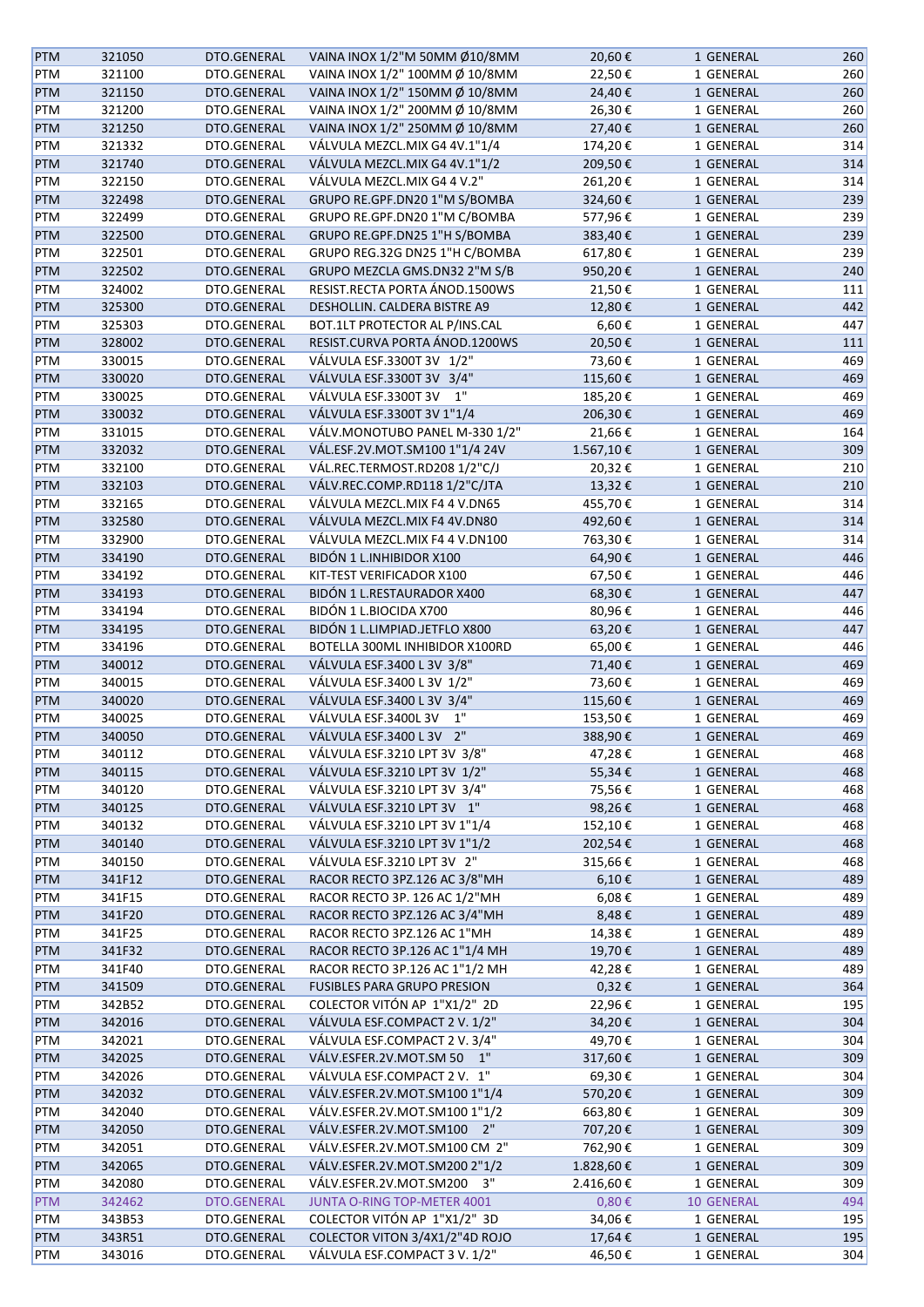| <b>PTM</b> | 343021 | DTO.GENERAL | VÁLVULA ESF.COMPACT 3 V. 3/4"                                  | 64,60€    | 1 GENERAL | 304 |
|------------|--------|-------------|----------------------------------------------------------------|-----------|-----------|-----|
| PTM        | 343026 | DTO.GENERAL | VÁLVULA ESF.COMPACT 3 V. 1"                                    | 96,40€    | 1 GENERAL | 304 |
| <b>PTM</b> | 344B54 | DTO.GENERAL | COLECTOR VITÓN AP 1"X1/2" 4D                                   | 45,14€    | 1 GENERAL | 195 |
| PTM        | 350000 | DTO.GENERAL | CARTUCHO DES.POTERFLOW 125GR                                   | 7,20€     | 1 GENERAL | 443 |
| <b>PTM</b> | 350115 | DTO.GENERAL | VÁLVULA ESF.3110 T 3V 1/2"                                     | 44,80€    | 1 GENERAL | 468 |
| PTM        | 350120 | DTO.GENERAL | VÁLVULA ESF.3110 T 3V 3/4"                                     | 61,20€    | 1 GENERAL | 468 |
|            |        |             | VÁLVULA ESF.3110 T 3V 1"                                       |           |           |     |
| <b>PTM</b> | 350125 | DTO.GENERAL |                                                                | 80,30€    | 1 GENERAL | 468 |
| PTM        | 350132 | DTO.GENERAL | VÁLVULA ESF.3110 T 3V 1"1/4                                    | 123,40€   | 1 GENERAL | 468 |
| <b>PTM</b> | 350140 | DTO.GENERAL | VÁLVULA ESF.3110 T 3V 1"1/2                                    | 187,60€   | 1 GENERAL | 468 |
| PTM        | 350150 | DTO.GENERAL | VÁLVULA ESF.3110 T 3V 2"                                       | 262,10€   | 1 GENERAL | 468 |
| <b>PTM</b> | 350200 | DTO.GENERAL | ÁNODO MG 352 M6X180MM 18X200MM                                 | 9,60€     | 1 GENERAL | 105 |
| PTM        | 351000 | DTO.GENERAL | PIRÓMETRO 0-500°C 65X150MM C/V                                 | 17,90€    | 1 GENERAL | 283 |
| <b>PTM</b> | 351009 | DTO.GENERAL | BOTELLA 1L ADITIVO G PLUS -15°                                 | 25,40€    | 1 GENERAL | 448 |
| PTM        | 351150 | DTO.GENERAL | PIRÓMETRO 0-500°C 80X150MM C/V                                 | 19,90€    | 1 GENERAL | 283 |
| <b>PTM</b> | 351200 | DTO.GENERAL | PIRÓMETRO 0-500°C 80X200MM C/V                                 | 20,20€    | 1 GENERAL | 283 |
| PTM        | 352025 | DTO.GENERAL | VÁLV.ESFER.3V.MOT.SM 50<br>1"                                  | 449,90€   | 1 GENERAL | 309 |
| PTM        | 352032 | DTO.GENERAL | VÁLV.ESFER.3V.MOT.SM100 1"1/4                                  | 779,20€   | 1 GENERAL | 309 |
| PTM        | 352040 | DTO.GENERAL | VÁLV.ESFER.3V.MOT.SM100 1"1/2                                  | 885,20€   | 1 GENERAL | 309 |
| <b>PTM</b> | 352050 | DTO.GENERAL | 2"<br>VÁLV.ESFER.3V.MOT.SM100                                  | 947,40€   | 1 GENERAL | 309 |
| PTM        | 352080 | DTO.GENERAL | 3"<br>VÁLV.ESFER.3V.MOT.SM200                                  | 3.707,00€ | 1 GENERAL | 309 |
|            | 352120 | DTO.GENERAL | <b>BIDÓN 5 LTS.CS LIMPIADOR</b>                                |           |           |     |
| <b>PTM</b> |        |             |                                                                | 51,60€    | 1 GENERAL | 448 |
| PTM        | 352200 | DTO.GENERAL | ÁNODO DE MAGNESIO 352 M6X180MM                                 | 10,84€    | 1 GENERAL | 105 |
| <b>PTM</b> | 353B63 | DTO.GENERAL | COLECTOR VITÓN AC 1"X24/19 2D                                  | 22,96€    | 1 GENERAL | 193 |
| PTM        | 353B64 | DTO.GENERAL | COLECTOR VITÓN AC 1"X24/19 3D                                  | 34,06€    | 1 GENERAL | 193 |
| <b>PTM</b> | 353B65 | DTO.GENERAL | COLECTOR VITÓN AC 1"X24/19 4D                                  | 45,14€    | 1 GENERAL | 193 |
| PTM        | 353300 | DTO.GENERAL | ÁNODO MG.353 M8X30MM 21,3X300                                  | 13,12€    | 1 GENERAL | 105 |
| <b>PTM</b> | 353301 | DTO.GENERAL | ÁNODO MG.353 M8X30MM 21,3X500                                  | 20,56€    | 1 GENERAL | 105 |
| PTM        | 353303 | DTO.GENERAL | ÁNODO MG.353 M8X30MM 21,3X700                                  | 28,20€    | 1 GENERAL | 105 |
| PTM        | 354140 | DTO.GENERAL | ÁNODO MG 353 M8X30MM 25,5X400                                  | 22,84€    | 1 GENERAL | 105 |
| PTM        | 354141 | DTO.GENERAL | ÁNODO MG.353 M8X30MM 25,5X500                                  | 28,96€    | 1 GENERAL | 105 |
| <b>PTM</b> | 354142 | DTO.GENERAL | ÁNODO MG.353 M8X30MM 25,5X700                                  | 39,24€    | 1 GENERAL | 105 |
| PTM        | 354143 | DTO.GENERAL | ÁNODO MG.353 M8X30MM 32X500MM                                  | 42,08€    | 1 GENERAL | 105 |
| <b>PTM</b> | 354144 | DTO.GENERAL | ÁNODO MG.353 M8X30MM 32X700MM                                  | 57,68€    | 1 GENERAL | 105 |
| PTM        | 354149 | DTO.GENERAL | ÁNODO MG.354 M8X10MM 25,5X230                                  | 13,08€    | 1 GENERAL | 105 |
|            |        |             |                                                                |           |           |     |
| <b>PTM</b> | 354150 | DTO.GENERAL | ÁNODO MG.354 M8X10MM 25,5X360M                                 | 19,76€    | 1 GENERAL | 105 |
| PTM        | 354151 | DTO.GENERAL | ÁNODO MG.354 M8X10MM 25,5X400M                                 | 22,68€    | 1 GENERAL | 105 |
| <b>PTM</b> | 354152 | DTO.GENERAL | ÁNODO MG.354 M8X10MM 25,5X442M                                 | 25,08€    | 1 GENERAL | 105 |
| PTM        | 354153 | DTO.GENERAL | ÁNODO MG.354 M8X10MM 25,5X600M                                 | 33,76€    | 1 GENERAL | 105 |
| <b>PTM</b> | 354170 | DTO.GENERAL | ÁNODO MG.352 M6X70MM 21,3X300                                  | 13,28€    | 1 GENERAL | 105 |
| PTM        | 354176 | DTO.GENERAL | ÁNODO MG.354 M8X10MM 18X250MM                                  | 10,24€    | 1 GENERAL | 105 |
| <b>PTM</b> | 354177 | DTO.GENERAL | ÁNODO MG.354 M8X10MM 21,3X155                                  | 6,92€     | 1 GENERAL | 105 |
| PTM        | 354178 | DTO.GENERAL | ÁNODO MG.354 M8X10MM 21,3X250                                  | 9,88€     | 1 GENERAL | 105 |
| <b>PTM</b> | 354179 | DTO.GENERAL | ÁNODO MG.354 M8X10MM 21,3X315                                  | 12,36€    | 1 GENERAL | 105 |
| PTM        | 354180 | DTO.GENERAL | ÁNODO MG.354 M8X10MM 21,3X440                                  | 16,92€    | 1 GENERAL | 105 |
| <b>PTM</b> | 354181 | DTO.GENERAL | ÁNODO MG.354 M8X10MM 21,3X600                                  | 26,76€    | 1 GENERAL | 105 |
| PTM        | 354182 | DTO.GENERAL | ÁNODO MG.354 M8X10MM 21,3X800                                  | 31,04€    | 1 GENERAL | 105 |
| <b>PTM</b> | 354401 | DTO.GENERAL | ANODO MG.354 M4X10MM 16X150MM                                  | 4,92€     | 1 GENERAL | 105 |
| PTM        | 354501 | DTO.GENERAL | ANODO MG.354 M5X10MM 18X400MM                                  | 11,96€    | 1 GENERAL | 105 |
|            |        |             |                                                                |           |           |     |
| PTM        | 354502 | DTO.GENERAL | ÁNODO MG.354 M5X10MM 25,5X230<br>ÁNODO MG.354 M6X10MM 16X200MM | 12,88€    | 1 GENERAL | 105 |
| PTM        | 354601 | DTO.GENERAL |                                                                | 5,60€     | 1 GENERAL | 105 |
| <b>PTM</b> | 354602 | DTO.GENERAL | ÁNODO MG.354 M6X10MM 21,3X200                                  | 8,60€     | 1 GENERAL | 105 |
| PTM        | 354603 | DTO.GENERAL | ÁNODO MG.354 M6X10MM 25,5X280                                  | 14,88€    | 1 GENERAL | 105 |
| <b>PTM</b> | 354604 | DTO.GENERAL | ÁNODO MG 354 M6X10MM 25,5X400                                  | 22,64€    | 1 GENERAL | 105 |
| PTM        | 355130 | DTO.GENERAL | ÁNODO MG.ART.355 3 E.M8 21X130                                 | 25,16€    | 1 GENERAL | 107 |
| <b>PTM</b> | 360109 | DTO.GENERAL | TERMÓM.ANGUL 0-60 150X63 MM.ES                                 | 47,06€    | 1 GENERAL | 284 |
| PTM        | 360112 | DTO.GENERAL | TERMÓM.RECTO 0-120 110X63 MM.                                  | 40,80€    | 1 GENERAL | 284 |
| <b>PTM</b> | 360113 | DTO.GENERAL | TERMÓM.RECTO 0-120 110X100 MM.                                 | 35,70€    | 1 GENERAL | 284 |
| PTM        | 360115 | DTO.GENERAL | TERMÓM.ANGUL.-30+50 110X100MM.                                 | 47,74€    | 1 GENERAL | 284 |
| <b>PTM</b> | 360116 | DTO.GENERAL | TERMÓM.RECTO 0-60 110X63 MM.ES                                 | 32,96€    | 1 GENERAL | 284 |
| PTM        | 360150 | DTO.GENERAL | TERMOM.RECTO-30+50°C 150X 63MM                                 | 23,94€    | 1 GENERAL | 284 |
| <b>PTM</b> | 360152 | DTO.GENERAL | TERMÓM.RECTO 0-120°C 150X63MM                                  | 41,20€    | 1 GENERAL | 284 |
| PTM        | 360810 | DTO.GENERAL | TERM.0-120°C 80X100MM VERTICAL                                 | 23,00€    | 1 GENERAL | 281 |
|            |        |             |                                                                |           |           |     |
| <b>PTM</b> | 360812 | DTO.GENERAL | TERM.0-120°C 100X100MM VERTIC.                                 | 27,20€    | 1 GENERAL | 281 |
| PTM        | 360848 | DTO.GENERAL | TERMOM.-20+60°C 80X50 MM VERT                                  | 24,00€    | 1 GENERAL | 281 |
| <b>PTM</b> | 360849 | DTO.GENERAL | TERM-20+60°C 80X100MM VERTICAL                                 | 25,00€    | 1 GENERAL | 281 |
| PTM        | 360850 | DTO.GENERAL | TERM.0-120°C 80X50 MM VERTICAL                                 | 22,00€    | 1 GENERAL | 281 |
| <b>PTM</b> | 360852 | DTO.GENERAL | TERM.0-120°C 100X50MM VERTICAL                                 | 25,00€    | 1 GENERAL | 281 |
| PTM        | 360858 | DTO.GENERAL | TERM.0+60°C 80X50 MM VERTICAL                                  | 22,00€    | 1 GENERAL | 281 |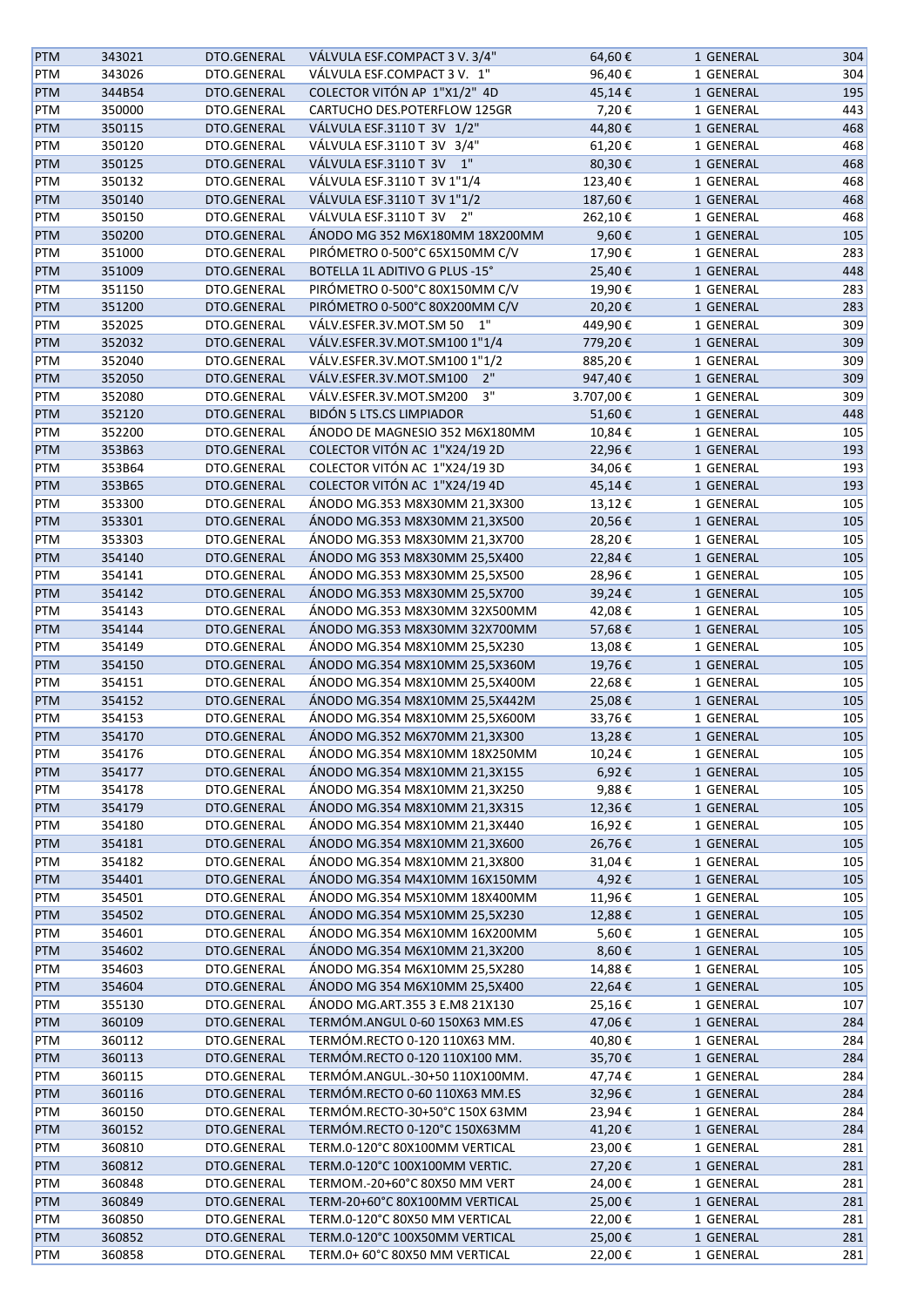| <b>PTM</b> | 360859 | DTO.GENERAL | TERMOM. 0+60°C 80X100 MM VERT    | 23,00€  | 1 GENERAL | 281 |
|------------|--------|-------------|----------------------------------|---------|-----------|-----|
| <b>PTM</b> | 360861 | DTO.GENERAL | TERMOM. 0+60°C 100X100MM VERT    | 27,20€  | 1 GENERAL | 281 |
| <b>PTM</b> | 361050 | DTO.GENERAL | VAINA LATÓN 1/2"50MM Ø12/9MM     | 4,40€   | 1 GENERAL | 282 |
| <b>PTM</b> | 361100 | DTO.GENERAL | VAINA LATÓN 1/2"100MM Ø12/9MM    | 8,20€   | 1 GENERAL | 282 |
| <b>PTM</b> | 361150 | DTO.GENERAL | VAINA LATÓN 1/2"150MM Ø12/9MM    | 8,60€   | 1 GENERAL | 282 |
| <b>PTM</b> | 361200 | DTO.GENERAL | VAINA LATÓN 1/2"200MM Ø12/9MM    | 9,90€   | 1 GENERAL | 282 |
| <b>PTM</b> | 361651 | DTO.GENERAL | TERMOM. O-120°C 63X100MM HORIZ   | 11,92€  | 1 GENERAL | 280 |
| <b>PTM</b> | 361652 | DTO.GENERAL | TERMOM. O-120°C 63X150MM HORIZ   | 15,56€  | 1 GENERAL | 280 |
| <b>PTM</b> | 361653 | DTO.GENERAL | TERMOM. O-120°C 63X200MM HORIZ   | 13,58€  | 1 GENERAL | 280 |
|            |        |             |                                  |         |           |     |
| PTM        | 361655 | DTO.GENERAL | TERMOM.63X50MM 0-120°C HORIZ.    | 7,30€   | 1 GENERAL | 280 |
| <b>PTM</b> | 361801 | DTO.GENERAL | TERMOM. 0-120°C 80X100MM HORIZ   | 12,64€  | 1 GENERAL | 280 |
| PTM        | 361802 | DTO.GENERAL | TERMOM. 0-120°C 80X150MM HORIZ   | 13,82€  | 1 GENERAL | 280 |
| <b>PTM</b> | 361803 | DTO.GENERAL | TERMOM. 0-120°C 80X200MM HORIZ   | 17,36€  | 1 GENERAL | 280 |
| PTM        | 361805 | DTO.GENERAL | TERMOM. 0-120°C 80X50 MM HORIZ   | 11,06€  | 1 GENERAL | 280 |
| <b>PTM</b> | 361806 | DTO.GENERAL | TERMOM.0-120°C 100X150MM HORIZ   | 16,26€  | 1 GENERAL | 280 |
| <b>PTM</b> | 361807 | DTO.GENERAL | TERMOM.0-120°C 100X200MM HORIZ   | 21,14€  | 1 GENERAL | 280 |
| <b>PTM</b> | 361808 | DTO.GENERAL | TERMOM.0-120°C 100X250MM HORIZ   | 18,60€  | 1 GENERAL | 280 |
| <b>PTM</b> | 361810 | DTO.GENERAL | TERMOM-30+50°C 80X100 HZT C/V    | 12,00€  | 1 GENERAL | 281 |
| <b>PTM</b> | 361850 | DTO.GENERAL | TERMOM.-30+50°C 80X50MM HZ.C/V   | 9,90€   | 1 GENERAL | 281 |
| <b>PTM</b> | 362103 | DTO.GENERAL | DET.REGUL.RECTO DD138 1/2"       | 11,80€  | 1 GENERAL | 210 |
| <b>PTM</b> | 362120 | DTO.GENERAL | TERMÓM.CONTACTO 0-120°C Ø63MM    | 5,40€   | 1 GENERAL | 283 |
| <b>PTM</b> | 362300 | DTO.GENERAL | TERMO.VERTICAL 0-160º 65X50 MM   | 22,00€  | 1 GENERAL | 281 |
| <b>PTM</b> | 362301 | DTO.GENERAL | TERMO.VERTICAL 0-160º 65X100MM   | 23,00€  | 1 GENERAL | 281 |
|            | 362302 | DTO.GENERAL |                                  | 24,00€  | 1 GENERAL | 281 |
| PTM        |        |             | TERMO.VERTICAL 0-160º 80X50 MM   |         |           |     |
| <b>PTM</b> | 362303 | DTO.GENERAL | TERMO.VERTICAL 0-160º 80X100MM   | 25,00€  | 1 GENERAL | 281 |
| <b>PTM</b> | 362304 | DTO.GENERAL | TERMO.HORIZON.0-160ºC 65X50 MM   | 8,62€   | 1 GENERAL | 281 |
| <b>PTM</b> | 362305 | DTO.GENERAL | TERMO.HORIZON.0-160ºC 65X100MM   | 10,60€  | 1 GENERAL | 281 |
| <b>PTM</b> | 362306 | DTO.GENERAL | TERMO.HORIZON.0-160ºC 80X50 MM   | 9,90€   | 1 GENERAL | 281 |
| <b>PTM</b> | 362307 | DTO.GENERAL | TERMO.HORIZON.0-160ºC 80X100MM   | 13,36€  | 1 GENERAL | 281 |
| <b>PTM</b> | 363020 | DTO.GENERAL | RACOR CODO PLACA 363 Ø20X1/2"    | 8,62€   | 1 GENERAL | 479 |
| <b>PTM</b> | 363025 | DTO.GENERAL | RACOR CODO PLACA 363 Ø25X1/2"    | 14,64€  | 1 GENERAL | 479 |
| <b>PTM</b> | 363030 | DTO.GENERAL | RACOR CODO PLACA 363 Ø25X3/4"    | 10,34€  | 1 GENERAL | 479 |
| <b>PTM</b> | 363151 | DTO.GENERAL | TERMÓM.ANGUL.0-120°C 110X100MM   | 44,70€  | 1 GENERAL | 284 |
| <b>PTM</b> | 363152 | DTO.GENERAL | TERMÓM.ANGUL.0-120°C 110X63 MM   | 46,60€  | 1 GENERAL | 284 |
| <b>PTM</b> | 363154 | DTO.GENERAL | TERMÓM.ANGUL.-30+50 150X100MM.   | 48,28€  | 1 GENERAL | 284 |
| <b>PTM</b> | 363155 | DTO.GENERAL | TERMÓM.ANGUL.0-120 150X63 MM     | 41,30€  | 1 GENERAL | 284 |
| <b>PTM</b> | 365060 | DTO.GENERAL | TERMOM.63X50MM 0-60°C HORIZ.Z    | 7,60€   | 1 GENERAL | 280 |
| PTM        | 365120 | DTO.GENERAL | ALMA CRISTAL Ø16MM 0-130°C       | 9,60€   | 1 GENERAL | 284 |
| <b>PTM</b> | 365160 | DTO.GENERAL | TERMOM. 0- 60°C 65X100MM HORIZ   | 10,90€  | 1 GENERAL | 280 |
| PTM        | 365170 | DTO.GENERAL | TERMOM. 0- 60°C 80X50 MM HORIZ   | 11,74€  | 1 GENERAL | 280 |
|            |        |             |                                  |         |           |     |
| <b>PTM</b> | 365180 | DTO.GENERAL | TERMOM. 0- 60°C 80X100MM HORIZ   | 12,70€  | 1 GENERAL | 280 |
| PTM        | 365181 | DTO.GENERAL | TERMOM. 0-60°C 80X150MM HORIZ    | 15,28€  | 1 GENERAL | 280 |
| <b>PTM</b> | 365182 | DTO.GENERAL | TERMOM. 0- 60°C 80X200MM HORIZ   | 17,62€  | 1 GENERAL | 280 |
| PTM        | 368950 | DTO.GENERAL | TERM.0-130°C 65X50MM COMPLETO    | 29,42€  | 1 GENERAL | 284 |
| <b>PTM</b> | 372015 | DTO.GENERAL | RACOR DIELEC.AISLA.1/2"HX1/2"M   | 1,90€   | 1 GENERAL | 108 |
| PTM        | 372498 | DTO.GENERAL | GPO.MEZCLA GM.DN20 1"MX3/4H SB   | 272,90€ | 1 GENERAL | 240 |
| <b>PTM</b> | 372500 | DTO.GENERAL | GPO.MEZCLA GM.DN25 1"1/2 M S/B   | 322,30€ | 1 GENERAL | 240 |
| PTM        | 372501 | DTO.GENERAL | GPO.MEZCLA GM.DN25 1"1/2 M C/B   | 556,70€ | 1 GENERAL | 240 |
| <b>PTM</b> | 372502 | DTO.GENERAL | GRUPO MEZCLA GM.DN32 2"M S/B     | 528,30€ | 1 GENERAL | 240 |
| PTM        | 372503 | DTO.GENERAL | GRUPO MEZCLA GM.DN32 2"M C/B     | 931,78€ | 1 GENERAL | 240 |
| PTM        | 373164 | DTO.GENERAL | BOMBA ELE. WILO YON. PICO 25/1-6 | 217,80€ | 1 GENERAL | 243 |
| PTM        | 374020 | DTO.GENERAL | RACOR DIELEC.AISLA.1/2"HX3/4"M   | 1,68€   | 1 GENERAL | 108 |
| <b>PTM</b> | 380R10 | DTO.GENERAL | TERMOHID.0-10 MCA RAD.C/A.ROJA   | 35,80€  | 1 GENERAL | 279 |
| PTM        | 380R16 | DTO.GENERAL | TERMOHID.0-16 MCA RAD.C/A.ROJA   | 35,80€  | 1 GENERAL | 279 |
| <b>PTM</b> | 380R25 | DTO.GENERAL | TERMOHID.0-25 MCA RAD.C/A.ROJA   | 35,80€  | 1 GENERAL | 279 |
| PTM        | 380R40 | DTO.GENERAL | TERMOHID.0-40 MCA RAD.C/A.ROJA   |         |           | 279 |
|            |        |             |                                  | 35,80€  | 1 GENERAL |     |
| <b>PTM</b> | 380R60 | DTO.GENERAL | TERMOHID.0-60 MCA RAD.C/A.ROJA   | 35,80€  | 1 GENERAL | 279 |
| PTM        | 380200 | DTO.GENERAL | RACOR CONEXIÓN EN Y 3/4"M        | 33,70€  | 1 GENERAL | 273 |
| <b>PTM</b> | 380201 | DTO.GENERAL | RACOR CONEXIÓN EN Y 1"M          | 40,98€  | 1 GENERAL | 273 |
| PTM        | 381P06 | DTO.GENERAL | TERMOHID.0-6 MCA POS.C/A.ROJA    | 34,90€  | 1 GENERAL | 279 |
| <b>PTM</b> | 381P10 | DTO.GENERAL | TERMOHID.0-10 MCA POS.C/A.ROJA   | 34,90€  | 1 GENERAL | 279 |
| PTM        | 381P16 | DTO.GENERAL | TERMOHID.0-16 MCA POS.C/A.ROJA   | 34,90€  | 1 GENERAL | 279 |
| PTM        | 381P25 | DTO.GENERAL | TERMOHID.0-25 MCA POS.C/A.ROJA   | 34,90€  | 1 GENERAL | 279 |
| PTM        | 381P40 | DTO.GENERAL | TERMOHID.0-40 MCA POS.C/A.ROJA   | 34,90€  | 1 GENERAL | 279 |
| <b>PTM</b> | 381P60 | DTO.GENERAL | TERMOHID.0-60 MCA POS.C/A.ROJA   | 34,90€  | 1 GENERAL | 279 |
| PTM        | 382R04 | DTO.GENERAL | MANOTERMÓMETRO Ø80 0-4 BAR RAD   | 35,80€  | 1 GENERAL | 279 |
| <b>PTM</b> | 382R06 | DTO.GENERAL | MANOTERMÓMETRO Ø80 0-6 BAR RAD   | 35,80€  | 1 GENERAL | 279 |
| PTM        | 382518 | DTO.GENERAL | GRPO.D.GKI.DN25 1"MX1"H S/B 18   | 646,10€ | 1 GENERAL | 242 |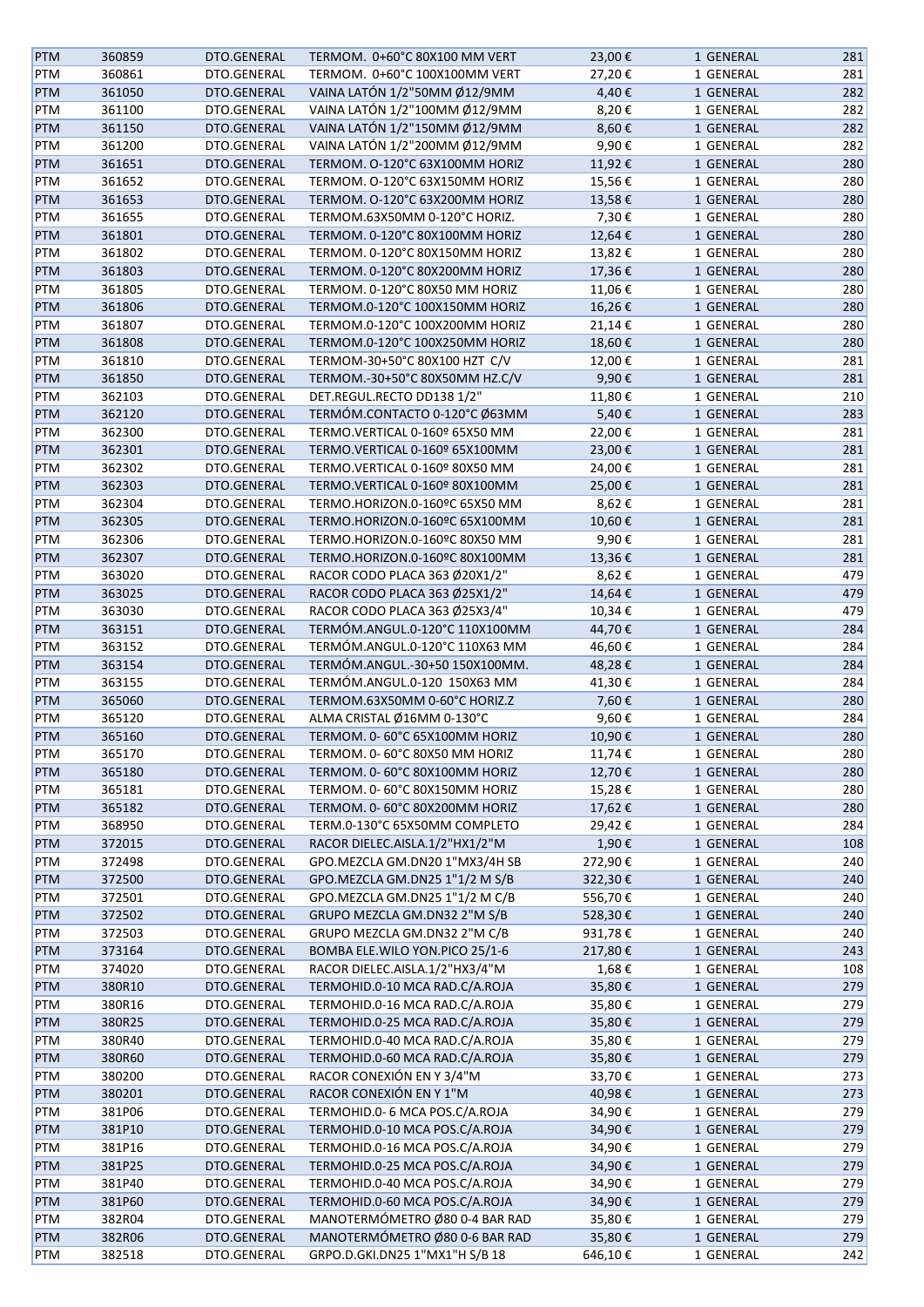| <b>PTM</b>               | 382528  | DTO.GENERAL        | GRPO.DIST.GKI.DN25 1"MX1"H S/B                          | 694,20€             | 1 GENERAL                       | 242 |
|--------------------------|---------|--------------------|---------------------------------------------------------|---------------------|---------------------------------|-----|
| PTM                      | 383P04  | DTO.GENERAL        | MANOTERMÓMETRO Ø80 0-4BAR POST                          | 34,90€              | 1 GENERAL                       | 279 |
| PTM                      | 383P06  | DTO.GENERAL        | MANOTERMÓMETRO Ø80 0-6BAR POST                          | 34,90€              | 1 GENERAL                       | 279 |
| PTM                      | 383513  | DTO.GENERAL        | VÁLVULA ESFERA MINI 3/8" H-H                            | 4,54€               | 1 GENERAL                       | 471 |
| PTM                      | 383514  | DTO.GENERAL        | VÁLVULA ESFERA MINI 1/2" H-H                            | 6,44€               | 1 GENERAL                       | 471 |
| PTM                      | 383515  | DTO.GENERAL        | VÁLV. ESF.MINI-LUX 3835 1/2X12                          | 9,90€               | 1 GENERAL                       | 471 |
| PTM                      | 383516  | DTO.GENERAL        | VÁLVULA ESFERA MINI 3/8" M-H                            | 4,74€               | 1 GENERAL                       | 471 |
| PTM                      | 383517  | DTO.GENERAL        | VÁLVULA ESFERA MINI 1/2" M-H                            | 5,70€               | 1 GENERAL                       | 471 |
| PTM                      | 383810  | DTO.GENERAL        | VÁLV. ESF.MINI-LUX 413 3/8X10                           | 4,64€               | 1 GENERAL                       | 471 |
| PTM                      | 383812  | DTO.GENERAL        | VÁLV. ESF.MINI-LUX 413 3/8X12                           | 4,64€               | 1 GENERAL                       | 471 |
| <b>PTM</b>               | 384350  | DTO.GENERAL        | TERMOM. ESF.T/78 50-350°C 3M                            | 14,64€              | 1 GENERAL                       | 264 |
| PTM                      | 385123  | DTO.GENERAL        | RACOR TP93 COMPRES 16X2,2 1/2"                          | 4,68€               | 1 GENERAL                       | 204 |
| PTM                      | 385125  | DTO.GENERAL        | RACOR TP93 COMPRESION 16X2"1/2                          | 3,20€               | 1 GENERAL                       | 197 |
| PTM                      | 386015  | DTO.GENERAL        | VÁLV.MINI 3860 1/2"HH TORNILLO                          | 6,50€               | 1 GENERAL                       | 471 |
| PTM                      | 386112  | DTO.GENERAL        | VÁLV.MINI 3861 3/8"MH TORNILLO                          | 4,66€               | 1 GENERAL                       | 471 |
| PTM                      | 386115  | DTO.GENERAL        | VÁLV.MINI 3861 1/2"MH TORNILLO                          | 10,40€              | 1 GENERAL                       | 471 |
| PTM                      | 4A6410  | DTO.GENERAL        | HIDRÓMETRO Ø63 0-10 A.ROJA 1/4                          | 5,80€               | 1 GENERAL                       | 279 |
| PTM                      | 4A6416  | DTO.GENERAL        | HIDRÓMETRO Ø63 0-16 A.ROJA 1/4                          | 5,80€               | 1 GENERAL                       | 279 |
| PTM                      | 4A6425  | DTO.GENERAL        | HIDRÓMETRO Ø63 0-25 A.ROJA 1/4                          | 5,80€               | 1 GENERAL                       | 279 |
| PTM                      | 4A6440  | DTO.GENERAL        | HIDRÓMETRO Ø63 0-40 A.ROJA 1/4                          | 5,80€               | 1 GENERAL                       | 279 |
| <b>PTM</b>               | 4A6560  | DTO.GENERAL        | HIDRÓMETRO Ø63 0-60 A.ROJA 1/4                          | 5,80€               | 1 GENERAL                       | 279 |
| PTM                      | 4STB83  | DTO.GENERAL        | TERMOSTATO STB-83 230° CAP1000                          | 12,98€              | 1 GENERAL                       | 258 |
| PTM                      | 4TID83  | DTO.GENERAL        | TERMOHID.TCL 0-120°/0-4B C/VR                           | 21,26€              | 1 GENERAL                       | 265 |
| PTM                      | 40TS71  | DTO.GENERAL        | TERMÓMETRO RECT.TS-71-40+40°C                           | 6,50€               | 1 GENERAL                       | 264 |
| PTM                      | 400002  | DTO.GENERAL        | DESINCRUSTANTE PAT 400 2 LTS.                           | 75,10€              | 1 GENERAL                       | 448 |
| PTM                      | 400012  | DTO.GENERAL        | FILTRO ASIENTO INCLINADO 3/8"                           | 8,90€               | 1 GENERAL                       | 463 |
| PTM                      | 400015  | DTO.GENERAL        | FILTRO ASIENTO INCLINADO 1/2"                           | 6,88€               | 1 GENERAL                       | 463 |
| PTM                      | 400020  | DTO.GENERAL        | FILTRO ASIENTO INCLINADO 3/4"                           | 10,50€              | 1 GENERAL                       | 463 |
| PTM                      | 400025  | DTO.GENERAL        | FILTRO ASIENTO INCLINADO 1"                             | 15,54€              | 1 GENERAL                       | 463 |
| PTM                      | 400032  | DTO.GENERAL        | FILTRO ASIENTO INCLINAD.1"1/4                           | 29,18€              | 1 GENERAL                       | 463 |
| PTM                      | 400040  | DTO.GENERAL        | FILTRO ASIENTO INCLINAD.1"1/2                           | 37,22€              | 1 GENERAL                       | 463 |
| PTM                      | 400050  | DTO.GENERAL        | FILTRO ASIENTO INCLINADO 2"                             | 61,46€              | 1 GENERAL                       | 463 |
| PTM                      | 400065  | DTO.GENERAL        | FILTRO ASIENTO INCLINAD.2"1/2                           | 104,88€             | 1 GENERAL                       | 463 |
| PTM                      | 400080  | DTO.GENERAL        | FILTRO ASIENTO INCLINADO 3"                             | 181,46€             | 1 GENERAL                       | 463 |
|                          |         |                    |                                                         |                     |                                 |     |
| <b>PTM</b>               | 400100  | DTO.GENERAL        | FILTRO ASIENTO INCLINADO 4"                             | 319,80€             | 1 GENERAL                       | 463 |
| <b>PTM</b>               | 4001407 | <b>DTO.GENERAL</b> | JUNTA TEFLON 3/8"14X7X1MM                               | 1,46€               | <b>10 GENERAL</b>               | 492 |
| PTM                      | 4001410 | DTO.GENERAL        | JUNTA TEFLÓN 3/8"14.5X10X1MM                            | 1,84€               | 10 GENERAL                      | 492 |
| <b>PTM</b>               | 4001811 | DTO.GENERAL        | JUNTA TEFLÓN 1/2"18X11X1MM                              | 1,06€               | <b>10 GENERAL</b>               | 492 |
| <b>PTM</b>               | 4001814 | <b>DTO.GENERAL</b> | JUNTA TEFLÓN 1/2"18.5X14X1MM                            | 1,40€               | 10 GENERAL                      | 492 |
| <b>PTM</b>               | 4002413 | <b>DTO.GENERAL</b> | JUNTA TEFLÓN 3/4"24X13X1MM                              | 1,28€               | <b>10 GENERAL</b>               | 492 |
| <b>PTM</b>               | 4002419 | DTO.GENERAL        | JUNTA TEFLÓN 3/4" 24X19X1MM                             | 1,22€               | <b>10 GENERAL</b>               | 492 |
| <b>PTM</b>               | 4003020 | <b>DTO.GENERAL</b> | JUNTA TEFLÓN 1" 30X20X1MM                               | 1,74€               | 10 GENERAL                      | 492 |
| <b>PTM</b>               | 4003024 | DTO.GENERAL        | JUNTA TEFLÓN 1" 30X24X1MM                               | 2,14€               | 10 GENERAL                      | 492 |
| PTM                      | 401012  | DTO.GENERAL        | MALLA FILTRO ACERO INOX. 3/8"                           | $0,70 \in$          | 1 GENERAL                       | 463 |
| <b>PTM</b>               | 401015  | DTO.GENERAL        | MALLA FILTRO ACERO INOX. 1/2"                           | $0,88 \in$          |                                 | 463 |
| PTM                      | 401020  | DTO.GENERAL        | MALLA FILTRO ACERO INOX. 3/4"                           | 1,16€               | 1 GENERAL<br>1 GENERAL          | 463 |
| PTM                      | 401025  | DTO.GENERAL        | MALLA FILTRO ACERO INOX. 1"                             | $1,14$ €            | 1 GENERAL                       | 463 |
| PTM                      | 401032  | DTO.GENERAL        | MALLA FILTRO ACERO INOX.1"1/4                           | 2,08€               | 1 GENERAL                       | 463 |
| <b>PTM</b>               | 401040  | DTO.GENERAL        | MALLA FILTRO ACERO INOX.1"1/2                           | 2,84€               | 1 GENERAL                       | 463 |
| PTM                      | 401050  | DTO.GENERAL        | MALLA FILTRO ACERO INOX. 2"                             | 4,38€               | 1 GENERAL                       | 463 |
| <b>PTM</b>               | 401065  | DTO.GENERAL        | MALLA FILTRO ACERO INOX.2"1/2                           | $6,54 \in$          | 1 GENERAL                       | 463 |
|                          | 401080  | DTO.GENERAL        | MALLA FILTRO ACERO INOX. 3"                             |                     |                                 | 463 |
| PTM<br><b>PTM</b>        | 4011410 | DTO.GENERAL        | JUNTA GOMA 3/8"14,5X10X1,5MM                            | 8,50€<br>$0,36 \in$ | 1 GENERAL<br><b>10 GENERAL</b>  | 494 |
| <b>PTM</b>               | 4011810 | DTO.GENERAL        | JUNTA GOMA 1/2"18,5X10X1,5MM                            | $0,44 \in$          | <b>10 GENERAL</b>               | 494 |
| <b>PTM</b>               | 4011914 | DTO.GENERAL        | JUNTA GOMA 1/2"18,5X14X1,5MM                            | 1,38€               | 10 GENERAL                      | 494 |
| <b>PTM</b>               | 4012008 | <b>DTO.GENERAL</b> |                                                         |                     |                                 | 494 |
| <b>PTM</b>               | 4012313 | DTO.GENERAL        | JUNTA GOMA 3/8"20X8X1,5MM<br>JUNTA GOMA 3/4"24X14X1,5MM | 1,30€<br>$0,74 \in$ | <b>10 GENERAL</b><br>10 GENERAL | 494 |
| <b>PTM</b>               | 4012419 | DTO.GENERAL        | JUNTA GOMA 3/4"24X19X1,5MM                              | $1,30 \in$          | 10 GENERAL                      | 494 |
| <b>PTM</b>               | 4013020 | DTO.GENERAL        | JUNTA GOMA 1"30X20X1,5MM                                | 1,86€               | 10 GENERAL                      | 494 |
| <b>PTM</b>               | 4013024 | <b>DTO.GENERAL</b> | JUNTA GOMA 1"30X24X1,5MM                                |                     | <b>10 GENERAL</b>               | 494 |
|                          | 4013129 | DTO.GENERAL        | JUNTA GOMA 1"1/4 37,5X29X1,5MM                          | 1,86€<br>2,46€      |                                 | 494 |
| <b>PTM</b><br><b>PTM</b> | 4014337 | DTO.GENERAL        | JUNTA GOMA 1"1/2 43,0X38X1,5MM                          | 2,80€               | 10 GENERAL<br>10 GENERAL        | 494 |
| <b>PTM</b>               | 4015745 | DTO.GENERAL        | JUNTA GOMA 2"58,0X46X1,5MM                              | 3,96€               | 10 GENERAL                      | 494 |
| PTM                      | 402002  | DTO.GENERAL        | COLECTOR CP402 3/4"X24/19 2D                            | 10,72€              | 1 GENERAL                       | 196 |
| <b>PTM</b>               | 402012  | DTO.GENERAL        | VÁLVULA RETENCIÓN 3/8" H-H                              | 10,00€              | 1 GENERAL                       | 466 |
| PTM                      | 402015  | DTO.GENERAL        | VÁLVULA RETENCIÓN 1/2" H-H                              | 5,36€               | 1 GENERAL                       | 466 |
| <b>PTM</b>               | 402020  | DTO.GENERAL        | VÁLVULA RETENCIÓN 3/4" H-H                              | 7,62€               | 1 GENERAL                       | 466 |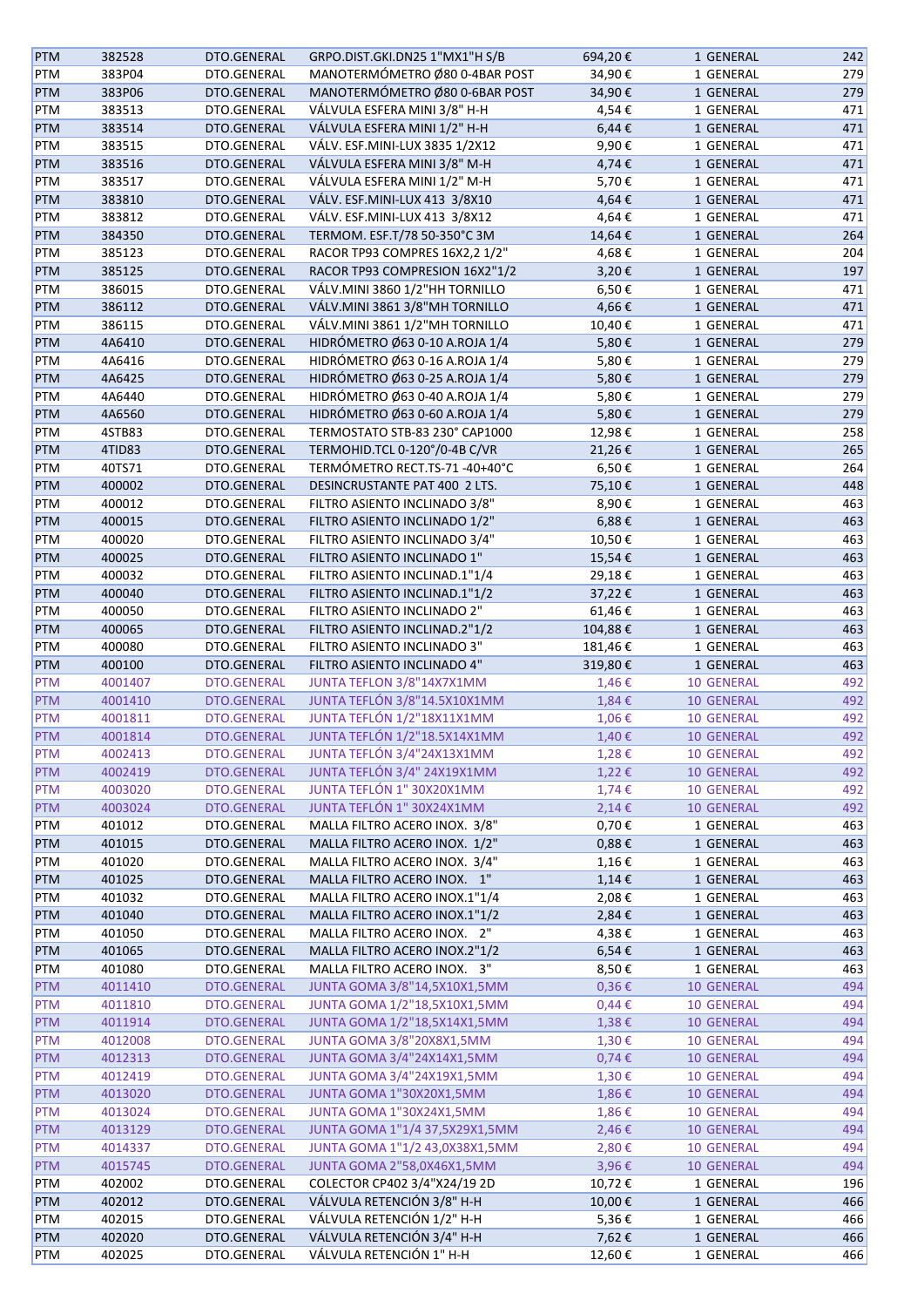| <b>PTM</b> | 402032  | DTO.GENERAL        | VÁLVULA RETENCIÓN 1"1/4 H-H    | 14,96€     | 1 GENERAL         | 466 |
|------------|---------|--------------------|--------------------------------|------------|-------------------|-----|
| PTM        | 402040  | DTO.GENERAL        | VÁLVULA RETENCIÓN 1"1/2 H-H    | 24,78€     | 1 GENERAL         | 466 |
| PTM        | 402050  | DTO.GENERAL        | VÁLVULA RETENCIÓN 2" H-H       | 37,02€     | 1 GENERAL         | 466 |
| PTM        | 402065  | DTO.GENERAL        | VÁLVULA RETENCIÓN 2"1/2 H-H    | 62,70€     | 1 GENERAL         | 466 |
| PTM        | 402080  | DTO.GENERAL        | VÁLVULA RETENCIÓN 3" H-H       | 88,58€     | 1 GENERAL         | 466 |
| PTM        | 4021410 | <b>DTO.GENERAL</b> | JUNTA PLANA GOMA NBR 3/8"14X10 | 1,98€      | <b>10 GENERAL</b> | 493 |
| <b>PTM</b> | 4021814 | DTO.GENERAL        | JUNTA PLANA GOMA NBR 1/2"18X14 | 1,66€      | <b>10 GENERAL</b> | 493 |
| PTM        | 4022722 | <b>DTO.GENERAL</b> | JUNTA PLANA GOMA NBR 3/4"33X19 | 2,44€      | <b>10 GENERAL</b> | 493 |
| <b>PTM</b> | 4022923 | <b>DTO.GENERAL</b> | JUNTA PLANA GOMA NBR 7/8"27X22 | 2,32€      | <b>10 GENERAL</b> | 493 |
| <b>PTM</b> | 4023318 | DTO.GENERAL        | JUNTA PLANA GOMA NBR 1"29,5X22 | 1,86€      | <b>10 GENERAL</b> | 493 |
| <b>PTM</b> | 403003  | DTO.GENERAL        | COLECTOR CP403 3/4"X24/19 3D   | 15,36€     | 1 GENERAL         | 196 |
| PTM        | 403015  | DTO.GENERAL        | REDUCTOR PRESIÓN DRV403 1/2"   | 98,20€     | 1 GENERAL         | 74  |
| PTM        | 403020  | DTO.GENERAL        | REDUCTOR PRESIÓN DRV403 3/4"   | 108,00€    | 1 GENERAL         | 74  |
| PTM        | 403025  | DTO.GENERAL        | REDUCTOR PRESIÓN DRV403 1"     | 124,40€    | 1 GENERAL         | 74  |
| PTM        | 403032  | DTO.GENERAL        | REDUCTOR PRESIÓN DRV403 1"1/4  | 247,40€    | 1 GENERAL         | 74  |
| <b>PTM</b> | 4033419 | <b>DTO.GENERAL</b> | JTA.TÓRIC.O-RING 6,50X3,50X1,9 | 0,28€      | <b>10 GENERAL</b> | 494 |
| <b>PTM</b> | 4034219 | <b>DTO.GENERAL</b> | JTA.TÓRICA O-RING 8X4,50X1,9MM | $0,28 \in$ | 10 GENERAL        | 494 |
| <b>PTM</b> | 4034919 | <b>DTO.GENERAL</b> | JTA.TÓRICA O-RING 8X4.90X1,9MM | 0,28€      | <b>10 GENERAL</b> | 494 |
| <b>PTM</b> | 4035719 | DTO.GENERAL        | JTA.TÓRICA O-RING 9X5,70X1,9MM |            | <b>10 GENERAL</b> | 494 |
|            |         |                    | JTA.TÓRICA O-RING 9X6,40X1,9MM | $0,30 \in$ |                   | 494 |
| PTM        | 4036419 | <b>DTO.GENERAL</b> |                                | $0,30 \in$ | <b>10 GENERAL</b> |     |
| <b>PTM</b> | 4037219 | <b>DTO.GENERAL</b> | JTA.TÓRIC.O-RING 10,5X7,20X1,9 | $0,30 \in$ | 10 GENERAL        | 494 |
| <b>PTM</b> | 4038019 | DTO.GENERAL        | JUNTA TÓRICA O-RING 11X8X1,9MM | $0,32 \in$ | <b>10 GENERAL</b> | 494 |
| <b>PTM</b> | 4038919 | <b>DTO.GENERAL</b> | JTA.TORICA O-RING 8,90X1,9 PE  | $0,32 \in$ | 10 GENERAL        | 494 |
| PTM        | 4038927 | <b>DTO.GENERAL</b> | JTA.TORICA O-RING 8,90X2,7 PE  | $0,48 \in$ | <b>10 GENERAL</b> | 494 |
| <b>PTM</b> | 4039027 | <b>DTO.GENERAL</b> | JTA.TORICA O-RING 10,50X2,7 PE | 0,40€      | 10 GENERAL        | 494 |
| PTM        | 404004  | DTO.GENERAL        | COLECTOR CP404 3/4"X24/19 4D   | 19,06€     | 1 GENERAL         | 196 |
| PTM        | 404012  | DTO.GENERAL        | CESTILL.INOX.VALV.RETEN. 3/8"  | $3,16 \in$ | 1 GENERAL         | 466 |
| PTM        | 404015  | DTO.GENERAL        | CESTILL.INOX.VALV.RETEN. 1/2"  | 1,80€      | 1 GENERAL         | 466 |
| PTM        | 404020  | DTO.GENERAL        | CESTILL.INOX.VALV.RETEN. 3/4"  | 1,80€      | 1 GENERAL         | 466 |
| PTM        | 404025  | DTO.GENERAL        | CESTILL.INOX.VALV.RETEN.1"     | 2,88€      | 1 GENERAL         | 466 |
| PTM        | 404032  | DTO.GENERAL        | CESTILL.INOX.VALV.RETEN.1"1/4  | 3,90€      | 1 GENERAL         | 466 |
| PTM        | 404040  | DTO.GENERAL        | CESTILL.INOX.VALV.RETEN 1 1/2" | 4,46€      | 1 GENERAL         | 466 |
| PTM        | 404050  | DTO.GENERAL        | CESTILL.INOX.VALV.RETEN. 2"    | 4,68€      | 1 GENERAL         | 466 |
| PTM        | 404065  | DTO.GENERAL        | CESTILL.INOX.VALV.RETEN.2"1/2  | 8,04€      | 1 GENERAL         | 466 |
| PTM        | 404080  | DTO.GENERAL        | CESTILL.INOX.VALV.RETEN. 3"    | 15,84€     | 1 GENERAL         | 466 |
| PTM        | 404100  | DTO.GENERAL        | CESTILL.INOX.VALV.RETEN. 4"    | 20,44€     | 1 GENERAL         | 466 |
| <b>PTM</b> | 405008  | DTO.GENERAL        | VÁLV.RETENCIÓN GAS-ÓLEO 1/8"HH | 5,20€      | 1 GENERAL         | 393 |
| PTM        | 406012  | DTO.GENERAL        | VÁLV.COMPUERTA 3/8" H-H PN16   | 7,14€      | 1 GENERAL         | 462 |
| <b>PTM</b> | 406015  | DTO.GENERAL        | VÁLV.COMPUERTA 1/2" H-H PN16   | 9,74€      | 1 GENERAL         | 462 |
| PTM        | 406020  | DTO.GENERAL        | VÁLV.COMPUERTA 3/4" H-H PN16   | 13,56€     | 1 GENERAL         | 462 |
| <b>PTM</b> | 406025  | DTO.GENERAL        | VÁLV.COMPUERTA 1" H-H PN16     | 17,94€     | 1 GENERAL         | 462 |
| PTM        | 406032  | DTO.GENERAL        | VÁLV.COMPUERTA 1"1/4 H-H PN16  | 26,30€     | 1 GENERAL         | 462 |
| <b>PTM</b> | 406040  | DTO.GENERAL        | VÁLV.COMPUERTA 1"1/2 H-H PN16  | 33,20€     | 1 GENERAL         | 462 |
| PTM        | 406050  | DTO.GENERAL        | VÁLV.COMPUERTA 2" H-H PN16     | 59,20€     | 1 GENERAL         | 462 |
| <b>PTM</b> | 406065  | DTO.GENERAL        | VÁLV.COMPUERTA 2"1/2 H-H PN16  | 97,88€     | 1 GENERAL         | 462 |
| PTM        | 406080  | DTO.GENERAL        | VÁLV.COMPUERTA 3" H-H PN16     | 121,60€    | 1 GENERAL         | 462 |
| <b>PTM</b> | 406100  | DTO.GENERAL        | VÁLV.COMPUERTA 4" H-H PN16     | 140,92€    | 1 GENERAL         | 462 |
| PTM        | 407050  | DTO.GENERAL        | VALV. LIMITADORA DE CARGA 2"   | 98,20€     | 1 GENERAL         | 401 |
| PTM        | 410012  | DTO.GENERAL        | VÁLV.RETENCIÓN CLAPE.NBR 3/8"  | 8,70€      | 1 GENERAL         | 467 |
| PTM        | 410015  | DTO.GENERAL        | VÁLV.RETENCIÓN CLAPE.NBR 1/2"  | 7,46€      | 1 GENERAL         | 467 |
| PTM        | 410020  | DTO.GENERAL        | VÁLV.RETENCIÓN CLAPE.NBR 3/4"  | 10,60€     | 1 GENERAL         | 467 |
| PTM        | 410025  | DTO.GENERAL        | VÁLV.RETENCIÓN CLAPE.NBR 1"    | 16,54€     | 1 GENERAL         | 467 |
| <b>PTM</b> | 410032  | DTO.GENERAL        | VÁLV.RETENCIÓN CLAP.NBR 1 1/4" | 26,34€     | 1 GENERAL         | 467 |
| PTM        | 410040  | DTO.GENERAL        | VÁLV.RETENCIÓN CLAP.NBR 1 1/2" | 37,68€     | 1 GENERAL         | 467 |
| PTM        | 410050  | DTO.GENERAL        | VÁLV.RETENCIÓN CLAP.NBR 2"     | 44,80€     | 1 GENERAL         | 467 |
| PTM        | 410065  | DTO.GENERAL        | VÁLV.RETENCIÓN CLAP.NBR 2 1/2" | 89,48€     | 1 GENERAL         | 467 |
| PTM        | 410080  | DTO.GENERAL        | VÁLV.RETENCIÓN CLAP.NBR 3"     | 132,40€    | 1 GENERAL         | 467 |
| PTM        | 410100  | DTO.GENERAL        | VÁLV.RETENCIÓN CLAP.NBR 4"     | 226,82€    | 1 GENERAL         | 467 |
| <b>PTM</b> | 410150  | DTO.GENERAL        | VÁLV.RETENCIÓN CLAPE.MTL 1/2"  | 3,50€      | 1 GENERAL         | 467 |
| PTM        | 410320  | DTO.GENERAL        | VÁLV.RETENCIÓN CLAP.MTL.1"1/4  | 9,50€      | 1 GENERAL         | 467 |
| <b>PTM</b> | 410400  | DTO.GENERAL        | VÁLV.RETENCIÓN CLAP.MTL.1"1/2  | 12,40€     | 1 GENERAL         | 467 |
| PTM        | 410500  | DTO.GENERAL        | VÁLV.RETENCIÓN CLAPE.MTL 2"    | 19,90€     | 1 GENERAL         | 467 |
| PTM        | 411040  | DTO.GENERAL        | BRIDA PLANA DN 40 PN16 4 TALAD | 13,30€     | 1 GENERAL         | 464 |
| PTM        | 411050  | DTO.GENERAL        | BRIDA PLANA DN-50 PN16 4 TALAD | 17,74€     | 1 GENERAL         | 464 |
| PTM        | 411065  | DTO.GENERAL        | BRIDA PLANA DN 65 PN16 4 TALAD | 19,80€     | 1 GENERAL         | 464 |
| PTM        | 411080  | DTO.GENERAL        | BRIDA PLANA DN 65 PN25 8 TALAD | 24,40€     | 1 GENERAL         | 464 |
| <b>PTM</b> | 411081  | DTO.GENERAL        | BRIDA PLANA DN 80 PN16 8 TALAD | 25,20€     | 1 GENERAL         | 464 |
| PTM        | 411100  | DTO.GENERAL        | BRIDA PLANA DN100 PN16 8 TALAD | 27,10€     | 1 GENERAL         | 464 |
|            |         |                    |                                |            |                   |     |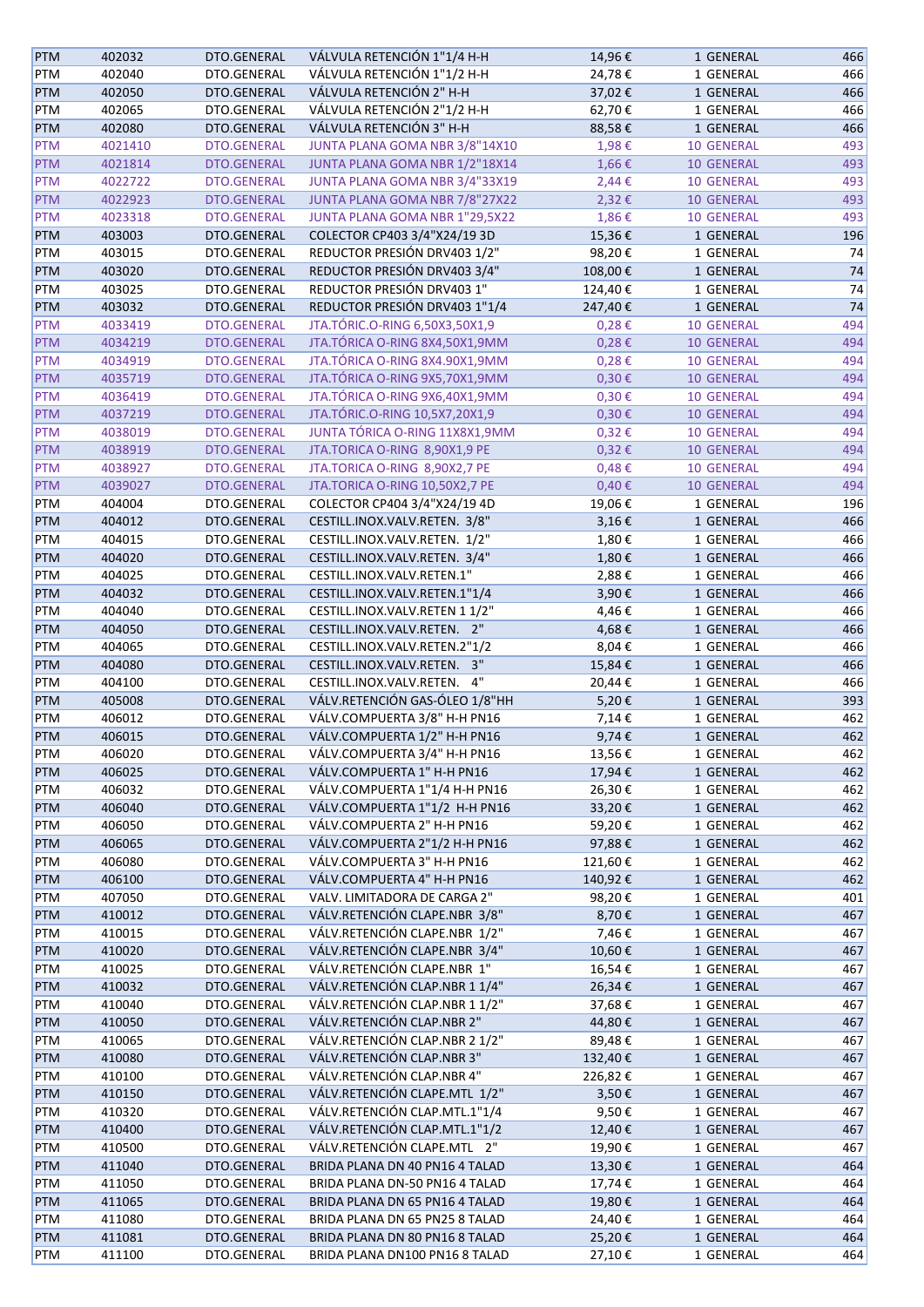| <b>PTM</b> | 411666 | DTO.GENERAL | SPRAY LIMPIADOR P/CALD.500 ML  | 12,20€  | 1 GENERAL   | 445 |
|------------|--------|-------------|--------------------------------|---------|-------------|-----|
| PTM        | 411668 | DTO.GENERAL | SPRAY LIMPIADOR P/QUEM.500 ML  | 10,10€  | 1 GENERAL   | 445 |
| PTM        | 412002 | DTO.GENERAL | COLECTOR CP402 1"X24/19 2D     | 14,50€  | 1 GENERAL   | 196 |
| PTM        | 412050 | DTO.GENERAL | VAL.RETENCIÓN DISCO DN 50 977  | 65,30€  | 1 GENERAL   | 462 |
| PTM        | 412065 | DTO.GENERAL | VAL.RETENCIÓN DISCO DN 65 977  | 73,20€  | 1 GENERAL   | 462 |
| PTM        | 412080 | DTO.GENERAL | VAL.RETENCIÓN DISCO DN 80 977  | 90,20€  | 1 GENERAL   | 462 |
| <b>PTM</b> | 412100 | DTO.GENERAL | VAL.RETENCIÓN DISCO DN100 977  | 112,50€ | 1 GENERAL   | 462 |
| PTM        | 412125 | DTO.GENERAL | VAL.RETENCION DISCO DN125 977  | 139,70€ | 1 GENERAL   | 462 |
| PTM        | 413003 | DTO.GENERAL | COLECTOR CP403 1"X24/19 3D     | 17,86€  | 1 GENERAL   | 196 |
| PTM        | 413040 | DTO.GENERAL | VAL.MARIPOSA DN 40 BW-D9911L   | 77,90€  | 1 GENERAL   | 461 |
| PTM        | 413050 | DTO.GENERAL | VAL.MARIPOSA DN 50 BW-D9911L   | 83,80€  | 1 GENERAL   | 461 |
| PTM        | 413065 | DTO.GENERAL | VAL.MARIPOSA DN 65 BW-D9911L   | 94,20€  | 1 GENERAL   | 461 |
| PTM        | 413080 | DTO.GENERAL | VAL.MARIPOSA DN 80 BW-D9911L   | 105,50€ | 1 GENERAL   | 461 |
|            |        |             |                                |         |             |     |
| PTM        | 413100 | DTO.GENERAL | VAL.MARIPOSA DN100 BW-D9911L   | 149,50€ | 1 GENERAL   | 461 |
| PTM        | 413125 | DTO.GENERAL | VAL.MARIPOSA DN125 BW-D9911L   | 194,60€ | 1 GENERAL   | 461 |
| PTM        | 413150 | DTO.GENERAL | VAL.MARIPOSA DN150 BW-D9911L   | 288,40€ | 1 GENERAL   | 461 |
| <b>PTM</b> | 413180 | DTO.GENERAL | VÁL.ESF.RECTA ROJA 3/4"M-H     | 19,98€  | 1 GENERAL   | 219 |
| PTM        | 413181 | DTO.GENERAL | VÁL.ESF.RECTA ROJA 1"M-H       | 30,38€  | 1 GENERAL   | 219 |
| PTM        | 413182 | DTO.GENERAL | VÁL.ESF.RECTA R.1"1/4 M-H      | 57,08€  | 1 GENERAL   | 219 |
| PTM        | 413183 | DTO.GENERAL | VÁL.ESF.RECTA AZUL 3/4"M-H     | 19,98€  | 1 GENERAL   | 219 |
| <b>PTM</b> | 413184 | DTO.GENERAL | VÁL.ESF.RECTA AZUL 1"M-H       | 30,38€  | 1 GENERAL   | 219 |
| PTM        | 413185 | DTO.GENERAL | VÁL.ESF.RECTA A.1"1/4 M-H      | 57,08€  | 1 GENERAL   | 219 |
| PTM        | 414004 | DTO.GENERAL | COLECTOR CP404 1"X24/19 4D     | 21,82€  | 1 GENERAL   | 196 |
| <b>PTM</b> | 414015 | DTO.GENERAL | VÁLVULA RETENCIÓN 1/2"M-M      | 6,72€   | 1 GENERAL   | 466 |
| PTM        | 414020 | DTO.GENERAL | VÁLVULA RETENCIÓN 3/4"M-M      | 7,84€   | 1 GENERAL   | 466 |
| PTM        | 414025 | DTO.GENERAL | VÁLVULA RETENCIÓN 1"M-M        | 9,86€   | 1 GENERAL   | 466 |
| PTM        | 41510L | DTO.GENERAL | RACOR 5 V.120MM.1"MX1"HX3/4"H  | 22,20€  | 1 GENERAL   | 124 |
| PTM        | 41511L | DTO.GENERAL | RACOR 5 VÍAS 120MM 1"MX1"HX1"H | 22,20€  | 1 GENERAL   | 124 |
| PTM        | 416015 | DTO.GENERAL | COMPENS. DILAT. SOLDAR Ø15     | 56,50€  | 1 GENERAL   | 460 |
| PTM        | 416035 | DTO.GENERAL | COMPENS. DILAT. SOLDAR Ø35     | 85,50€  | 1 GENERAL   | 460 |
| PTM        | 418032 | DTO.GENERAL | JUNTA DE EXPANSION 99SF DN-32  | 58,40€  | 1 GENERAL   | 458 |
| PTM        | 418040 | DTO.GENERAL | JUNTA DE EXPANSION 99SF DN-40  | 59,80€  | 1 GENERAL   | 458 |
| PTM        | 418050 | DTO.GENERAL | JUNTA DE EXPANSION 99SF DN-50  | 67,60€  | 1 GENERAL   | 458 |
| PTM        | 418065 | DTO.GENERAL | JUNTA DE EXPANSION 99SF DN-65  | 76,10€  | 1 GENERAL   | 458 |
| PTM        | 418080 | DTO.GENERAL | JUNTA DE EXPANSION 99SF DN-80  | 99,50€  | 1 GENERAL   | 458 |
| PTM        | 418100 | DTO.GENERAL | JUNTA DE EXPANSIÓN 99SF DN-100 | 108,50€ | 1 GENERAL   | 458 |
| PTM        | 418125 | DTO.GENERAL | JUNTA DE EXPANSIÓN 99SF DN-125 | 146,00€ | 1 GENERAL   | 458 |
| PTM        | 418150 | DTO.GENERAL | JUNTA DE EXPANSIÓN 99SF DN-150 | 185,70€ | 1 GENERAL   | 458 |
| PTM        | 418200 | DTO.GENERAL | JUNTA DE EXPANSIÓN 99SF DN-200 | 258,70€ | 1 GENERAL   | 458 |
| PTM        | 418250 | DTO.GENERAL | JUNTA DE EXPANSIÓN 99SF DN-250 | 410,80€ | 1 GENERAL   | 458 |
| <b>PTM</b> | 419020 | DTO.GENERAL | JUNTA DE EXPANSION 99TU 3/4"   | 29,90€  | 1 GENERAL   | 458 |
| PTM        | 419025 | DTO.GENERAL | JUNTA DE EXPANSION 99TU<br>1"  | 31,30€  | 1 GENERAL   | 458 |
| <b>PTM</b> | 419032 | DTO.GENERAL | JUNTA DE EXPANSION 99TU 1"1/4  | 40,92€  | 1 GENERAL   | 458 |
| PTM        | 419033 | DTO.GENERAL | BRIDA ROSC.C/C DN32X1 1/4"4TAL | 22,20€  |             | 464 |
|            |        |             |                                |         | 1 GENERAL   |     |
| <b>PTM</b> | 419040 | DTO.GENERAL | JUNTA DE EXPANSION 99TU 1"1/2  | 46,10€  | 1 GENERAL   | 458 |
| PTM        | 419041 | DTO.GENERAL | BRIDA ROSC.C/C DN40X1"1/2 4TAL | 25,62€  | 1 GENERAL   | 464 |
| <b>PTM</b> | 419050 | DTO.GENERAL | JUNTA DE EXPANSION 99TU 2"     | 57,40€  | 1 GENERAL   | 458 |
| PTM        | 419051 | DTO.GENERAL | BRIDA ROSCADA C/C DN50X2" 4TAL | 26,10€  | 1 GENERAL   | 464 |
| <b>PTM</b> | 419065 | DTO.GENERAL | BRIDA ROSC.C/C DN65X2"1/2 4TAL | 42,20€  | 1 GENERAL   | 464 |
| PTM        | 419080 | DTO.GENERAL | BRIDA ROSCADA C/C DN80X3" 8TAL | 49,80€  | 1 GENERAL   | 464 |
| <b>PTM</b> | 419100 | DTO.GENERAL | BRIDA ROSCADA C/C DN100X4"8TAL | 57,40€  | 1 GENERAL   | 464 |
| PTM        | 420032 | DTO.GENERAL | BRIDA ROSCADA S/C.DN50X2" 4TAL | 20,60€  | 1 GENERAL   | 464 |
| <b>PTM</b> | 420033 | DTO.GENERAL | BRIDA ROSC.S/C.DN65X2"1/2 4TAL | 24,90€  | 1 GENERAL   | 464 |
| PTM        | 420034 | DTO.GENERAL | BRIDA ROSCADA S/C.DN80X3" 8TAL | 31,10€  | 1 GENERAL   | 464 |
| <b>PTM</b> | 422202 | DTO.GENERAL | COLECTOR CP422 3/4"X1/2" 2D    | 14,26€  | 1 GENERAL   | 197 |
| PTM        | 422252 | DTO.GENERAL | COLECTOR CP422 1"X1/2" 2DERIV. | 17,22€  | 1 GENERAL   | 197 |
| <b>PTM</b> | 423203 | DTO.GENERAL | COLECTOR CP423 3/4"X1/2" 3D    | 14,18€  | 1 GENERAL   | 197 |
| PTM        | 423253 | DTO.GENERAL | COLECTOR M 423 1"X1/2" 3D      | 23,70€  | 1 GENERAL   | 197 |
| <b>PTM</b> | 424204 | DTO.GENERAL | COLECTOR CP424 3/4"X1/2" 4D    | 22,80€  | 1 GENERAL   | 197 |
| PTM        | 424254 | DTO.GENERAL | COLECTOR M 424 1"X1/2" 4D      | 26,50€  | 1 GENERAL   | 197 |
| <b>PTM</b> | 424650 | DTO.GENERAL | JUNTA O-RING RACOR RAD. 3/8"   | 12,00€  | 100 GENERAL | 166 |
| PTM        | 424662 | DTO.GENERAL | JUNTA O-RING RACOR RAD. 1/2"   | 12,00€  | 100 GENERAL | 166 |
| <b>PTM</b> | 424693 | DTO.GENERAL | JUNTA O-RING RACOR RAD. 3/4"   | 16,00€  | 100 GENERAL | 166 |
| PTM        | 425015 | DTO.GENERAL | COMPENS.DILAT.OT ROSCAR 1/2"   | 62,60€  | 1 GENERAL   | 460 |
| <b>PTM</b> | 425020 | DTO.GENERAL | COMPENS.DILAT.OT ROSCAR 3/4"   | 80,50€  | 1 GENERAL   | 460 |
| PTM        | 425025 | DTO.GENERAL | COMPENS.DILAT.OT ROSCAR<br>1"  | 98,30€  | 1 GENERAL   | 460 |
| <b>PTM</b> | 425032 | DTO.GENERAL | COMPENS.DILAT.OT ROSCAR 1"1/4  | 134,10€ | 1 GENERAL   | 460 |
| PTM        | 425040 | DTO.GENERAL | COMPENS.DILAT.OT ROSCAR 1"1/2  | 174,30€ | 1 GENERAL   | 460 |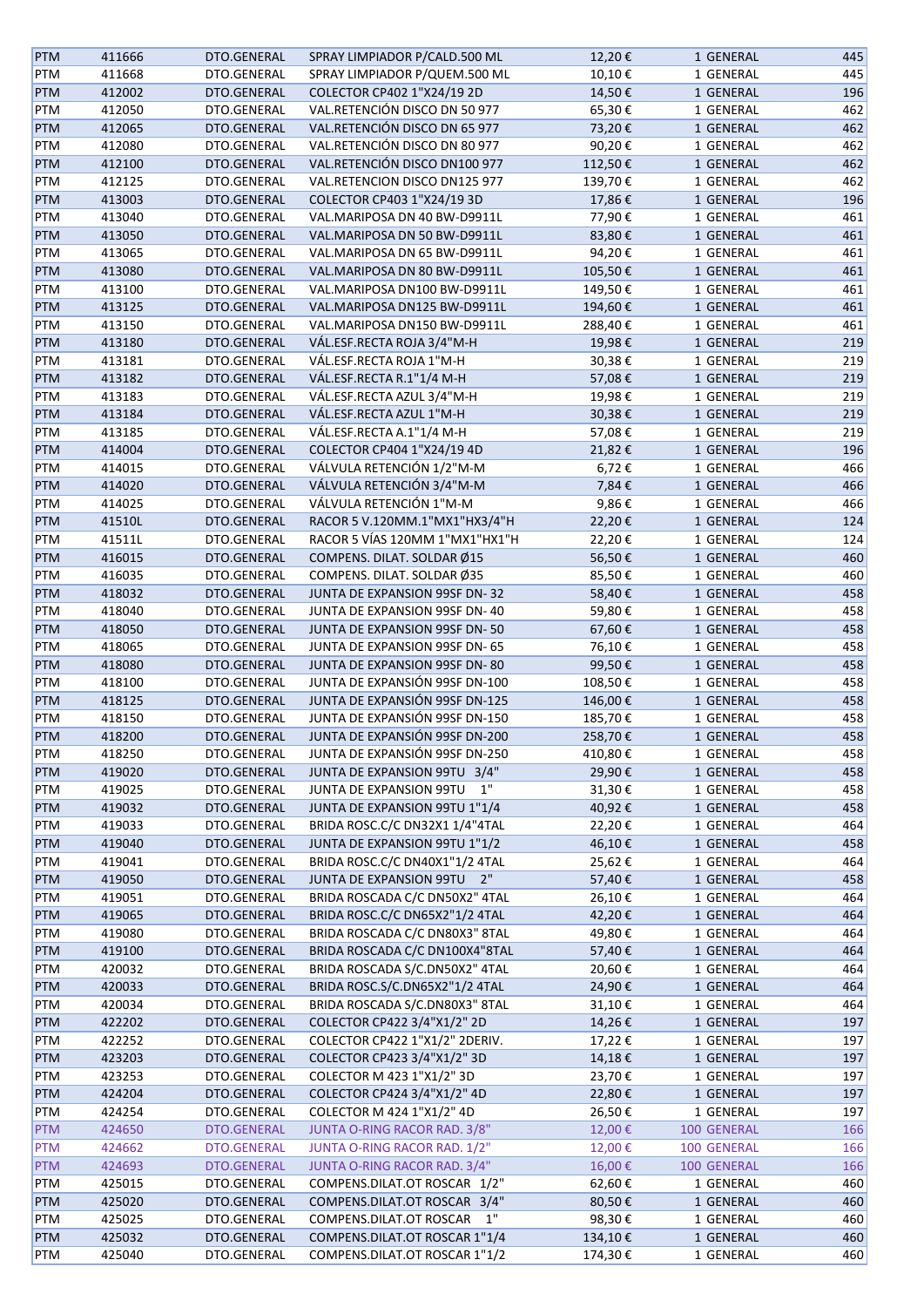| <b>PTM</b> | 425050 | DTO.GENERAL | COMPENS.DILAT.OT ROSCAR 2"     | 246,20€    | 1 GENERAL              | 460 |
|------------|--------|-------------|--------------------------------|------------|------------------------|-----|
| PTM        | 427400 | DTO.GENERAL | CON.FLEX.CURVA ACFZL 3/4"MH 40 | 14,10€     | 1 GENERAL              | 153 |
| PTM        | 427800 | DTO.GENERAL | CON.FLEX.CURVA ACFZL 3/4"MH 80 | 18,10€     | 1 GENERAL              | 153 |
| PTM        | 428032 | DTO.GENERAL | JUNTA DE EXPANSIÓN 99TF DN-32  | 64,10€     | 1 GENERAL              | 459 |
| <b>PTM</b> | 428040 | DTO.GENERAL | JUNTA DE EXPANSIÓN 99TF DN-40  | 72,30€     | 1 GENERAL              | 459 |
| PTM        | 428050 | DTO.GENERAL | JUNTA DE EXPANSIÓN 99TF DN-50  | 81,50€     | 1 GENERAL              | 459 |
|            |        |             |                                |            |                        |     |
| <b>PTM</b> | 428065 | DTO.GENERAL | JUNTA DE EXPANSIÓN 99TF DN-65  | 91,90€     | 1 GENERAL              | 459 |
| PTM        | 428080 | DTO.GENERAL | JUNTA DE EXPANSIÓN 99TF DN-80  | 105,40€    | 1 GENERAL              | 459 |
| <b>PTM</b> | 428100 | DTO.GENERAL | JUNTA DE EXPANSIÓN 99TF DN-100 | 136,60€    | 1 GENERAL              | 459 |
| <b>PTM</b> | 428125 | DTO.GENERAL | JUNTA DE EXPANSIÓN 99TF DN-125 | 184,90€    | 1 GENERAL              | 459 |
| PTM        | 428150 | DTO.GENERAL | JUNTA DE EXPANSIÓN 99TF DN-150 | 240,10€    | 1 GENERAL              | 459 |
| PTM        | 428200 | DTO.GENERAL | JUNTA DE EXPANSIÓN 99TF DN-200 | 388,30€    | 1 GENERAL              | 459 |
| PTM        | 429032 | DTO.GENERAL | JUNTA EXPAN.99TUF C/BRIDA DN32 | 55,30€     | 1 GENERAL              | 459 |
| PTM        | 429040 | DTO.GENERAL | JUNTA EXPAN.99TUF C/BRIDA DN40 | 63,30€     | 1 GENERAL              | 459 |
| PTM        | 429050 | DTO.GENERAL | JUNTA EXPAN.99TUF C/BRIDA DN50 | 74,24€     | 1 GENERAL              | 459 |
| PTM        | 429065 | DTO.GENERAL | JUNTA EXPAN.99TUF C/BRIDA DN65 | 124,60€    | 1 GENERAL              | 459 |
| PTM        | 429080 | DTO.GENERAL | JUNTA EXPAN.99TUF C/BRIDA DN80 | 161,80€    | 1 GENERAL              | 459 |
| PTM        | 433050 | DTO.GENERAL | VÁL.MARIPOSA MOT.615/110 DN50  | 705,70€    | 1 GENERAL              | 461 |
| <b>PTM</b> | 433065 | DTO.GENERAL | VÁL.MARIPOSA MOT.615/110 DN65  | 797,70€    | 1 GENERAL              | 461 |
| PTM        | 433080 | DTO.GENERAL | VÁL.MARIPOSA MOT.615/110 DN80  | 836,60€    | 1 GENERAL              | 461 |
| <b>PTM</b> | 433100 | DTO.GENERAL | VÁL.MARIPOSA MOT.615/110 DN100 | 1.832,60€  | 1 GENERAL              | 461 |
| PTM        | 433125 | DTO.GENERAL | VÁL.MARIPOSA MOT.615/110 DN125 | 1.832,60€  | 1 GENERAL              | 461 |
| <b>PTM</b> | 435050 | DTO.GENERAL | TORNI-TUERC.P/B.DN32/65 M12X50 | 1,24€      | 1 GENERAL              | 465 |
| PTM        | 435065 | DTO.GENERAL | TORNI-TUER.P/B.DN32/125 M16X60 | 2,70€      | 1 GENERAL              | 465 |
|            |        |             |                                |            |                        |     |
| PTM        | 435080 | DTO.GENERAL | TORNI-TUERC.P/B.DN150 M20X70   | 4,02€      | 1 GENERAL              | 465 |
| PTM        | 439032 | DTO.GENERAL | MANGUITO ANTIVIBRAC.DN32 4TAL. | 144,60€    | 1 GENERAL              | 459 |
| PTM        | 439040 | DTO.GENERAL | MANGUITO ANTIVIBRAC.DN40 4TAL. | 153,80€    | 1 GENERAL              | 459 |
| PTM        | 439050 | DTO.GENERAL | MANGUITO ANTIVIBRAC.DN50 4TAL. | 182,70€    | 1 GENERAL              | 459 |
| PTM        | 439065 | DTO.GENERAL | MANGUITO ANTIVIBRAC.DN65 4TAL. | 191,90€    | 1 GENERAL              | 459 |
| PTM        | 439080 | DTO.GENERAL | MANGUITO ANTIVIBRAC.DN80 4TAL. | 206,90€    | 1 GENERAL              | 459 |
| PTM        | 439100 | DTO.GENERAL | MANGUITO ANTIVIBRAC.DN100 4TA. | 259,50€    | 1 GENERAL              | 459 |
| PTM        | 44NC15 | DTO.GENERAL | EL.GAS RMO 1/2"NC 230V CA 500M | 112,98€    | 1 GENERAL              | 355 |
| PTM        | 44NC20 | DTO.GENERAL | EL.GAS RMO 3/4"NC 230V CA 500M | 112,98€    | 1 GENERAL              | 355 |
| PTM        | 44NC25 | DTO.GENERAL | EL.GAS RMO 1"NC 230V CA 500MBA | 132,30€    | 1 GENERAL              | 355 |
| <b>PTM</b> | 440002 | DTO.GENERAL | COLECTOR DIST.P74 DN25 2 ZONAS | 624,30€    | 1 GENERAL              | 247 |
| PTM        | 440003 | DTO.GENERAL | COLECTOR DIST.P74 DN25 3 ZONAS | 820,80€    | 1 GENERAL              | 247 |
| PTM        | 441215 | DTO.GENERAL | EL.GAS RMO 1/2"NC 12V CA 500MB | 120,64€    | 1 GENERAL              | 355 |
| PTM        | 441216 | DTO.GENERAL | EL.GAS RMO 1/2"NC 12V CC 500MB | 103,70€    | 1 GENERAL              | 355 |
| <b>PTM</b> | 441221 | DTO.GENERAL | EL.GAS RMO 3/4"NC 12V CC 500MB | 103,70€    | 1 GENERAL              | 355 |
| PTM        | 442002 | DTO.GENERAL | COLECTOR CP44 3/4"X1/2" 2D     | 11,90€     | 1 GENERAL              | 198 |
| <b>PTM</b> | 442003 | DTO.GENERAL | COLECTOR CP44 3/4"X1/2" 3D     | 16,30€     | 1 GENERAL              | 198 |
| PTM        | 442004 | DTO.GENERAL | COLECTOR CP44 3/4"X1/2" 4D     | 21,50€     | 1 GENERAL              | 198 |
| <b>PTM</b> | 442014 | DTO.GENERAL | COLECTOR CP44 1"X1/2" 4D       | 25,98€     | 1 GENERAL              | 198 |
|            | 444032 | DTO.GENERAL | JUNTA BRIDA DN32 82X43,5X2MM   | $0,88 \in$ |                        | 465 |
| PTM        |        | DTO.GENERAL |                                |            | 1 GENERAL<br>1 GENERAL |     |
| PTM        | 444040 |             | JUNTA BRIDA DN40 93X48,0X2MM   | 0,98€      |                        | 465 |
| PTM        | 444050 | DTO.GENERAL | JUNTA BRIDA DN50 106X59,0X2MM  | 1,18€      | 1 GENERAL              | 465 |
| <b>PTM</b> | 444065 | DTO.GENERAL | JUNTA BRIDA DN65 127X76,0X2MM  | 1,48€      | 1 GENERAL              | 465 |
| PTM        | 444080 | DTO.GENERAL | JUNTA BRIDA DN80 142X89,0X2MM  | 2,38€      | 1 GENERAL              | 465 |
| PTM        | 444100 | DTO.GENERAL | JUNTA BRIDA DN100 163X117X2MM  | 3,44€      | 1 GENERAL              | 465 |
| PTM        | 444125 | DTO.GENERAL | JUNTA BRIDA DN125 192X131X2MM  | 4,02€      | 1 GENERAL              | 465 |
| <b>PTM</b> | 444150 | DTO.GENERAL | JUNTA BRIDA DN150 210X168X2MM  | 4,92€      | 1 GENERAL              | 465 |
| PTM        | 444200 | DTO.GENERAL | JUNTA BRIDA DN200 274X220X2MM  | 7,38€      | 1 GENERAL              | 465 |
| <b>PTM</b> | 449333 | DTO.GENERAL | KIT CONEX.ROSC.1"1/4HX1"M C/V  | 319,18€    | 1 GENERAL              | 55  |
| PTM        | 449334 | DTO.GENERAL | KIT CON.ROSC.1"1/2HX1"1/4"M CV | 415,28€    | 1 GENERAL              | 55  |
| <b>PTM</b> | 449335 | DTO.GENERAL | KIT CONEX.ROSC.2"HX1"1/2M C/V  | 521,50€    | 1 GENERAL              | 55  |
| PTM        | 451000 | DTO.GENERAL | BOMBA SOLAR DE LLENADO MANUAL  | 235,92€    | 1 GENERAL              | 420 |
| <b>PTM</b> | 451001 | DTO.GENERAL | GRUPO ELECTRICO SOLAR PUMP 3/4 | 92,30€     | 1 GENERAL              | 420 |
| PTM        | 451422 | DTO.GENERAL | COLECTOR CD 2465R 1"X24/19 2T. | 123,70€    | 1 GENERAL              | 202 |
| <b>PTM</b> | 451423 | DTO.GENERAL | COLECTOR CD 2465R 1"X24/19 3T. | 164,22€    | 1 GENERAL              | 202 |
| PTM        | 451424 | DTO.GENERAL | COLECTOR CD 2465R 1"X24/19 4T. | 210,00€    | 1 GENERAL              | 202 |
| <b>PTM</b> | 451425 | DTO.GENERAL | COLECTOR CD 2465R 1"X24/19 5T. | 257,08€    | 1 GENERAL              | 202 |
| PTM        | 451426 | DTO.GENERAL | COLECTOR CD 2465R 1"X24/19 6T. | 304,50€    | 1 GENERAL              | 202 |
| PTM        | 451427 | DTO.GENERAL | COLECTOR CD 2465R 1"X24/19 7T. | 354,30€    | 1 GENERAL              | 202 |
| PTM        | 451428 | DTO.GENERAL | COLECTOR CD 2465R 1"X24/19 8T. | 396,16€    | 1 GENERAL              | 202 |
| PTM        | 451429 | DTO.GENERAL | COLECTOR CD 2465R 1"X24/19 9T. | 459,60€    | 1 GENERAL              | 202 |
| PTM        | 451430 | DTO.GENERAL | COLECTOR CD 2465R 1"X24/19 10T | 508,74€    | 1 GENERAL              | 202 |
|            |        |             |                                |            |                        |     |
| <b>PTM</b> | 451431 | DTO.GENERAL | COLECTOR CD 2465R 1"X24/19 11T | 556,20€    | 1 GENERAL              | 202 |
| PTM        | 451433 | DTO.GENERAL | COLECTOR CD 2465R 1"X24/19 12T | 603,04€    | 1 GENERAL              | 202 |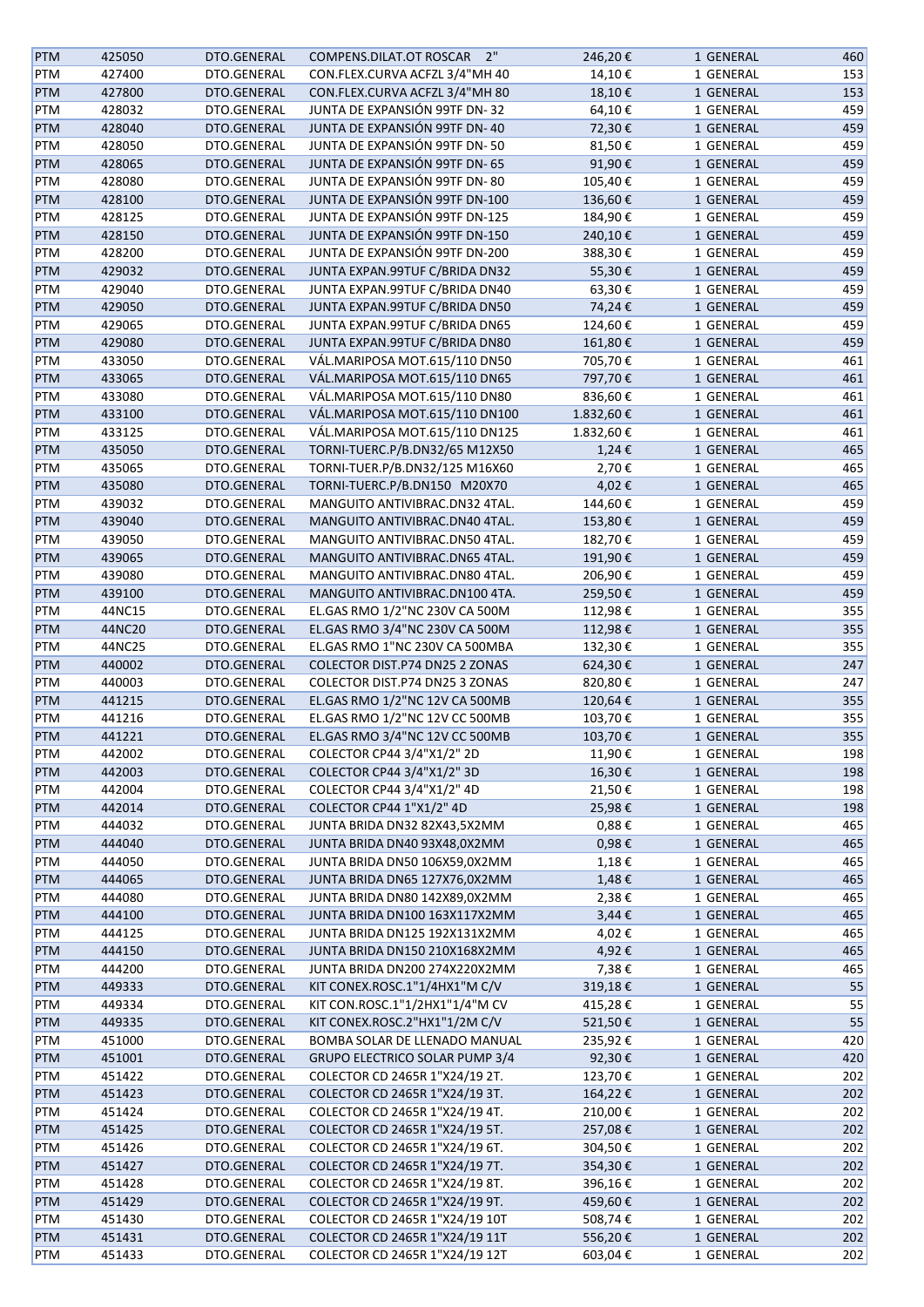| <b>PTM</b> | 453042           | DTO.GENERAL | COLECTOR CD 2478R 1"X24X19 2T.            | 139,30€    | 1 GENERAL | 203 |
|------------|------------------|-------------|-------------------------------------------|------------|-----------|-----|
| <b>PTM</b> | 453043           | DTO.GENERAL | COLECTOR CD 2478R 1"X24X19 3T.            | 193,74€    | 1 GENERAL | 203 |
| <b>PTM</b> | 453044           | DTO.GENERAL | COLECTOR CD 2478R 1"X24X19 4T.            | 248,94€    | 1 GENERAL | 203 |
| <b>PTM</b> | 453045           | DTO.GENERAL | COLECTOR CD 2478R 1"X24X19 5T.            | 303,80€    | 1 GENERAL | 203 |
| <b>PTM</b> | 453046           | DTO.GENERAL | COLECTOR CD 2478R 1"X24X19 6T.            | 360,96€    | 1 GENERAL | 203 |
| <b>PTM</b> | 453047           | DTO.GENERAL | COLECTOR CD 2478R 1"X24X19 7T.            | 420,20€    | 1 GENERAL | 203 |
| <b>PTM</b> | 453048           | DTO.GENERAL | COLECTOR CD 2478R 1"X24X19 8T.            | 471,04€    | 1 GENERAL | 203 |
| <b>PTM</b> | 453049           | DTO.GENERAL | COLECTOR CD 2478R 1"X24X19 9T.            | 537,30€    | 1 GENERAL | 203 |
| <b>PTM</b> | 453050           | DTO.GENERAL | COLECTOR CD 2478R 1"X24X19 10T            | 503,00€    | 1 GENERAL | 203 |
|            |                  | DTO.GENERAL | COLECTOR CD 2478R 1"X24X19 11T            | 651,16€    |           | 203 |
| PTM        | 453051<br>453052 | DTO.GENERAL | COLECTOR CD 2478R 1"X24X19 12T            |            | 1 GENERAL | 203 |
| <b>PTM</b> |                  |             |                                           | 696,60€    | 1 GENERAL |     |
| PTM        | 453108           | DTO.GENERAL | <b>BRIDA CONVERSION</b><br><b>DN50X2"</b> | 120,00€    | 1 GENERAL | 464 |
| <b>PTM</b> | 453109           | DTO.GENERAL | BRIDA CONVERSION DN65X2"1/2               | 188,50€    | 1 GENERAL | 464 |
| PTM        | 453110           | DTO.GENERAL | <b>BRIDA CONVERSION</b><br><b>DN80X3"</b> | 240,60€    | 1 GENERAL | 464 |
| <b>PTM</b> | 453111           | DTO.GENERAL | <b>BRIDA CONVERSION</b><br>DN100X4"       | 284,20€    | 1 GENERAL | 464 |
| PTM        | 45580R           | DTO.GENERAL | RºCARTUCHO FILTRO AUT.1/2"-3/4            | 16,30€     | 1 GENERAL | 148 |
| <b>PTM</b> | 45582R           | DTO.GENERAL | RºCARTUCHO FILTRO AUT.1"-1"1/4            | 19,92€     | 1 GENERAL | 148 |
| <b>PTM</b> | 45584R           | DTO.GENERAL | RºCARTUCHO FILTRO AUT.1"1/2-2"            | 26,90€     | 1 GENERAL | 148 |
| <b>PTM</b> | 455915           | DTO.GENERAL | FILTRO AUTOLIMP.100 AGUA 1/2"             | 116,30€    | 1 GENERAL | 148 |
| <b>PTM</b> | 455920           | DTO.GENERAL | FILTRO AUTOLIMP.100 AGUA 3/4"             | 116,30€    | 1 GENERAL | 148 |
| <b>PTM</b> | 455925           | DTO.GENERAL | FILTRO AUTOLIMP.100 AGUA 1"               | 154,60€    | 1 GENERAL | 148 |
| <b>PTM</b> | 455932           | DTO.GENERAL | FILTRO AUTOLIM.100 AGUA 1"1/4             | 154,60€    | 1 GENERAL | 148 |
| <b>PTM</b> | 455940           | DTO.GENERAL | FILTRO AUTOLIM.100 AGUA 1"1/2             | 203,80€    | 1 GENERAL | 148 |
| PTM        | 455950           | DTO.GENERAL | FILTRO AUTOLIMP.100 AGUA 2"               | 203,80€    | 1 GENERAL | 148 |
| <b>PTM</b> | 458410           | DTO.GENERAL | GRUPO REG.TERM.458 41-EA S/B 1            | 673,40€    | 1 GENERAL | 430 |
| <b>PTM</b> | 458905           | DTO.GENERAL | GRUPO REG.ELECT.DN25 1"S/BOMBA            | 717,98€    | 1 GENERAL | 238 |
| <b>PTM</b> | 459050           | DTO.GENERAL | FILTRO COLADOR H.FDO.92Y DN50             | 117,60€    | 1 GENERAL | 462 |
| <b>PTM</b> | 459065           | DTO.GENERAL | FILTRO COLADOR H.FDO.92Y DN65             | 147,50€    | 1 GENERAL | 462 |
| <b>PTM</b> | 459080           | DTO.GENERAL | FILTRO COLADOR H.FDO.92Y DN80             | 176,30€    | 1 GENERAL | 462 |
| <b>PTM</b> | 459100           | DTO.GENERAL | FILTRO COLADOR H.FDO.92Y DN100            | 244,96€    | 1 GENERAL | 462 |
| <b>PTM</b> | 459125           | DTO.GENERAL | FILTRO COLADOR H.FDO.92Y DN125            | 359,80€    | 1 GENERAL | 462 |
| <b>PTM</b> | 459150           | DTO.GENERAL | FILTRO COLADOR H.FDO.92Y DN150            | 495,20€    | 1 GENERAL | 462 |
| <b>PTM</b> | 460020           | DTO.GENERAL | VÁLV.MEZCLADORA 460 3V.3/4"H              | 71,88€     | 1 GENERAL | 310 |
|            |                  |             |                                           |            |           |     |
| <b>PTM</b> | 460025           | DTO.GENERAL | VÁLV.MEZCLADORA 460 3V.1"H                | 79,34€     | 1 GENERAL | 310 |
| <b>PTM</b> | 460032           | DTO.GENERAL | VÁLV.MEZCLADORA 460 3V.1"1/4 H            | 104,16€    | 1 GENERAL | 310 |
| <b>PTM</b> | 460040           | DTO.GENERAL | VÁLV.MEZCLADORA 460 3V.1"1/2 H            | 181,52€    | 1 GENERAL | 310 |
| <b>PTM</b> | 460050           | DTO.GENERAL | VÁLV.MEZCLADORA 460 3V.2"H                | 241,34€    | 1 GENERAL | 310 |
| <b>PTM</b> | 462415           | DTO.GENERAL | VÁL.ESF.ESCUADRA AZUL 1/2" COL            | 18,20€     | 1 GENERAL | 219 |
| <b>PTM</b> | 462420           | DTO.GENERAL | VÁL.ESF.ESCUADRA AZUL 3/4" COL            | 23,80€     | 1 GENERAL | 219 |
| PTM        | 462425           | DTO.GENERAL | VÁL.ESF.ESCUADRA AZUL 1" COL              | 44,98€     | 1 GENERAL | 219 |
| <b>PTM</b> | 462515           | DTO.GENERAL | VÁL.ESF.ESCUADRA ROJA 1/2" COL            | 18,20€     | 1 GENERAL | 219 |
| <b>PTM</b> | 462520           | DTO.GENERAL | VÁL.ESF.ESCUADRA ROJA 3/4" COL            | 29,32€     | 1 GENERAL | 219 |
| <b>PTM</b> | 462525           | DTO.GENERAL | VÁL.ESF.ESCUADRA ROJA 1" COL              | 44,98€     | 1 GENERAL | 219 |
| <b>PTM</b> | 470020           | DTO.GENERAL | VÁLV.MEZCLADORA 460 4V.3/4"H              | 79,40€     | 1 GENERAL | 310 |
| <b>PTM</b> | 470025           | DTO.GENERAL | VÁLV.MEZCLADORA 460 4V.1"H                | 101,10€    | 1 GENERAL | 310 |
| <b>PTM</b> | 470032           | DTO.GENERAL | VALV.MEZCLADORA 460 4V.1"1/4 H            | 122,50€    | 1 GENERAL | 310 |
| <b>PTM</b> | 470040           | DTO.GENERAL | VÁLV.MEZCLADORA 460 4V.1"1/2 H            | 204,12€    | 1 GENERAL | 310 |
| PTM        | 472020           | DTO.GENERAL | TUERCA-RACOR CR472 P/VAL. 3/4"            | 7,24€      | 1 GENERAL | 221 |
| <b>PTM</b> | 472025           | DTO.GENERAL | TUERCA-RACOR CR472 P/VAL.1"               | 10,34€     | 1 GENERAL | 221 |
| PTM        | 472032           | DTO.GENERAL | TUERCA-RACOR CR472 P/VAL.1 1/4            | 12,00€     | 1 GENERAL | 221 |
| PTM        | 480078           | DTO.GENERAL | VÁLV. PRESIÓN DIF.DPRV 1"1/4              | 184,70€    | 1 GENERAL | 235 |
| PTM        | 490415           | DTO.GENERAL | GRIFO MANGUERA JARDIN 1/2" M              | 7,64€      | 1 GENERAL | 473 |
| <b>PTM</b> | 490420           | DTO.GENERAL | GRIFO MANGUERA JARDIN 3/4" M              | 10,18€     | 1 GENERAL | 473 |
| <b>PTM</b> | 490425           | DTO.GENERAL | <b>GRIFO MANGUERA JARDIN 1" M</b>         | 9,80€      | 1 GENERAL | 473 |
| <b>PTM</b> | 498020           | DTO.GENERAL | VÁLVULA MAXIFLOAT 498 3/4"                | 75,16€     | 1 GENERAL | 77  |
| <b>PTM</b> | 498025           | DTO.GENERAL | VÁLVULA MAXIFLOAT 498 1"                  | 74,34€     | 1 GENERAL | 77  |
|            |                  |             |                                           |            |           |     |
| <b>PTM</b> | 5STB83           | DTO.GENERAL | TERMOSTATO STB-83 230° CAP3000            | 17,30€     | 1 GENERAL | 258 |
| <b>PTM</b> | 50EP12           | DTO.GENERAL | VASO EXP.ABIERTO PINTADO 50LTS            | 360,92€    | 1 GENERAL | 133 |
| <b>PTM</b> | 500000           | DTO.GENERAL | CARTUCHO DES.POTERFLOW 155GR              | 10,98€     | 1 GENERAL | 443 |
| <b>PTM</b> | 500008           | DTO.GENERAL | TAPÓN CIEGO MACHO 500 1/8"                | 1,46€      | 1 GENERAL | 487 |
| <b>PTM</b> | 500010           | DTO.GENERAL | TAPÓN CIEGO MACHO 500 1/4"                | 1,08€      | 1 GENERAL | 487 |
| PTM        | 500012           | DTO.GENERAL | TAPÓN CIEGO MACHO 500 3/8"                | 0,90€      | 1 GENERAL | 487 |
| PTM        | 500015           | DTO.GENERAL | TAPÓN CIEGO MACHO 500 1/2"                | $0,74 \in$ | 1 GENERAL | 487 |
| PTM        | 500020           | DTO.GENERAL | TAPÓN CIEGO MACHO 500 3/4"                | 1,76€      | 1 GENERAL | 487 |
| <b>PTM</b> | 500025           | DTO.GENERAL | TAPÓN CIEGO MACHO 500 1"                  | 3,10€      | 1 GENERAL | 487 |
| <b>PTM</b> | 500030           | DTO.GENERAL | ESCOBILLÓN REDONDO ACERO 30MM             | 11,50€     | 1 GENERAL | 453 |
| <b>PTM</b> | 500040           | DTO.GENERAL | ESCOBILLÓN REDONDO ACERO 40MM             | 11,50€     | 1 GENERAL | 453 |
| PTM        | 500050           | DTO.GENERAL | ESCOBILLÓN REDONDO ACERO 50MM             | 11,50€     | 1 GENERAL | 453 |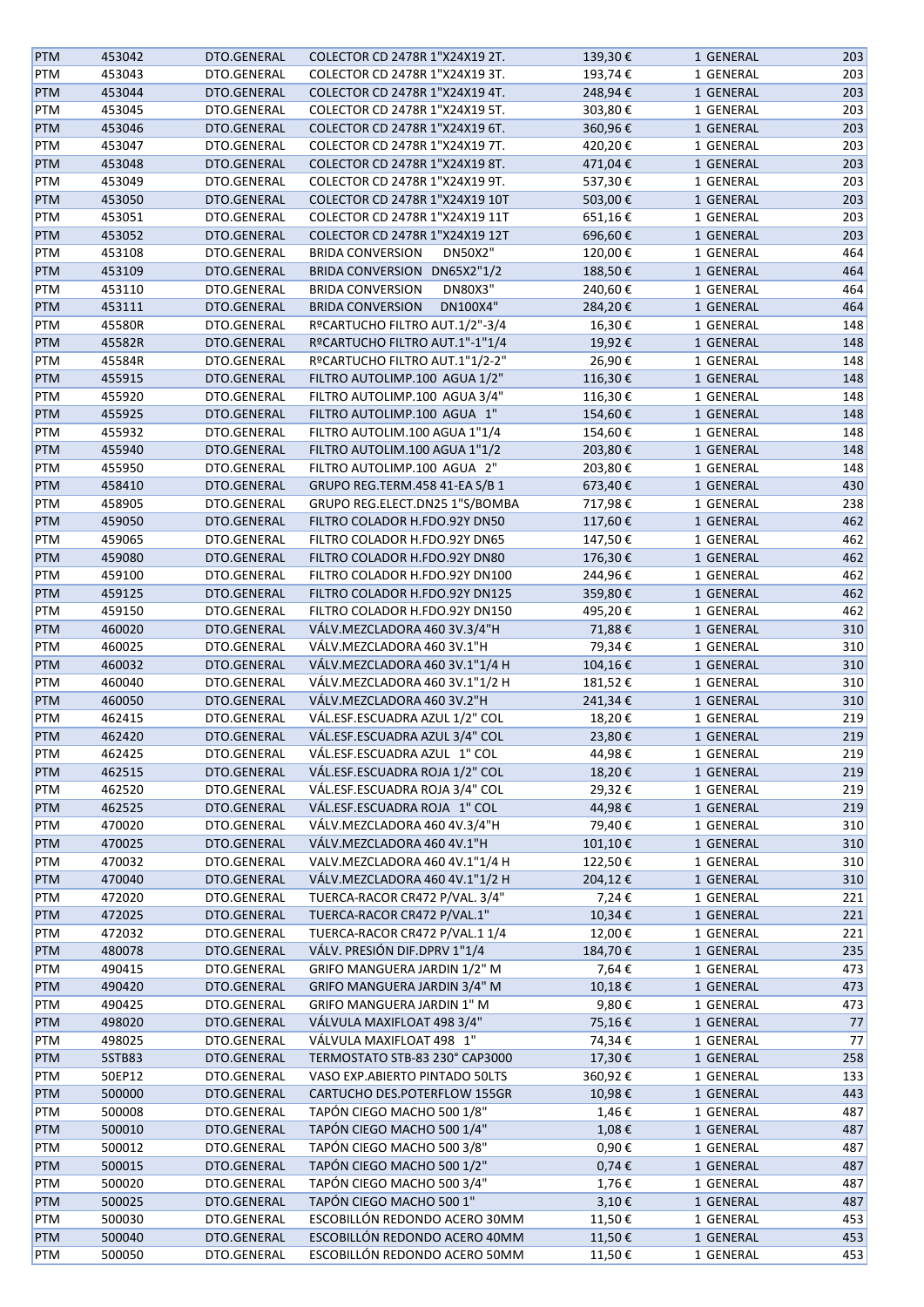| <b>PTM</b> | 500060 | DTO.GENERAL | ESCOBILLÓN REDONDO ACERO 60MM      | 11,50€  | 1 GENERAL | 453 |
|------------|--------|-------------|------------------------------------|---------|-----------|-----|
| PTM        | 500070 | DTO.GENERAL | ESCOBILLÓN REDONDO ACERO 70MM      | 11,50€  | 1 GENERAL | 453 |
| PTM        | 500080 | DTO.GENERAL | ESCOBILLÓN REDONDO ACERO 80MM      | 11,50€  | 1 GENERAL | 453 |
| PTM        | 500100 | DTO.GENERAL | ESCOBILLÓN REDONDO ACERO 100MM     | 11,50€  | 1 GENERAL | 453 |
| PTM        | 500218 | DTO.GENERAL | ALARGO CONEXIÓN TIJA MH 12X175     | 42,80€  | 1 GENERAL | 453 |
| PTM        | 500219 | DTO.GENERAL | TIJA RÍG.MANIOBRA M12X1000MM       | 44,90€  | 1 GENERAL | 453 |
| PTM        | 500220 | DTO.GENERAL | ESCOBILLA TIJA ACERO LAT.Ø20MM     | 10,90€  | 1 GENERAL | 454 |
| PTM        | 500221 | DTO.GENERAL | ESCOBILLA TIJA NYLON Ø20MM         | 10,98€  | 1 GENERAL | 455 |
| PTM        | 500222 | DTO.GENERAL | ESCOB.C/TIJA ENTORCH A.LAT Ø20     | 48,80€  | 1 GENERAL | 454 |
|            | 500223 | DTO.GENERAL | ESCOBILLA TIJA ACODAR NYLON 20     | 46,70€  |           | 455 |
| PTM        |        |             |                                    |         | 1 GENERAL | 454 |
| <b>PTM</b> | 500230 | DTO.GENERAL | ESCOBILLA TIJA ACERO LAT.Ø30MM     | 10,90€  | 1 GENERAL |     |
| PTM        | 500231 | DTO.GENERAL | ESCOBILLA TIJA NYLON Ø30MM         | 10,98€  | 1 GENERAL | 455 |
| PTM        | 500232 | DTO.GENERAL | ESCOB.C/TIJA ENTORCH A.LAT Ø30     | 48,80€  | 1 GENERAL | 454 |
| PTM        | 500240 | DTO.GENERAL | ESCOBILLA TIJA ACERO LAT.Ø40MM     | 10,90€  | 1 GENERAL | 454 |
| PTM        | 500241 | DTO.GENERAL | ESCOBILLA TIJA NYLON Ø40MM         | 10,98€  | 1 GENERAL | 455 |
| PTM        | 500242 | DTO.GENERAL | ESCOB.C/TIJA ENTORCH A.LAT Ø40     | 48,80€  | 1 GENERAL | 454 |
| PTM        | 500243 | DTO.GENERAL | ESCOBILLA TIJA ACODAR NYLON 40     | 46,70€  | 1 GENERAL | 455 |
| PTM        | 500250 | DTO.GENERAL | ESCOBILLA TIJA ACERO LAT.Ø50MM     | 10,90€  | 1 GENERAL | 454 |
| PTM        | 500251 | DTO.GENERAL | ESCOBILLA TIJA NYLON Ø50MM         | 10,98€  | 1 GENERAL | 455 |
| PTM        | 500253 | DTO.GENERAL | ESCOBILLA TIJA ACODAR NYLON 50     | 46,70€  | 1 GENERAL | 455 |
| PTM        | 500260 | DTO.GENERAL | ESCOBILLA TIJA ACERO LAT.Ø60MM     | 12,70€  | 1 GENERAL | 454 |
| PTM        | 500270 | DTO.GENERAL | ESCOBILLA TIJA ACERO LAT.Ø70MM     | 12,70€  | 1 GENERAL | 454 |
| PTM        | 500280 | DTO.GENERAL | ESCOBILLA TIJA ACERO LAT.Ø80MM     | 13,16€  | 1 GENERAL | 454 |
| PTM        | 501010 | DTO.GENERAL | TAPÓN CIEGO HEMBRA 501 1/4"        | 1,08€   | 1 GENERAL | 487 |
| PTM        | 501012 | DTO.GENERAL | TAPÓN CIEGO HEMBRA 501 3/8"        | 0,90€   | 1 GENERAL | 487 |
| PTM        | 501015 | DTO.GENERAL | TAPÓN CIEGO HEMBRA 501 1/2"        | 1,12€   | 1 GENERAL | 487 |
| PTM        | 501020 | DTO.GENERAL | TAPÓN CIEGO HEMBRA 288 3/4"        | 1,46€   | 1 GENERAL | 487 |
| PTM        | 501025 | DTO.GENERAL | TAPÓN CIEGO HEMBRA 501 1"          | 2,70€   | 1 GENERAL | 487 |
| PTM        | 501030 | DTO.GENERAL | ESCOBILLÓN RECT.ACERO 40X30MM      | 13,82€  | 1 GENERAL | 453 |
| PTM        | 501040 | DTO.GENERAL | ESCOBILLÓN RECT.ACERO 80X45MM      | 12,10€  | 1 GENERAL | 453 |
| PTM        | 501050 | DTO.GENERAL | ESCOBILLÓN RECT.ACERO 100X50MM     | 12,30€  | 1 GENERAL | 453 |
| PTM        | 501060 | DTO.GENERAL | ESCOBILLÓN RECT.ACERO 120X60MM     | 13,70€  | 1 GENERAL | 453 |
| PTM        | 501070 | DTO.GENERAL | ESCOBILLÓN RECT.ACERO 140X70MM     | 14,70€  | 1 GENERAL | 453 |
|            |        |             |                                    |         |           |     |
| PTM        | 501106 | DTO.GENERAL | <b>CARTUCHO NYLON 5" 50 MICRAS</b> | 6,52€   | 1 GENERAL | 147 |
| PTM        | 501205 | DTO.GENERAL | CARTUCHO INOX 5" 150 MICRAS        | 20,30€  | 1 GENERAL | 147 |
| PTM        | 501212 | DTO.GENERAL | CARTUCHO NYLON 10" 80 MICRAS       | 7,66€   | 1 GENERAL | 147 |
| <b>PTM</b> | 501213 | DTO.GENERAL | CONEXIÓN FLEX.EXTEN.1/2" H-H       | 19,26€  | 1 GENERAL | 357 |
| PTM        | 501234 | DTO.GENERAL | CONEXIÓN FLEX.EXT.1/2"X3/4"H-H     | 21,58€  | 1 GENERAL | 357 |
| <b>PTM</b> | 501306 | DTO.GENERAL | CARTUCHO HILO 5" 5 MICRAS          | 3,90€   | 1 GENERAL | 147 |
| PTM        | 501311 | DTO.GENERAL | CARTUCHO HILO 10" 10 MICRAS        | 5,46€   | 1 GENERAL | 147 |
| <b>PTM</b> | 502002 | DTO.GENERAL | REDUCCIÓN HEX.502 1/4"MX1/8"H      | 1,10€   | 1 GENERAL | 487 |
| PTM        | 502003 | DTO.GENERAL | REDUCCIÓN HEX.502 3/8"MX1/8"H      | 1,00€   | 1 GENERAL | 487 |
| PTM        | 502004 | DTO.GENERAL | REDUCCIÓN HEX.502 3/8"MX1/4"H      | 1,18€   | 1 GENERAL | 487 |
| PTM        | 502005 | DTO.GENERAL | REDUCCIÓN HEX.502 1/2"MX1/8"H      | 1,32€   | 1 GENERAL | 487 |
| PTM        | 502006 | DTO.GENERAL | REDUCCIÓN HEX.287 1/2"MX1/4"H      | 1,52€   | 1 GENERAL | 487 |
| PTM        | 502007 | DTO.GENERAL | REDUCCIÓN HEX.502 1/2"MX3/8"H      | 1,44€   | 1 GENERAL | 487 |
| PTM        | 502008 | DTO.GENERAL | REDUCCIÓN HEX.287 3/4"MX1/2"H      | 1,66€   | 1 GENERAL | 487 |
| PTM        | 502009 | DTO.GENERAL | REDUCCIÓN HEX.502 1"MX1/2"H        | 3,46€   | 1 GENERAL | 487 |
| <b>PTM</b> | 502010 | DTO.GENERAL | BIDON 10LTS.ANTICONG.CALEF.SUP     | 39,30€  | 1 GENERAL | 439 |
| PTM        | 502011 | DTO.GENERAL | REDUCCIÓN HEX.502 1"MX3/4"H        | 2,90€   | 1 GENERAL | 487 |
| PTM        | 502012 | DTO.GENERAL | REDUCCIÓN H.502.1"1/4MX3/4"H       | 5,70€   | 1 GENERAL | 487 |
| PTM        | 502013 | DTO.GENERAL | REDUCCIÓN HEX.287.1"1/4 MX1"H      | 4,64€   | 1 GENERAL | 487 |
| <b>PTM</b> | 502014 | DTO.GENERAL | REDUCCIÓN H.502 1"1/2MX1/2"H       | 6,60€   | 1 GENERAL | 487 |
| PTM        | 502015 | DTO.GENERAL | REDUCCIÓN H.502.1"1/2MX3/4"H       | 6,20€   | 1 GENERAL | 487 |
| PTM        | 502016 | DTO.GENERAL | REDUCCION HEX.502 1"1/2MX1"H       | 8,70€   | 1 GENERAL | 487 |
| PTM        | 502017 | DTO.GENERAL | REDUCC. H.287.1"1/2MX1"1/4H        | 5,42€   | 1 GENERAL | 487 |
|            |        |             |                                    |         |           |     |
| <b>PTM</b> | 502019 | DTO.GENERAL | REDUCCIÓN HEX.502 2"MX3/4"H        | 18,68€  | 1 GENERAL | 487 |
| PTM        | 502020 | DTO.GENERAL | BIDON 20LTS.ANTICONG.CALEF.SUP     | 76,90€  | 1 GENERAL | 439 |
| PTM        | 502021 | DTO.GENERAL | REDUCCIÓN HEX.502 2"MX1"1/4 H      | 13,60€  | 1 GENERAL | 487 |
| PTM        | 502022 | DTO.GENERAL | REDUCCIÓN HEX.502 2"MX1"1/2H       | 8,20€   | 1 GENERAL | 487 |
| PTM        | 502023 | DTO.GENERAL | REDUCCIÓN HEX.502 2"1/2MX2"H       | 16,94€  | 1 GENERAL | 487 |
| PTM        | 502024 | DTO.GENERAL | REDUCCIÓN HEX.502 3"MX2"H          | 33,40€  | 1 GENERAL | 487 |
| <b>PTM</b> | 502027 | DTO.GENERAL | REDUCCIÓN HEX.502 4"MX2"H          | 89,50€  | 1 GENERAL | 487 |
| PTM        | 502110 | DTO.GENERAL | BIDON 10LTS.ANTICONG.RC 100        | 64,30€  | 1 GENERAL | 439 |
| <b>PTM</b> | 502120 | DTO.GENERAL | BIDON 20LTS.ANTICONG.RC 100        | 126,90€ | 1 GENERAL | 439 |
| PTM        | 502205 | DTO.GENERAL | BIDON 5LT.ANTICONG.SOLAR EXTRA     | 43,80€  | 1 GENERAL | 421 |
| <b>PTM</b> | 502210 | DTO.GENERAL | BIDON 10T.ANTICONG.SOLAR EXTRA     | 87,20€  | 1 GENERAL | 421 |
| PTM        | 502220 | DTO.GENERAL | BIDON 20L.ANTICONG.SOLAR EXTRA     | 171,98€ | 1 GENERAL | 421 |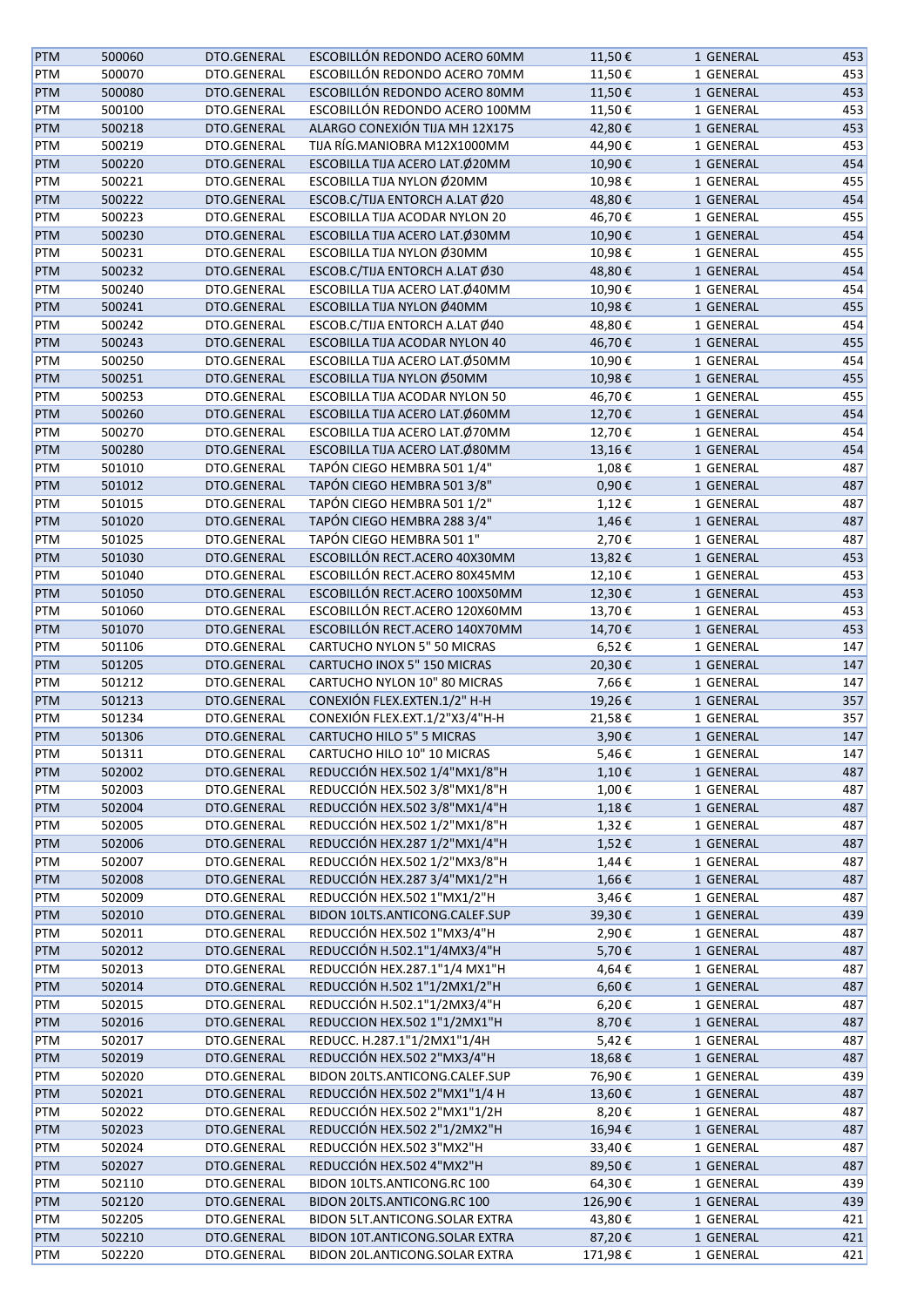| <b>PTM</b> | 502310 | DTO.GENERAL | BIDÓN 10LTS.ANTICONG.CALEF.STD | 28,30€     | 1 GENERAL | 439 |
|------------|--------|-------------|--------------------------------|------------|-----------|-----|
| PTM        | 502320 | DTO.GENERAL | BIDON 20LTS.ANTICONG.CALEF.STD | 54,10€     | 1 GENERAL | 439 |
| <b>PTM</b> | 502419 | DTO.GENERAL | CONECTOR MÚLT.EN Y SD484 24X19 | 16,90€     | 1 GENERAL | 214 |
| PTM        | 502502 | DTO.GENERAL | COLECTOR VITÓN AP 3/4X1/2" 2D  | 19,64€     | 1 GENERAL | 195 |
| <b>PTM</b> | 502503 | DTO.GENERAL | COLECTOR VITÓN AP 3/4X1/2" 3D  | 29,56€     | 1 GENERAL | 195 |
| PTM        | 502504 | DTO.GENERAL | COLECTOR VITÓN AP 3/4X1/2" 4D  | 38,32€     | 1 GENERAL | 195 |
|            |        |             |                                |            |           |     |
| PTM        | 502505 | DTO.GENERAL | BIDON 5LTS.ANTICONG.SOLAR 100  | 86,44€     | 1 GENERAL | 421 |
| PTM        | 502510 | DTO.GENERAL | BIDON 10LTS.ANTICONG.SOLAR 100 | 144,94€    | 1 GENERAL | 421 |
| PTM        | 502520 | DTO.GENERAL | BIDON 20LTS.ANTICONG.SOLAR 100 | 312,50€    | 1 GENERAL | 421 |
| PTM        | 502701 | DTO.GENERAL | TAPÓN TERM.CIEGO H.TC 430 3/4" | 2,20€      | 1 GENERAL | 215 |
| <b>PTM</b> | 502702 | DTO.GENERAL | TAPON TERM.PURG.TC435 3/4X3/8" | 4,30€      | 1 GENERAL | 215 |
| PTM        | 502705 | DTO.GENERAL | TERMINAL COLECTORES TC445 3/4" | 13,64€     | 1 GENERAL | 215 |
| <b>PTM</b> | 503008 | DTO.GENERAL | MACHÓN ENLACE CT.503 1/8"M-M   | 1,24€      | 1 GENERAL | 488 |
| PTM        | 503012 | DTO.GENERAL | MACHÓN ENLACE CT.503 3/8"M-M   | 1,18€      | 1 GENERAL | 488 |
| <b>PTM</b> | 503015 | DTO.GENERAL | MACHÓN ENLACE CT.503 1/2"M-M   | 1,60€      | 1 GENERAL | 488 |
| PTM        | 503020 | DTO.GENERAL | MACHÓN ENLACE CT.503 3/4"M-M   | 2,36€      | 1 GENERAL | 488 |
| PTM        | 503025 | DTO.GENERAL | MACHÓN ENLACE CT.287 1"M-M     | 3,80€      | 1 GENERAL | 488 |
| PTM        | 503032 | DTO.GENERAL | MACHÓN ENLACE CT.503 1"1/4 M-M | 9,38€      | 1 GENERAL | 488 |
| PTM        | 503040 | DTO.GENERAL | MACHÓN ENLACE CT.503 1"1/2 M-M | 12,00€     | 1 GENERAL | 488 |
| PTM        | 503050 | DTO.GENERAL | MACHÓN ENLACE CT.503 2"M-M     | 16,52€     | 1 GENERAL | 488 |
|            |        |             | MACHÓN ENLACE CT.503 2"1/2 M-M |            |           |     |
| <b>PTM</b> | 503065 | DTO.GENERAL |                                | 17,82€     | 1 GENERAL | 488 |
| PTM        | 503101 | DTO.GENERAL | MACHÓN ENLACE CR.1/4"MX1/8"M   | 1,44€      | 1 GENERAL | 487 |
| <b>PTM</b> | 503102 | DTO.GENERAL | MACHÓN ENLACE CR.3/8"MX1/8"M   | 2,22€      | 1 GENERAL | 487 |
| PTM        | 503103 | DTO.GENERAL | MACHÓN ENLACE CR.3/8"MX1/4"M   | 1,92€      | 1 GENERAL | 487 |
| <b>PTM</b> | 503104 | DTO.GENERAL | MACHÓN ENLACE CR.1/2"MX1/4"M   | 2,26€      | 1 GENERAL | 487 |
| PTM        | 503105 | DTO.GENERAL | MACHÓN ENLACE CR.1/2"MX3/8"M   | 1,28€      | 1 GENERAL | 487 |
| <b>PTM</b> | 503106 | DTO.GENERAL | MACHÓN ENLACE CR.3/4"MX1/2"M   | 1,46€      | 1 GENERAL | 487 |
| PTM        | 503107 | DTO.GENERAL | MACHÓN ENLACE CR.1"MX1/2"M     | 3,54€      | 1 GENERAL | 487 |
| PTM        | 503108 | DTO.GENERAL | MACHÓN ENLACE CR.1"MX3/4"M     | 3,90€      | 1 GENERAL | 487 |
| PTM        | 503110 | DTO.GENERAL | MACHÓN ENLACE CR.1"1/4MX3/4"M  | 7,52€      | 1 GENERAL | 487 |
| <b>PTM</b> | 503111 | DTO.GENERAL | MACHÓN ENLACE CR.1 1/4"MX1"M   | 6,44€      | 1 GENERAL | 487 |
| PTM        | 503113 | DTO.GENERAL | MACHÓN ENLACE CR.1"1/2MX3/4"M  | 6,62€      | 1 GENERAL | 487 |
| PTM        | 503114 | DTO.GENERAL | MACHÓN ENLACE CR.1"1/2MX1"M    | 8,36€      | 1 GENERAL | 487 |
| PTM        | 503115 | DTO.GENERAL | MACHÓN ENLACE CR.1"1/2 X1"1/4M | 7,38€      | 1 GENERAL | 487 |
|            | 503118 |             | MACHÓN ENLACE CR.2"MX1"M       |            |           |     |
| <b>PTM</b> |        | DTO.GENERAL |                                | 14,14€     | 1 GENERAL | 487 |
| PTM        | 503119 | DTO.GENERAL | MACHÓN ENLACE CR.2"MX1"1/4 M   | 12,34€     | 1 GENERAL | 487 |
| <b>PTM</b> | 503120 | DTO.GENERAL | MACHÓN ENLACE CR.2"MX1 1/2"M   | 11,40€     | 1 GENERAL | 487 |
| PTM        | 503121 | DTO.GENERAL | MACHÓN ENLACE CR.2"1/2"MX2"M   | 20,22€     | 1 GENERAL | 487 |
| <b>PTM</b> | 503315 | DTO.GENERAL | VAINA INOX 1/2"M 150MM Ø14/9MM | 28,10€     | 1 GENERAL | 282 |
| PTM        | 503320 | DTO.GENERAL | VAINA INOX 1/2"M 200MM Ø14/9MM | 28,90€     | 1 GENERAL | 282 |
| <b>PTM</b> | 503401 | DTO.GENERAL | TAPÓN TERM.CIEGO H.TC 430 1"   | 3,90€      | 1 GENERAL | 215 |
| PTM        | 503402 | DTO.GENERAL | TAPÓN TERM.PURG.H.TC435 1X3/8" | 5,52€      | 1 GENERAL | 215 |
| <b>PTM</b> | 503405 | DTO.GENERAL | TERMINAL COLECTORES TC445 1"   | 13,70€     | 1 GENERAL | 215 |
| PTM        | 503408 | DTO.GENERAL | TERMINAL COLECTORES TC440 1"   | 12,70€     | 1 GENERAL | 215 |
| PTM        | 503409 | DTO.GENERAL | TERMINAL COLEC.SA483 1"MX3/8"H | 26,20€     | 1 GENERAL | 214 |
| PTM        | 503410 | DTO.GENERAL | TERMINAL COLEC.SA483 1"MX1/2"H | 26,04€     | 1 GENERAL | 214 |
| <b>PTM</b> | 503413 | DTO.GENERAL | TERM.COL.TC488 1"MX1/2"HX1/2"H | 13,20€     | 1 GENERAL | 214 |
| PTM        | 503415 | DTO.GENERAL | TERMINAL COLECTOR TC 488 1"    | 11,60€     | 1 GENERAL | 214 |
|            |        |             |                                |            |           |     |
| <b>PTM</b> | 503423 | DTO.GENERAL | TERMINAL ORIENTABLE SA483/A 1" | 41,86€     | 1 GENERAL | 214 |
| PTM        | 503426 | DTO.GENERAL | TERMINAL ORIENTABLE SA483/B 1" | 29,50€     | 1 GENERAL | 214 |
| <b>PTM</b> | 503434 | DTO.GENERAL | CONEXIÓN FLEX.EXT.3/4"X3/4"H-H | 23,30€     | 1 GENERAL | 357 |
| PTM        | 504002 | DTO.GENERAL | RACOR MARSELLA 504 3/8"MX3/8"H | 0,90€      | 1 GENERAL | 487 |
| <b>PTM</b> | 504003 | DTO.GENERAL | RACOR MARSELLA 504 1/2"MX1/2"H | 1,72€      | 1 GENERAL | 487 |
| PTM        | 504004 | DTO.GENERAL | RACOR MARSELLA 504 3/4"MX3/4"H | 2,68€      | 1 GENERAL | 487 |
| <b>PTM</b> | 504005 | DTO.GENERAL | RACOR MARSELLA 504 1"MX1"H     | 4,18€      | 1 GENERAL | 487 |
| PTM        | 504006 | DTO.GENERAL | RACOR MARSELLA 504 1"1/4 M-H   | 8,26€      | 1 GENERAL | 487 |
| <b>PTM</b> | 504007 | DTO.GENERAL | RACOR MARSELLA 504 1"1/2 M-H   | 9,38€      | 1 GENERAL | 487 |
| PTM        | 504101 | DTO.GENERAL | RAC.MARSELLA 504R 1/8"MX1/4"H  | 1,90€      | 1 GENERAL | 488 |
| <b>PTM</b> | 504102 | DTO.GENERAL | RAC.MARSELLA 504R 1/8"MX3/8"H  | 2,24€      | 1 GENERAL | 488 |
| PTM        | 504103 | DTO.GENERAL | RAC.MARSELLA 504R 1/4"MX1/8"H  | $0,80 \in$ | 1 GENERAL | 488 |
| <b>PTM</b> | 504104 | DTO.GENERAL | RAC.MARSELLA 504R 1/4"MX3/8"H  | 1,74€      | 1 GENERAL | 488 |
| PTM        | 504106 | DTO.GENERAL | RAC.MARSELLA 504R 3/8"MX1/4"H  | 1,82€      | 1 GENERAL | 488 |
|            |        |             |                                |            |           |     |
| <b>PTM</b> | 504107 | DTO.GENERAL | RAC.MARSELLA 504R 3/8"MX1/2"H  | 1,62€      | 1 GENERAL | 488 |
| PTM        | 504108 | DTO.GENERAL | RAC.MARSELLA 504R 1/2"MX3/8"H  | 2,26€      | 1 GENERAL | 488 |
| <b>PTM</b> | 504109 | DTO.GENERAL | RAC.MARSELLA 504R 1/2"MX3/4"H  | 2,06€      | 1 GENERAL | 488 |
| PTM        | 504110 | DTO.GENERAL | RAC.MARSELLA 504R 1/2"MX1"H    | 3,78€      | 1 GENERAL | 488 |
| <b>PTM</b> | 504113 | DTO.GENERAL | RAC.MARSELLA 504R 3/4"MX1"H    | 3,98€      | 1 GENERAL | 488 |
| PTM        | 504114 | DTO.GENERAL | RAC.MARSEL.504R 3/4"MX1"1/4 H  | 5,66€      | 1 GENERAL | 488 |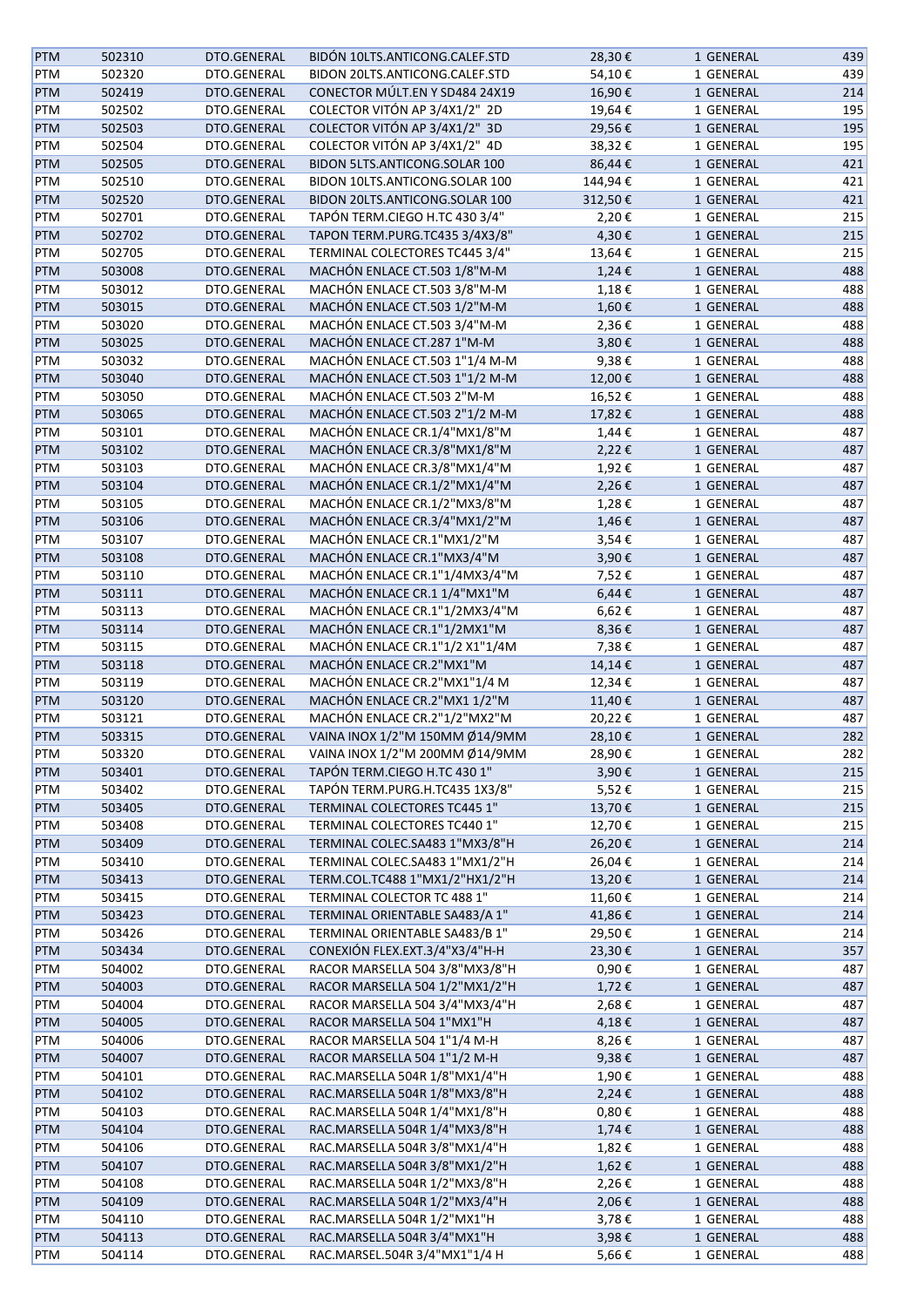| <b>PTM</b> | 504115 | DTO.GENERAL | RACOR MARSELLA 1"MX1/2"H       | 4,96€      | 1 GENERAL | 488 |
|------------|--------|-------------|--------------------------------|------------|-----------|-----|
| PTM        | 504116 | DTO.GENERAL | RAC.MARSELLA 504R 1"MX3/4"H    | 5,02€      | 1 GENERAL | 488 |
| <b>PTM</b> | 504117 | DTO.GENERAL | RAC.MARSELLA 504R 1"MX1"1/4 H  | 8,20€      | 1 GENERAL | 488 |
| PTM        | 504118 | DTO.GENERAL | RAC.MARSELLA 504R 1"MX1"1/2H   | 8,96€      | 1 GENERAL | 488 |
| PTM        | 504119 | DTO.GENERAL | RACOR MARSELLA 504R 1"MX2"H    | 17,10€     | 1 GENERAL | 488 |
| PTM        | 504120 | DTO.GENERAL | RAC.MARSE.504R 1"1/4MX1"1/2H   | 25,04€     | 1 GENERAL | 488 |
| <b>PTM</b> | 504121 | DTO.GENERAL | RAC.MARSELLA 504R 1"1/2MX2"H   | 14,20€     | 1 GENERAL | 488 |
| PTM        | 504122 | DTO.GENERAL | RAC.MARSELLA 504R 1"1/4MX2"H   | 13,10€     | 1 GENERAL | 488 |
| <b>PTM</b> | 504123 | DTO.GENERAL | RAC.MARSELLA 504R 2"MX2"1/2H   | 21,02€     | 1 GENERAL | 488 |
|            |        |             |                                |            |           |     |
| PTM        | 504360 | DTO.GENERAL | SURTIDOR S/CONT.Y PISTOLA AUT. | 744,30€    | 1 GENERAL | 366 |
| <b>PTM</b> | 504460 | DTO.GENERAL | SURTIDOR S/CONT.Y PISTOLA MAN. | 672,90€    | 1 GENERAL | 366 |
| PTM        | 504560 | DTO.GENERAL | SURTIDOR C/CONT.Y PISTOLA AUT. | 1.023,40€  | 1 GENERAL | 366 |
| <b>PTM</b> | 504660 | DTO.GENERAL | SURTIDOR C/CONT.Y PIST.MANUAL  | 951,94€    | 1 GENERAL | 366 |
| PTM        | 505003 | DTO.GENERAL | REDUCCIÓN LISA 505 3/4"MX1/2"H | 1,78€      | 1 GENERAL | 487 |
| <b>PTM</b> | 505025 | DTO.GENERAL | VÁLVULA ANTITERMOSIFÓN 507 1"  | 56,80€     | 1 GENERAL | 243 |
| PTM        | 505032 | DTO.GENERAL | VÁLVULA ANTITERMOSF.507 1"1/4" | 88,10€     | 1 GENERAL | 243 |
| PTM        | 505040 | DTO.GENERAL | VÁLVULA ANTITERMOSF.507 1"1/2  | 115,94€    | 1 GENERAL | 243 |
| PTM        | 506012 | DTO.GENERAL | TUERCA CORRED.C/VALONA 506 3/8 | $0,74 \in$ | 1 GENERAL | 488 |
| <b>PTM</b> | 506015 | DTO.GENERAL | TUERCA CORRED.C/VALONA 506 1/2 | 1,00€      | 1 GENERAL | 488 |
| PTM        | 506020 | DTO.GENERAL | TUERCA CORRED.C/VALONA 506 3/4 | 1,20€      | 1 GENERAL | 488 |
| <b>PTM</b> | 506025 | DTO.GENERAL | TUERCA CORRED.C/VALONA 506 1"  | 1,70€      | 1 GENERAL | 488 |
| PTM        | 507013 | DTO.GENERAL | CODO 507 3/8"MX3/8"H           | 2,56€      | 1 GENERAL | 489 |
| PTM        | 507014 | DTO.GENERAL | CODO 507 1/2"MX1/2"H           | 2,64€      | 1 GENERAL | 489 |
| PTM        | 507020 | DTO.GENERAL | CODO 507 3/4"MX3/4"H           | 3,92€      | 1 GENERAL | 489 |
|            |        |             |                                |            |           |     |
| <b>PTM</b> | 507025 | DTO.GENERAL | CODO 507 1"MX1"H               | 6,72€      | 1 GENERAL | 489 |
| PTM        | 507032 | DTO.GENERAL | CODO 507 1"1/4MX1"1/4H         | 14,16€     | 1 GENERAL | 489 |
| PTM        | 507040 | DTO.GENERAL | CODO 507 1 1/2"MX1 1/2"H       | 15,20€     | 1 GENERAL | 489 |
| PTM        | 507103 | DTO.GENERAL | CODO LATÓN 507R 1"1/4 HX1"M    | 11,10€     | 1 GENERAL | 489 |
| <b>PTM</b> | 508008 | DTO.GENERAL | CODO 508 3/8"H-H               | 2,58€      | 1 GENERAL | 489 |
| PTM        | 508015 | DTO.GENERAL | CODO 508 1/2"H-H               | 2,78€      | 1 GENERAL | 489 |
| <b>PTM</b> | 508020 | DTO.GENERAL | CODO 508 3/4"H-H               | 3,88€      | 1 GENERAL | 489 |
| PTM        | 508025 | DTO.GENERAL | CODO 508 1"H-H                 | 8,00€      | 1 GENERAL | 489 |
| PTM        | 508032 | DTO.GENERAL | CODO 508 1"1/4H-H              | 10,70€     | 1 GENERAL | 489 |
| PTM        | 508040 | DTO.GENERAL | CODO 508 1"1/2H-H              | 17,34€     | 1 GENERAL | 489 |
| PTM        | 508050 | DTO.GENERAL | CODO 508 2"H-H                 | 24,90€     | 1 GENERAL | 489 |
| PTM        | 509010 | DTO.GENERAL | MANGUITO 509 1/4"H-H           | 1,26€      | 1 GENERAL | 489 |
| <b>PTM</b> | 509012 | DTO.GENERAL | MANGUITO 509 3/8"H-H           | 1,82€      | 1 GENERAL | 489 |
| PTM        | 509015 | DTO.GENERAL | MANGUITO 509 1/2"H-H           | 2,52€      | 1 GENERAL | 489 |
| <b>PTM</b> | 509020 | DTO.GENERAL | MANGUITO 509 3/4"H-H           | 3,56€      | 1 GENERAL | 489 |
|            |        |             |                                |            |           |     |
| PTM        | 509025 | DTO.GENERAL | MANGUITO 509 1"H-H             | 5,10€      | 1 GENERAL | 489 |
| <b>PTM</b> | 509032 | DTO.GENERAL | MANGUITO 509 1"1/4H-H          | 7,36€      | 1 GENERAL | 489 |
| PTM        | 509040 | DTO.GENERAL | MANGUITO 509 1"1/2H-H          | 9,14€      | 1 GENERAL | 489 |
| <b>PTM</b> | 509050 | DTO.GENERAL | MANGUITO 509 2"H-H             | 13,18€     | 1 GENERAL | 489 |
| PTM        | 509065 | DTO.GENERAL | MANGUITO 509 2"1/2 H-H         | 71,52€     | 1 GENERAL | 489 |
| PTM        | 509070 | DTO.GENERAL | MANGUITO 509 3"H-H             | 84,52€     | 1 GENERAL | 489 |
| PTM        | 509560 | DTO.GENERAL | BOMBA ELÉCTRICA PARA TRASVASE  | 313,98€    | 1 GENERAL | 366 |
| <b>PTM</b> | 510015 | DTO.GENERAL | EL.GAS RMO 1/2"NA 230V CA 500M | 71,62€     | 1 GENERAL | 356 |
| PTM        | 510017 | DTO.GENERAL | EL.GAS RMO 1/2"NA 12V CC 500MB | 64,60€     | 1 GENERAL | 356 |
| <b>PTM</b> | 510020 | DTO.GENERAL | EL.GAS RMO 3/4"NA 230V CA 500M | 51,10€     | 1 GENERAL | 356 |
| PTM        | 510022 | DTO.GENERAL | EL.GAS RMO 3/4"NA 12V CC 500MB | 64,60€     | 1 GENERAL | 356 |
| <b>PTM</b> | 510025 | DTO.GENERAL | EL.GAS RMO 1"NA 230V CA 500MBA | 93,30€     | 1 GENERAL | 356 |
| PTM        | 510029 | DTO.GENERAL | EL.GAS RMO 1"NA 24V CA 500MBAR | 93,30€     | 1 GENERAL | 356 |
| <b>PTM</b> | 512103 | DTO.GENERAL | VÁLV.PRES.DIFERENC.VB751 DN25  | 72,04€     | 1 GENERAL | 217 |
| PTM        | 512109 | DTO.GENERAL | VÁLV.PRES.DIFERENC.VB755 DN25  | 25,98€     | 1 GENERAL | 217 |
|            |        |             |                                |            |           |     |
| <b>PTM</b> | 512110 | DTO.GENERAL | VÁLV.PRES.DIFERENC.VB755 DN32  | 25,98€     | 1 GENERAL | 217 |
| PTM        | 514015 | DTO.GENERAL | CURVA 90° 514 1/2"MX1/2"H      | 6,46€      | 1 GENERAL | 488 |
| <b>PTM</b> | 514025 | DTO.GENERAL | CURVA 90° 514 1"MX1"H          | 66,02€     | 1 GENERAL | 488 |
| PTM        | 514032 | DTO.GENERAL | CURVA 90° 514 1"1/4MX1"1/4"H   | 49,68€     | 1 GENERAL | 488 |
| <b>PTM</b> | 515000 | DTO.GENERAL | VITÓN TERMOSTÁTICO 515         | $6,38 \in$ | 1 GENERAL | 161 |
| PTM        | 516003 | DTO.GENERAL | EQUIPO P/LLENADO CIRCUITOS SOL | 1.354,90€  | 1 GENERAL | 420 |
| <b>PTM</b> | 516012 | DTO.GENERAL | T HEMBRA LATÓN 5163/8"         | 2,58€      | 1 GENERAL | 488 |
| PTM        | 516015 | DTO.GENERAL | T HEMBRA LATÓN 516 1/2"        | 3,50€      | 1 GENERAL | 488 |
| <b>PTM</b> | 516020 | DTO.GENERAL | T HEMBRA LATÓN 516 3/4"        | 5,18€      | 1 GENERAL | 488 |
| PTM        | 516025 | DTO.GENERAL | T HEMBRA LATÓN 5161"           | 9,64€      | 1 GENERAL | 488 |
| <b>PTM</b> | 516032 | DTO.GENERAL | T HEMBRA LATÓN 516 1"1/4       | 12,10€     | 1 GENERAL | 488 |
| PTM        | 516040 | DTO.GENERAL | T HEMBRA LATÓN 516 1"1/2       | 20,18€     | 1 GENERAL | 488 |
| <b>PTM</b> | 516102 | DTO.GENERAL | "T" 516R 1"HX1/2"HX1"H         | 8,42€      | 1 GENERAL | 488 |
| PTM        | 516103 | DTO.GENERAL | "T" 516R 1"HX3/4"HX1"H         | 6,84€      | 1 GENERAL | 488 |
|            |        |             |                                |            |           |     |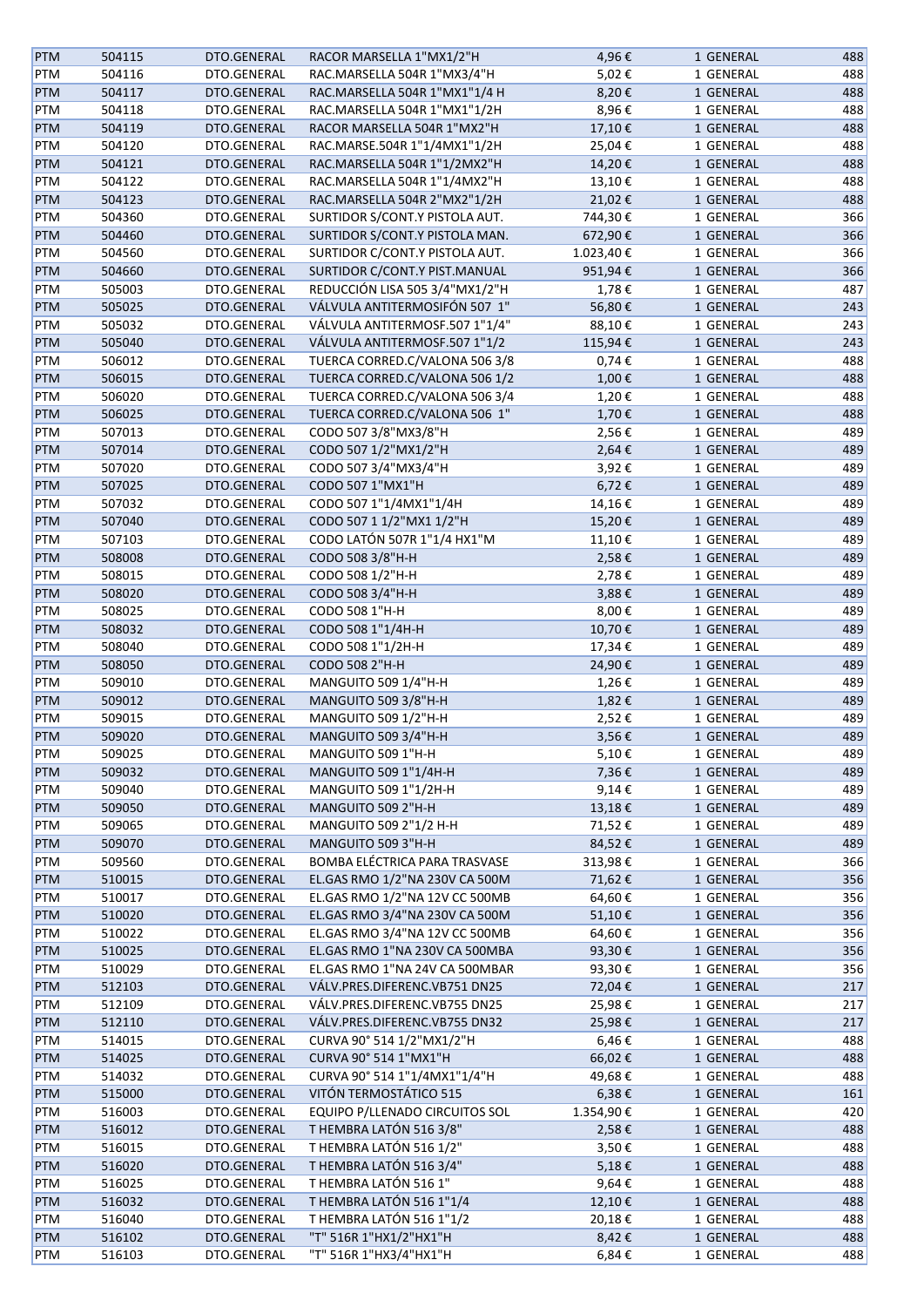| <b>PTM</b> | 516106 | DTO.GENERAL | "T" 516R 1"1/2HX1/2"HX1 1/2"H  | 20,38€     | 1 GENERAL | 488 |
|------------|--------|-------------|--------------------------------|------------|-----------|-----|
| PTM        | 516107 | DTO.GENERAL | "T" 516R 1"1/2HX3/4"HX1"1/2H   | 24,88€     | 1 GENERAL | 488 |
| PTM        | 516111 | DTO.GENERAL | "T" 516R 2"HX3/4"HX2"H         | 32,00€     | 1 GENERAL | 488 |
| PTM        | 517002 | DTO.GENERAL | RESIST.ELEC.TRIF.1"1/2 2,0KW   | 520,60€    | 1 GENERAL | 113 |
| <b>PTM</b> | 517003 | DTO.GENERAL | RESIST.ELEC.TRIF.1"1/2 3,0KW   | 551,80€    | 1 GENERAL | 113 |
| PTM        | 517004 | DTO.GENERAL | RESIST.ELEC.TRIF.1"1/2 4,5KW   | 600,50€    | 1 GENERAL | 113 |
|            |        |             |                                |            |           |     |
| <b>PTM</b> | 517006 | DTO.GENERAL | RESIST.ELEC.TRIF.1"1/2 6,0KW   | 610,90€    | 1 GENERAL | 113 |
| PTM        | 518015 | DTO.GENERAL | CRUZ 4 BOCAS HEMBRA 518 1/2"   | 5,20€      | 1 GENERAL | 488 |
| PTM        | 518020 | DTO.GENERAL | CRUZ 4 BOCAS HEMBRA 518 3/4"   | 13,88€     | 1 GENERAL | 488 |
| PTM        | 519033 | DTO.GENERAL | VÁLV.MEZCLAMIX L 4 VÍAS 1"1/4  | 709,80€    | 1 GENERAL | 55  |
| PTM        | 519034 | DTO.GENERAL | VÁLV.MEZCLAMIX L 4 VÍAS 1"1/2  | 753,40€    | 1 GENERAL | 55  |
| PTM        | 519035 | DTO.GENERAL | VÁLV.MEZCLAMIX L 4 VÍAS 2"M    | 815,92€    | 1 GENERAL | 55  |
| PTM        | 520315 | DTO.GENERAL | LIMPIABOQUILLAS C/12 ESCARIAD. | 102,80€    | 1 GENERAL | 455 |
| PTM        | 521280 | DTO.GENERAL | ESCOBILLA SEDA C/TIJA ENTORCH. | 16,70€     | 1 GENERAL | 455 |
| PTM        | 522115 | DTO.GENERAL | CONTRA-SONDA M522/1 1/2"-3/4"  | $0,64 \in$ | 1 GENERAL | 167 |
| PTM        | 522501 | DTO.GENERAL | KIT CONEX.BY-PASS 1"1/2MX1"H   | 202,94€    | 1 GENERAL | 235 |
| <b>PTM</b> | 523015 | DTO.GENERAL | PORTASONDAS M 523 1/2"         | $0,74 \in$ | 1 GENERAL | 167 |
| PTM        | 525015 | DTO.GENERAL | ESCOBILLA PLANA NYLON C/TIJA   | 12,90€     | 1 GENERAL | 455 |
| <b>PTM</b> | 526415 | DTO.GENERAL | CODO PLACA LATÓN 526 C/B 1/2"H | 5,60€      | 1 GENERAL | 489 |
| PTM        | 529420 | DTO.GENERAL | VALVULA ZONA MOTOR.ZPT 2V 3/4" | 75,64€     | 1 GENERAL | 298 |
| <b>PTM</b> | 529525 | DTO.GENERAL | VALVULA ZONA MOTOR.ZPT 2V 1"   | 81,46€     | 1 GENERAL | 298 |
|            | 529720 | DTO.GENERAL | VALVULA ZONA MOTOR.ZPT 3V 3/4" | 82,90€     | 1 GENERAL | 298 |
| PTM        |        |             |                                |            |           |     |
| <b>PTM</b> | 529825 | DTO.GENERAL | VALVULA ZONA MOTOR.ZPT 3V 1"   | 86,90€     | 1 GENERAL | 298 |
| PTM        | 530015 | DTO.GENERAL | ELECT.GAS AUT EVP/NC 1/2" 230V | 166,32€    | 1 GENERAL | 354 |
| PTM        | 530016 | DTO.GENERAL | ELECT.GAS A.EVP/NC 1/2"230V 6B | 259,04€    | 1 GENERAL | 354 |
| PTM        | 530020 | DTO.GENERAL | ELECT.GAS AUT EVP/NC 3/4" 230V | 144,32€    | 1 GENERAL | 354 |
| PTM        | 530021 | DTO.GENERAL | ELECT.GAS A.EVP/NC 3/4"230V 6B | 259,04€    | 1 GENERAL | 354 |
| PTM        | 530025 | DTO.GENERAL | ELECT.GAS AUT EVP/NC 1" 230V   | 146,28€    | 1 GENERAL | 354 |
| <b>PTM</b> | 530026 | DTO.GENERAL | ELECT.GAS A.EVP/NC 1"230V 6B   | 259,04€    | 1 GENERAL | 354 |
| PTM        | 530032 | DTO.GENERAL | ELE.GAS AUT.EVP/NC 1"1/4 230V  | 312,10€    | 1 GENERAL | 354 |
| PTM        | 530040 | DTO.GENERAL | ELE.GAS AUT.EVP/NC 1"1/2 230V  | 312,10€    | 1 GENERAL | 354 |
| PTM        | 530050 | DTO.GENERAL | ELE.GAS AUT.EVP/NC 2" 230V     | 350,50€    | 1 GENERAL | 354 |
| <b>PTM</b> | 531515 | DTO.GENERAL | FILTRO AUTOLIM.FILTERM FR 1/2" | 115,62€    | 1 GENERAL | 149 |
| PTM        | 531520 | DTO.GENERAL | FILTRO AUTOLIM.FILTERM FR 3/4" | 116,90€    | 1 GENERAL | 149 |
| <b>PTM</b> | 531525 | DTO.GENERAL | FILTRO AUTOLIM.FILTERM FR 1"   | 132,62€    | 1 GENERAL | 149 |
| PTM        | 531590 | DTO.GENERAL | ELEMENTO FILTRANTE INOX FR/DFR | 44,10€     | 1 GENERAL | 149 |
| <b>PTM</b> | 531592 | DTO.GENERAL | LLAVE MONTAJE P/FILTROS FR-DFR | 22,20€     | 1 GENERAL | 149 |
|            |        |             | CON.FLEX.RECTA ACFZ 1"MH 400MM |            |           |     |
| PTM        | 532740 | DTO.GENERAL |                                | 16,34€     | 1 GENERAL | 153 |
| <b>PTM</b> | 532760 | DTO.GENERAL | CON.FLEX.RECTA ACFZ 1"MH 600MM | 19,38€     | 1 GENERAL | 153 |
| PTM        | 532780 | DTO.GENERAL | CON.FLEX.RECTA ACFZ 1"MH 800MM | 20,38€     | 1 GENERAL | 153 |
| <b>PTM</b> | 540359 | DTO.GENERAL | TERMOSTATO TR2 0+90 LGO.1,5MT  | 12,70€     | 1 GENERAL | 258 |
| PTM        | 541202 | DTO.GENERAL | PRESOSTATO 5412 1/4"M MOD.PC   | 18,80€     | 1 GENERAL | 350 |
| <b>PTM</b> | 541422 | DTO.GENERAL | TERMOSTATO TR2 0+90 LGO.3MT.   | 14,70€     | 1 GENERAL | 258 |
| PTM        | 541454 | DTO.GENERAL | TERMOSTATO TR2 0+120 LGO.1,5MT | 13,04€     | 1 GENERAL | 258 |
| PTM        | 541569 | DTO.GENERAL | TERMOSTATO LS1 100° CAP.1500MM | 15,58€     | 1 GENERAL | 258 |
| PTM        | 542430 | DTO.GENERAL | TERMOSTATO INMERSIÓN TC2 50MM  | 21,84€     | 1 GENERAL | 256 |
| <b>PTM</b> | 542470 | DTO.GENERAL | TERMOSTATO INMERSIÓN TC2 100MM | 21,44 €    | 1 GENERAL | 256 |
| PTM        | 542510 | DTO.GENERAL | TERMOST.BLINDADO TC3 0+60°C    | 19,10€     | 1 GENERAL | 257 |
| PTM        | 542562 | DTO.GENERAL | TERMOST.BLINDADO TC3 0+90°C    | 19,38€     | 1 GENERAL | 257 |
| PTM        | 542731 | DTO.GENERAL | BITERMOSTATO TLSC 0+90°C/100°C | 40,74 €    | 1 GENERAL | 256 |
| PTM        | 542860 | DTO.GENERAL | BITERMOSTATO TTCA 0+60 L.120MM | 50,24€     | 1 GENERAL | 257 |
| PTM        | 542870 | DTO.GENERAL | BITERMOSTATO TTCA 0+60 L.280MM | 46,80€     | 1 GENERAL | 257 |
| <b>PTM</b> | 543010 | DTO.GENERAL | TERMOSTATO LIM.IN.LSC1 90+110° | 28,98€     | 1 GENERAL | 256 |
|            |        |             |                                |            |           |     |
| PTM        | 543031 | DTO.GENERAL | TERMOSTATO LIM.IN.LSC1 100ºC   | 29,44€     | 1 GENERAL | 256 |
| <b>PTM</b> | 543454 | DTO.GENERAL | TERMOSTATO CONTACTO SEGUR.TCS  | 21,54€     | 1 GENERAL | 259 |
| PTM        | 544404 | DTO.GENERAL | TERMOS.AMBIE.BLIN.ERT 0+40 PLA | 44,60€     | 1 GENERAL | 259 |
| <b>PTM</b> | 544406 | DTO.GENERAL | TERMOS.INMER.ETR 0+90°C 100 MM | 48,24€     | 1 GENERAL | 256 |
| PTM        | 545610 | DTO.GENERAL | TERMOSTATO DE CONTACTO BRC     | 13,92€     | 1 GENERAL | 259 |
| <b>PTM</b> | 546010 | DTO.GENERAL | TERM.AMBTE.TA3 CALEF.3C ON/OFF | 17,80€     | 1 GENERAL | 261 |
| PTM        | 546230 | DTO.GENERAL | TERMOST.AMBTE.TA3 CLIM.3C.IN/V | 21,00€     | 1 GENERAL | 261 |
| <b>PTM</b> | 546902 | DTO.GENERAL | VITÓN TERMOSTATIZABLE 560 1/2" | 9,24€      | 1 GENERAL | 210 |
| PTM        | 549227 | DTO.GENERAL | TERMOSTATO TR2 0+120 LGO.3MT.  | 14,70€     | 1 GENERAL | 258 |
| PTM        | 549229 | DTO.GENERAL | TERMOSTATO TR2 0+60 LGO.1MT.   | 12,30€     | 1 GENERAL | 258 |
| PTM        | 54938D | DTO.GENERAL | REDUCCIÓN Ø27 1/2"X3/8" D.ZINC | $0,48 \in$ | 1 GENERAL | 178 |
| PTM        | 549740 | DTO.GENERAL | RACOR REC. RD903 3/4"HX24X19M  | 5,22€      | 1 GENERAL | 207 |
| PTM        | 549741 | DTO.GENERAL | RACOR REC.RD903 24X19MX24X19H  | 8,16€      | 1 GENERAL | 207 |
| <b>PTM</b> | 549742 | DTO.GENERAL | RACOR REC.RD903 1/2"MX 24X19H  | 6,34€      | 1 GENERAL | 207 |
| PTM        | 549743 | DTO.GENERAL | RACOR REC.RD903 3/4"HX 3/4"EK  | 5,08€      | 1 GENERAL | 207 |
|            |        |             |                                |            |           |     |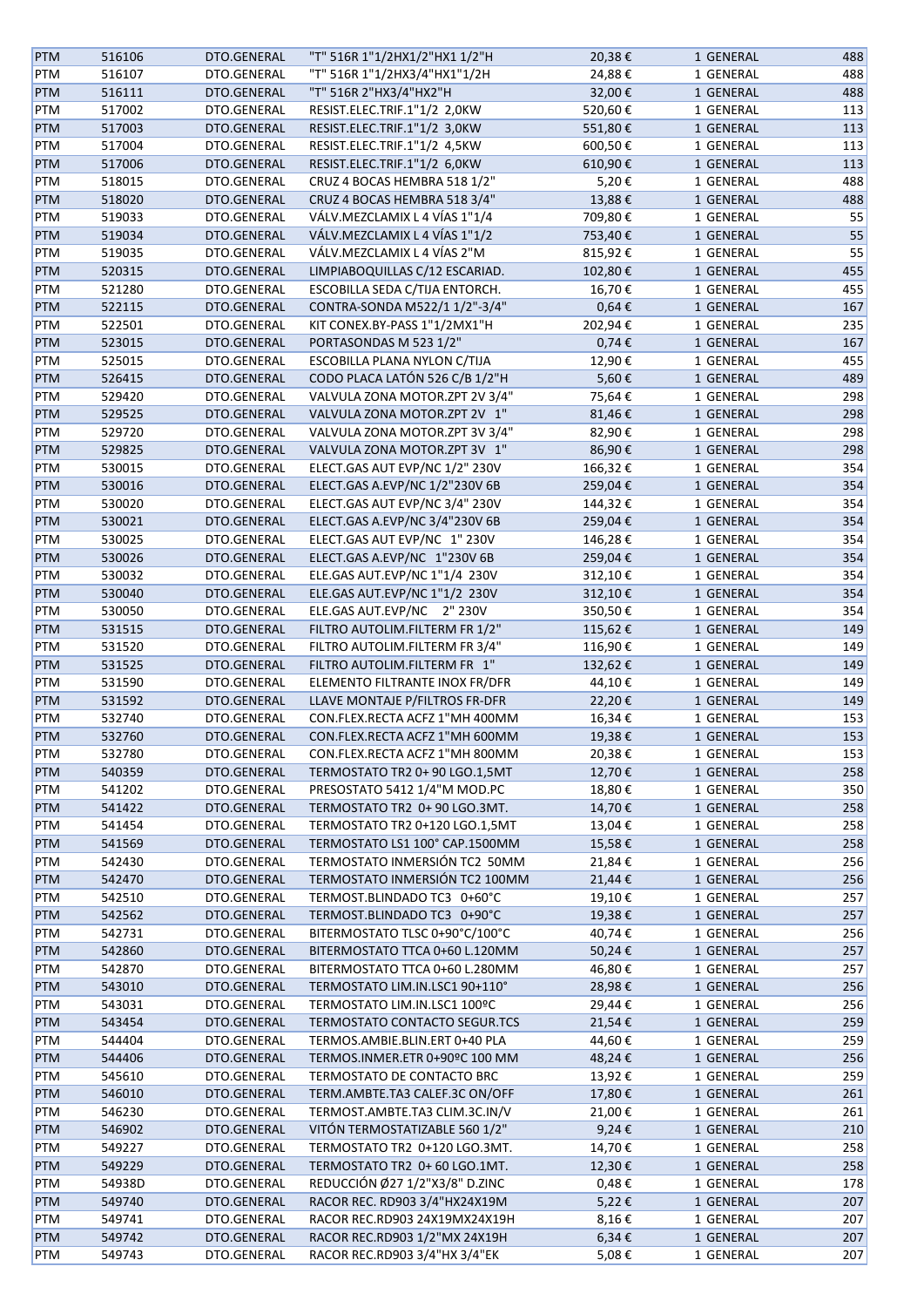| <b>PTM</b> | 549757    | DTO.GENERAL | RACOR CURVO RC905 3/4"HX3/4"EK | 8,74€      | 1 GENERAL | 207 |
|------------|-----------|-------------|--------------------------------|------------|-----------|-----|
| PTM        | 549794    | DTO.GENERAL | CODO PLACA RC912 3/4"EKX3/4"H  | 9,12€      | 1 GENERAL | 208 |
| PTM        | 549827    | DTO.GENERAL | RACOR REC. RD902 3/4"MX24/19M  | 5,00€      | 1 GENERAL | 207 |
| PTM        | 549838    | DTO.GENERAL | RACOR REC. RD903 1/2"HX24X19M  | 3,34€      | 1 GENERAL | 207 |
| <b>PTM</b> | 549847    | DTO.GENERAL | RACOR CURVO RC904 1/2"MX24/19M | 5,96€      | 1 GENERAL | 207 |
| PTM        | 549856    | DTO.GENERAL | RACOR CURVO RC905 1/2"HX24/19M | 5,12€      | 1 GENERAL | 207 |
|            |           |             |                                |            |           |     |
| <b>PTM</b> | 549865    | DTO.GENERAL | RACOR CURVO RC906 24X19M-M     | 4,68€      | 1 GENERAL | 207 |
| PTM        | 549870    | DTO.GENERAL | RACOR "T"RT907 1/2"M X24/19M-M | 8,86€      | 1 GENERAL | 208 |
| <b>PTM</b> | 549879    | DTO.GENERAL | RACOR "T"RT908 24X19X1/2X24X19 | 6,34€      | 1 GENERAL | 208 |
| PTM        | 549888    | DTO.GENERAL | RACOR "T" RT909 24X19M-MX1/2"M | 7,38€      | 1 GENERAL | 208 |
| PTM        | 549889    | DTO.GENERAL | RACOR "T" RT910 24X19M-MX1/2"H | 3,94€      | 1 GENERAL | 208 |
| PTM        | 549890    | DTO.GENERAL | RACOR RT911 24X19 M-M-M        | 5,82€      | 1 GENERAL | 208 |
| PTM        | 549895    | DTO.GENERAL | CODO PLACA RC912 24X19MX1/2"H  | 8,12€      | 1 GENERAL | 208 |
| PTM        | 549925    | DTO.GENERAL | RACOR REC. RD923 3/4"M/25X2,5  | 15,26€     | 1 GENERAL | 208 |
| PTM        | 549926    | DTO.GENERAL | RACOR REC. RD923 3/4"M/26X3,0  | 16,68€     | 1 GENERAL | 208 |
| PTM        | 549927    | DTO.GENERAL | RACOR REC. RD923 1"M/32X3,0    | 34,44€     | 1 GENERAL | 208 |
| PTM        | 550202    | DTO.GENERAL | COLECTOR CD451 3/4"X1/2" 2D N. | 20,38€     | 1 GENERAL | 200 |
| PTM        | 550203    | DTO.GENERAL | COLECTOR CD451 3/4"X1/2"3D NIQ | 26,08€     | 1 GENERAL | 200 |
| <b>PTM</b> | 550204    | DTO.GENERAL | COLECTOR CD451 3/4"X1/2" 4D N. | 33,20€     | 1 GENERAL | 200 |
| PTM        | 550205    | DTO.GENERAL | COLECTOR CD451 3/4"X1/2" 5D N. | 38,46€     | 1 GENERAL | 200 |
| <b>PTM</b> | 550206    | DTO.GENERAL | COLECTOR CD451 3/4"X1/2" 6D N. | 51,34€     | 1 GENERAL | 200 |
|            |           |             |                                |            |           |     |
| PTM        | 550207    | DTO.GENERAL | COLECTOR CD451 3/4"X1/2" 7D N. | 60,26€     | 1 GENERAL | 200 |
| <b>PTM</b> | 550208    | DTO.GENERAL | COLECTOR CD451 3/4"X1/2" 8D N. | 67,86€     | 1 GENERAL | 200 |
| PTM        | 550209    | DTO.GENERAL | COLECTOR CD451 3/4"X1/2" 9D N. | 75,42€     | 1 GENERAL | 200 |
| PTM        | 550210    | DTO.GENERAL | COLECTOR CD451 3/4"X1/2" 10D.N | 78,52€     | 1 GENERAL | 200 |
| PTM        | 550602    | DTO.GENERAL | COLECTOR CD456 1"X1/2" 2D.NIQ. | 25,94€     | 1 GENERAL | 200 |
| PTM        | 550603    | DTO.GENERAL | COLECTOR CD456 1"X1/2" 3D.NIQ. | 35,30€     | 1 GENERAL | 200 |
| PTM        | 550604    | DTO.GENERAL | COLECTOR CD456 1"X1/2" 4D.NIQ. | 45,48€     | 1 GENERAL | 200 |
| PTM        | 550605    | DTO.GENERAL | COLECTOR CD456 1"X1/2" 5D.NIQ. | 55,96€     | 1 GENERAL | 200 |
| PTM        | 550606    | DTO.GENERAL | COLECTOR CD456 1"X1/2" 6D.NIQ. | 65,86€     | 1 GENERAL | 200 |
| PTM        | 550607    | DTO.GENERAL | COLECTOR CD456 1"X1/2" 7D.NIQ. | 77,26€     | 1 GENERAL | 200 |
| PTM        | 550608    | DTO.GENERAL | COLECTOR CD456 1"X1/2" 8D.NIQ. | 90,64€     | 1 GENERAL | 200 |
| PTM        | 550609    | DTO.GENERAL | COLECTOR CD456 1"X1/2" 9D.NIQ. | 100,60€    | 1 GENERAL | 200 |
| PTM        | 550610    | DTO.GENERAL | COLECTOR CD456 1"X1/2" 10D.NIQ | 111,96€    | 1 GENERAL | 200 |
|            | 550611    | DTO.GENERAL | COLECTOR CD456 1"X1/2" 11D.NIQ | 126,48€    |           | 200 |
| <b>PTM</b> |           |             |                                |            | 1 GENERAL |     |
| PTM        | 550612    | DTO.GENERAL | COLECTOR CD456 1"X1/2" 12D.NIQ | 137,12€    | 1 GENERAL | 200 |
| <b>PTM</b> | 550632    | DTO.GENERAL | DISTANCIADOR 5506 *32          | 3,20€      | 1 GENERAL | 435 |
| PTM        | 550640    | DTO.GENERAL | DISTANCIADOR 5506 *40          | 3,40€      | 1 GENERAL | 435 |
| <b>PTM</b> | 550721    | DTO.GENERAL | 2 TAPÓN 1/2"M LAT.C/ROSETA IN. | 4,94€      | 1 GENERAL | 172 |
| PTM        | 550832    | DTO.GENERAL | TERMINAL DE LASTRE 5508 *32    | 3,90€      | 1 GENERAL | 434 |
| <b>PTM</b> | 550840    | DTO.GENERAL | TERMINAL DE LASTRE 5508 *40    | 4,50€      | 1 GENERAL | 434 |
| PTM        | 55101D    | DTO.GENERAL | TAPÓN CIEGO Ø42 1" DCHA. ZINC. | $0,58 \in$ | 1 GENERAL | 176 |
| <b>PTM</b> | 551011    | DTO.GENERAL | TAPÓN CIEGO Ø42 1" IZDA. ZINC. | $0,58 \in$ | 1 GENERAL | 176 |
| PTM        | 551010N15 | DTO.GENERAL | EV.CEME 5510 1/8" 230V CA *1,5 | 19,80€     | 1 GENERAL | 334 |
| PTM        | 551025    | DTO.GENERAL | VÁLV.PRESION DIFER.TU DN25 1"  | 159,50€    | 1 GENERAL | 235 |
| PTM        | 551110V27 | DTO.GENERAL | EV.CEME 5511 1/8" 230V CA Ø2,7 | 21,90€     | 1 GENERAL | 334 |
| <b>PTM</b> | 551111V27 | DTO.GENERAL | EV.CEME 5511 1/8" 24V CA Ø2,7V | 21,90€     | 1 GENERAL | 334 |
| PTM        | 551522    | DTO.GENERAL | COLECTOR CD1466 1"X24/19 2 T.  | 44,60€     | 1 GENERAL | 201 |
| PTM        | 551523    | DTO.GENERAL | COLECTOR CD1466 1"X24/19 3 T.  | 76,10€     | 1 GENERAL | 201 |
| PTM        | 551524    | DTO.GENERAL | COLECTOR CD1466 1"X24/19 4 T.  | 100,20€    | 1 GENERAL | 201 |
|            |           |             |                                |            |           | 201 |
| PTM        | 551525    | DTO.GENERAL | COLECTOR CD1466 1"X24/19 5 T.  | 124,22€    | 1 GENERAL |     |
| PTM        | 551526    | DTO.GENERAL | COLECTOR CD1466 1"X24/19 6 T.  | 155,38€    | 1 GENERAL | 201 |
| <b>PTM</b> | 551527    | DTO.GENERAL | COLECTOR CD1466 1"X24/19 7 T.  | 175,12€    | 1 GENERAL | 201 |
| PTM        | 551528    | DTO.GENERAL | COLECTOR CD1466 1"X24/19 8 T.  | 205,00€    | 1 GENERAL | 201 |
| PTM        | 551529    | DTO.GENERAL | COLECTOR CD1466 1"X24/19 9 T.  | 212,44€    | 1 GENERAL | 201 |
| PTM        | 551530    | DTO.GENERAL | COLECTOR CD1466 1"X24/19 10 T. | 236,44€    | 1 GENERAL | 201 |
| PTM        | 551702    | DTO.GENERAL | COLECTOR CD449 1"X24/19 2DERIV | 39,60€     | 1 GENERAL | 201 |
| PTM        | 551703    | DTO.GENERAL | COLECTOR CD449 1"X24/19 3DERIV | 68,74€     | 1 GENERAL | 201 |
| <b>PTM</b> | 551704    | DTO.GENERAL | COLECTOR CD449 1"X24/19 4DERIV | 88,82€     | 1 GENERAL | 201 |
| PTM        | 551705    | DTO.GENERAL | COLECTOR CD449 1"X24/19 5DERIV | 100,82€    | 1 GENERAL | 201 |
| <b>PTM</b> | 551706    | DTO.GENERAL | COLECTOR CD449 1"X24/19 6DERIV | 131,04€    | 1 GENERAL | 201 |
| PTM        | 551707    | DTO.GENERAL | COLECTOR CD449 1"X24/19 7DERIV | 147,26€    | 1 GENERAL | 201 |
| <b>PTM</b> | 551708    | DTO.GENERAL | COLECTOR CD449 1"X24/19 8DERIV | 165,70€    | 1 GENERAL | 201 |
|            |           |             |                                |            |           |     |
| PTM        | 551709    | DTO.GENERAL | COLECTOR CD449 1"X24/19 9DERIV | 167,60€    | 1 GENERAL | 201 |
| <b>PTM</b> | 551710    | DTO.GENERAL | COLECTOR CD449 1"X24/19 10DERI | 186,50€    | 1 GENERAL | 201 |
| PTM        | 551711    | DTO.GENERAL | COLECTOR CD449 1"X24/19 11DERI | 249,30€    | 1 GENERAL | 201 |
| <b>PTM</b> | 552419    | DTO.GENERAL | TAPÓN CIEGO TC450 P/COL.24X19  | 3,26€      | 1 GENERAL | 215 |
| PTM        | 552922    | DTO.GENERAL | COLECTOR CD 1474 1"X24/19 2T.  | 58,68€     | 1 GENERAL | 201 |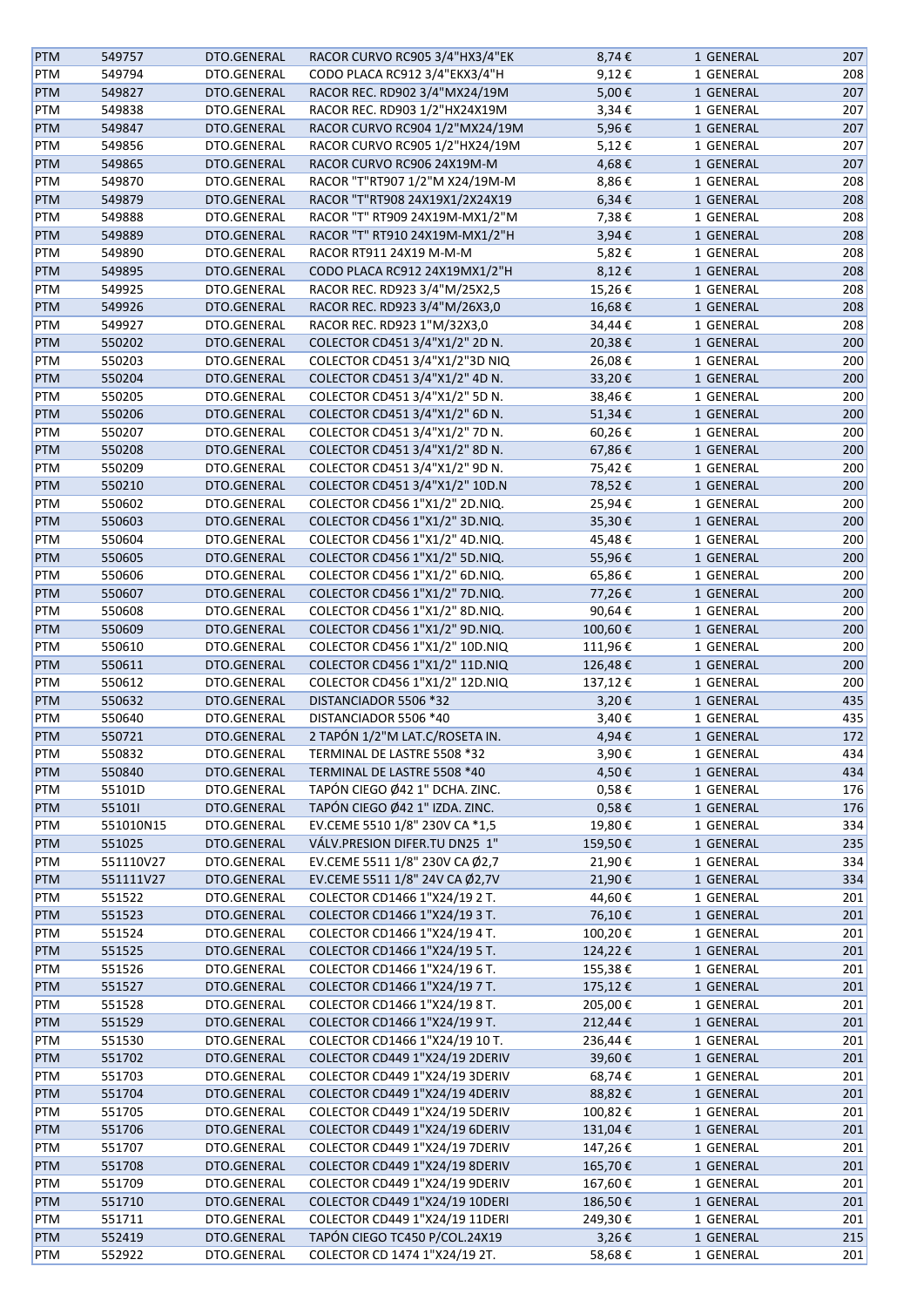| <b>PTM</b> | 552923    | DTO.GENERAL | COLECTOR CD 1474 1"X24/19 3T.  | 76,50€     | 1 GENERAL | 201 |
|------------|-----------|-------------|--------------------------------|------------|-----------|-----|
| <b>PTM</b> | 552924    | DTO.GENERAL | COLECTOR CD 1474 1"X24/19 4T.  | 101,60€    | 1 GENERAL | 201 |
| <b>PTM</b> | 552925    | DTO.GENERAL | COLECTOR CD 1474 1"X24/19 5T.  | 125,90€    | 1 GENERAL | 201 |
| <b>PTM</b> | 552926    | DTO.GENERAL | COLECTOR CD 1474 1"X24/19 6T.  | 169,34€    | 1 GENERAL | 201 |
| <b>PTM</b> | 552927    | DTO.GENERAL | COLECTOR CD 1474 1"X24/19 7T.  | 176,40€    | 1 GENERAL | 201 |
| PTM        | 552928    | DTO.GENERAL | COLECTOR CD 1474 1"X24/19 8T.  | 199,50€    | 1 GENERAL | 201 |
|            |           | DTO.GENERAL |                                |            |           |     |
| <b>PTM</b> | 552929    |             | COLECTOR CD 1474 1"X24/19 9T.  | 275,82€    | 1 GENERAL | 201 |
| PTM        | 552930    | DTO.GENERAL | COLECTOR CD 1474 1"X24/19 10T. | 249,90€    | 1 GENERAL | 201 |
| <b>PTM</b> | 552931    | DTO.GENERAL | COLECTOR CD 1474 1"X24/19 11T. | 274,20€    | 1 GENERAL | 201 |
| <b>PTM</b> | 552944    | DTO.GENERAL | COLECTOR CD2478 1"X24/19 4T.   | 134,40€    | 1 GENERAL | 203 |
| PTM        | 55312D    | DTO.GENERAL | REDUCCIÓN Ø42 1X1/2" DCHA.ZINC | 0,62€      | 1 GENERAL | 176 |
| PTM        | 553121    | DTO.GENERAL | REDUCCIÓN Ø42 1X1/2" IZDA.ZINC | $0,62 \in$ | 1 GENERAL | 176 |
| <b>PTM</b> | 55318D    | DTO.GENERAL | REDUCCIÓN Ø42 1X1/8" DCHA.ZINC | $0,62 \in$ | 1 GENERAL | 176 |
| <b>PTM</b> | 553181    | DTO.GENERAL | REDUCCION Ø42 1X1/8" IZDA.ZINC | 0,62€      | 1 GENERAL | 176 |
| <b>PTM</b> | 55334D    | DTO.GENERAL | REDUCCIÓN Ø42 1X3/4" DCHA.ZINC | $0,72 \in$ | 1 GENERAL | 176 |
| PTM        | 553341    | DTO.GENERAL | REDUCCIÓN Ø42 1X3/4" IZDA.ZINC | 0,72€      | 1 GENERAL | 176 |
| <b>PTM</b> | 55338D    | DTO.GENERAL | REDUCCIÓN Ø42 1X3/8" DCHA.ZINC | $0,62 \in$ | 1 GENERAL | 176 |
| <b>PTM</b> | 553381    | DTO.GENERAL | REDUCCIÓN Ø42 1X3/8" IZDA.ZINC | 0,62€      | 1 GENERAL | 176 |
| <b>PTM</b> | 553610N20 | DTO.GENERAL | EV.CEME 5536 1/8" 230V CA *2   | 20,98€     | 1 GENERAL | 335 |
| PTM        | 555011    | DTO.GENERAL | VAINA TRIPLE CROMADA L100 1/2" | 6,50€      | 1 GENERAL | 260 |
| <b>PTM</b> | 555012    | DTO.GENERAL | VAINA TRIPLE COBRE 1/2"M L.100 | 5,16€      | 1 GENERAL | 260 |
|            |           |             | REDUCCIÓN Ø56 1"1/4X1/2"D. ZIN |            |           |     |
| <b>PTM</b> | 55612D    | DTO.GENERAL |                                | 2,56€      | 1 GENERAL | 177 |
| PTM        | 556121    | DTO.GENERAL | REDUCCIÓN Ø56 1"1/4X1/2"I. ZIN | 2,56€      | 1 GENERAL | 177 |
| PTM        | 55618D    | DTO.GENERAL | REDUCCIÓN Ø56 1"1/4X1/8"D. ZIN | 2,56€      | 1 GENERAL | 177 |
| PTM        | 556181    | DTO.GENERAL | REDUCCIÓN Ø56 1"1/4X1/8"I. ZIN | 2,56€      | 1 GENERAL | 177 |
| PTM        | 55632D    | DTO.GENERAL | TAPÓN CIEGO Ø56 1"1/4 D. ZINC  | 2,34€      | 1 GENERAL | 177 |
| <b>PTM</b> | 556321    | DTO.GENERAL | TAPÓN CIEGO Ø56 1"1/4 I. ZINC  | 2,34€      | 1 GENERAL | 177 |
| PTM        | 55638D    | DTO.GENERAL | REDUCCIÓN Ø56 1"1/4X3/8"D. ZIN | 2,56€      | 1 GENERAL | 177 |
| <b>PTM</b> | 556381    | DTO.GENERAL | REDUCCIÓN Ø56 1"1/4X3/8"I. ZIN | 2,56€      | 1 GENERAL | 177 |
| <b>PTM</b> | 55701D    | DTO.GENERAL | TAPÓN CIEGO Ø42 1" DCHA.BLANCO | 0,84€      | 1 GENERAL | 176 |
| PTM        | 557011    | DTO.GENERAL | TAPÓN CIEGO Ø42 1" IZDA.BLANCO | 0,84€      | 1 GENERAL | 176 |
| PTM        | 55812D    | DTO.GENERAL | REDUCCIÓN Ø42 1"X1/2 D. BLANCO | 0,88€      | 1 GENERAL | 176 |
| <b>PTM</b> | 558121    | DTO.GENERAL | REDUCCIÓN Ø42 1"X1/2"I. BLANCO | 0,88€      | 1 GENERAL | 176 |
| PTM        | 55818D    | DTO.GENERAL | REDUCCIÓN Ø42 1"X1/8 D. BLANCO | $0,88 \in$ | 1 GENERAL | 176 |
| <b>PTM</b> | 558181    | DTO.GENERAL | REDUCCIÓN Ø42 1"X1/8 I. BLANCO | $0,88 \in$ | 1 GENERAL | 176 |
|            | 55838D    | DTO.GENERAL | REDUCCIÓN Ø42 1"X3/8 D. BLANCO | 0,88€      | 1 GENERAL |     |
| PTM        |           |             | REDUCCIÓN Ø42 1"X3/8 I. BLANCO |            |           | 176 |
| PTM        | 558381    | DTO.GENERAL |                                | $0,88 \in$ | 1 GENERAL | 176 |
| PTM        | 559426    | DTO.GENERAL | PAR SOP.MTAL.SIMP.SC496/A 3/4" | 9,20€      | 1 GENERAL | 199 |
| <b>PTM</b> | 559427    | DTO.GENERAL | PAR SOP.MTAL.SIMP.SC496/A 3/4" | 9,50€      | 1 GENERAL | 199 |
| <b>PTM</b> | 559428    | DTO.GENERAL | PAR SOP.MTAL.SIMP.SC496/B 3/4" | 9,90€      | 1 GENERAL | 199 |
| <b>PTM</b> | 559434    | DTO.GENERAL | PAR SOP.MTAL.SIMP.SC496A 1" P  | 10,66€     | 1 GENERAL | 199 |
| <b>PTM</b> | 559435    | DTO.GENERAL | PAR SOP.MTAL.SIMP.SC496/B 1"   | 13,50€     | 1 GENERAL | 199 |
| <b>PTM</b> | 559441    | DTO.GENERAL | PAR SOP.MTAL.SIM.SC496/B 1"1/4 | 10,66€     | 1 GENERAL | 199 |
| PTM        | 559442    | DTO.GENERAL | PAR SOP.MTAL.SIM.SC496/B 1"1/4 | 13,50€     | 1 GENERAL | 199 |
| <b>PTM</b> | 559527    | DTO.GENERAL | PAR SOP.METAL.DOBLE SC496 3/4" | 17,64€     | 1 GENERAL | 199 |
| <b>PTM</b> | 559534    | DTO.GENERAL | PAR SOPORT.MTAL.DOBLE SC496 1" | 19,34€     | 1 GENERAL | 199 |
| <b>PTM</b> | 559542    | DTO.GENERAL | PAR SOPORT.MTAL.D SC496 1 1/4" | 19,78€     | 1 GENERAL | 199 |
| <b>PTM</b> | 559734    | DTO.GENERAL | PAR SOP.DOBLE P/CO.SC496 1"250 | 19,00€     | 1 GENERAL | 199 |
| <b>PTM</b> | 559756    | DTO.GENERAL | KIT KC653 ANGULAR 1"M-H P/CD   | 236,70€    | 1 GENERAL | 218 |
| <b>PTM</b> | 559760    | DTO.GENERAL | KIT KC653 RECTO 1"M-H P/COL.CD | 196,30€    | 1 GENERAL | 218 |
| <b>PTM</b> | 559768    | DTO.GENERAL | KIT KC653 RECTO 1"1/4 M-H P/CD | 275,80€    | 1 GENERAL | 218 |
| <b>PTM</b> | 559780    | DTO.GENERAL | TERMINAL CR489 1"M/H P/VAL.ESF | 21,38€     | 1 GENERAL | 216 |
| <b>PTM</b> |           | DTO.GENERAL | TERMINAL COMPLETO CR 490 1"M/H |            | 1 GENERAL | 216 |
|            | 559782    |             |                                | 65,70€     |           |     |
| PTM        | 559783    | DTO.GENERAL | TERMINAL COMPLETO CR 492 1"M/H | 50,22€     | 1 GENERAL | 216 |
| <b>PTM</b> | 559796    | DTO.GENERAL | VÁLVULA ESFERA VD68 1/2"X24X19 | 8,70€      | 1 GENERAL | 209 |
| <b>PTM</b> | 559799    | DTO.GENERAL | VÁLVULA DE ESFERA SA 494 1/2"  | 10,02€     | 1 GENERAL | 100 |
| <b>PTM</b> | 559801    | DTO.GENERAL | TERMÓMETRO RT487 0-80º 3/8"C/V | 10,20€     | 1 GENERAL | 216 |
| <b>PTM</b> | 559802    | DTO.GENERAL | TERMÓMETRO RT487 0-80º 1/2"C/V | 12,52€     | 1 GENERAL | 216 |
| <b>PTM</b> | 559803    | DTO.GENERAL | RACOR C/JTA. 1" Y TERM.0-80ºC  | 30,48€     | 1 GENERAL | 221 |
| <b>PTM</b> | 559804    | DTO.GENERAL | RACOR OR.1"1/2 H-1"1/4 C/JTA.  | 56,94€     | 1 GENERAL | 221 |
| <b>PTM</b> | 559813    | DTO.GENERAL | RACOR "T" VT486 24X19HX24X19M  | 31,22€     | 1 GENERAL | 209 |
| PTM        | 559815    | DTO.GENERAL | VÁLVULA DE VACIADO SA 492 1/2" | 9,82€      | 1 GENERAL | 100 |
| PTM        | 559816    | DTO.GENERAL | VÁLVULA VACIADO HT211 1/2"M    | 7,80€      | 1 GENERAL | 100 |
| <b>PTM</b> | 559817    | DTO.GENERAL | RACOR REC.RD900 3/8"MX24X19M   | 3,20€      | 1 GENERAL | 207 |
| <b>PTM</b> | 559821    | DTO.GENERAL | RACOR REC. RD900 1/2"MX24/19M  | 2,60€      | 1 GENERAL | 198 |
| <b>PTM</b> | 559822    | DTO.GENERAL | RACOR REC.RD902 24X19MX24X19M  | 3,22€      | 1 GENERAL | 207 |
| <b>PTM</b> | 559823    | DTO.GENERAL | RACOR REC. RD902 3/4"EKX3/4"EK | 5,04€      | 1 GENERAL | 207 |
| PTM        | 559827    | DTO.GENERAL | RACOR UNIÓN TC464 3/4" M-M     | 4,28€      | 1 GENERAL | 217 |
|            |           |             |                                |            |           |     |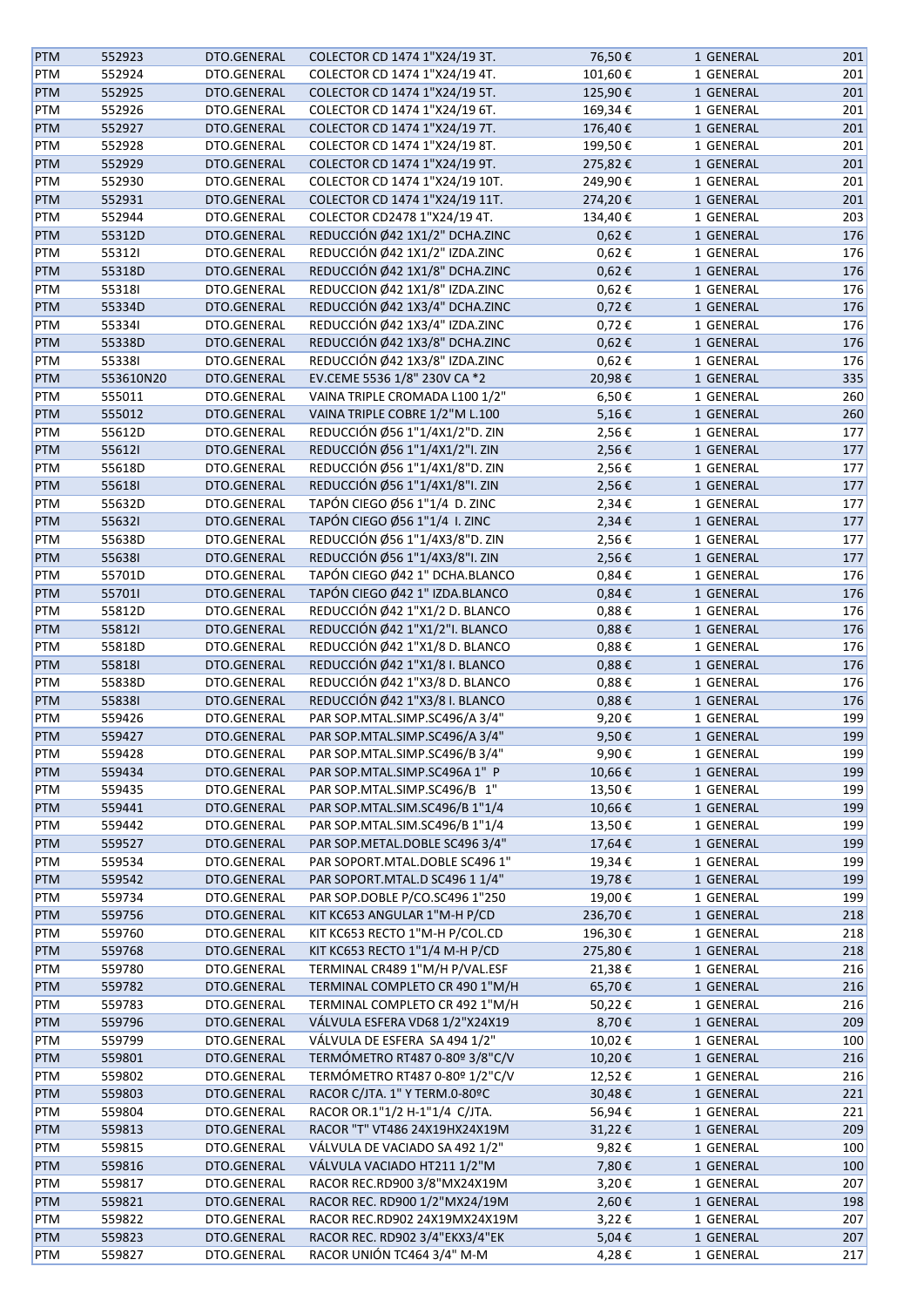| <b>PTM</b> | 559834 | DTO.GENERAL | RACOR UNIÓN TC 464 1" M-M      | $6,64 \in$ | 1 GENERAL | 217 |
|------------|--------|-------------|--------------------------------|------------|-----------|-----|
| PTM        | 559842 | DTO.GENERAL | RACOR UNIÓN TC 464 1"1/4 M-M   | 9,42€      | 1 GENERAL | 217 |
| PTM        | 560001 | DTO.GENERAL | NIPPEL ACERO NEGRO 1" RADIADOR | $0,48 \in$ | 1 GENERAL | 178 |
| PTM        | 560051 | DTO.GENERAL | TERMOST.BLINDADO TAE/S -5+35°C | 128,70€    | 1 GENERAL | 257 |
| PTM        | 560114 | DTO.GENERAL | NIPPEL ACERO NEGRO 1"1/4 RAD.  | 1,10€      | 1 GENERAL | 178 |
| PTM        | 560332 | DTO.GENERAL | CASETA COLECT.CF479 330X290X88 | 34,46€     | 1 GENERAL | 222 |
| PTM        | 560342 | DTO.GENERAL | CASETA COLECT.CF479 438X316X88 | 41,64€     | 1 GENERAL | 222 |
| PTM        | 560352 | DTO.GENERAL | CASETA COLECT.CF479 529X330X88 | 42,50€     | 1 GENERAL | 222 |
| PTM        | 560432 | DTO.GENERAL | CASETA COLECT.CF477 332X272X86 | 41,70€     | 1 GENERAL | 223 |
|            |        |             |                                |            |           |     |
| PTM        | 560440 | DTO.GENERAL | CASETA COLECT.CF477 412X272X86 | 45,12€     | 1 GENERAL | 223 |
| <b>PTM</b> | 560450 | DTO.GENERAL | CASETA COLECT.CF477 512X272X86 | 50,80€     | 1 GENERAL | 223 |
| PTM        | 560460 | DTO.GENERAL | CASETA COLECTOR CF477 272X612  | 58,74€     | 1 GENERAL | 223 |
| PTM        | 560705 | DTO.GENERAL | CASETA COLEC.CF485 562X530X110 | 190,06€    | 1 GENERAL | 224 |
| PTM        | 560707 | DTO.GENERAL | CASETA COLEC.CF485 762X530X110 | 212,98€    | 1 GENERAL | 224 |
| PTM        | 560708 | DTO.GENERAL | CASETA COLEC.CF485 912X530X110 | 240,00€    | 1 GENERAL | 224 |
| PTM        | 560710 | DTO.GENERAL | CASETA COLE.CF485 1062X530X110 | 231,74€    | 1 GENERAL | 224 |
| PTM        | 560712 | DTO.GENERAL | CASETA COLE.CF485 1262X530X110 | 291,06€    | 1 GENERAL | 224 |
| PTM        | 560754 | DTO.GENERAL | CASETA COLECTOR CT475 420X267  | 33,80€     | 1 GENERAL | 223 |
| PTM        | 560755 | DTO.GENERAL | CASETA COLECTOR CT475 505X267  | 43,80€     | 1 GENERAL | 223 |
| PTM        | 560756 | DTO.GENERAL | JUEGO SOPORTES PARA CT475      | 3,62€      | 1 GENERAL | 223 |
| <b>PTM</b> | 560757 | DTO.GENERAL | CASETA COLECTOR CT475 620X318  | 48,80€     | 1 GENERAL | 223 |
| PTM        | 560907 | DTO.GENERAL | CASETA COLEC.CF487 762X530X110 | 175,50€    | 1 GENERAL | 224 |
| <b>PTM</b> | 561005 | DTO.GENERAL | MARCO/TAPA COLEC.CHAPA 563X520 | 84,98€     | 1 GENERAL | 226 |
|            | 561007 |             | MARCO/TAPA COLEC.CHAPA 692X465 |            | 1 GENERAL |     |
| PTM        |        | DTO.GENERAL |                                | 79,40€     |           | 226 |
| <b>PTM</b> | 561012 | DTO.GENERAL | MARCO/TAPA COLEC.CHAP 1263X520 | 126,34€    | 1 GENERAL | 226 |
| PTM        | 561049 | DTO.GENERAL | FLUSOSTATO AFS 71 1"M-M        | 40,98€     | 1 GENERAL | 267 |
| PTM        | 561101 | DTO.GENERAL | PRESOSTATO 5611 1/8"M MOD.PN   | 18,80€     | 1 GENERAL | 350 |
| PTM        | 561201 | DTO.GENERAL | PRESOSTATO 5612 1/4"M MOD.PN   | 19,92€     | 1 GENERAL | 350 |
| <b>PTM</b> | 561300 | DTO.GENERAL | CAPUCHÓN PROTECCIÓN CEME       | 1,98€      | 1 GENERAL | 350 |
| PTM        | 561405 | DTO.GENERAL | CASETA COLEC.CF490 560X630X90  | 206,60€    | 1 GENERAL | 225 |
| PTM        | 561407 | DTO.GENERAL | CASETA COLEC.CF490 760X630X90  | 233,10€    | 1 GENERAL | 225 |
| PTM        | 561505 | DTO.GENERAL | CASETA COLEC.CF491 560X630X90  | 193,90€    | 1 GENERAL | 225 |
| PTM        | 561507 | DTO.GENERAL | CASETA COLEC.CF491 760X630X90  | 175,82€    | 1 GENERAL | 225 |
| PTM        | 561510 | DTO.GENERAL | CASETA COLEC.CF491 1060X630X90 | 244,38€    | 1 GENERAL | 225 |
| <b>PTM</b> | 561607 | DTO.GENERAL | CASETA COLEC.CF492 762X530X80  | 203,50€    | 1 GENERAL | 226 |
| <b>PTM</b> | 5620T2 | DTO.GENERAL | COLECTOR 5605 3/4"MH 2T 1/2"M  | 4,26€      | 1 GENERAL | 197 |
| <b>PTM</b> | 5620T3 | DTO.GENERAL | COLECTOR 5605 3/4"MH 3T 1/2"H  | 5,26€      | 1 GENERAL | 198 |
| PTM        | 562015 | DTO.GENERAL | VITÓN DETENTOR 562 1/2" P/CD   | 5,82€      | 1 GENERAL | 210 |
| <b>PTM</b> | 5625T3 | DTO.GENERAL | COLECTOR 5605 1"MH 3T 1/2"H    | 5,26€      | 1 GENERAL | 198 |
| PTM        | 56301D | DTO.GENERAL | TAPÓN CIEGO Ø48 1" DCHA.BLANCO |            | 1 GENERAL | 176 |
|            |        |             |                                | 1,18€      |           |     |
| <b>PTM</b> | 563011 | DTO.GENERAL | TAPÓN CIEGO Ø48 1" IZDA.BLANCO | 1,18€      | 1 GENERAL | 176 |
| PTM        | 56412D | DTO.GENERAL | REDUCCIÓN Ø48 1"X1/2"D. BLANCO | 1,48€      | 1 GENERAL | 176 |
| <b>PTM</b> | 564121 | DTO.GENERAL | REDUCCIÓN Ø48 1"X1/2"I. BLANCO | 1,48€      | 1 GENERAL | 176 |
| PTM        | 56418D | DTO.GENERAL | REDUCCIÓN Ø48 1"X1/8 D. BLANCO | 1,48€      | 1 GENERAL | 176 |
| PTM        | 564181 | DTO.GENERAL | REDUCCIÓN Ø48 1"X1/8 I. BLANCO | 1,48€      | 1 GENERAL | 176 |
| PTM        | 56438D | DTO.GENERAL | REDUCCIÓN Ø48 1"X3/8 D. BLANCO | 1,48€      | 1 GENERAL | 176 |
| <b>PTM</b> | 564381 | DTO.GENERAL | REDUCCIÓN Ø48 1"X3/8 I. BLANCO | 1,48€      | 1 GENERAL | 176 |
| PTM        | 56501D | DTO.GENERAL | TAPÓN CIEGO Ø48 1" DCHA. ZINC. | 1,22€      | 1 GENERAL | 176 |
| <b>PTM</b> | 565011 | DTO.GENERAL | TAPÓN CIEGO Ø48 1" IZDA. ZINC. | 1,22€      | 1 GENERAL | 176 |
| PTM        | 56612D | DTO.GENERAL | REDUCCIÓN Ø48 1X1/2" DCHA.ZINC | 1,26€      | 1 GENERAL | 176 |
| <b>PTM</b> | 566121 | DTO.GENERAL | REDUCCIÓN Ø48 1X1/2" IZDA.ZINC | 1,26€      | 1 GENERAL | 176 |
| PTM        | 56618D | DTO.GENERAL | REDUCCIÓN Ø48 1X1/8" DCHA.ZINC | 1,26€      | 1 GENERAL | 176 |
| <b>PTM</b> | 566181 | DTO.GENERAL | REDUCCIÓN Ø48 1X1/8" IZDA.ZINC | 1,26€      | 1 GENERAL | 176 |
| PTM        | 56638D | DTO.GENERAL | REDUCCIÓN Ø48 1X3/8" DCHA.ZINC | 1,26€      | 1 GENERAL | 176 |
| <b>PTM</b> | 566381 | DTO.GENERAL | REDUCCIÓN Ø48 1X3/8" IZDA.ZINC | 1,26€      | 1 GENERAL | 176 |
| PTM        | 573000 | DTO.GENERAL | IMPRESORA INFRARROJOS P/EQUIPO |            |           | 380 |
|            |        |             |                                | 314,00€    | 1 GENERAL |     |
| <b>PTM</b> | 578060 | DTO.GENERAL | TERMOSTATO ELECT.DIF.SUP.SUNNY | 132,10€    | 1 GENERAL | 417 |
| PTM        | 578062 | DTO.GENERAL | TERMOS.ELEC.DIF.SUP.SUNNY PLUS | 132,40€    | 1 GENERAL | 417 |
| PTM        | 578120 | DTO.GENERAL | TERMOST.DIG.DIARIO TECHNO RT   | 72,10€     | 1 GENERAL | 263 |
| PTM        | 578121 | DTO.GENERAL | CRONOTER.DIG.DIARIO TECHNO DPT | 77,96€     | 1 GENERAL | 263 |
| <b>PTM</b> | 578124 | DTO.GENERAL | TERMOST.DIG.DIARIO TECHNO RT R | 162,54€    | 1 GENERAL | 263 |
| PTM        | 578130 | DTO.GENERAL | CRONOTE.DIG.SEMANAL TECHNO WPT | 105,28€    | 1 GENERAL | 263 |
| <b>PTM</b> | 578148 | DTO.GENERAL | CRONOT.DIG.SEMANAL TECHNO WPTR | 202,82€    | 1 GENERAL | 263 |
| PTM        | 578180 | DTO.GENERAL | CRONOTERMOSTATO CHRONOMIX-S    | 69,86€     | 1 GENERAL | 261 |
| <b>PTM</b> | 581020 | DTO.GENERAL | PORTAG.G.ESFERA 3/4"(1"X20)    | 1,10€      | 1 GENERAL | 473 |
| PTM        | 591000 | DTO.GENERAL | PURG.SOLAR-VENT 3/8"M C/V.RET. | 97,80€     | 1 GENERAL | 86  |
| <b>PTM</b> | 591001 | DTO.GENERAL | PURG.AERO FIX 3/8"M C/VÁLV.RET | 80,00€     | 1 GENERAL | 83  |
| PTM        | 591400 | DTO.GENERAL | PURG.SOLAR-VENT 1/2"M C/V.RET. | 97,80€     | 1 GENERAL | 86  |
|            |        |             |                                |            |           |     |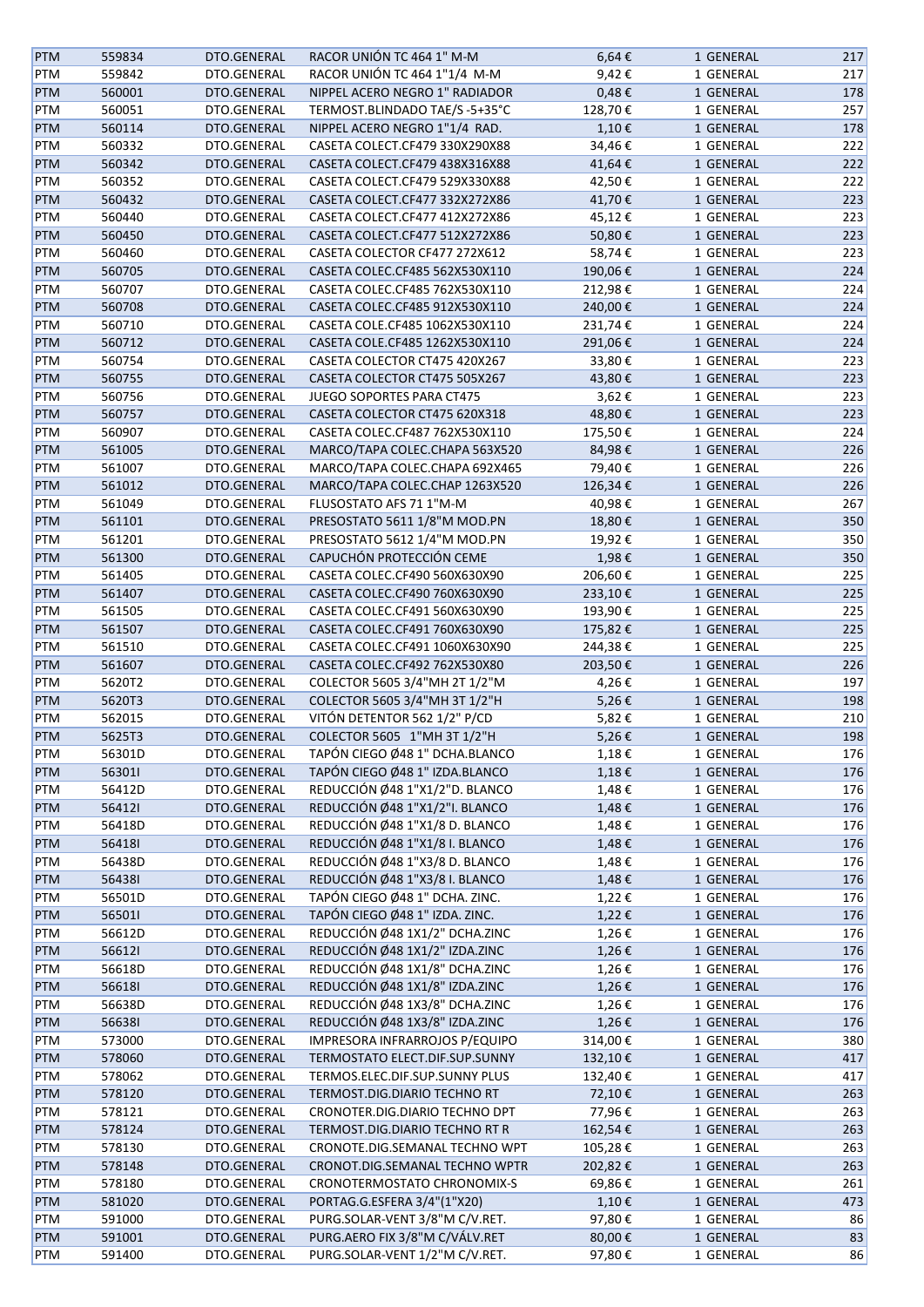| <b>PTM</b> | 591402    | DTO.GENERAL | PURG.AERO FIX 1/2"M C/VÁLV.RET | 81,90€  | 1 GENERAL | 83  |
|------------|-----------|-------------|--------------------------------|---------|-----------|-----|
| PTM        | 591404    | DTO.GENERAL | PURG.OPTI-FIX 1"1/4 H-H        | 117,20€ | 1 GENERAL | 83  |
| PTM        | 592502    | DTO.GENERAL | JUEGO DE 2 PLAQ.ALUM.R/A P/CRV | 1,58€   | 1 GENERAL | 193 |
| PTM        | 59804A    | DTO.GENERAL | VÁL.ESF.CO.VC475 1"1/4X1"1/2 A | 57,32€  | 1 GENERAL | 220 |
| PTM        | 59804R    | DTO.GENERAL | VÁL.ESF.CO.VC475 1"1/4X1"1/2 R | 57,32€  | 1 GENERAL | 220 |
| PTM        | 598081    | DTO.GENERAL | LLAVE MNYLON MONTAJE TAP. RAD. | 5,20€   | 1 GENERAL | 178 |
| PTM        | 59809A    | DTO.GENERAL | VÁL.ESF.CO.VC475 1"HX1"1/4 M A | 27,98€  | 1 GENERAL | 220 |
| PTM        | 59809R    | DTO.GENERAL | VÁL.ESF.CO.VC475 1"HX1"1/4 M R | 27,98€  | 1 GENERAL | 220 |
|            |           |             |                                |         |           |     |
| PTM        | 59811A    | DTO.GENERAL | VÁLV.ESF.COL.VC475 3/4"HX1"M A | 18,10€  | 1 GENERAL | 220 |
| PTM        | 59811R    | DTO.GENERAL | VÁLV.ESF.COL.VC475 3/4"HX1"M R | 18,10€  | 1 GENERAL | 220 |
| <b>PTM</b> | 598581    | DTO.GENERAL | TERM.CONTACTO RT492 ABRAZ.AZUL | 23,34€  | 1 GENERAL | 209 |
| PTM        | 598582    | DTO.GENERAL | TERM.CONTACTO RT492 ABRAZ.ROJ0 | 23,34€  | 1 GENERAL | 209 |
| PTM        | 60ID78    | DTO.GENERAL | HIDRÓMETRO C/71 0-60 MCA C/V   | 7,90€   | 1 GENERAL | 265 |
| PTM        | 600720    | DTO.GENERAL | GRIFO ESF.JARDÍN C/CERRA.3/4"M | 54,60€  | 1 GENERAL | 473 |
| PTM        | 602001    | DTO.GENERAL | RECAMBIO FILTRO TIGERLOOP COMB | 6,40€   | 1 GENERAL | 369 |
| PTM        | 602002    | DTO.GENERAL | RECAMBIO FILTRO TIGERLOOP PLUS | 22,90€  | 1 GENERAL | 369 |
| PTM        | 602003    | DTO.GENERAL | RECAMBIO JTA.O-RING TIG.COMBI  | 2,10€   | 1 GENERAL | 369 |
| PTM        | 602010    | DTO.GENERAL | VÁLVULA RETENCIÓN 1/4" H-H     | 12,10€  | 1 GENERAL | 393 |
| PTM        | 602012    | DTO.GENERAL | VÁLVULA RETENCIÓN 3/8" H-H     | 12,60€  | 1 GENERAL | 393 |
| PTM        | 602015    | DTO.GENERAL | VÁLVULA RETENCIÓN 1/2" H-H     | 12,30€  | 1 GENERAL | 393 |
|            | 602020    | DTO.GENERAL | VÁLVULA RETENCIÓN 3/4" H-H     | 15,30€  | 1 GENERAL | 393 |
| PTM        |           |             |                                |         |           |     |
| PTM        | 602025    | DTO.GENERAL | VÁLVULA RETENCIÓN 1" H-H       | 19,50€  | 1 GENERAL | 393 |
| <b>PTM</b> | 602032    | DTO.GENERAL | VÁLVULA RETENCIÓN 1"1/4 H-H    | 24,84€  | 1 GENERAL | 393 |
| PTM        | 602040    | DTO.GENERAL | VÁLVULA RETENCIÓN 1"1/2 H-H    | 32,80€  | 1 GENERAL | 393 |
| PTM        | 602050    | DTO.GENERAL | VÁLVULA RETENCIÓN 2" H-H       | 61,20€  | 1 GENERAL | 393 |
| PTM        | 602502    | DTO.GENERAL | COLECTOR VITÓN AC 3/4X24/19 2D | 19,64€  | 1 GENERAL | 193 |
| PTM        | 602503    | DTO.GENERAL | COLECTOR VITÓN AC 3/4X24/19 3D | 29,56€  | 1 GENERAL | 193 |
| PTM        | 602504    | DTO.GENERAL | COLECTOR VITÓN AC 3/4X24/19 4D | 38,32€  | 1 GENERAL | 193 |
| PTM        | 602505    | DTO.GENERAL | COLECTOR VITÓN AC 3/4X1/2" 2D  | 16,10€  | 1 GENERAL | 194 |
| PTM        | 602506    | DTO.GENERAL | COLECTOR VITÓN AC 3/4X1/2" 3D  | 24,74€  | 1 GENERAL | 194 |
| PTM        | 602507    | DTO.GENERAL | COLECTOR VITÓN AC 3/4X1/2" 4D  | 32,20€  | 1 GENERAL | 194 |
| PTM        | 603645    | DTO.GENERAL | DECANTADOR MÁGNET.P/SEP.MKH-UK | 124,50€ | 1 GENERAL | 252 |
| PTM        | 604010    | DTO.GENERAL | ESTABILIZ. TIRO TIGEX 100 Ø108 | 98,40€  | 1 GENERAL | 431 |
| PTM        | 610018    | DTO.GENERAL | PURGADOR MAN.VS610 1/8" LARGO  | 2,16€   | 1 GENERAL | 180 |
|            |           |             |                                |         |           |     |
| PTM        | 610020    | DTO.GENERAL | PURGADOR MAN.VS610 CORTO 1/8"  | 1,46€   | 1 GENERAL | 180 |
| PTM        | 611210V15 | DTO.GENERAL | EV.CEME 6112 1/4" 230V CA 1,5V | 58,40€  | 1 GENERAL | 335 |
| <b>PTM</b> | 611221V15 | DTO.GENERAL | EV.CEME 6112 1/4" 24V CC 1,5V  | 61,30€  | 1 GENERAL | 335 |
| PTM        | 615010    | DTO.GENERAL | ESTABILIZ. TIRO TIGEX 150 Ø150 | 124,60€ | 1 GENERAL | 431 |
| <b>PTM</b> | 615015    | DTO.GENERAL | VÁLV.PRES.DIF.T 3/4"HH 0,2-2,5 | 50,14€  | 1 GENERAL | 234 |
| PTM        | 616015    | DTO.GENERAL | VÁLV.PRES.DIF.T 3/4"HH 2-6,5   | 50,10€  | 1 GENERAL | 234 |
| <b>PTM</b> | 621110N20 | DTO.GENERAL | EV.CEME 6211 1/8"230V CA Ø2 NB | 54,90€  | 1 GENERAL | 336 |
| PTM        | 621111N20 | DTO.GENERAL | EV.CEME 6211 1/8" 24V CA Ø2 NB | 54,50€  | 1 GENERAL | 336 |
| PTM        | 621220    | DTO.GENERAL | CONTADOR HORAS ELEC.230V. CA   | 26,70€  | 1 GENERAL | 308 |
| PTM        | 621224    | DTO.GENERAL | CONTADOR HORAS ELEC. 24V. CA   | 15,90€  | 1 GENERAL | 308 |
| PTM        | 622701    | DTO.GENERAL | KIT TERMOSTÁTICO KT 209 1/2"   | 36,20€  | 1 GENERAL | 161 |
| PTM        | 622703    | DTO.GENERAL | KIT MANUAL KT 59/A 1/2"CROMADO | 65,84€  | 1 GENERAL | 168 |
| PTM        | 627010N20 | DTO.GENERAL | EV.CEME 6270 C/BRIDA 230V Ø2 N | 39,88€  | 1 GENERAL | 336 |
|            |           |             |                                |         |           |     |
| PTM        | 630020    | DTO.GENERAL | VÁLV.MEZ.TERM.4V.PTO.FIJO 3/4" | 159,98€ | 1 GENERAL | 232 |
| <b>PTM</b> | 635515    | DTO.GENERAL | FILTRO AUTOLI.FILTERM DFR 1/2" | 115,00€ | 1 GENERAL | 149 |
| PTM        | 635520    | DTO.GENERAL | FILTRO AUTOLI.FILTERM DFR 3/4" | 160,40€ | 1 GENERAL | 149 |
| PTM        | 635525    | DTO.GENERAL | FILTRO AUTOLI.FILTERM DFR 1"   | 169,90€ | 1 GENERAL | 149 |
| PTM        | 650000    | DTO.GENERAL | BOTE DESH.POTERFLOW 650 750CC  | 13,80€  | 1 GENERAL | 444 |
| <b>PTM</b> | 650702    | DTO.GENERAL | COLECTOR CD861 1"1/4X1/2"2D.   | 32,90€  | 1 GENERAL | 200 |
| PTM        | 650703    | DTO.GENERAL | COLECTOR CD861 1"1/4 X1/2" 3D. | 38,12€  | 1 GENERAL | 200 |
| PTM        | 650704    | DTO.GENERAL | COLECTOR CD861 1"1/4 X1/2" 4D. | 57,24€  | 1 GENERAL | 200 |
| PTM        | 650705    | DTO.GENERAL | COLECTOR CD861 1"1/4 X1/2" 5D. | 60,82€  | 1 GENERAL | 200 |
| <b>PTM</b> | 650706    | DTO.GENERAL | COLECTOR CD861 1"1/4 X1/2" 6D. | 83,52€  | 1 GENERAL | 200 |
| PTM        | 650707    | DTO.GENERAL | COLECTOR CD861 1"1/4 X1/2" 7D. | 88,41€  | 1 GENERAL | 200 |
| PTM        | 650708    | DTO.GENERAL | COLECTOR CD861 1 1/4"X1/2" 8D. | 114,30€ | 1 GENERAL | 200 |
| PTM        |           | DTO.GENERAL | COLECTOR CD861 1 1/4"X1/2" 9D. |         |           | 200 |
|            | 650709    |             |                                | 127,52€ | 1 GENERAL |     |
| PTM        | 650710    | DTO.GENERAL | COLECTOR CD861 1 1/4"X1/2"10D. | 141,82€ | 1 GENERAL | 200 |
| PTM        | 650711    | DTO.GENERAL | COLECTOR CD861 1 1/4"X1/2"11D. | 156,00€ | 1 GENERAL | 200 |
| <b>PTM</b> | 650712    | DTO.GENERAL | COLECTOR CD861 1 1/4"X1/2"12D. | 169,16€ | 1 GENERAL | 200 |
| PTM        | 651305    | DTO.GENERAL | VAINA INOX 1/2"M 50MM Ø14/9MM  | 21,30€  | 1 GENERAL | 282 |
| <b>PTM</b> | 651310    | DTO.GENERAL | VAINA INOX 1/2"M 100MM Ø14/9MM | 32,98€  | 1 GENERAL | 282 |
| PTM        | 660650    | DTO.GENERAL | GRUP.SEGURIDAD COMBINADO K     | 89,80€  | 1 GENERAL | 66  |
| <b>PTM</b> | 661210V30 | DTO.GENERAL | EV.CEME 6612 1/4" 230V CA Ø3,0 | 23,70€  | 1 GENERAL | 336 |
| PTM        | 661211V30 | DTO.GENERAL | EV.CEME 6612 1/4" 24V CA Ø3 V  | 23,70€  | 1 GENERAL | 336 |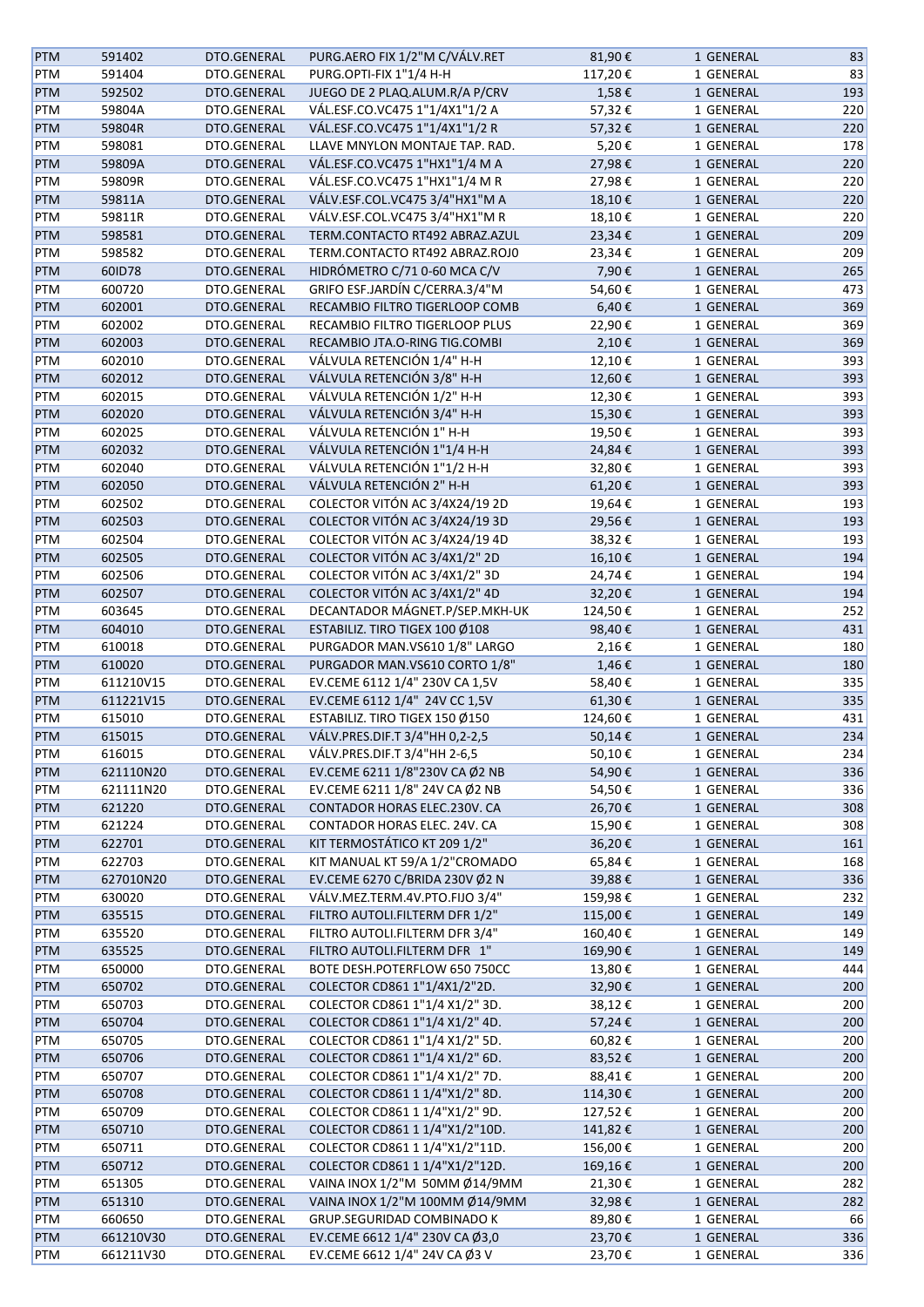| <b>PTM</b> | 661221V30 | DTO.GENERAL | EV.CEME 6612 1/4" 24V CC Ø3 V      | 23,70€  | 1 GENERAL | 336 |
|------------|-----------|-------------|------------------------------------|---------|-----------|-----|
| <b>PTM</b> | 661410V40 | DTO.GENERAL | EV.CEME 6614 1/2" 230V CA Ø4 V     | 40,72€  | 1 GENERAL | 336 |
| <b>PTM</b> | 663012    | DTO.GENERAL | <b>COLECTOR MÚLTIPLE 2-3 ZONAS</b> | 338,00€ | 1 GENERAL | 245 |
| <b>PTM</b> | 663013    | DTO.GENERAL | COLECTOR MÚLTIPLE 3-4-5 ZONAS      | 429,70€ | 1 GENERAL | 245 |
| <b>PTM</b> | 663060    | DTO.GENERAL | VENTÓMETRO Ø63 0-600MMCA RAD.      | 26,60€  | 1 GENERAL | 278 |
| PTM        | 663100    | DTO.GENERAL | VENTÓMETRO Ø63 0-1000 MM.C.A.R     | 26,60€  | 1 GENERAL | 278 |
|            |           | DTO.GENERAL |                                    |         |           |     |
| <b>PTM</b> | 663250    |             | VENTÓMETRO Ø63 0-2500 MM.C.A.R     | 26,60€  | 1 GENERAL | 278 |
| PTM        | 663373    | DTO.GENERAL | KIT SOPORTES PARED P/COLECTOR      | 68,20€  | 1 GENERAL | 245 |
| <b>PTM</b> | 663912    | DTO.GENERAL | SEPARADOR HIDR.MHK 25 1"1/2 HH     | 451,70€ | 1 GENERAL | 252 |
| PTM        | 663913    | DTO.GENERAL | SEPARADOR HIDRAU.MHK 32 1"1/2      | 459,70€ | 1 GENERAL | 252 |
| PTM        | 663941    | DTO.GENERAL | SEPARADOR HID.UK 25/32 1"1/2 H     | 566,70€ | 1 GENERAL | 252 |
| PTM        | 664001    | DTO.GENERAL | VENT.*63 0-40 MBAR 1/4"R INOX      | 33,70€  | 1 GENERAL | 278 |
| <b>PTM</b> | 664002    | DTO.GENERAL | VENT.*63 0-60 MBAR 1/4"R INOX      | 33,70€  | 1 GENERAL | 278 |
| <b>PTM</b> | 664003    | DTO.GENERAL | VENT.*63 0-100 MBAR 1/4"R INOX     | 36,70€  | 1 GENERAL | 278 |
| <b>PTM</b> | 664005    | DTO.GENERAL | VENT.*63 0-250 MBAR 1/4"R INOX     | 36,70€  | 1 GENERAL | 278 |
| PTM        | 664006    | DTO.GENERAL | VENT.*63 0-400 MBAR 1/4"R INOX     | 36,70€  | 1 GENERAL | 278 |
| <b>PTM</b> | 666001    | DTO.GENERAL | VENTÓMETRO Ø100 0-600MM.C.A.R      | 94,70€  | 1 GENERAL | 278 |
| <b>PTM</b> | 666002    | DTO.GENERAL | VENTÓMETRO Ø100 0-1000MM.C.A.R     | 94,70€  | 1 GENERAL | 278 |
| <b>PTM</b> | 671110N28 | DTO.GENERAL | EV.CEME 6711 1/8"230V CA Ø2,8N     | 45,80€  | 1 GENERAL | 337 |
| <b>PTM</b> | 671210N28 | DTO.GENERAL | EV.CEME 6712 1/4"230V CAØ2,8 N     | 49,80€  | 1 GENERAL | 337 |
| <b>PTM</b> | 671211N28 | DTO.GENERAL | EV.CEME 6712 1/4 24V CA Ø2,8N      | 49,80€  | 1 GENERAL | 337 |
|            | 671221N28 | DTO.GENERAL | EV.CEME 6712 1/4" 24V CC Ø2,8N     | 49,80€  | 1 GENERAL | 337 |
| PTM        |           |             |                                    |         |           |     |
| PTM        | 672410V28 | DTO.GENERAL | EV.CEME 6724 1/4 230V CA Ø2,8V     | 49,10€  | 1 GENERAL | 337 |
| PTM        | 675015    | DTO.GENERAL | TUBO ACERO M526 Ø15MM 1 METRO      | 14,48€  | 1 GENERAL | 164 |
| <b>PTM</b> | 675100    | DTO.GENERAL | PROLONGACIÓN M528 CU CRO.140MM     | 15,24€  | 1 GENERAL | 172 |
| PTM        | 677612    | DTO.GENERAL | RACOR CROMADO CU.TR/91 AC 12MM     | 4,24€   | 1 GENERAL | 170 |
| <b>PTM</b> | 677615    | DTO.GENERAL | RACOR CROMADO CU.TR/91 AC 15MM     | 3,94€   | 1 GENERAL | 170 |
| PTM        | 677903    | DTO.GENERAL | PURGADOR AUT.BOYA N.VS602 3/8"     | 13,80€  | 1 GENERAL | 83  |
| <b>PTM</b> | 677907    | DTO.GENERAL | PURGADOR AUT.BOYA VS604/A 1/2"     | 14,90€  | 1 GENERAL | 83  |
| <b>PTM</b> | 677912    | DTO.GENERAL | VALV.RET.LAT.VS 605 3/8"M-H        | 2,62€   | 1 GENERAL | 83  |
| <b>PTM</b> | 677914    | DTO.GENERAL | VALV.RET.LAT.VS 605 1/2MX3/8H      | 3,74€   | 1 GENERAL | 83  |
| PTM        | 677916    | DTO.GENERAL | VALV.RET.LAT.VS 605 1/2"M-H        | 3,94€   | 1 GENERAL | 83  |
| <b>PTM</b> | 678416    | DTO.GENERAL | RACOR COMPRESIÓN P.TP98/C 16X2     | 5,08€   | 1 GENERAL | 170 |
| PTM        | 678418    | DTO.GENERAL | RACOR COMPRESIÓN P.TP98/C 18X2     | 4,70€   | 1 GENERAL | 170 |
| <b>PTM</b> | 678420    | DTO.GENERAL | RACOR COMPRESIÓN P.TP98/C 20X2     | 5,08€   | 1 GENERAL | 170 |
| PTM        | 678616    | DTO.GENERAL | RACOR COMPRESIÓN M.TP99/C 16X2     | 5,18€   | 1 GENERAL | 170 |
| <b>PTM</b> | 678618    | DTO.GENERAL | RACOR COMPRESIÓN M.TP99/C 18X2     | 5,74€   | 1 GENERAL | 170 |
|            | 678620    |             | RACOR COMPRESIÓN M.TP99/C 20X2     |         |           | 170 |
| PTM        |           | DTO.GENERAL |                                    | 5,30€   | 1 GENERAL |     |
| <b>PTM</b> | 680000    | DTO.GENERAL | ESCOBILLÓN REDONDO ACERO Ø20MM     | 10,80€  | 1 GENERAL | 452 |
| <b>PTM</b> | 680010    | DTO.GENERAL | ESCOBILLÓN REDONDO ACERO Ø30MM     | 10,80€  | 1 GENERAL | 452 |
| <b>PTM</b> | 680015    | DTO.GENERAL | DESCONECTOR CA 1/2" M-M PN10       | 219,40€ | 1 GENERAL | 152 |
| <b>PTM</b> | 680020    | DTO.GENERAL | DESCONECTOR CA 3/4" M-M PN10       | 240,30€ | 1 GENERAL | 152 |
| <b>PTM</b> | 680021    | DTO.GENERAL | ESCOBILLÓN REDONDO ACERO Ø38MM     | 10,60€  | 1 GENERAL | 452 |
| PTM        | 680030    | DTO.GENERAL | ESCOBILLÓN REDONDO ACERO Ø55MM     | 11,30€  | 1 GENERAL | 452 |
| PTM        | 680050    | DTO.GENERAL | ESCOBILLÓN REDONDO ACERO Ø80MM     | 14,10€  | 1 GENERAL | 452 |
| PTM        | 680060    | DTO.GENERAL | ESCOBILLÓN REDONDO ACER.Ø100MM     | 15,90€  | 1 GENERAL | 452 |
| <b>PTM</b> | 680070    | DTO.GENERAL | ESCOBILLÓN REDONDO ACER.Ø150MM     | 16,80€  | 1 GENERAL | 452 |
| PTM        | 680100    | DTO.GENERAL | ESCOB.TRIANG.ACERO Ø80X150MM       | 20,76€  | 1 GENERAL | 452 |
| <b>PTM</b> | 680190    | DTO.GENERAL | ESCOB.RECT.ACERO Ø50X30X140MM      | 14,20€  | 1 GENERAL | 452 |
| PTM        | 680201    | DTO.GENERAL | ESCOB.RECT.ACERO Ø70X30X140MM      | 14,20€  | 1 GENERAL | 452 |
| <b>PTM</b> | 680210    | DTO.GENERAL | ESCOB.RECT.ACERO Ø100X50X150MM     | 15,10€  | 1 GENERAL | 452 |
| PTM        | 680300    | DTO.GENERAL | ESCOBILLÓN REDONDO NYLON Ø38MM     | 9,96€   | 1 GENERAL | 452 |
| <b>PTM</b> | 680310    | DTO.GENERAL | ESCOBILLÓN REDONDO NYLON Ø55MM     | 10,50€  | 1 GENERAL | 452 |
| PTM        | 680330    | DTO.GENERAL | ESCOBILLÓN REDONDO NYLON Ø60MM     | 10,50€  | 1 GENERAL | 452 |
|            |           |             |                                    |         |           |     |
| <b>PTM</b> | 680340    | DTO.GENERAL | ESCOBILLÓN REDONDO NYLON Ø80MM     | 12,10€  | 1 GENERAL | 452 |
| PTM        | 680350    | DTO.GENERAL | ESCOBILLÓN REDOND.NYLON Ø100MM     | 12,80€  | 1 GENERAL | 452 |
| <b>PTM</b> | 680400    | DTO.GENERAL | ESCOB.TRIANG.NYLON Ø80X150MM       | 21,64€  | 1 GENERAL | 452 |
| PTM        | 680500    | DTO.GENERAL | ESCOB.TRIAN.NYLON M10 75X145MM     | 21,80€  | 1 GENERAL | 452 |
| <b>PTM</b> | 680600    | DTO.GENERAL | ESCOBILLÓN RECT.NYLON 100X50MM     | 11,70€  | 1 GENERAL | 452 |
| PTM        | 680700    | DTO.GENERAL | ESCOBILLÓN RED.C/TIJA ENT.Ø20      | 9,80€   | 1 GENERAL | 454 |
| <b>PTM</b> | 680890    | DTO.GENERAL | ESCOBILLA REC.AC.TIJA Ø90X50MM     | 20,40€  | 1 GENERAL | 454 |
| PTM        | 680900    | DTO.GENERAL | ESCOBILLA REC.AC.TIJA Ø15X20MM     | 15,10€  | 1 GENERAL | 454 |
| PTM        | 680910    | DTO.GENERAL | ESCOBILLA REC.AC.TIJA Ø15X30MM     | 15,60€  | 1 GENERAL | 454 |
| PTM        | 680930    | DTO.GENERAL | ESCOBILLA REC.AC.TIJA Ø70X30MM     | 16,50€  | 1 GENERAL | 454 |
| <b>PTM</b> | 680935    | DTO.GENERAL | ESCOBILLA RE.AC.TIJA Ø100X30MM     | 17,88€  | 1 GENERAL | 454 |
| PTM        | 680940    | DTO.GENERAL | ESCOBILLA RE.AC.TIJA Ø100X50MM     | 17,88€  | 1 GENERAL | 454 |
| PTM        | 680950    | DTO.GENERAL | ESCOBILLÓN RED.C/TIJA ENT.Ø31      | 10,90€  | 1 GENERAL | 454 |
| PTM        | 680960    | DTO.GENERAL | ESCOBILLÓN RED.C/TIJA ENT.Ø38      | 10,90€  | 1 GENERAL | 454 |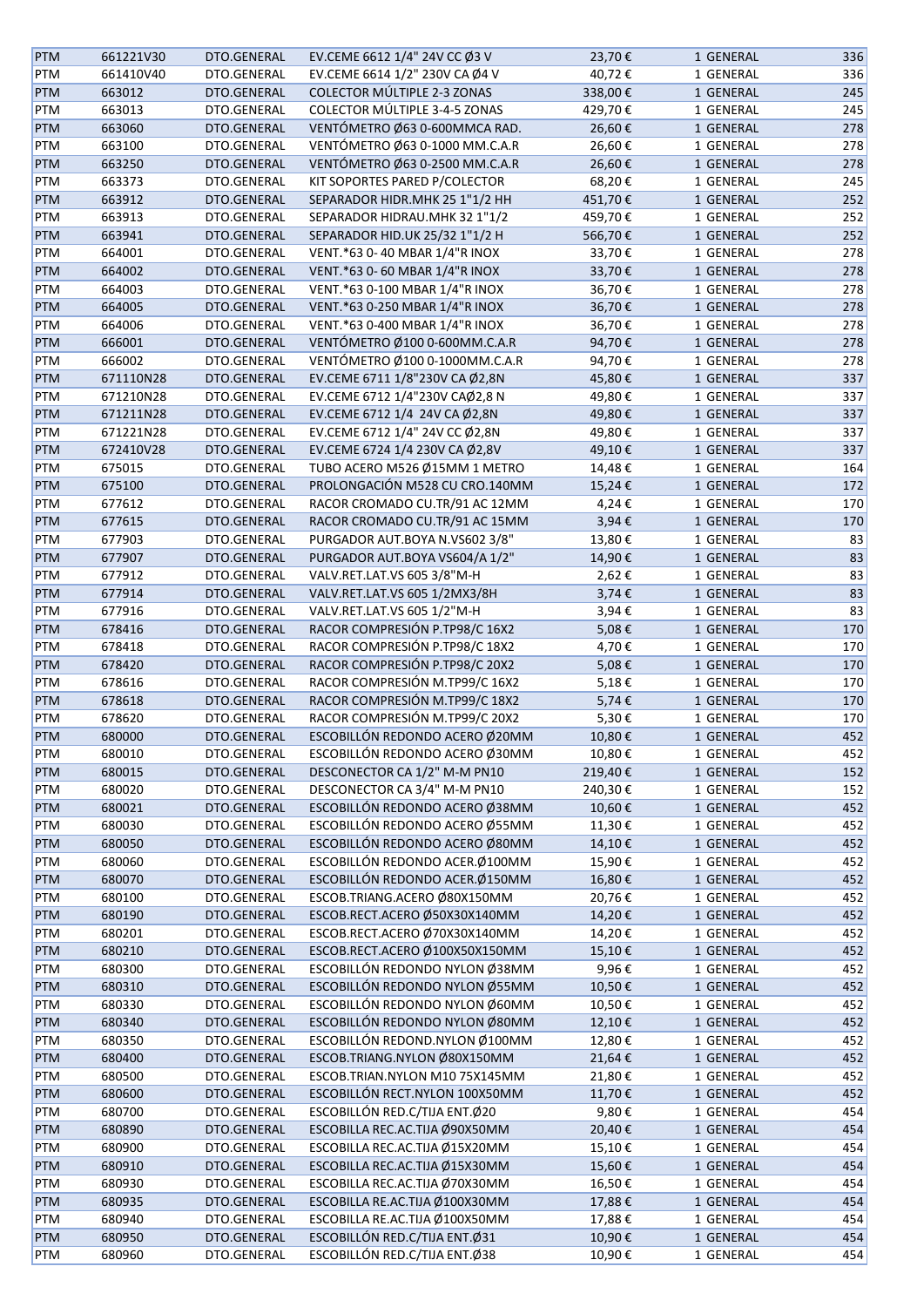| <b>PTM</b> | 680970 | DTO.GENERAL | ESCOBILLÓN RED.C/TIJA ENT.Ø75  | 15,70€    | 1 GENERAL | 454 |
|------------|--------|-------------|--------------------------------|-----------|-----------|-----|
| PTM        | 680980 | DTO.GENERAL | ESCOBILLÓN RED.C/TIJA ENT.Ø100 | 15,70€    | 1 GENERAL | 454 |
| PTM        | 681100 | DTO.GENERAL | ESCOBILLÓN RED.C/TIJA ENT.Ø10  | 8,20€     | 1 GENERAL | 455 |
| PTM        | 681110 | DTO.GENERAL | ESCOBILLÓN RED.C/TIJA ENT.Ø20  | 7,60€     | 1 GENERAL | 455 |
| PTM        | 681120 | DTO.GENERAL | ESCOBILLÓN RED.C/TIJA ENT.Ø25  | 8,30€     | 1 GENERAL | 455 |
| PTM        | 681130 | DTO.GENERAL | ESCOBILLÓN RED.C/TIJA ENT.Ø30  | 12,10€    | 1 GENERAL | 455 |
| PTM        | 681140 | DTO.GENERAL | ESCOBILLÓN RED.C/TIJA ENT.Ø35  | 10,10€    | 1 GENERAL | 455 |
| PTM        | 681200 | DTO.GENERAL | ESCOB.C/TIJA ENTORC.Ø15X35X420 | 9,30€     | 1 GENERAL | 455 |
| PTM        | 681220 | DTO.GENERAL | ESCOB.C/TIJA ENTORC.Ø25X25X500 | 10,72€    | 1 GENERAL | 455 |
|            | 681230 | DTO.GENERAL | ESCOB.C/TIJA ENTOR.Ø20X30X1000 | 15,98€    | 1 GENERAL | 455 |
| PTM        |        | DTO.GENERAL | ESCOB.C/TIJA ENTOR.Ø25X50X500  | 10,40€    |           | 455 |
| <b>PTM</b> | 681240 |             |                                |           | 1 GENERAL |     |
| PTM        | 681300 | DTO.GENERAL | TIJA RÍG.MANIOBRA M10X1000MM   | 35,20€    | 1 GENERAL | 452 |
| PTM        | 681400 | DTO.GENERAL | TIJA RÍG.MANIOBRA M10X1000MM   | 37,50€    | 1 GENERAL | 452 |
| PTM        | 681500 | DTO.GENERAL | ALARGADERA P/TIJA MAN.RIG.10MH | 30,20€    | 1 GENERAL | 452 |
| PTM        | 681600 | DTO.GENERAL | TIJA FLE.ENTORCHADA M10X1000MM | 23,30€    | 1 GENERAL | 452 |
| PTM        | 681700 | DTO.GENERAL | PINCEL DE ACERO Ø30X200MM      | 8,90€     | 1 GENERAL | 454 |
| PTM        | 681800 | DTO.GENERAL | CEPILLO EN LATÓN DE 3 FILAS    | 3,00€     | 1 GENERAL | 454 |
| PTM        | 681810 | DTO.GENERAL | CEPILLO EN LATÓN DE 3 FILAS    | 9,10€     | 1 GENERAL | 454 |
| PTM        | 682092 | DTO.GENERAL | ESCOBILLA ESP.POLIAMID.Ø10X100 | 27,80€    | 1 GENERAL | 455 |
| PTM        | 682100 | DTO.GENERAL | ESCOB.C/TIJA ENTOR.Ø15X45X550  | 10,80€    | 1 GENERAL | 455 |
| PTM        | 685501 | DTO.GENERAL | TAPÓN-TERMINAL TC462 3/4"X3/8" | 2,44€     | 1 GENERAL | 215 |
| PTM        | 685502 | DTO.GENERAL | TAPÓN TERM.COL.TC462 1"X3/8"   | 4,90€     | 1 GENERAL | 215 |
| PTM        | 685503 | DTO.GENERAL | TAPÓN-TERM.COL.TC462 1"X1/2"   | 4,56€     | 1 GENERAL | 215 |
| PTM        | 685505 | DTO.GENERAL | TAPÓN-TERMINAL TC462 3/4"X1/2" | 2,58€     | 1 GENERAL | 215 |
| PTM        | 685527 | DTO.GENERAL | TAPÓN TERMINAL TC460 3/4"P/COL | 2,60€     | 1 GENERAL | 215 |
| PTM        | 685534 | DTO.GENERAL | TAPON TERMINAL TC460 1" P/COLE | 3,56€     | 1 GENERAL | 215 |
| PTM        | 685535 | DTO.GENERAL | RACOR UNIÓN TC465 1" M-M P/CD  | 9,96€     | 1 GENERAL | 217 |
| PTM        | 685542 | DTO.GENERAL | TAPON TERMINAL TC460 1"1/4     | 6,22€     | 1 GENERAL | 215 |
| PTM        | 688142 | DTO.GENERAL | VÁLV.ESF.MOT.VZ700 2V 1"1/4 MH | 342,76€   | 1 GENERAL | 301 |
| PTM        | 689927 | DTO.GENERAL | RACOR UNIÓN 3PIEZ.RD455 3/4"MM | 16,90€    | 1 GENERAL | 217 |
| PTM        | 690003 | DTO.GENERAL | MEDIDOR TM4005 1 - 4 LTS/MIN   | 11,98€    | 1 GENERAL | 209 |
| PTM        | 691000 | DTO.GENERAL | CABEZAL TERMOS.CROMADO TT3000C | 25,34€    | 1 GENERAL | 169 |
| PTM        | 701002 | DTO.GENERAL | BOTELLA BCG F SOLAR 1 LT.      | 161,40€   | 1 GENERAL | 449 |
|            | 702703 | DTO.GENERAL |                                | 98,66€    | 1 GENERAL | 168 |
| PTM        |        |             | KIT TERMOSTATICO KT259/A 1/2"  |           |           |     |
| PTM        | 711035 | DTO.GENERAL | TERMOST.TR/711-35+35ºC 1M.C/A  | 12,50€    | 1 GENERAL | 258 |
| PTM        | 711090 | DTO.GENERAL | TERMOST.TR/711 30+90°C 1M.C/A  | 14,30€    | 1 GENERAL | 258 |
| <b>PTM</b> | 711091 | DTO.GENERAL | TERMOS.TR/711 30+90°C 1,5M C/A | 17,30€    | 1 GENERAL | 258 |
| PTM        | 711093 | DTO.GENERAL | TERMOST.TR/711 30+90°C 3M.C/A  | 19,10€    | 1 GENERAL | 258 |
| <b>PTM</b> | 711120 | DTO.GENERAL | TERMOST.TR/711 30+120°C 1M.C/A | 13,70€    | 1 GENERAL | 258 |
| PTM        | 711220 | DTO.GENERAL | TERMOST.TR/711 40+220°C 1M.C/A | 16,90€    | 1 GENERAL | 258 |
| <b>PTM</b> | 711300 | DTO.GENERAL | TERMOST.TR/711 50+300°C 1M.C/A | 19,70€    | 1 GENERAL | 258 |
| PTM        | 720401 | DTO.GENERAL | COLECTOR DIST.P72 DN20 3 ZONAS | 361,42€   | 1 GENERAL | 246 |
| PTM        | 720402 | DTO.GENERAL | COLECTOR DIST.P72 DN25 2 ZONAS | 312,64€   | 1 GENERAL | 246 |
| PTM        | 720403 | DTO.GENERAL | COLECTOR DIST.P72 DN25 3 ZONAS | 393,64€   | 1 GENERAL | 246 |
| PTM        | 720404 | DTO.GENERAL | COLECTOR DIST.P72 DN25 4 ZONAS | 546,42€   | 1 GENERAL | 246 |
| PTM        | 720405 | DTO.GENERAL | COLECTOR DIST.P72 DN25 5 ZONAS | 667,00€   | 1 GENERAL | 246 |
| PTM        | 720406 | DTO.GENERAL | COLECTOR DIST.P72 DN25 6 ZONAS | 809,40€   | 1 GENERAL | 246 |
| PTM        | 720502 | DTO.GENERAL | COLECTOR DIST.P72 DN32 2 ZONAS | 1.028,40€ | 1 GENERAL | 246 |
| <b>PTM</b> | 720503 | DTO.GENERAL | COLECTOR DIST.P72 DN32 3 ZONAS | 1.182,90€ | 1 GENERAL | 246 |
| PTM        | 720504 | DTO.GENERAL | COLECTOR DIST.P72 DN32 4 ZONAS | 1.603,90€ | 1 GENERAL | 246 |
| PTM        | 720505 | DTO.GENERAL | COLECTOR DIST.P72 DN32 5 ZONAS | 1.882,60€ | 1 GENERAL | 246 |
| PTM        | 720506 | DTO.GENERAL | COLECTOR DIST.P72 DN32 6 ZONAS | 2.445,70€ | 1 GENERAL | 246 |
| <b>PTM</b> | 721126 | DTO.GENERAL | VÁLVULA SEG.721 1/2" 6 KG.STM  | 5,10€     | 1 GENERAL | 66  |
| PTM        | 722126 | DTO.GENERAL | VÁLVULA SEG.722 1/2" 6 KG.STM  | 5,10€     | 1 GENERAL | 66  |
| PTM        | 730025 | DTO.GENERAL | SEP.HID.P73 1"1/2 M-M-1/2H 3M3 | 489,30€   | 1 GENERAL | 249 |
| PTM        | 730026 | DTO.GENERAL | SEP.HID.P73 1"1/2 M-M-1/2H 4,5 | 549,70€   | 1 GENERAL | 249 |
|            |        |             |                                |           |           |     |
| <b>PTM</b> | 730032 | DTO.GENERAL | SEP.HID.P73 2"M-2"M-1/2"H 8M3  | 769,10€   | 1 GENERAL | 249 |
| PTM        | 751213 | DTO.GENERAL | CONEXIÓN FLEX.EXTEN.1/2" H-H   | 23,42€    | 1 GENERAL | 357 |
| PTM        | 753411 | DTO.GENERAL | VÁLV.MEZC.ELECT.VPR 6N0 3V.1"M | 88,98€    | 1 GENERAL | 229 |
| PTM        | 753412 | DTO.GENERAL | VÁL.MEZC.TERM.VPR 2,5N0 3V.1"M | 88,98€    | 1 GENERAL | 229 |
| PTM        | 753415 | DTO.GENERAL | CABEZAL ELÉCTRICO 230V 50HZ    | 164,80€   | 1 GENERAL | 229 |
| PTM        | 753416 | DTO.GENERAL | CABEZAL ELÉCTRICO 24V 50HZ     | 143,90€   | 1 GENERAL | 229 |
| <b>PTM</b> | 753417 | DTO.GENERAL | CABEZAL ELÉCTRICO MOD.24V 50HZ | 227,80€   | 1 GENERAL | 229 |
| PTM        | 753420 | DTO.GENERAL | VAL.MEZCLAD.TERM.VM 660 1" C/T | 164,50€   | 1 GENERAL | 49  |
| <b>PTM</b> | 753434 | DTO.GENERAL | CONEXIÓN FLEX.EXT.3/4"X3/4"H-H | 30,30€    | 1 GENERAL | 357 |
| PTM        | 761200 | DTO.GENERAL | RACOR COBRE TR91/A 12 3/4"EURO | 4,04€     | 1 GENERAL | 213 |
| <b>PTM</b> | 761345 | DTO.GENERAL | VÁLVULA SEG.761 3/4" 3,5KG.STM | 9,50€     | 1 GENERAL | 66  |
| PTM        | 761348 | DTO.GENERAL | VÁLVULA SEG.14HP 3/8"M-H REGUL | 58,90€    | 1 GENERAL | 70  |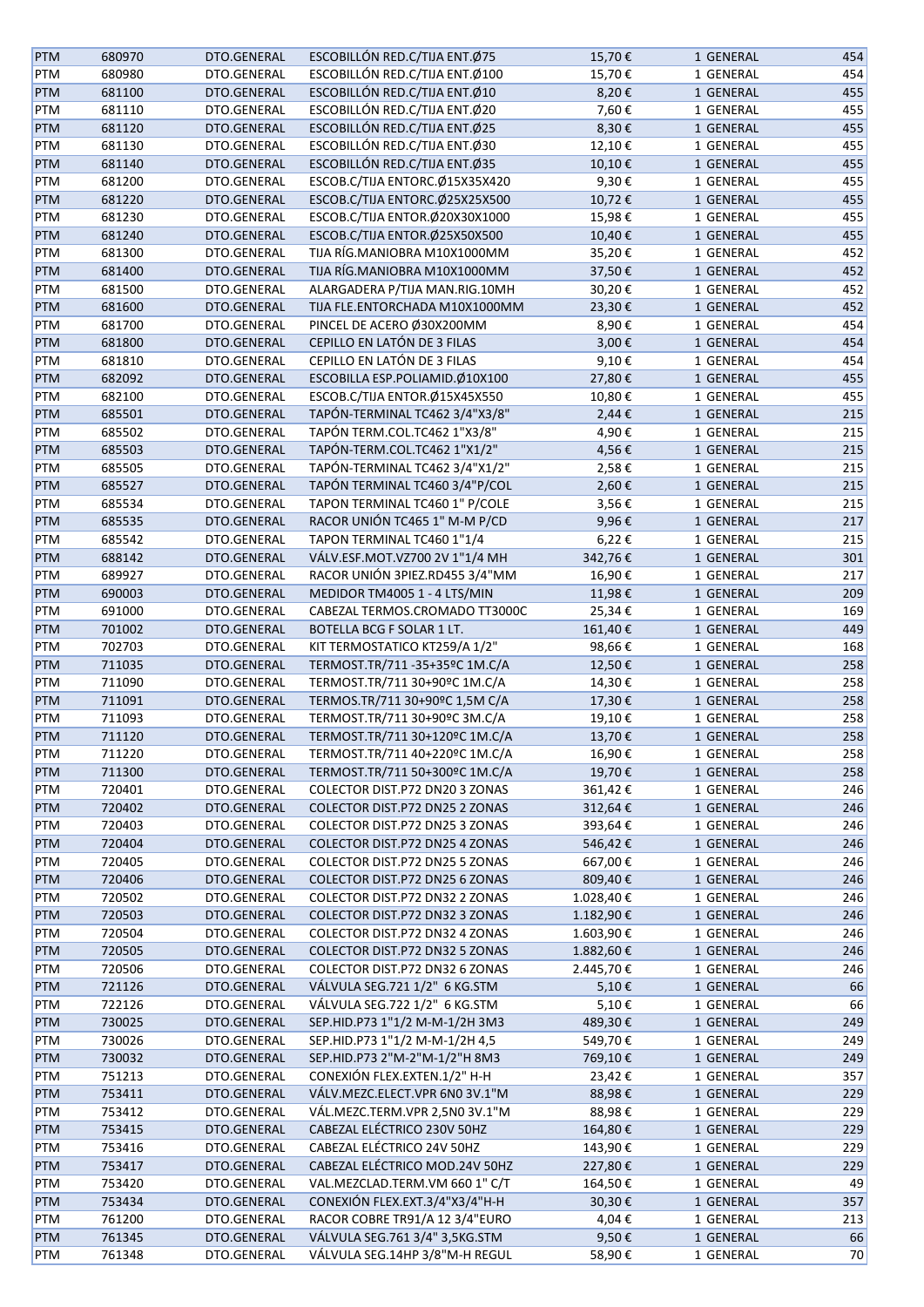| <b>PTM</b> | 761500 | DTO.GENERAL | RACOR COBRE TR91/A 15 3/4"EURO       | 3,70€         | 1 GENERAL | 213 |
|------------|--------|-------------|--------------------------------------|---------------|-----------|-----|
| PTM        | 761600 | DTO.GENERAL | RACOR COBRE TR91/A 16 3/4"EURO       | 2,76€         | 1 GENERAL | 213 |
| PTM        | 761800 | DTO.GENERAL | RACOR COBRE TR91/A 18 3/4"EURO       | 4,16€         | 1 GENERAL | 213 |
| PTM        | 763343 | DTO.GENERAL | VÁLVULA SEG.763 3/4" 3 KG.CTM        | 10,80€        | 1 GENERAL | 66  |
| <b>PTM</b> | 764001 | DTO.GENERAL | VENTÓMETRO Ø63 0-40MBAR R.1/4"       | 29,90€        | 1 GENERAL | 278 |
| PTM        | 764002 | DTO.GENERAL | VENTÓMETRO Ø63 0-60MBAR R.1/4"       | 29,90€        | 1 GENERAL | 278 |
|            |        |             |                                      |               |           |     |
| PTM        | 764003 | DTO.GENERAL | VENTÓMETRO Ø63 0-100MBAR 1/4"R       | 29,90€        | 1 GENERAL | 278 |
| PTM        | 764005 | DTO.GENERAL | VENTOMETRO*63 0-250 MBAR 1/4"R       | 29,90€        | 1 GENERAL | 278 |
| PTM        | 764006 | DTO.GENERAL | VENTÓMETRO Ø63 0-400MBAR 1/4"R       | 29,90€        | 1 GENERAL | 278 |
| PTM        | 770915 | DTO.GENERAL | RACOR RECTO 3PZ. 126 AP 1"MH         | 11,88€        | 1 GENERAL | 489 |
| PTM        | 770920 | DTO.GENERAL | RACOR RECTO 3PZ.126AP 1"1/4MH        | 17,88€        | 1 GENERAL | 489 |
| PTM        | 770925 | DTO.GENERAL | RACOR RECTO 3PZ.126AP 1"1/2MH        | 35,30€        | 1 GENERAL | 489 |
| <b>PTM</b> | 770930 | DTO.GENERAL | RACOR RECTO 3 PZ. 126AP 2"MH         | 74,88€        | 1 GENERAL | 489 |
| PTM        | 772703 | DTO.GENERAL | KIT TERMOSTÁTICO KT269/A 1/2"D       | 105,48€       | 1 GENERAL | 168 |
| PTM        | 777000 | DTO.GENERAL | CAUDALÍMETRO MANUAL 777 PTM          | 39,98€        | 1 GENERAL | 55  |
| PTM        | 781208 | DTO.GENERAL | RACOR POLIET.12X 2 RP-20 TP95        | 4,52€         | 1 GENERAL | 165 |
| <b>PTM</b> | 781511 | DTO.GENERAL | RACOR POLIET.15X 2 RP-20 TP95        | 4,16€         | 1 GENERAL | 165 |
| PTM        | 781612 | DTO.GENERAL | RACOR POLIETILENO 16X 2 TP95         | 3,56€         | 1 GENERAL | 165 |
| <b>PTM</b> | 781613 | DTO.GENERAL | RACOR POLIET.16X1,8 RP-20 TP95       | 4,96€         | 1 GENERAL | 165 |
| PTM        | 781615 | DTO.GENERAL | RACOR POLIETILENO 16X1,5 TP95        | 4,36€         | 1 GENERAL | 165 |
| <b>PTM</b> | 781616 | DTO.GENERAL | RACOR POLIETILENO 16X2,2 TP95        | 4,08€         | 1 GENERAL | 165 |
|            | 781628 | DTO.GENERAL | RACOR POLIET.16X2,8 RP-20 TP95       | 4,24€         | 1 GENERAL |     |
| PTM        |        |             | RACOR POLIET.17X 2 RP-20 TP95        |               |           | 165 |
| <b>PTM</b> | 781713 | DTO.GENERAL |                                      | 4,24€         | 1 GENERAL | 165 |
| PTM        | 781813 | DTO.GENERAL | RACOR POLIET.18X2,5 RP-20 TP95       | 4,16€         | 1 GENERAL | 165 |
| PTM        | 781814 | DTO.GENERAL | RACOR POLIET.18X 2 RP-20 TP95        | 4,40€         | 1 GENERAL | 165 |
| PTM        | 782016 | DTO.GENERAL | RACOR POLIET.20X 2 RP-20 TP95        | 4,24€         | 1 GENERAL | 165 |
| PTM        | 782017 | DTO.GENERAL | RACOR POLIET.20X2,8 RP-20 TP95       | 5,68€         | 1 GENERAL | 165 |
| PTM        | 782034 | DTO.GENERAL | RACOR POLIET.20X3,4 RP-20 TP95       | 5,76€         | 1 GENERAL | 165 |
| <b>PTM</b> | 790224 | DTO.GENERAL | ROSETA SIMPLE 535 ABS CR. Ø60MM      | 2,08€         | 1 GENERAL | 170 |
| PTM        | 790225 | DTO.GENERAL | ROSETA SIMPLE 536 ABS CR. Ø60MM      | 10,64€        | 1 GENERAL | 170 |
| PTM        | 791012 | DTO.GENERAL | ROSETA CERRADA ACERO INOX.Ø12        | 0,96€         | 1 GENERAL | 172 |
| PTM        | 791015 | DTO.GENERAL | ROSETA CERRADA ACERO INOX.Ø15        | 0,96€         | 1 GENERAL | 172 |
| PTM        | 792012 | DTO.GENERAL | CRONEX CU CROM.Ø12X90 LGO.90MM       | 6,26€         | 1 GENERAL | 172 |
| PTM        | 792014 | DTO.GENERAL | CRONEX CU CROM.Ø12X130 LG130MM       | 7,10€         | 1 GENERAL | 172 |
| <b>PTM</b> | 792016 | DTO.GENERAL | CRONEX CU CROM.Ø15X90 LGO 90MM       | 5,36€         | 1 GENERAL | 172 |
| PTM        | 792018 | DTO.GENERAL | CRONEX CU CROM.Ø15X130 LG130MM       | 6,42€         | 1 GENERAL | 172 |
| <b>PTM</b> | 792703 | DTO.GENERAL | KIT TERMOSTÁTICO KT273/A 1/2"I       | 105,48€       | 1 GENERAL | 168 |
|            |        |             |                                      |               |           |     |
| PTM        | 8A1212 | DTO.GENERAL | ENTRONQUE H. 270 GCU 12X3/8"         | 1,28€         | 1 GENERAL | 491 |
| <b>PTM</b> | 8A1215 | DTO.GENERAL | <b>ENTRONQUE H. 270 GCU 12X1/2"</b>  | 1,90€         | 1 GENERAL | 491 |
| PTM        | 8A1412 | DTO.GENERAL | <b>ENTRONQUE H. 270 GCU 14X3/8"</b>  | $0,74 \in$    | 1 GENERAL | 491 |
| <b>PTM</b> | 8A1415 | DTO.GENERAL | <b>ENTRONQUE H. 270 GCU 14X1/2"</b>  | 1,62€         | 1 GENERAL | 491 |
| PTM        | 8A1512 | DTO.GENERAL | ENTRONQUE H. 270 GCU 15X3/8"         | 0,92€         | 1 GENERAL | 491 |
| <b>PTM</b> | 8A1515 | DTO.GENERAL | ENTRONQUE H. 270 GCU 15X1/2"         | 1,40€         | 1 GENERAL | 491 |
| PTM        | 8A1520 | DTO.GENERAL | <b>ENTRONQUE H. 270 GCU 15X3/4"</b>  | 1,56€         | 1 GENERAL | 491 |
| PTM        | 8A1615 | DTO.GENERAL | <b>ENTRONQUE H. 270 GCU 16X1/2"</b>  | 2,00€         | 1 GENERAL | 491 |
| PTM        | 8A1815 | DTO.GENERAL | <b>ENTRONQUE H. 270 GCU 18X1/2"</b>  | 1,72€         | 1 GENERAL | 491 |
| <b>PTM</b> | 8A1820 | DTO.GENERAL | <b>ENTRONQUE H. 270 GCU 18X3/4"</b>  | 2,44€         | 1 GENERAL | 491 |
| PTM        | 8A2215 | DTO.GENERAL | <b>ENTRONQUE H. 270 GCU 22X1/2"</b>  | 2,50€         | 1 GENERAL | 491 |
| PTM        | 8A2220 | DTO.GENERAL | ENTRONQUE H. 270 GCU 22X3/4"         | 2,62€         | 1 GENERAL | 491 |
| PTM        | 8A2225 | DTO.GENERAL | ENTRONQUE H. 270 GCU 22X1"           | 2,82€         | 1 GENERAL | 491 |
| PTM        | 8A2820 | DTO.GENERAL | <b>ENTRONQUE H. 270 GCU 28X3/4"</b>  | 3,16€         | 1 GENERAL | 491 |
| PTM        | 8A2825 | DTO.GENERAL | ENTRONQUE H. 270 GCU 28X1"           | 4,66€         | 1 GENERAL | 491 |
| <b>PTM</b> | 8A2832 | DTO.GENERAL | ENTRONQUE H. 270 GCU 28X1"1/4        | 7,96€         | 1 GENERAL | 491 |
|            |        |             |                                      |               |           | 491 |
| PTM        | 8A3532 | DTO.GENERAL | ENTRONQUE H. 270 GCU 35X1"1/4        | 9,38€         | 1 GENERAL |     |
| <b>PTM</b> | 8A4240 | DTO.GENERAL | <b>ENTRONQUE H. 270 GCU 42X1"1/2</b> | 10,38€        | 1 GENERAL | 491 |
| PTM        | 8A5450 | DTO.GENERAL | ENTRONQUE H. 270 GCU 54X2"           | 19,22€        | 1 GENERAL | 491 |
| PTM        | 8B1215 | DTO.GENERAL | ENLACE R.HEMBRA 340GCU 12X1/2"       | 4,50€         | 1 GENERAL | 491 |
| PTM        | 8B1415 | DTO.GENERAL | ENLACE R.HEMBRA 340GCU 14X1/2"       | 2,56€         | 1 GENERAL | 491 |
| <b>PTM</b> | 8B1815 | DTO.GENERAL | ENLACE R.HEMBRA 340GCU 18X1/2"       | 3,98€         | 1 GENERAL | 491 |
| PTM        | 8B1820 | DTO.GENERAL | ENLACE R.HEMBRA 340GCU 18X3/4"       | 4,10€         | 1 GENERAL | 491 |
| <b>PTM</b> | 8B2220 | DTO.GENERAL | ENLACE R.HEMBRA 340GCU 22X3/4"       | 6,54€         | 1 GENERAL | 491 |
| PTM        | 8B2825 | DTO.GENERAL | ENLACE R.HEMBRA 340GCU 28X1"         | 10,58€        | 1 GENERAL | 491 |
| PTM        | 8B3532 | DTO.GENERAL | ENLACE R.HEMB.340GCU 35X1"1/4        | 17,22€        | 1 GENERAL | 491 |
| PTM        | 8C1212 | DTO.GENERAL | ENLACE R.MACHO 341 GCU 12X3/8"       | 5,26€         | 1 GENERAL | 491 |
| PTM        | 8C1515 | DTO.GENERAL | ENLACE R.MACHO 341 GCU 15X1/2"       | $3,44 \notin$ | 1 GENERAL | 491 |
| PTM        | 8C1615 | DTO.GENERAL | ENLACE R.MACHO 341 GCU 16X1/2"       | 5,44€         | 1 GENERAL | 491 |
| <b>PTM</b> | 8C1620 | DTO.GENERAL | ENLACE R.MACHO 341 GCU 16X3/4"       | 5,06€         | 1 GENERAL | 491 |
| PTM        | 8C1815 | DTO.GENERAL | ENLACE R.MACHO 341 GCU 18X1/2"       | 6,36€         | 1 GENERAL | 491 |
|            |        |             |                                      |               |           |     |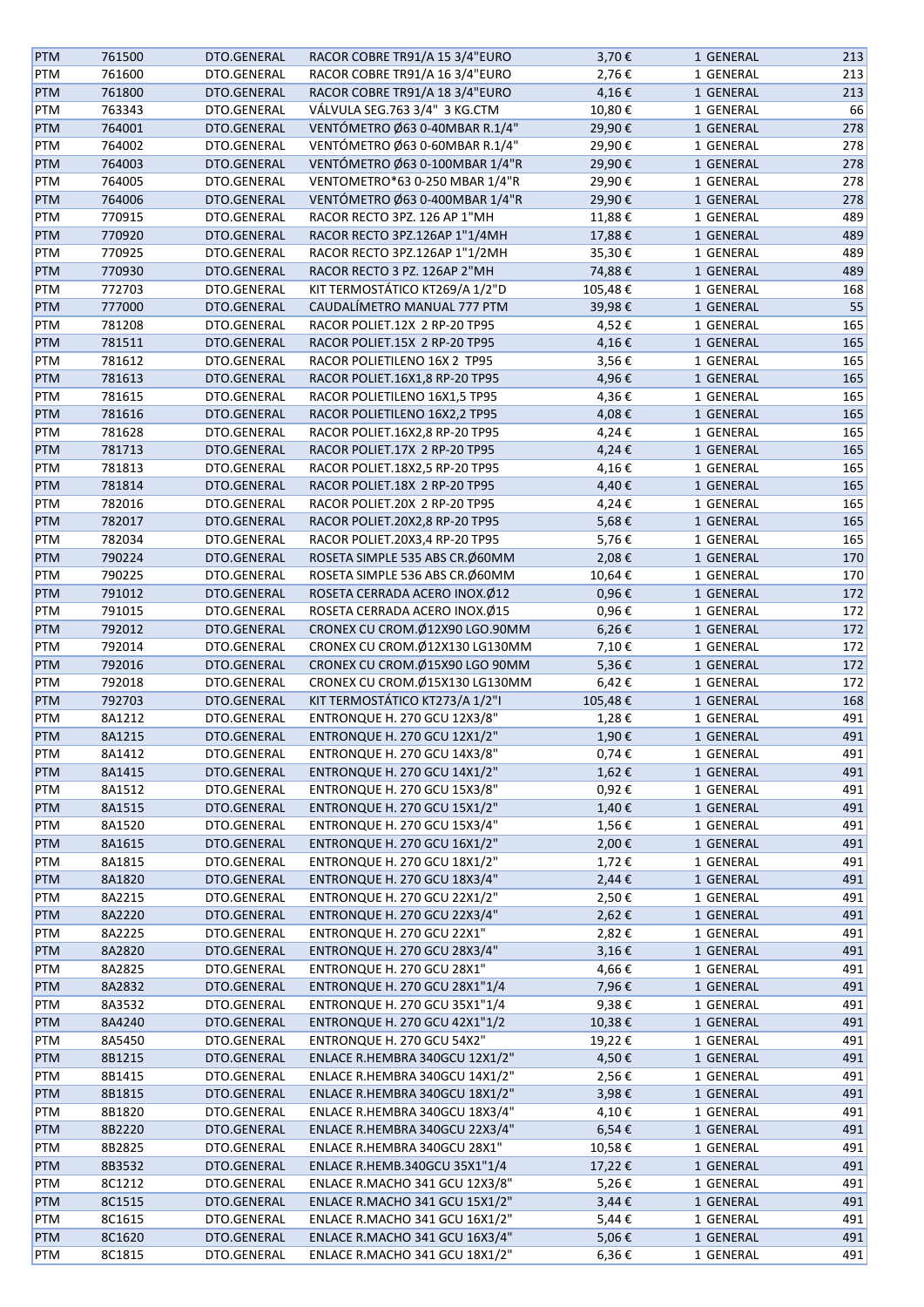| <b>PTM</b> | 8C1820    | DTO.GENERAL | ENLACE R.MACHO 341 GCU 18X3/4" | 6,88€      | 1 GENERAL | 491 |
|------------|-----------|-------------|--------------------------------|------------|-----------|-----|
| PTM        | 8C2220    | DTO.GENERAL | ENLACE R.MACHO 341 GCU 22X3/4" | 9,60€      | 1 GENERAL | 491 |
| PTM        | 8C2225    | DTO.GENERAL | ENLACE R.MACHO 341 GCU 22X1"   | 9,70€      | 1 GENERAL | 491 |
| PTM        | 8C2825    | DTO.GENERAL | ENLACE R.MACHO 341 GCU 28X1"   | 15,22€     | 1 GENERAL | 491 |
| PTM        | 8C3532    | DTO.GENERAL | ENLACE R.MACHO 341GCU 35X1"1/4 | 21,40€     | 1 GENERAL | 491 |
| PTM        | 8D1215    | DTO.GENERAL | CODO PLACA H. 472 GCU 12X1/2"  | 2,64€      | 1 GENERAL | 490 |
| PTM        | 8D1415    | DTO.GENERAL | CODO PLACA H. 472 GCU 14X1/2"  | 2,56€      | 1 GENERAL | 490 |
| PTM        | 8D1515    | DTO.GENERAL | CODO PLACA H. 472 GCU 15X1/2"  | 3,58€      | 1 GENERAL | 490 |
| PTM        | 8D1615    | DTO.GENERAL | CODO PLACA H. 472 GCU 16X1/2"  | 2,98€      | 1 GENERAL | 490 |
|            | 8D1815    | DTO.GENERAL | CODO PLACA H. 472 GCU 18X1/2"  | 6,34€      | 1 GENERAL | 490 |
| PTM        |           |             |                                |            |           |     |
| PTM        | 8D2220    | DTO.GENERAL | CODO PLACA H. 472 GCU 22X3/4"  | 7,90€      | 1 GENERAL | 490 |
| PTM        | 8G6320    | DTO.GENERAL | MANOVACUÓME.GLIC.*63 -1+5 S/R  | 13,60€     | 1 GENERAL | 277 |
| PTM        | 8R6300    | DTO.GENERAL | VACUÓMET.GLIC.63 -1+0BAR R1/4" | 12,26€     | 1 GENERAL | 277 |
| PTM        | 8R6302    | DTO.GENERAL | VACUÓMET.GLIC.63 -1+0BAR R.1/8 | 13,58€     | 1 GENERAL | 277 |
| PTM        | 8R6313    | DTO.GENERAL | MANOVACUÓME.GLIC.*63 -1+3 S/R  | 13,60€     | 1 GENERAL | 277 |
| PTM        | 802220    | DTO.GENERAL | RACOR CURVO 2AGCU 22X3/4"      | 4,16€      | 1 GENERAL | 484 |
| <b>PTM</b> | 805966    | DTO.GENERAL | SEP/DESFA.MAGN.PTM-MAG 1"1/2 H | 204,10€    | 1 GENERAL | 94  |
| PTM        | 805967    | DTO.GENERAL | SEP/DESFA.MAGN.PTM-MAG 2"H     | 244,90€    | 1 GENERAL | 94  |
| PTM        | 805976    | DTO.GENERAL | AISLAMIENTO TERM.P/SEP.1"1/2 H | 77,60€     | 1 GENERAL | 94  |
| PTM        | 805977    | DTO.GENERAL | AISLAMIENTO TERM.P/SEP.2"H     | 89,80€     | 1 GENERAL | 94  |
| <b>PTM</b> | 805983    | DTO.GENERAL | FILTRO SEMIAUTOMÁTICO 3/4"M-M  | 163,00€    | 1 GENERAL | 150 |
| PTM        | 805984    | DTO.GENERAL | FILTRO SEMIAUTOMÁTICO 1"M-M    | 164,00€    | 1 GENERAL | 150 |
| PTM        | 805985    | DTO.GENERAL | FILTRO SEMIAUTOMÁTICO 1"1/4 MM | 206,00€    | 1 GENERAL | 150 |
| PTM        | 805987    | DTO.GENERAL | FILTRO NANOFILTER 1/2" H-H     | 68,14€     | 1 GENERAL | 151 |
| PTM        | 805988    | DTO.GENERAL | FILTRO NANOFILTER 3/4"HH/1"MM  | 68,14€     | 1 GENERAL | 151 |
| PTM        | 805989    | DTO.GENERAL | FILTRO AUTOFILTER DN65 C/BRID. | 1.880,70€  | 1 GENERAL | 152 |
| PTM        | 805990    | DTO.GENERAL | FILTRO AUTOFILTER DN80 C/BRID. | 2.052,40€  | 1 GENERAL | 152 |
|            |           |             |                                |            |           |     |
| PTM        | 810012    | DTO.GENERAL | PURG.BOYA ANGULAR ART.810 3/8" | 7,50€      | 1 GENERAL | 84  |
| PTM        | 810013    | DTO.GENERAL | PURG.BOYA ANGULAR ART.810 1/2" | 7,50€      | 1 GENERAL | 84  |
| PTM        | 810250    | DTO.GENERAL | ALFOMBRA ABSORBENTE 600X900MM  | 10,60€     | 1 GENERAL | 445 |
| PTM        | 812003    | DTO.GENERAL | CONEXIÓN FLEX EXTEN.1/2"M-H    | 17,50€     | 1 GENERAL | 153 |
| PTM        | 812103    | DTO.GENERAL | CONEXIÓN FLEX EXTEN.1/2M-3/4H  | 23,60€     | 1 GENERAL | 153 |
| PTM        | 812203    | DTO.GENERAL | CONEXIÓN FLEX EXTEN.3/4"M-H    | 27,50€     | 1 GENERAL | 153 |
| PTM        | 815012    | DTO.GENERAL | PURG.BOYA ANGUL.SOLAR 815 3/8" | 9,30€      | 1 GENERAL | 86  |
| <b>PTM</b> | 815013    | DTO.GENERAL | PURG.BOYA ANGUL.SOLAR 815 1/2" | 9,30€      | 1 GENERAL | 86  |
| PTM        | 819992    | DTO.GENERAL | JUNTA O-RING EPDM P/RESIST.RP  | $0,30 \in$ | 1 GENERAL | 111 |
| PTM        | 820000    | DTO.GENERAL | CALIBRADOR CA 100 TUBO MULTIC. | 28,64€     | 1 GENERAL | 209 |
| PTM        | 820001    | DTO.GENERAL | CALIBRADOR CA 101 TUBO MULTIC. | 12,40€     | 1 GENERAL | 209 |
| <b>PTM</b> | 820025    | DTO.GENERAL | FLUSOSTATO PARA AGUA FF82 1"   | 94,50€     | 1 GENERAL | 287 |
| PTM        | 820027    | DTO.GENERAL | LLAVE CH 110 24/27 LONG.270MM  | 76,60€     | 1 GENERAL | 209 |
| <b>PTM</b> | 820505    | DTO.GENERAL | VÁL.ANT.820 1"1/4 M DN32 55°C  | 132,20€    | 1 GENERAL | 429 |
| PTM        | 820506    | DTO.GENERAL | VÁL.ANT.820 1"1/2 M DN40 55°C  | 123,60€    | 1 GENERAL | 429 |
| PTM        | 821410    | DTO.GENERAL | RACOR MULTICAPA TP97 14X2      | 4,80€      | 1 GENERAL | 165 |
| PTM        | 821611    | DTO.GENERAL | RACOR MULTICAPA TP97 16X2,25   | 4,72€      | 1 GENERAL | 165 |
| <b>PTM</b> | 821612    | DTO.GENERAL | RACOR MULTICAPA TP 97 16X2     | 3,56€      | 1 GENERAL | 165 |
| PTM        | 821713    | DTO.GENERAL | RACOR MULTICAPA TP97 17X2      | 5,20€      | 1 GENERAL | 165 |
| <b>PTM</b> | 821714    | DTO.GENERAL | RACOR MULTICAPA TP97 17X2,75   | 2,80€      | 1 GENERAL | 165 |
|            |           | DTO.GENERAL | RACOR MULTICAPA TP 97 18X2     |            |           | 165 |
| PTM        | 821814    |             |                                | 3,68€      | 1 GENERAL |     |
| <b>PTM</b> | 822015    | DTO.GENERAL | RACOR MULTICAPA TP97 20X2.5    | 6,04€      | 1 GENERAL | 165 |
| PTM        | 822016    | DTO.GENERAL | RACOR MULTICAPA TP97 20X2      | 4,64€      | 1 GENERAL | 165 |
| <b>PTM</b> | 822017    | DTO.GENERAL | RACOR MULTICAPA TP97 20X2,25   | 4,72€      | 1 GENERAL | 165 |
| PTM        | 822252    | DTO.GENERAL | PURG.BOYA SOLAR 225 MEDIO 3/8" | 11,10€     | 1 GENERAL | 85  |
| PTM        | 822255    | DTO.GENERAL | PURG.BOYA SOLAR 225 MEDIO 1/2" | 11,30€     | 1 GENERAL | 85  |
| PTM        | 822258    | DTO.GENERAL | PURG.BOYA SOLAR 225 MEDIO 3/4" | 11,70€     | 1 GENERAL | 85  |
| <b>PTM</b> | 825229    | DTO.GENERAL | VÁL.M.T.ANT.825 2"M DN50 55°C  | 228,00€    | 1 GENERAL | 429 |
| PTM        | 828100    | DTO.GENERAL | DETECTOR E INDICADOR DE CO     | 123,00€    | 1 GENERAL | 358 |
| <b>PTM</b> | 831515    | DTO.GENERAL | RACOR 2P.359 GLCU 15X1/2"      | 1,06€      | 1 GENERAL | 484 |
| PTM        | 831520    | DTO.GENERAL | RACOR 2P.359 GLCU 15X3/4"      | 2,30€      | 1 GENERAL | 484 |
| <b>PTM</b> | 831615    | DTO.GENERAL | RACOR 2P.359 GLCU 16X1/2"      | 1,60€      | 1 GENERAL | 484 |
| PTM        | 831815    | DTO.GENERAL | RACOR 2P.359 GLCU 18X1/2"      | 1,84€      | 1 GENERAL | 484 |
| <b>PTM</b> | 831820    | DTO.GENERAL | RACOR 2P.359 GLCU 18X3/4"      | 2,12€      | 1 GENERAL | 484 |
| PTM        | 832210V11 | DTO.GENERAL | EV.CEME 8322 1/4" 230V CA VIT  | 60,70€     | 1 GENERAL | 337 |
| <b>PTM</b> | 832220    | DTO.GENERAL | RACOR 2P.359 GLCU 22X3/4"      | 2,42€      | 1 GENERAL | 484 |
| PTM        | 832221V11 | DTO.GENERAL | EV.CEME 8322 1/4" 24V CC VIT   | 60,70€     | 1 GENERAL | 337 |
| <b>PTM</b> | 832225    | DTO.GENERAL | RACOR 2P.359 GLCU 22X1"        | 3,60€      | 1 GENERAL | 484 |
| PTM        | 832410V11 | DTO.GENERAL | EV.CEME 8324 1/2"230V CA VITÓN | 62,20€     | 1 GENERAL | 337 |
|            |           | DTO.GENERAL | EV.CEME 8324 1/2" 24V CA VITÓN |            |           |     |
| <b>PTM</b> | 832411V11 |             |                                | 62,20€     | 1 GENERAL | 337 |
| PTM        | 832421V11 | DTO.GENERAL | EV.CEME 8324 1/2" 24V CC VITÓN | 60,10€     | 1 GENERAL | 337 |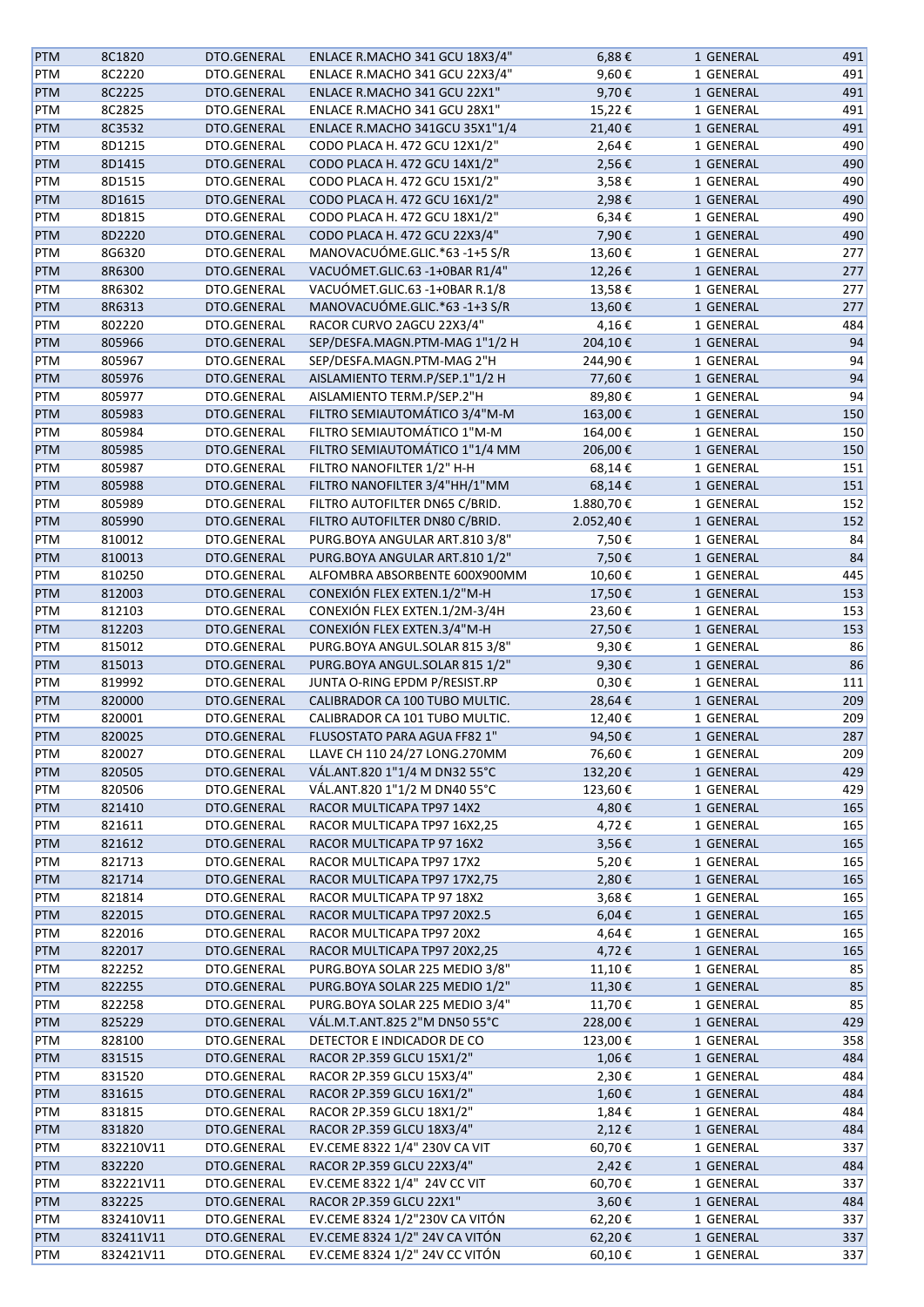| <b>PTM</b> | 832820    | DTO.GENERAL | RACOR 2P.359 GLCU 28X3/4"      | 3,00€   | 1 GENERAL | 484 |
|------------|-----------|-------------|--------------------------------|---------|-----------|-----|
| PTM        | 832825    | DTO.GENERAL | RACOR 2P.359 GLCU 28X1"        | 4,88€   | 1 GENERAL | 484 |
| <b>PTM</b> | 832832    | DTO.GENERAL | RACOR 2P.359 GLCU 28X1"1/4     | 6,92€   | 1 GENERAL | 484 |
| PTM        | 833532    | DTO.GENERAL | RACOR 2P.359 GLCU 35X1"1/4     | 8,60€   | 1 GENERAL | 484 |
| <b>PTM</b> | 834014    | DTO.GENERAL | ENLACE R.HEMBRA 340 CU 14      | 2,40€   | 1 GENERAL | 491 |
| <b>PTM</b> | 834240    | DTO.GENERAL | RACOR 2P.359 GLCU 42X1"1/2     | 10,92€  | 1 GENERAL | 484 |
| <b>PTM</b> | 835450    | DTO.GENERAL | RACOR 2P.359 GLCU 54X2"        | 19,46€  | 1 GENERAL | 484 |
| <b>PTM</b> | 841310N12 | DTO.GENERAL | EV.CEME 8413 3/8" 230V CA NBR  | 98,20€  | 1 GENERAL | 338 |
| <b>PTM</b> | 841321N12 | DTO.GENERAL | EV.CEME 8413 3/8" 24V CC NBR   | 98,20€  | 1 GENERAL | 338 |
|            |           |             |                                |         |           |     |
| <b>PTM</b> | 841410N12 | DTO.GENERAL | EV.CEME 8414 1/2" 230V CA NBR  | 98,20€  | 1 GENERAL | 338 |
| <b>PTM</b> | 841410V12 | DTO.GENERAL | EV.CEME 8414 1/2" 230V CA V.   | 107,40€ | 1 GENERAL | 338 |
| PTM        | 841411N12 | DTO.GENERAL | EV.CEME 8414 1/2" 24V CA NBR   | 98,20€  | 1 GENERAL | 338 |
| PTM        | 841421N12 | DTO.GENERAL | EV.CEME 8414 1/2" 24V CC NBR   | 98,20€  | 1 GENERAL | 338 |
| PTM        | 841510N20 | DTO.GENERAL | EV.CEME 8415 3/4" 230V CA NBR  | 115,90€ | 1 GENERAL | 338 |
| <b>PTM</b> | 841510V20 | DTO.GENERAL | EV.CEME 8415 3/4" 230V CA V.   | 125,90€ | 1 GENERAL | 338 |
| <b>PTM</b> | 841511N20 | DTO.GENERAL | EV.CEME 8415 3/4" 24V CA NBR   | 115,90€ | 1 GENERAL | 338 |
| <b>PTM</b> | 841521N20 | DTO.GENERAL | EV.CEME 8415 3/4" 24V CC NBR   | 113,94€ | 1 GENERAL | 338 |
| <b>PTM</b> | 841610N25 | DTO.GENERAL | EV.CEME 8416 1" 230V CA NBR    | 122,90€ | 1 GENERAL | 338 |
| <b>PTM</b> | 841610V25 | DTO.GENERAL | EV.CEME 8416 1" 230V CA VITON  | 147,60€ | 1 GENERAL | 338 |
| <b>PTM</b> | 841611N25 | DTO.GENERAL | EV.CEME 8416 1" 24V CA NBR     | 117,10€ | 1 GENERAL | 338 |
| <b>PTM</b> | 841612    | DTO.GENERAL | RACOR POLIETIL.TP98 16X2 3/4"  | 4,74€   | 1 GENERAL | 213 |
| PTM        | 841616    | DTO.GENERAL | RACOR POLIETIL.TP98 16X2,2 3/4 | 4,34€   | 1 GENERAL | 213 |
| <b>PTM</b> | 841618    | DTO.GENERAL | RACOR POLIETIL.TP98 16X1,8 3/4 | 5,90€   | 1 GENERAL | 213 |
|            |           |             | EV.CEME 8416 1" 24V CC NBR     |         |           |     |
| PTM        | 841621N25 | DTO.GENERAL |                                | 122,90€ | 1 GENERAL | 338 |
| PTM        | 841710N36 | DTO.GENERAL | EV.CEME 8417 1"1/4 230V CA N   | 508,50€ | 1 GENERAL | 338 |
| PTM        | 841711N36 | DTO.GENERAL | EV.CEME 8417 1"1/4 24V CA N    | 508,50€ | 1 GENERAL | 338 |
| PTM        | 841810N39 | DTO.GENERAL | EV.CEME 8418 1"1/2 230V CA N   | 508,50€ | 1 GENERAL | 338 |
| <b>PTM</b> | 841811N39 | DTO.GENERAL | EV.CEME 8418 1"1/2 24V CA N    | 508,50€ | 1 GENERAL | 338 |
| <b>PTM</b> | 841821N39 | DTO.GENERAL | EV.CEME 8418 1"1/2 24V CC NBR  | 508,50€ | 1 GENERAL | 338 |
| PTM        | 841910N51 | DTO.GENERAL | EV.CEME 8419 2" 230V CA NBR    | 672,20€ | 1 GENERAL | 338 |
| <b>PTM</b> | 841911N51 | DTO.GENERAL | EV.CEME 8419 2" 24V CA NBR     | 672,20€ | 1 GENERAL | 338 |
| <b>PTM</b> | 841921N51 | DTO.GENERAL | EV.CEME 8419 2" 24V CC NBR     | 672,20€ | 1 GENERAL | 338 |
| <b>PTM</b> | 842016    | DTO.GENERAL | RACOR POLIETIL.TP98 20X2 3/4   | 4,74€   | 1 GENERAL | 213 |
| <b>PTM</b> | 842028    | DTO.GENERAL | RACOR POLIETIL.TP98 20X2,8 3/4 | 5,20€   | 1 GENERAL | 213 |
| <b>PTM</b> | 85032D    | DTO.GENERAL | TAPON-PURG. ART.850 1"1/4 DCHA | 11,98€  | 1 GENERAL | 84  |
| PTM        | 850321    | DTO.GENERAL | TAPON-PURG. ART.850 1"1/4 IZQD | 11,98€  | 1 GENERAL | 84  |
| PTM        | 851015    | DTO.GENERAL | RACOR 2P.359 GLCU 10X1/2" AP   | 2,08€   | 1 GENERAL | 484 |
| PTM        | 851213    | DTO.GENERAL | RACOR 2P.359 GLCU 12X3/8" AP   | 1,64€   | 1 GENERAL | 484 |
| <b>PTM</b> | 851215    | DTO.GENERAL | RACOR 2P.359 GLCU 12X1/2" AP   | 1,50€   | 1 GENERAL | 484 |
|            |           |             |                                |         |           |     |
| PTM        | 851310N12 | DTO.GENERAL | EV.CEME 8513 3/8" 230V CA NBR  | 59,60€  | 1 GENERAL | 339 |
| <b>PTM</b> | 851311N12 | DTO.GENERAL | EV.CEME 8513 3/8" 24V CA NBR   | 59,60€  | 1 GENERAL | 339 |
| PTM        | 851321N12 | DTO.GENERAL | EV.CEME 8513 3/8" 24V CC NBR   | 59,60€  | 1 GENERAL | 339 |
| PTM        | 851515    | DTO.GENERAL | RACOR 2P.359 GLCU 15X1/2" AP   | 1,52€   | 1 GENERAL | 484 |
| PTM        | 851520    | DTO.GENERAL | RACOR 2P.359 GLCU 15X3/4" AP   | 2,54€   | 1 GENERAL | 484 |
| <b>PTM</b> | 851615    | DTO.GENERAL | RACOR 2P.359 GLCU 16X1/2" AP   | 1,76€   | 1 GENERAL | 484 |
| PTM        | 851815    | DTO.GENERAL | RACOR 2P.359 GLCU 18X1/2" AP   | 2,02€   | 1 GENERAL | 484 |
| <b>PTM</b> | 851820    | DTO.GENERAL | RACOR 2P.359 GLCU 18X3/4" AP   | 2,34€   | 1 GENERAL | 484 |
| <b>PTM</b> | 852001    | DTO.GENERAL | DETECTOR WIFI GAS GLP 240V     | 197,08€ | 1 GENERAL | 359 |
| PTM        | 852002    | DTO.GENERAL | DETECTOR WIFI GAS GN 240V      | 182,50€ | 1 GENERAL | 359 |
| PTM        | 852220    | DTO.GENERAL | RACOR 2P.359 GLCU 22X3/4" AP   | 2,66€   | 1 GENERAL | 484 |
| PTM        | 852225    | DTO.GENERAL | RACOR 2P.359 GLCU 22X1" AP     | 4,14€   | 1 GENERAL | 484 |
| PTM        | 852820    | DTO.GENERAL | RACOR 2P.359 GLCU 28X3/4" AP   | 5,52€   | 1 GENERAL | 484 |
| PTM        | 852825    | DTO.GENERAL | RACOR 2P.359 GLCU 28X 1" AP    | 4,88€   | 1 GENERAL | 484 |
| PTM        | 853532    | DTO.GENERAL | RACOR 2P.359 GLCU 35X1"1/4 AP  | 7,82€   | 1 GENERAL | 484 |
|            |           |             |                                |         |           |     |
| PTM        | 854240    | DTO.GENERAL | RACOR 2P.359 GLCU 42X1"1/2 AP  | 10,98€  | 1 GENERAL | 484 |
| PTM        | 855410N12 | DTO.GENERAL | EV.CEME 8554 1/2" 230V CA NBR  | 52,96€  | 1 GENERAL | 339 |
| <b>PTM</b> | 855411N12 | DTO.GENERAL | EV.CEME 8554 1/2" 24V CA NBR   | 52,96€  | 1 GENERAL | 339 |
| PTM        | 855421N12 | DTO.GENERAL | EV.CEME 8554 1/2" 24V CC NBR   | 58,90€  | 1 GENERAL | 339 |
| <b>PTM</b> | 855450    | DTO.GENERAL | RACOR 2P.359 GLCU 54X2" AP     | 19,70€  | 1 GENERAL | 484 |
| PTM        | 860001    | DTO.GENERAL | DETECTOR WIFI CO 240V 50/60HZ  | 199,84€ | 1 GENERAL | 358 |
| <b>PTM</b> | 860002    | DTO.GENERAL | DETECTOR WIFI CO2 240V 50/60HZ | 366,70€ | 1 GENERAL | 360 |
| PTM        | 861215    | DTO.GENERAL | CODO HEMBRA 90 GCU 12X1/2"     | 1,40€   | 1 GENERAL | 490 |
| PTM        | 861310N10 | DTO.GENERAL | EV.CEME 8613 3/8" 230V CA NBR  | 77,94€  | 1 GENERAL | 340 |
| PTM        | 861311N10 | DTO.GENERAL | EV.CEME 8613 3/8" 24V CA NBR   | 77,94€  | 1 GENERAL | 340 |
| PTM        | 861410N12 | DTO.GENERAL | EV.CEME 8614 1/2" 230V CA NBR  | 81,90€  | 1 GENERAL | 340 |
| PTM        | 861410V12 | DTO.GENERAL | EV.CEME 8614 1/2" 230V CA V    | 90,10€  | 1 GENERAL | 340 |
| <b>PTM</b> | 861411N12 | DTO.GENERAL | EV.CEME 8614 1/2" 24V CA NBR   | 81,90€  | 1 GENERAL | 340 |
| PTM        | 861411V12 | DTO.GENERAL | EV.CEME 8614 1/2" 24V CA VITON | 90,10€  | 1 GENERAL | 340 |
|            |           |             |                                |         |           |     |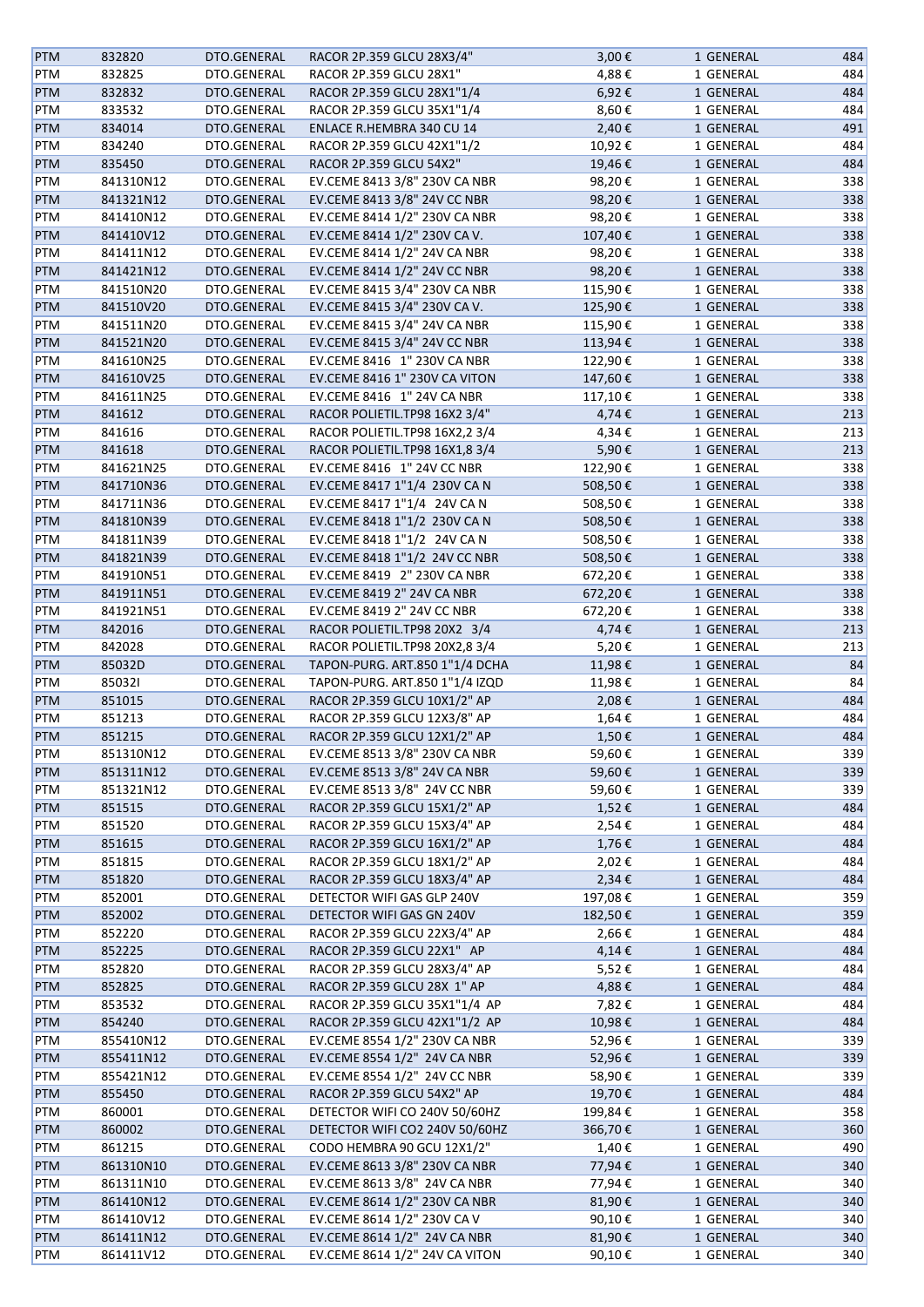| <b>PTM</b> | 861413N12 | DTO.GENERAL | EV.CEME 8614 1/2" 12V CA NBR          | 77,98€    | 1 GENERAL | 340 |
|------------|-----------|-------------|---------------------------------------|-----------|-----------|-----|
| PTM        | 861415    | DTO.GENERAL | CODO HEMBRA 90 GCU 14X1/2"            | 2,02€     | 1 GENERAL | 490 |
| <b>PTM</b> | 861421N12 | DTO.GENERAL | EV.CEME 8614 1/2" 24V CC NBR          | 81,90€    | 1 GENERAL | 340 |
| PTM        | 861510N20 | DTO.GENERAL | EV.CEME 8615 3/4" 230V CA NBR         | 89,60€    | 1 GENERAL | 340 |
| <b>PTM</b> | 861510V20 | DTO.GENERAL | EV.CEME 8615 3/4" 230V CA V.          | 106,20€   | 1 GENERAL | 340 |
| PTM        | 861511N20 | DTO.GENERAL | EV.CEME 8615 3/4" 24V CA NBR          | 89,60€    | 1 GENERAL | 340 |
|            | 861511V20 |             | EV.CEME 8615 3/4" 24V CA VITON        |           |           |     |
| <b>PTM</b> |           | DTO.GENERAL |                                       | 106,20€   | 1 GENERAL | 340 |
| PTM        | 861513N20 | DTO.GENERAL | EV.CEME 8615 3/4" 12V CA NBR          | 89,60€    | 1 GENERAL | 340 |
| <b>PTM</b> | 861515    | DTO.GENERAL | CODO HEMBRA 90 GCU 15X1/2"            | 2,50€     | 1 GENERAL | 490 |
| PTM        | 861521N20 | DTO.GENERAL | EV.CEME 8615 3/4" 24V CC NBR          | 89,60€    | 1 GENERAL | 340 |
| <b>PTM</b> | 861521V20 | DTO.GENERAL | EV.CEME 8615 3/4" 24V CC V.           | 106,20€   | 1 GENERAL | 340 |
| PTM        | 861610E25 | DTO.GENERAL | EV.CEME 8616 1"230V CA NC EPDM        | 110,10€   | 1 GENERAL | 340 |
| <b>PTM</b> | 861610N25 | DTO.GENERAL | EV.CEME 8616 1" 230V CA NBR           | 92,10€    | 1 GENERAL | 340 |
| PTM        | 861610V25 | DTO.GENERAL | EV.CEME 8616 1" 230V CA VITON         | 105,30€   | 1 GENERAL | 340 |
| <b>PTM</b> | 861611N25 | DTO.GENERAL | EV.CEME 8616 1" 24V CA NBR            | 92,70€    | 1 GENERAL | 340 |
| PTM        | 861612    | DTO.GENERAL | RACOR MULTICAPA TP99 16X2 3/4"        | 4,94€     | 1 GENERAL | 213 |
| <b>PTM</b> | 861615    | DTO.GENERAL | CODO HEMBRA 90 GCU 16X1/2"            | 2,34€     | 1 GENERAL | 490 |
| PTM        | 861621N25 | DTO.GENERAL | EV.CEME 8616 1" 24V CC NBR            | 92,70€    | 1 GENERAL | 340 |
| <b>PTM</b> | 861710N32 | DTO.GENERAL | EV.CEME 8617 1"1/4 230V CAN           | 211,70€   | 1 GENERAL | 340 |
| PTM        | 861711N32 | DTO.GENERAL | EV.CEME 8617 1"1/4 24V CA NBR         | 211,70€   | 1 GENERAL | 340 |
| PTM        | 861713    | DTO.GENERAL | RACOR MULTICAPA TP99 17X2 3/4"        | 4,90€     | 1 GENERAL | 213 |
| PTM        | 861721N32 | DTO.GENERAL | EV.CEME 8617 1"1/4 24V CC NBR         | 211,70€   | 1 GENERAL | 340 |
| <b>PTM</b> | 861810N39 | DTO.GENERAL | EV.CEME 8618 1"1/2 230V CA N          | 257,10€   | 1 GENERAL | 340 |
| PTM        | 861811N39 | DTO.GENERAL | EV.CEME 8618 1"1/2 24V CA N           | 257,10€   | 1 GENERAL | 340 |
|            |           |             | RACOR MULTICAPA TP99 18X2 3/4"        | 4,78€     |           | 213 |
| PTM        | 861814    | DTO.GENERAL |                                       |           | 1 GENERAL |     |
| PTM        | 861815    | DTO.GENERAL | CODO HEMBRA 90 GCU 18X1/2"            | 3,02€     | 1 GENERAL | 490 |
| PTM        | 861820    | DTO.GENERAL | CODO HEMBRA 90 GCU 18X3/4"            | 4,26€     | 1 GENERAL | 490 |
| PTM        | 861821N39 | DTO.GENERAL | EV.CEME 8618 1"1/2 24V CC NBR         | 257,10€   | 1 GENERAL | 340 |
| PTM        | 861910N51 | DTO.GENERAL | EV.CEME 8619 2" 230V CA NBR           | 384,80€   | 1 GENERAL | 340 |
| PTM        | 861911N51 | DTO.GENERAL | EV.CEME 8619 2" 24V CA NBR            | 389,20€   | 1 GENERAL | 340 |
| PTM        | 861921N51 | DTO.GENERAL | EV.CEME 8619 2" 24V CC NBR            | 389,20€   | 1 GENERAL | 340 |
| PTM        | 862010N65 | DTO.GENERAL | EV.CEME 8620 2"1/2 230V CA N          | 1.099,60€ | 1 GENERAL | 340 |
| PTM        | 862011N65 | DTO.GENERAL | EV.CEME 8620 2"1/2 24V CA N           | 1.099,60€ | 1 GENERAL | 340 |
| PTM        | 862015    | DTO.GENERAL | RACOR MULTIC.TP99 20X2,5 3/4"         | 4,52€     | 1 GENERAL | 213 |
| <b>PTM</b> | 862016    | DTO.GENERAL | RACOR MULTICAPA TP99 20X2 3/4"        | 5,08€     | 1 GENERAL | 213 |
| PTM        | 862017    | DTO.GENERAL | RACOR MULTIC.TP99 20X2,25 3/4"        | 4,60€     | 1 GENERAL | 213 |
| <b>PTM</b> | 862021N65 | DTO.GENERAL | EV.CEME 8620 2"1/2 24V CC NBR         | 1.099,60€ | 1 GENERAL | 340 |
| PTM        | 862110N75 | DTO.GENERAL | EV.CEME 8621 3" 230V CA NBRT          | 1.192,30€ | 1 GENERAL | 340 |
| <b>PTM</b> | 862111N75 | DTO.GENERAL | EV.CEME 8621 3" 24V CA NBRT           | 1.192,30€ | 1 GENERAL | 340 |
| PTM        | 862220    | DTO.GENERAL | CODO HEMBRA 90 GCU 22X3/4"            | 5,32€     | 1 GENERAL | 490 |
| <b>PTM</b> | 87A25D    | DTO.GENERAL | TAPÓN-PURG.AUT. 1"DERECHA             | 7,40€     | 1 GENERAL | 84  |
| PTM        | 87A25I    | DTO.GENERAL | TAPÓN-PURG.AUT. 1"IZQUIERDA           | 7,40€     | 1 GENERAL | 84  |
| <b>PTM</b> | 870020    | DTO.GENERAL | <b>GRUPO SEGURIDAD 4 SERV. GRUMIX</b> | 38,40€    | 1 GENERAL | 104 |
| PTM        | 870021    | DTO.GENERAL | GRUPO SEG.4 SERV. GRUMIX INOX         | 57,60€    | 1 GENERAL | 104 |
| <b>PTM</b> | 871020    | DTO.GENERAL | VÁLVULA ANTIHIELO EXOGEL 1/2"M        | 93,98€    | 1 GENERAL | 441 |
| PTM        | 871021    | DTO.GENERAL | KIT DOBLE VÁLV.SEG.ANTIH.3/4"H        | 219,80€   | 1 GENERAL | 441 |
|            |           | DTO.GENERAL | SIFÓN DESCARGA 1" PLASTICO            |           |           | 104 |
| <b>PTM</b> | 871138    |             |                                       | 3,70€     | 1 GENERAL |     |
| PTM        | 871212    | DTO.GENERAL | CODO MACHO 92 GCU 12X3/8"             | 1,30€     | 1 GENERAL | 490 |
| PTM        | 871310N12 | DTO.GENERAL | EV.CEME 8713 3/8" 230V CA NBR         | 84,70€    | 1 GENERAL | 341 |
| PTM        | 871410N12 | DTO.GENERAL | EV.CEME 8714 1/2" NA 230V CA          | 84,70€    | 1 GENERAL | 341 |
| <b>PTM</b> | 871411N12 | DTO.GENERAL | EV.CEME 8714 1/2" NA 24V CA N         | 88,90€    | 1 GENERAL | 341 |
| PTM        | 871413N12 | DTO.GENERAL | EV.CEME 8714 1/2"NA 12V/50 CA         | 90,10€    | 1 GENERAL | 341 |
| <b>PTM</b> | 871415    | DTO.GENERAL | CODO MACHO 92 GCU 14X1/2"             | 1,22€     | 1 GENERAL | 490 |
| PTM        | 871421N12 | DTO.GENERAL | EV.CEME 8714 1/2" NA 24V CC N         | 88,90€    | 1 GENERAL | 341 |
| PTM        | 871421V12 | DTO.GENERAL | EV.CEME 8714 1/2" NA 24V CC V         | 97,70€    | 1 GENERAL | 341 |
| PTM        | 871423N12 | DTO.GENERAL | EV.CEME 8714 1/2" NA 12V CC N         | 96,90€    | 1 GENERAL | 341 |
| PTM        | 871510N20 | DTO.GENERAL | EV.CEME 8715 3/4" NA 230V CA N        | 89,80€    | 1 GENERAL | 341 |
| PTM        | 871511N20 | DTO.GENERAL | EV.CEME 8715 3/4" NA 24V CA N         | 91,80€    | 1 GENERAL | 341 |
| <b>PTM</b> | 871521N20 | DTO.GENERAL | EV.CEME 8715 3/4" NA 24V CC N         | 89,80€    | 1 GENERAL | 341 |
| PTM        | 871523N20 | DTO.GENERAL | EV.CEME 8715 3/4" NA 12V CC N         | 91,72€    | 1 GENERAL | 341 |
| PTM        | 871610N25 | DTO.GENERAL | EV.CEME 8716 1" NA 230V CA NBR        | 99,70€    | 1 GENERAL | 341 |
| PTM        | 871610V25 | DTO.GENERAL | EV.CEME 8716 1" NA 230V CA V          | 146,80€   | 1 GENERAL | 341 |
| PTM        | 871611N25 | DTO.GENERAL | EV.CEME 8716 1" NA 24V CA NBR         | 99,70€    | 1 GENERAL | 341 |
| PTM        | 871612    | DTO.GENERAL | RACOR MULTICAPA TP96 16X2 1/2"        | 3,34€     | 1 GENERAL | 197 |
| PTM        | 871613N25 | DTO.GENERAL | EV.CEME 8716 1" NA 12V CA NBR         | 99,70€    | 1 GENERAL | 341 |
| PTM        | 871621N25 | DTO.GENERAL | EV.CEME 8716 1" NA 24V CC NBR         | 99,70€    | 1 GENERAL | 341 |
| PTM        | 871623N25 | DTO.GENERAL | EV.CEME 8716 1" NA 12V CC NBR         | 99,70€    | 1 GENERAL | 341 |
|            |           |             | EV.CEME 8717 1"1/4 NA 230V CA         |           |           |     |
| PTM        | 871710N32 | DTO.GENERAL |                                       | 223,20€   | 1 GENERAL | 341 |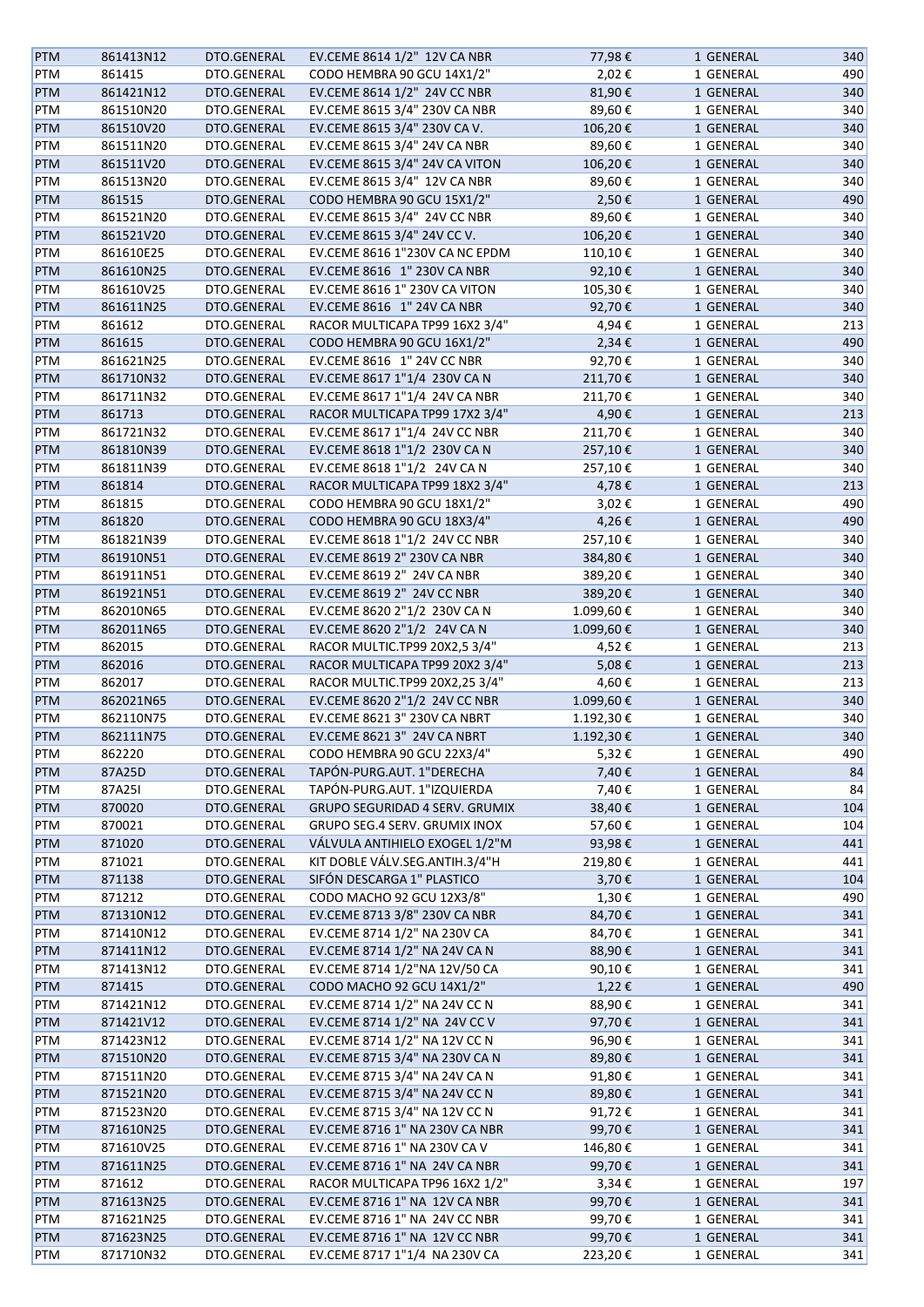| <b>PTM</b> | 871711N32 | DTO.GENERAL | EV.CEME 8717 1"1/4 NA 24V CA   | 223,20€   | 1 GENERAL | 341 |
|------------|-----------|-------------|--------------------------------|-----------|-----------|-----|
| <b>PTM</b> | 871721N32 | DTO.GENERAL | EV.CEME 8717 1"1/4 NA 24V CC   | 224,94€   | 1 GENERAL | 341 |
| <b>PTM</b> | 871810N39 | DTO.GENERAL | EV.CEME 8718 1"1/2 NA 230V CA  | 267,80€   | 1 GENERAL | 341 |
| <b>PTM</b> | 871811N39 | DTO.GENERAL | EV.CEME 8718 1"1/2 NA 24V CA   | 278,10€   | 1 GENERAL | 341 |
|            |           |             |                                |           |           |     |
| <b>PTM</b> | 871821N39 | DTO.GENERAL | EV.CEME 8718 1"1/2 NA 24V CC   | 278,10€   | 1 GENERAL | 341 |
| PTM        | 871910N51 | DTO.GENERAL | EV.CEME 8719 2" NA 230V CA     | 392,50€   | 1 GENERAL | 341 |
| <b>PTM</b> | 871911N51 | DTO.GENERAL | EV.CEME 8719 2" NA 24V CA NBR  | 392,50€   | 1 GENERAL | 341 |
| PTM        | 872010N65 | DTO.GENERAL | EV.CEME 8720 2 1/2" NA 230V CA | 1.112,70€ | 1 GENERAL | 341 |
| <b>PTM</b> | 872011N65 | DTO.GENERAL | EV.CEME 8720 2"1/2 NA 24V CA   | 1.112,70€ | 1 GENERAL | 341 |
| PTM        | 872110N75 | DTO.GENERAL | EV.CEME 8721 3" NA 230V CA NBR | 1.244,80€ | 1 GENERAL | 341 |
| PTM        | 872111N75 | DTO.GENERAL | EV.CEME 8721 3" NA 24V CA      | 1.244,80€ | 1 GENERAL | 341 |
| PTM        | 874217    | DTO.GENERAL | RACOR MULTICAPA 876ND 20X2 1/2 | 7,34€     | 1 GENERAL | 205 |
| <b>PTM</b> | 881604    | DTO.GENERAL | RACOR TELESC.CR045 3/4"HX1/2"M | 10,80€    | 1 GENERAL | 166 |
|            |           |             |                                |           |           |     |
| <b>PTM</b> | 881820    | DTO.GENERAL | ENLACE CURVO H. 98 GCU 18X3/4" | 8,98€     | 1 GENERAL | 490 |
| <b>PTM</b> | 882180    | DTO.GENERAL | FILTRO 4559 MAG.1/2"Η-Η 100μ   | 227,34€   | 1 GENERAL | 148 |
| PTM        | 882181    | DTO.GENERAL | FILTRO 4559 MAG.3/4"Η-Η 100μ   | 227,34€   | 1 GENERAL | 148 |
| <b>PTM</b> | 882182    | DTO.GENERAL | FILTRO 4559 MAG.1"Η-Η 100μ     | 215,52€   | 1 GENERAL | 148 |
| <b>PTM</b> | 882183    | DTO.GENERAL | FILTRO 4559 MAG.1"1/4 HH 100μ  | 215,52€   | 1 GENERAL | 148 |
| <b>PTM</b> | 882184    | DTO.GENERAL | FILTRO 4559 MAG.1"1/2 HH 100μ  | 268,62€   | 1 GENERAL | 148 |
| <b>PTM</b> | 882185    | DTO.GENERAL | FILTRO 4559 MAG.2"H-H 100µ     | 268,62€   | 1 GENERAL | 148 |
| <b>PTM</b> | 882220    | DTO.GENERAL | ENLACE CURVO H. 98 GCU 22X3/4" | 9,10€     | 1 GENERAL | 490 |
|            |           |             |                                |           | 1 GENERAL |     |
| PTM        | 882225    | DTO.GENERAL | ENLACE CURVO H. 98 GCU 22X1"   | 14,64€    |           | 490 |
| PTM        | 882825    | DTO.GENERAL | ENLACE CURVO H. 98 GCU 28X1"   | 16,18€    | 1 GENERAL | 490 |
| PTM        | 891415    | DTO.GENERAL | TE HEMBRA 130 GCU 14X1/2"      | 3,56€     | 1 GENERAL | 490 |
| PTM        | 891515    | DTO.GENERAL | TE HEMBRA 130 GCU 15X1/2"      | 3,18€     | 1 GENERAL | 490 |
| PTM        | 891615    | DTO.GENERAL | TE HEMBRA 130 GCU 16X1/2"      | 4,04€     | 1 GENERAL | 490 |
| <b>PTM</b> | 891700    | DTO.GENERAL | RACOR NIQ.C/A.E.P/VAL.-DET.3/8 | 1,82€     | 1 GENERAL | 166 |
| PTM        | 891815    | DTO.GENERAL | TE HEMBRA 130 GCU 18X1/2"      | 3,64€     | 1 GENERAL | 490 |
| <b>PTM</b> | 892100    | DTO.GENERAL | RACOR NIQ.C/A.E.P/VAL.-DET.1/2 | 2,42€     | 1 GENERAL | 166 |
| <b>PTM</b> | 892215    | DTO.GENERAL | TE HEMBRA 130 GCU 22X1/2"      | 5,02€     | 1 GENERAL | 490 |
|            |           |             |                                |           |           |     |
| PTM        | 892220    | DTO.GENERAL | TE HEMBRA 130 GCU 22X3/4"      | 5,46€     | 1 GENERAL | 490 |
| PTM        | 892700    | DTO.GENERAL | RACOR NIQ.C/A.E.P/VAL.-DET.3/4 | 3,70€     | 1 GENERAL | 166 |
| <b>PTM</b> | 892820    | DTO.GENERAL | TE HEMBRA 130 GCU 28X3/4"      | 9,66€     | 1 GENERAL | 490 |
| PTM        | 892825    | DTO.GENERAL | TE HEMBRA 130 GCU 28X1"        | 11,68€    | 1 GENERAL | 490 |
| <b>PTM</b> | 893150    | DTO.GENERAL | CONTADOR GASÓLEO BRAUN HZ DR-5 | 575,00€   | 1 GENERAL | 386 |
| PTM        | 893160    | DTO.GENERAL | CONTADOR GASÓLEO BRAUN HZ DR-6 | 627,00€   | 1 GENERAL | 386 |
| <b>PTM</b> | 900010    | DTO.GENERAL | VALV.RET.AUT.ART.400 3/8MX3/8H | 1,52€     | 1 GENERAL | 80  |
| PTM        | 900011    | DTO.GENERAL | VALV.RET.AUT.ART.400 1/2MX1/2H | 2,10€     | 1 GENERAL | 80  |
| <b>PTM</b> | 900015    | DTO.GENERAL | PURG.MANUAL LAT. ART.500 1/8"  | 0,92€     | 1 GENERAL | 180 |
|            |           |             |                                |           |           |     |
| <b>PTM</b> | 900016    | DTO.GENERAL | PURG.MANUAL LAT. ART.500 1/4"  | 1,08€     | 1 GENERAL | 180 |
| <b>PTM</b> | 900017    | DTO.GENERAL | PURG.MANUAL LAT. ART.500 3/8"  | 1,26€     | 1 GENERAL | 180 |
| <b>PTM</b> | 900018    | DTO.GENERAL | PURG.MANUAL LAT. ART.500 1/2"  | 1,98€     | 1 GENERAL | 180 |
| <b>PTM</b> | 900020    | DTO.GENERAL | VALV.RET.AUT.ART.400 3/8MX1/2H | 2,60€     | 1 GENERAL | 80  |
| <b>PTM</b> | 901210    | DTO.GENERAL | RACOR CODO HEMBRA 262 3/8"XØ10 | 3,06€     | 1 GENERAL | 476 |
| <b>PTM</b> | 901212    | DTO.GENERAL | RACOR CODO HEMBRA 262 3/8"XØ12 | 5,80€     | 1 GENERAL | 476 |
| <b>PTM</b> | 901214    | DTO.GENERAL | RACOR CODO HEMBRA 262 3/8"XØ14 | 1,52€     | 1 GENERAL | 476 |
| <b>PTM</b> | 901310T08 | DTO.GENERAL | EV.CEME 9013 3/8" 230V CA T    | 82,80€    | 1 GENERAL | 342 |
| PTM        | 901321T08 | DTO.GENERAL | EV.CEME 9013 3/8" 24V CC T.    | 82,80€    | 1 GENERAL | 342 |
|            | 901410T08 | DTO.GENERAL |                                |           |           | 342 |
| PTM        |           |             | EV.CEME 9014 1/2" 230V CA T.   | 82,80€    | 1 GENERAL |     |
| PTM        | 901411T08 | DTO.GENERAL | EV.CEME 9014 1/2" 24V CA T.    | 82,80€    | 1 GENERAL | 342 |
| <b>PTM</b> | 901421T08 | DTO.GENERAL | EV.CEME 9014 1/2" 24V CC T.    | 82,80€    | 1 GENERAL | 342 |
| <b>PTM</b> | 901510T21 | DTO.GENERAL | EV.CEME 9015 3/4" 230V CA T.   | 231,98€   | 1 GENERAL | 342 |
| <b>PTM</b> | 901511T21 | DTO.GENERAL | EV.CEME 9015 3/4" 24V CA T.    | 231,98€   | 1 GENERAL | 342 |
| <b>PTM</b> | 901512    | DTO.GENERAL | RACOR CODO HEMBRA 262 1/2"XØ12 | 4,74€     | 1 GENERAL | 476 |
| <b>PTM</b> | 901514    | DTO.GENERAL | RACOR CODO HEMBRA 262 1/2"XØ14 | 5,12€     | 1 GENERAL | 476 |
| <b>PTM</b> | 901515    | DTO.GENERAL | RACOR CODO HEMBRA 262 1/2"XØ15 | 4,74€     | 1 GENERAL | 476 |
| <b>PTM</b> | 901516    | DTO.GENERAL | RACOR CODO HEMBRA 262 1/2"XØ16 | 5,76€     | 1 GENERAL | 476 |
| <b>PTM</b> | 901518    | DTO.GENERAL | RACOR CODO HEMBRA 262 1/2"XØ18 | 7,12€     | 1 GENERAL | 476 |
|            |           |             |                                |           |           |     |
| <b>PTM</b> | 901610T21 | DTO.GENERAL | EV.CEME 9016 1" 230V CA TEFLON | 234,20€   | 1 GENERAL | 342 |
| <b>PTM</b> | 901611T21 | DTO.GENERAL | EV.CEME 9016 1" 24V CA TEFLON  | 234,20€   | 1 GENERAL | 342 |
| <b>PTM</b> | 901621T21 | DTO.GENERAL | EV.CEME 9016 1" 24V CC TEFLON  | 234,20€   | 1 GENERAL | 342 |
| PTM        | 901700    | DTO.GENERAL | RACOR C/JTA.O-RING CR498 3/8"  | 4,50€     | 1 GENERAL | 166 |
| PTM        | 901710T38 | DTO.GENERAL | EV.CEME 9017 1"1/4 230V CA T.  | 757,70€   | 1 GENERAL | 342 |
| <b>PTM</b> | 901810T38 | DTO.GENERAL | EV.CEME 9018 1"1/2 230V CA T.  | 757,70€   | 1 GENERAL | 342 |
| <b>PTM</b> | 901910T50 | DTO.GENERAL | EV.CEME 9019 2" 230V CA T.     | 530,40€   | 1 GENERAL | 342 |
| <b>PTM</b> | 901911T50 | DTO.GENERAL | EV.CEME 9019 2" 24V CA T.      | 530,40€   | 1 GENERAL | 342 |
| <b>PTM</b> | 902018    | DTO.GENERAL | RACOR CODO HEMBRA 262 3/4"XØ18 | 7,10€     | 1 GENERAL | 476 |
| PTM        | 902022    | DTO.GENERAL | RACOR CODO HEMBRA 262 3/4"XØ22 | 8,32€     | 1 GENERAL | 476 |
|            |           |             |                                |           |           |     |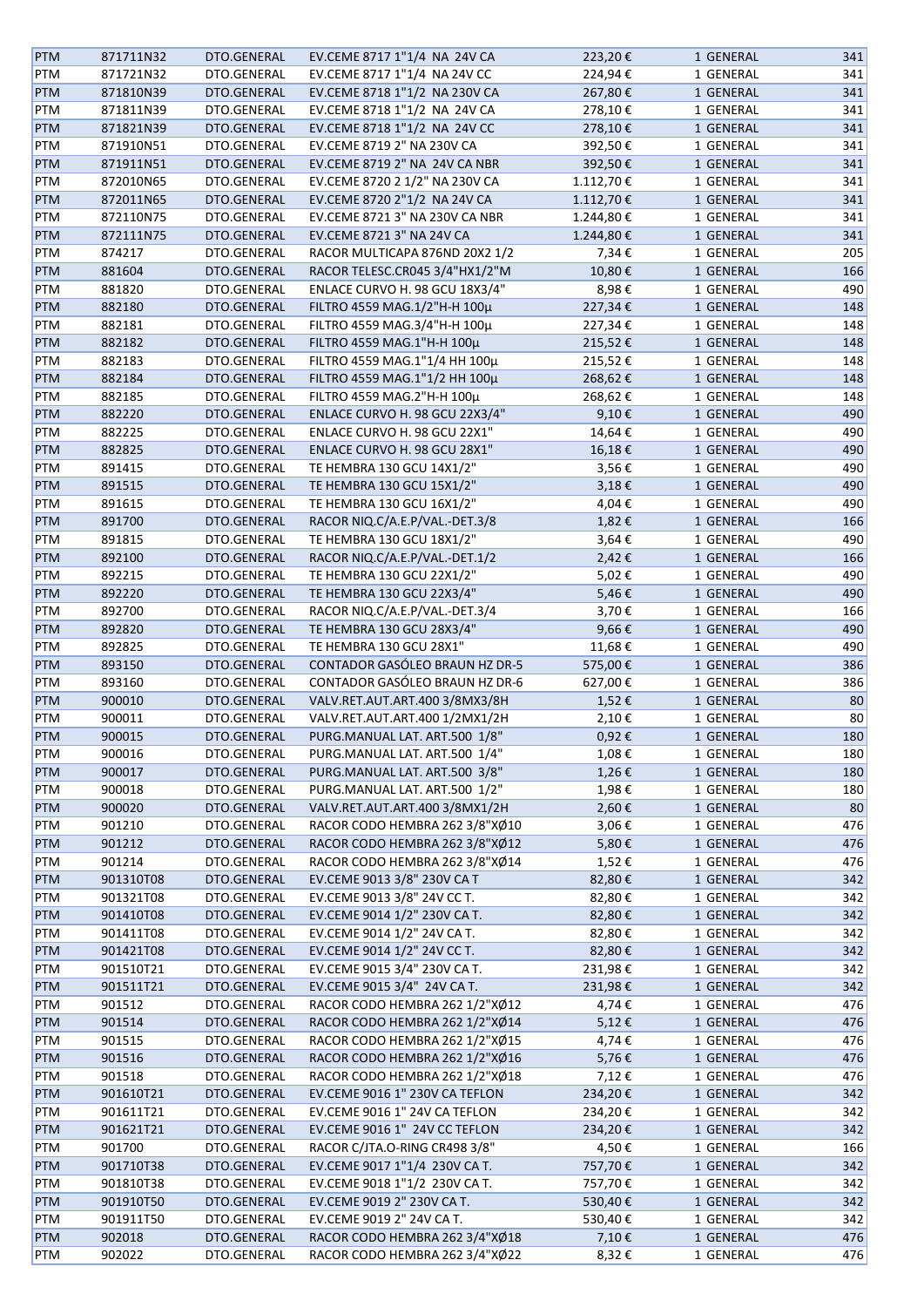| <b>PTM</b> | 902100    | DTO.GENERAL | RACOR C/JTA.O-RING CR498 1/2"       | 5,08€      | 1 GENERAL         | 166 |
|------------|-----------|-------------|-------------------------------------|------------|-------------------|-----|
| PTM        | 902522    | DTO.GENERAL | RACOR CODO HEMBRA 262 1"XØ22        | 5,52€      | 1 GENERAL         | 476 |
| <b>PTM</b> | 902528    | DTO.GENERAL | RACOR CODO HEMBRA 262 1"XØ28        | 12,10€     | 1 GENERAL         | 476 |
| PTM        | 904620    | DTO.GENERAL | FIDO-SFER VAL.C/CERRADURA 3/4"      | 108,30€    | 1 GENERAL         | 473 |
| <b>PTM</b> | 904625    | DTO.GENERAL | FIDO-SFER VAL.C/CERRADURA 1"        | 67,70€     | 1 GENERAL         | 473 |
| PTM        | 904640    | DTO.GENERAL | FIDO-SFER VAL.C/CERRADURA 11/2      | 133,90€    | 1 GENERAL         | 473 |
| <b>PTM</b> | 904650    | DTO.GENERAL | FIDO-SFER VAL.C/CERRADURA 2"        | 153,90€    | 1 GENERAL         | 473 |
| PTM        | 910796    | DTO.GENERAL | JUNTA FIBRA VERDE 46X62X2MM         | 1,20€      | 1 GENERAL         | 94  |
| <b>PTM</b> | 910797    | DTO.GENERAL | JUNTA FIBRA VERDE 60X78X2MM         | 1,90€      | 1 GENERAL         | 94  |
| PTM        | 911012    | DTO.GENERAL | <b>ENTRONQUE M. 243 GCU 10X3/8"</b> | $0,78 \in$ | 1 GENERAL         | 490 |
|            |           |             | ENTRONQUE M. 243 GCU 12X3/8"        |            |                   | 490 |
| <b>PTM</b> | 911212    | DTO.GENERAL |                                     | 0,78€      | 1 GENERAL         |     |
| PTM        | 911215    | DTO.GENERAL | <b>ENTRONQUE M. 243 GCU 12X1/2"</b> | 1,74€      | 1 GENERAL         | 490 |
| <b>PTM</b> | 911412    | DTO.GENERAL | ENTRONQUE M. 243 GCU 14X3/8"        | 1,36€      | 1 GENERAL         | 490 |
| PTM        | 911415    | DTO.GENERAL | ENTRONQUE M. 243 GCU 14X1/2"        | 1,58€      | 1 GENERAL         | 490 |
| <b>PTM</b> | 911512    | DTO.GENERAL | ENTRONQUE M. 243 GCU 15X3/8"        | 1,04€      | 1 GENERAL         | 490 |
| PTM        | 911515    | DTO.GENERAL | ENTRONQUE M. 243 GCU 15X1/2"        | 1,42€      | 1 GENERAL         | 490 |
| <b>PTM</b> | 911520    | DTO.GENERAL | ENTRONQUE M. 243 GCU 15X3/4"        | 1,76€      | 1 GENERAL         | 490 |
| PTM        | 911615    | DTO.GENERAL | <b>ENTRONQUE M. 243 GCU 16X1/2"</b> | 2,08€      | 1 GENERAL         | 490 |
| <b>PTM</b> | 911815    | DTO.GENERAL | ENTRONQUE M. 243 GCU 18X1/2"        | 1,56€      | 1 GENERAL         | 490 |
| PTM        | 911820    | DTO.GENERAL | ENTRONQUE M. 243 GCU 18X3/4"        | 2,56€      | 1 GENERAL         | 490 |
| <b>PTM</b> | 912215    | DTO.GENERAL | <b>ENTRONQUE M. 243 GCU 22X1/2"</b> | 1,58€      | 1 GENERAL         | 490 |
| PTM        | 912220    | DTO.GENERAL | <b>ENTRONQUE M. 243 GCU 22X3/4"</b> | 2,44€      | 1 GENERAL         | 490 |
| <b>PTM</b> | 912225    | DTO.GENERAL | ENTRONQUE M. 243 GCU 22X1"          | 3,96€      | 1 GENERAL         | 490 |
| PTM        | 912820    | DTO.GENERAL | ENTRONQUE M. 243 GCU 28X3/4"        | 4,52€      | 1 GENERAL         | 490 |
| <b>PTM</b> | 912825    | DTO.GENERAL | ENTRONQUE M. 243 GCU 28X1"          | 3,58€      | 1 GENERAL         | 490 |
| PTM        | 913400    | DTO.GENERAL | RAC.C/JTA.O-R.CR498/B 11/4"X1M      | 21,00€     | 1 GENERAL         | 221 |
| <b>PTM</b> | 913525    | DTO.GENERAL | ENTRONQUE M. 243 GCU 35X1"          | 7,40€      | 1 GENERAL         | 490 |
| PTM        | 913532    | DTO.GENERAL | ENTRONQUE M. 243 GCU 35X1"1/4       | 6,76€      | 1 GENERAL         | 490 |
| <b>PTM</b> | 914240    | DTO.GENERAL | ENTRONQUE M. 243 GCU 42X1"1/2       | 7,84€      | 1 GENERAL         | 490 |
| PTM        | 915450    | DTO.GENERAL | ENTRONQUE M. 243 GCU 54X2"          | 8,40€      | 1 GENERAL         | 490 |
|            |           |             |                                     |            |                   |     |
| <b>PTM</b> | 916060    | DTO.GENERAL | TERMOM. 63X50MM 0-60°C HRZ.         | 9,12€      | 1 GENERAL         | 280 |
| PTM        | 916061    | DTO.GENERAL | TERMOM.63X100MM 0-60°C HRZ.         | 12,24€     | 1 GENERAL         | 280 |
| <b>PTM</b> | 916062    | DTO.GENERAL | TERMOM. 63X50MM 0-120°C HRZ.        | 9,12€      | 1 GENERAL         | 280 |
| PTM        | 916063    | DTO.GENERAL | TERMOM.63X100MM 0-120°C HRZ.        | 12,24 €    | 1 GENERAL         | 280 |
| <b>PTM</b> | 916064    | DTO.GENERAL | TERMOM. 80X50MM 0-60°C HRZ.         | 10,10€     | 1 GENERAL         | 280 |
| PTM        | 916065    | DTO.GENERAL | TERMOM.80X100MM 0-60°C HRZ.         | 13,22€     | 1 GENERAL         | 280 |
| <b>PTM</b> | 916066    | DTO.GENERAL | TERMOM. 80X50MM 0-120°C HRZ.        | 10,10€     | 1 GENERAL         | 280 |
| PTM        | 916067    | DTO.GENERAL | TERMOM.80X100MM 0-120°C HRZ.        | 13,12€     | 1 GENERAL         | 280 |
| <b>PTM</b> | 918760    | DTO.GENERAL | VAINA LAT.1/2"M 50MM Ø12/10MM       | 4,40€      | 1 GENERAL         | 282 |
| PTM        | 918761    | DTO.GENERAL | VAINA CU 1/2"M 100MM Ø12/10MM       | 7,30€      | 1 GENERAL         | 282 |
| <b>PTM</b> | 918769    | DTO.GENERAL | MUELLE SUJECCIÓN TUB.Ø13,5/9,8      | $0,82 \in$ | 1 GENERAL         | 282 |
| PTM        | 921210    | DTO.GENERAL | RACOR CODO MACHO 261 3/8"XØ10       | 2,12€      | 1 GENERAL         | 476 |
| <b>PTM</b> | 921212    | DTO.GENERAL | RACOR CODO MACHO 261 3/8"XØ12       | 5,46€      | 1 GENERAL         | 476 |
| PTM        | 921214    | DTO.GENERAL | RACOR CODO MACHO 261 3/8"XØ14       | 1,90€      | 1 GENERAL         | 476 |
| <b>PTM</b> | 921512    | DTO.GENERAL | RACOR CODO MACHO 261 1/2"XØ12       | $5,44 \in$ | 1 GENERAL         | 476 |
| PTM        | 921515    | DTO.GENERAL | RACOR CODO MACHO 261 1/2"XØ15       | 4,66 €     | 1 GENERAL         | 476 |
| <b>PTM</b> | 921516    | DTO.GENERAL | RACOR CODO MACHO 261 1/2"XØ16       | 5,46€      | 1 GENERAL         | 476 |
| PTM        | 921518    | DTO.GENERAL | RACOR CODO MACHO 261 1/2"XØ18       | 9,70€      | 1 GENERAL         | 476 |
| PTM        | 922018    | DTO.GENERAL | RACOR CODO MACHO 261 3/4"XØ18       | 8,08€      | 1 GENERAL         | 476 |
| PTM        | 922022    | DTO.GENERAL | RACOR CODO MACHO 261 3/4"XØ22       | 8,34€      | 1 GENERAL         | 476 |
| <b>PTM</b> | 922522    | DTO.GENERAL | RACOR CODO MACHO 261 1"XØ22         | $6,84 \in$ | 1 GENERAL         | 476 |
| PTM        | 922528    | DTO.GENERAL | RACOR CODO MACHO 261 1"XØ28         | 6,24€      | 1 GENERAL         | 476 |
|            |           |             |                                     |            |                   |     |
| <b>PTM</b> | 930110V57 | DTO.GENERAL | EV.CEME 9301 3/8"230V CA*5,7 V      | 54,90€     | 1 GENERAL         | 343 |
| PTM        | 930818    | DTO.GENERAL | RACOR RECTO MACHO 271 1/8"XØ8       | 3,64€      | 1 GENERAL         | 387 |
| <b>PTM</b> | 931310V35 | DTO.GENERAL | EV.CEME 9313 3/8" 230V CA 3,5V      | 46,80€     | 1 GENERAL         | 343 |
| PTM        | 931410V35 | DTO.GENERAL | EV.CEME 9314 1/2" 230V CA 3,5V      | 48,30€     | 1 GENERAL         | 343 |
| <b>PTM</b> | 940013    | DTO.GENERAL | CABEZAL ELECTROT.FIX-DRIVE 230      | 23,00€     | 1 GENERAL         | 289 |
| PTM        | 940015    | DTO.GENERAL | CABEZAL ELECTROT.FIX-DRIVE 24V      | 23,00€     | 1 GENERAL         | 289 |
| <b>PTM</b> | 940321    | DTO.GENERAL | VÁL.ESF.MOT.P94 L1 2V 1"1/4 MH      | 66,90€     | 1 GENERAL         | 301 |
| PTM        | 942700    | DTO.GENERAL | RACOR C/JTA.O-RING CR498 3/4"       | 8,00€      | 1 GENERAL         | 166 |
| <b>PTM</b> | 943400    | DTO.GENERAL | RACOR C/JTA.O-RING CR498 1"         | 10,52€     | 1 GENERAL         | 221 |
| PTM        | 944200    | DTO.GENERAL | RACOR C/JTA.O-RING CR498 1"1/4      | 18,04€     | 1 GENERAL         | 221 |
| PTM        | 946672    | DTO.GENERAL | TUERCA NIQ.P/RAC.VAL.Y DET.3/8      | 1,42€      | 1 GENERAL         | 166 |
| PTM        | 946677    | DTO.GENERAL | TUERCA NIQ.P/RAC.VAL.Y DET.1/2      | 1,76€      | 1 GENERAL         | 166 |
| <b>PTM</b> | 946682    | DTO.GENERAL | TUERCA NIQ.P/RAC.VAL.Y DET.3/4      | 2,60€      | 1 GENERAL         | 166 |
| <b>PTM</b> | 950112    | DTO.GENERAL | 1A CU CURVA 90º M-H 12              | 13,46€     | <b>10 GENERAL</b> | 480 |
| <b>PTM</b> | 950114    | DTO.GENERAL | 1A CU CURVA 90º M-H 14              | 18,12€     | 10 GENERAL        | 480 |
| <b>PTM</b> | 950115    | DTO.GENERAL | 1A CU CURVA 90º M-H 15              | 10,94€     | <b>10 GENERAL</b> | 480 |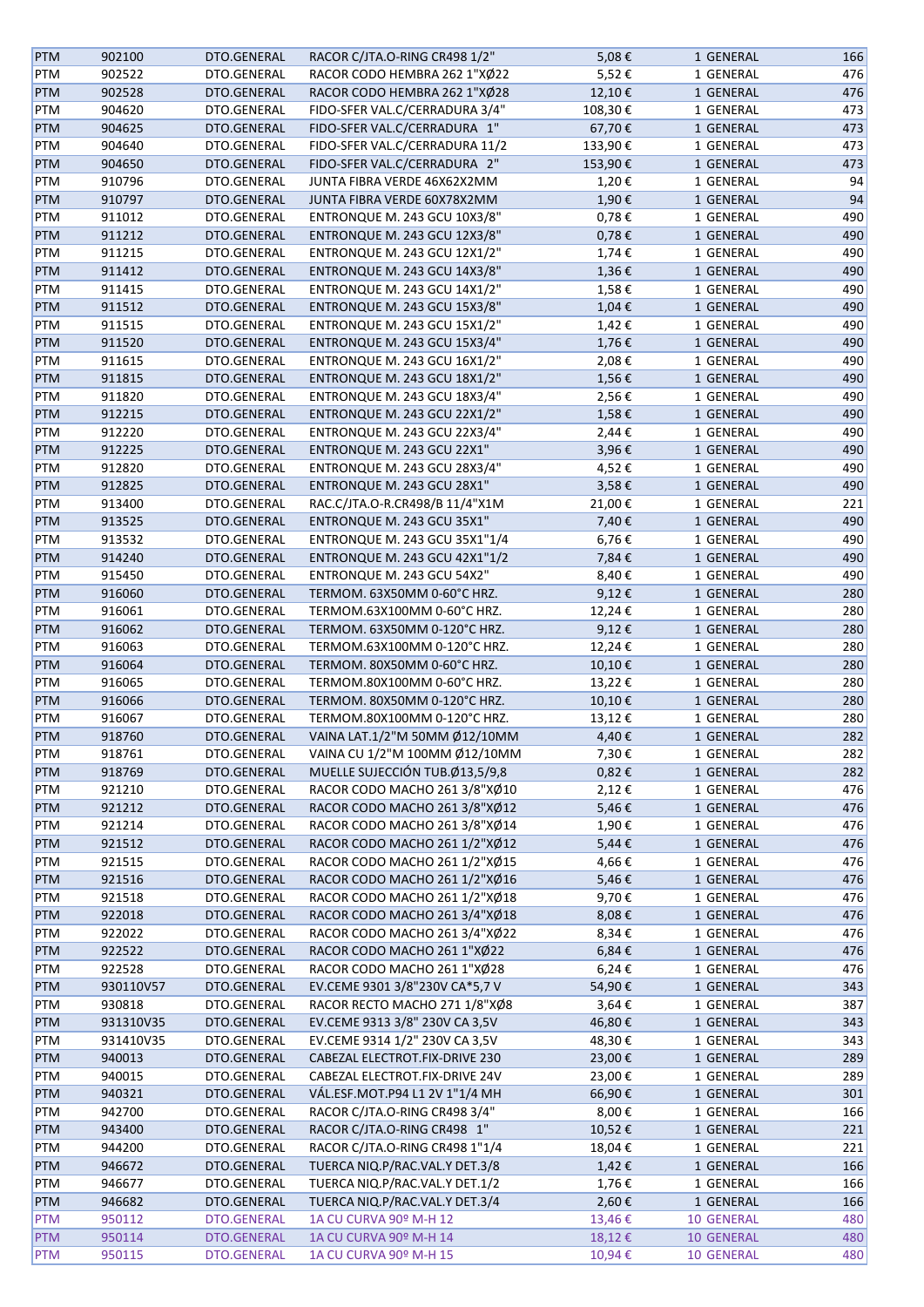| <b>PTM</b> | 950116 | DTO.GENERAL        | 1A CU CURVA 90º M-H 16        | 15,60€      | <b>10 GENERAL</b> | 480 |
|------------|--------|--------------------|-------------------------------|-------------|-------------------|-----|
| <b>PTM</b> | 950118 | DTO.GENERAL        | 1A CU CURVA 90º M-H 18        | 17,76€      | <b>10 GENERAL</b> | 480 |
| <b>PTM</b> | 950122 | DTO.GENERAL        | 1A CU CURVA 90º M-H 22        | 24,66€      | <b>10 GENERAL</b> | 480 |
| <b>PTM</b> | 950128 | DTO.GENERAL        | 1A CU CURVA 90º M-H 28        | 62,76€      | <b>10 GENERAL</b> | 480 |
|            | 950135 |                    | 1A CU CURVA 90º M-H 35        |             |                   | 480 |
| <b>PTM</b> |        | DTO.GENERAL        |                               | 184,66€     | <b>10 GENERAL</b> |     |
| <b>PTM</b> | 950142 | DTO.GENERAL        | 1A CU CURVA 90º M-H 42        | 162,94€     | <b>10 GENERAL</b> | 480 |
| <b>PTM</b> | 950154 | DTO.GENERAL        | 1A CU CURVA 90º M-H 54        | 296,00€     | <b>10 GENERAL</b> | 480 |
| <b>PTM</b> | 950210 | DTO.GENERAL        | 2A CU CURVA 90º H-H 10        | 16,82€      | <b>10 GENERAL</b> | 480 |
| <b>PTM</b> | 950212 | DTO.GENERAL        | 2A CU CURVA 90º H-H 12        | 11,56€      | <b>10 GENERAL</b> | 480 |
| <b>PTM</b> | 950214 | DTO.GENERAL        | 2A CU CURVA 90º H-H 14        | 14,34€      | <b>10 GENERAL</b> | 480 |
| <b>PTM</b> | 950215 | DTO.GENERAL        | 2A CU CURVA 90º H-H 15        | 10,40€      | <b>10 GENERAL</b> | 480 |
| <b>PTM</b> | 950216 | DTO.GENERAL        | 2A CU CURVA 90º H-H 16        | 17,14 €     | 10 GENERAL        | 480 |
| <b>PTM</b> | 950218 | DTO.GENERAL        | 2A CU CURVA 90º H-H 18        | 14,72€      | <b>10 GENERAL</b> | 480 |
| <b>PTM</b> | 950222 | DTO.GENERAL        | 2A CU CURVA 90º H-H 22        | 22,34€      | <b>10 GENERAL</b> | 480 |
| <b>PTM</b> | 950228 | DTO.GENERAL        | 2A CU CURVA 90º H-H 28        | 37,68€      | <b>10 GENERAL</b> | 480 |
| <b>PTM</b> | 950235 | DTO.GENERAL        | 2A CU CURVA 90º H-H 35        | 103,02€     | <b>10 GENERAL</b> | 480 |
| <b>PTM</b> | 950242 | DTO.GENERAL        | 2A CU CURVA 90º H-H 42        | 141,98€     | <b>10 GENERAL</b> | 480 |
| <b>PTM</b> | 950254 | DTO.GENERAL        | 2A CU CURVA 90º H-H 54        | 317,16€     | <b>10 GENERAL</b> | 480 |
| <b>PTM</b> | 951310 | DTO.GENERAL        | 130 CU TE IGUAL H 10          | 32,50€      | <b>10 GENERAL</b> | 481 |
| <b>PTM</b> | 951312 | DTO.GENERAL        | 130 CU TE IGUAL H 12          | 13,62€      | <b>10 GENERAL</b> | 481 |
| <b>PTM</b> | 951314 | DTO.GENERAL        | 130 CU TE IGUAL H 14          | 13,72€      | <b>10 GENERAL</b> | 481 |
| <b>PTM</b> | 951315 | DTO.GENERAL        | 130 CU TE IGUAL H 15          | 11,12€      | <b>10 GENERAL</b> | 481 |
| <b>PTM</b> | 951316 | DTO.GENERAL        | 130 CU TE IGUAL H 16          | 25,28€      | <b>10 GENERAL</b> | 481 |
|            |        |                    |                               |             | <b>10 GENERAL</b> |     |
| <b>PTM</b> | 951318 | DTO.GENERAL        | 130 CU TE IGUAL H 18          | 23,14€      |                   | 481 |
| <b>PTM</b> | 951322 | DTO.GENERAL        | 130 CU TE IGUAL H 22          | 36,04€      | <b>10 GENERAL</b> | 481 |
| <b>PTM</b> | 951328 | DTO.GENERAL        | 130 CU TE IGUAL H 28          | 63,36€      | <b>10 GENERAL</b> | 481 |
| <b>PTM</b> | 951335 | DTO.GENERAL        | 130 CU TE IGUAL H 35          | 184,22€     | <b>10 GENERAL</b> | 481 |
| <b>PTM</b> | 951342 | DTO.GENERAL        | 130 CU TE IGUAL H 42          | 317,24€     | <b>10 GENERAL</b> | 481 |
| <b>PTM</b> | 951354 | DTO.GENERAL        | 130 CU TE IGUAL H 54          | 394,74€     | <b>10 GENERAL</b> | 481 |
| <b>PTM</b> | 951402 | DTO.GENERAL        | 130 CU R TE REDUCIDA 14-12-12 | 24,76€      | <b>10 GENERAL</b> | 481 |
| <b>PTM</b> | 951403 | DTO.GENERAL        | 130 CU R TE REDUCIDA 14-12-14 | 48,06€      | <b>10 GENERAL</b> | 481 |
| <b>PTM</b> | 951404 | DTO.GENERAL        | 130 CU R TE REDUCIDA 15-12-12 | 63,66€      | <b>10 GENERAL</b> | 481 |
| <b>PTM</b> | 951405 | DTO.GENERAL        | 130 CU R TE REDUCIDA 15-12-15 | 27,18€      | <b>10 GENERAL</b> | 481 |
| <b>PTM</b> | 951406 | DTO.GENERAL        | 130 CU R TE REDUCIDA 15-15-12 | 69,76€      | <b>10 GENERAL</b> | 481 |
| <b>PTM</b> | 951407 | DTO.GENERAL        | 130 CU R TE REDUCIDA 15-18-15 | 67,60€      | <b>10 GENERAL</b> | 481 |
| <b>PTM</b> | 951408 | DTO.GENERAL        | 130 CU R TE REDUCIDA 15-22-15 | 78,42€      | <b>10 GENERAL</b> | 481 |
| <b>PTM</b> | 951409 | DTO.GENERAL        | 130 CU R TE REDUCIDA 16-12-14 | 29,42€      | <b>10 GENERAL</b> | 481 |
| <b>PTM</b> | 951410 | DTO.GENERAL        | 130 CU R TE REDUCIDA 16-12-16 | 28,34€      | <b>10 GENERAL</b> | 481 |
| <b>PTM</b> | 951411 | <b>DTO.GENERAL</b> | 130 CU R TE REDUC 16-14-12-FB | 47,08€      | <b>10 GENERAL</b> | 481 |
| <b>PTM</b> | 951412 | DTO.GENERAL        | 130 CU R TE REDUCIDA 16-14-14 | 29,50€      | <b>10 GENERAL</b> | 481 |
| <b>PTM</b> | 951413 | DTO.GENERAL        | 130 CU R TE REDUCIDA 16-14-16 | 38,64€      | <b>10 GENERAL</b> | 481 |
| <b>PTM</b> | 951414 | DTO.GENERAL        | 130 CU R TE REDUCIDA 18-12-15 | 104,00€     | <b>10 GENERAL</b> | 481 |
| <b>PTM</b> | 951415 | DTO.GENERAL        | 130 CU R TE REDUCIDA 18-12-16 | 65,28€      | <b>10 GENERAL</b> | 481 |
| <b>PTM</b> | 951416 | DTO.GENERAL        | 130 CU R TE REDUCIDA 18-12-18 | 47,34 €     | <b>10 GENERAL</b> | 481 |
| <b>PTM</b> | 951417 | DTO.GENERAL        | 130 CU R TE REDUCIDA 18-14-16 | 31,72€      | 10 GENERAL        | 481 |
| <b>PTM</b> | 951418 | DTO.GENERAL        | 130 CU R TE REDUCIDA 18-14-18 | 33,72€      | <b>10 GENERAL</b> | 481 |
| <b>PTM</b> |        |                    |                               |             |                   | 481 |
|            | 951419 | DTO.GENERAL        | 130 CU R TE REDUCIDA 18-15-15 | 30,22€      | 10 GENERAL        |     |
| <b>PTM</b> | 951420 | DTO.GENERAL        | 130 CU R TE REDUCIDA 18-15-18 | 21,08€      | <b>10 GENERAL</b> | 481 |
| <b>PTM</b> | 951421 | DTO.GENERAL        | 130 CU R TE REDUCIDA 18-16-16 | 54,78€      | <b>10 GENERAL</b> | 481 |
| <b>PTM</b> | 951422 | DTO.GENERAL        | 130 CU R TE REDUCIDA 18-16-18 | 50,92€      | <b>10 GENERAL</b> | 481 |
| <b>PTM</b> | 951423 | DTO.GENERAL        | 130 CU R TE REDUCIDA 18-18-12 | 83,60€      | <b>10 GENERAL</b> | 481 |
| <b>PTM</b> | 951424 | DTO.GENERAL        | 130 CU R TE REDUCIDA 18-18-15 | 40,08€      | <b>10 GENERAL</b> | 481 |
| <b>PTM</b> | 951425 | DTO.GENERAL        | 130 CU R TE REDUCIDA 18-18-16 | 58,38€      | 10 GENERAL        | 481 |
| <b>PTM</b> | 951426 | DTO.GENERAL        | 130 CU R TE REDUCIDA 18-22-18 | 85,18€      | <b>10 GENERAL</b> | 481 |
| <b>PTM</b> | 951427 | DTO.GENERAL        | 130 CU R TE REDUCIDA 22-12-22 | 101,14€     | <b>10 GENERAL</b> | 481 |
| <b>PTM</b> | 951428 | DTO.GENERAL        | 130 CU R TE REDUCIDA 22-14-18 | 105,62€     | <b>10 GENERAL</b> | 481 |
| <b>PTM</b> | 951429 | DTO.GENERAL        | 130 CU R TE REDUCIDA 22-14-22 | 51,38€      | 10 GENERAL        | 481 |
| <b>PTM</b> | 951430 | DTO.GENERAL        | 130 CU R TE REDUCIDA 22-15-15 | 54,70€      | 10 GENERAL        | 481 |
| <b>PTM</b> | 951431 | DTO.GENERAL        | 130 CU R TE REDUCIDA 22-15-18 | $60,44 \in$ | 10 GENERAL        | 481 |
| <b>PTM</b> | 951432 | DTO.GENERAL        | 130 CU R TE REDUCIDA 22-15-22 | 27,26€      | <b>10 GENERAL</b> | 481 |
| <b>PTM</b> | 951433 | DTO.GENERAL        | 130 CU R TE REDUCIDA 22-16-22 | 53,70€      | 10 GENERAL        | 481 |
| <b>PTM</b> | 951434 | DTO.GENERAL        | 130 CU R TE REDUCIDA 22-18-18 | 64,10€      | <b>10 GENERAL</b> | 481 |
| <b>PTM</b> | 951435 | DTO.GENERAL        | 130 CU R TE REDUCIDA 22-18-22 | 41,96€      | <b>10 GENERAL</b> | 481 |
| <b>PTM</b> | 951436 | DTO.GENERAL        | 130 CU R TE REDUCIDA 22-22-12 | 156,54€     | <b>10 GENERAL</b> | 481 |
| <b>PTM</b> | 951437 | DTO.GENERAL        | 130 CU R TE REDUCIDA 22-22-15 | 82,94€      | <b>10 GENERAL</b> | 481 |
| <b>PTM</b> | 951438 | DTO.GENERAL        | 130 CU R TE REDUCIDA 22-22-18 | 98,00€      | 10 GENERAL        | 481 |
| <b>PTM</b> | 951439 | DTO.GENERAL        | 130 CU R TE REDUCIDA 22-28-22 | 166,58€     | 10 GENERAL        | 481 |
| <b>PTM</b> | 951440 | DTO.GENERAL        | 130 CU R TE REDUCIDA 28-12-28 | 184,84€     | 10 GENERAL        | 481 |
|            |        |                    |                               |             |                   |     |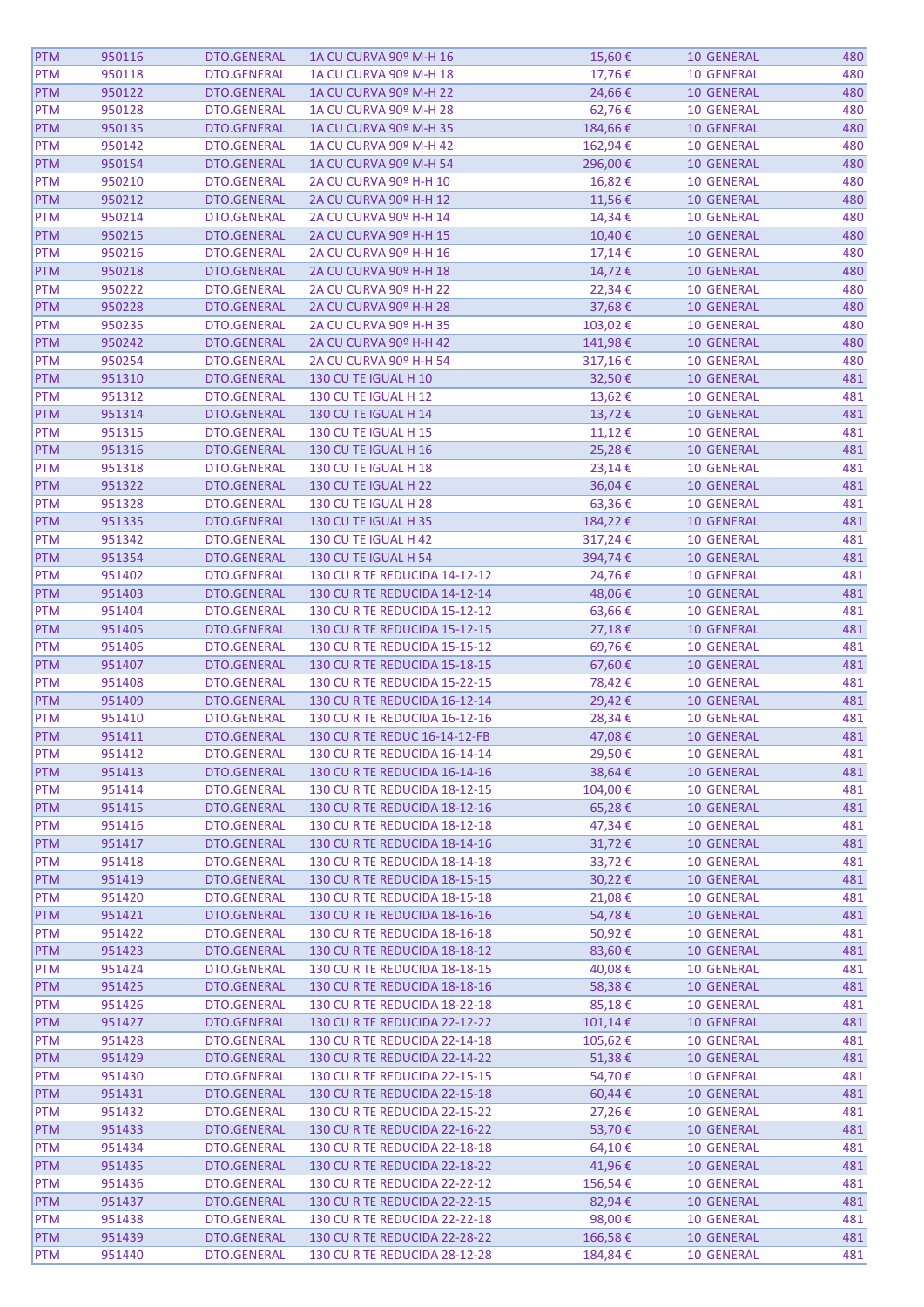| <b>PTM</b> | 951441 | DTO.GENERAL        | 130 CU R TE REDUCIDA 28-15-22 | 148,62€         | <b>10 GENERAL</b> | 481 |
|------------|--------|--------------------|-------------------------------|-----------------|-------------------|-----|
| <b>PTM</b> | 951442 | DTO.GENERAL        | 130 CU R TE REDUCIDA 28-15-28 | 64,66€          | <b>10 GENERAL</b> | 481 |
| <b>PTM</b> | 951443 | DTO.GENERAL        | 130 CU R TE REDUCIDA 28-18-22 | 147,50€         | <b>10 GENERAL</b> | 481 |
| <b>PTM</b> | 951444 | DTO.GENERAL        | 130 CU R TE REDUCIDA 28-18-28 | 111,72€         | <b>10 GENERAL</b> | 481 |
| <b>PTM</b> | 951445 | DTO.GENERAL        | 130 CU R TE REDUCIDA 28-22-22 | 120,26€         | 10 GENERAL        | 481 |
| <b>PTM</b> | 951446 | DTO.GENERAL        | 130 CU R TE REDUCIDA 28-22-28 | 70,70€          | <b>10 GENERAL</b> | 481 |
| <b>PTM</b> | 951447 | DTO.GENERAL        | 130 CU R TE REDUCIDA 28-28-15 | 254,06€         | <b>10 GENERAL</b> | 481 |
| <b>PTM</b> | 951448 | DTO.GENERAL        | 130 CU R TE REDUCIDA 28-28-18 | 125,36€         | <b>10 GENERAL</b> | 482 |
|            |        |                    |                               |                 |                   |     |
| <b>PTM</b> | 951449 | DTO.GENERAL        | 130 CU R TE REDUCIDA 28-28-22 | 98,84€          | <b>10 GENERAL</b> | 482 |
| <b>PTM</b> | 951450 | <b>DTO.GENERAL</b> | 130 CU R TE REDUCIDA 35-15-35 | 173,42€         | <b>10 GENERAL</b> | 482 |
| <b>PTM</b> | 951451 | DTO.GENERAL        | 130 CU R TE REDUCIDA 35-18-35 | 179,96€         | <b>10 GENERAL</b> | 482 |
| <b>PTM</b> | 951452 | DTO.GENERAL        | 130 CU R TE REDUCIDA 35-22-35 | 116,16€         | <b>10 GENERAL</b> | 482 |
| <b>PTM</b> | 951453 | DTO.GENERAL        | 130 CU R TE REDUCIDA 35-28-28 | 189,92€         | 10 GENERAL        | 482 |
| <b>PTM</b> | 951454 | DTO.GENERAL        | 130 CU R TE REDUCIDA 35-28-35 | 290,18€         | <b>10 GENERAL</b> | 482 |
| <b>PTM</b> | 951455 | DTO.GENERAL        | 130 CU R TE REDUCIDA 35-35-22 | 339,06€         | <b>10 GENERAL</b> | 482 |
| <b>PTM</b> | 951456 | DTO.GENERAL        | 130 CU R TE REDUCIDA 42-15-42 | 352,48€         | <b>10 GENERAL</b> | 482 |
| <b>PTM</b> | 951457 | DTO.GENERAL        | 130 CU R TE REDUCIDA 42-18-42 | 665,52€         | <b>10 GENERAL</b> | 482 |
| <b>PTM</b> | 951458 | DTO.GENERAL        | 130 CU R TE REDUCIDA 42-22-42 | 260,14€         | <b>10 GENERAL</b> | 482 |
| <b>PTM</b> | 951459 | DTO.GENERAL        | 130 CU R TE REDUCIDA 42-28-42 | 282,52€         | <b>10 GENERAL</b> | 482 |
| <b>PTM</b> | 951460 | DTO.GENERAL        | 130 CU R TE REDUCIDA 42-35-42 | 348,68€         | <b>10 GENERAL</b> | 482 |
| <b>PTM</b> | 951461 | DTO.GENERAL        | 130 CU R TE REDUCIDA 54-22-54 | 568,96€         | 10 GENERAL        | 482 |
| <b>PTM</b> | 951462 | DTO.GENERAL        | 130 CU R TE REDUCIDA 54-28-54 | 608,96€         | <b>10 GENERAL</b> | 482 |
| <b>PTM</b> | 951463 | DTO.GENERAL        | 130 CU R TE REDUCIDA 54-35-54 | 618,46€         | <b>10 GENERAL</b> | 482 |
| <b>PTM</b> | 952401 | DTO.GENERAL        | 240 CU MANG. RED. H-H 12-10   | 16,44 €         | <b>10 GENERAL</b> | 482 |
| <b>PTM</b> | 952402 | DTO.GENERAL        | 240 CU MANG. RED. H-H 14-12   | 8,22€           | 10 GENERAL        | 482 |
|            |        |                    |                               |                 |                   |     |
| <b>PTM</b> | 952403 | DTO.GENERAL        | 240 CU MANG. RED. H-H 15-12   | 8,22€           | <b>10 GENERAL</b> | 482 |
| <b>PTM</b> | 952404 | DTO.GENERAL        | 240 CU MANG. RED. H-H 15-14   | 10,10€          | <b>10 GENERAL</b> | 482 |
| <b>PTM</b> | 952405 | DTO.GENERAL        | 240 CU MANG. RED. H-H 16-12   | 6,36€           | <b>10 GENERAL</b> | 482 |
| <b>PTM</b> | 952406 | DTO.GENERAL        | 240 CU MANG. RED. H-H 16-15   | 16,04€          | <b>10 GENERAL</b> | 482 |
| <b>PTM</b> | 952407 | DTO.GENERAL        | 240 CU MANG. RED. H-H 18-12   | 15,02€          | <b>10 GENERAL</b> | 482 |
| <b>PTM</b> | 952408 | DTO.GENERAL        | 240 CU MANG. RED. H-H 18-14   | 12,42€          | <b>10 GENERAL</b> | 482 |
| <b>PTM</b> | 952409 | DTO.GENERAL        | 240 CU MANG. RED. H-H 18-15   | 10,14€          | <b>10 GENERAL</b> | 482 |
| <b>PTM</b> | 952410 | DTO.GENERAL        | 240 CU MANG. RED. H-H 18-16   | 11,74€          | <b>10 GENERAL</b> | 482 |
| <b>PTM</b> | 952411 | DTO.GENERAL        | 240 CU MANG. RED. H-H 22-12   | 40,72€          | <b>10 GENERAL</b> | 482 |
| <b>PTM</b> | 952412 | DTO.GENERAL        | 240 CU MANG. RED. H-H 22-15   | 11,98€          | <b>10 GENERAL</b> | 482 |
| <b>PTM</b> | 952413 | DTO.GENERAL        | 240 CU MANG. RED. H-H 22-16   | 17,28€          | <b>10 GENERAL</b> | 482 |
| <b>PTM</b> | 952414 | DTO.GENERAL        | 240 CU MANG. RED. H-H 22-18   | 13,99€          | <b>10 GENERAL</b> | 482 |
| <b>PTM</b> | 952415 | DTO.GENERAL        | 240 CU MANG. RED. H-H 28-15   | 28,04€          | <b>10 GENERAL</b> | 482 |
| <b>PTM</b> | 952416 | DTO.GENERAL        | 240 CU MANG. RED. H-H 28-18   | 29,92€          | <b>10 GENERAL</b> | 482 |
| <b>PTM</b> | 952417 | DTO.GENERAL        | 240 CU MANG. RED. H-H 28-22   | 22,30€          | <b>10 GENERAL</b> | 482 |
| <b>PTM</b> | 952418 | DTO.GENERAL        | 240 CU MANG. RED. H-H 35-18   | 125,16€         | <b>10 GENERAL</b> | 482 |
| <b>PTM</b> | 952419 | DTO.GENERAL        | 240 CU MANG. RED. H-H 35-22   | 66,88€          | <b>10 GENERAL</b> | 482 |
| <b>PTM</b> | 952420 | DTO.GENERAL        | 240 CU MANG. RED. H-H 35-28   | 68,98€          | <b>10 GENERAL</b> | 482 |
| <b>PTM</b> | 952421 | DTO.GENERAL        | 240 CU MANG. RED. H-H 42-22   | 157,12€         | <b>10 GENERAL</b> | 482 |
| <b>PTM</b> | 952422 | DTO.GENERAL        | 240 CU MANG. RED. H-H 42-28   | 127,84€         | <b>10 GENERAL</b> | 482 |
| <b>PTM</b> | 952423 | <b>DTO.GENERAL</b> | 240 CU MANG. RED. H-H 42-35   | 77,44 €         | <b>10 GENERAL</b> | 482 |
|            |        |                    |                               |                 |                   |     |
| <b>PTM</b> | 952424 | DTO.GENERAL        | 240 CU MANG. RED. H-H 54-28   | 486,56€         | 10 GENERAL        | 482 |
| <b>PTM</b> | 952425 | <b>DTO.GENERAL</b> | 240 CU MANG. RED. H-H 54-35   | 180,38€         | <b>10 GENERAL</b> | 482 |
| <b>PTM</b> | 952426 | DTO.GENERAL        | 240 CU MANG. RED. H-H 54-42   | 162,82€         | <b>10 GENERAL</b> | 482 |
| <b>PTM</b> | 952427 | DTO.GENERAL        | 240 CU MANG. RED. H-H 64-54   | 335,28€         | <b>10 GENERAL</b> | 482 |
| <b>PTM</b> | 952501 | DTO.GENERAL        | 243 CU MANG. RED. M-H 12-10   | 14,06€          | <b>10 GENERAL</b> | 482 |
| <b>PTM</b> | 952502 | DTO.GENERAL        | 243 CU MANG. RED. M-H 14-12   | 6,64€           | <b>10 GENERAL</b> | 482 |
| <b>PTM</b> | 952503 | DTO.GENERAL        | 243 CU MANG. RED. M-H 15-10   | 14,80€          | <b>10 GENERAL</b> | 482 |
| <b>PTM</b> | 952504 | DTO.GENERAL        | 243 CU MANG. RED. M-H 15-12   | 7,18€           | <b>10 GENERAL</b> | 482 |
| <b>PTM</b> | 952505 | DTO.GENERAL        | 243 CU MANG. RED. M-H 15-14   | 10,28€          | <b>10 GENERAL</b> | 482 |
| <b>PTM</b> | 952506 | DTO.GENERAL        | 243 CU MANG. RED. M-H 16-12   | $5,42 \notin$   | <b>10 GENERAL</b> | 482 |
| <b>PTM</b> | 952507 | DTO.GENERAL        | 243 CU MANG. RED. M-H 16-15   | 12,70€          | 10 GENERAL        | 482 |
| <b>PTM</b> | 952508 | DTO.GENERAL        | 243 CU MANG. RED. M-H 18-12   | 10,94€          | <b>10 GENERAL</b> | 482 |
| <b>PTM</b> | 952509 | DTO.GENERAL        | 243 CU MANG. RED. M-H 18-14   | 9,50€           | <b>10 GENERAL</b> | 482 |
| <b>PTM</b> | 952510 | DTO.GENERAL        | 243 CU MANG. RED. M-H 18-15   | 8,32€           | <b>10 GENERAL</b> | 482 |
| <b>PTM</b> | 952511 | DTO.GENERAL        | 243 CU MANG. RED. M-H 18-16   | 10,54€          | <b>10 GENERAL</b> | 482 |
| <b>PTM</b> | 952512 | DTO.GENERAL        | 243 CU MANG. RED. M-H 22-12   | 25,24€          | <b>10 GENERAL</b> | 482 |
| <b>PTM</b> | 952513 | DTO.GENERAL        | 243 CU MANG. RED. M-H 22-14   | 9,84 $\epsilon$ | 10 GENERAL        | 482 |
| <b>PTM</b> | 952514 | DTO.GENERAL        | 243 CU MANG. RED. M-H 22-15   | 10,30€          | <b>10 GENERAL</b> | 482 |
| <b>PTM</b> | 952515 | DTO.GENERAL        | 243 CU MANG. RED. M-H 22-16   | 11,36€          | <b>10 GENERAL</b> | 482 |
|            |        |                    |                               |                 |                   |     |
| <b>PTM</b> | 952516 | DTO.GENERAL        | 243 CU MANG. RED. M-H 22-18   | 12,64€          | <b>10 GENERAL</b> | 482 |
| <b>PTM</b> | 952517 | DTO.GENERAL        | 243 CU MANG. RED. M-H 28-12   | 57,14€          | <b>10 GENERAL</b> | 482 |
| PTM        | 952518 | DTO.GENERAL        | 243 CU MANG. RED. M-H 28-15   | 33,30€          | <b>10 GENERAL</b> | 482 |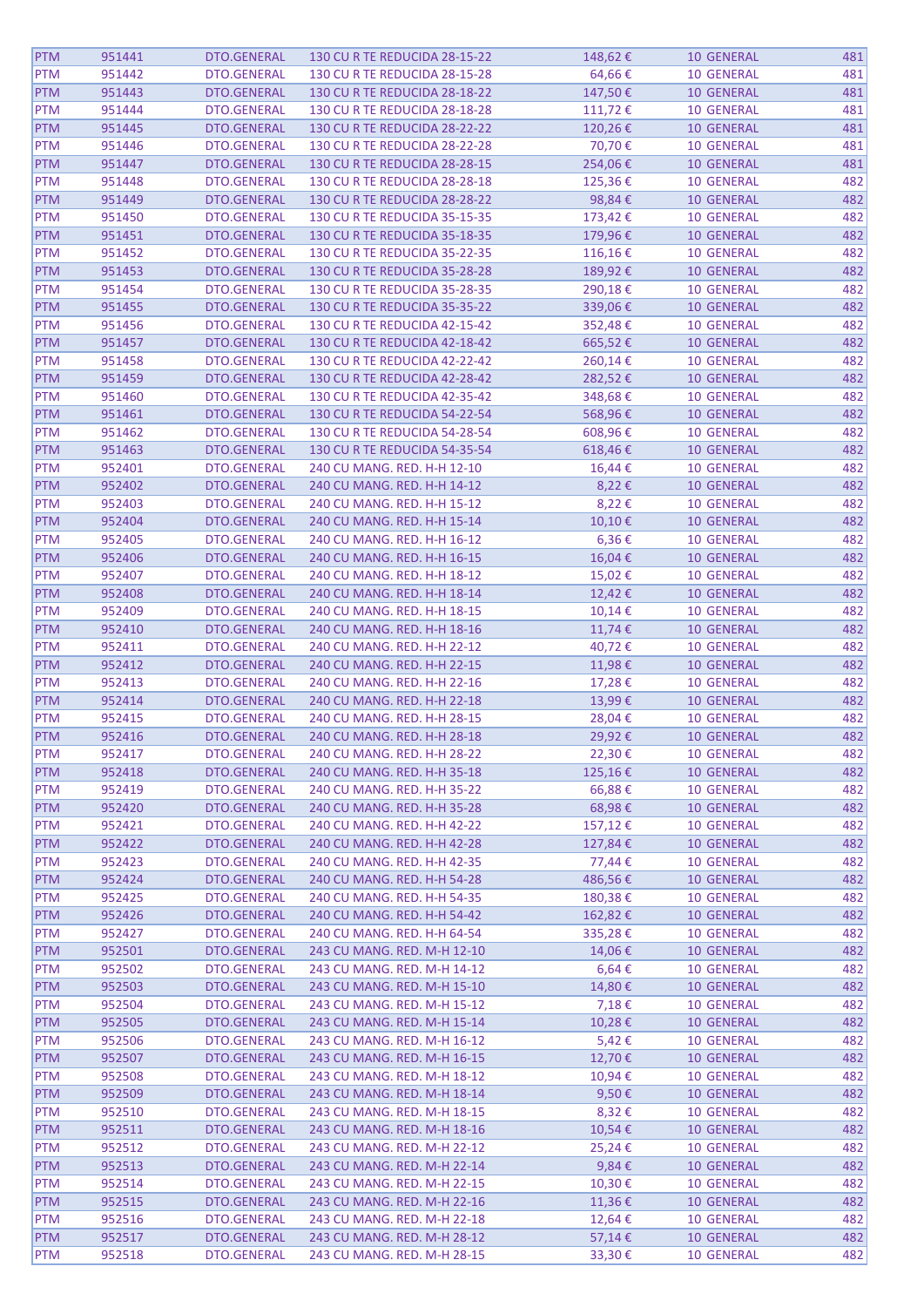| <b>PTM</b> | 952519 | DTO.GENERAL        | 243 CU MANG. RED. M-H 28-18  | 29,42€    | <b>10 GENERAL</b> | 482 |
|------------|--------|--------------------|------------------------------|-----------|-------------------|-----|
| <b>PTM</b> | 952520 | <b>DTO.GENERAL</b> | 243 CU MANG. RED. M-H 28-22  | 19,68€    | <b>10 GENERAL</b> | 482 |
| PTM        | 952521 | <b>DTO.GENERAL</b> | 243 CU MANG. RED. M-H 35-15  | 100,12€   | <b>10 GENERAL</b> | 482 |
| <b>PTM</b> | 952522 | DTO.GENERAL        | 243 CU MANG. RED. M-H 35-18  | 54,42€    | <b>10 GENERAL</b> | 482 |
| <b>PTM</b> | 952523 | DTO.GENERAL        | 243 CU MANG. RED. M-H 35-28  | 35,38€    | <b>10 GENERAL</b> | 482 |
| <b>PTM</b> | 952524 | <b>DTO.GENERAL</b> | 243 CU MANG. RED. M-H 42-22  | 119,98€   | <b>10 GENERAL</b> | 482 |
| <b>PTM</b> | 952525 | DTO.GENERAL        | 243 CU MANG. RED. M-H 42-28  | 95,10€    | <b>10 GENERAL</b> | 482 |
| <b>PTM</b> | 952526 | <b>DTO.GENERAL</b> | 243 CU MANG. RED. M-H 42-35  | 76,38€    | <b>10 GENERAL</b> | 482 |
|            |        |                    |                              |           |                   |     |
| PTM        | 952527 | <b>DTO.GENERAL</b> | 243 CU MANG. RED. M-H 54-22  | 275,56€   | <b>10 GENERAL</b> | 482 |
| <b>PTM</b> | 952528 | <b>DTO.GENERAL</b> | 243 CU MANG. RED. M-H 54-28  | 275,10€   | <b>10 GENERAL</b> | 482 |
| <b>PTM</b> | 952529 | <b>DTO.GENERAL</b> | 243 CU MANG. RED. M-H 54-35  | 202,46€   | <b>10 GENERAL</b> | 482 |
| <b>PTM</b> | 952530 | <b>DTO.GENERAL</b> | 243 CU MANG. RED. M-H 54-42  | 147,50€   | <b>10 GENERAL</b> | 482 |
| <b>PTM</b> | 952531 | DTO.GENERAL        | 243 CU MANG. RED. M-H 64-35  | 492,14€   | 10 GENERAL        | 482 |
| <b>PTM</b> | 952532 | DTO.GENERAL        | 243 CU MANG. RED. M-H 64-54  | 235,76€   | <b>10 GENERAL</b> | 482 |
| <b>PTM</b> | 952710 | <b>DTO.GENERAL</b> | 270 CU MANGUITO UNIÓN H-H 10 | 3,94€     | <b>10 GENERAL</b> | 483 |
| <b>PTM</b> | 952712 | <b>DTO.GENERAL</b> | 270 CU MANGUITO UNIÓN H-H 12 | 4,92€     | <b>10 GENERAL</b> | 483 |
| PTM        | 952714 | DTO.GENERAL        | 270 CU MANGUITO UNIÓN H-H 14 | 5,38€     | <b>10 GENERAL</b> | 483 |
| <b>PTM</b> | 952715 | <b>DTO.GENERAL</b> | 270 CU MANGUITO UNIÓN H-H 15 | 4,66€     | <b>10 GENERAL</b> | 483 |
| <b>PTM</b> | 952716 | <b>DTO.GENERAL</b> | 270 CU MANGUITO UNIÓN H-H 16 | 7,36€     | 10 GENERAL        | 483 |
| <b>PTM</b> | 952718 | <b>DTO.GENERAL</b> | 270 CU MANGUITO UNIÓN H-H 18 | 6,46€     | <b>10 GENERAL</b> | 483 |
| <b>PTM</b> | 952722 | DTO.GENERAL        | 270 CU MANGUITO UNIÓN H-H 22 | 11,04€    | <b>10 GENERAL</b> | 483 |
| <b>PTM</b> | 952728 | <b>DTO.GENERAL</b> | 270 CU MANGUITO UNIÓN H-H 28 | 15,42€    | <b>10 GENERAL</b> | 483 |
| PTM        | 952735 | DTO.GENERAL        | 270 CU MANGUITO UNIÓN H-H 35 | 31,50€    | <b>10 GENERAL</b> | 483 |
| <b>PTM</b> | 952742 | DTO.GENERAL        | 270 CU MANGUITO UNIÓN H-H 42 | 52,00€    | <b>10 GENERAL</b> | 483 |
|            |        |                    |                              |           |                   |     |
| PTM        | 952754 | <b>DTO.GENERAL</b> | 270 CU MANGUITO UNIÓN H-H 54 | 106,40€   | <b>10 GENERAL</b> | 483 |
| <b>PTM</b> | 952764 | DTO.GENERAL        | 270 CU MANGUITO UNIÓN H-H 64 | 157,20€   | <b>10 GENERAL</b> | 483 |
| <b>PTM</b> | 953010 | DTO.GENERAL        | 300 CU TAPÓN HEMBRA 10       | 28,66€    | <b>10 GENERAL</b> | 483 |
| <b>PTM</b> | 953012 | <b>DTO.GENERAL</b> | 300 CU TAPÓN HEMBRA 12       | 23,26€    | <b>10 GENERAL</b> | 483 |
| <b>PTM</b> | 953014 | DTO.GENERAL        | 300 CU TAPÓN HEMBRA 14       | 26,90€    | <b>10 GENERAL</b> | 483 |
| <b>PTM</b> | 953015 | DTO.GENERAL        | 300 CU TAPÓN HEMBRA 15       | 13,00€    | <b>10 GENERAL</b> | 483 |
| <b>PTM</b> | 953016 | DTO.GENERAL        | 300 CU TAPÓN HEMBRA 16       | 29,50€    | <b>10 GENERAL</b> | 483 |
| <b>PTM</b> | 953018 | DTO.GENERAL        | 300 CU TAPÓN HEMBRA 18       | 15,52€    | <b>10 GENERAL</b> | 483 |
| PTM        | 953022 | DTO.GENERAL        | 300 CU TAPÓN HEMBRA 22       | 26,82€    | <b>10 GENERAL</b> | 483 |
| <b>PTM</b> | 953028 | <b>DTO.GENERAL</b> | 300 CU TAPÓN HEMBRA 28       | 44,74€    | <b>10 GENERAL</b> | 483 |
| <b>PTM</b> | 953035 | <b>DTO.GENERAL</b> | 300 CU TAPÓN HEMBRA 35       | 88,04€    | 10 GENERAL        | 483 |
| <b>PTM</b> | 953042 | DTO.GENERAL        | 300 CU TAPÓN HEMBRA 42       | 153,88€   | <b>10 GENERAL</b> | 483 |
| <b>PTM</b> | 953054 | DTO.GENERAL        | 300 CU TAPÓN HEMBRA 54       | 220,06€   | 10 GENERAL        | 483 |
| <b>PTM</b> | 954012 | DTO.GENERAL        | 40 CU CURVA 45º M-H 12       | 17,34€    | <b>10 GENERAL</b> | 480 |
| <b>PTM</b> | 954014 | <b>DTO.GENERAL</b> | 40 CU CURVA 45º M-H 14       | 15,60€    | <b>10 GENERAL</b> | 480 |
| <b>PTM</b> | 954015 | DTO.GENERAL        | 40 CU CURVA 45º M-H 15       | 10,28€    | <b>10 GENERAL</b> | 480 |
| <b>PTM</b> |        |                    |                              |           |                   | 480 |
|            | 954016 | DTO.GENERAL        | 40 CU CURVA 45º M-H 16       | 21,44€    | <b>10 GENERAL</b> |     |
| <b>PTM</b> | 954018 | DTO.GENERAL        | 40 CU CURVA 45º M-H 18       | 20,72€    | <b>10 GENERAL</b> | 480 |
| <b>PTM</b> | 954022 | DTO.GENERAL        | 40 CU CURVA 45º M-H 22       | 20,98€    | <b>10 GENERAL</b> | 480 |
| <b>PTM</b> | 954028 | DTO.GENERAL        | 40 CU CURVA 45º M-H 28       | 41,64€    | <b>10 GENERAL</b> | 480 |
| <b>PTM</b> | 954035 | DTO.GENERAL        | 40 CU CURVA 45º M-H 35       | 92,70€    | <b>10 GENERAL</b> | 480 |
| <b>PTM</b> | 954042 | DTO.GENERAL        | 40 CU CURVA 45º M-H 42       | 157,52€   | <b>10 GENERAL</b> | 480 |
| <b>PTM</b> | 954054 | <b>DTO.GENERAL</b> | 40 CU CURVA 45º M-H 54       | 266,72€   | 10 GENERAL        | 480 |
| <b>PTM</b> | 954110 | DTO.GENERAL        | 41 CU CURVA 45º H-H 10       | 44,84 €   | <b>10 GENERAL</b> | 480 |
| <b>PTM</b> | 954112 | DTO.GENERAL        | 41 CU CURVA 45º H-H 12       | 27,84€    | <b>10 GENERAL</b> | 480 |
| <b>PTM</b> | 954114 | DTO.GENERAL        | 41 CU CURVA 45º H-H 14       | 14,00€    | <b>10 GENERAL</b> | 480 |
| <b>PTM</b> | 954115 | DTO.GENERAL        | 41 CU CURVA 45º H-H 15       | 9,78€     | <b>10 GENERAL</b> | 480 |
| PTM        | 954116 | DTO.GENERAL        | 41 CU CURVA 45º H-H 16       | 15,88€    | <b>10 GENERAL</b> | 480 |
| <b>PTM</b> | 954118 | DTO.GENERAL        | 41 CU CURVA 45º H-H 18       | 20,36€    | <b>10 GENERAL</b> | 480 |
| <b>PTM</b> | 954122 | DTO.GENERAL        | 41 CU CURVA 45º H-H 22       | 23,86€    | <b>10 GENERAL</b> | 480 |
| PTM        | 954128 | DTO.GENERAL        | 41 CU CURVA 45º H-H 28       | 40,78€    | <b>10 GENERAL</b> | 480 |
| <b>PTM</b> | 954135 | DTO.GENERAL        | 41 CU CURVA 45º H-H 35       | 143,45€   | <b>10 GENERAL</b> | 480 |
| <b>PTM</b> | 954142 | DTO.GENERAL        | 41 CU CURVA 45º H-H 42       | 252,76€   | 10 GENERAL        | 480 |
| <b>PTM</b> | 954154 | DTO.GENERAL        | 41 CU CURVA 45º H-H 54       | 461,48€   | <b>10 GENERAL</b> | 480 |
|            |        |                    |                              |           |                   | 480 |
| <b>PTM</b> | 954164 | DTO.GENERAL        | 41 CU CURVA 45º H-H 64       | 1.258,80€ | <b>10 GENERAL</b> |     |
| <b>PTM</b> | 958512 | DTO.GENERAL        | 85 CU PUENTE H-H 12          | 90,26€    | <b>10 GENERAL</b> | 480 |
| <b>PTM</b> | 958514 | DTO.GENERAL        | 85 CU PUENTE H-H 14          | 97,20€    | <b>10 GENERAL</b> | 480 |
| <b>PTM</b> | 958515 | DTO.GENERAL        | 85 CU PUENTE H-H 15          | 45,54€    | <b>10 GENERAL</b> | 480 |
| <b>PTM</b> | 958516 | DTO.GENERAL        | 85 CU PUENTE H-H 16          | 118,16€   | 10 GENERAL        | 480 |
| PTM        | 958518 | DTO.GENERAL        | 85 CU PUENTE H-H 18          | 122,30€   | <b>10 GENERAL</b> | 480 |
| <b>PTM</b> | 958522 | DTO.GENERAL        | 85 CU PUENTE H-H 22          | 144,26€   | <b>10 GENERAL</b> | 480 |
| <b>PTM</b> | 958612 | DTO.GENERAL        | 86 CU SEMI-PUENTE M-H 12     | 80,18€    | <b>10 GENERAL</b> | 480 |
| PTM        | 958614 | DTO.GENERAL        | 86 CU SEMI-PUENTE M-H 14     | 87,50€    | <b>10 GENERAL</b> | 480 |
| PTM        | 958615 | <b>DTO.GENERAL</b> | 86 CU SEMI-PUENTE M-H 15     | 45,28€    | <b>10 GENERAL</b> | 480 |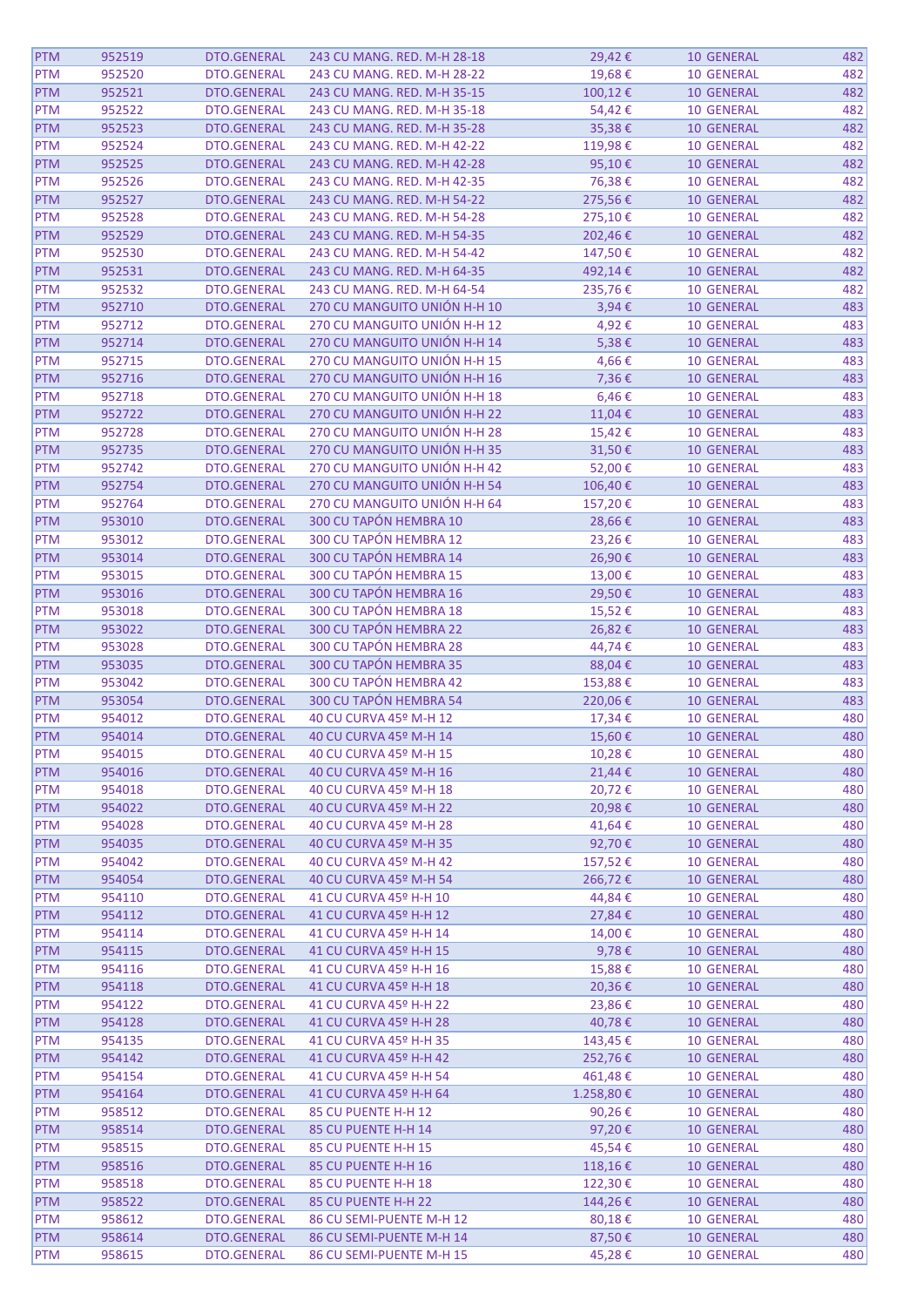| <b>PTM</b> | 958616        | DTO.GENERAL | 86 CU SEMI-PUENTE M-H 16            | 97,50€     | <b>10 GENERAL</b> | 480        |
|------------|---------------|-------------|-------------------------------------|------------|-------------------|------------|
| <b>PTM</b> | 958618        | DTO.GENERAL | 86 CU SEMI-PUENTE M-H 18            | 110,82€    | <b>10 GENERAL</b> | 480        |
| <b>PTM</b> | 958622        | DTO.GENERAL | 86 CU SEMI-PUENTE M-H 22            | 142,38€    | <b>10 GENERAL</b> | 480        |
| <b>PTM</b> | 959010        | DTO.GENERAL | 90 CU CODO 90º H-H 10               | 21,74€     | <b>10 GENERAL</b> | 481        |
|            | 959012        |             | 90 CU CODO 90º H-H 12               |            |                   | 481        |
| <b>PTM</b> |               | DTO.GENERAL |                                     | $8,16 \in$ | <b>10 GENERAL</b> |            |
| <b>PTM</b> | 959014        | DTO.GENERAL | 90 CU CODO 90º H-H 14               | $9,34 \in$ | <b>10 GENERAL</b> | 481        |
| <b>PTM</b> | 959015        | DTO.GENERAL | 90 CU CODO 90º H-H 15               | 7,72€      | <b>10 GENERAL</b> | 481        |
| <b>PTM</b> | 959016        | DTO.GENERAL | 90 CU CODO 90º H-H 16               | 14,36€     | <b>10 GENERAL</b> | 481        |
| <b>PTM</b> | 959018        | DTO.GENERAL | 90 CU CODO 90º H-H 18               | $11,12$ €  | <b>10 GENERAL</b> | 481        |
| <b>PTM</b> | 959022        | DTO.GENERAL | 90 CU CODO 90º H-H 22               | 18,30€     | <b>10 GENERAL</b> | 481        |
| <b>PTM</b> | 959028        | DTO.GENERAL | 90 CU CODO 90º H-H 28               | 31,74€     | <b>10 GENERAL</b> | 481        |
| <b>PTM</b> | 959035        | DTO.GENERAL | 90 CU CODO 90º H-H 35               | 123,80€    | <b>10 GENERAL</b> | 481        |
| <b>PTM</b> | 959042        | DTO.GENERAL | 90 CU CODO 90º H-H 42               | 204,40€    | <b>10 GENERAL</b> | 481        |
| <b>PTM</b> | 959054        | DTO.GENERAL | 90 CU CODO 90º H-H 54               | 254,94€    | <b>10 GENERAL</b> | 481        |
| <b>PTM</b> | 959064        | DTO.GENERAL | 90 CU CODO 90º H-H 64               | 964,66€    | <b>10 GENERAL</b> | 481        |
| <b>PTM</b> | 959212        | DTO.GENERAL | 92 CU CODO 90º M-H 12               | 16,56€     | <b>10 GENERAL</b> | 481        |
| <b>PTM</b> | 959214        | DTO.GENERAL | 92 CU CODO 90º M-H 14               | 13,28€     | <b>10 GENERAL</b> | 481        |
| <b>PTM</b> | 959215        | DTO.GENERAL | 92 CU CODO 90º M-H 15               | 8,98€      | <b>10 GENERAL</b> | 481        |
| <b>PTM</b> | 959216        | DTO.GENERAL | 92 CU CODO 90º M-H 16               | 14,00€     | 10 GENERAL        | 481        |
| <b>PTM</b> | 959218        | DTO.GENERAL | 92 CU CODO 90º M-H 18               | 18,48€     | <b>10 GENERAL</b> | 481        |
| <b>PTM</b> | 959222        | DTO.GENERAL | 92 CU CODO 90º M-H 22               | 28,34€     | <b>10 GENERAL</b> | 481        |
| <b>PTM</b> | 959228        | DTO.GENERAL | 92 CU CODO 90º M-H 28               | 49,48€     | <b>10 GENERAL</b> | 481        |
|            |               |             |                                     |            |                   |            |
| <b>PTM</b> | 959235        | DTO.GENERAL | 92 CU CODO 90º M-H 35               | 195,86€    | <b>10 GENERAL</b> | 481        |
| <b>PTM</b> | 959242        | DTO.GENERAL | 92 CU CODO 90º M-H 42               | 254,40€    | <b>10 GENERAL</b> | 481        |
| <b>PTM</b> | 959254        | DTO.GENERAL | 92 CU CODO 90º M-H 54               | 539,48€    | <b>10 GENERAL</b> | 481        |
| PTM        | 974215        | DTO.GENERAL | RACOR MULTICAPA 876ND 16X2"1/2      | 6,50€      | 1 GENERAL         | 205        |
| <b>PTM</b> | 98FF12        | DTO.GENERAL | RACOR CODO 3PZ.125 AC 3/8"M-H       | 5,62€      | 1 GENERAL         | 489        |
| PTM        | 98FF15        | DTO.GENERAL | RACOR CODO 3PZ.125 AC 1/2"M-H       | 7,64€      | 1 GENERAL         | 489        |
| <b>PTM</b> | 98FF20        | DTO.GENERAL | RACOR CODO 3PZ.125 AC 3/4"M-H       | 10,70€     | 1 GENERAL         | 489        |
| PTM        | 98FF25        | DTO.GENERAL | RACOR CODO 3PZ.125 AC 1"M-H         | 18,74€     | 1 GENERAL         | 489        |
| <b>PTM</b> | 98FF32        | DTO.GENERAL | RAC.CODO 3PZ.125 AC 1"1/4 M-H       | 27,78€     | 1 GENERAL         | 489        |
| PTM        | 988089        | DTO.GENERAL | PAR SOP.PLA.ALU/HF BAR.9X205MM      | 1,98€      | 1 GENERAL         | 189        |
| <b>PTM</b> | 988090        | DTO.GENERAL | PAR SOP.RED.ALU/HF BAR.9X205MM      | 1,98€      | 1 GENERAL         | 189        |
| PTM        | 99EP12        | DTO.GENERAL | VASO EXP.ABIERTO PINTADO 100LT      | 527,80€    | 1 GENERAL         | 133        |
| <b>PTM</b> | 991210V40     | DTO.GENERAL | EV.CEME 9912 1/4" 220V CA *4 V      | 46,44€     | 1 GENERAL         | 344        |
| PTM        | 991310V40     | DTO.GENERAL | EV.CEME 9913 3/8" 230V CA VIT       | 52,92€     | 1 GENERAL         | 344        |
| <b>PTM</b> | 991410T55     | DTO.GENERAL | EV.CEME 9914 1/2 230V CA*5,5 T      | 50,76€     | 1 GENERAL         | 344        |
| PTM        | 993410R28     | DTO.GENERAL | EV.CEME 9934 1/4" 230V CA*2,8R      | 58,30€     | 1 GENERAL         | 344        |
| <b>PTM</b> | 999000        | DTO.GENERAL | PULVERIZADOR/DESHOLLINADOR          | 28,10€     | 1 GENERAL         | 444        |
|            |               |             |                                     |            |                   | 525        |
| RAC        | CONTRA        | DTO.GENERAL | ACCESORIO CONTRAPESO P/SMART        | 3,90€      | 1 GENERAL         |            |
| <b>RAC</b> | <b>KPM030</b> | DTO.GENERAL | <b>INTERRUPTOR NIVEL SMART 3M</b>   | 14,80€     | 1 GENERAL         | 525        |
| RAC        | <b>KPM050</b> | DTO.GENERAL | <b>INTERRUPTOR NIVEL SMART 5M</b>   | 19,30€     | 1 GENERAL         | 525        |
| <b>RAC</b> | QSF012        | DTO.GENERAL | <b>REGULADOR NIV.QUICKSTOP 3/8"</b> | 18,90€     | 1 GENERAL         | 525        |
| <b>RAC</b> | QSF015        | DTO.GENERAL | REG.NIVEL AJUST.QUICKSTOP 1/2"      | 22,10€     | 1 GENERAL         | 525        |
| <b>RAC</b> | QSF020        | DTO.GENERAL | REG.NIVEL AJUST.QUICKSTOP 3/4"      | 33,70€     | 1 GENERAL         | 525        |
| RAC        | QSF025        | DTO.GENERAL | REG.NIVEL AJUST.QUICKSTOP 1"        | 34,90€     | 1 GENERAL         | 525        |
| <b>RAC</b> | QSF032        | DTO.GENERAL | REG.NIVEL AJ.QUICKSTOP 1"1/4        | 42,70€     | 1 GENERAL         | 525        |
| RAC        | QSF040        | DTO.GENERAL | REG.NIVEL AJ.QUICKSTOP 1 1/2"       | 51,50€     | 1 GENERAL         | 525        |
| <b>RAC</b> | TC1150        | DTO.GENERAL | MANGUERA CARGA NY 20°C 1500MM       |            |                   | 516        |
| <b>RAC</b> |               |             |                                     | 3,60€      | 1 GENERAL         |            |
| <b>RAC</b> | TC1159        | DTO.GENERAL | MANGUERA CARGA NY 90ºC 1500MM       | 7,98€      | 1 GENERAL         | 516        |
|            | TC1209        | DTO.GENERAL | MANGUERA CARGA NY 90°C 2000MM       | 8,50€      | 1 GENERAL         | 516        |
|            |               | DTO.GENERAL | MANGUERA CARGA MT 20ºC 1500MM       |            |                   | 516        |
| RAC        | TL1150        |             |                                     | 7,50€      | 1 GENERAL         |            |
| <b>RAC</b> | TL1200        | DTO.GENERAL | MANGUERA CARGA MT 20ºC 2000MM       | 7,50€      | 1 GENERAL         | 516        |
| RAC        | 00E332        | DTO.GENERAL | EMBUDO ABS E332 32X32MM CORTO       | 1,00€      | 1 GENERAL         | 501        |
| <b>RAC</b> | 00E440        | DTO.GENERAL | EMBUDO ABS E440 40X40MM CORTO       | 1,00€      | 1 GENERAL         | 501        |
| <b>RAC</b> | 000200        | DTO.GENERAL | MANGUITO WC.200 CONCÉNTRICO         | 4,50€      | 1 GENERAL         | 511        |
| <b>RAC</b> | 000201        | DTO.GENERAL | MANGUITO WC.201 EXCÉNTRICO          | 4,50€      | 1 GENERAL         | 511        |
| RAC        | 000210        | DTO.GENERAL | MANGUITO WC.210 CONCÉN.90/110       | 7,80€      | 1 GENERAL         | 511        |
| <b>RAC</b> | 000220        | DTO.GENERAL | MANGUITO WC.220 CONCÉN.110/125      | 7,80€      | 1 GENERAL         | 511        |
| RAC        | 000230        | DTO.GENERAL | MANGUITO WC.230 CONCÉNTRICO         | 4,46€      | 1 GENERAL         | 510        |
| <b>RAC</b> | 00103C        | DTO.GENERAL | CABLE DESATASCADOR MAN.DC1 3M       | 5,80€      | 1 GENERAL         | 528        |
| <b>RAC</b> | 00107C        | DTO.GENERAL | CABLE DESATASCADOR DC11 L.7MM       | 10,20€     | 1 GENERAL         | 528        |
| <b>RAC</b> | 001105        | DTO.GENERAL | CABLE DESATASCADOR DC11 NYLON       | $6,60 \in$ | 1 GENERAL         | 528        |
| RAC        | 00125G        | DTO.GENERAL | DESATASCADOR PROFESIONAL STL        | 80,60€     | 1 GENERAL         | 529        |
| <b>RAC</b> | 002212        | DTO.GENERAL | REGULADOR PRESIÓN ENERPRESS 1"      | 66,00€     | 1 GENERAL         | 140        |
| RAC        | 0115BD        | DTO.GENERAL | DESATASCADOR MANUAL/TALADRO BD      | 11,80€     | 1 GENERAL         | 529        |
| <b>RAC</b> | 0115CD        | DTO.GENERAL | DESATASCADOR COMBI CD               | 17,30€     | 1 GENERAL         | 529<br>529 |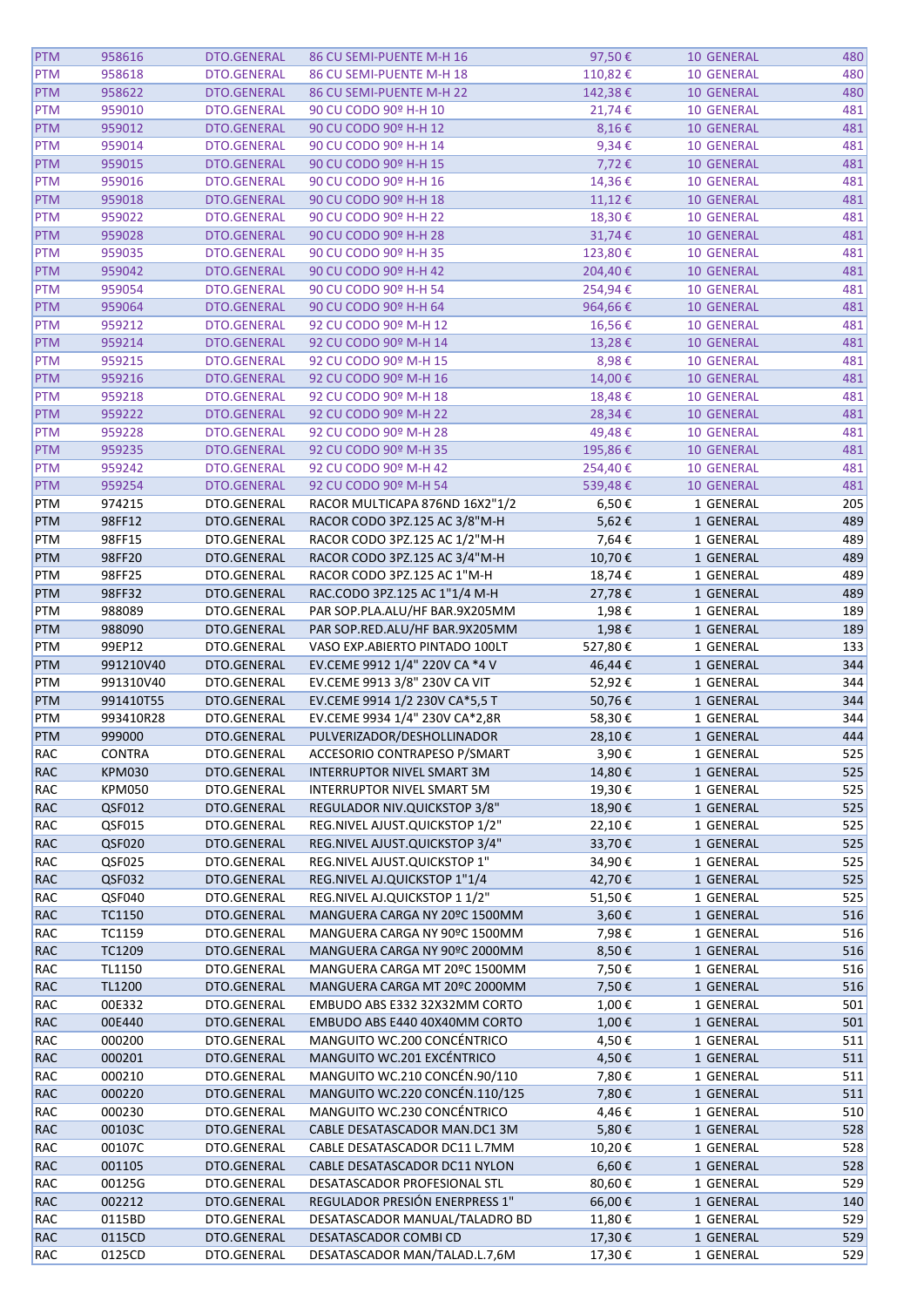| <b>RAC</b> | 0125GB | DTO.GENERAL   | DESATASCADOR MAN./TALADRO STL         | 49,20€     | 1 GENERAL  | 529 |
|------------|--------|---------------|---------------------------------------|------------|------------|-----|
| RAC        | 0140GB | DTO.GENERAL   | DESATASCADOR MAN/TALADRO L.12M        | 65,40€     | 1 GENERAL  | 529 |
| <b>RAC</b> | 021032 | DTO.GENERAL   | SIF. TUBULAR 1"1/4X32X200MM           | 19,50€     | 1 GENERAL  | 506 |
| <b>RAC</b> | 023100 | <b>PELLET</b> | <b>ENREJADO PLÁSTICO BLANCO 25MM</b>  | 24,10€     | 1 REDUCIDO | 522 |
| <b>RAC</b> | 032000 | DTO.GENERAL   | ROSETA CERRADA ACERO INOX.3/8"        | $0,20 \in$ | 1 GENERAL  | 519 |
| <b>RAC</b> | 032100 | DTO.GENERAL   | ROSETA CERRADA ACERO INOX.1/2"        | 0,30€      | 1 GENERAL  | 519 |
| <b>RAC</b> | 047629 | <b>PELLET</b> | ASIENTO P/DUCHA PLE.GRIS/TAUPE        | 186,00€    | 1 REDUCIDO | 521 |
| <b>RAC</b> | 047630 | PELLET        | ASIENTO PARA DUCHA PLEGABLE GD        | 195,00€    | 1 REDUCIDO | 521 |
| <b>RAC</b> | 047631 | PELLET        | ASIENTO DUCHA PLEGABLE GRIS/BL        | 186,00€    | 1 REDUCIDO | 521 |
| <b>RAC</b> | 047632 | <b>PELLET</b> | ASIENTO DE DUCHA PLEGABLE GRAN        | 254,10€    | 1 REDUCIDO | 521 |
| <b>RAC</b> | 047660 | PELLET        | <b>ASIENTO DE DUCHA PLEGABLE 90KG</b> | 98,60€     | 1 REDUCIDO | 521 |
| <b>RAC</b> | 048810 | <b>PELLET</b> | APOYO REGUL. PARA BARRA APOYO         | 68,00€     | 1 REDUCIDO | 524 |
|            |        |               | BARRA DE APOYO ELEVABLE 600MM         |            |            |     |
| <b>RAC</b> | 048865 | PELLET        |                                       | 165,80€    | 1 REDUCIDO | 524 |
| <b>RAC</b> | 054032 | DTO.GENERAL   | SIF.BOT CROM. 1"1/4X32X250 MM         | 24,50€     | 1 GENERAL  | 506 |
| <b>RAC</b> | 063224 | DTO.GENERAL   | ALARGADERA SIFÓN LATÓN Ø32X300        | 5,50€      | 1 GENERAL  | 506 |
| RAC        | 063225 | DTO.GENERAL   | ALARGADERA ABS CROMADO 32X250         | 3,34€      | 1 GENERAL  | 506 |
| <b>RAC</b> | 092600 | DTO.GENERAL   | RECAMB.TAP.Y CAD.P/VAL.1"1/4          | 0,50€      | 1 GENERAL  | 505 |
| <b>RAC</b> | 092632 | DTO.GENERAL   | VAL.DESC.SIF.THERMOTRAP 1"1/4         | 7,00€      | 1 GENERAL  | 505 |
| <b>RAC</b> | 100017 | DTO.GENERAL   | FLOTADOR SILENT 100 3/8"M             | 12,20€     | 1 GENERAL  | 527 |
| RAC        | 100021 | DTO.GENERAL   | FLOTADOR SILENT 100 1/2"M             | 15,40€     | 1 GENERAL  | 527 |
| <b>RAC</b> | 100550 | DTO.GENERAL   | PAR SOPORTE REG.PINGÜINO NYLON        | 6,90€      | 1 GENERAL  | 186 |
| <b>RAC</b> | 101704 | DTO.GENERAL   | ROLLO 25M.TUBO PVC BLCO Ø20MM         | 34,00€     | 1 GENERAL  | 530 |
| <b>RAC</b> | 106001 | DTO.GENERAL   | MANG.RAC 1A WC FLE/EXT.220/540        | 13,70€     | 1 GENERAL  | 508 |
| <b>RAC</b> | 106003 | DTO.GENERAL   | MANG.RAC 2CWC FLEXIBLE 320/540        | 15,84€     | 1 GENERAL  | 509 |
| <b>RAC</b> | 106004 | DTO.GENERAL   | MANG.RAC 2AWC FLEXIBLE 220/400        | 8,60€      | 1 GENERAL  | 509 |
| RAC        | 106006 | DTO.GENERAL   | MANG.RAC 2BWC FLEXIBLE 220/400        | 5,82€      | 1 GENERAL  | 509 |
| <b>RAC</b> | 106007 | DTO.GENERAL   | MANG.RAC 1BWC FLEX/EXT.270/540        | 8,80€      | 1 GENERAL  | 508 |
| <b>RAC</b> | 106008 | DTO.GENERAL   | MANG.RAC 1C WC SUSP.250/540MM         | 43,44€     | 1 GENERAL  | 508 |
| <b>RAC</b> | 106009 | DTO.GENERAL   | MANG.RAC 1D WC EXTRA.270/440MM        | 22,40€     | 1 GENERAL  | 508 |
| <b>RAC</b> | 107017 | DTO.GENERAL   | FLOTADOR SILENT 107 3/8"M             | 12,90€     | 1 GENERAL  | 527 |
| <b>RAC</b> | 107021 | DTO.GENERAL   | FLOTADOR SILENT 107 1/2"M             | 16,40€     | 1 GENERAL  | 527 |
| RAC        | 120017 | DTO.GENERAL   | FLOT.SILENT PLUS 3/8"M C/BOYA         | 17,90€     | 1 GENERAL  | 527 |
| <b>RAC</b> | 121040 | DTO.GENERAL   | SIFÓN BOTELLA FREGAD.PP.1"1/2         | 6,70€      | 1 GENERAL  | 507 |
| <b>RAC</b> | 122040 | DTO.GENERAL   | SIF.BOTELLA DOBLE FREG. 1"1/2         | 12,90€     | 1 GENERAL  | 507 |
| <b>RAC</b> | 127001 | DTO.GENERAL   | MANGUITO RAC CURVA 3CWC 90/110        | 20,76€     | 1 GENERAL  | 510 |
| <b>RAC</b> | 134800 | <b>PELLET</b> | ASIENTO BAÑERA ALUMINIO BLANCO        | 129,00€    | 1 REDUCIDO | 522 |
| <b>RAC</b> | 134900 | <b>PELLET</b> | ASIENTO BAÑERA CON RESPALDO           | 140,00€    | 1 REDUCIDO | 522 |
| RAC        | 140022 | DTO.GENERAL   | FLOTADOR MASTER 140 1/2"M             | 38,40€     | 1 GENERAL  | 526 |
| <b>RAC</b> | 140027 | DTO.GENERAL   | FLOTADOR MASTER 140 3/4"M             | 96,50€     | 1 GENERAL  | 526 |
| <b>RAC</b> | 140034 | DTO.GENERAL   | FLOTADOR MASTER 140 1"M               | 108,60€    | 1 GENERAL  | 526 |
| RAC        | 140042 | DTO.GENERAL   | FLOTADOR MASTER 140 1"1/4 M           | 147,30€    | 1 GENERAL  | 526 |
| <b>RAC</b> | 140048 | DTO.GENERAL   | FLOTADOR MASTER 140 1"1/2 M           | 245,30€    | 1 GENERAL  | 526 |
| RAC        | 140060 | DTO.GENERAL   | FLOTADOR MASTER 140 2"M               | 330,90€    | 1 GENERAL  | 526 |
| <b>RAC</b> | 149040 | DTO.GENERAL   | SIF.AUTOLIMP.FREG 1"1/2X40            | 3,98€      | 1 GENERAL  | 507 |
| <b>RAC</b> |        | <b>PELLET</b> | BARRA RECTA Ø25 590MM ACE.EPOX        |            |            | 523 |
|            | 149870 |               |                                       | 14,90€     | 1 REDUCIDO |     |
| RAC        | 151920 | DTO.GENERAL   | CONEX FLEX.RECTA 20CM 1/2" M-H        | 3,40€      | 1 GENERAL  | 519 |
| RAC        | 152040 | DTO.GENERAL   | SIF.SPACE AUTOLIMP.FREG.1"1/2         | 14,84€     | 1 GENERAL  | 507 |
| RAC        | 153120 | DTO.GENERAL   | CONEX FLEX.RECTA 20CM 3/8" H-H        | 2,20€      | 1 GENERAL  | 519 |
| RAC        | 153130 | DTO.GENERAL   | CONEX FLEX.RECTA 30CM 3/8" H-H        | 3,40€      | 1 GENERAL  | 519 |
| RAC        | 153230 | DTO.GENERAL   | CONEX FLEX.RECTA 30CM 3/8" H-H        | 2,20€      | 1 GENERAL  | 519 |
| RAC        | 167016 | DTO.GENERAL   | ROSETA DOBLE BLANCA Ø15MM             | $0,94 \in$ | 1 GENERAL  | 174 |
| RAC        | 168012 | DTO.GENERAL   | ROSETA SIMPLE Ø12 MM BLANCA           | $0,44 \in$ | 1 GENERAL  | 172 |
| RAC        | 168013 | DTO.GENERAL   | ROSETA SIMPLE Ø14 MM BLANCA           | 0,22€      | 1 GENERAL  | 172 |
| RAC        | 168015 | DTO.GENERAL   | ROSETA SIMPLE Ø15 MM BLANCA           | 0,94€      | 1 GENERAL  | 172 |
| <b>RAC</b> | 169015 | DTO.GENERAL   | ROSETA SIMPLE ABIERTA Ø12-18MM        | $0,32 \in$ | 1 GENERAL  | 173 |
| <b>RAC</b> | 16950G | DTO.GENERAL   | ROSETA STAR DOBLE 500BIS GRIS         | 0,32€      | 1 GENERAL  | 174 |
| <b>RAC</b> | 169500 | DTO.GENERAL   | ROSETA STAR DOBLE 500BIS BLCA.        | $0,44 \in$ | 1 GENERAL  | 174 |
| RAC        | 17050G | DTO.GENERAL   | ROSETA STAR SIMPLE GRIS Ø8/22         | $0,14 \in$ | 1 GENERAL  | 173 |
| RAC        | 170500 | DTO.GENERAL   | ROSETA STAR SIMPLE 500 BLANCA         | $0,17 \in$ | 1 GENERAL  | 173 |
| RAC        | 170501 | DTO.GENERAL   | ROSETA SOMBRERO SIMPLE BLANCA         | 0,36€      | 1 GENERAL  | 173 |
| RAC        | 170506 | DTO.GENERAL   | ROSETA PINOCHO SIMPLE BLANCA          | $0,34 \in$ | 1 GENERAL  | 173 |
| RAC        | 180021 | DTO.GENERAL   | FLOTADOR MASTER 180 1/2"M             | 15,90€     | 1 GENERAL  | 526 |
| RAC        | 180027 | DTO.GENERAL   | FLOTADOR MASTER 180 3/4"M             | 23,90€     | 1 GENERAL  | 526 |
| RAC        | 180034 | DTO.GENERAL   | FLOTADOR MASTER 180 1"M               | 34,90€     | 1 GENERAL  | 526 |
| RAC        | 180100 | DTO.GENERAL   | ROSETA COMPACTA SIMPLE Ø8/16MM        | $0,34 \in$ | 1 GENERAL  | 173 |
| RAC        | 180200 | DTO.GENERAL   | ROSETA COMPACTA DOBLE Ø8-16MM         | 0,20€      | 1 GENERAL  | 174 |
| RAC        | 182240 | DTO.GENERAL   | ADAPTADOR SIFÓN EXT.1"1/2 Ø40         | 2,78€      | 1 GENERAL  | 517 |
| <b>RAC</b> | 190100 | DTO.GENERAL   | ABRAZADERA UNIVERSAL JOLLY            | 0,52€      | 1 GENERAL  | 512 |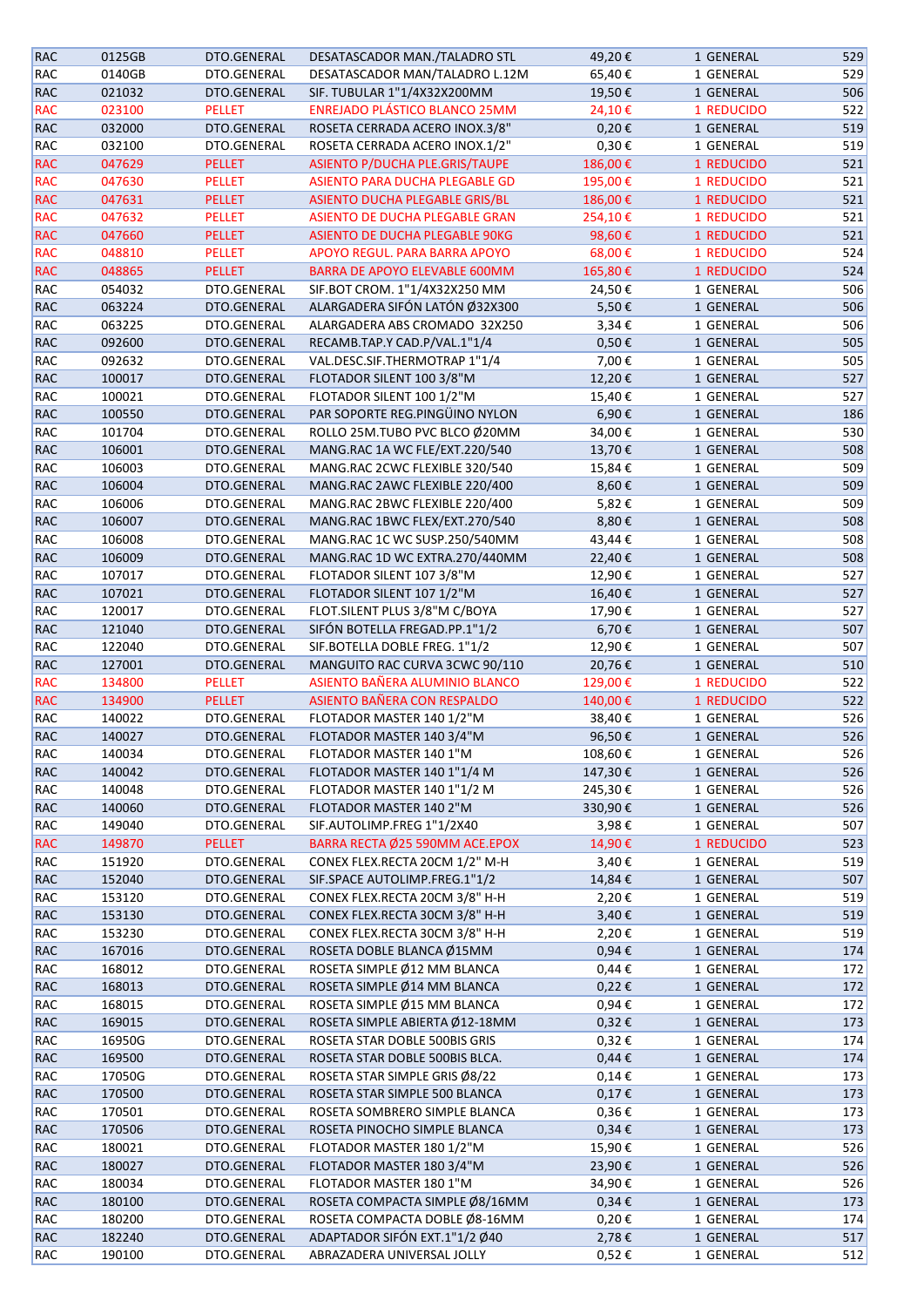| <b>RAC</b> | 191040 | DTO.GENERAL   | VÁLVULA DESAGÜE 1"1/2 M PP     | 6,48€         | 1 GENERAL  | 505 |
|------------|--------|---------------|--------------------------------|---------------|------------|-----|
| RAC        | 200011 | DTO.GENERAL   | PURIFICADOR COMPACT AGUA POT.  | 17,00€        | 1 GENERAL  | 518 |
| RAC        | 200190 | DTO.GENERAL   | MANGUITO RAC CURVA 3BWC 90/110 | 10,36€        | 1 GENERAL  | 510 |
| RAC        | 200191 | DTO.GENERAL   | MANGUITO RAC CURVA 3AWC 90/110 | 12,12€        | 1 GENERAL  | 510 |
| <b>RAC</b> | 201032 | DTO.GENERAL   | RACOR ABS BLANCO 1"HX32MM      | 3,50€         | 1 GENERAL  | 501 |
| RAC        | 202032 | DTO.GENERAL   | RACOR ABS BLANCO 1"1/4X32 R40  | 3,50€         | 1 GENERAL  | 501 |
| <b>RAC</b> | 202140 | DTO.GENERAL   | RACOR ABS BLANCO 1"1/4X40 R60  | 3,50€         | 1 GENERAL  | 501 |
| RAC        | 203040 | DTO.GENERAL   | RACOR ABS BLANCO 1 1/2"X40 R50 | 3,50€         | 1 GENERAL  | 501 |
|            | 292102 | DTO.GENERAL   | LLAVE P/LAVADORA C/VOLANTE 45º | 10,94€        | 1 GENERAL  | 516 |
| RAC        |        |               |                                |               |            |     |
| RAC        | 300240 | DTO.GENERAL   | MULTIFILTRO SALVALAVADORA      | 10,40€        | 1 GENERAL  | 518 |
| RAC        | 302021 | DTO.GENERAL   | ROSETÓN SIF.PLÁST.Ø32MMXØ80MM  | 0,52€         | 1 GENERAL  | 501 |
| RAC        | 305550 | DTO.GENERAL   | CARTUCHO P/SALVALAVADORAS      | 6,56€         | 1 GENERAL  | 518 |
| RAC        | 305551 | DTO.GENERAL   | EXTENSIÓN FLEXIBLE 3/4"M-H     | 3,74€         | 1 GENERAL  | 518 |
| RAC        | 312021 | DTO.GENERAL   | ROSETÓN SIF.PLÁST.Ø40MMXØ80MM  | 0,52€         | 1 GENERAL  | 501 |
| RAC        | 312070 | DTO.GENERAL   | EMBUDO ABS Ø32MM 26X32MM LARGO | 1,08€         | 1 GENERAL  | 501 |
| RAC        | 312080 | DTO.GENERAL   | EMBUDO ABS Ø32MM 32X32MM LARGO | 1,08€         | 1 GENERAL  | 501 |
| <b>RAC</b> | 312081 | DTO.GENERAL   | EMBUDO ABS E340 32X40 MM CORTO | 1,08€         | 1 GENERAL  | 501 |
| RAC        | 312090 | DTO.GENERAL   | EMBUDO ABS E403 40X40 MM LARGO | 1,08€         | 1 GENERAL  | 501 |
| <b>RAC</b> | 312091 | DTO.GENERAL   | EMBUDO ABS E432 40X32 MM LARGO | 1,08€         | 1 GENERAL  | 501 |
| RAC        | 314008 | DTO.GENERAL   | SIFÓN EXT.RAC Ø32XØ32XØ32MM    | 7,30€         | 1 GENERAL  | 500 |
| <b>RAC</b> | 314009 | DTO.GENERAL   | SIFÓN EXT.RAC Ø32XØ40XØ32MM    | 7,30€         | 1 GENERAL  | 500 |
| RAC        | 314110 | DTO.GENERAL   | SIFÓN EXT.RAC Ø40XØ32XØ40MM    | 7,30€         | 1 GENERAL  | 500 |
| RAC        | 314111 | DTO.GENERAL   | SIFÓN EXT.RAC Ø40XØ40XØ40MM    | 7,30€         | 1 GENERAL  | 500 |
| RAC        | 322600 | DTO.GENERAL   | SIFÓN EXT.RAC Ø32X1"X26X32MM   | 8,80€         | 1 GENERAL  | 500 |
| RAC        | 323201 | DTO.GENERAL   | SIFÓN EXT.RAC Ø32X1"X32X32MM   | 8,80€         | 1 GENERAL  | 500 |
| RAC        | 323202 | DTO.GENERAL   | SIFÓN EXT.RAC Ø32X1"1/4X32X32  | 8,80€         | 1 GENERAL  | 500 |
| RAC        | 340340 | DTO.GENERAL   | SIFÓN EXT.RAC Ø32X1"1/4X40X32  | 8,80€         | 1 GENERAL  | 500 |
|            | 349801 | <b>PELLET</b> | BARRA ACOD.135º Ø25X200X200 LT |               | 1 REDUCIDO |     |
| <b>RAC</b> |        |               |                                | 30,20€        |            | 524 |
| RAC        | 350232 | DTO.GENERAL   | ALARGADERA CROMADA Ø32X200MM   | 6,10€         | 1 GENERAL  | 506 |
| RAC        | 350233 | DTO.GENERAL   | ALARGADERA CROMADA Ø32X300MM   | 8,64€         | 1 GENERAL  | 506 |
| RAC        | 350332 | DTO.GENERAL   | ALARGADERA CROMADA FLEX.32X300 | 12,90€        | 1 GENERAL  | 506 |
| RAC        | 352002 | DTO.GENERAL   | VAL.SEG.LAVAD.ANTI-RETOR.32MM  | 2,94€         | 1 GENERAL  | 516 |
| RAC        | 390000 | DTO.GENERAL   | SIFÓN EXT.LATOREX 40X40-40MM   | 8,08€         | 1 GENERAL  | 503 |
| RAC        | 390001 | DTO.GENERAL   | ROSETÓN BLCO SIF.LATOREX Ø40MM | 0,56€         | 1 GENERAL  | 503 |
| RAC        | 391030 | DTO.GENERAL   | SIFÓN EXT.LATOREXØ40 1"X32     | 9,50€         | 1 GENERAL  | 503 |
| RAC        | 391033 | DTO.GENERAL   | SIFÓN ACODADO LATOREX 1"1/4X32 | 9,48€         | 1 GENERAL  | 504 |
| RAC        | 391232 | DTO.GENERAL   | SIFÓN EXT.LATOREXØ40 1"1/2X32  | 9,50€         | 1 GENERAL  | 503 |
| RAC        | 391240 | DTO.GENERAL   | SIFÓN EXT.LATOREXØ40 1"1/2X40  | 9,50€         | 1 GENERAL  | 503 |
| <b>RAC</b> | 391241 | DTO.GENERAL   | SIFON C/VÁLV.LATOREX 1"1/2X40  | 11,04€        | 1 GENERAL  | 504 |
| RAC        | 391432 | DTO.GENERAL   | SIFÓN EXT.LATOREXØ40 1"1/4X32  | 9,50€         | 1 GENERAL  | 503 |
| <b>RAC</b> | 391440 | DTO.GENERAL   | SIFÓN EXT.LATOREXØ40 1"1/4X40  | 9,50€         | 1 GENERAL  | 503 |
| RAC        | 400009 | DTO.GENERAL   | BOYA 400 PLANA PLÁST.AZ. Ø90MM | 2,12€         | 1 GENERAL  | 527 |
| <b>RAC</b> | 401009 | DTO.GENERAL   | BOYA 401 ESFERA PLÁST.NE.Ø90MM | $2,22 \notin$ | 1 GENERAL  | 527 |
| RAC        | 402009 | DTO.GENERAL   | BOYA 402 PLANA PLÁST.ROJ.Ø90MM | 3,18€         | 1 GENERAL  | 527 |
| <b>RAC</b> | 403010 | DTO.GENERAL   | BOYA 403/410 ESF.PLÁST.Ø100MM  | 5,96€         | 1 GENERAL  | 526 |
| RAC        | 410013 | DTO.GENERAL   | BOYA 403/410 ESF.PLÁST.Ø120MM  | 7,02€         | 1 GENERAL  | 526 |
| RAC        | 410016 | DTO.GENERAL   | BOYA 403/410 ESF.PLÁST.Ø150MM  | 10,00€        | 1 GENERAL  | 526 |
| RAC        | 410018 | DTO.GENERAL   | BOYA 403/410 ESF.PLÁST.Ø180MM  | 13,40€        | 1 GENERAL  | 526 |
| RAC        | 410022 | DTO.GENERAL   | BOYA 403/410 ESF.PLÁST.Ø220MM  | 22,60€        | 1 GENERAL  | 526 |
| RAC        | 410030 | DTO.GENERAL   | BOYA 403/410 ESF.PLÁST.Ø300MM  | 75,30€        | 1 GENERAL  | 526 |
| <b>RAC</b> | 449841 | <b>PELLET</b> | BARRA ACODADA 135º Ø25X200X200 | 16,90€        | 1 REDUCIDO | 524 |
| <b>RAC</b> | 449881 | <b>PELLET</b> | BARRA RECTA Ø25X800MM ACE.EPOX | 19,50€        | 1 REDUCIDO | 523 |
|            |        |               | BOYA 450 ESFERA PLÁST.CU.Ø90MM |               |            |     |
| RAC        | 450009 | DTO.GENERAL   |                                | 23,64€        | 1 GENERAL  | 527 |
| RAC        | 450403 | DTO.GENERAL   | SIFÓN EXT.RAC Ø40X1"1/2X40X40  | 8,98€         | 1 GENERAL  | 500 |
| <b>RAC</b> | 450432 | DTO.GENERAL   | SIFÓN EXT.RAC Ø40X1"1/2X32X40  | 8,98€         | 1 GENERAL  | 500 |
| RAC        | 455015 | DTO.GENERAL   | BOYA 403/410 ESF.COBRE Ø150MM  | 37,56€        | 1 GENERAL  | 526 |
| <b>RAC</b> | 455018 | DTO.GENERAL   | BOYA 403/410 ESF.COBRE Ø180MM  | 56,64€        | 1 GENERAL  | 526 |
| RAC        | 455030 | DTO.GENERAL   | BOYA 403/410 ESF.COBRE Ø300MM  | 171,12€       | 1 GENERAL  | 526 |
| RAC        | 460403 | DTO.GENERAL   | SIFÓN EXT.RAC Ø40X1"1/4X40X40  | 8,98€         | 1 GENERAL  | 500 |
| RAC        | 460432 | DTO.GENERAL   | SIFÓN EXT.RAC Ø40X1"1/4X32X40  | 8,98€         | 1 GENERAL  | 500 |
| RAC        | 476691 | DTO.GENERAL   | CISTERNA DE DESCARGA BAJA PVC  | 66,68€        | 1 GENERAL  | 512 |
| <b>RAC</b> | 491301 | <b>PELLET</b> | BARRA DE APOYO ALUM.BLAN.300MM | 34,60€        | 1 REDUCIDO | 523 |
| <b>RAC</b> | 495551 | <b>PELLET</b> | BARRA ACODADA 135º Ø30X265X265 | 56,50€        | 1 REDUCIDO | 524 |
| <b>RAC</b> | 550501 | <b>PELLET</b> | BARRA DE APOYO RECTA Ø33 580MM | 62,98€        | 1 REDUCIDO | 523 |
| RAC        | 601150 | DTO.GENERAL   | MAN.DESCARGA 6000 1500MM C/SOP | 2,50€         | 1 GENERAL  | 517 |
| RAC        | 601161 | DTO.GENERAL   | MAN.DESCARGA EXTRAL.900-3000MM | 4,64€         | 1 GENERAL  | 517 |
| <b>RAC</b> | 601162 | DTO.GENERAL   | MAN.DESCARGA EXTRA.1200-4000MM | 8,70€         | 1 GENERAL  | 517 |
| RAC        | 602000 | DTO.GENERAL   | MAN.DESCARGA 6000 2000MM C/SOP | 3,80€         | 1 GENERAL  | 517 |